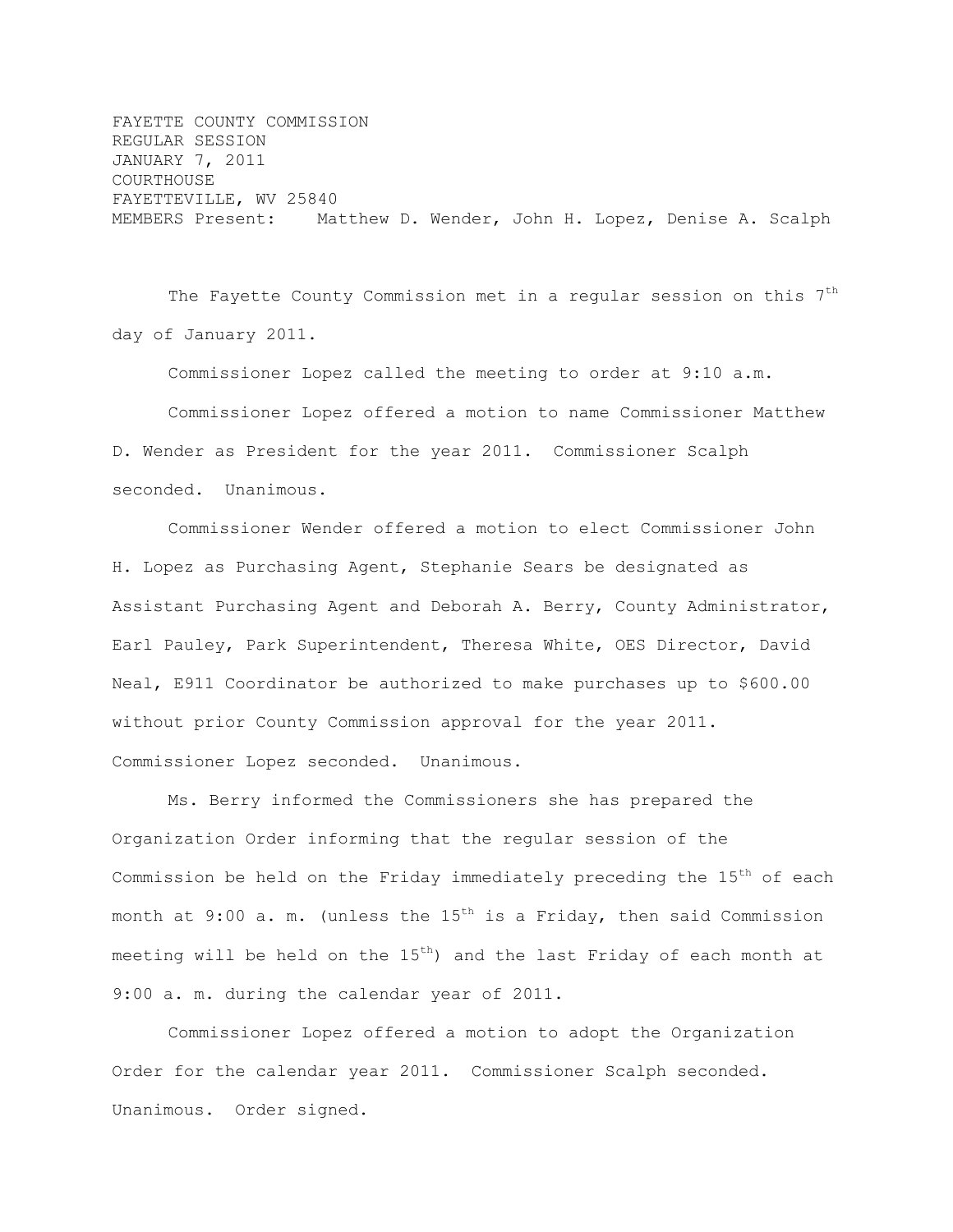Eddie Young, Assessor presented exonerations to be approved and signed to the Commissioners.

Commissioner Lopez offered a motion to approve and sign personal property tickets for William Morris Gillespie, II, Michael T. or Sandra M. Sabinske, Jeffrey S. Davis, Timothy E. and Stacy Brown and Loyd M. and Kathryn Phillips. Commissioner Scalph seconded. Unanimous.

Commissioner Lopez offered a motion to approve and sign real property tickets for Daniel Moss. Commissioner Scalph seconded. Unanimous.

Commissioner Lopez offered aa motion to approve vouchers and invoices, checks to be released today and approve  $1^{st}$  half payrolls, payrolls to be released January 14, 2011. Commissioner Scalph seconded. Unanimous.

Commissioner Wender offered a motion to approve minutes of December 3, 2010. Commissioner Lopez seconded. Unanimous.

Ms. Berry told the Commissioners they had applied for an \$80,000.00 grant to the Courthouse Facilities Authority for an electrical upgrade for the courthouse, she received a letter from Melissa Garretson Smith, Executive Director informing the Courthouse Facilities Authority has awarded to the Commission the maximum amount of \$76,800.00 for the electrical upgrade to the Courthouse.

Ms. Berry told the Commissioners this is an 80% reimbursement/20% match program with a maximum of three (3) reimbursement drawdowns based on the submission of relevant documentation.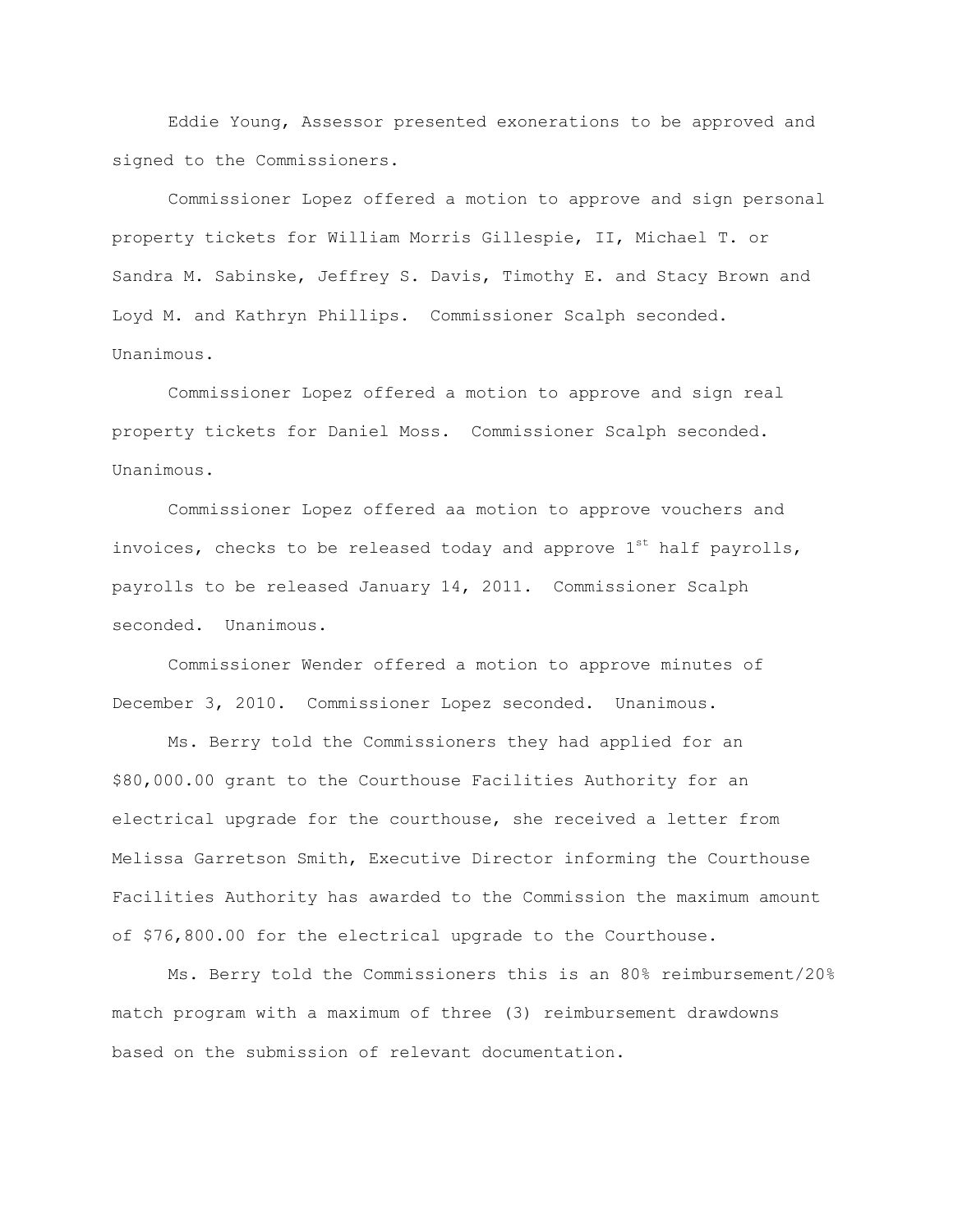Ms. Berry told the Commissioners she received two (2) copies of the contract to be signed. The Commissioners signed the contracts.

Larry Harrah, Assistant Prosecuting Attorney informed the Commissioners that he had prepared the Memorandum of Agreement for the Evangelical Christian Church but a few changes had to be made.

Mr. Harrah told the Commissioners he would make the changes and will bring the Agreement back to them for their signatures.

Earl Pauley, Park Superintendent gave a brief summary to the Commissioners of the Evangelical Christian Church plans for the use of the building.

Commissioner Lopez offered a motion that Fayette County Commission authorizes Commissioner Wender to sign Agreement with the Evangelical Christian Church for the construction of a building at the Fayette County Park. The Agreement purposes other than used in the Park. Commissioner Scalph seconded. Unanimous.

Mitch Canterbury, Chief Deputy and Carl Harris, Prosecuting Attorney appeared before the Commission to inform them that they need to develop an emergency evacuation plan for the Courthouse.

After a brief discussion, the Commissioners suggested to Mitch Canterbury to get with Steve Cruikshank, OES Deputy Director, Theresa White, OES Director, John Vernon, Fire Chief for the Town of Fayetteville and Tim Richardson to discuss further and come back to the Commission on January 28, 2011 at 9:45 a.m. with suggestions.

Debbie Tate, WVU Extension Service County Program Coordinator appeared before the Commission to give her farewell to the Commissioners and to thank them for their support of their programs.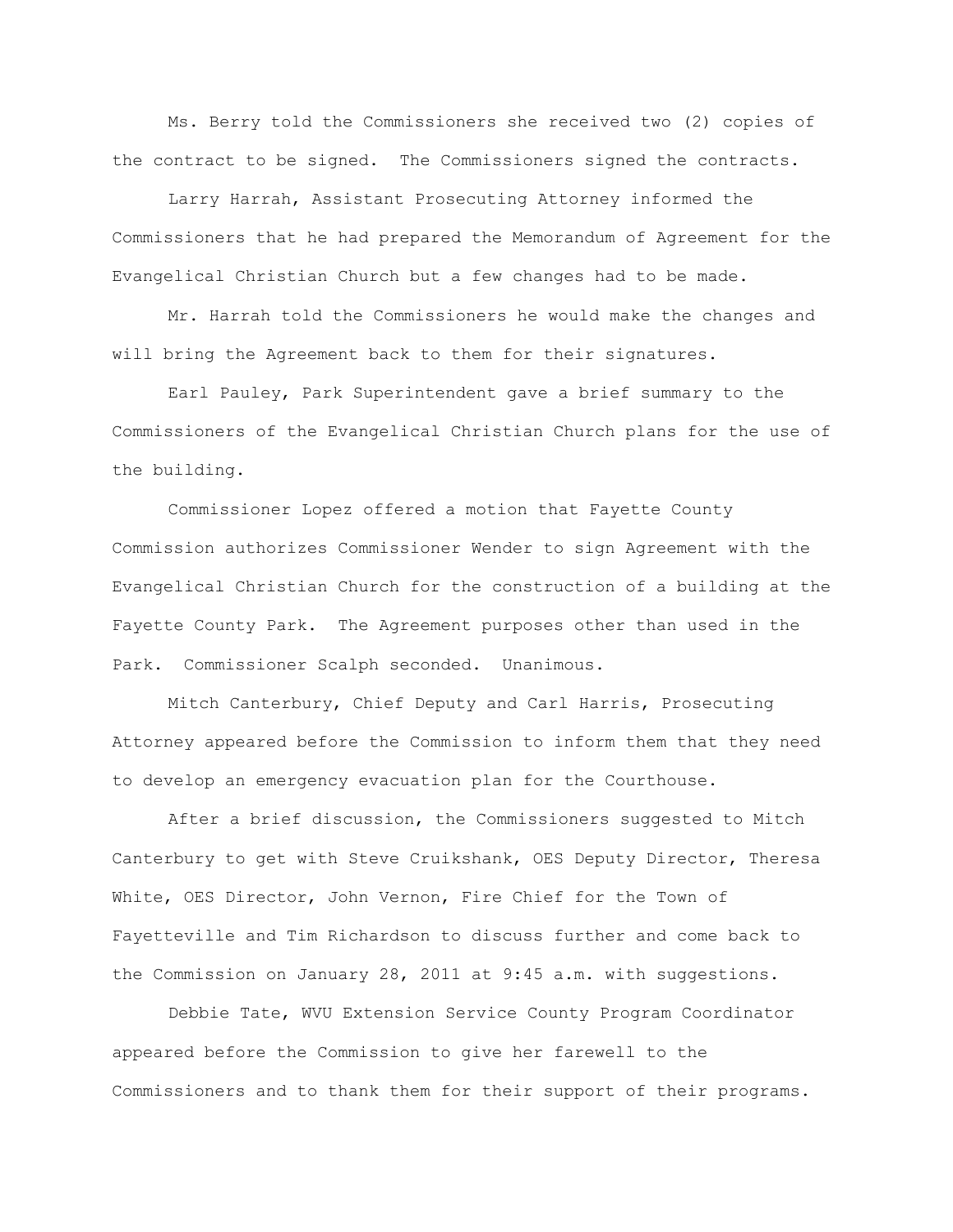Ms. Tate told the Commissioners that Brian Sparks will be the Acting County Program Coordinator until WVU Extension Service hire someone.

Commissioner Wender informed the Commission he received an e-mail from Debbie Aliff, Payroll Clerk requesting more office space for her and Stephanie Sears.

Commissioner Wender suggested using the Commission office where they have early voting and move the early voting office to the Memorial Building.

Commissioner Wender suggested writing a letter to Kelvin Holliday, County Clerk to get an agreement and asked Mr. Holliday to call and notify Gary Lilly of the plan.

Bill Hannabass, City Manager for the City of Oak Hill appeared before the Commission to present an application for annexation by minor boundary adjustment by the City of Oak Hill.

Mr. Hannabass told the Commissioners publication has been made and notices have been posted.

Commissioner Lopez offered a motion that the application for annexation by minor boundary adjustment requested by the City of Oak Hill be approved. The publication has been made, no opposition, the notices have been posted at 5 locations within the proposed territory, maps and metes and bounds are attached and there were no objections. Commissioner Scalph seconded. Unanimous.

Thomas Rist appeared before the Commission to discuss parking for county employees.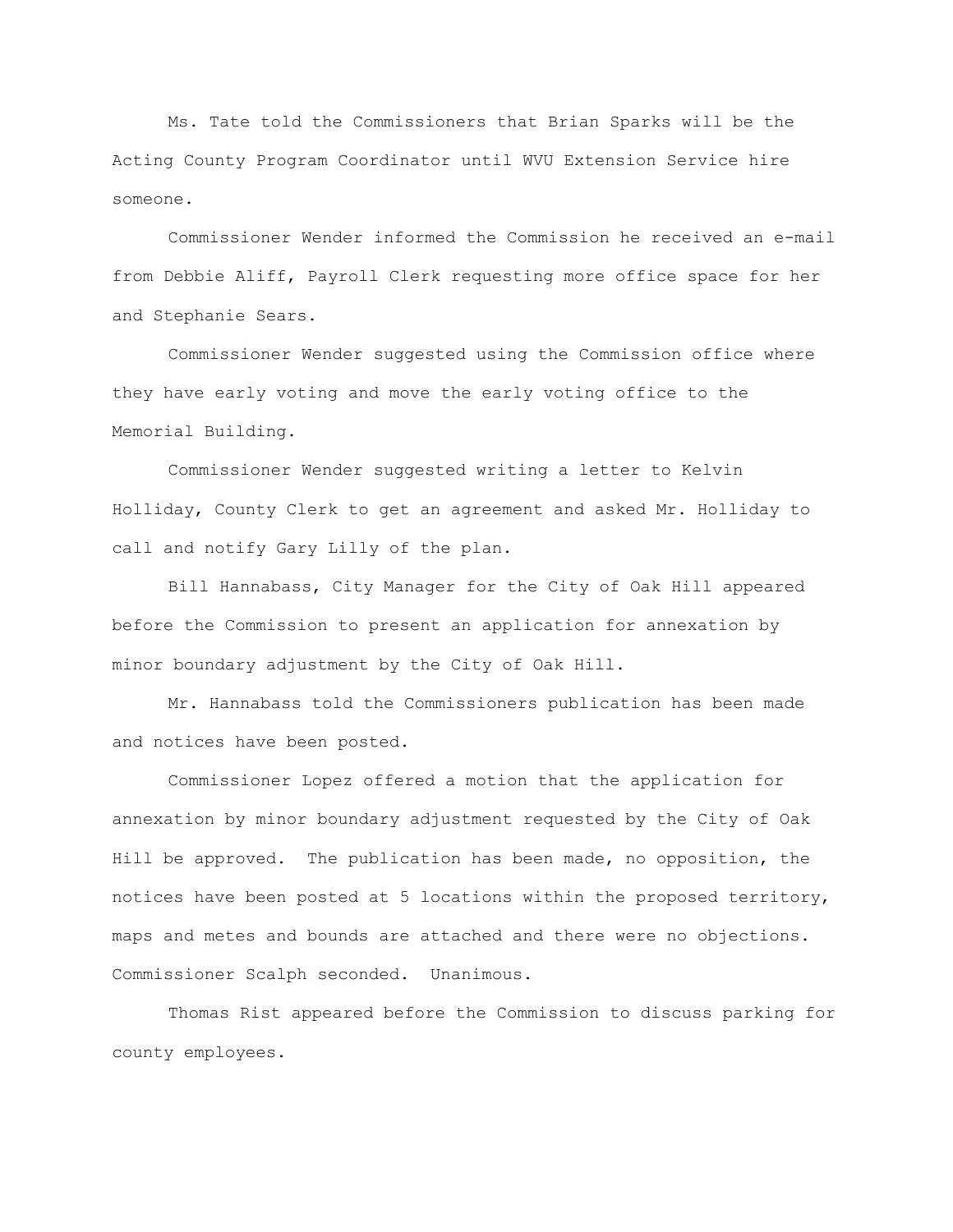The Commission told Mr. Rist they would like at least twenty-five (25) parking spaces for their employees.

Commissioner Lopez informed they would like a one (1) year lease agreement for the twenty-five(25) parking spaces at \$16.00 each for an annual amount of \$4,800.00.

Commissioner Scalp suggested to the Commissioners leasing for \$2,700.00 the fifteen (15) available parking spaces.

Discussion was held, no decision made. Mr. Rist asked the Commissioners to let him know of their decision. The Commissioners asked Mr. Rist to come back on January 28, 2011 at 10:00 a.m. to discuss further.

Theresa White, OES Director appeared before the Commissioners to inform them that they had received three (3) bids for the Asbestos Inspection for the Dunloup Creek Buyout Project (Asbestos Inspection Services, Terradon Corporation and Empire Salvage).

Ms. White told the Commissioners that Empire Salvage was ineligible the other two (2) Asbestos Inspection Services and Terradon Corporation of Lewisburg were eligible.

Commissioner Wender asked Ms. White if Allen Ballard our Building Inspector who is certified as an Asbestos Inspector would be eligible to inspect.

Ms. White told the Commissioners she would have to check.

Commissioner Lopez offered a motion that since the County has advertised for the asbestos inspector, received three (3) proposals, the Commission approves one of the proposals (Asbestos Inspection Services) provided that the County would be able to use its own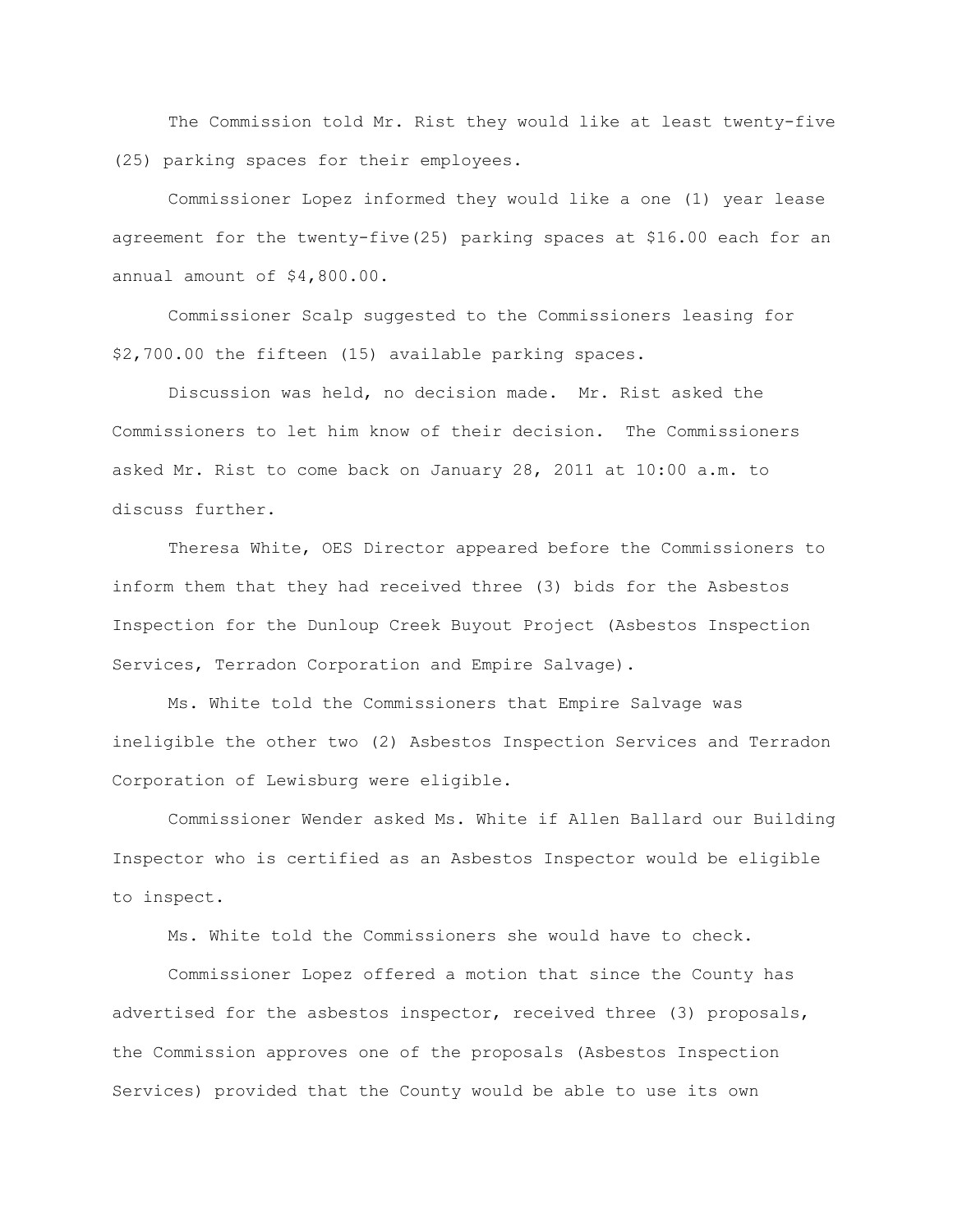employee and the employee can be compensation for his inspection. Commissioner Scalph seconded. Unanimous.

Commissioner Wender asked to amend the motion to say the contract would be signed upon approval by our Prosecuting Attorney.

Ms. White told the Commissioners three (3) Public Hearings has been scheduled for the FEMA Buyouts.

Commissioner Scalph offered a motion to recess the Commission Meeting for an Executive Session at 12:03 p.m. Commissioner Lopez seconded. Unanimous.

Commissioner Scalph offered a motion to reconvene out of the Executive Session at 12:40 p.m. back into the regular commission meeting. Commissioner Lopez seconded. Unanimous.

Discussion was held regarding the parking spaces on the Wiseman Avenue parking lot.

The Commissioners suggested having Dickie Smith, Maintenance Supervisor to monitor the parking lot and get license numbers of owners who are not employees of the county and write a letter informing them that the County would start charging a monthly fee to park on the Wiseman Avenue parking lot.

The Commissioners signed a Memorandum of Understanding. The purpose of the Memorandum of Understanding is to fully detail the agreement and obligations of the Fayette County Commission and the Evangelical Christian Church in regards to the building of a structure at the Fayette County Park, Beckwith, Fayette County, West Virginia.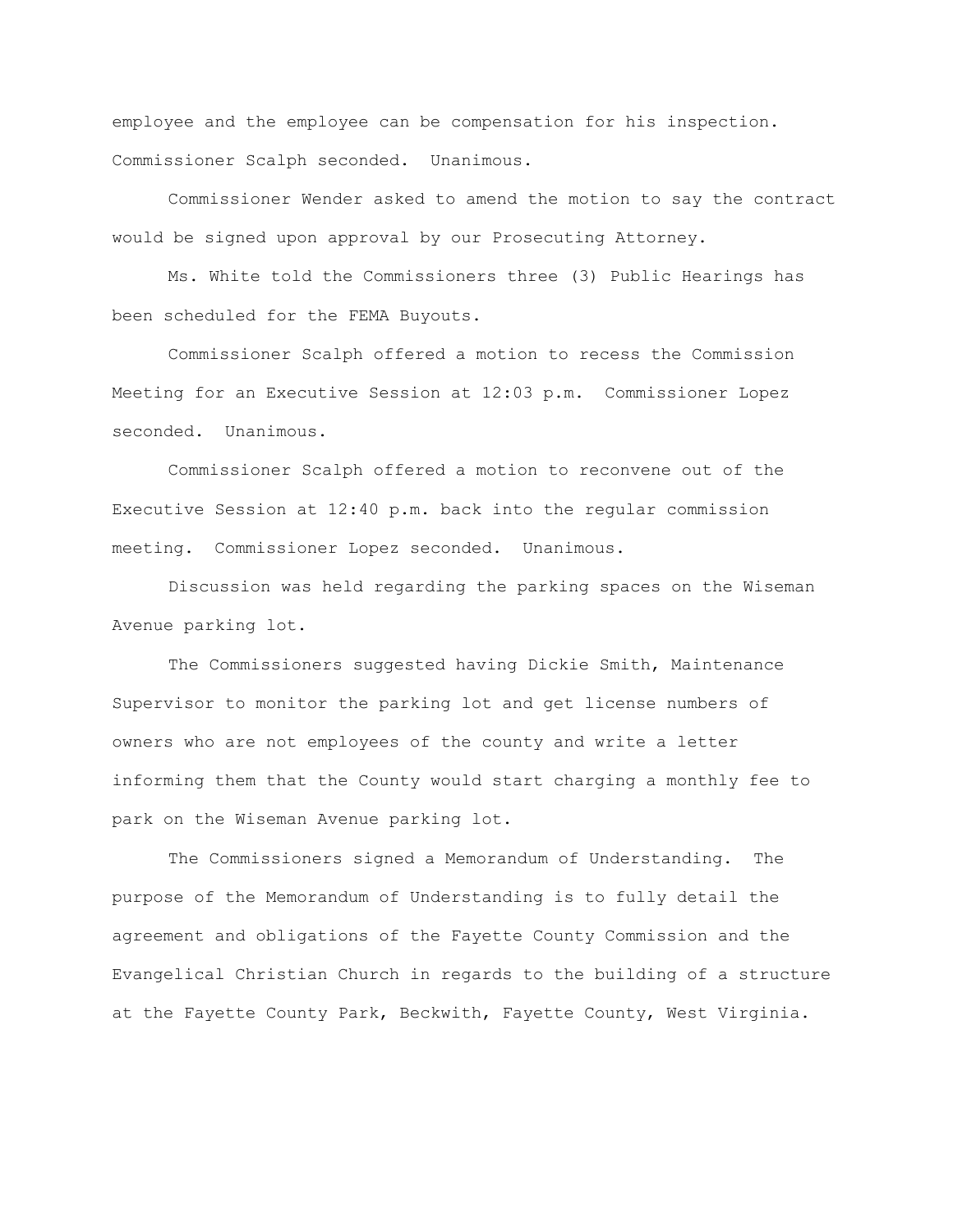The Commissioners signed Lease Agreement between the Fayette County Commission and the Fayette County Board of Education for the rental of the Fayette County Soldiers and Sailors Memorial Building.

The Commissioners signed a letter of support for Southern Appalachian Labor School (SALS) for their plans to develop a lowincome housing project as part of a Rural Innovation Fund Program Grant.

The Commissioners signed letters to the Fayette County Firefighters Association (\$4,000), Fayette County Park (\$1,500), Friends of the Lewis House (\$2,000) and the Fayette County Sheriff's Department (\$8,000) enclosing a Community Participation Program Application for Fiscal Year 2011 for their projects. They are to complete the applications and return to this office no later than January 21, 2011 to be signed and an authorizing resolution approved.

The Commissioners signed an Order regarding the complaint they received from the Fayette County Dilapidated and Beautification Committee regarding Smith "Earl" and Eula Young property in Minden.

Ms. Berry informed the Commissioners that the rate of reimbursement set by the U. S. General Service Administration (GSA) for mileage allowance increased to fifty-one cents (.51¢) per mile.

Commissioner Scalph offered a motion to increase mileage having been advised that effective January 1, 2011 the rate of reimbursement set by the U. S. General Service Administration (GSA) for mileage allowance will increase to fifty-one cents (.51¢) per mile effective January 1, 2011. Commissioner Lopez seconded. Unanimous. Order signed.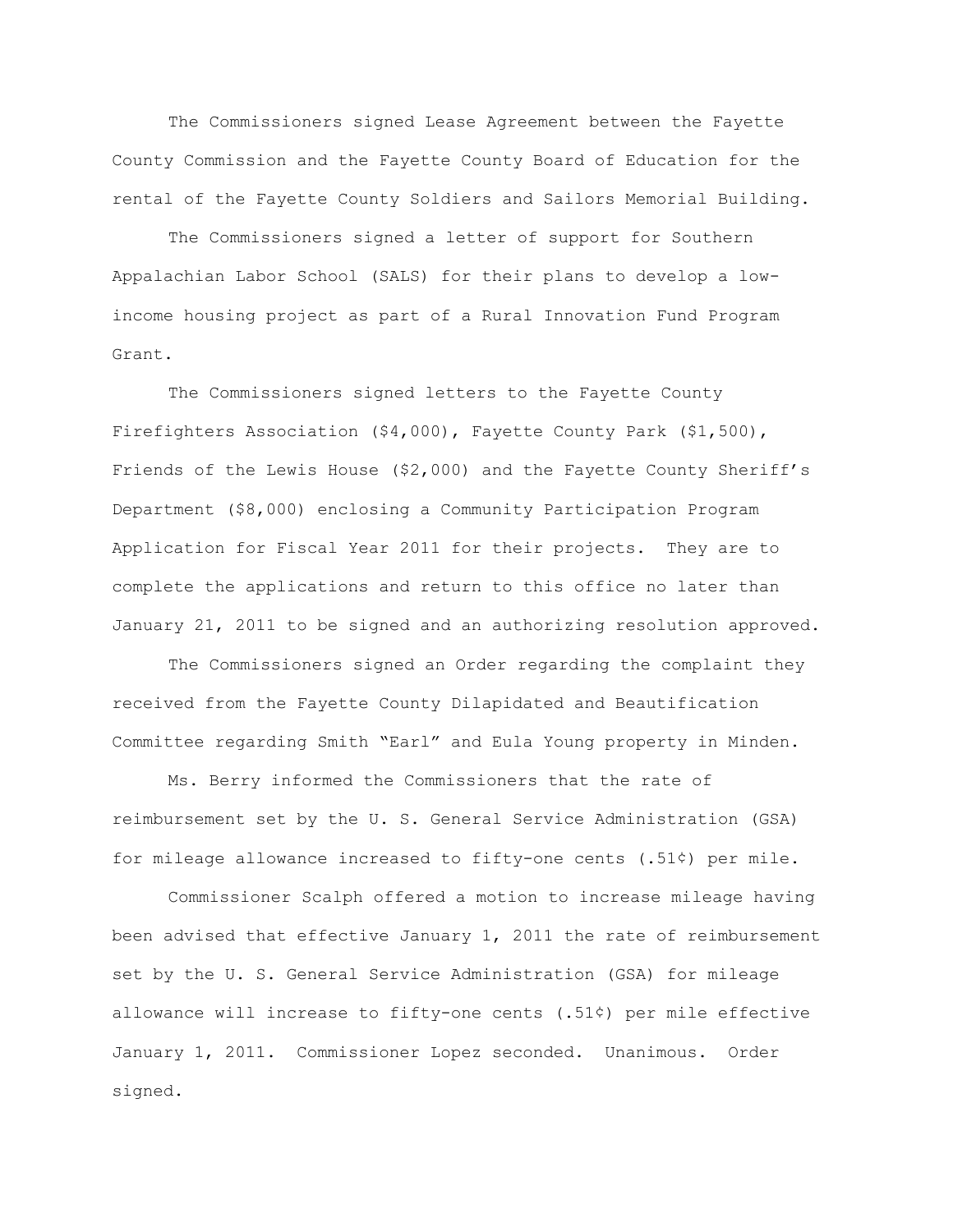The Commissioners signed letter to Okey Skidmore, Manager Fayette County Memorial Building informing it was decided that the request of Cindy Preast to use the building for the upcoming West Virginia Blazers Basketball Event pending no conflict of schedule did meet the public, non-profit guidelines and, consequently the \$1,000.00 rental fee will be waived; however, the custodial and trash service fees requirements will not be waived on game day.

Ms. Berry informed the Commissioners she received a letter from Eddie Young, Assessor requesting the Commission to enter an Order to make corrections to the initial assessment roll, correct any errors that were created by the West Virginia Department of Tax and Revenue including but not limited to mineral changes or by the Assessor of Fayette County and found in the initial assessment roll be corrected before the  $25<sup>th</sup>$  day of February 2011.

Carl Harris, Prosecuting Attorney presented a Memorandum of Understanding by and between the County Commission and the Fayette County Urban Renewal Authority to the Commissioners to sign.

Commissioner Lopez offered a motion that Fayette County Commission enter into a Memorandum of Understanding with the Fayette County Urban Renewal Authority whereby the Four Hundred Thousand Dollars (\$400,000.00) loan from the West Virginia Housing Development Fund to be used for the removal of dilapidated structures, County Commission will provide administrative staff to identify the property on which the dilapidated structures exist and support of all the removal of urban blight structures is removed, the Commission so long as funds are available, will allocate \$50,000.00 each year to the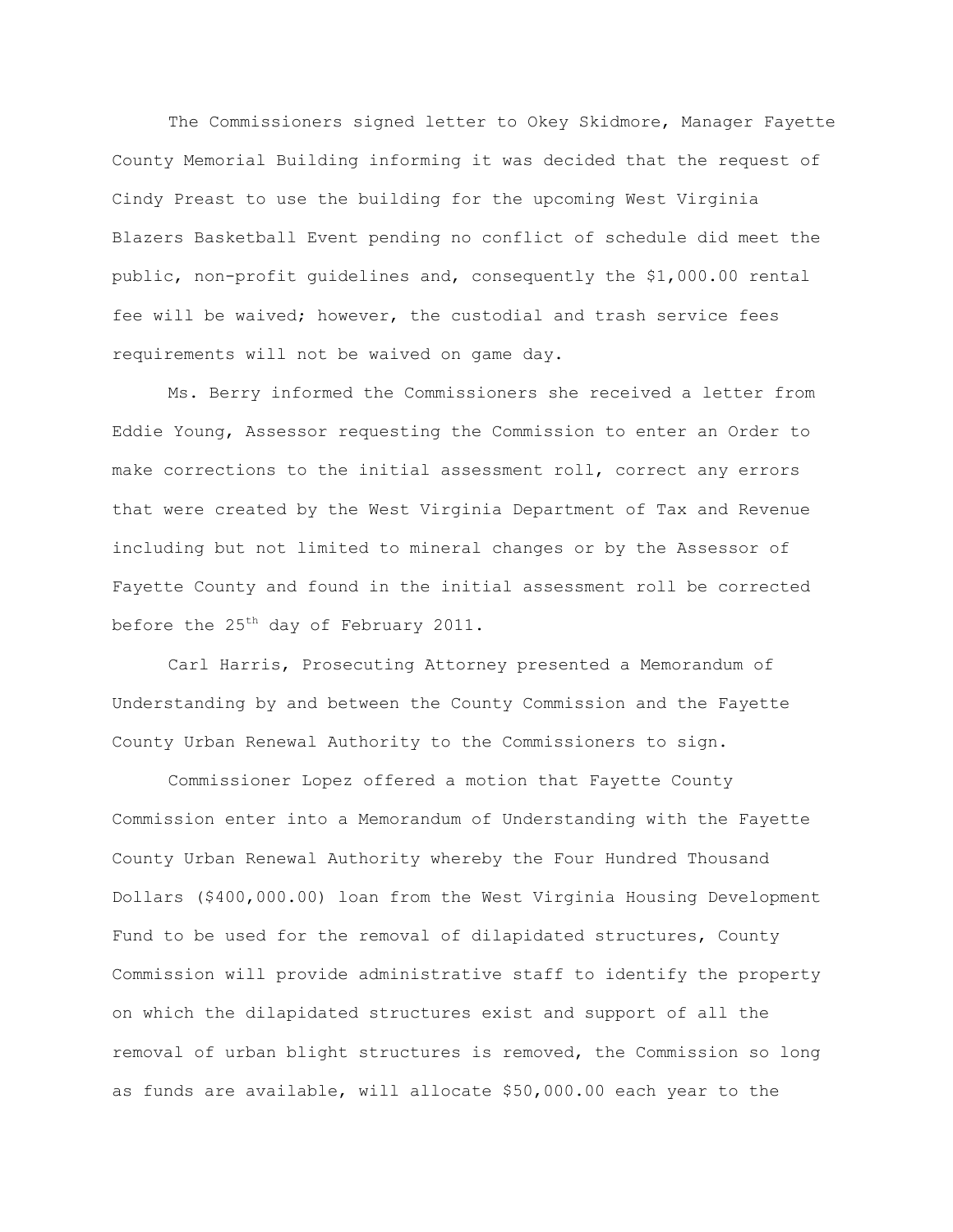Urban Renewal Authority for the purpose of payment to the West Virginia Housing Development Fund. Commissioner Scalph seconded. Unanimous. The Memorandum of Understanding signed.

Discussion was held regarding proceeding with the clean up of the bat guano. The cost received from USDA APHIS WS (United States Department of Agriculture-Animal and Plant Health Inspection Service-Wildlife Services) is \$4,000.00.

Commissioner Scalph offered a motion that Fayette County Commission proceeds with the elimination of bat damage and repairs with Tom Elliott, Northern District Supervisor, USDA APHIS WS, cost \$4,000.00 for the completed project. Commissioner Lopez seconded.

The Commissioners asked Ms. Berry to have Dickie Smith, Maintenance Supervisor to review and take care of.

Ms. Berry told the Commissioners she had talked with Keith Manley with Software Systems about a website for Fayette County. The Commissioners suggested to Ms. Berry to check with Sharon Cruikshank, Director of the Fayette County Chamber of Commerce.

Ms. Berry presented pictures of the sidewalk at the Courthouse Annex to the Commissioners.

Ms. Berry presented two (2) Community Participation Grant Program Applications and Resolutions to be signed to the Commissioners (The New River Youth Symphony and Chorus-\$3,000 and The Fayette County Historical Society/Contentment Museum-\$3,500).

Commissioner Scalph offered a motion to approve and sign Application and Resolution for the New River Youth Symphony and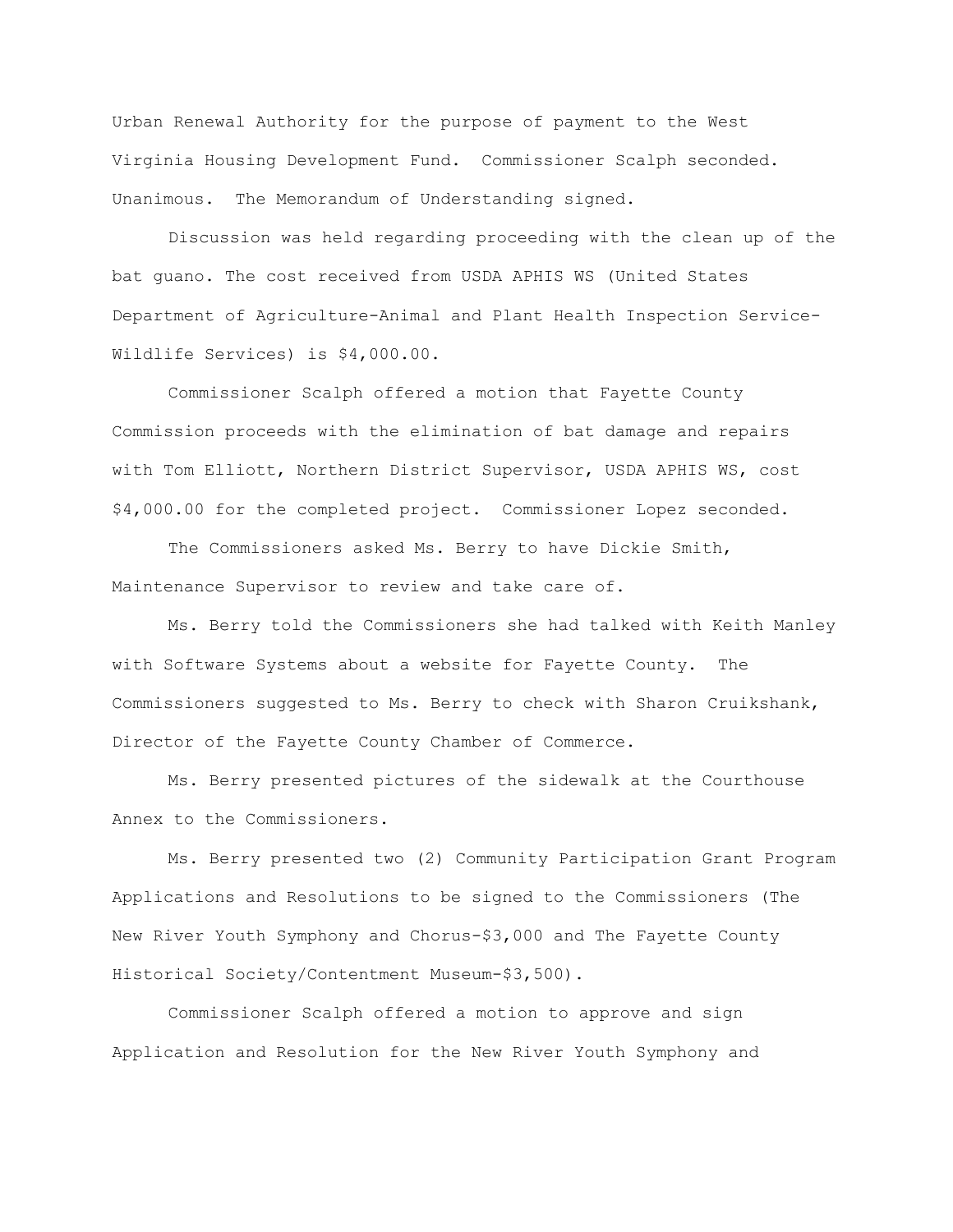Chorus-\$3,000 for the Fiscal Year 2011 Community Participation Grant Program. Commissioner Lopez seconded. Unanimous.

Commissioner Scalph offered a motion to approve and sign Application and Resolution for the Fayette County Historical Society/Contentment Museum for the Fiscal Year 2011 Community Participation Grant Program. Commissioner Wender seconded. Unanimous.

The Commissioners signed Sales Tax Report for the  $4<sup>th</sup>$  Quarter for the Fayette County Park, amount \$148.21

The Commissioners signed the revised Orders for John Hoffman and Gary Davis members of the Fayette County board of Zoning Appeals

The Commissioners received and reviewed from the Fayette County Animal Control Center/NRHS Weekly Fees Collected for the week of December 10 to December 16, 2010, amount \$172.00 and the week of December 17 to December 23, 2010, amount \$195.00.

The Commissioners received/reviewed and approved Third Quarter 2010/2011 Contribution to the New River Gorge Regional Development Authority, amount \$12,489.50.

The Commissioners received and reviewed a letter from Judge John W. Hatcher, Jr. thanking the Commission for their prompt and favorable action concerning the security locks on the Probation Department outer doors.

The Commissioners received and reviewed a letter from the West Virginia Solid Waste Management Board informing that effective November 1, 2010 Mark D. Holstine, PE was selected to serve as the new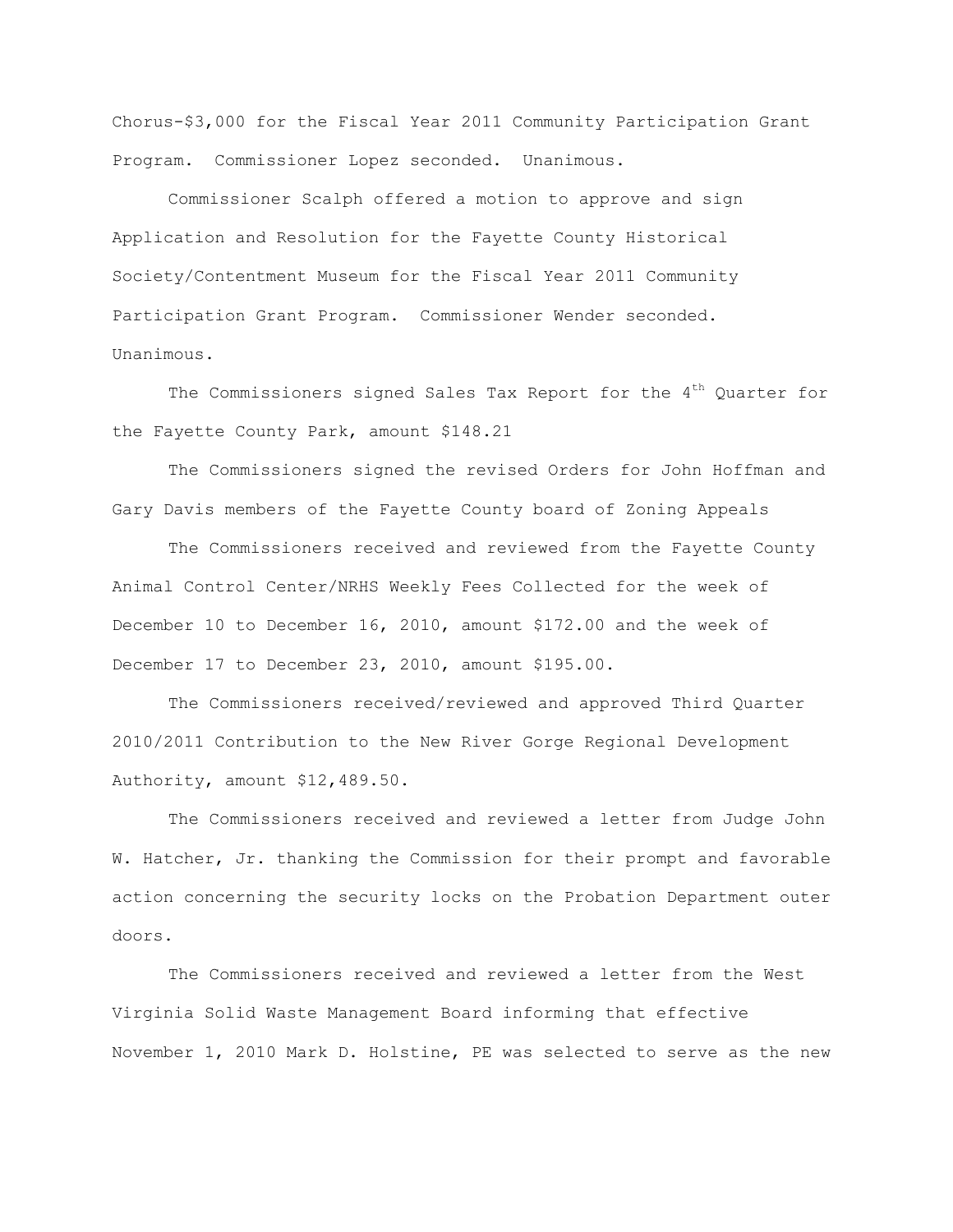Executive Director of the West Virginia Solid Waste Management Board. Mr. Holstine replaced Richard Cooke who retired at the end of October.

The Commissioners received and reviewed a notice from the West Virginia Association of Counties informing the 2011 Annual Meeting will be held on February 6 thru 8, 2011.

The Commissioners received and reviewed a letter from the Natural Resources Conservation Service enclosing a copy of a Request for Reimbursement #5 for the Property Agreement-Dunloup Creek Real Property Agreement (FPE) Agreement #69-3D47-10-13.

The Commissioners received and reviewed a letter from the Natural Resources Conservation Service enclosing one (1) fully executed copy of Amendment #3 Project Agreement-Dunloup Creek Agreement #69-3D47-29- 3.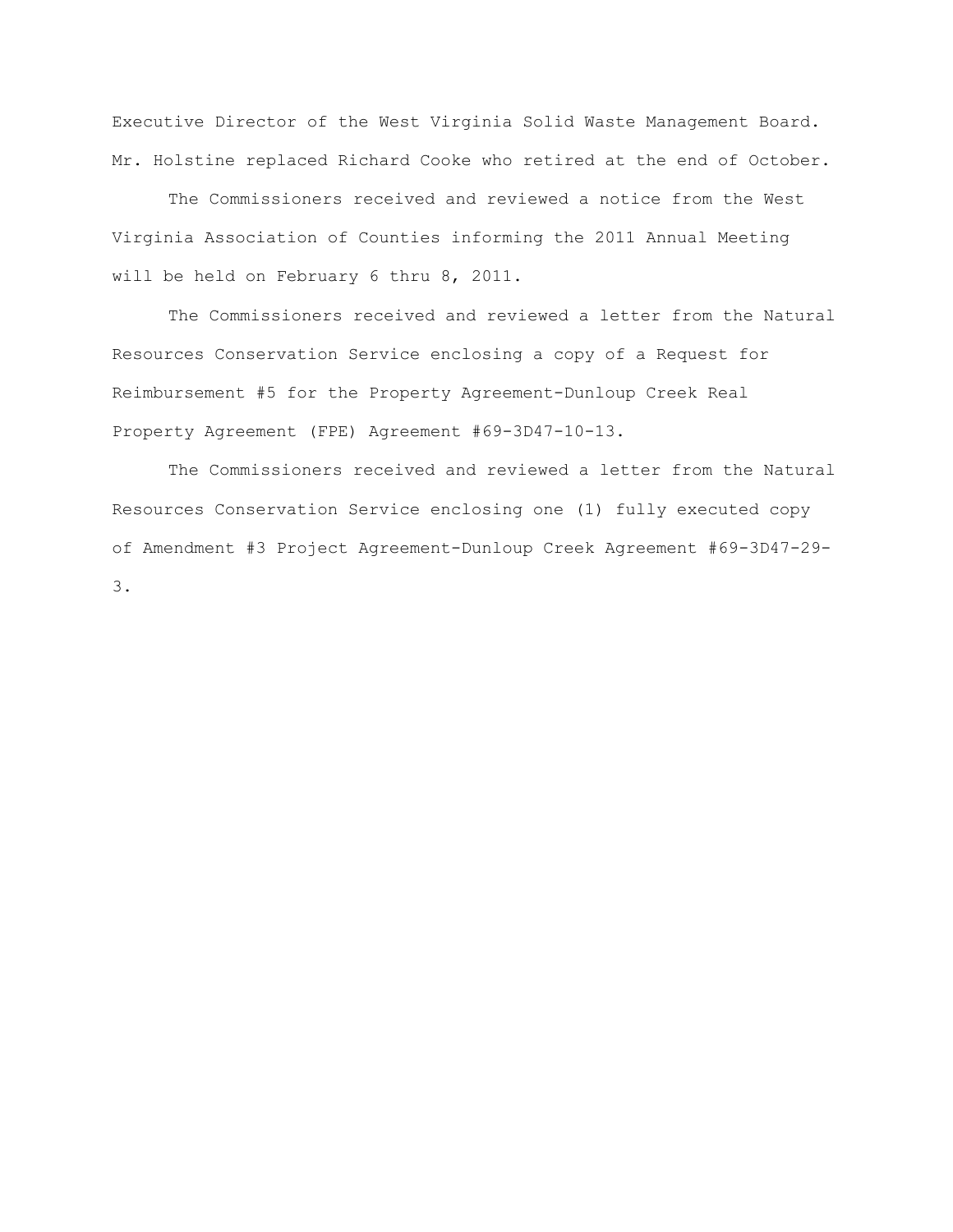The Commissioners received and reviewed two (2) Account Statement from the Bank of New York Mellon for the Period November 23, 2010 through December 22, 2010 and for the Period December 1, 2010 through December 23, 2010.

The Commissioners received and reviewed a letter from the Office of the State Treasurer informing that the funds due for the November Limited Video Lottery will be directly deposited on December 27, 2010, amount \$6,783.92.

The Commissioners received and reviewed Official Oath of Office from John Hoffman and Gary D. Davis, members of the Fayette County Board of Zoning Appeals and Loren B. Cox, member of the New River Gorge Bridge Day Commission.

The Commissioners received and reviewed several correspondences regarding Judy Tredway"s Workers" Compensation claim.

The Commissioners received and reviewed checks for 911 Fees from nTelos, amount \$2,269.80, Suddenlink, amount \$8,428.00, Frontier, amount \$20,749.29, AT&T IXCs & Alascom, ME, amount \$274.00, IDT Corporation, amount \$12.00, Granite Telecommunications LLC, amount \$242.00 and Public Service Commission, amount \$176,502.80; Supreme Court-FLM Rent, amount \$6,075.00; Dept. of Health and Human Resources-Community Corrections Drug Testing, amount \$316.00; Matthew Wender-Internet Charges, amount \$299.40; Reimburse FCSWA, amount \$798.15.

The Commissioners received and reviewed an e-mail from Patrick Ford to Debbie Berry thanking her for scheduling the meeting regarding the Status of the Golf Course Services and stopping payment on a check.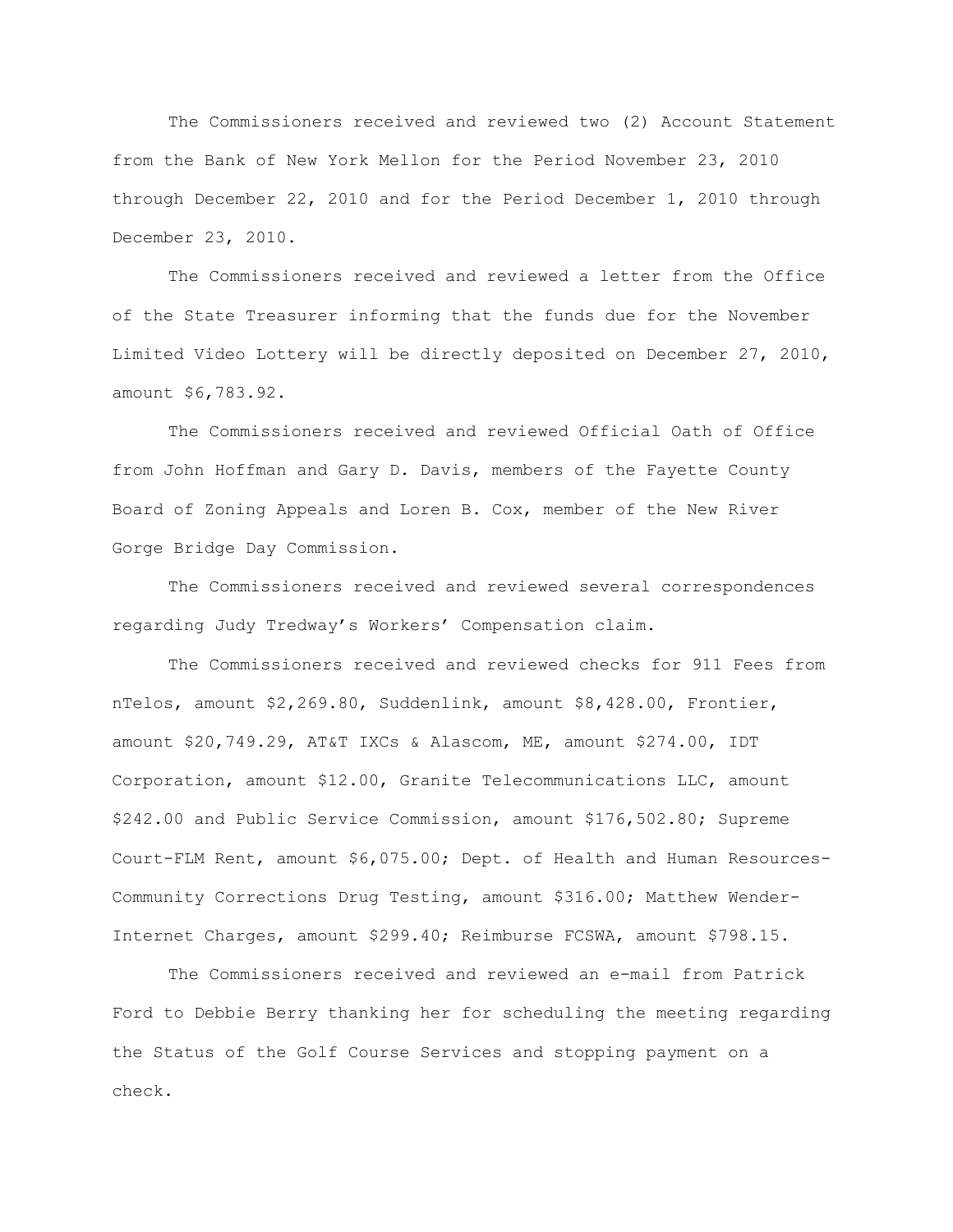The meeting was adjourned at 1:44 p.m. The next scheduled meeting is January 28, 2011.

FAYETTE COUNTY COMMISSION REGULAR SESSION AND BOARD OF EQUALIZATION AND REVIEW JANUARY 28, 2011 COURTHOUSE FAYETTEVILLE, WV 25840 MEMBERS Present: Matthew D. Wender, John H. Lopez, Denise A. Scalph

The Fayette County Commission met in a regular session on this 28<sup>th</sup> day of January 2011.

Commissioner Wender called the meeting to order at 9:14 a.m. Eddie Young, Assessor presented exonerations to be approved and signed to the Commissioners.

Commissioner Lopez offered a motion to approve and sign real property tickets for Joshua Jarrod Stokes, James W. Horrocks, Jacob A. Tingler, Loil and Lottie Cashwell, N. Daniels Est., Hance I. Kincaid Est., and H. I. Kincaid Est. Commissioner Scalph seconded. Unanimous.

Commissioner Scalph offered a motion to approve and sign personal property tickets for Jamie Coleman, Leroy Adkins, Travis Jay Hobbs, Gary and Crystal Critchley, Chaney Insurance Agency, David Allen and Rebecca Pritt, Global Contact Services, Tammy L. (Bench) Treadway, Middletons Body Shop LLC, Southern Electric Contractors, Inc., Marcus A. and Alayna R. Christie, Crystal L. or Robert D. Allen, Eric D. and Shellie N. Oden. Commissioner Lopez seconded. Unanimous.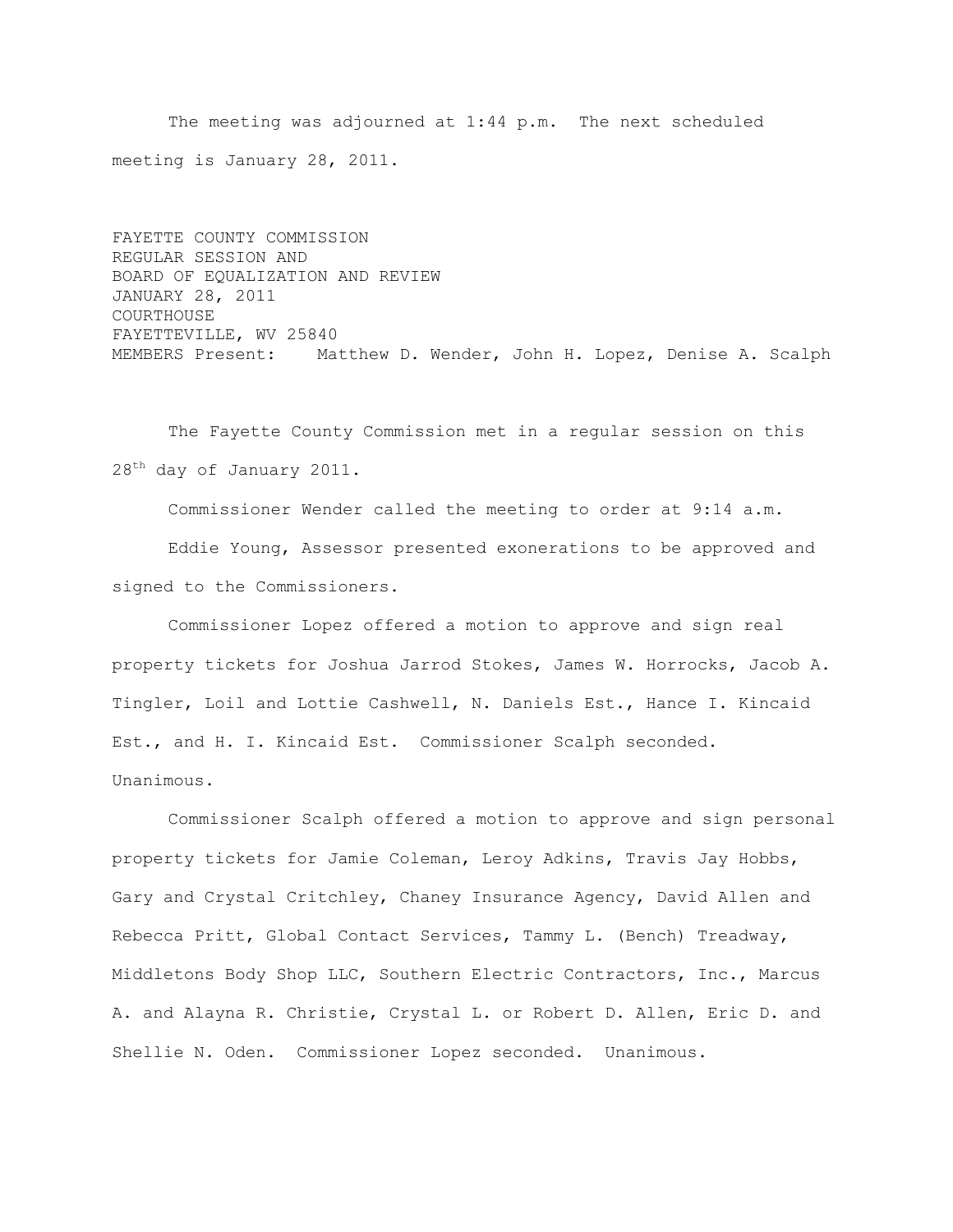Commissioner Lopez offered a motion to approve vouchers, invoices and  $2<sup>nd</sup>$  half payrolls, checks to be released today. Commissioner Scalph seconded. Unanimous.

Commissioner Scalph offered a motion to approve minutes of December 17, 2010 and January 7, 2011. Commissioner Lopez seconded. Unanimous.

Greg Ingram, Recorder for the City of Montgomery appeared before the Commission requesting annual support of funding for the reopening of the WVU Tech Swimming Pool and requesting the \$20,000.00 per letter of commitment dated March 25, 2009.

Mr. Ingram thanked the Commissioners for their help with the WVU Tech Swimming Pool.

Mr. Ingram told the Commissioners they are applying for a Transportation Enhancement Grant.

Mr. Ingram told the Commissioners there is a \$15,000.00 match. Mr. Ingram informed the Commissioners they would like for Fayette and Kanawha County Commission to come up with the match money.

Commissioner Lopez informed this is contingent upon if WVU Tech receive the Transportation Enhancement Grant.

Commissioner Lopez informed Mr. Ingram the Commission would take up as part of their Budget for the Fiscal Year 2011-2012.

Les Thomas, Council member for the City of Montgomery appeared before the Commission to request a donation for the Montgomery Historical Committee.

Commissioner Lopez informed they would consider for their March Budget.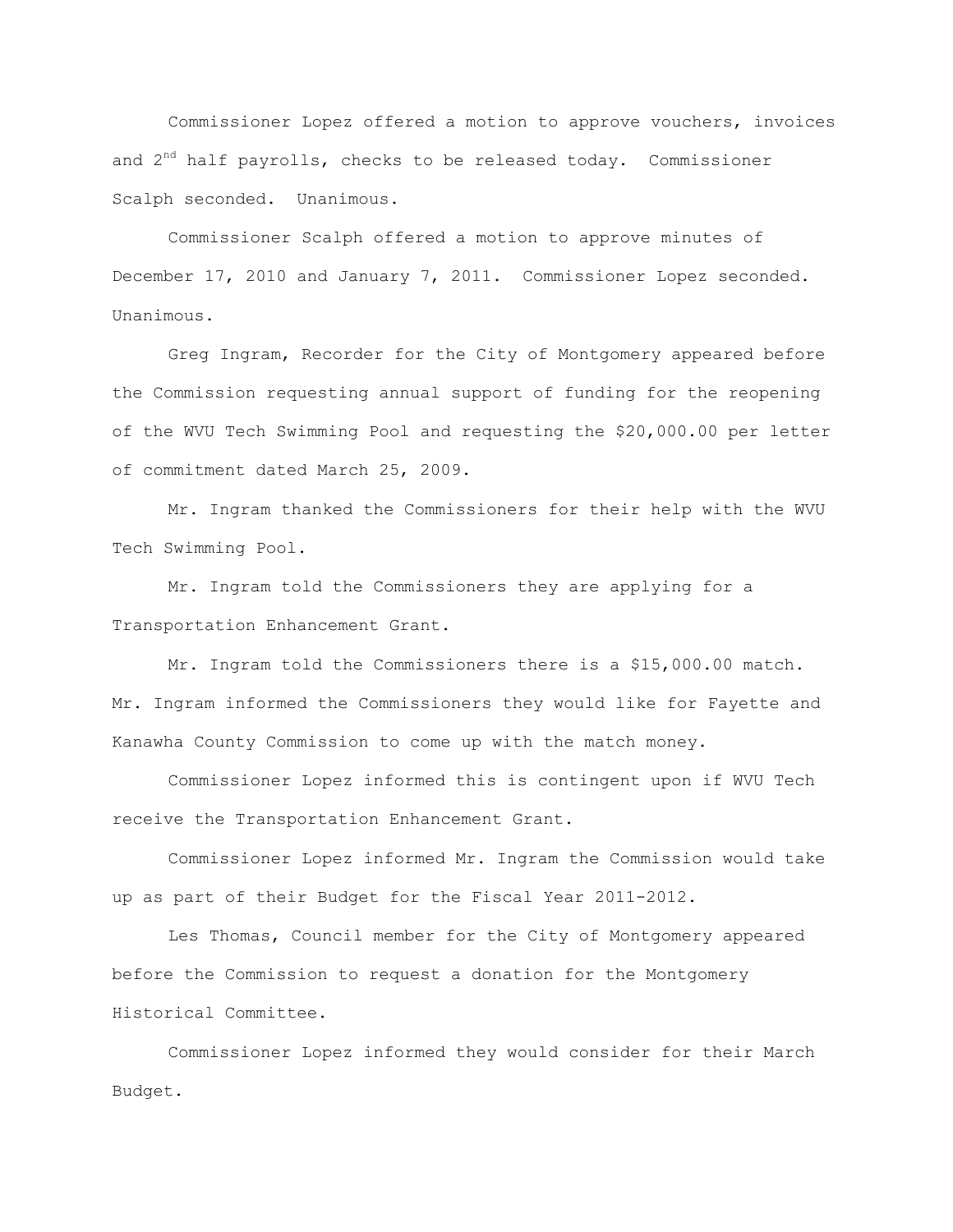Jerry Scarbro a member of the International Painter Union appeared before the Commission for a meet and greets session.

Discussion was held regarding a contribution to the Armstrong Creek Project.

Commissioner Lopez offered a motion that Fayette County Commission allocates \$20,000.00 toward the water upgrade project for Armstrong Creek Public Service District provided the full funding for the project can be raised. Commissioner Scalph seconded. Unanimous.

Commissioner Lopez informed the Commissioners he received phone calls from several residents in the Boomer area regarding the street lights. Commissioner Lopez asked if this is something the Commission could assist with.

Commissioner Wender asked Ms. Berry to send a letter to the West Virginia Public Service Commission to inquire if there are state rules and regulations or programs to provide assistance for unincorporated areas regarding street lights.

The Commissioners signed a letter to our Senators and Delegates regarding the gubernatorial election.

Ms. Berry presented Petitions to Combine or Divide and Segregate Land to the Commissioners from the Assessor's Office.

Commissioner Scalph offered a motion to approve and sign Petitions to Combine or Divide and Segregate Land for Louisos LLC, and Valerie and Gary Lilly. Commissioner Lopez seconded. Unanimous.

The Commissioners signed a letter to the Elected Officials and Department Heads requesting that each office, prior to March 2, 2011 submit a detailed request for appropriations for anticipated or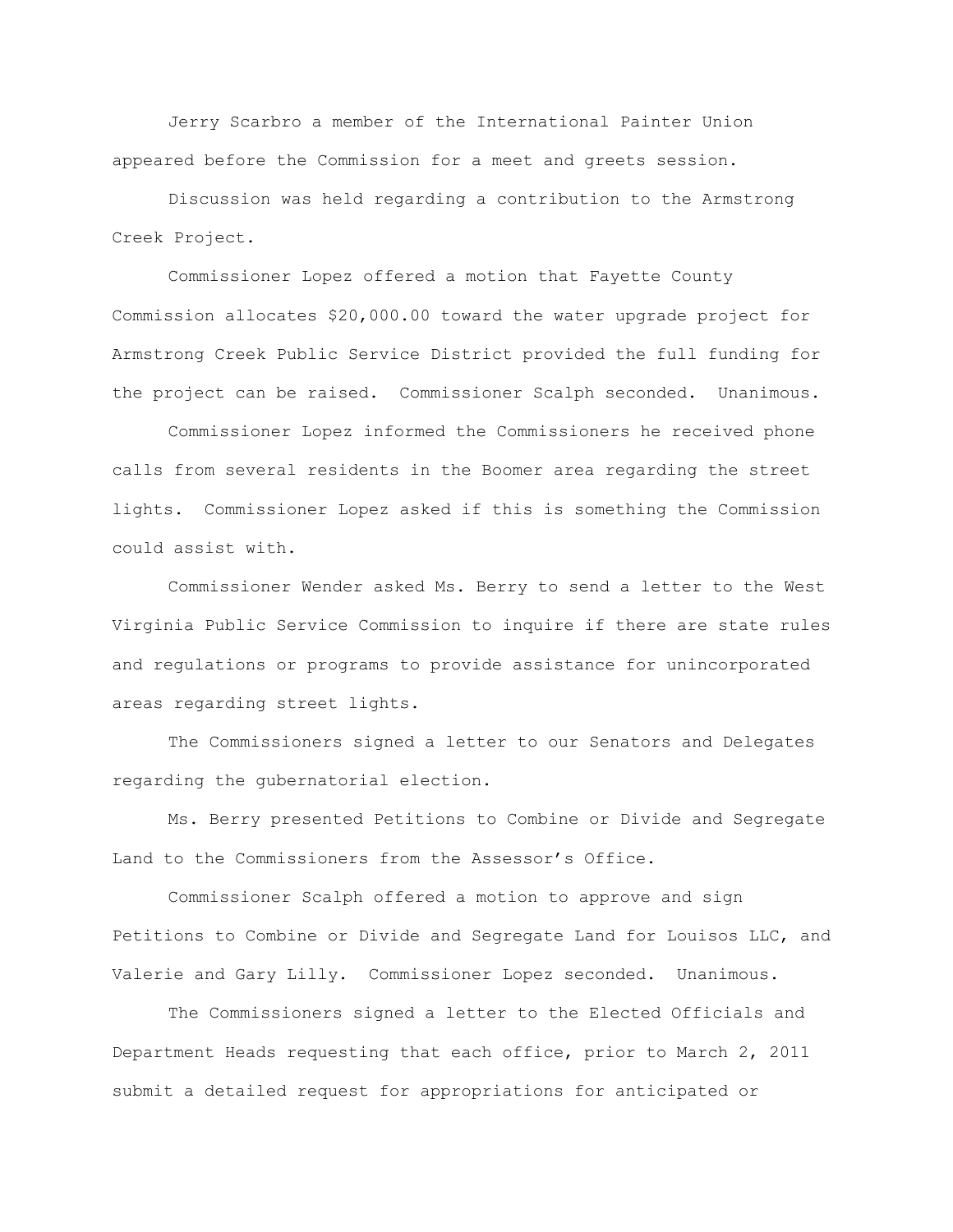expected expenditures for its respective office, including the compensation for its assistants, deputies and employees for fiscal year 2011-2012.

The Commissioners received and reviewed a notice from the West Virginia Association of Counties informing they are in collaboration with the West Virginia Department of Motor Vehicles (DMV) has created a program for county officials and employees to obtain official identification cards.

The Commissioners informed they are not interested at this time.

Ms. Berry presented to the Commissioners Budget Revision #2 for the General County Fund and the Coal Severance Fund.

Commissioner Lopez offered a motion to approve and sign Budget Revision for the General County Fund and Coal Severance Fund Budget for Fiscal Year 2010-2011. Commissioner Scalph seconded. Unanimous.

Earl Smith with Mountain Heart Community Services appeared before the Commission to give an update on the Weatherization Program.

After the brief discussion, the Commissioners asked Mr. Smith if would come back on Friday, March 18, 2011 at 10:00 a.m. to give another update.

Attorney Matthew Bradford appeared before the Commission to file a Notice of Contest regarding the last will and testament of Keith Sutphin.

Present for the hearing was Assistant Prosecuting Attorney Brian Parsons, Prosecuting Attorney Carl Harris, Caleb Sutphin, son of Keith Sutphin, Joshua Sutphin, son of Keith Sutphin, Debra Massey, a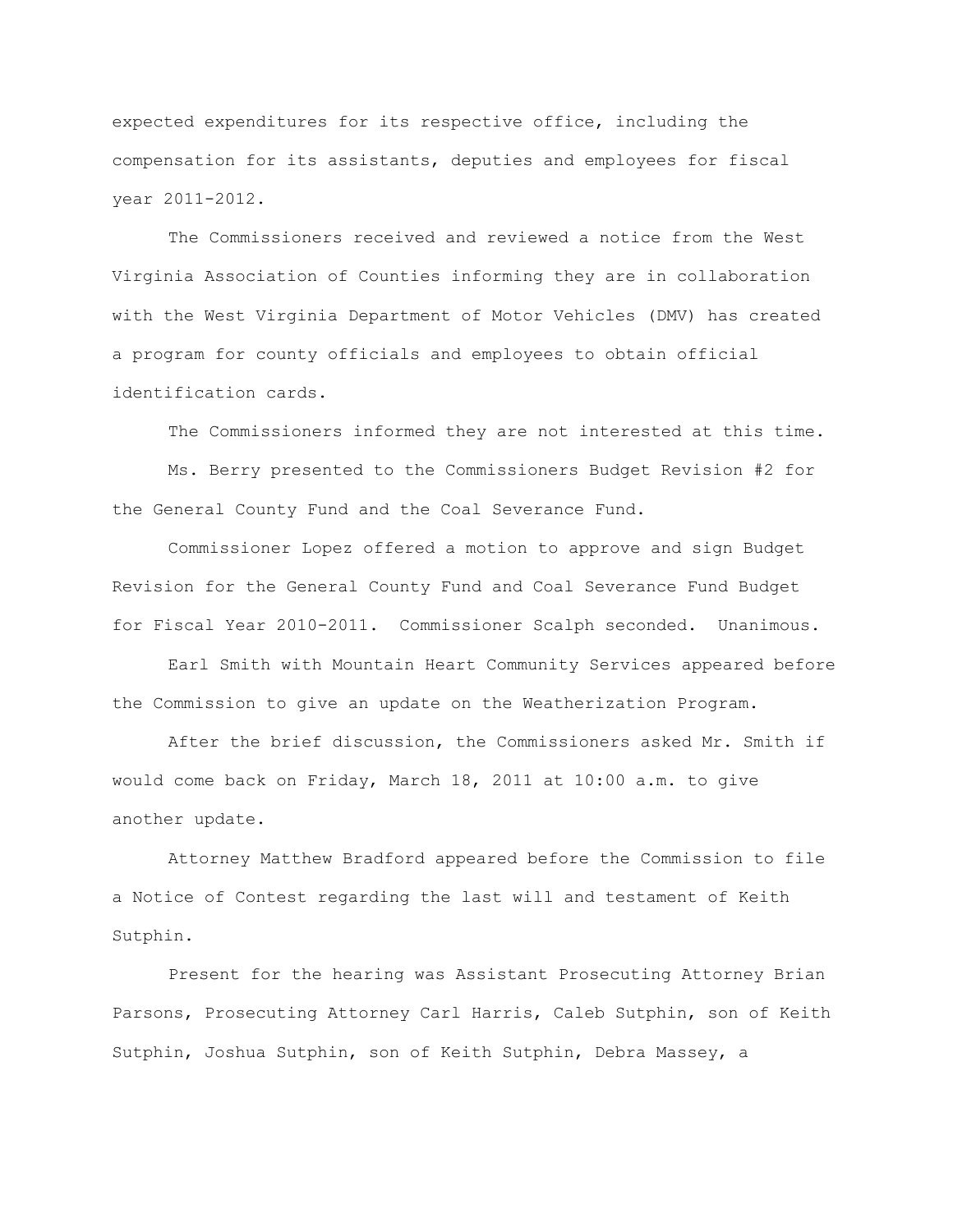neighbor of Caleb Sutphin and a friend of Joshua Sutphin, Donald Tweed, a friend of Keith Sutphin.

Mr. Bradford told the Commissioners the will does not comply with West Virginia legal requirements both statutory and under case law, that Keith Sutphin did not possess the legal competency to formulate and execute a will, that the will is actually a layman"s attempt to combine a power of attorney, medical power of attorney, and living will unto a single document, that the will does not include any "conveying words" and as such the document does not confer ownership of anything to anyone.

Commissioner Wender swore in Caleb Sutphin, Joshua Sutphin, Debra Massey and Donald Tweed to make their comments.

After a brief discussion, Commissioner Lopez offered a motion that the Fayette County Commission will take under advisement on February 16, 2010, will make a decision then, no other evidence will be taken, not necessary for anyone to be here. Carl Harris, Prosecuting Attorney informed the decision will be based on the evidence that was heard today. Commissioner Scalph. Unanimous. This hearing was recorded.

The Commissioners signed the Annexation of additional territory into the City of Oak Hill, Fayette County, West Virginia by Minor Boundary Adjustment.

Ms. Berry presented a drawdown request from Region 4 Planning and Development Council for the Danese Public Service District Water Extension Project #07ARCP15639, amount \$58,971.32.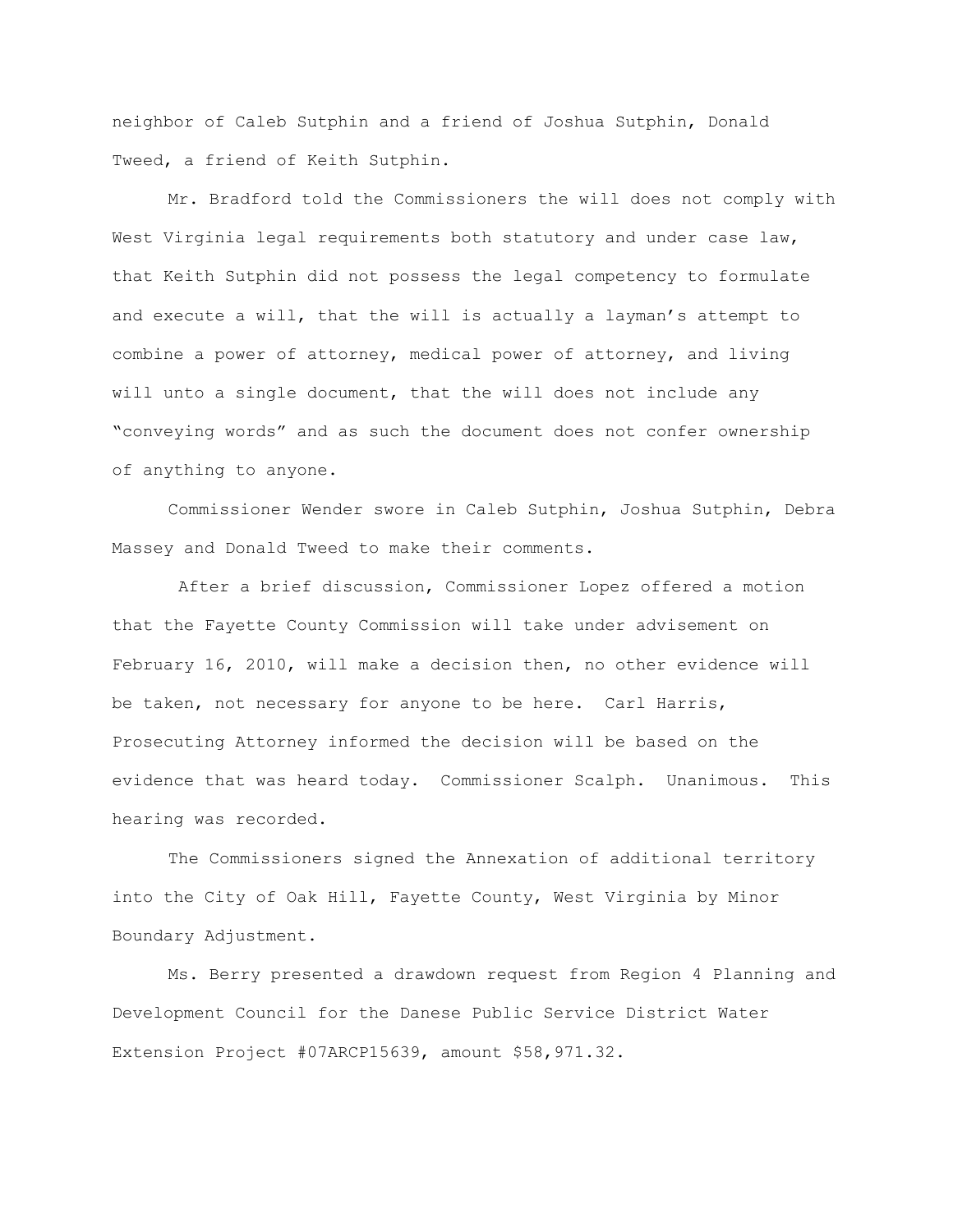Commissioner Lopez offered a motion to approve and sign drawdown request for the Danese Public Service District Extension Project, amount \$58,971.32. Commissioner Scalph seconded. Unanimous.

The Commissioners signed a letter to Janis Kitzmiller, Family Law Judge requesting reimbursement for rent in the amount of \$2,700.00 for the month of February 2011.

Ms. Berry presented to the Commissioners a Community Participation Grant application and Resolution for the Fayette County /Sportsman Recreation Center/Skeet Equipment, amount \$2,000.00.

Commissioner Lopez offered a motion that the Fayette County Commission sign and adopts Resolution for the Community Participation Grant for the Fayette County/Sportsman Recreation Center/Skeet Equipment, amount \$2,000.00. Commissioner Scalph seconded. Unanimous. Resolution signed.

Ms. Berry presented to the Commissioners a Community Participation Grant application and Resolution for the Fayette County Sheriff Department/Special Response Team, amount \$2,000.00.

Commissioner Lopez offered a motion that the Fayette County Commission sign and adopts Resolution for the Community Participation Grant for the Fayette County Sheriff Department/Special Response Team, amount \$2,000.00. Commissioner Scalph seconded. Unanimous. Resolution signed.

The Commissioners signed drawdown request to the West Virginia Criminal Justice Services for the Community Corrections Center Grant for the month of December.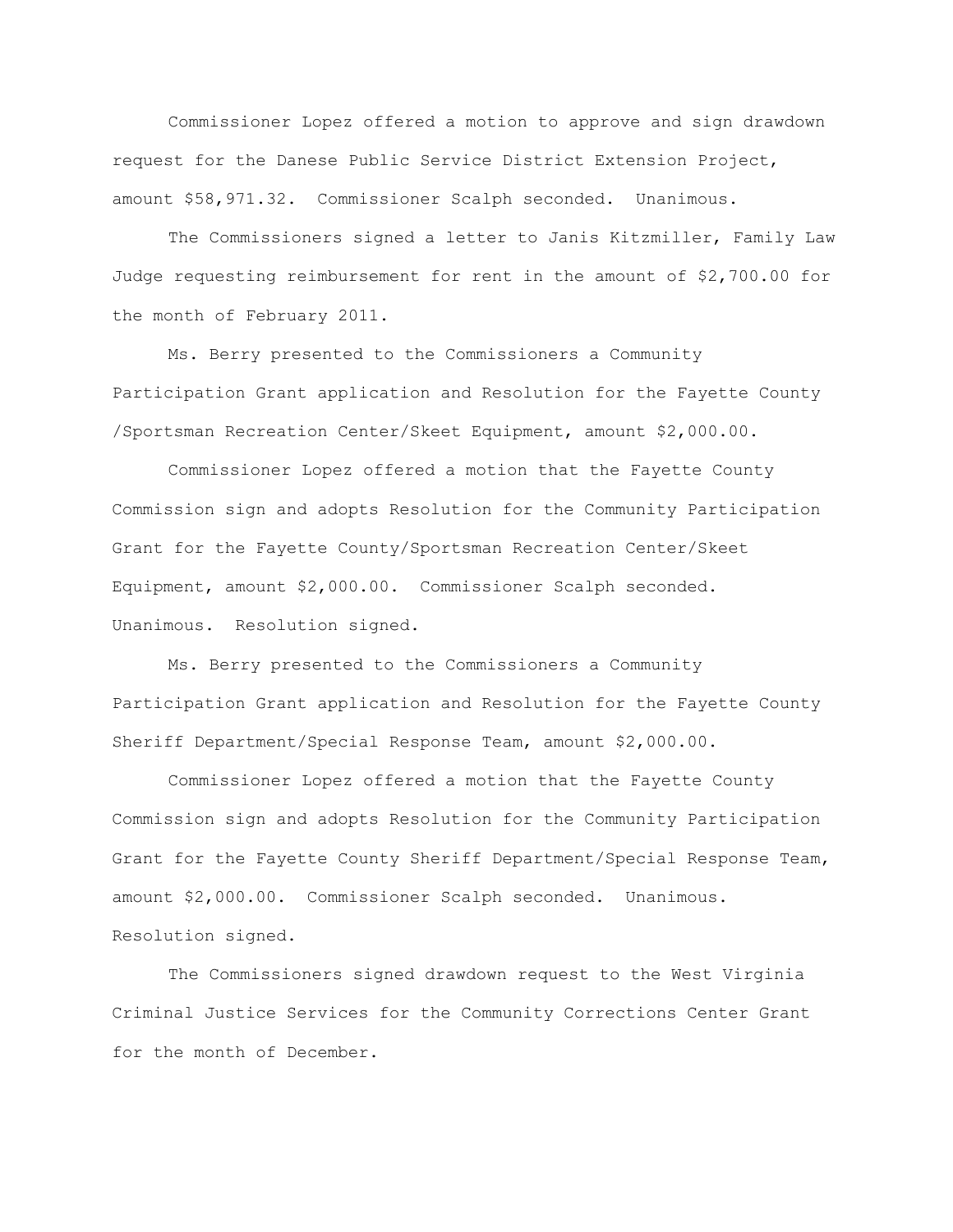The Commissioners received notice from the Fayette County Urban Renewal Authority that Guy Dooley and James Lively needs to be reappointed to service as members on the Fayette County Urban Renewal Authority.

Commissioner Lopez offered a motion to reappoint Guy Dooley and James Lively members of the Fayette County Urban Renewal Authority. Commissioner Scalph seconded. Unanimous. Orders and letter of appointment to serve signed.

The Commissioners signed a letter of support to the American Humane Society on behalf of the Fayette County Animal Control Center.

The Commissioners received and reviewed from Earl Pauley, Park Superintendent, a reminder he would like to include in his camp letters for the new year that he sends out. The Commissioners approved.

Commissioner Wender informed the Commissioners he received a request for funds from the Oak Hill Little League to help build a concession stand. The project cost is approximately \$20,000.00. Commissioner Wender suggested funding \$3,000.00. It was suggested that this be addressed during the March budget sessions.

The Commissioners received and reviewed an e-mail from Tomoko Tamagawa, Program Manager, West Virginia Sustainable Communities informing that up to three facilities owned or operated by the County or municipalities within Fayette County is eligible to receive free energy assessment and improvement recommendations from professional auditors.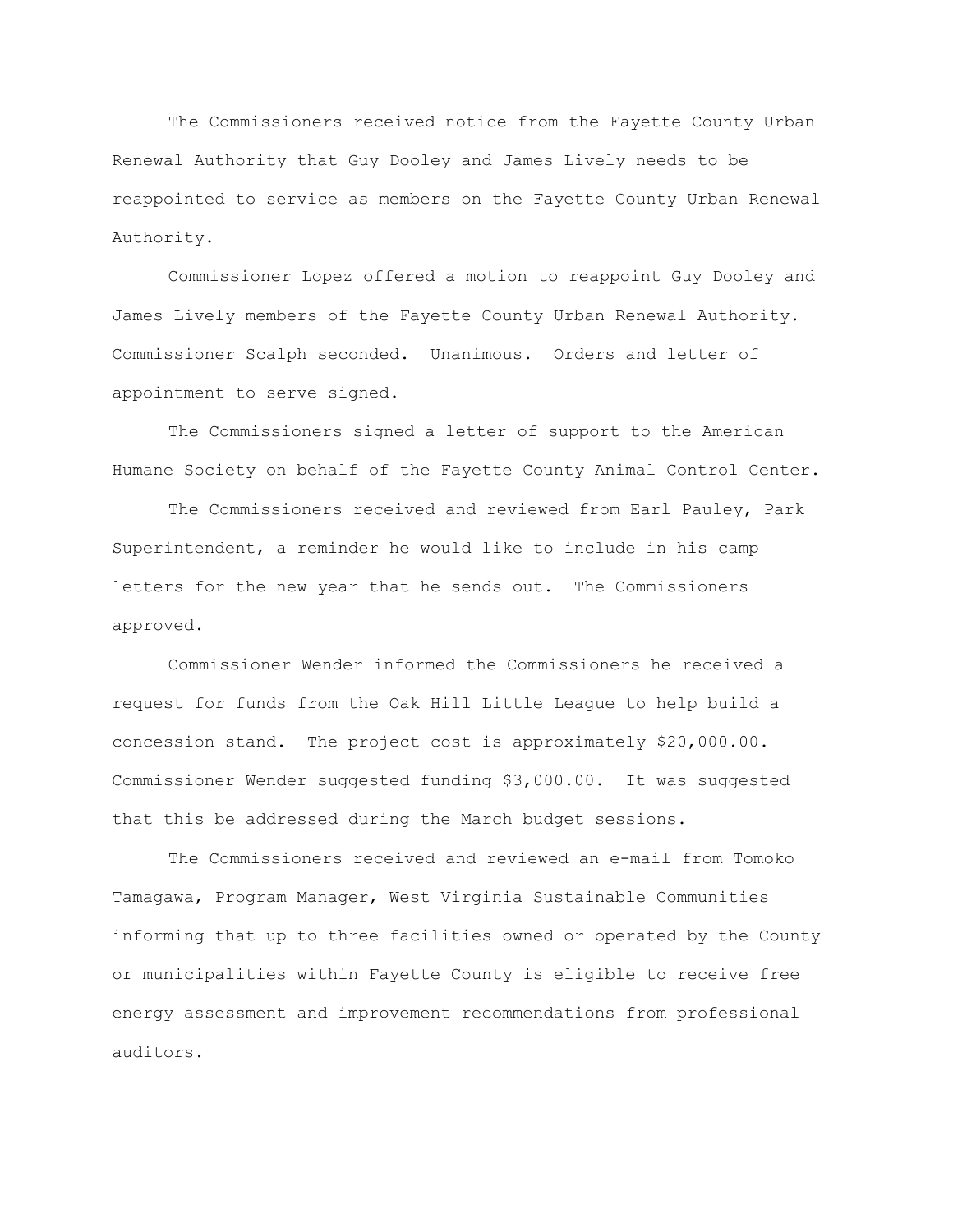Ms. Tamagawa informed the Commissioners that this is a very unique opportunity, and she is happy to make this available to Fayette County.

Commissioner Wender suggested forwarding to the Town of Smithers. The Commissioners approved.

The Commissioners approved to go into an Executive Session at 1:10 p.m.

The Commissioners reconvened the County Commission meeting at 1:20 p.m.

The Commissioners recessed the County Commission meeting at 1:20 p.m.

The Commissioners reconvened as the Board of Equalization and Review at 1:20 p.m.

No appointments scheduled.

Eddie Young, Assessor has made available to the Commissioners the Tax Books.

Commissioners Wender informed that since there was no one present and no appointments scheduled for today the Board of Equalization and Review be recessed for today and continue again at 9:00 a.m. on February 2, 2011.

The Commissioners reconvened the County Commission meeting at 1:25 p.m.

The Commissioners received and reviewed a request from Daniel Wright, Circuit Clerk requesting that funds be transferred from his annual travel budget to purchase two (2) desks for his office.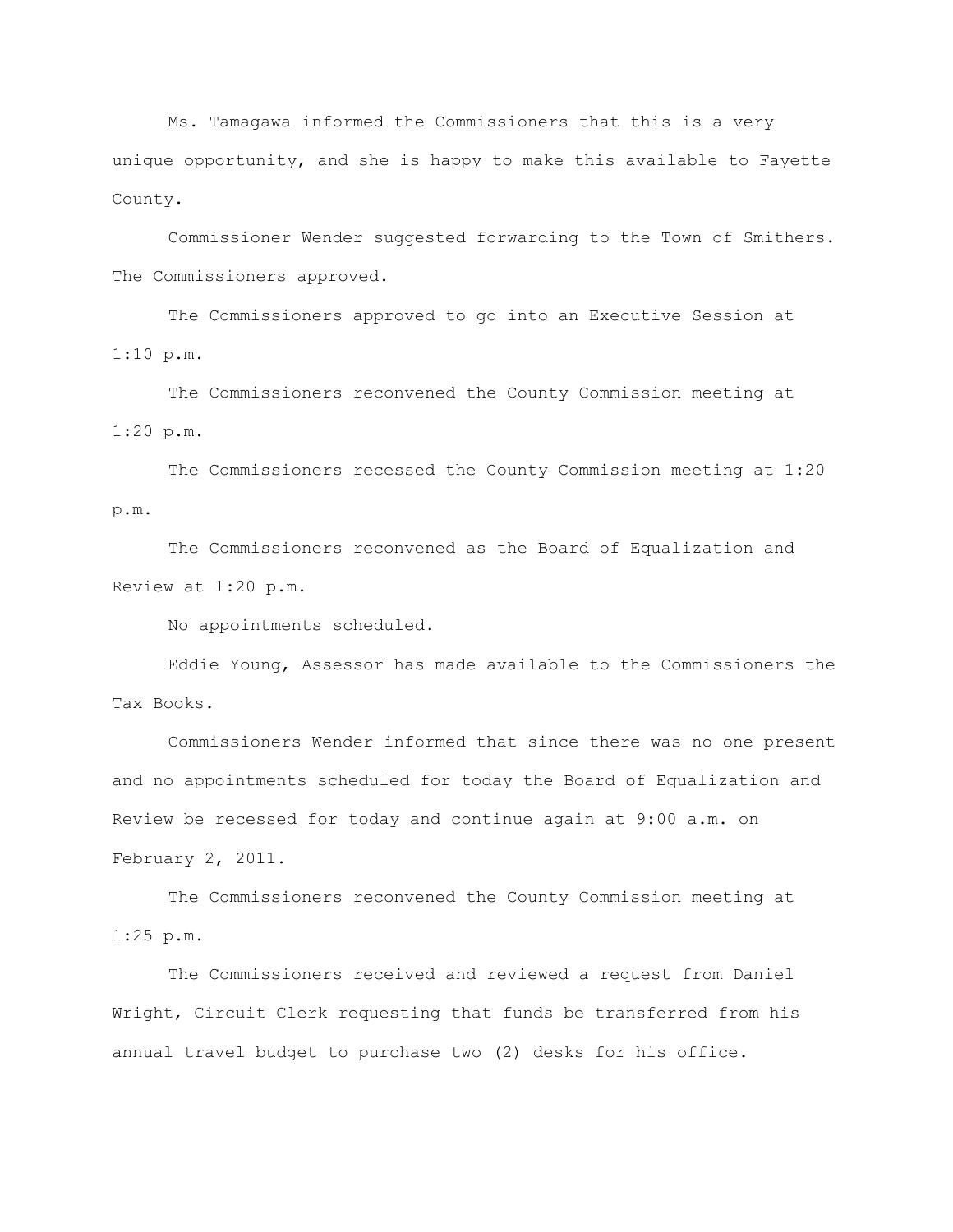Commissioner Lopez offered a motion to transfer funds from Daniel Wright, Circuit Clerk travel budget to purchase two (2) desk for his office. Commissioner Scalph seconded. Unanimous.

The Commissioners received and reviewed some letters from the Office of the State Treasurer informing that funds due for the 25% of the coal severance tax will be directly deposited on January 20, 2011, amount \$36,841.18, funds due for the December Limited Video Lottery will be directly deposited on January 28, 2011, amount \$5,877.20 and funds due to wine, liquor and private club taxes will be directly deposited on January 27, 2011, amount \$487.94.

The Commissioners received and reviewed a notice from Suddenlink Communications certifying that Cable Systems, Inc. Cebridge Acquisition, LLC and Cequel III Communications II, LLC, collectively doing business as Suddenlink Communications, has conveyed to its subscribers (via mail) the procedures for communicating their views and complaints to the operator and to the Public Service Commission.

The Commissioners received and reviewed a letter from Richard W. McVey regarding a warrant he received from the Town of Ansted.

The Commissioners received and reviewed a Newsletter from This Is Scout Country, Buckskin Council.

The Commissioners received and reviewed a letter from the Office of the State Auditor regarding the Levy Estimate (Budget) 2011-2012.

The Commissioners received and reviewed a copy of a letter to Debbie Aliff, Payroll Clerk from Sheriff Steve Kessler informing John Kauff returned to work as a Deputy Sheriff on January 18, 2011 on January 19, 2011 he resigned as a Deputy Sheriff.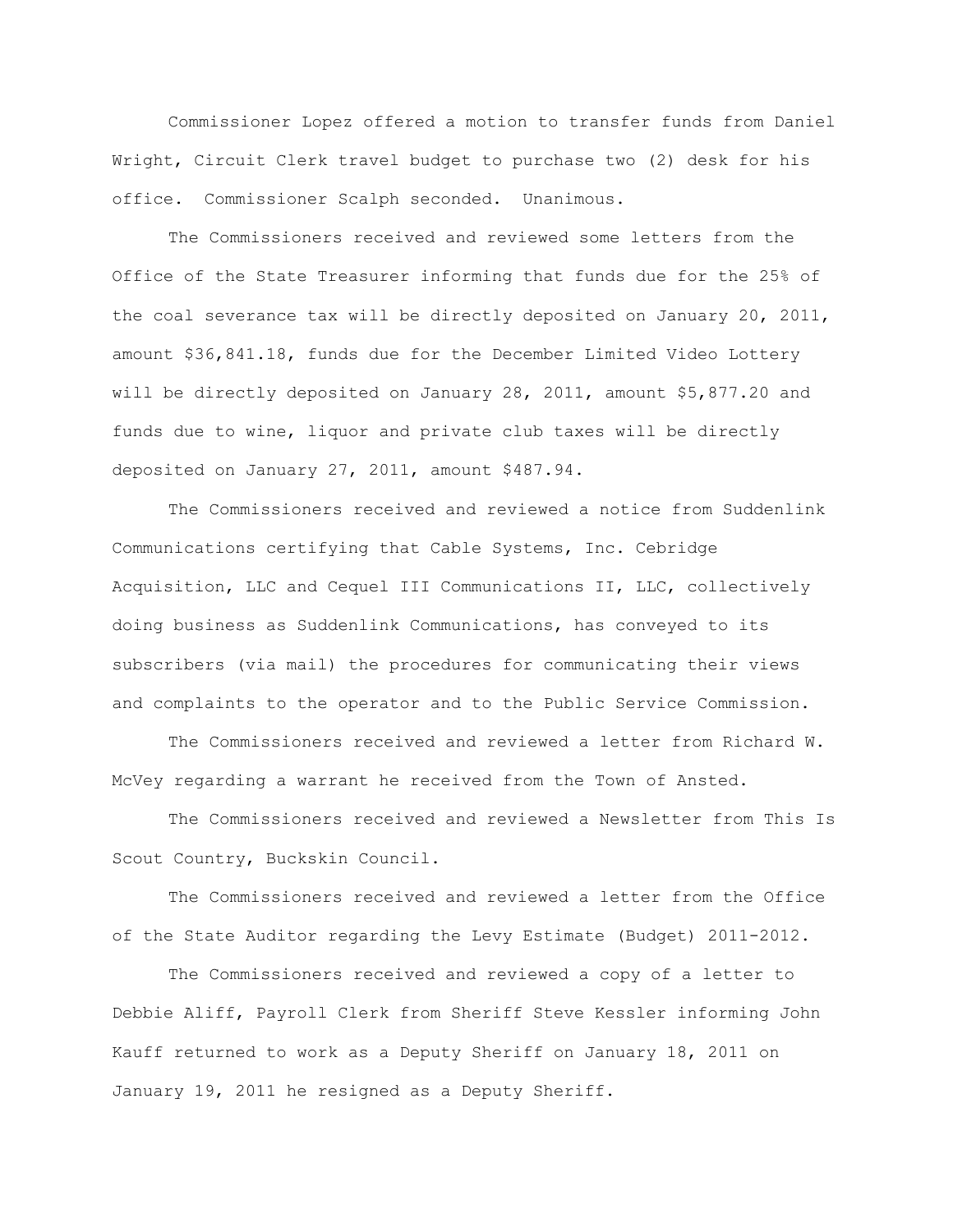The Commissioners received and reviewed a Public Notice from the U. S. Army Corps of Engineers.

The Commissioners received and reviewed a reminder from Region 4 Planning and Development Council asking the Commission when calculating the 2011-2012 budgets to allow for their local assessments that will be due after July 1, 2011.

The Commissioners received and reviewed a letter from the Buckskin Council thanking the Commission for their contribution in 2010 for helping them accomplish the mission of character development, citizenship training, mental and physical fitness of their youth. The Commissioners received and reviewed a letter from Attorney Kyle G. Lusk regarding a Petition to Contest Appointment of Administrator of Estate of Kenneth Ray McKee.

The Commissioners received and reviewed an Accident Report from the Fayette County Park on Jon McNemar cut hand at the base of his thumb.

The Commissioners received and reviewed Account Statements from the Bank of New York Mellon for the periods October 1, 2010 through December 31, 2010 and December 1, 2010 through December 31, 2010. The Commissioners received and reviewed Pledge Statement from the SunTrust Bank listing securities pledged as of December 31, 2010. The Commissioners received and reviewed a letter from the Branch Banking and Trust Company (BB&T) listing the securities held by Branch Banking and Trust Company as collateral to secure the deposits of Fayette County Commission as of December 31, 2010.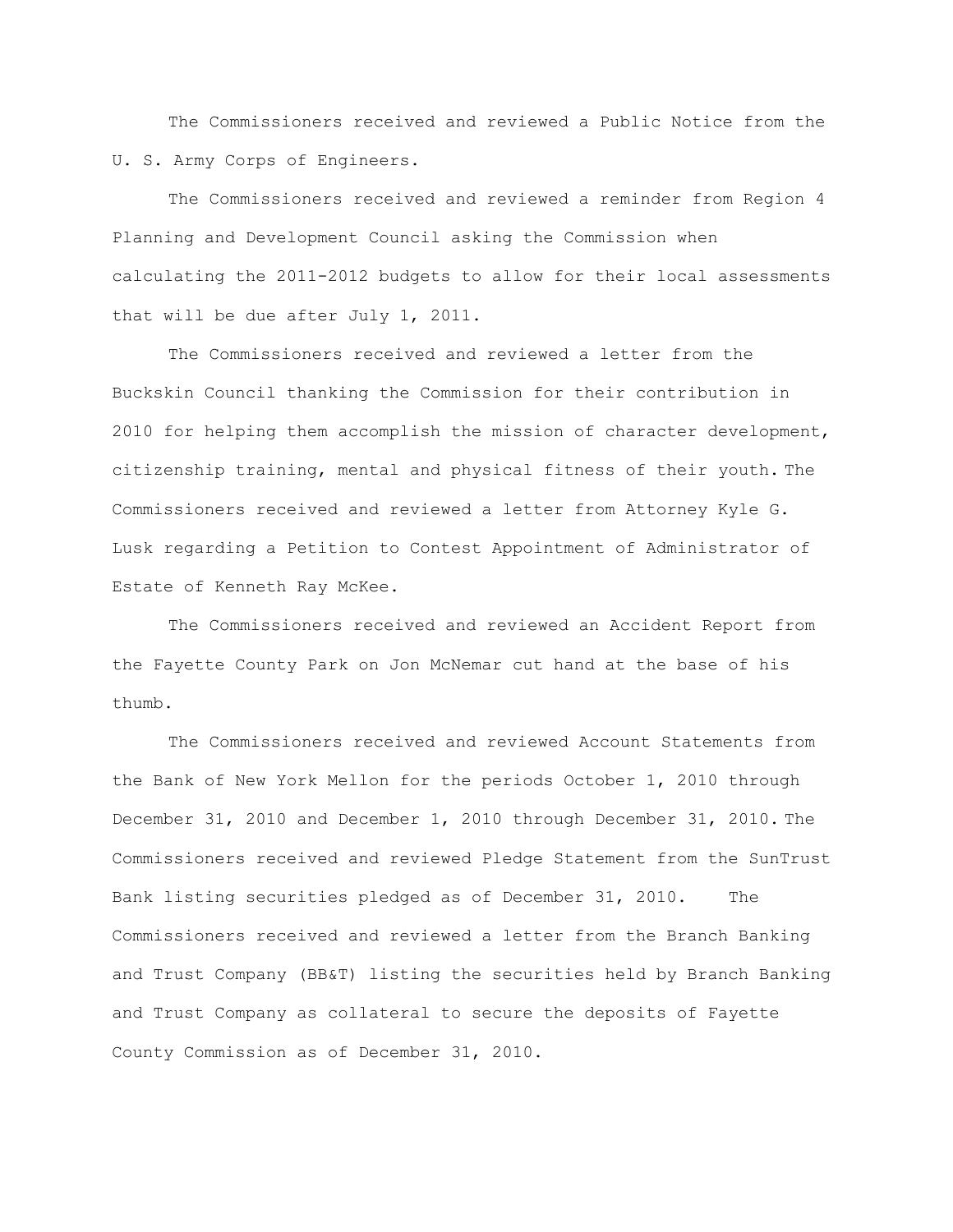The Commissioners received and reviewed a letter from Bowles, Rice informing that Judy Treadway has been scheduled for a PFT test for March 9, 2011.

The Commissioners received and reviewed a notice from the West Virginia University Local Government Leadership Academy informing of their Spring 2011 Conference being held April  $9<sup>th</sup>$  and  $10<sup>th</sup>$ , 2010 being held on WVU campus at Woodburn Hall.

The Commissioners received and reviewed from Delegate John Pino a copy of legislation drafted relating to Counties-County Commission allowed to remove a member of the Public Service District.

The Commissioners received and reviewed from Page-Kincaid Public Service District copies of their minutes of November, December and January meetings.

The Commissioners received and reviewed a letter from Judge Paul Blake expressing his appreciation for the renovations made to the second floor of the Judicial Annex.

The Commissioners received and reviewed a letter from Stafford Consultants Incorporated regarding New Haven Public Service District Contract No. 17-Derryhale/Sun Mine Road Bid Opening Postponement.

The Commissioners received and reviewed Settlement Agreement and Release for John W. Kauff v. Fayette County Sheriff's Department, Case  $#WV - 2011 - 00003 - 20 - G.$ 

The Commissioners received and reviewed a copy of a letter to Eddie Young, Assessor from the State Tax Department regarding Mr. Young's Fayette County TY11 Valuation Inquiry.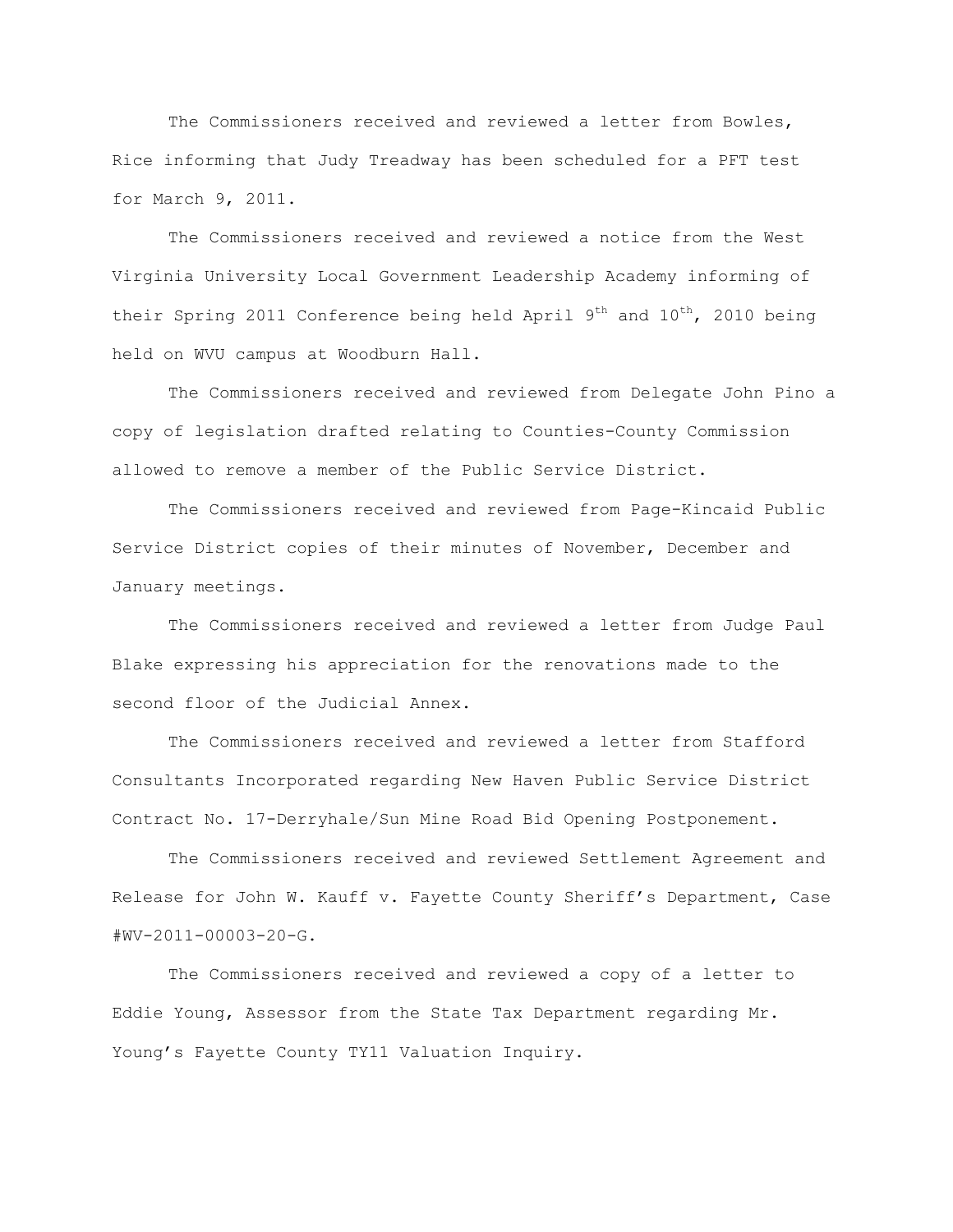The Commissioners received and reviewed a memorandum from the Division of Criminal Justice Services enclosing a CD that contains the Fiscal Year 2012 West Virginia Community Corrections Grant Application, Application Appendices, and Instruction Manual. Applications must be received at the DJCS Office no later than 4:00 p.m. on Friday, April 1, 2011.

The Commissions received and reviewed a thank-you note from the Fayette Toy Fund, Inc. thanking the Commission for their contribution.

The Commissions received and reviewed a letter from Stafford Consultants Incorporated regarding the New Haven Public Service District-Ramsey Area Project.

The Commissions received and reviewed a letter from the Natural Resources Conservation Service regarding the Property Agreement-Dunloup Creek Real Property Agreement (FPE) Agreement #69-3D47-10-13.

The Commissions received and reviewed a letter from White Oak Public Service District inviting the Commissioners to their January 18, 2011 Board meeting to discuss the future of the Boy Scouts of America Project.

The Commissions received and reviewed a letter from the State Tax Department enclosing a blank scheduling roster and a blank 2011 Taxpayer Inquiry Request Form to be used for the upcoming County Board of Equalization and Review hearings.

The Commissions received and reviewed from the West Virginia Association of Counties the County Legislative Line.

The Commissions received and reviewed from the County Commissioners Association of Counties the Legislative Lineup.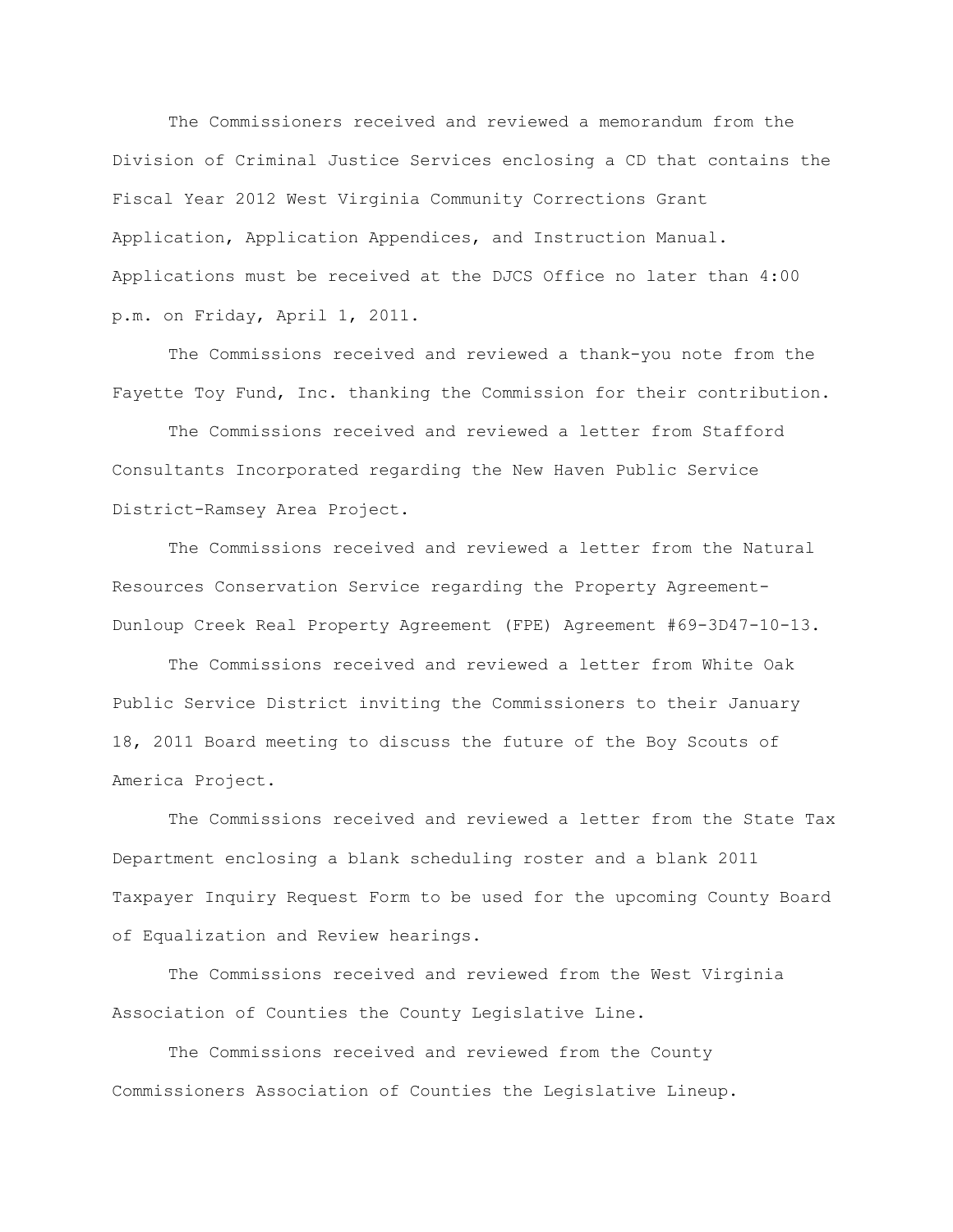The Commissions received and reviewed checks for 911 Fees from Suddenlink, amount \$8,466.00, Compliance Solutions, Inc., amount \$372.00, Frontier, amount \$20,44.10, Mountain Communications, LLC amount \$58.80 and Vonage Tax Account, amount \$252.00; check from the Division of Human Services for Family Resource Network (FRN), amount \$10,000.00; Soldiers and Sailors Fund, amount \$25.00; Franchise Fees from Shentel, amount \$1,080.18; Reimbursement-Sheriff of Fayette County, amount \$752.43; Reimbursement Sheriff of Nicholas County, amount \$15,247.13, City of Beckley-Underage Drinking, amount \$285.24.

The Commissions received and reviewed a Press Release regarding North American Scout Associations to Host the 24<sup>th</sup> World Scout Jamboree.

The meeting was adjourned at 1:30 p.m. The next scheduled meeting is February 2, 2011.

FAYETTE COUNTY COMMISSION SPECIAL SESSION AND BOARD OF EQUALIZATION AND REVIEW FEBRUARY 2, 2011 COURTHOUSE FAYETTEVILLE, WV 25840 MEMBERS Present: Matthew D. Wender, John H. Lopez, Denise A. Scalph

The Fayette County Commission met in a special session on this 2<sup>nd</sup> day of February 2011.

Commissioner Wender called the meeting of the Board of Equalization and Review for Industrial Hearings to order at 9:14 a.m.

Commissioner Wender informed we have only one industrial hearing scheduled, Georgia-Pacific. Commissioner Wender asked if there were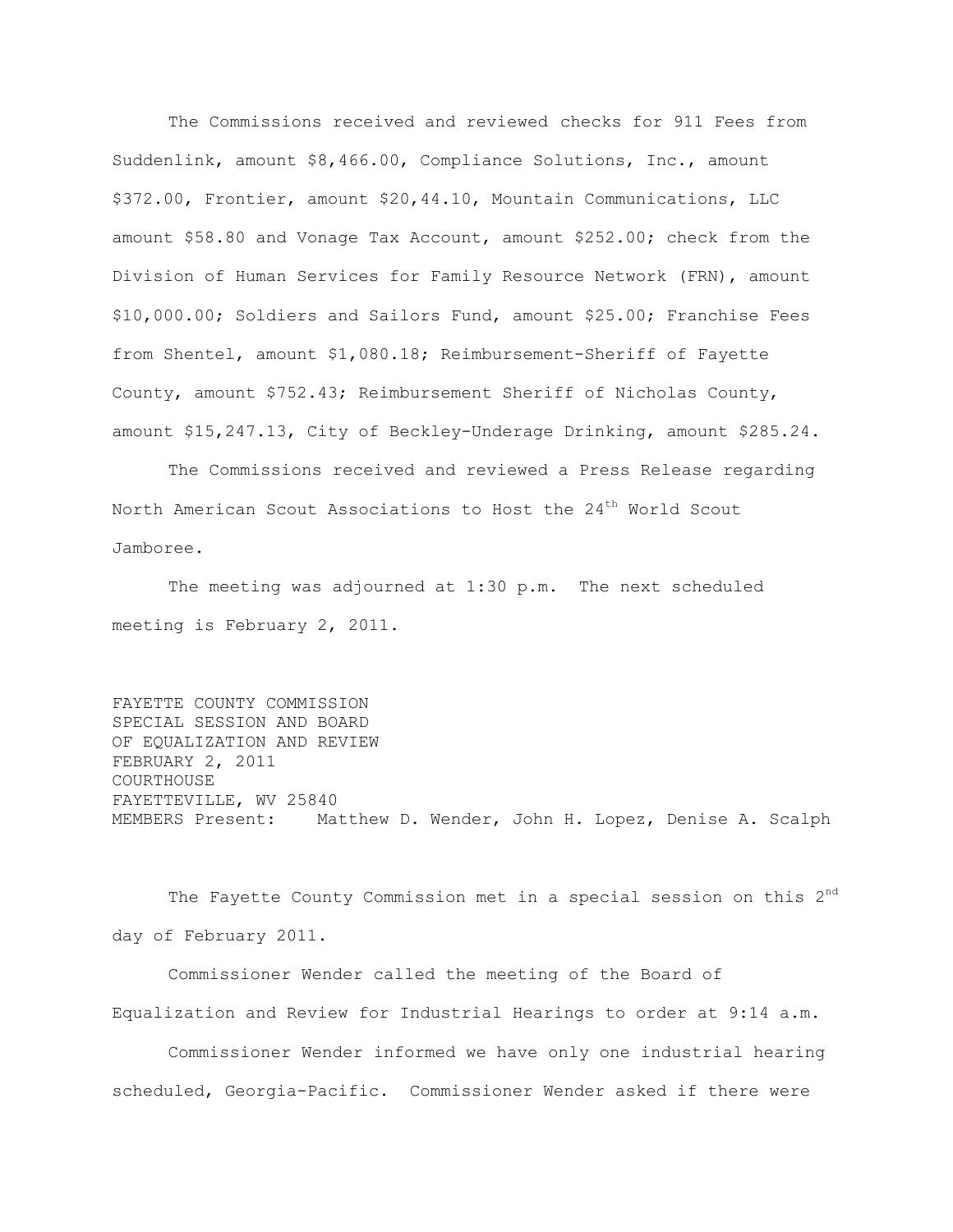anyone else here this morning who has a request for a hearing on tax matter concerning industrial property.

Commissioner Wender asked that everyone be sworn in who wants to speak on Georgia Pacific. Commissioner Wender swore in everyone.

Present for the hearing was Eddie Young, Assessor, Carl Harris, Prosecuting Attorney, Robert Cuthbert, Senior Appraiser State Tax Department, Timothy Wagner, attorney for the State Tax Department, Neil Belt, Plant Manager and Brian Perry, Regional Tax Manager, and Leslie Patrick, Plant Controller for Georgia Pacific.

Neil Belt told the Commissioners they are here today to request release for a reduction in taxes. Mr. Belt told the Commissioners that Brian Perry has all the figures. At this time he would turn the floor over to Mr. Perry.

Mr. Perry asked the Commissioners if they had received the documents he sent. The Commissioners replied yes.

Mr. Perry gave a brief explanation of what was going on with the business and why they are requesting release for a reduction in taxes.

Mr. Perry told the Commissioner he was hoping that things would be turned around, but that's not happening.

Mr. Perry told the Commissioners they cannot continue to operate like this.

Mr. Perry told the Commissioners they are asking for economic obsolescence only on specific categories of the personal property. This would represent a 38% adjustment to the total personal property value and a 25% adjustment to the total real and personal property value.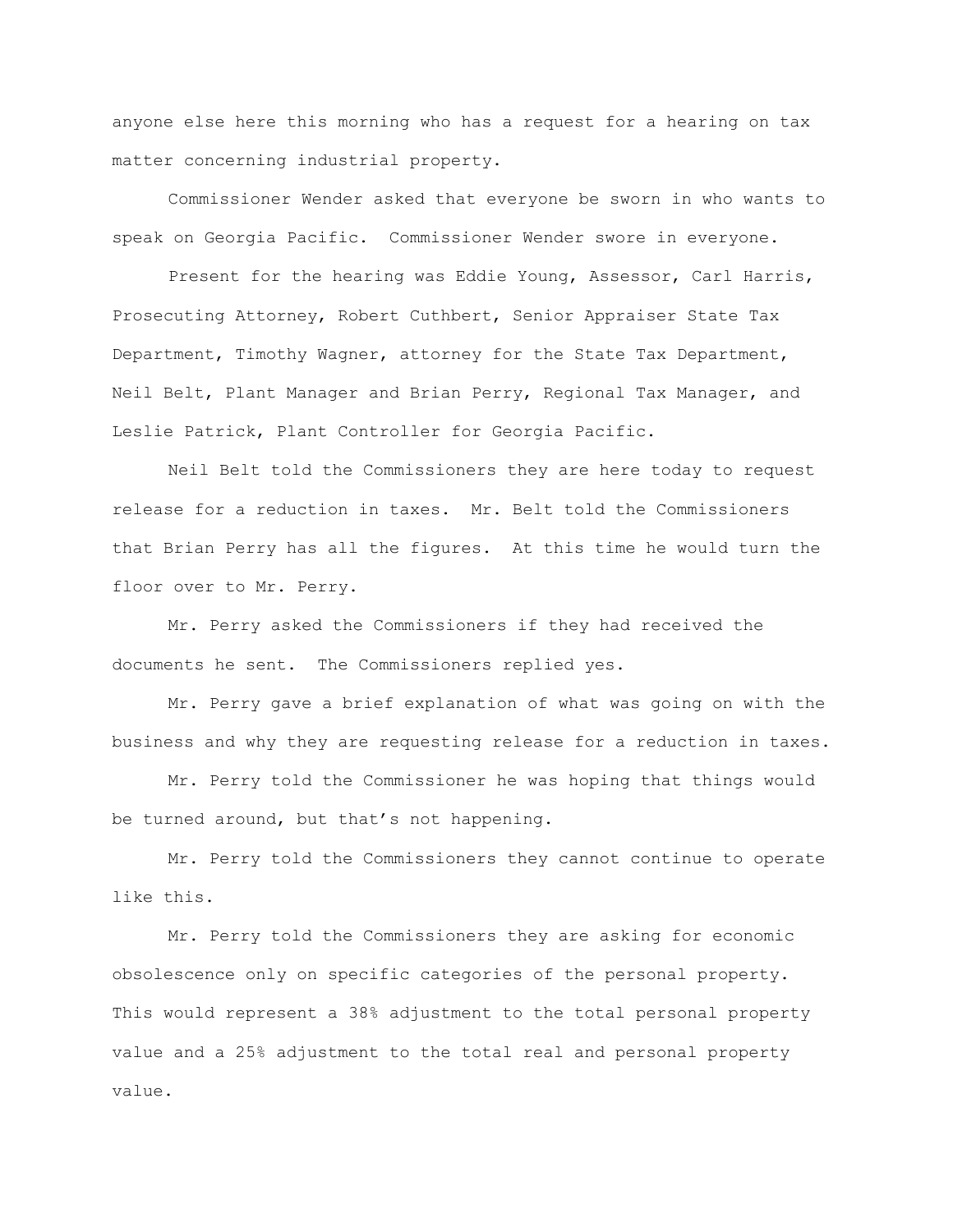Tim Waggoner attorney for the State Tax Department questioned Rob Cuthbert, Senior Appraiser for the State Tax Department.

Mr. Cuthbert told the Commissioners he replaced Judy Bays who handled the account and he has reviewed.

Mr. Cuthberth told the Commissioners the assessment was based on the tax return that the company filed with the State and all the information was based on what data that was provided to us by Georgia Pacific.

Tim Waggoner asked Mr. Cuthberth if he had any thoughts on the economic obsolescence.

Mr. Cuthberth replied the State feels the numbers are solid as we have processed them.

Tim Waggoner asked being one of the conditions, what condition was the property in on July 1, 2010.

Mr. Cuthbert replied he do believe it was operational on July 1, 2010 of the effective date of the tax return.

Tim Waggoner replied so that"s kind of what we have to go on.

Mr. Cuthbert replied correct. So they based their information that the plant was operational at the time of the effective date of the tax return.

Commissioner Wender asked Mr. Cuthbert if he objects to what they are asking for.

Mr. Cuthbert told the Commissioners he feels we should stay. He doesn"t have a recommendation as far as reduction, but he feels like the information we have processed is sufficient.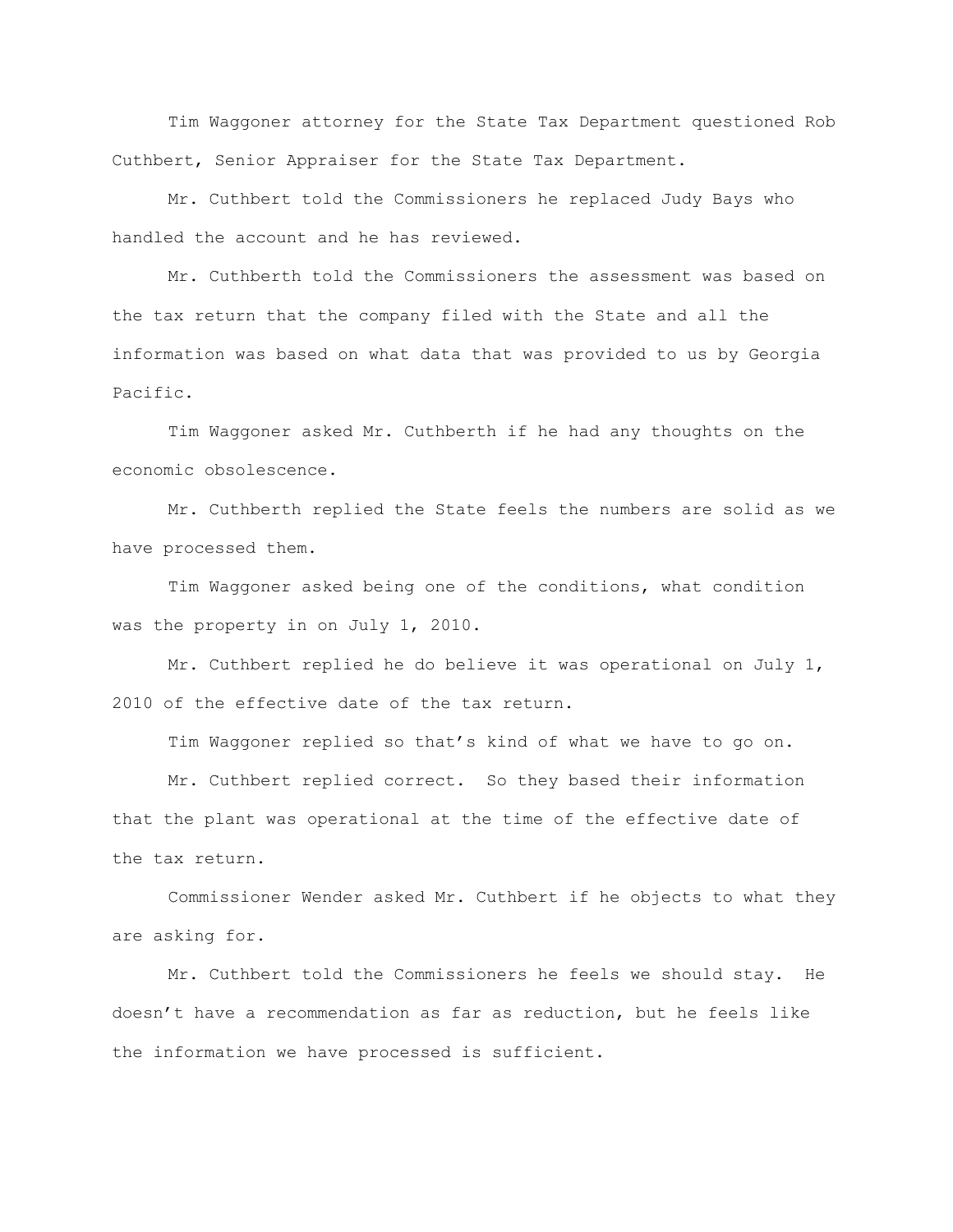Commissioner Wender informed the Commission would take Georgia-Pacific request under advisement and notify them of their decision by the next Commission meeting February 7, 2011.

Commissioner Wender informed if there are no other matters to come before the Board of Equalization and Review he declares the Board of Equalization and Review adjourned at 9:50 a. m. Will convene on Monday, February 7, 2011.

The Commissioners reconvened the County Commission meeting at 9:50 a.m.

Theresa White, OES Director, Steve Cruikshank, Deputy OES Director, Chief Deputy Mitch Canterbury, John Vernon, Fire Chief Town of Fayetteville, and Tim Richardson, Fire Deputy City of Oak Hill appeared before the Commission to discuss emergency evacuation for the Courthouse buildings.

Mitch Canterbury told the Commissioners that the courthouse does not have any disaster plan. Mr. Canterbury told the Commissioners they need to discuss how to initiate a plan and get some ideas.

Steve Cruikshank presented an Evacuation/Shelter in Place Plan for the Courthouse to the Commissioners. The Commissioners reviewed and discussed. Attached is a copy of the Evacuation/Shelter in Place Plan for the Courthouse.

After a brief discussion, Commissioner Wender asked Steve Cruikshank to put together the first step of plans and report back in a month with details of the plan to the Commissioners.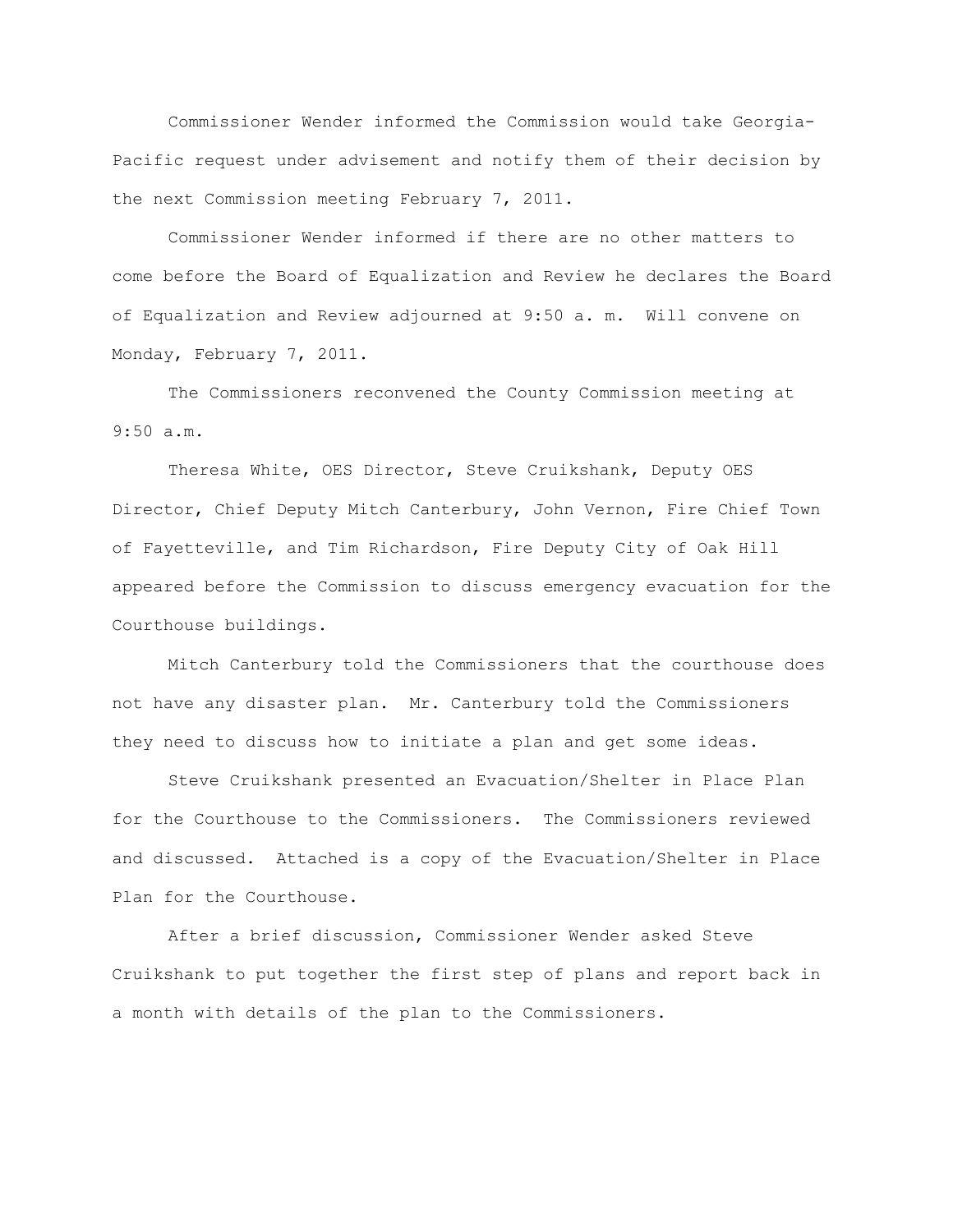Discussion was held regarding the ambulance service in the area, Commissioners Wender suggested putting Jan-Care Ambulance and David Neal on the agenda to discuss.

Bill Hannabass, City Manager for the City of Oak Hill, Dave Pollard, County Resource Coordinator, W. D. Smith, Executive Director Region 4 Planning and Development Council, Larry Dotson and Barney Stinnett, members of the Oak Hill Sanitation Board, and Debrin Jenkins representative from Congressman Rahall Office appeared before the Commission to discuss the Arbuckle Public Service District.

Bill Hannabass told the Commission the City of Oak Hill put together a plan receptive to the acquisition of Arbuckle Public Service District and running a sewer line. The grant was not successful.

Commissioner Wender asked Mr. Hannabass if the County would force Arbuckle Public Service District to consider your offer would the City of Oak Hill be interested.

Mr. Hannabass replied no.

Commissioner Wender asked W. D. Smith for advice.

Dave Pollard informed the Commissioners that USDA is not interested in receivership, but the Public Service Commission is interested in receivership.

After a brief discussion, Commissioner Wender suggested looking into the options on how we might approach this matter.

Commissioner Wender informed he hope the City of Oak Hill would leave their door open.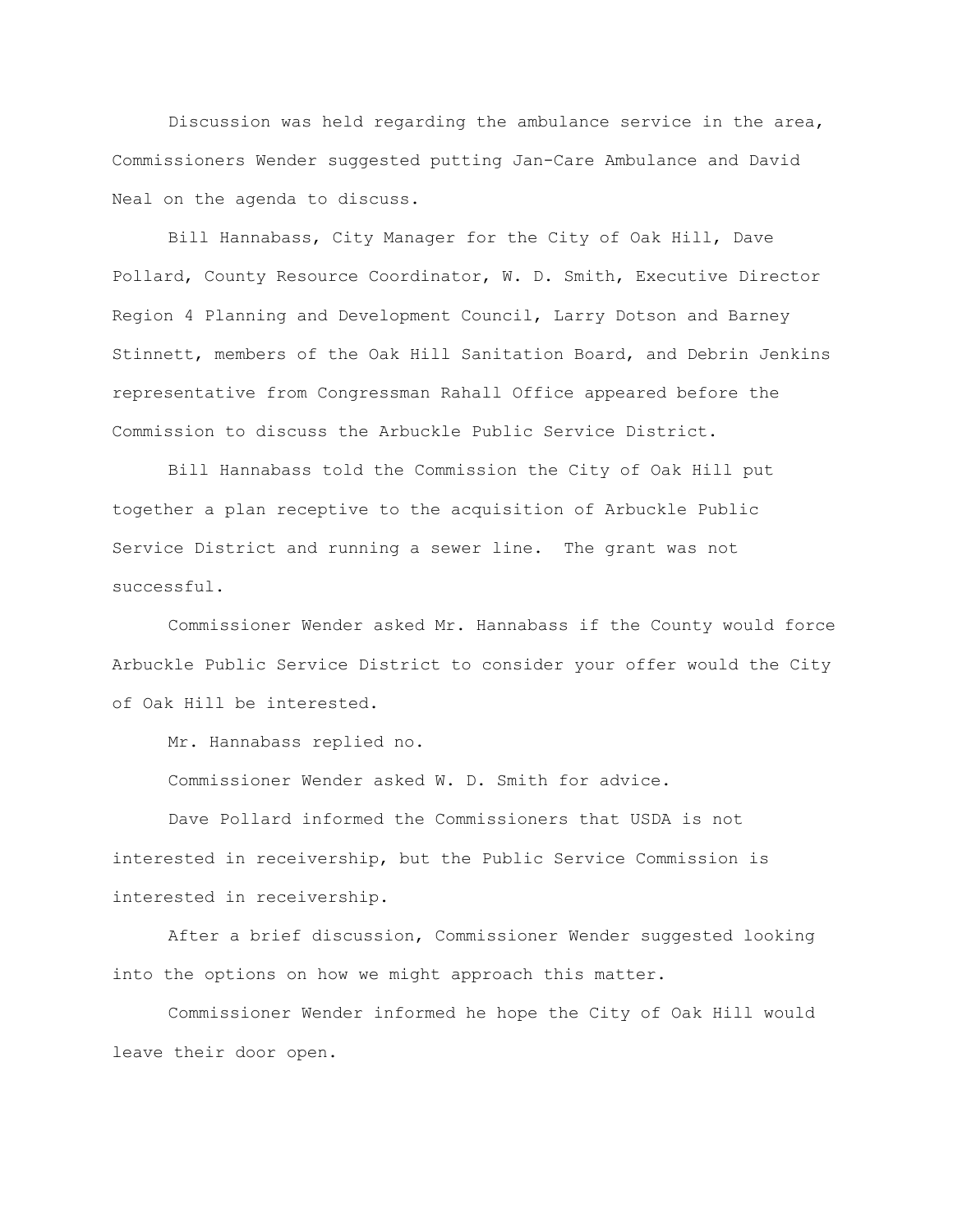The Commissioners signed a letter to the Public Service Commission regarding an issue that has been brought before them regarding monthly costs for utility bills for street lights jointly funded by residents in Boomer, West Virginia an unincorporated area of Fayette County.

The original residents in the area can't afford to cover the entire cost of \$3,000.00 annually.

The Commissioners is inquiring if there are state rules and regulations or programs to provide assistance with this matter.

The Commissioners signed the Triad Engineering Contract for the Environmental Protection Agency (EPA) Brownsfield Grant.

David Neal, E911 Coordinator, Stephanie Sears, Staff Accountant, Dave Pollard, County Resource Coordinator and Carl Harris, Prosecuting Attorney appeared before the Commission to discuss the plans for the new 911 Center.

David Neal gave a brief summary on the new 911 Center progress.

Mr. Neal told the Commissioners he received a copy of the plans for the site that Thrasher Engineering had prepared for Dan Snead.

Discussion was held regarding the insurance on the new building-County would pay the insurance on the building and the items inside should be covered by the 911 Fund.

Commissioner Wender would like to propose that the Fayette County Building Commission will require the 911 to reimburse the County for expenses.

Commissioner Wender asked Dave Pollard to see if he can get a time line on the project.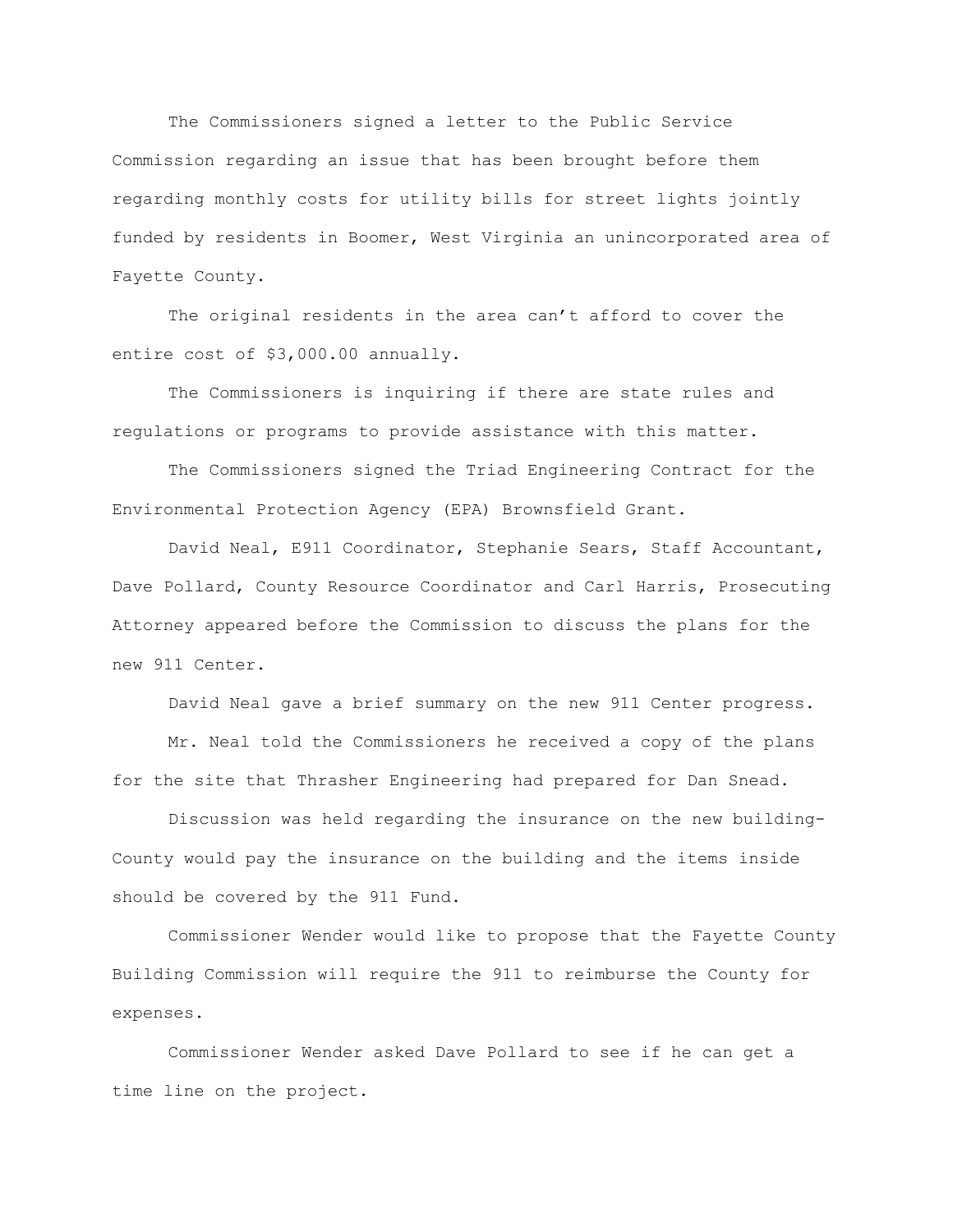The Commissioners received and reviewed a letter from the Fayetteville Little League requesting the use of the Memorial Building for February 6, February 12, February 19, February 26 and March 29 and March 26, 2011 to conduct sign-ups and hold tryouts in the facility.

Commissioner Scalph offered a motion that Fayette County Commission allows the Fayetteville Little League to use the Memorial Building for the 2011 registration (on February 6, February 12, February 19, 2011), one day for inclement weather registration (February 26) and two days for inclement weather tryouts (March 19 and March 26), the \$1,000.00 rental fee, custodial fee and trash service fee will be waived. All other rules are applicable including the insurance requirements. Commissioner Lopez seconded. Unanimous.

The Commissioners approved and signed

The Commissioners signed Agreement with the United States Department of Agriculture Animal and Plant Health Inspection Service (APHIS) for bats inhabiting attic of the courthouse, fear of disease, feces accumulation, effective January 31, 2011 until September 30, 2011, cost \$4,000.00.

The Commissioners signed a letter to the West Virginia Development Office requesting that the scope of the Legislative Digest Project #10LEDA0137 be changed from the Community Corrections/Educational Media and Equipment to the Community Corrections/Community Garden/Horticulture Concepts.

Ms. Berry presented a Resolution to be signed for the Community Correction Center to change the contract scope with the State of West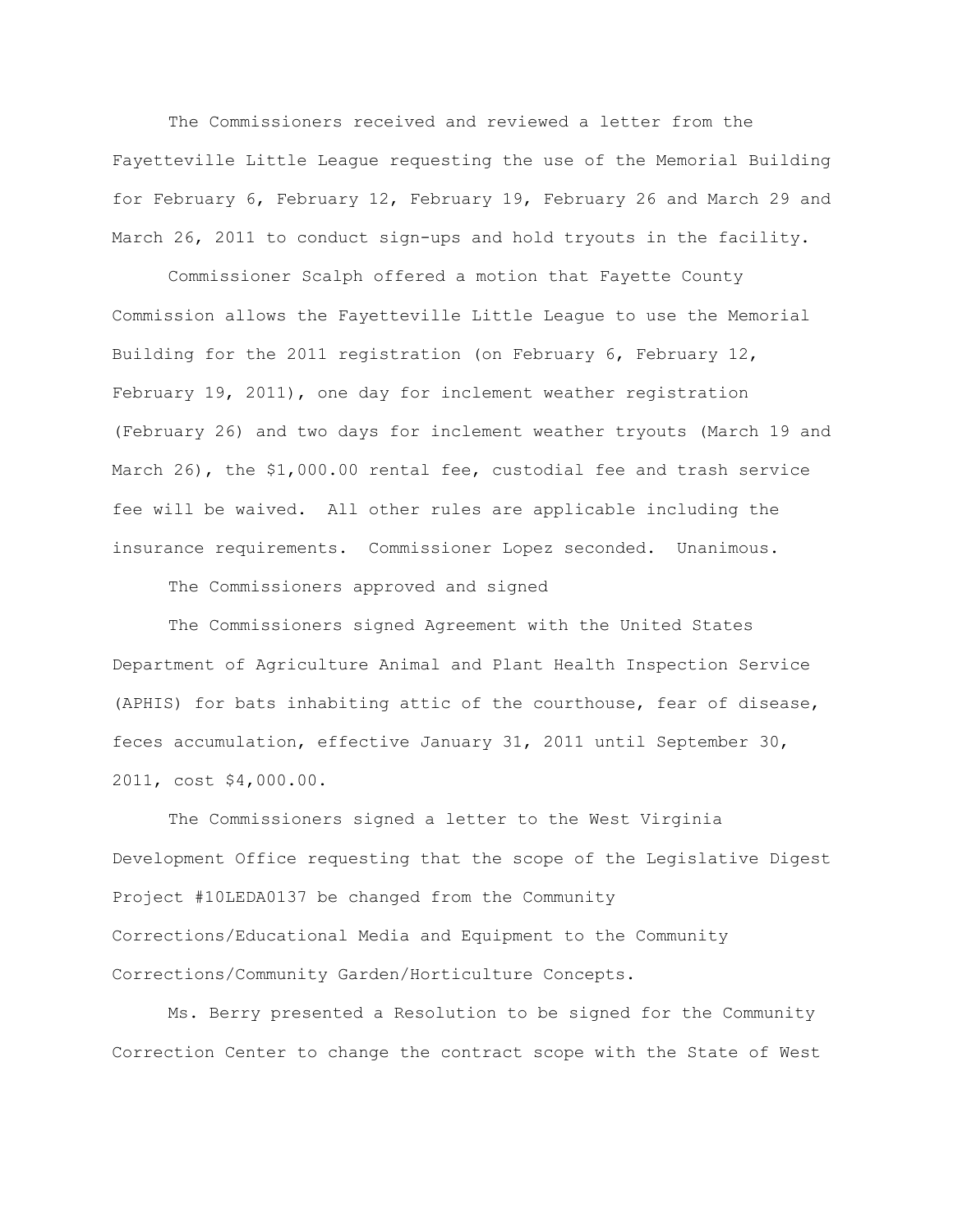Virginia for the Community Participation Program Funds to the Community Corrections/Community Garden/Horticulture Concept.

Commissioner Lopez offered a motion that Commissioner Wender be legally authorized to execute agreements and approve and authorize the adoption of the Resolution. Commissioner Scalph seconded. Unanimous. Resolution signed.

Commissioner Scalph informed the Commissioners that she will be attending the 2011 West Virginia Association of Counties meeting being held on February 6, February 7, and February 8, 2011, therefore, she will not be able to attend the County Commission meeting on Monday, February 7, 2011.

Ms. Berry informed the Commissioners that the Kanawha Falls Public Service District Public Hearing for the SCBG application is scheduled for February 18, 2011 at 10:30 a.m. in the County Commission Room. Region 4 Planning and Development Council will present the SCBG application to the Commissioners to be signed on March 18, 2011 at  $10:30 \text{ a.m.}$ 

The Commissioners received and reviewed a letter from Dan Poland (Head Baseball Coach Fayetteville High School) asking permission for use of behind the stage at the Memorial Building throughout the months of February and March after school for batting practice. The Commissioners denied the request.

The Commissioners received and reviewed a letter from Stafford Consultants Incorporated regarding New Haven Public Service District-Ramsey Water-EPA Case Community Winona Wastewater.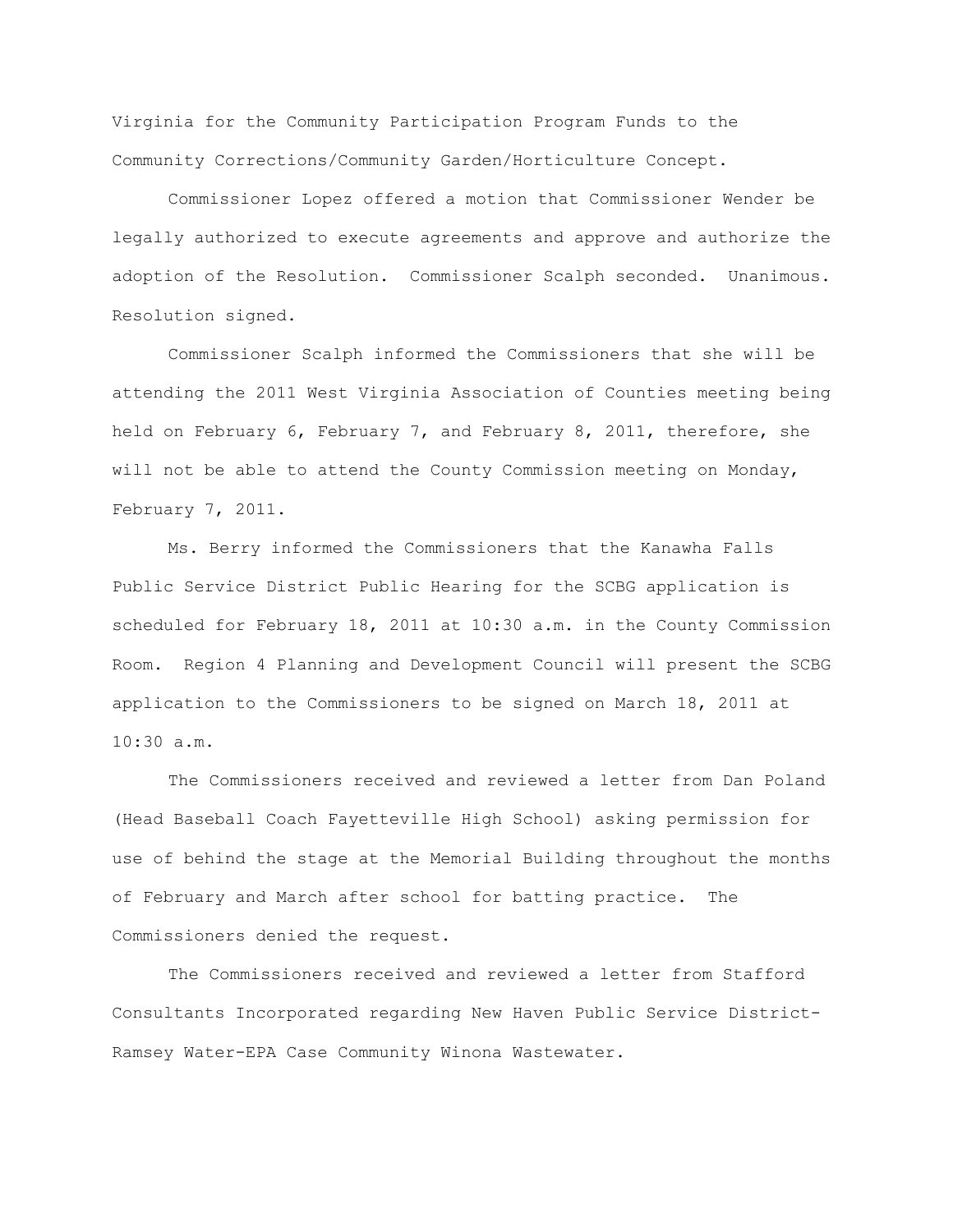The Commissioners received and reviewed from the Bank of New York Mellon Account Statement for the period January 1, 2011 through January 21, 2011.

The Commissioners received and reviewed from the Fayette County Animal Control Center/NRHS Weekly Fees Collected for the week of January 21, 2011 to January 27, 2011, amount \$366.00.

The Commissioners received and reviewed a letter from the Fayette County Historical Society requesting funding for the Fiscal Year 2011- 2012 Budget.

The Commissioners received and reviewed a letter from Brian Sparks, CPC, Agriculture and Natural Resources Agent, WVU Extension Service informing that a meeting has been scheduled for February 10, 2011 at 5:30 p.m. at the Fayette County WVU Extension Service in Fayetteville informing he will be submitting for their approval their proposed Financial Memorandum of Agreement with the County Commission and the County Board of Education and an Annual Employment of Extension Personnel Memorandum of Agreement.

The Commissioners received and reviewed checks for 911 Fees from nTelos, amount \$2,198.02; Reimbursement FCSWA, amount \$798.15 and Reimbursement recall from Chrysler, amount \$302.50.

The Commissioners recessed the Commission meeting at 12:30 p.m. to go into an Executive Session to discuss a legal matter.

The Commissioners reconvened the Commission meeting at 1:15 p.m. The meeting was adjourned at 1:15 p.m. The next scheduled

meeting is February 7, 2011.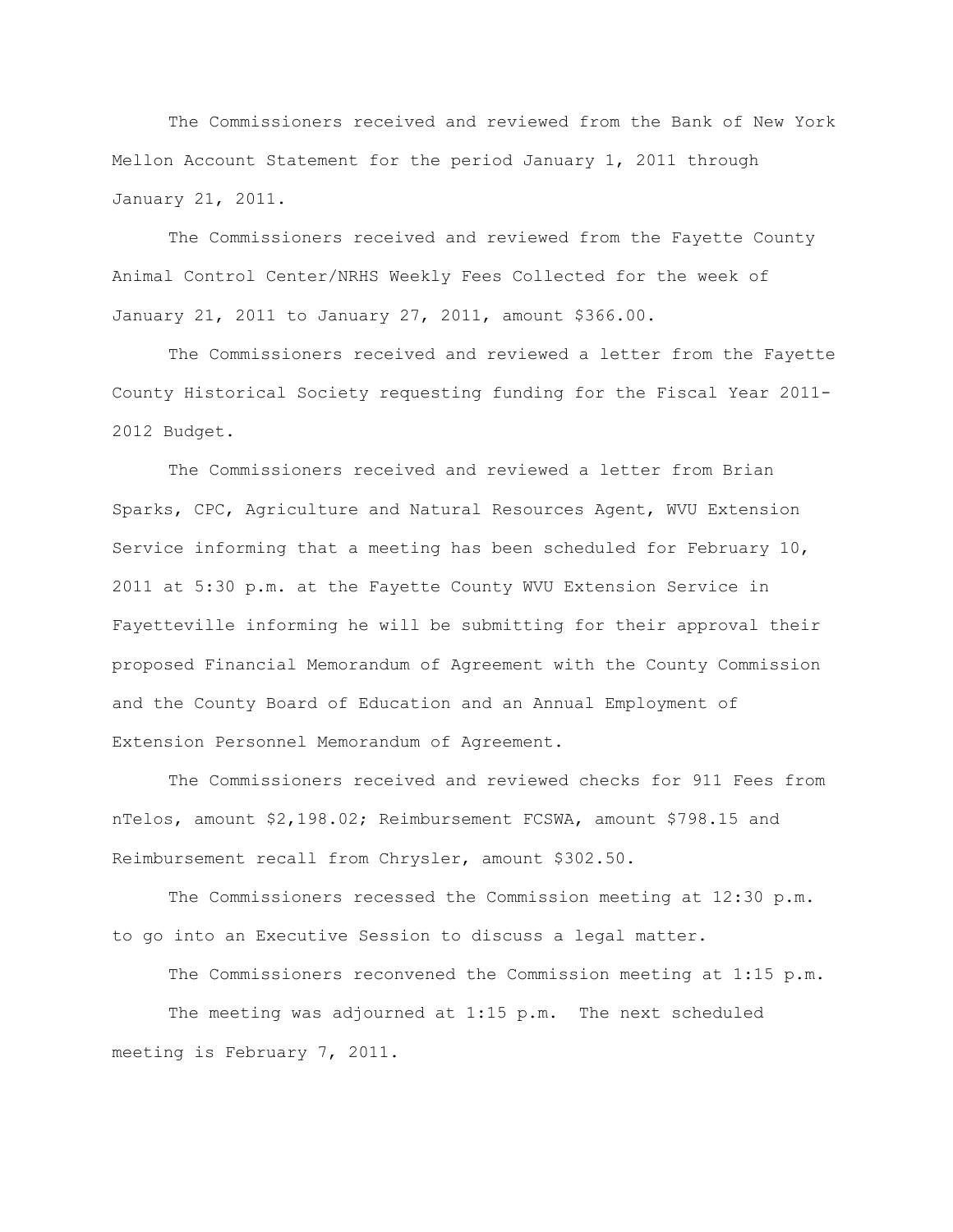FAYETTE COUNTY COMMISSION SPECIAL SESSION AND BOARD OF EQUALIZATION AND REVIEW FEBRUARY 7, 2011 COURTHOUSE FAYETTEVILLE, WV 25840 MEMBERS Present: Matthew D. Wender, John H. Lopez

The Fayette County Commission met in a special session on this 7<sup>th</sup> day of February 2011.

Commissioner Wender called the Board of Equalization and Review hearing to order at 9:15 a.m.

No hearings were scheduled.

Commissioner Wender asked to adjourn the Board of Equalization and Review, if anyone comes and request a hearing before the Commission leaves they would reconvene the Board of Equalization and Review, otherwise they would stand recessed until February 10, 2011 for Mineral Hearings.

The Commissioners convened the County Commission meeting at 9:30 a.m.

Commissioner Lopez offered a motion to approve vouchers and invoices, checks to be released today. Commissioner Wender seconded. Unanimous.

Discussion was held regarding the February 2, 2011 industrial hearing of Georgia-Pacific. After a brief discussion the Commission decided to make a decision on February 10, 2011.

Attorney Paul Clay appeared before the Commission to Petition a Motion for Removal of Administrator in the Estate of Geneva Mae Welch.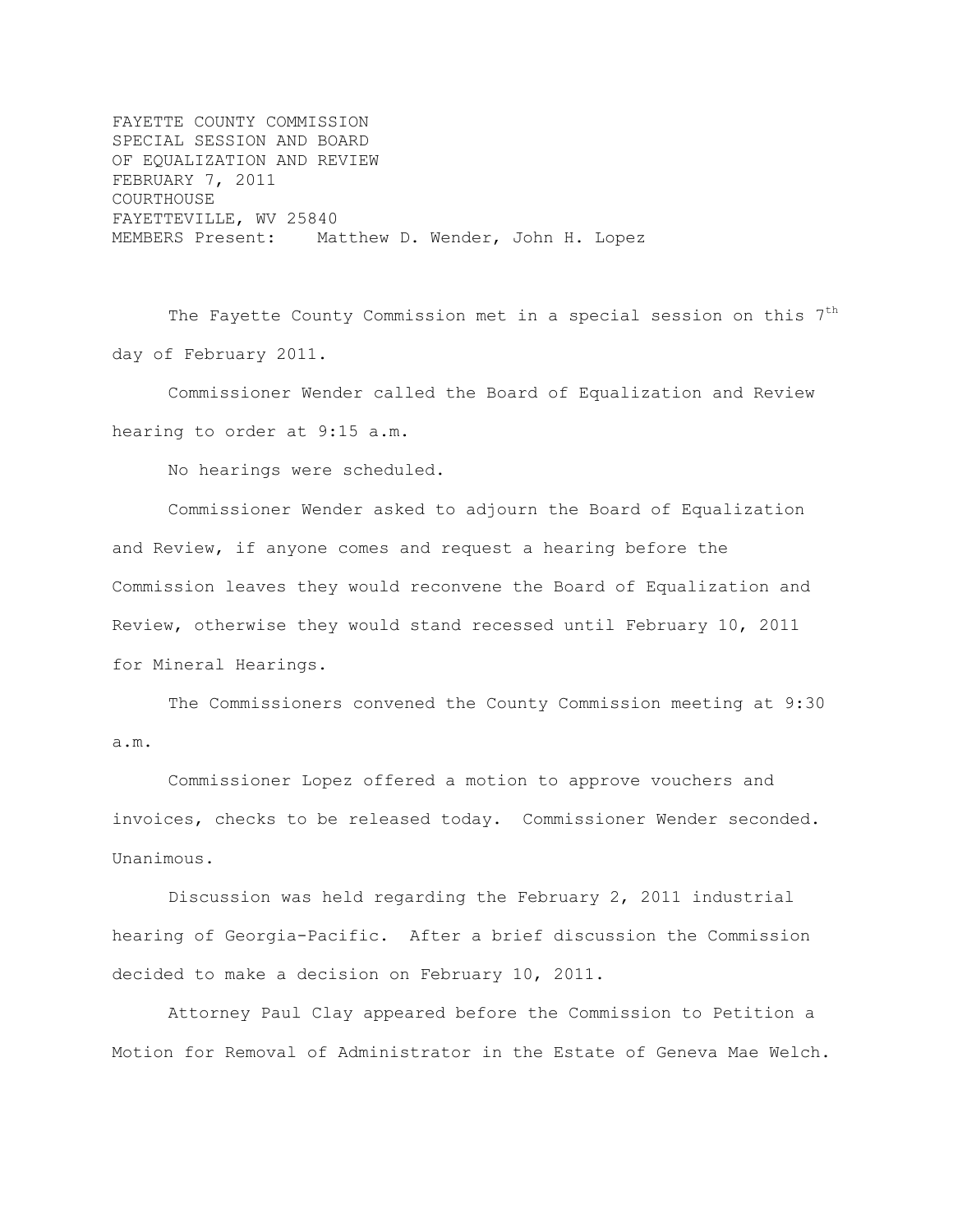After a brief discussion, Commissioner Lopez offered a motion to remove David Welch as Administrator of the Estate of Geneva Mae Welch and appoint her daughter Brenda Kirby as Administratrix in the Estate. Commissioner Wender seconded. Unanimous.

The Commissioners signed a letter to express their continuing support for the Southern Appalachian Labor School application to continue home rehabilitation work within Fayette County West Virginia.

The Commissioners signed a letter to Congressman Nick Rahall offering their appreciation for his assistance on establishing a rural route delivery extension in Wolf Creek Park through the United States Postal Service.

Ms. Berry informed the Commissioners she received a letter from the West Virginia Division of Culture and History informing that the grant for the County Clerk project was not approve, but the grant for the Circuit Clerk project was approved but at reduced funding.

Ms. Berry told the Commissioners that the West Virginia Division of Culture and History wants to know if they want them to proceed.

The Commissioners signed a letter to the West Virginia Division of Culture and History informing that as a follow-up to their letter dated February 1, 2011, it is the Commission intent to proceed with the Circuit Clerk"s preservation project to microfilm and digitize Civil and Criminal Index Books at the reduced funding level of 49,918.00.

The Commissioners received and reviewed a request from the Fayette County Green Advisory Team requesting permission to use the Courthouse lawn and walkways on Saturday, April 23, 2011 from 12:00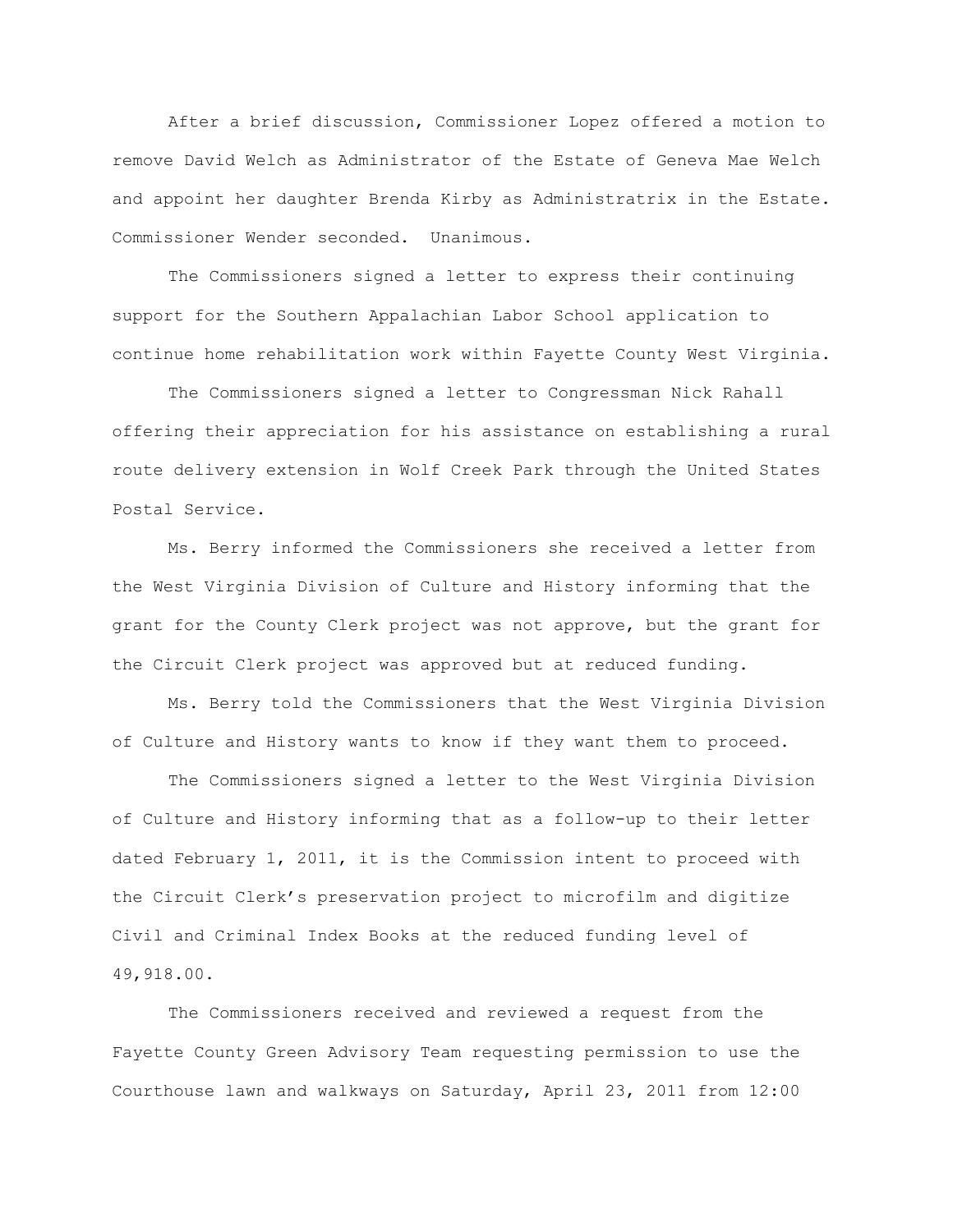p.m. to 5:00 p.m. for the purpose of acknowledging the 2011 Earth Day Celebration.

The Commissioners approved the request for use of the Courthouse property with the condition that no vehicles are permitted on the Courthouse lawn for any purpose including unloading that no amplification is allowed on the courthouse property, that all county property shall be cleaned up immediately after the even concludes.

The Commissioners signed a letter to Okey Skidmore, Manager, Fayette County Memorial Building informing the Commission decided that the request of the Earth Day Committee to use the Memorial Building as a back-up plan in case of inclement weather for the purpose of hosing Earth Day Event did meet the public, nonprofit guidelines and consequently the \$1,000.00 rental fee, and the custodial and trash service fees will be waived.

The Commissioners signed a letter to Janis Kitzmiller, Family Law Judge requesting reimbursement for rent in the amount of \$2,700.00 for the month of March.

The Commissioners received and reviewed Water and Sewer Audits for the Fiscal Year 2010 from Page-Kincaid Public Service District.

Ms. Berry informed the Commissioners they had received a \$20,000.00 grant for doors at the Memorial Building.

Ms. Berry told the Commissioners she received two (2) quotes (Fayette Awning and Glass, Inc. \$20,950.00 and Danhill Construction Company \$22,600.00).

Commissioner Lopez offered a motion that Fayette County Commission approves the lower bid from Fayette Awning and Glass,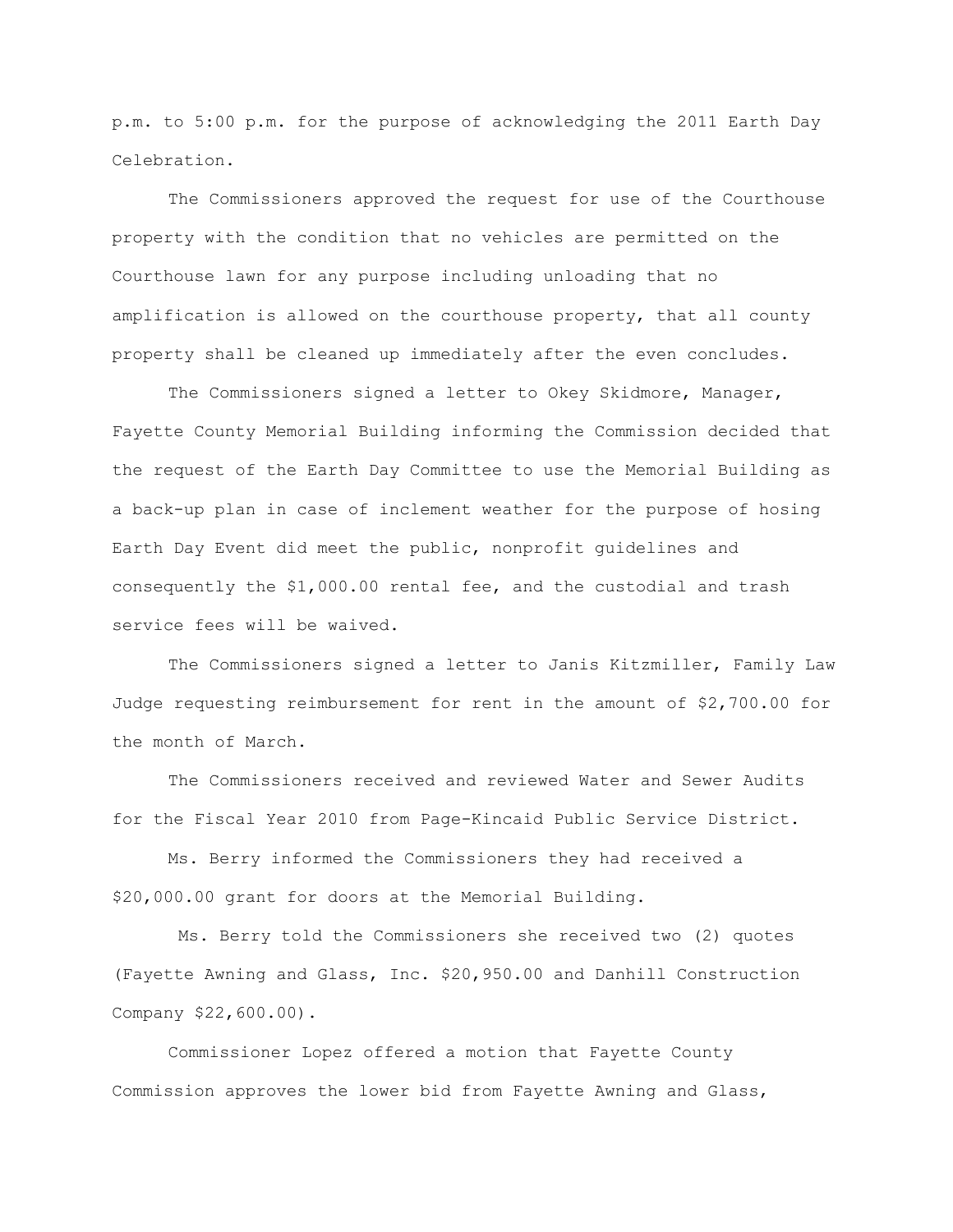\$20,950.00 for the doors for the Memorial Building. Commissioner Wender seconded. Unanimous.

The Commissioners signed Order granting motion of Brenda Kirby for removal of David L. Welch as Administrator of the Estate of Geneva Mae Welch.

The Commissioners received and reviewed an Official Oath of Office from James E. Lively, a member of the Fayette County Urban renewal Authority.

The Commissioners received and reviewed a letter from Judge John Hatcher, Jr. on behalf of all the ladies in the Circuit Clerk"s office and his office thanking the Commissioners for the wonderful renovation of the ladies' restroom.

The Commissioners received and reviewed from Kelvin Holliday, County Clerk, a copy of a notice regarding an AED First Response Promotion.

The Commissioners received and reviewed a letter from Travelers Insurance acknowledging receipt of Daniel Pauley"s injury at the Fayette County Park.

The Commissioners received and reviewed correspondence from the County Commissioners" Association of West Virginia.

The Commissioners received and reviewed checks for Franchise Fees from Suddenlink Communications (Mount Hope), amount \$1,850.91, Suddenlink Communications (Cedar Grove), amount \$18,845.09, Suddenlink Communications (Oak Hill), amount \$26,532.18, and Suddenlink Communications (Boomer, Dixie, Pax, Robson), amount \$14,949.25.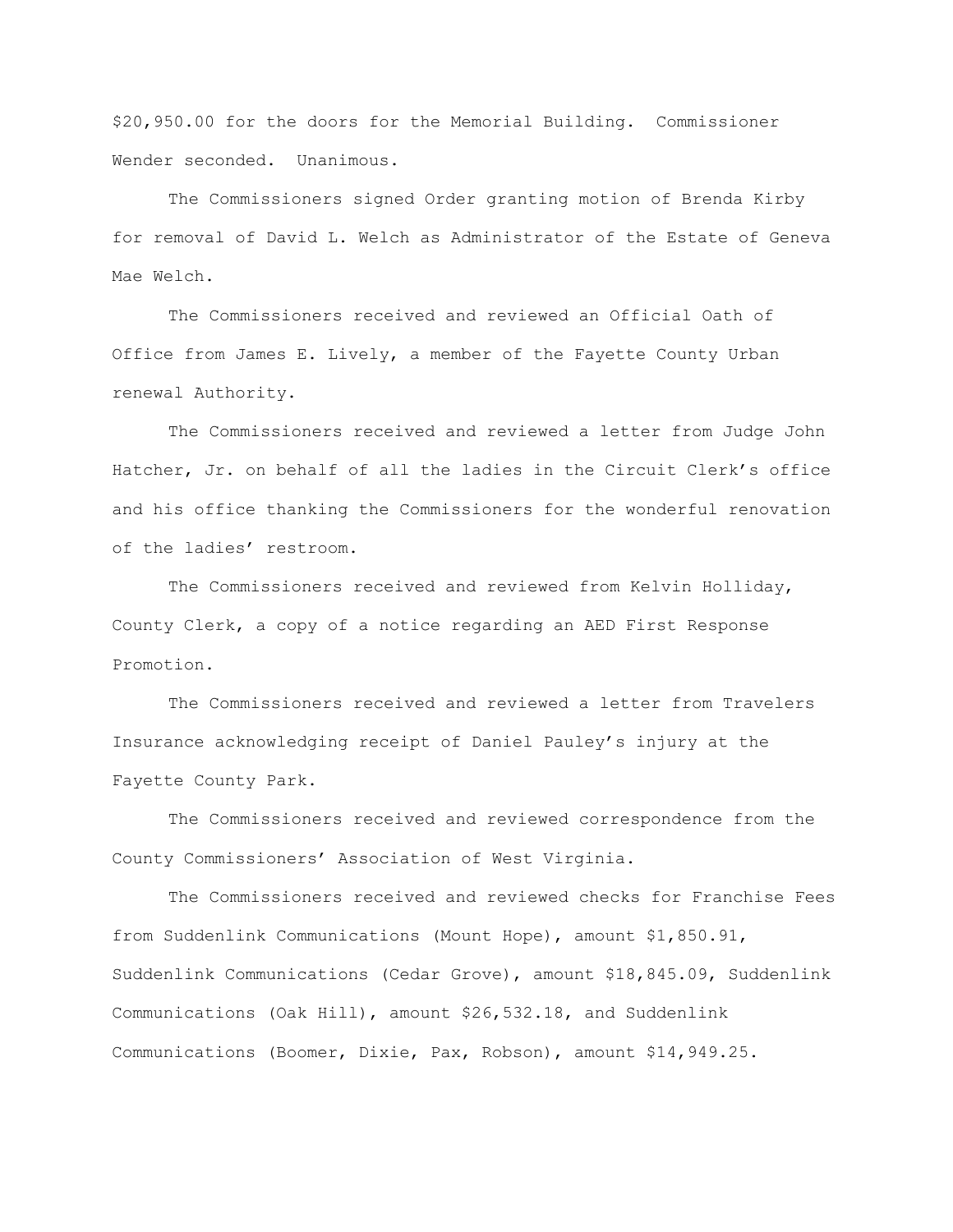FAYETTE COUNTY COMMISSION SPECIAL SESSION AND BOARD OF EQUALIZATION AND REVIEW FEBRUARY 10, 2011 COURTHOUSE FAYETTEVILLE, WV 25840 MEMBERS Present: Matthew D. Wender, John H. Lopez, Denise A. Scalph

The Fayette County Commission met in a special session on this 10<sup>th</sup> day of February 2011 as Board of Equalization and Review.

Commissioner Wender called the meeting to order at 9:00 a.m. The Commissioners recessed the Board of Equalization and Review

at 9:05 a.m. and convened the County Commission meeting.

Commissioner Lopez offered a motion to approve vouchers, invoices and  $1^{st}$  half payrolls, vendors check to be released today, payrolls to be released February 15, 2011. Commissioner Scalph seconded. Unanimous.

The Commission recessed the County Commission meeting at 9:15 a.m. and reconvened the Board of Equalization and Review.

Commissioner Wender informed the first case is Brian and Rebecca Meredith.

Commissioner Wender informed that as the cases are presented today, the State and the Taxpayer will go to the back room to discuss and the State will bring back to the Commission their decision.

Commissioner Wender swore in Jerry Knight, Consultant, and Rebecca Meredith.

Commissioner Wender informed Carl Harris our Prosecuting Attorney representing the County is also present.

Rebecca Meredith appeared before the Commission requesting that missioners the values are not consistent from year to year on her property.

Jerry Knight gave an explanation to the Commissioners regarding the Legislator Rules on prime seams and sewell seams

Commissioner Wender informed the County Commissioner will stand recessed as Board of Equalization and Review will reconvened once they have the decision from the State on the Meredith request.

After reviewing the property the State informed the Commissioners they changed Brian and Rebecca Meredith property from a T-20 to a T-40.

Commissioner Wender informed that since there is no further discussion the Commission will take under advisement and let them know something by the end of the month.

Richard Persinger appeared before the Commission to request that his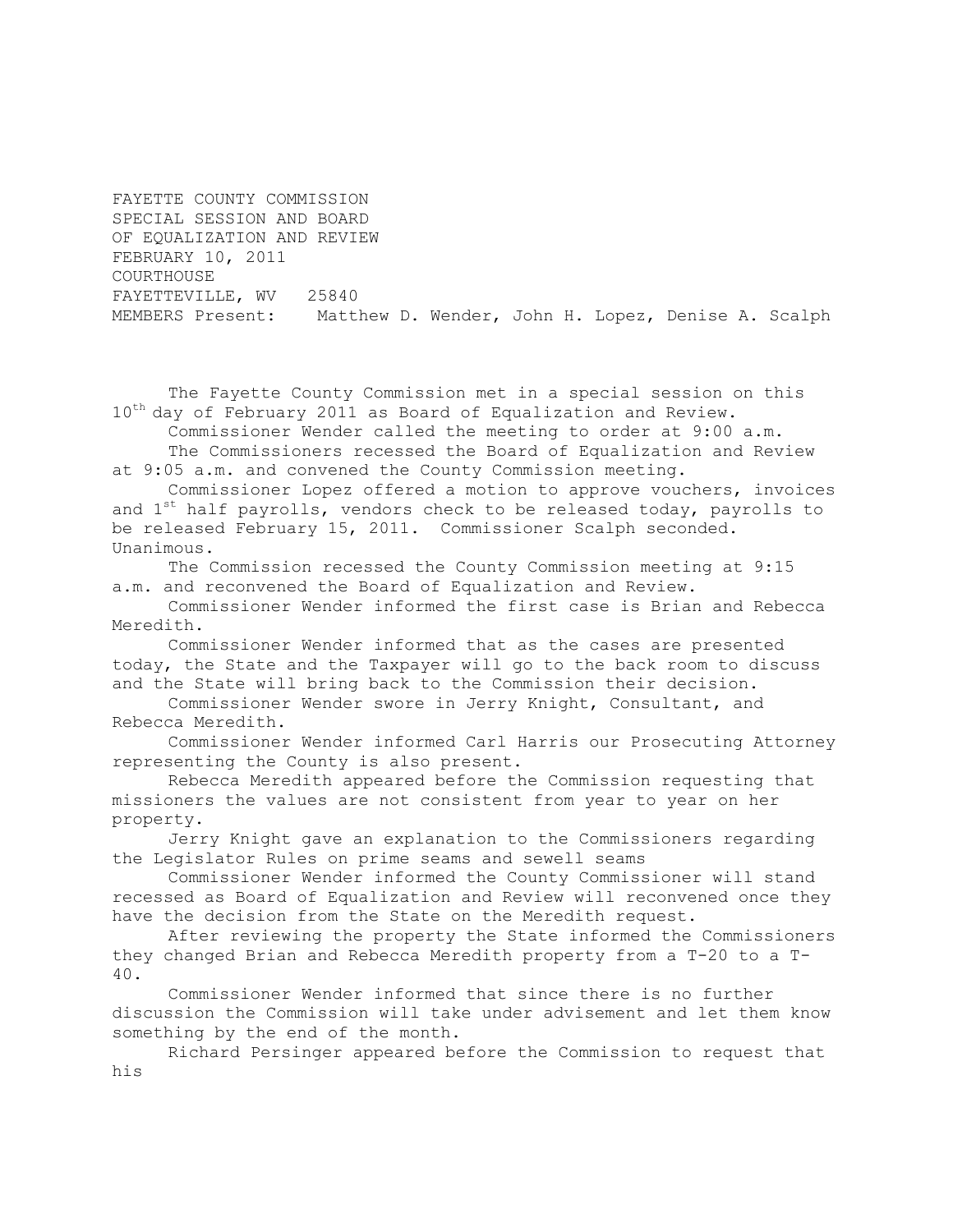FAYETTE COUNTY COMMISSION SPECIAL SESSION AND BOARD OF EQUALIZATION AND REVIEW FEBRUARY 16, 2011 COURTHOUSE FAYETTEVILLE, WV 25840 MEMBERS Present: Matthew D. Wender, John H. Lopez, Denise A. Scalph

The Fayette County Commission met in a special session on this 16<sup>th</sup> day of February 2011.

Commissioner Wender called the meeting to order at 9:15 a.m.

Commissioner Wender informed that they are here today to make a decision regarding the Estate of Keith Sutphin.

Discussion was held. Commissioner Wender stated that the document presented to the Clerk was written by the decedent; signed by the decedent and dated. That at the time the decedent wrote and executed the document he was not incompetent to do so. It is clear that the provisions is made for Joshua Sutphin to reside in the house and that no one else may reside there without his permission.

Commissioner Scalph offered a motion that Fayette County Commission finds that Keith Sutphin was competent when writing his will and that Joshua Sutphin is to reside in the house and that no one else may reside there without his permission. Commissioner Lopez seconded. Unanimous. A copy of the Order is attached.

Doug McKenzie, a representative for J. W. Walters, Inc. presented the reason why mining is not allowed within the New River Gorge National River boundary to the Commissioners.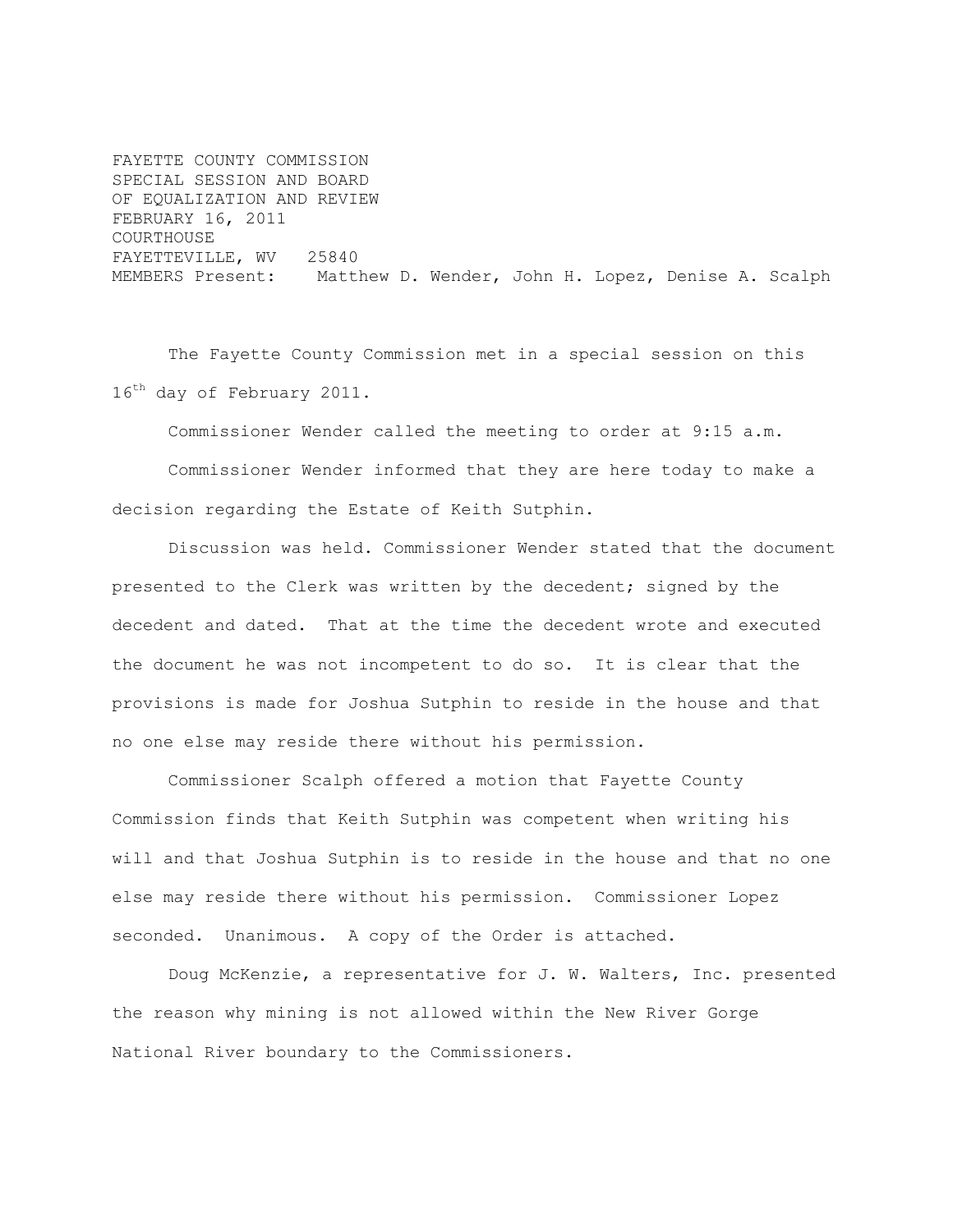Ms. Berry presented a Requisition from Kelvin Holliday, County Clerk requesting six (6) desk for his office to the Commissioners. The Commissioners informed Ms. Berry they would review the request during their budget session.

Discussion was held with W. D. Smith, Executive Director Region 4 Planning and Development Council regarding the inclusion of Armstrong Deepwater Public Service District with the Kanawha Falls Public Service District SCBG application.

Vicki Hylton, Assistant Prosecuting Attorney appeared before the Commission to present Notice of Filing of Complaint requiring property owners to complete demolition and removal of all dilapidated buildings or dwellings on their property listed below:

Neal William and Ruth Ann Bias - No one in the courtroom or in the hallway present on their behalf.

Commissioner Scalph offered a motion that Fayette County Commission order that all dilapidated buildings on the property of Neal William and Ruth Ann Bias be demolished, debris to be removed and to pursue all remedies for reimbursement. Commissioner Lopez seconded. Unanimous.

Amber Lee Ransom - No one in the courtroom or in the hallway present on her behalf.

Commissioner Scalph offered a motion that Fayette County Commission order that all dilapidated buildings on the property of Amber Lee Ransom be demolished, debris to be removed and to pursue all remedies for reimbursement. Commissioner Lopez seconded. Unanimous.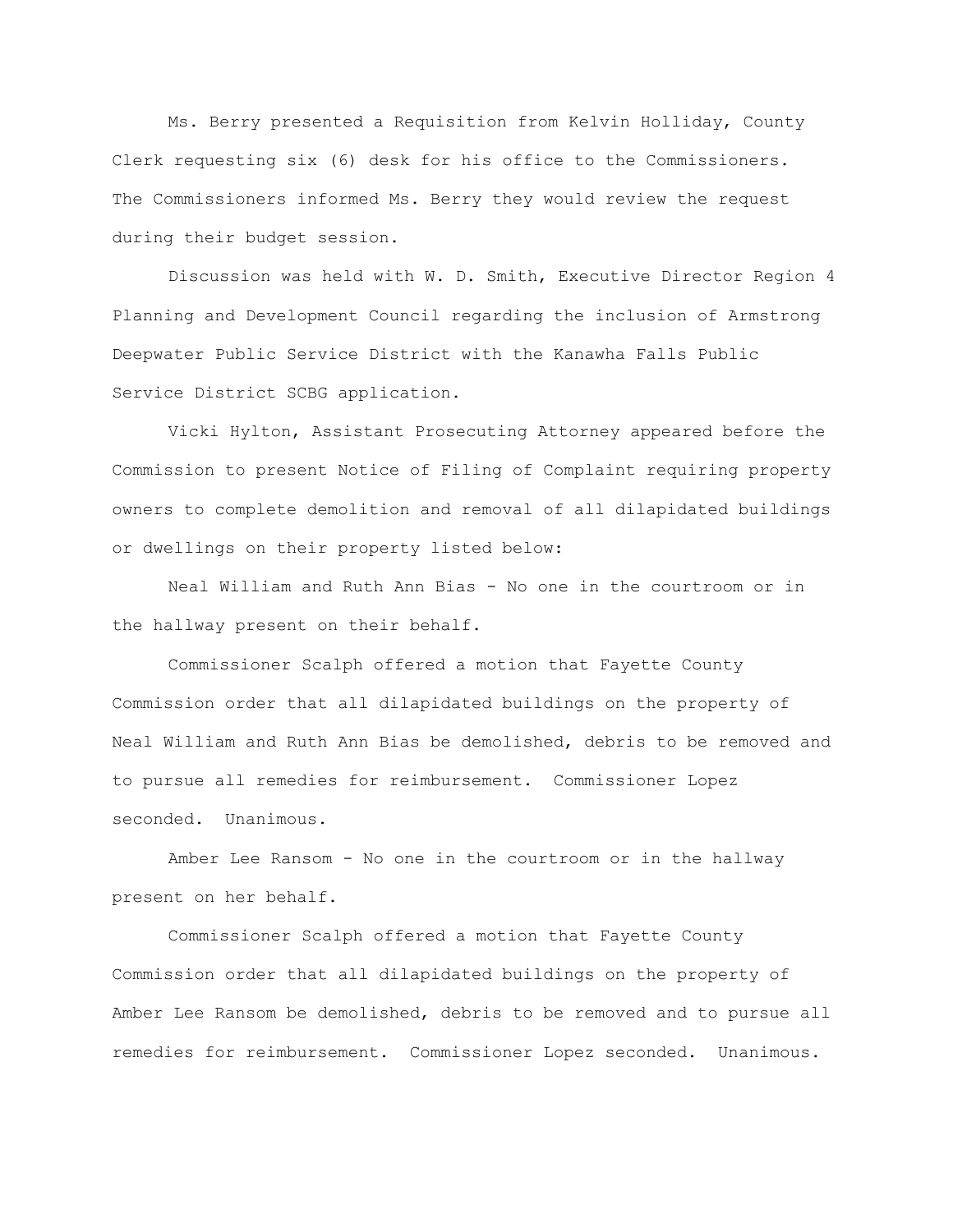Kelly and Erie Carpenter - No one in the courtroom or in the hallway present on their behalf.

Commissioner Scalph offered a motion that Fayette County Commission order that all dilapidated buildings on the property of Kelly and Erie Carpenter be demolished, debris to be removed and to pursue all remedies for reimbursement. Commissioner Lopez seconded. Unanimous.

Madelyn Mitchell her heirs or assigns - No one in the courtroom or in the hallway present on their behalf.

Commissioner Scalph offered a motion that Fayette County Commission order that all dilapidated buildings on the property of Madelyn Mitchell, her heirs, or assigns be demolished, debris to be removed and to pursue all remedies for reimbursement. Commissioner Lopez seconded. Unanimous.

Richard and Kimberly Canterbury - No one in the courtroom or in the hallway present on their behalf.

Commissioner Scalph offered a motion that Fayette County Commission order that all dilapidated buildings on the property of Richard and Kimberly Canterbury be demolished, debris to be removed and to pursue all remedies for reimbursement. Commissioner Lopez seconded. Unanimous.

The Commissioners signed a letter to the Fayette County Board of Education informing they wholeheartily support the Board"s proposal for a new elementary school in Mount Hope to serve the deserving youth of Mount Hope.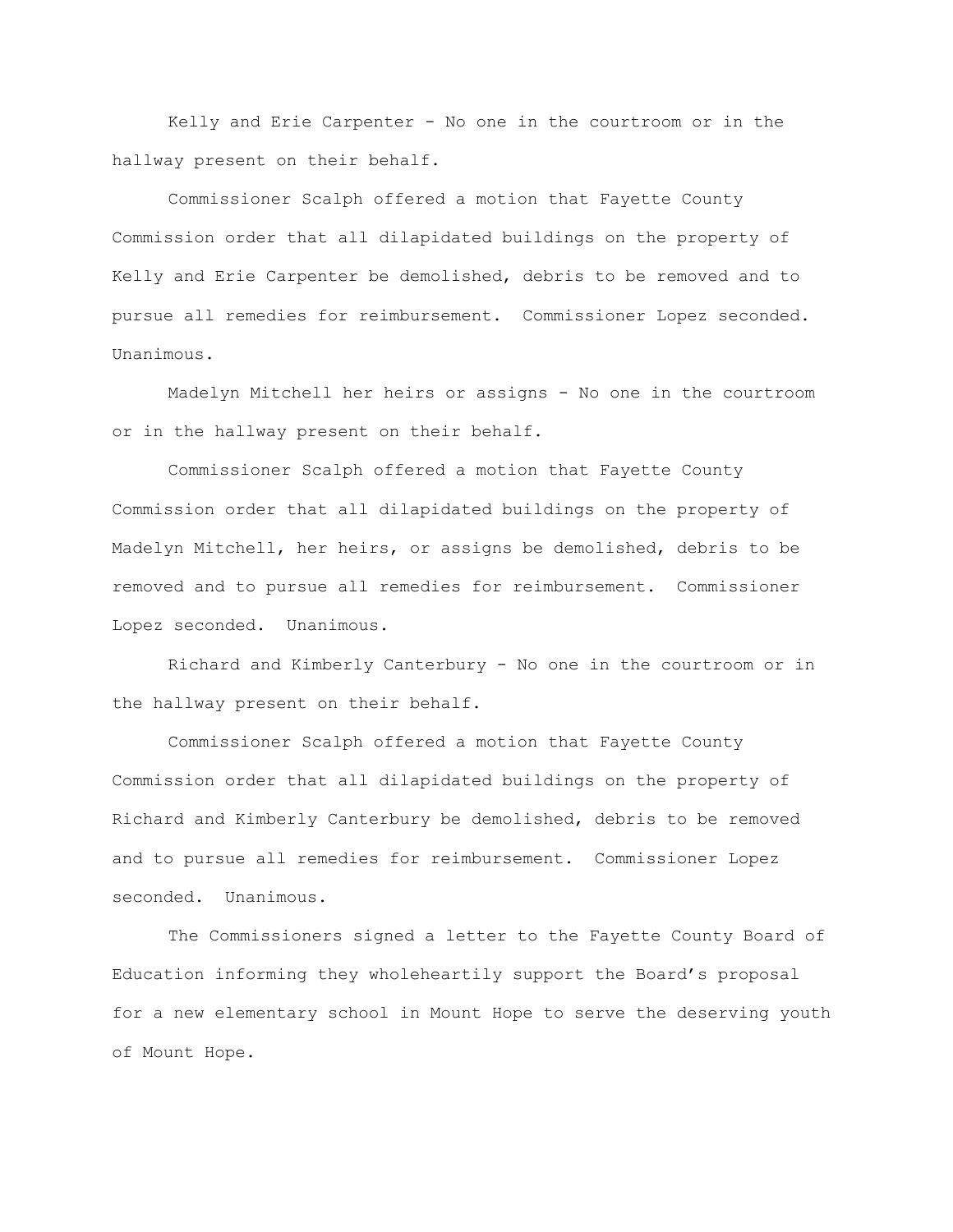The Commissioners received and reviewed a letter from Cindy Preast Harrington requesting use of the Memorial Building for the upcoming West Virginia Blazers Basketball Event scheduled for February 26, 2011.

The Commissioners approved the use of the building for the upcoming West Virginia Blazers Basketball Event pending no conflict of schedule. The \$1,000.00 rental fee will be waived; however, the custodial and trash service fee requirements will not be waived on game day. All other rules are applicable including insurance.

Discussion was held regarding the use of the Memorial Building as a designated area for early voting.

Carl Harris, Prosecuting Attorney, suggested getting written agreements from the Chairperson of the Democratic Executive Committee and the Republican Executive Committee designating the Memorial Building as an area for early voting. Mr. Harris also suggested getting written approval from the County Clerk, once you have their approval the Fayette County Commission can designate the Memorial Building as the early voting location.

The Commissioners signed a letter to the West Virginia Water Development Authority informing the Fayette County Commission is highly appreciative and supportive of the efforts by the Armstrong Deepwater Public Service District project.

The Commissioners signed Memorandums to Steve Cruikshank, Lynn Holstine, Kevin White, Lisa Hudson, Jacqueline White, and Amy Neal informing them of the regular business hours of the Fayette County Courthouse and there is no provision allowing working from home.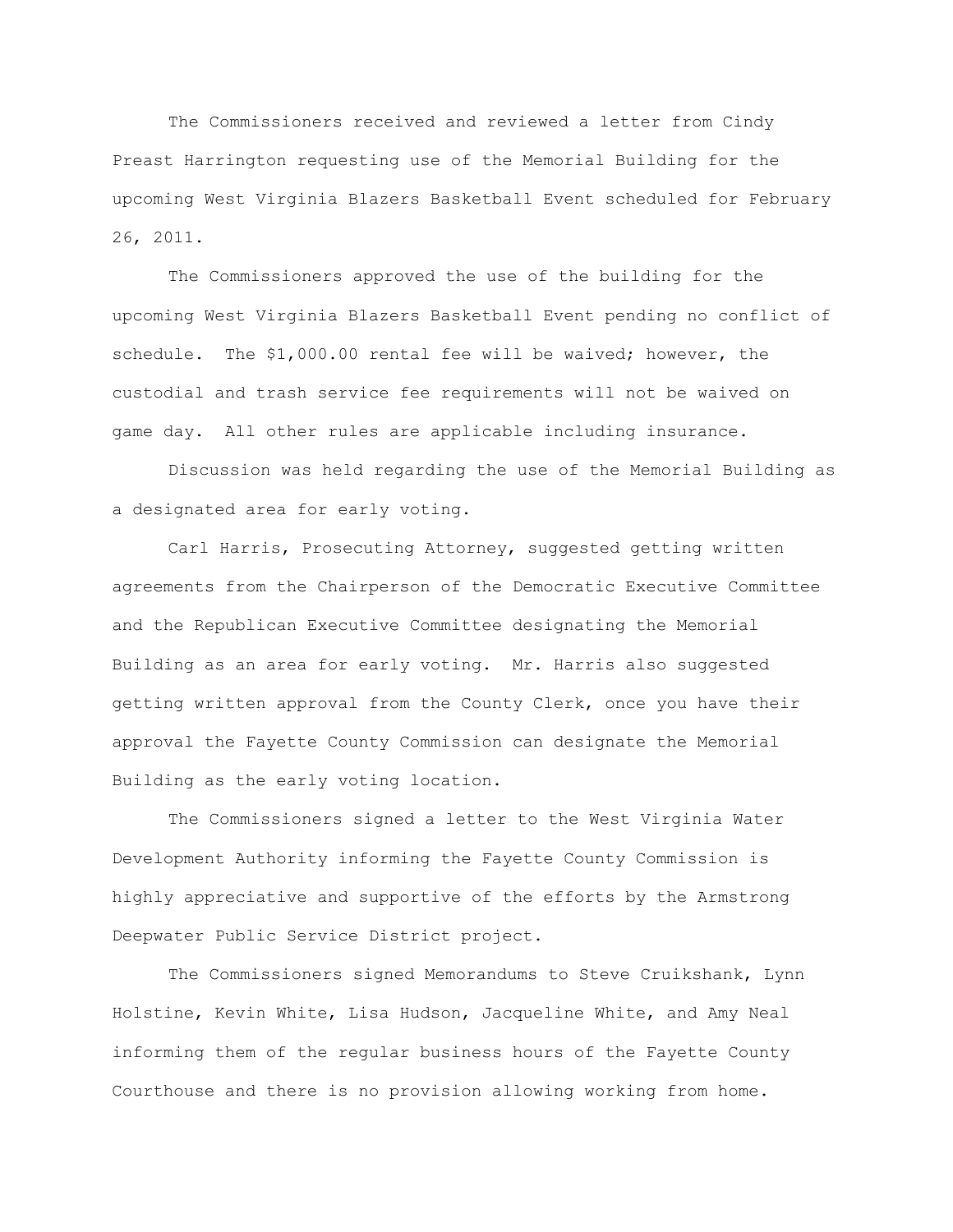Commissioner Lopez offered a motion that the Fayette County Commission request that the executive committees of the democrat and republican parties submit their names for the upcoming Special Primary Election being held May 14, 2011. Commissioner Scalph seconded. Unanimous. Order signed.

The Commissioners received and reviewed a copy of a letter from Senator William Laird, IV to the West Virginia Development Office informing that he has been notified of the need to have a change scope for the Community Corrections/Educational Media and Equipment #10LEDA0137 and he approved of the change.

The Commissioners received and reviewed a copy of a letter from Bowles Rice regarding Judy Treadway, Case ID #A310-000532.

The Commissioners received and reviewed a letter from the Office of the State Treasurer informing that funds due for the January 2011, Table Games will be directly deposited on February 16, 2011, amount \$6,482.63.

The Commissioners received and reviewed Account Statement from the Bank of New York Mellon for the period January 1, 2011 through January 31, 2011.

The Commissioners received and reviewed a letter from Branch Banking and Trust Company (BB&T) informing as of January 31, 2011 listing the securities held as collateral to secure the deposits of Fayette County Commission.

The Commissioners received and reviewed a letter from the Branch Banking and Trust Company (BB&T) giving an Account Activity Summary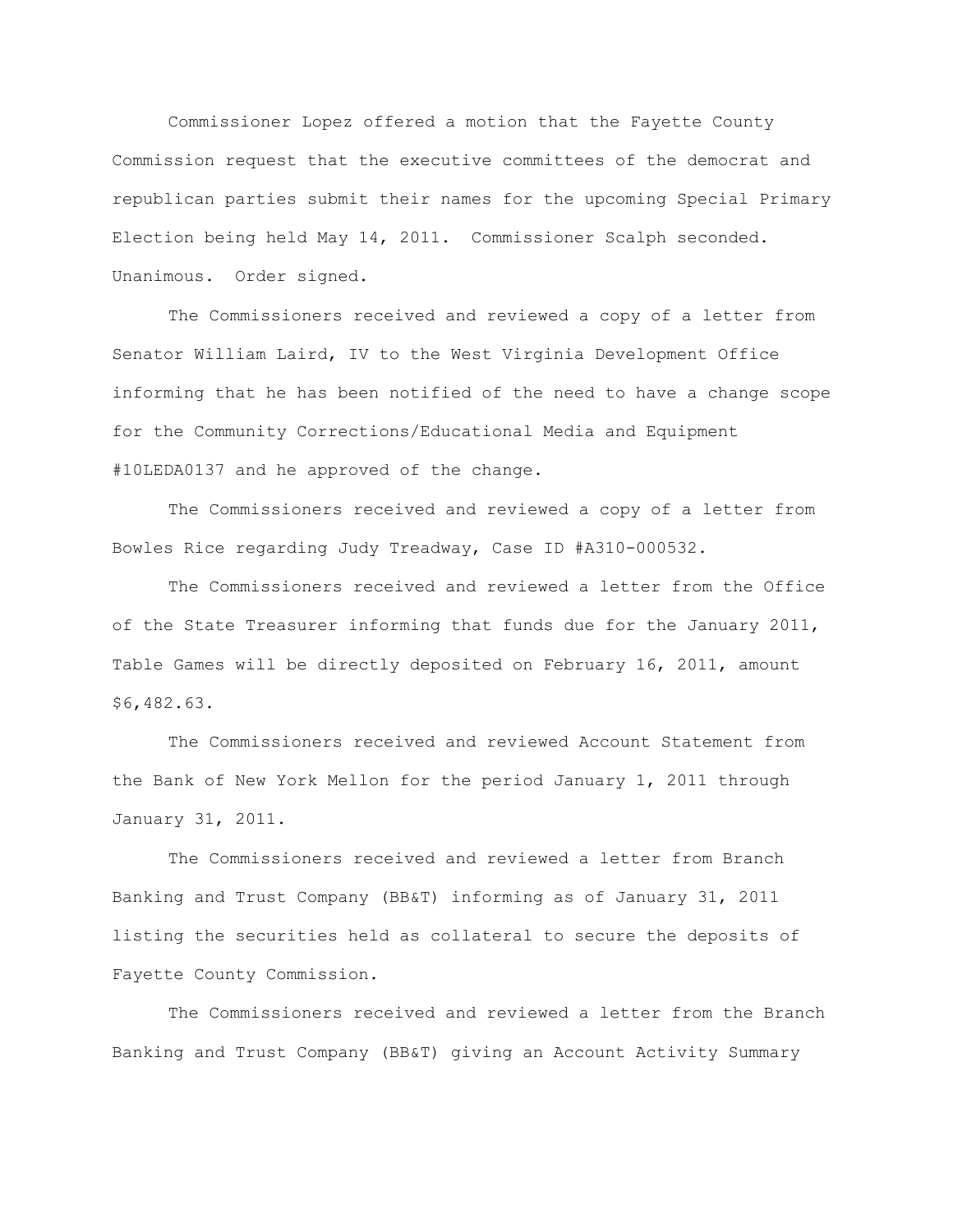for Branch Banking and Trust Company Trustee Fayette County West Virginia Lease Revenue Bonds (WV-American Water Company).

The Commissioners received and reviewed check for HUD/SCBG for Danese Public Service District, amount \$58,971.32.

The Commissioners received and reviewed a letter from the Public Service Commission regarding street lighting assistance for the residents of Boomer.

The Commissioners received and reviewed from the Fayette County Animal Control Center/NRHS Weekly Fees Collected for the week of February 4, 2011 to February 10, 2011, amount \$197.00.

The Commissioners recessed the Commission meeting at 12:10 p.m.

The Commissioners reconvened as the Board of Equalization and Review at 1:00 p.m.

Carl Harris, Prosecuting Attorney informed the Commissioners that earlier today Dough McKenzie appeared before the Commission to bring to them the information he had regarding the Federal Regulations and why the coal on his property would not be mineable. He brought this over earlier. We should make this an exhibit in his file. Mark copy "Owner Exhibit I."

Commissioner Lopez informed the time is 1:10 p.m.. The first scheduled appointment is Tom Feazell.

Commissioner Lopez swore in Tom Feazell and Eddie Young, Assessor.

Tom Feazell informed the Commissioners the appraised value on his property has gone up 100% for the last 2 years and thought that was a little excessive so he asked the Assessor to send an appraiser down to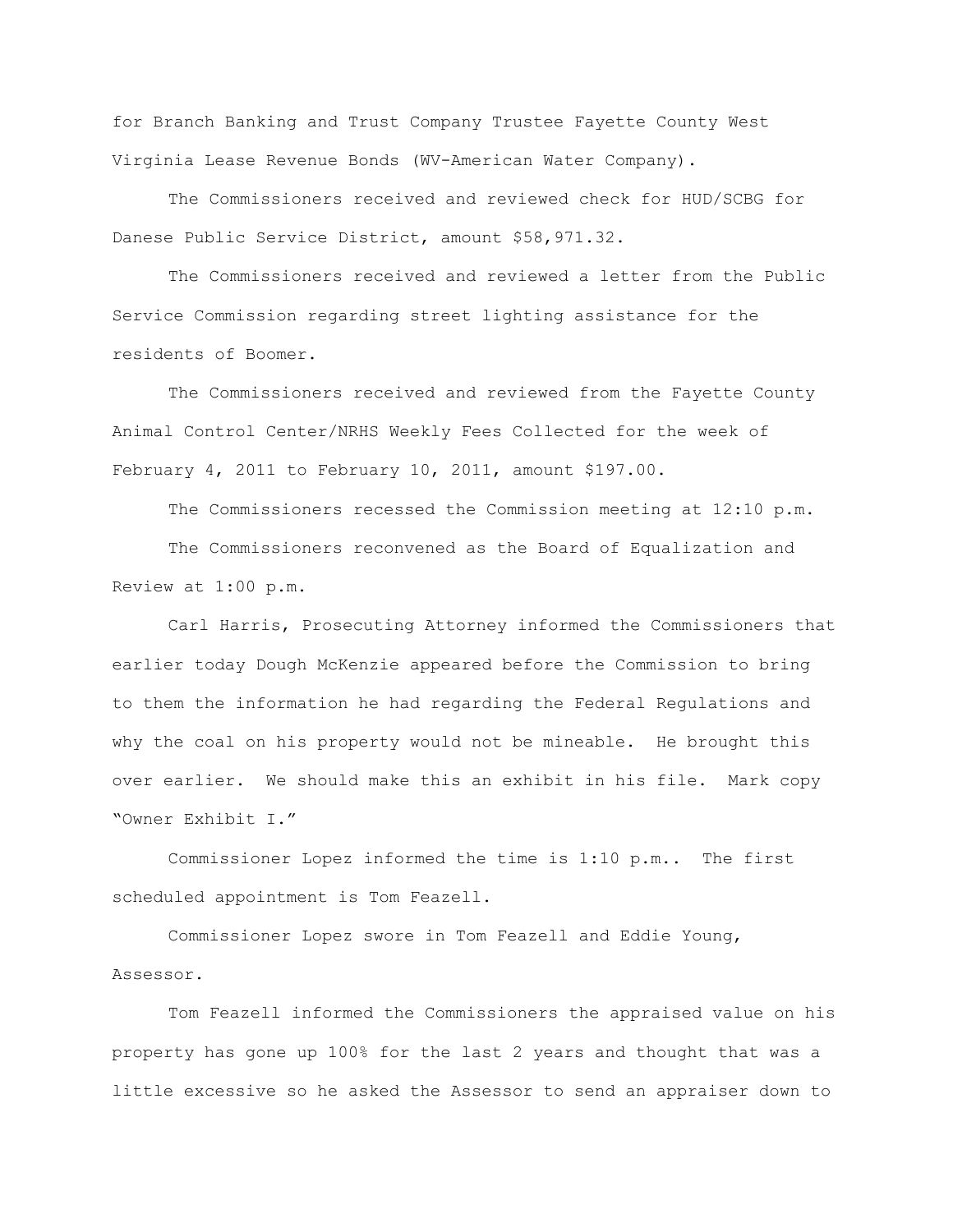check property again. They agreed to hold the value at the value they had appraised it for 2011.

Mr. Feazell informed he asked for consideration due to his wife"s illness. He was told that consideration could not be given because there is no provision in State Law to do so.

Mr. Feazell told the Commissioners he made an appointment with Eddie Young the Assessor to discuss the matter. Mr. Young told him he could not suggest or couldn"t recommend help for him at this time.

Mr. Feazell told the Commissioners that his last appeal would be to the Board of Equalization and Review to help him out with the situation of taxes on his property.

Mr. Feazell told the Commissioners it's not that he doesn't agree with the appraised value he just would like a year in between and then the following year 2012 would go to this value.

Mr. Young told the Commissioners he reassessed Mr. Feazell"s property when sold. He purchased the property for \$60,000.00 then did a total restoration on the house; they revalued the house. The property"s current appraised value is \$128,000.00, the assessed value \$76,920.00.

Mr. Young provided the Commissioners with a copy of the West Virginia Code 11-31.

Mr. Young told the Commissioners currently under the West Virginia State statue there is no provision for this circumstance and this does not affect our valuation process.

Commissioner Lopez asked Carl Harris, Prosecuting Attorney if he knows of anything regarding hardship relief.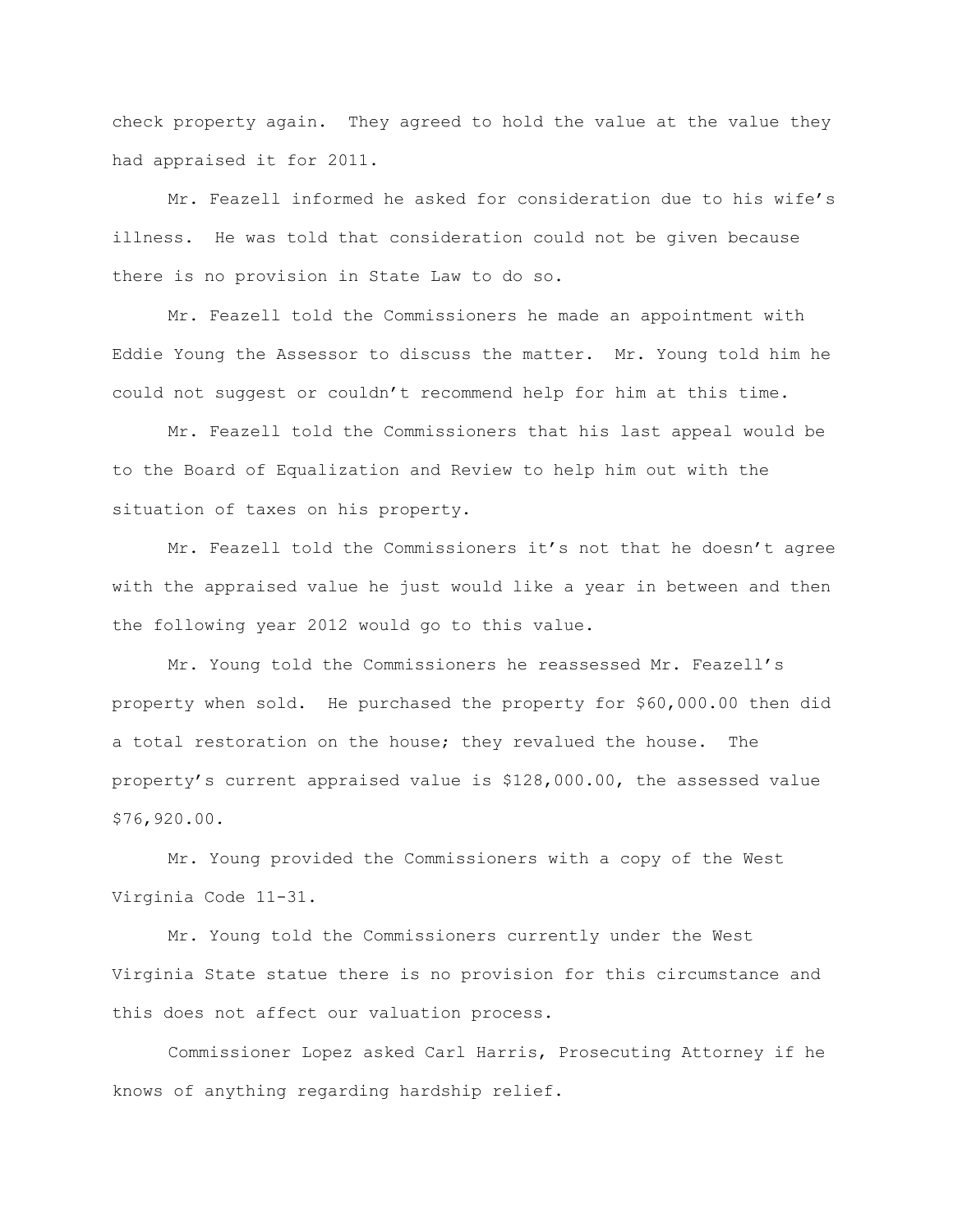Mr. Harris replied there is no provision that he is aware of.

Commissioner Lopez informed Mr. Feazell the Commission will be making their decision on February 23, 2011; they will be sending him a letter.

Commissioner Lopez informed since there is nothing else to come before the Board of Equalization and Review they will adjourn at 1:20 p.m.

Commissioner Scalph offered a motion to adjourn the Commission meeting at 1:30 p.m. Commissioner Lopez seconded. Unanimous.

The meeting was adjourned at 1:30 p.m. The next scheduled meeting is February 22, 2011.

FAYETTE COUNTY COMMISSION REGULAR SESSION AND BOARD OF EQUALIZATION AND REVIEW FEBRUARY 23, 2011 COURTHOUSE FAYETTEVILLE, WV 25840 MEMBERS Present: Matthew D. Wender, John H. Lopez, Denise A. Scalph

The Fayette County Commission met in a regular session on this 23<sup>rd</sup> day of February 2011.

Commissioner Wender called the meeting to order at 9:15 a. m.

Commissioner Scalph offered a motion to approve vouchers, invoices, checks to be released today and approve  $2<sup>nd</sup>$  half payrolls, checks to be released February 28, 2011. Commissioner Wender seconded. Unanimous.

Commissioner Scalph offered a motion to approve and sign personal property tickets for Elizabeth C. Straus, Judith A. Wriston, Michele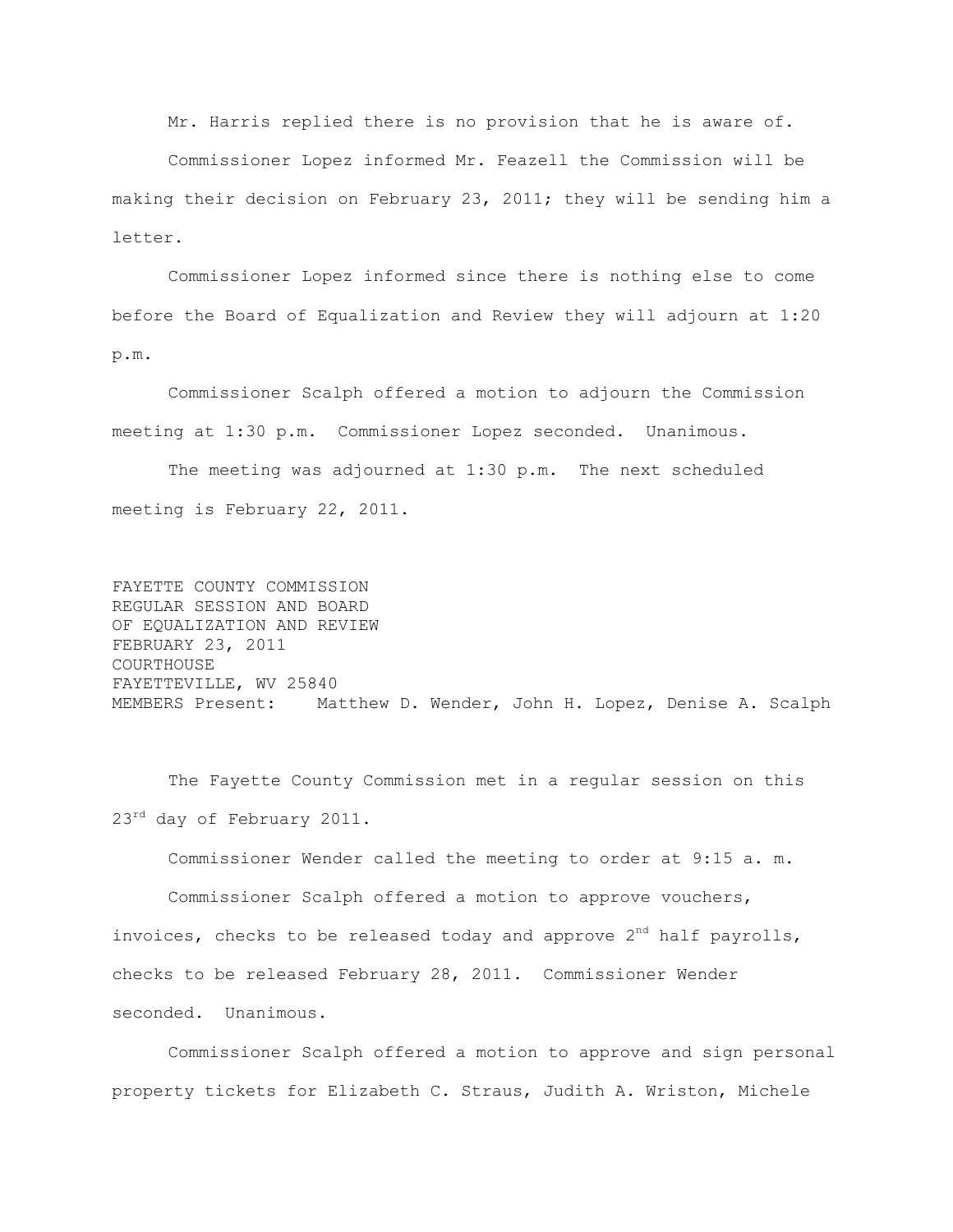Dawn Errington, Susan E. Blake, Marianna L. and John W. Kania, James L. (Morgan) and Richard Stearns, Michael Copeland and Roger B. and Sarah B. Powers, Jr. Commissioner Wender seconded. Unanimous.

Commissioner Scalph offered a motion to approve and sign real property tickets for Ila Mae Maynor, George A. and Terri A. Harrah, Daniel P. and Shirley Goins, Meadow Creek Coal Corp. Commissioner Wender seconded. Unanimous.

Gloria King, President, Beth Powers, Tara Workman, Carri Carr, and Felicia McKinney members of the New River Humane Society appeared before the Commission to give details of what was going on at the Animal Shelter and what is needed for the Animal Shelter.

Ms. King told the Commissioners that they have had break-ins at the Shelter and on October 12, 2010 their phone lines were cut.

Ms. King told the Commissioners there is a need for surveillance equipment for the Animal Shelter.

Ms. King told the Commissioners they have found a 24/7 Recording System that requires no phone line, uses 2 DVR, has four (4) cameras, cameras are on the telephone pole they have vandal resistant domes.

Ms. King told the Commissioners they received a cost from Key Telephone Company, cost \$4,784.40. Ms. King is asking that the Commission consider adding this expense to their budget.

Commissioner Wender informed they would put this amount in the budget and let the Board decide which company gets the different quotes.

Ms. King told the Commissioners they do not plan to ask for an increase in their budget.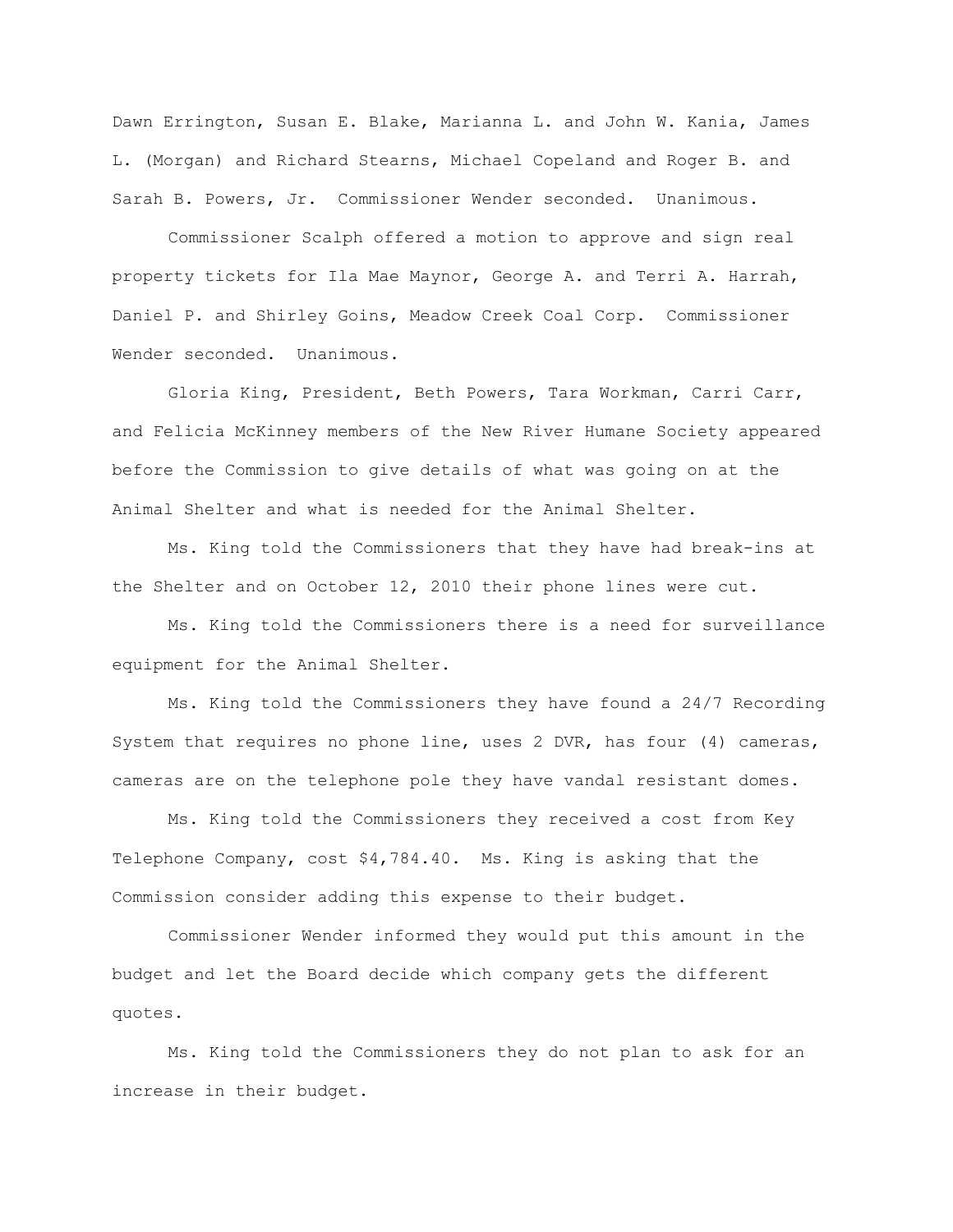Ms. King told the Commissioners they need cages. They are going to apply for grants for additional cages.

Ms. King told the Commissioners they need 54 cages moved.

Commissioner Wender asked Ms. King to consult with Earl Pauley, Park Superintendent about removing old cages.

Beth Powers requested that the Fayette County Commission come down to visit the center to look at the shelter.

Commissioner Wender asked Ms. King to call Jackie Hickman and schedule the Commission to come down and visit.

Discussion was held regarding the noise from the Skeet Shooting Range.

Commissioner Wender asked Ms. King and her group to ask Mr. Pauley about checking into getting fast-growing pine trees, etc. to help with the noise.

Ms. King asked the Commissioners what they should do with the animals that are seized more than eight (8) days. Ms. King told the Commissioners one Magistrate says release the dogs.

Carl Harris, Prosecuting Attorney suggested to Ms. King to call the Prosecuting Attorney"s Office and get an answer from whoever is handling the case.

The group asked the Commissioners if they would draft a letter to Earl Pauley informing that the members of the New River Humane Society and workers at the shelter express their sincere appreciation for all the help that he has given them.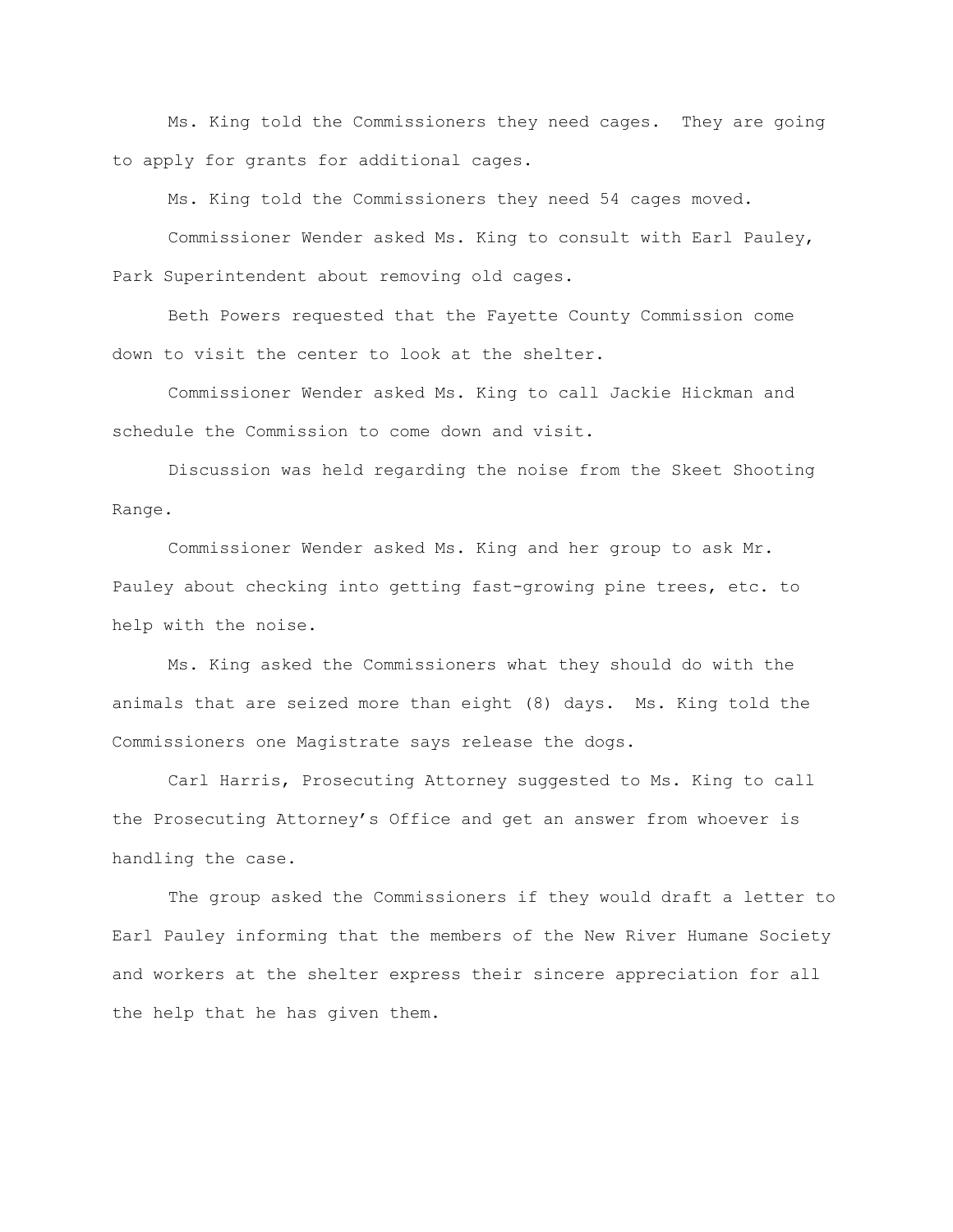Rick Cornett, President, Jan-Care Ambulance appeared before the Commission to discuss the plans for General Ambulance Service since the purchase.

Mr. Cornett told the Commissioners he purchased five (5) new trucks from General Ambulance and he plans to buy more trucks and will to assign them to 911 for day time shifts.

Mr. Cornett told the Commissioners he retained 90% of employees from General Ambulance. The ambulance left needs a lot of work.

Mr. Cornett told the Commissioners the area General Ambulance covered and the area Jan-Care Ambulance covers.

Mr. Cornett told the Commissioners Jan-Care Ambulance has Drive Cams, plans are in the works to install the Cams in the General Ambulance.

Commissioner Wender asked David Neal if a GPS/CAD System for 911 Center is installed.

David Neal informed the Commissioners this is on the proposal for the new center for tracking ambulances.

Mr. Neal told the Commissioners that they have more coverage and improvements since Jan-Care Ambulance purchased General Ambulance.

Mr. Cornett told the Commissioners that the 911 Center needs CAD System.

Mr. Cornett told the Commissioners he has upgraded his Agreement with the Kanawha County Commission to cover the valley area.

The Commissioners asked David Neal and Todd Cornett to come in July 2011 and give a report on where the program is.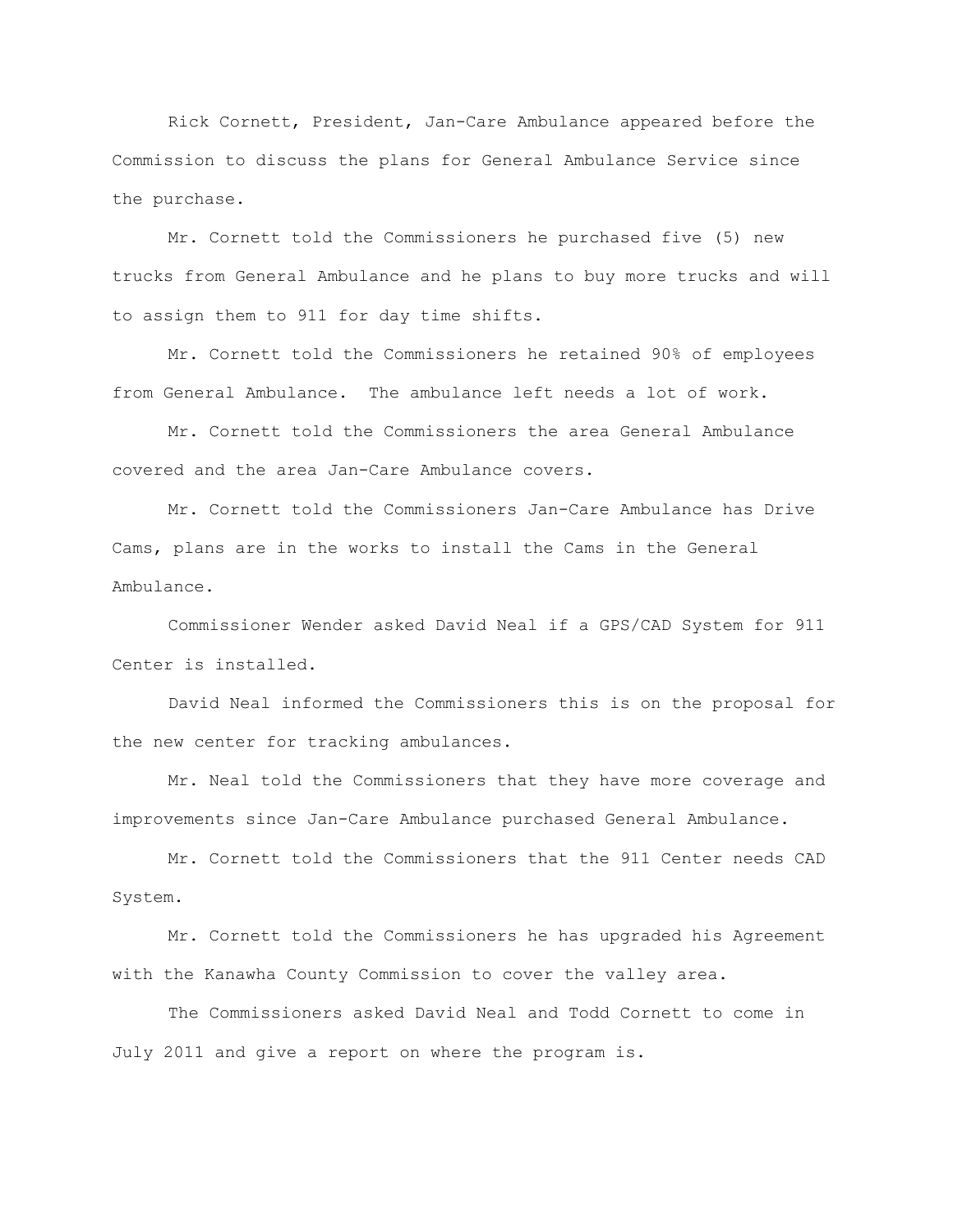Sheriff Steve Kessler appeared before the Commission to inform them that there is a deadline on the Crown Victoria vehicles, he needs a purchase order by March 1, 2011, they will invoice after July 2011.

Sheriff Kessler is requesting four (4) vehicles, cost for the vehicle \$91,492.00 each.

The Commissioners approved to prepare Purchase Order.

The Commissioners approved and signed Petitions to Combine or Divide and Segregate Land for Kenneth E. and Bobbie J. Treadway, Daniel R. Russell and Charles C. and Grace Fox.

The Commissioners approved and signed drawdwon requests to the West Virginia Development Office for the New Haven Public Service District-Stringtown Road Water Extension, amount \$14,153.36 and the Danese Public Service District Water Extension, amount \$27,900.73.

The County Commission meeting was adjourned.

The Commission reconvened as the Board of Equalization and Review hearing at 1:00 p.m.

Commissioner Wender informed the Fayette County Commission is meeting today at 1:00 p.m. sitting as the Board of Equalization and Review today.

Commissioner Wender informed that this would be the final day for our Board of Equalization and Review and we have three (3) matters resulting from hearings yesterday (February 22, 2011).

Commissioner Wender informed the Fayette County Commission on February 11, 2011 sent out seven (7) notices to various landowners concerning various properties that the Fayette County Commission felt that were not valued correctly. At the conclusion of yesterday"s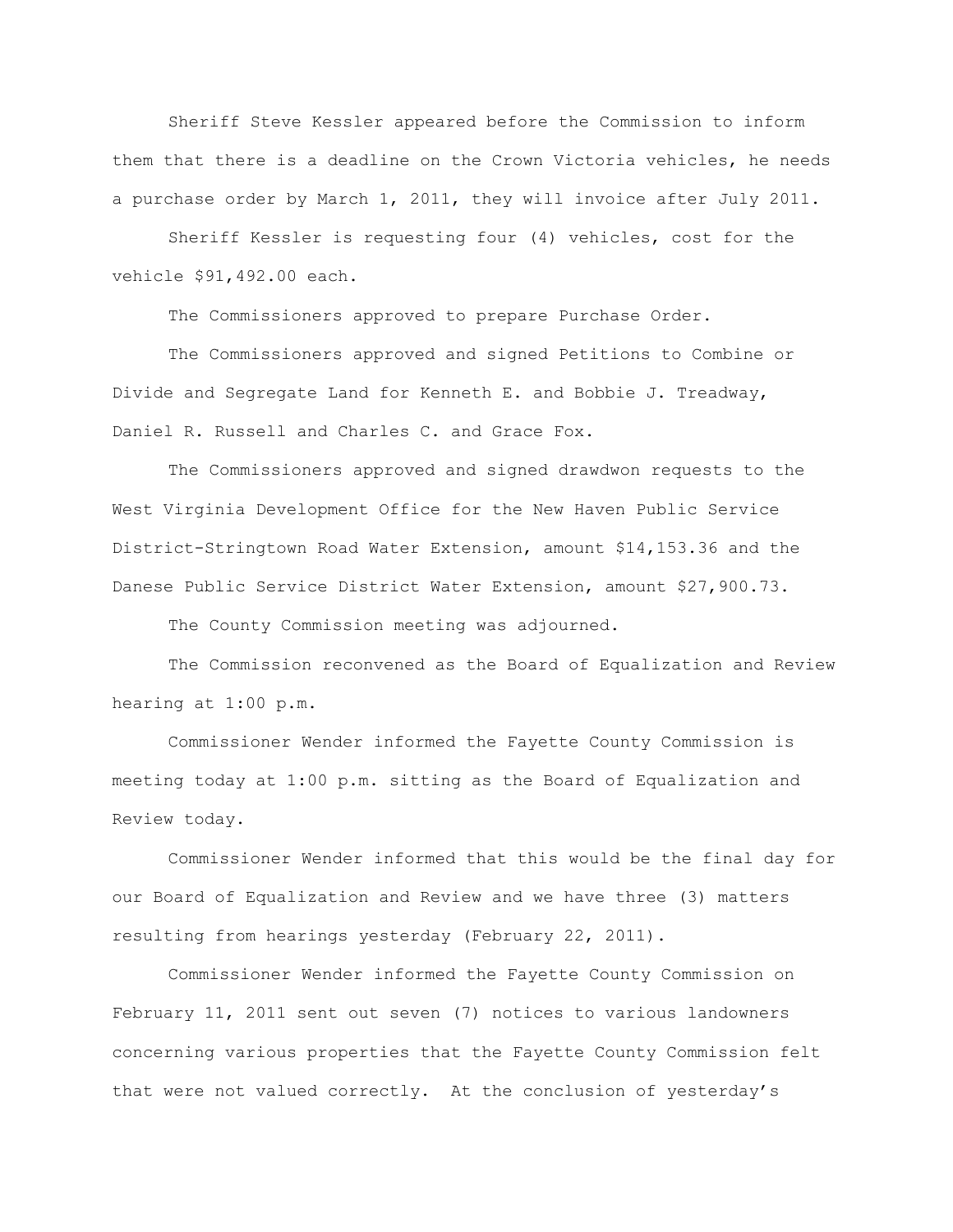hearing they decided that four (4) of those matters they did in fact agree with the State's valuation and would take no further action, however, on three (3) of those matters they do have changes in the valuation.

Commissioner Wender informed he would like to address each of the three (3) companies:

1. Midvale Colliery - In that case one seam was the Powellton seam it had mineable acreage of 1,024.75 acres and the seams thickest was 3.3 ft. applying rule 4.2.3.14 with along with an exhibit (table) that rule provides assuming the mineable acreage is correct on the State Form NR154PTD then in applying the rule the tax assessment should be \$908,107 rather than the State"s value \$80,592 based on the seam being a T-20 rather than a T-40. The undermining and overmining should be taken into consideration as to mineable acreage or mineable tonnage.

2. Pardee Minerals, LLC - There are two (2) seams of coal, the Stockton A seam and the Eagle A seam the State determined that the Stockton A seam was the primary coal seam. The Stockton A seam has 559.97 mineable acres with a thickest of 3.07 ft. the Eagle A seam has 678.02 mineable acres and is 4.22 ft. in thickest applying the rule 4.2.3.14 the Eagle A seam should be the prim seam as it would produce the most mineable coal and again that rule states that assuming the mineable acreage is correct on the State"s Form NR154PTD then in applying the rule the tax assessment should be \$841,353 for the Eagle A seam as the prim seam and would be assigned a T-20 rating and \$36,838 for the Stockton A seam as a T-80 rating.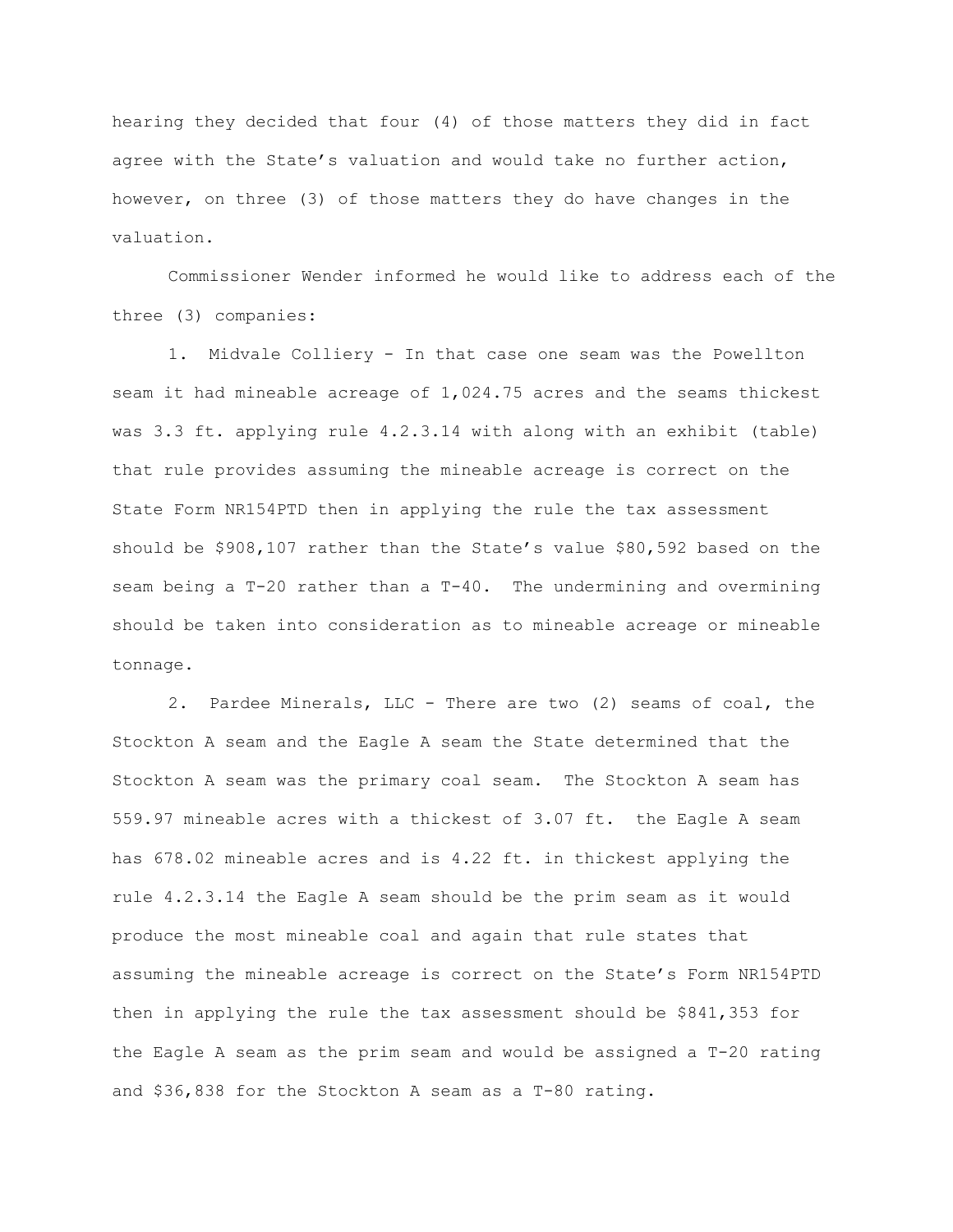3. Glade Creek Limited Partnership - The State"s determination is that the prim seam was the Fire Creek seam and that is correct, the value of the six (6) elements to determine the T-Factor add to 60 and divided by 3 as required by the rule would give a T-Factor of 20, the application of the rule was overridden by the State Tax Commissioner because of an assignment of 602 designation and changed the assessment to a T-40. The State"s witness Mr. Jeff Kern stated that in his belief that it should be a T-20 as determined by the application of the rule and the Commission is in agreement.

Commissioner Wender informed the Fayette County Commission needs to take a vote on these matters that we have just discussed. Again Commissioner Wender informed this is going back to the hearings that was held yesterday (February 22, 2011).

Commissioner Wender asked for a vote on each one of these land companies and the parcels that were considered yesterday.

Boone East Development Company - Commissioner Scalph offered a motion regarding the three (3) parcels that the Commission makes no changes and they remain the same. Commissioner Wender seconded. Unanimous.

Commissioner Wender informed he would like to point out that on the Boone East Development Company why one of the three parcels the Commission does not have to take any further action. It was revealed in the hearing yesterday that one parcel was double assessed because it was determined that the parcel is actually being mined currently so the State is going to address that matter.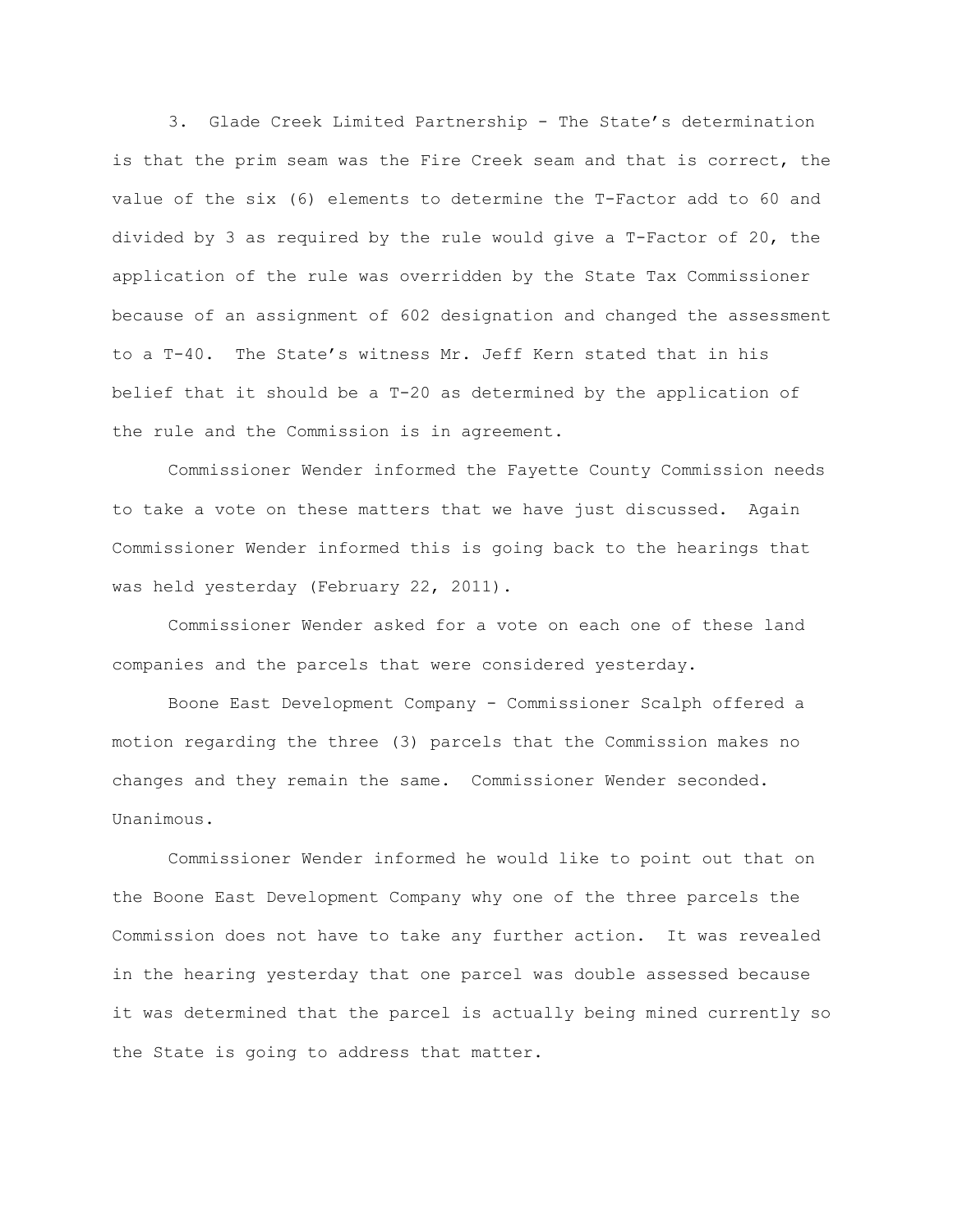Commissioner Wender informed the next company that we need to vote on is Seven Sheridan Square/Penn Virginia.

Commissioner Scalph offered a motion that Seven Sheridan Square/Penn Virginia that there would be no change and the tax would remain the same. Commissioner Wender seconded. Unanimous.

Commissioner Wender informed Glade Creek Limited Partnership as was mentioned early in today"s meeting we would be sending a letter changing the appraised value of the mineral.

Commissioner Wender called for a motion to approve issuing this letter that was previously discussed.

Commissioner Scalph offered a motion to send the letter going forward with the change in taxation on the Glade Creek Limited Partnership. Commissioner Wender seconded. Unanimous.

Commissioner Wender informed the next matter is Midvale Colliery we need to issue a letter if we choose to change the appraised value of the minerals.

Commissioner Scalph offered a motion on Midvale Colliery to set forth a letter changing the tax on that parcel. Commissioner Wender seconded. Unanimous.

Commissioner Wender informed the third matter is Pardee Minerals LLC as previously mentioned discussion took place as why the Commission would change the appraised value and we would need to send a letter, we would need to vote on that, we need a motion that we issue a letter changing the appraised value of Pardee Minerals LLC.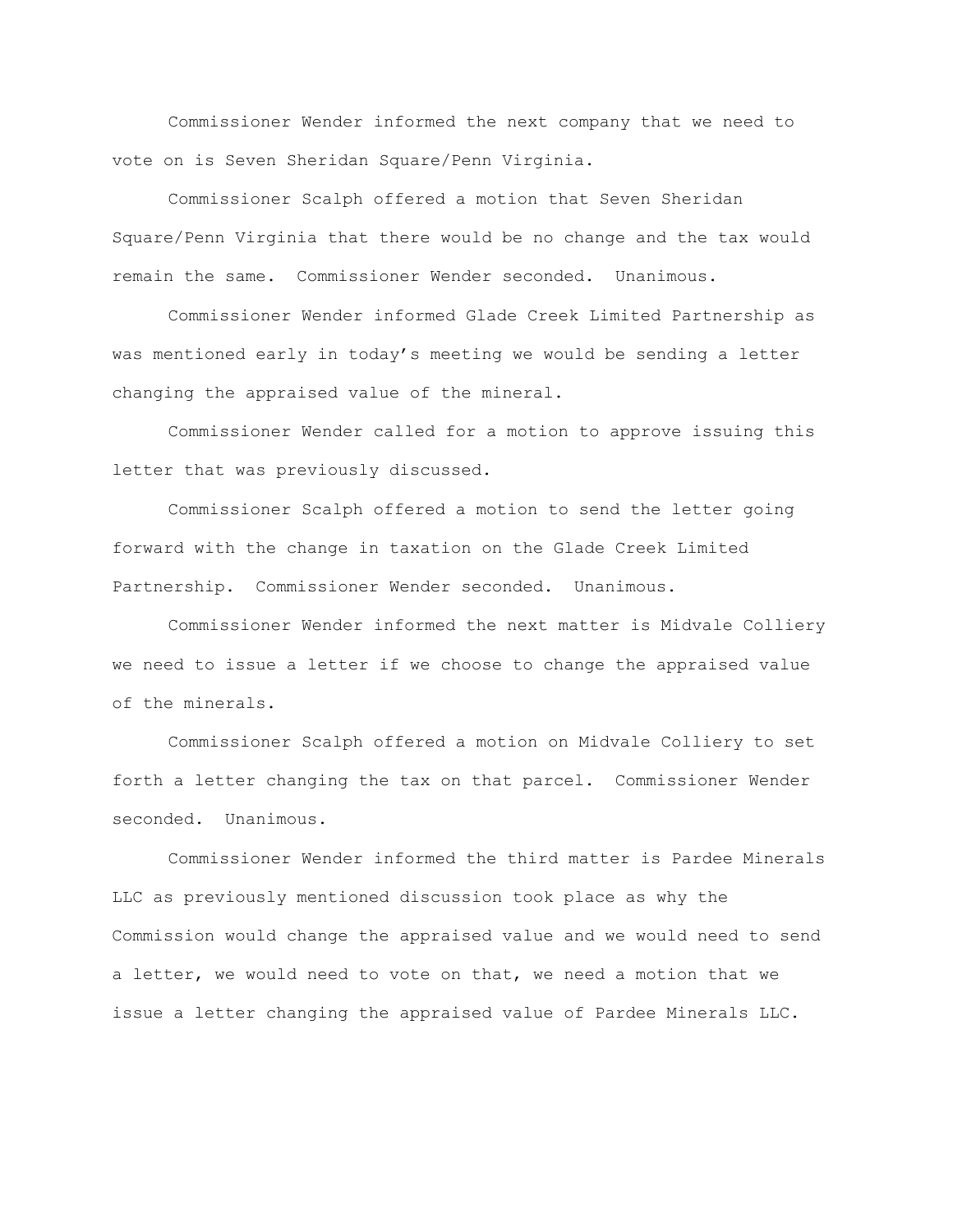Commissioner Scalph offered a motion Pardee Minerals LLC to go forth with sending a letter changing the taxation on said parcel. Commissioner Wender seconded. Unanimous.

Commissioner Wender informed there is a matter that the Commission has not acted on previously, in the matter of a property owner by the name of Thomas Feazell has the Commission got a recommendation and motion on that.

Commissioner Scalph made a motion stating unfortunately there is no statutory authority to make any adjustments per Mr. Feazell request and that tax would remain the same. Commissioner Wender seconded. Unanimous.

Commissioner Wender informed that for the record he like to make mention that for the mineral hearings held by the Fayette County Board of Equalization and Review on February 10<sup>th</sup> the Commission again sitting as the Board of Equalization and Review on February 16<sup>th</sup> made a determination in each of those matters on February  $16<sup>th</sup>$ , the Fayette County Commission has issued letters and those letters will be signed and will be going out with today"s mail advising those property owners who where here on February  $10^{th}$  of the determination of the Commission.

The Commission recessed the Board of Equalization and Review for ten (10) minutes.

Commissioner Wender reconvened the Board of Equalization and Review at 1:40 p. m. There have been no tax payers coming before the Commission today.

The Commissioners signed the order certifying the Board of Equalization and Review for the year 2011.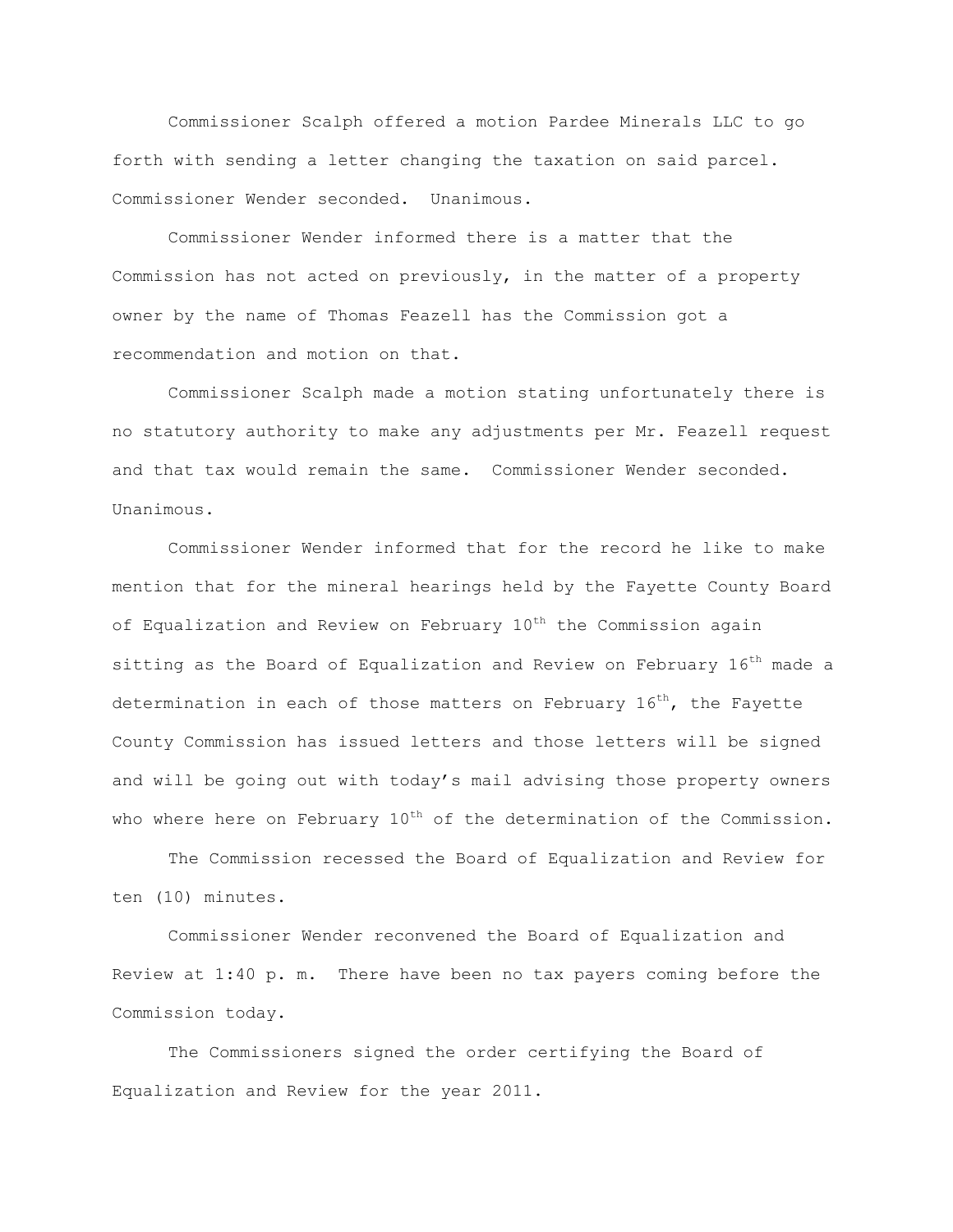Commissioner Scalph offered a motion that the Fayette County Commission, having met our Constitutional requirements, the Fayette County Commission will adjourn sine die. Commissioner Wender seconded. Unanimous.

FAYETTE COUNTY COMMISSION REGULAR SESSION MARCH 4, 2011 COURTHOUSE FAYETTEVILLE, WV 25840 MEMBERS Present: Matthew D. Wender, John H. Lopez, Denise A. Scalph

The Fayette County Commission met in a regular session on this 4<sup>th</sup> day of March 2011.

Commissioner Wender called the meeting to order at 9:10 a.m.

Attorney James Blankenship appeared before the Commission to present the Petition and Application of Ruth Jarrett to close and vacate an unnamed and unused road outside the incorporated town limits in the community of Boomer, Valley District, Fayette County, West Virginia.

The Fayette County Commission upon consideration of said Petition and Applications approved to scheduled the hearing for March 18, 2011 at 9:30 a.m.

Barbara Hickman, member of the Friends of the Lewis House appeared before the Commission to request funding to replace the heating system at the Friends of the Lewis House.

Ms. Hickman told the Commissioners they received two (2) bids to replace the heating system with an energy efficient heating/cooling system.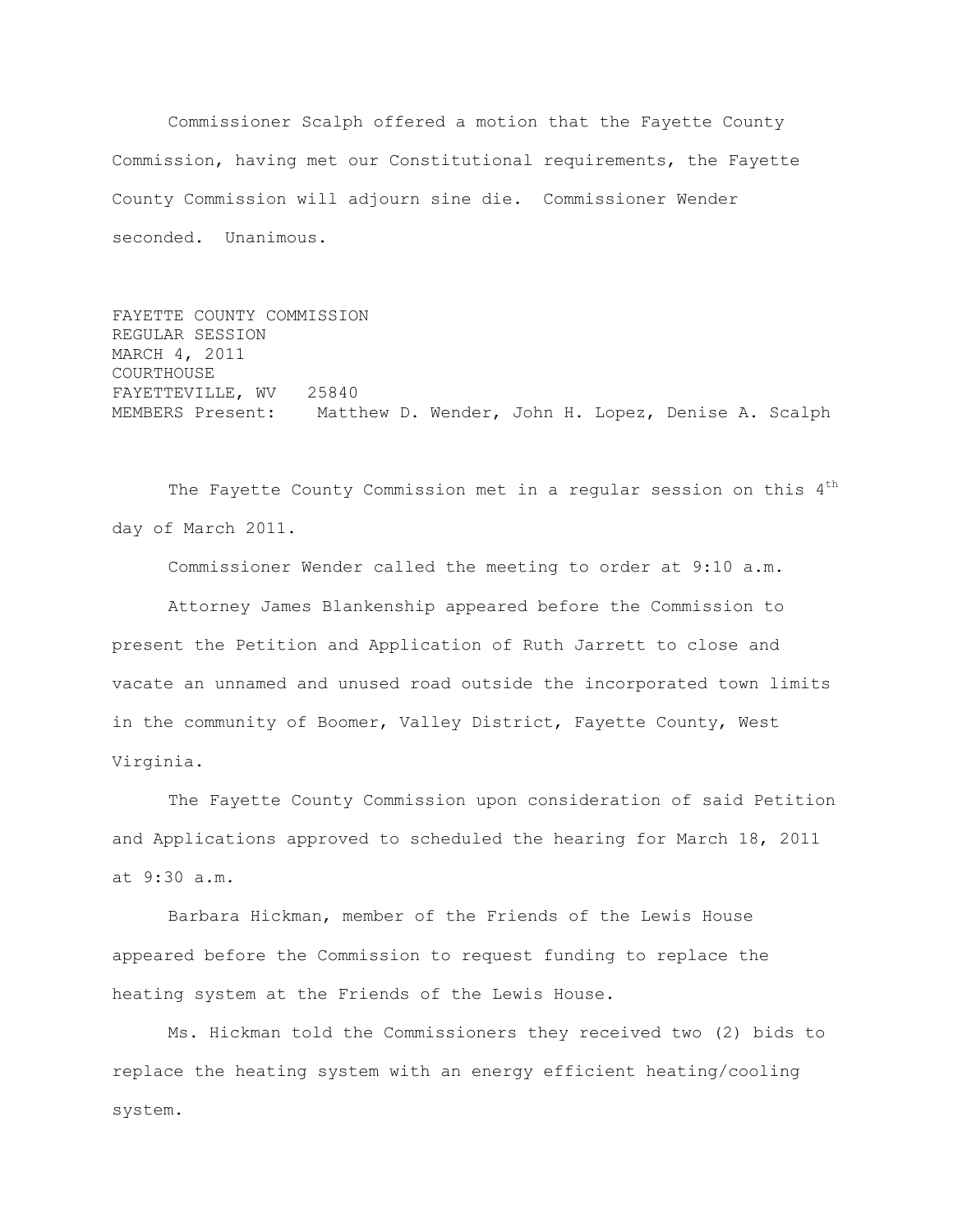Ms. Hickman told the Commissioners she would appreciate anything they could do.

Commissioner Lopez offered a motion to approve vouchers and invoices, checks to be released today. Commissioner Scalph seconded. Unanimous.

Sheriff Steve Kessler appeared before the Commission to discuss his Budget for Fiscal Year 2011-2012.

Sheriff Kessler told the Commissioners he did include increases for PEIA, and Longevity for Deputies.

The Sheriff told the Commissioners he is going to order 4 vehicles but he needs 5.

Sheriff Kessler told the Commissioners overtime stays the same as last year, \$80,000; Dog Warden; no change, no change in their overtime; Supplies and Materials no change; Uniform Allowance for Law Enforcement stays the same; part-time employees stay the same, STARS Program no change; K-9 Fund increases to \$5,000; Project Life Saver no change; Training and Education no change; dues and Subscription no change; Travel Expenses no change; Food and Drug no change; Regional Jail Expense same \$800,000.

Sheriff Kessler asked the Commissioners if they would consider two (2) additional budget request: 1- Funding to purchase an additional 10 bulletproof vests for officers that do not have vests and to replace vests that are more than five years old. The price of a bulletproof vest ranges from \$850 to \$1,270 depending on the size of the officer. The total of the request would be \$10,000.00 and, 2- Funding for Quikclot Trauma Dressing. These kits can be used in the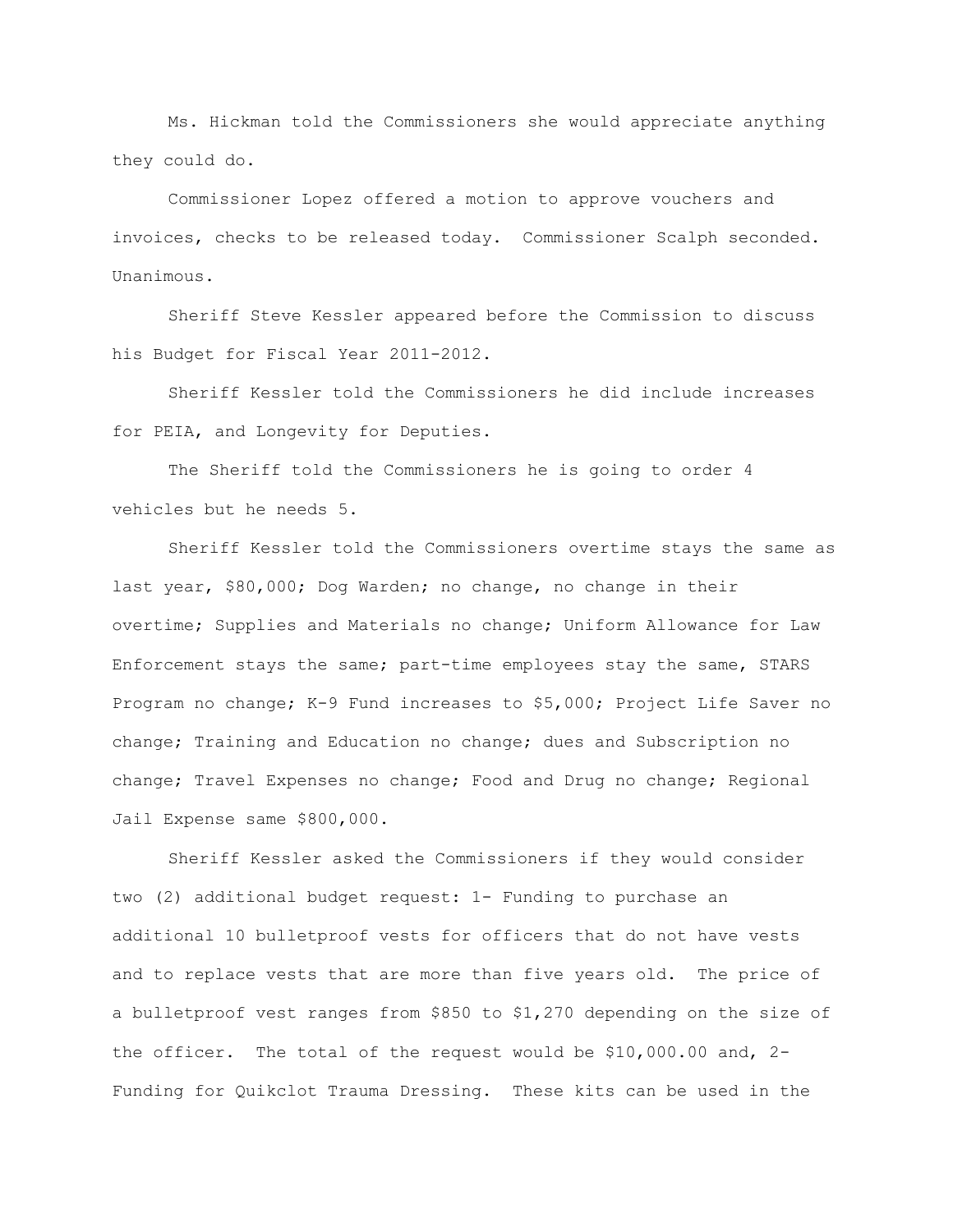field to stop bleeding from gunshot or stab wounds until EMS can provide additional medical assistance. These trauma kits cost \$100.00 each from Galls, Inc.

Sheriff Kessler is requesting funding in the amount of \$2,000.00 to purchase 20 kits for issue to our Deputy Sheriff"s assigned primarily to uniform patrol duties and SWAT duty.

Commissioner Lopez informed the Commissioners he had Earl Pauley, Park Superintendent to get a quote for repairs at the Boomer Ball Field.

Commissioner Lopez informed the Commissioners he received a quote from Means Lumber Company in the amount of \$1,371.63.

Commissioner Lopez asked the Commissioners if they would accept and approve quote for repairs for the Boomer Ball Field from Means Lumber Company, amount \$1,371.63.

Commissioner Scalph offered a motion to accept and approve the repair quote from Means Lumber Company for the Boomer Ball Field, amount \$1,371.63. Commissioner Lopez seconded. Unanimous.

The Commissioners received and reviewed a letter from Cindy Dragan, Chairman of the Fayette County New River Gorge Bridge Day Commission informing that Loren Cox has resigned due to his retirement from the Department of Highways. The Department of Highways has asked that he be replaced by J. R. Brubaker until a replacement for Loren Cox is announced.

Commissioner Lopez offered a motion to approve J. R. Brubaker to replace Loren Cox as a member of the Fayette County New River Gorge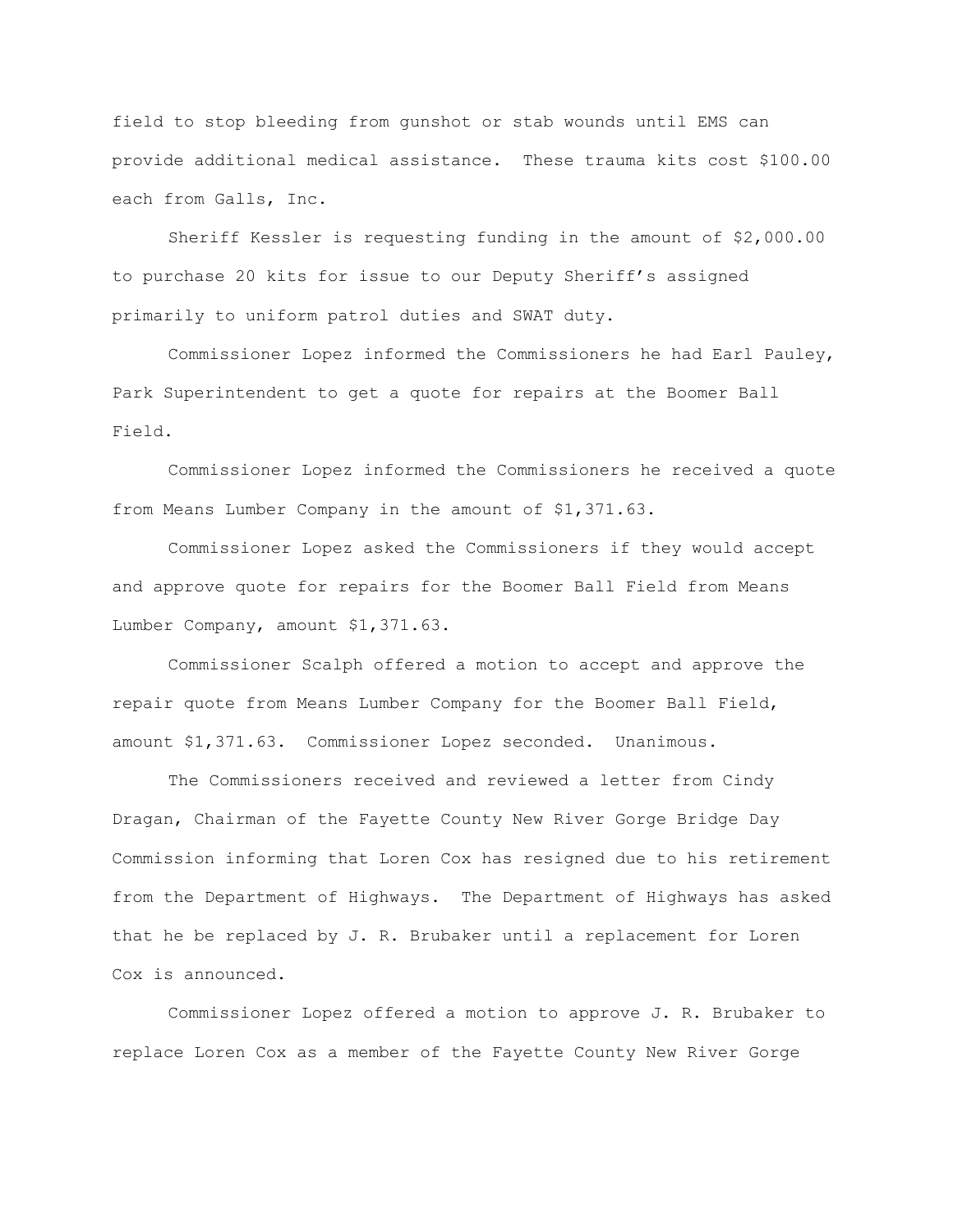Bridge Day Commission. Commissioner Scalph seconded. Unanimous. The Commissioners signed Order and Appointment to Serve letter.

The Commissioners signed a letter to Earl Pauley, Park Superintendent extending their gratitude to him for his assistance and coordination for his help at the Fayette County Animal Control Center.

 Ms. Berry presented to the Commissioners Budget Revisions for the General County Fund for Fiscal Year 2010-2011.

Commissioner Wender offered a motion to approve and sign Budget Revision for the General County Fund Budget for Fiscal Year 2010-2011. Commissioner Lopez seconded. Order signed.

The Commissioners signed the Fayette County Fire Levy Protection Agreement for the Gauley Bridge Volunteer Fire Department for the period July 1, 2010 to June 30, 2011.

Leah Squires, VISTA Worker with the New River Gorge Regional Development Authority appeared to present information regarding the "Spring Forward Litter Sweep" clean up being held May 21, 2011 from 10:00 a.m. to 4:00 p.m. before the Commissioners.

Bill Lanham, Superintendent for the Town of Fayetteville informed the Commissioners on Saturday, March 12, 2011, an electronic recycling program is being held in the Lowe"s parking lot from 9:00 a.m. to 4:00 p.m.

The Commissioners received and reviewed a letter from the New River Alliance of Climbers requesting permission to use the Courthouse lawn to setup informational booths on Saturday morning, May 21, 2011 from  $7:00$  a. m. to  $10:00$  a.m. for the  $9<sup>th</sup>$  Annual New River Rendezvous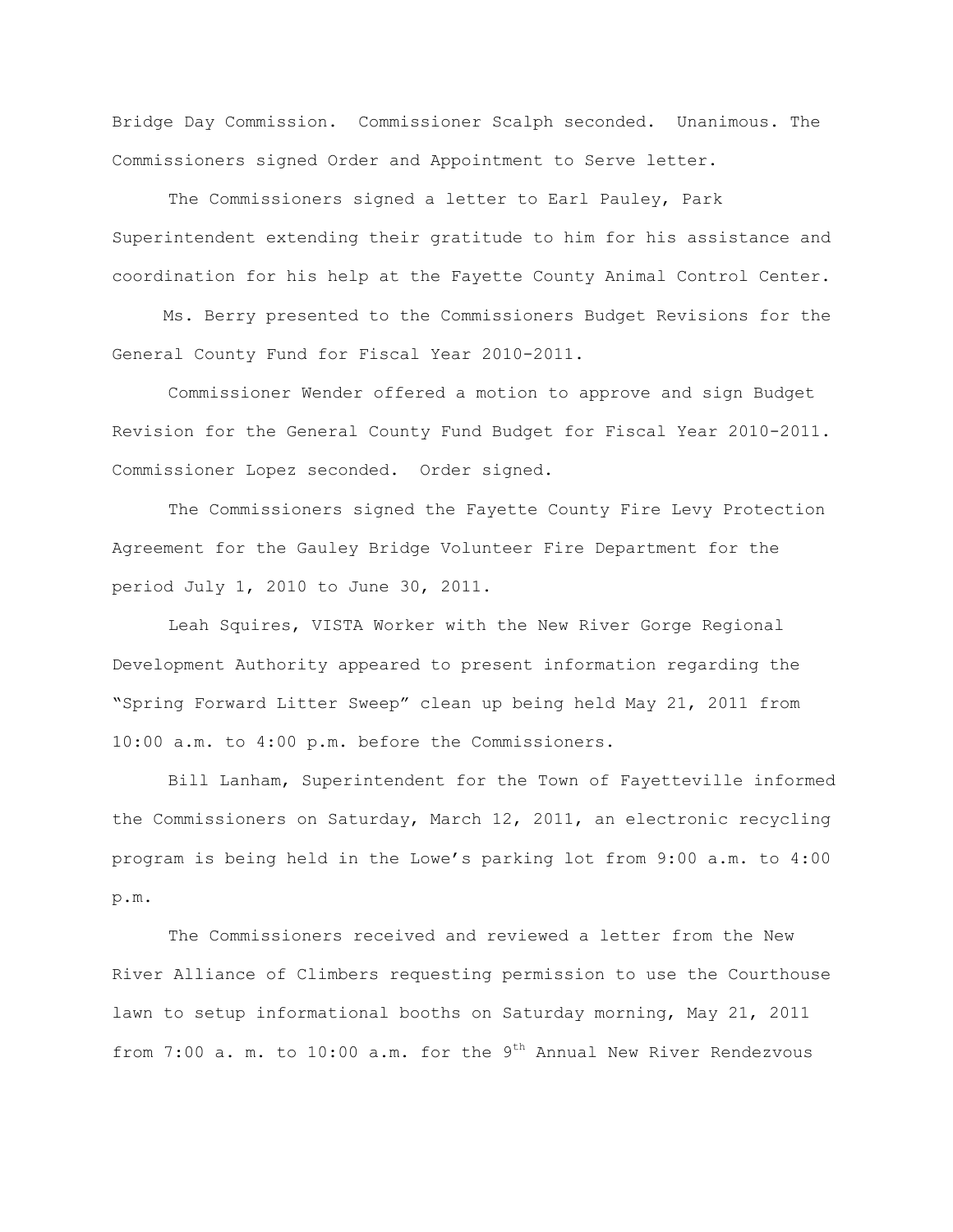hosted by the New River Alliance of Climbers-(NRAC) spring event to promote world-class climbing in Fayette County.

Commissioner Scalph offered a motion to approve the New River Alliance of Climbers request to use the Courthouse lawn to setup informational booths on Saturday morning, May 21, 2011 from 7:00 a.m. to 10:00 a.m. for the 9th Annual New River Rendezvous. Commissioner Lopez seconded. Unanimous.

The Commissioners received and reviewed a letter from the Coal Heritage Highway Authority informing that due to the passing of Kenneth Eskew they are requesting the appointment from the Fayette County Commission for a member to the Authority for a two-year term.

Commissioner Wender offered a motion that Denise A. Scalph be appointed a member of the Coal Heritage highway Authority. Commissioner Lopez seconded. Unanimous. An Order and an Appointment to Serve letter signed.

The Commissioners received and reviewed a letter from the Town of Fayetteville informing that at this time they would like to appoint Samuel Parsons to replace Pat Tygrett as a representative of the Fayette County New River Gorge Bridge Day Commission due to Mr. Tygrett"s pending retirement.

Commissioner Lopez offered a motion to appoint Samuel Parsons to replace Pat Tygrett as a member of the Fayette County New River Gorge Bridge Day Commission. Commissioner Scalph seconded. Unanimous. An Order and an Appointment to Serve letter signed.

Ms. Berry presented an Order to approve the list of Poll Workers received from the Chairman of the Democratic Executive Committee and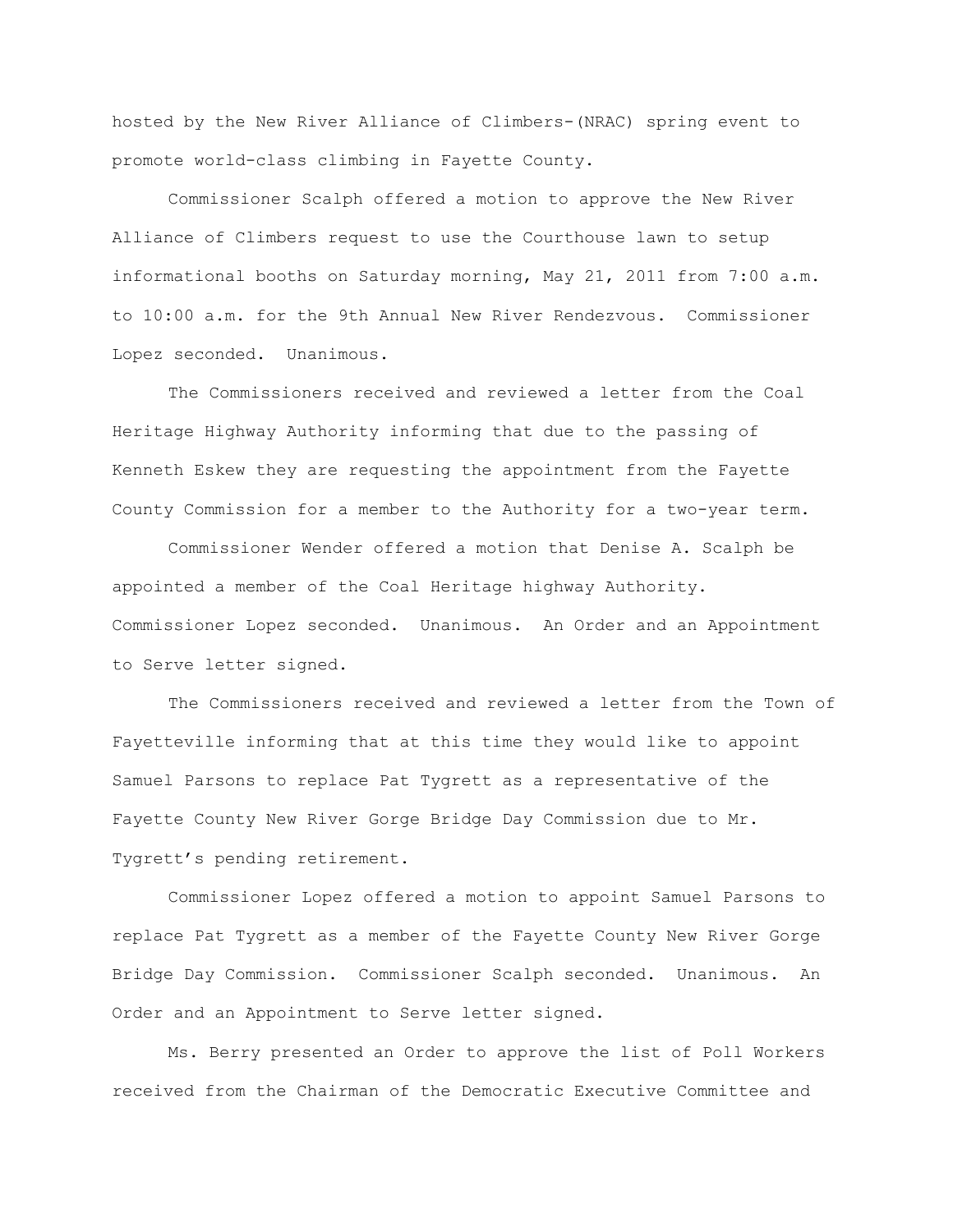the Chairman of the Republican Executive Committee to work at the May 14, 2011 Special Primary Election to the Commissioners.

Commissioner Scalph offered a motion that Fayette County Commission approves and signs Order appointing the Poll workers to work in the upcoming Special Primary Election being held May 14, 2011. Commissioner Lopez seconded. Unanimous.

Ms. Berry presented a drawdown request to the West Virginia Development Office for the Fayette-Nicholas American Red Cross, amount \$3,983.73.

Commissioner Lopez offered a motion to approve drawdown request for the Fayette-Nicholas American Red Cross, amount \$3,983.73. Commissioner Scalph seconded. Unanimous.

Ms. Berry presented from the West Virginia Development Office Contracts for the New River Humane Society (\$5,000) to purchase equipment for the Fayette County Animal Control Facility to the Commissioners.

Ms. Berry presented from the West Virginia Development Office Contracts for the Gauneka Ruritan Community Center (\$8,000) to replace the gymnasium floor Gauneka Ruritan Community Center to the Commissioners.

Commissioner Lopez offered a motion to approve and sign Resolution and authorize Commissioner Wender to act in connection with the contract for its proper execution and implementation for the New River Humane Society (\$5,000). Commissioner Sclaph seconded. Unanimous.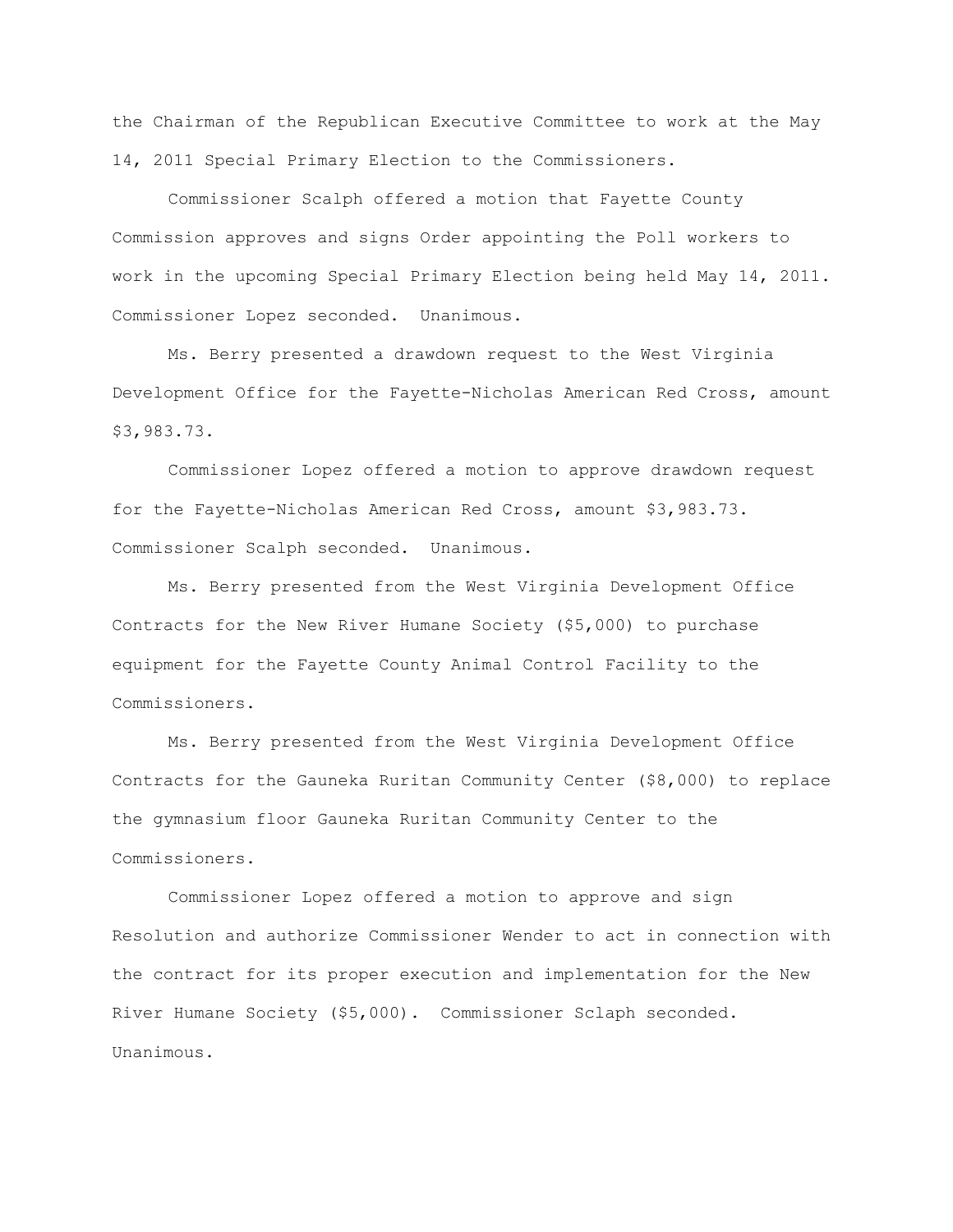Commissioner Lopez offered a motion to approve and sign Resolution and authorize Commissioner Wender to act in connection with the contract for its proper execution and implementation for Gauneka Ruritan Club/Gymnasium (\$8,000). Commissioner Sclaph seconded. Unanimous.

The Commissioners approved and signed Petition to Combine or Divide and Segregate Land for Paul Sears.

Ms. Berry informed the Commissioners that the Secretary of State Office has changed the schedule for the Public Test for testing the machines for Early Voting from April 19<sup>th</sup> to April 15<sup>th</sup>.

Ms. Berry told the Commissioners they would have to have a Special County Commission Meeting posted.

The Commissioners received and reviewed from the Fayette County Animal Control Center/NRHS Weekly Fees Collected for the week of February 18, 2011 and February 24, 2011, amount \$252.00

The Commissioners received and reviewed a letter from Region 4 Planning Development Council informing that the Executive Committee meeting is scheduled for Wednesday, March 16, 2011 at 7:00 p.m. and will be held in the Council's conference room in Summersville, they also gave dates for the remainder of 2011 upcoming meetings.

The Commissioners received and reviewed a letter from Insurance Services Office, Inc. (ISO) regarding the Public Fire Protection Survey.

The Commissioners received and reviewed a letter from the West Virginia Culture and History inviting the Commission to a reception recognizing the recipients of Records Management and Preservation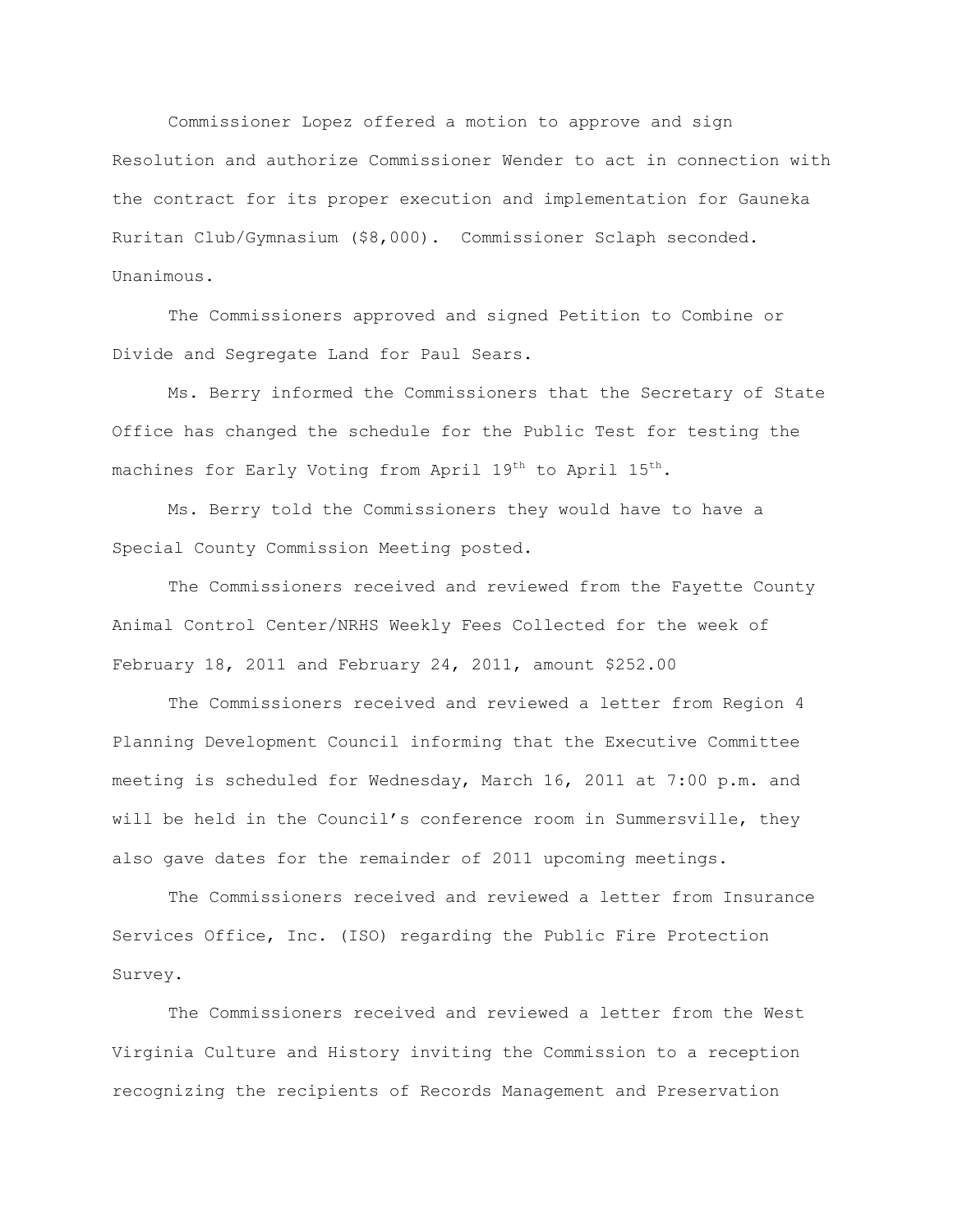Board Grant award for the Fiscal Year 2011-2012. The reception has been scheduled for 10:00 a.m. on Tuesday, March 15, 2011 in the reception room of the Governor"s Office at the State Capitol in Charleston.

The Commissioners received and reviewed a letter from the United States Postal Service informing they have honored West Virginia by issuing a postage stamp featuring the New River Gorge Bridge. The Postal Service, in conjunction with the National Park Service will host a celebration featuring the new stamp on April 11, 2011 at 1:00 p.m. The event will be held at the Canyon Rim Visitor Center at New River Gorge National River.

The Commissioners received and reviewed an invitation from the Mountaineer ChalleNGe Academy inviting the Commission to their Open House Tuesday, April 5, 2011 at 1:00 p.m. to 3:00 p.m.

The Commissioners received and reviewed a letter from the West Virginia Development Office informing their office serves as state liaison for the National Park Service for monitoring federally acquired or assisted parkland under the Land and Water Conservation Fund (LWCF) Act of 1985 (P.L.85-578, 16 U.S.C.460 1-4-460-1-11). The Harlem Heights Park and Beckwith 4-H Camp Pool were developed with LWCF Funds. The National Park Service requires each state liaison agency to perform periodic, on-site LWCF park inspections. The results of these inspections are incorporated into the evaluation criteria used by their office in the selection of new LWCF grant recipients. The West Virginia Development Office is asking that they complete and return one form for each LWCF-assisted or acquired park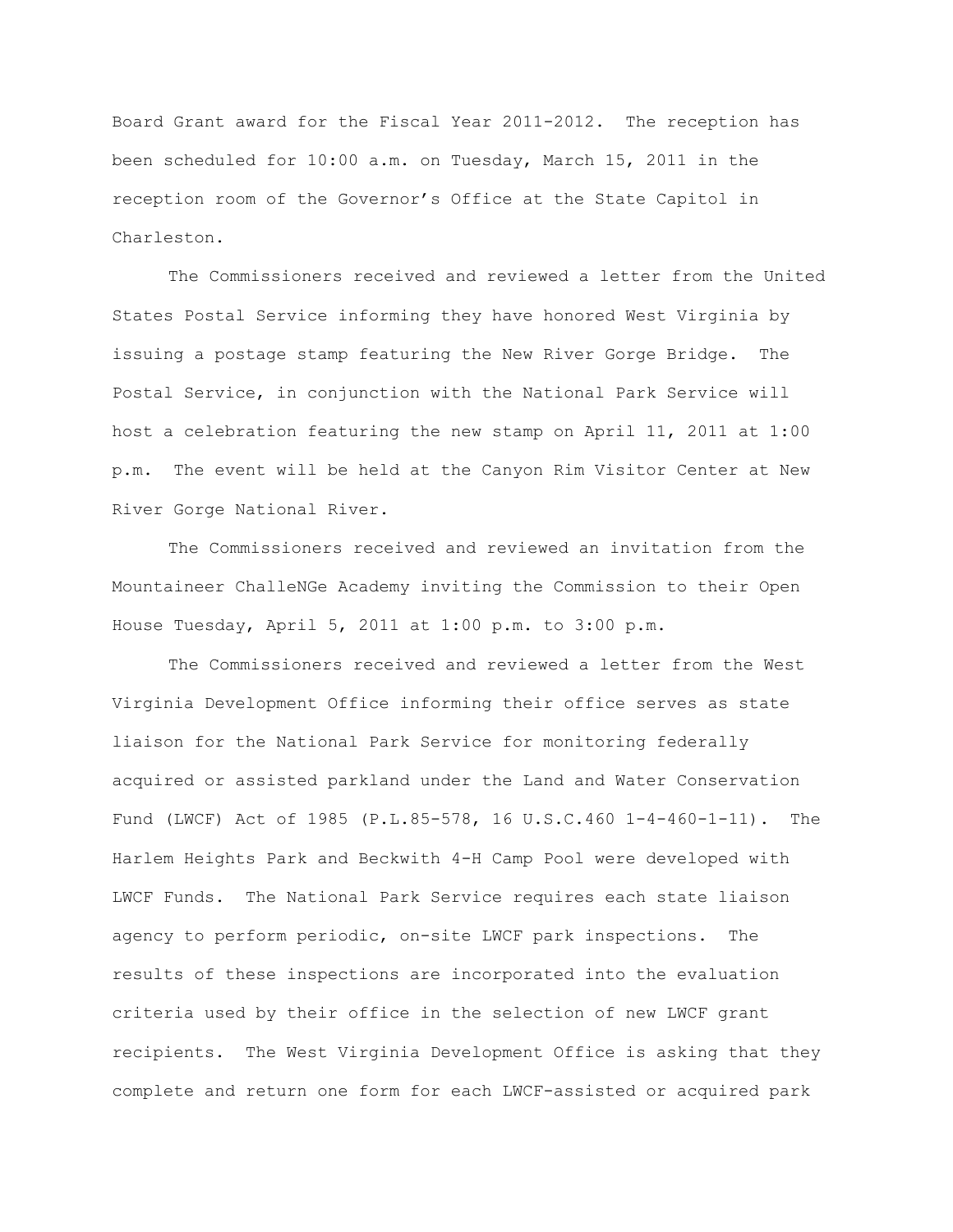by Friday, April 1, 2011, including recent photos for each park showing its overall condition.

The Commissioners received and reviewed an Account Statement from the Bank of New York Mellon for the period January 22, 2011 through February 23, 2011.

The Commissioners received and reviewed a copy of an e-mail from David Neal, 911 Coordinator to Debbie Aliff, Payroll Clerk asking that \$.50 cents be added to Cora Stover and John Lewis salary effective with the upcoming payroll. They have satisfied their full time probation requirements. Also, Sylvia Fernett has resigned and all her hours worked have been paid with the last payroll.

The Commissioners received and reviewed a letter from the United States Bankruptcy court regarding Land Resource, LLC, et al, Case #6:08-bk-10159-ABB.

The Commissioners received and reviewed a letter from CSX Transportation regarding Docket No. AB-55 (Sub-No.682X), CSX Transportation, Inc.-Abandonment Exemption-in Greenbrier and Fayette County, WV requesting a 180-day extension.

The Commissioners received and reviewed checks from the Secretary of State-Candidate filing reimbursement, amount \$2,849.12; United States Treasury-Refund overpayment, amount \$29.16; City of Beckley-DUI Patrols, amount \$97.84; Sheriff of Nicholas County-Community Corrections reimbursement, amount \$173.62 and WV Department of Health and Human Services-Community Corrections Drug screening, amount \$1,657.00.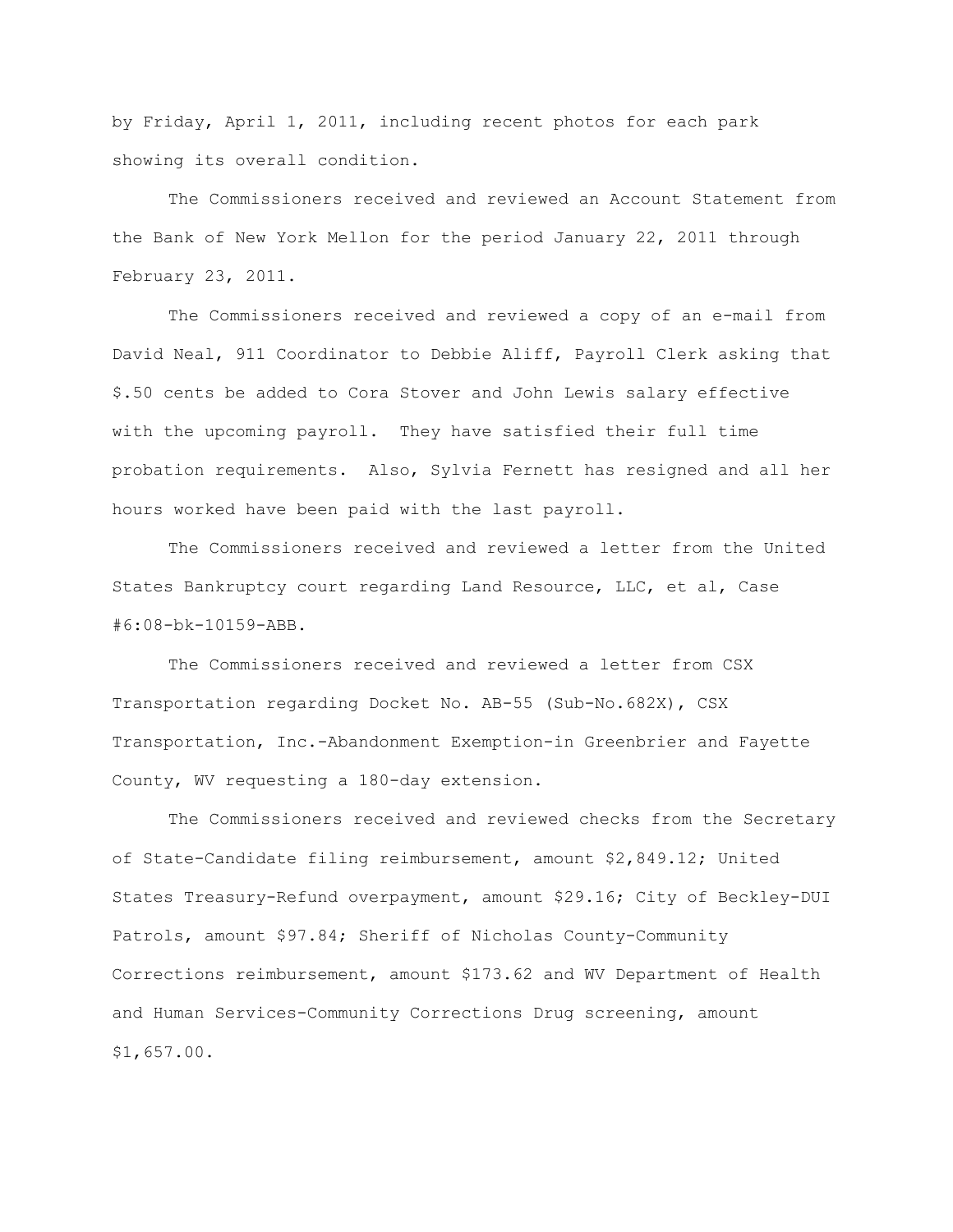The County Commission meeting was adjourned at 11:00 a.m. The Commission reconvened for Budget Session Workshop. The next scheduled meeting is March 11, 2011.

FAYETTE COUNTY COMMISSION REGULAR SESSION MARCH 11, 2011 COURTHOUSE FAYETTEVILLE, WV 25840 MEMBERS Present: Matthew D. Wender, John H. Lopez, Denise A. Scalph

The Fayette County Commission met in a regular session on this 11<sup>th</sup> day of March 2011.

Commissioner Wender called the meeting to order at 9:15 a.m.

Eddie Young, Assessor presented exonerations to be approved and signed to the Commissioners.

Commissioner Denise Scalph offered a motion to approve and sign personal property tickets for Billy E. and Pamela A. Hunt, TDT, Inc., Russell L. and Sue E. Delung, Milton D. and Koneta A. Pridemore, Milton D. and Koneta A. and Alicia Elaine Carlson, Larry Massey, John P. or Lisa D. Edelman, Charles and Beli Jacobowski, Jr., and Gregory A. Hamrick. Commissioner Wender seconded. Unanimous.

Commissioner Scalph offered a motion to approve vouchers and invoices, checks to be released today. Commissioner Wender seconded. Unanimous.

Commissioner Sclaph offered a motion to approve  $1^{st}$  half payrolls, payrolls to be release March 15, 2011. Commissioner Wender seconded. Unanimous.

Ms. Berry told the Commissioners she thinks Okey Skidmore"s office at the Memorial Building would work for Early Voting.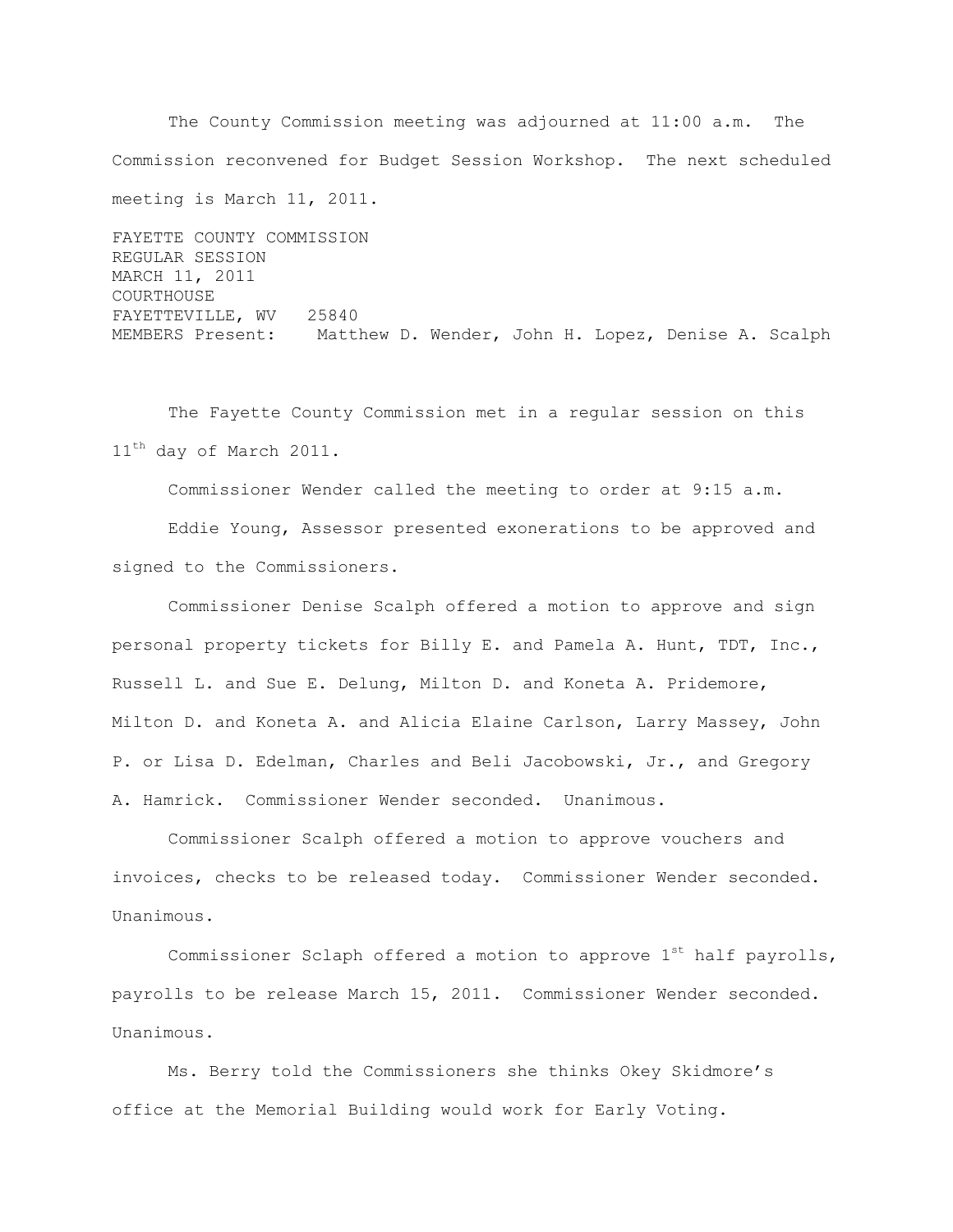Commissioner Wender asked if we had approval from the Executive Committees.

Ms. Berry told the Commissioners she is waiting to hear from Kelvin Holliday, County Clerk.

Commissioner Wender asked what type a notice should they run. It was suggested that Kelvin Holliday, County Clerk should run the notices.

Discussion was held regarding the Fayette County Memorial Building floor. The Commissioners asked Okey Skidmore to get quotes on how much this would cost.

James Pierce appeared before the Commission to inform the Commission that he would like to use the Fayette County Memorial Building for wrestling practice for the youth of Fayette.

Mr. Pierce told the Commissioners he had applied for a Coach position at the Fayetteville Middle School.

Mr. Pierce told the Commissioners his plans are to use the building to have youth team practice, to hold an open tournament, and to use the building for the Middle School youth team tournament.

 Mr. Pierce told the Commissioners the Fayette County Board of Education is in favor of this.

Mr. Pierce asked the Commissioners what is the proper way to submit the request.

Discussion was held, Commissioner Wender suggested to Mr. Pierce to write three (3) letters of request for each of the events. Commissioner Wender also told Mr. Pierce that insurance is required.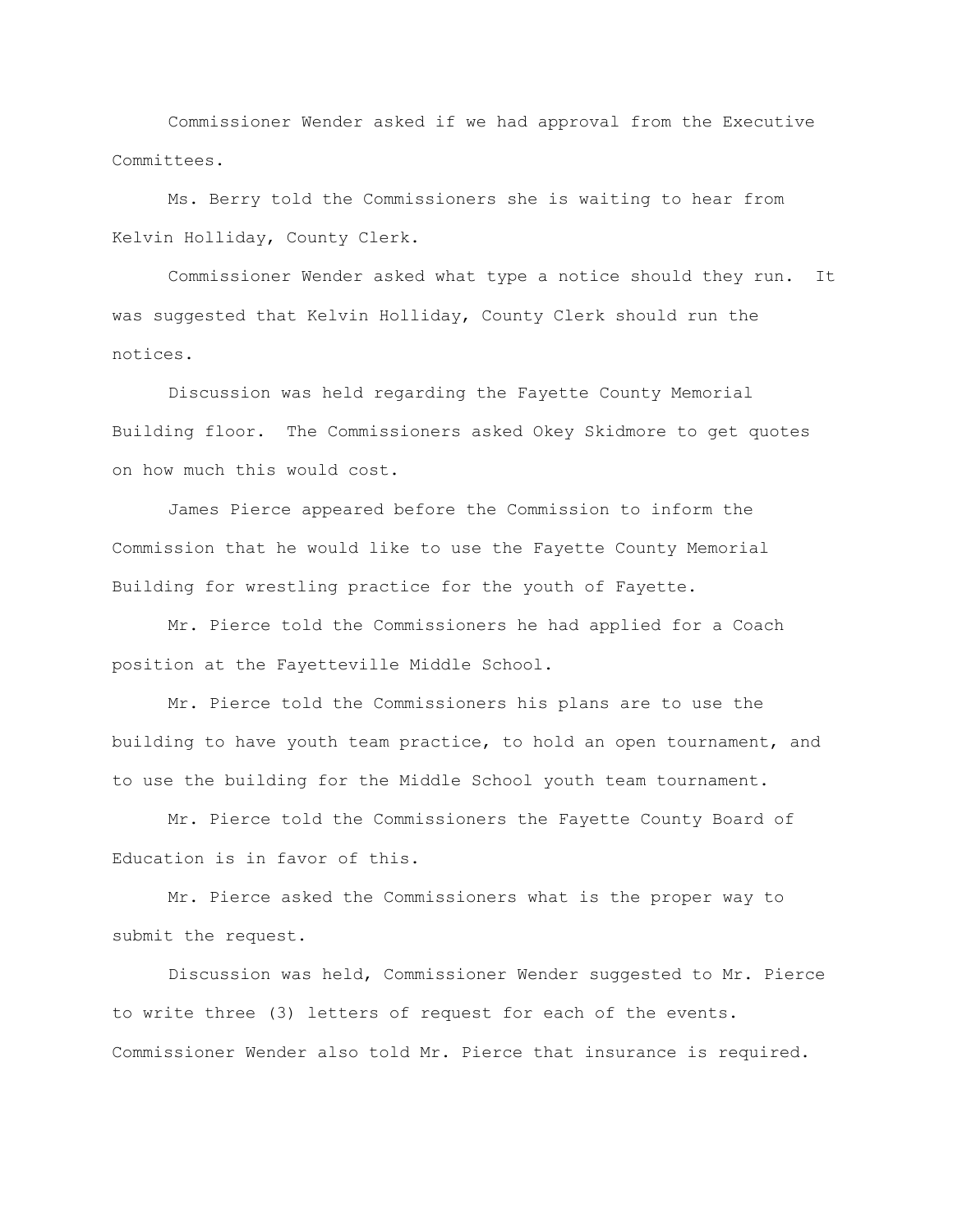The Commissioners informed Mr. Pierce that they would let him know something by April 8, 2011.

The Commissioners signed a drawdown request to the West Virginia Division of Criminal Justice Services for the Community Corrections Grant, amount \$24,768.15.

The Commissioners signed a Resolution authorizing Matthew D. Wender to sign the Community Corrections Grant.

The Commissioners signed a letter of recommendation to David Snively and Dave Miller expressing their full confidence in Ms. Carri Strunk to fill the position that is currently open within the Fayette County Extension Office for 4-H Youth Development.

The Commissioners signed a letter to the Office of State Auditor confirming the services they are to provide for the fiscal year ending June 30, 2010 audit.

Ms. Berry presented contracts from the West Virginia Development Office for the Fayette County Sportsman Recreation Center (\$1,500), the Fayette-Nicholas Chapter American Red Cross(2,500), and the Upper Kanawha Valley Oktoberfest (\$2,000) to the Commissioners.

Commissioner Lopez offered a motion to approve and authorize Commissioner Matthew Wender to execute agreements and the adoption of the Resolution for the Fayette County Sportsman Recreation Center (\$1,500). Commissioner Scalph seconded. Unanimous. Resolution signed.

Commissioner Lopez offered a motion to approve and authorize Commissioner Matthew Wender to execute agreements and the adoption of the Resolution for the Fayette-Nicholas Chapter American Red Cross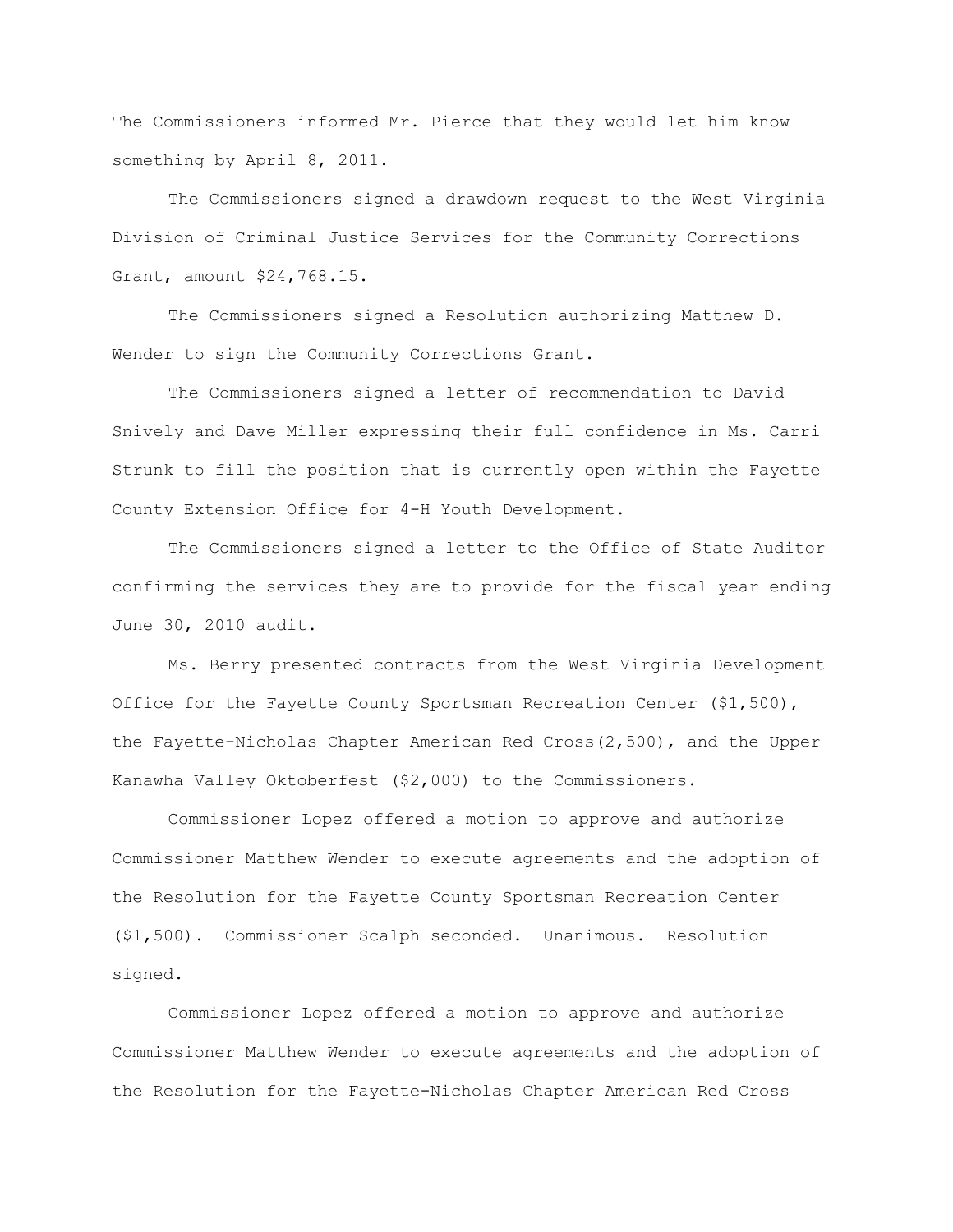(\$2,500). Commissioner Scalph seconded. Unanimous. Resolution signed.

Commissioner Lopez offered a motion to approve and authorize Commissioner Matthew Wender to execute agreements and the adoption of the Resolution for the Upper Kanawha Valley Oktoberfest (\$2,000). Commissioner Scalph seconded. Unanimous. Resolution signed.

Ms. Berry presented a drawdown to the West Virginia Development Office for the Sportsman Recreation Center, amount \$119.57.

Commissioner Scalph offered a motion to approve drawdown request to the West Virginia Development Office for the Sportsman Recreation Center, amount \$119.57. Commissioner Lopez seconded. Unanimous.

The Commissioners received and reviewed a letter from the Fayette County AAU/WV Boys and Girls Hoopsters requesting use of the Memorial Building from April 1 through August 31, 2011.

Commissioner Scalph offered a motion to approve the request of the Fayette County AAU/WV Boys and Girls Hoopsters to use the Memorial Building for AAU practice and instructional sessions for the coming year pending no conflict of schedule. The \$1,000.00 rental fee will be waived however; this approval is until August 31, 2011. The requirements of the garbage and the custodian fees are also waived with the understanding that Philip Samples, Coach/Organizer of the Fayette County AAU/WV Boys and Girls Hoopsters shall be responsible for the clean up and security of the building and grounds after each practice. Commissioner Lopez seconded. Unanimous

Ms. Berry informed the Commissioners that the Friends of Lewis House had received two (2) grants one for the Friends of Lewis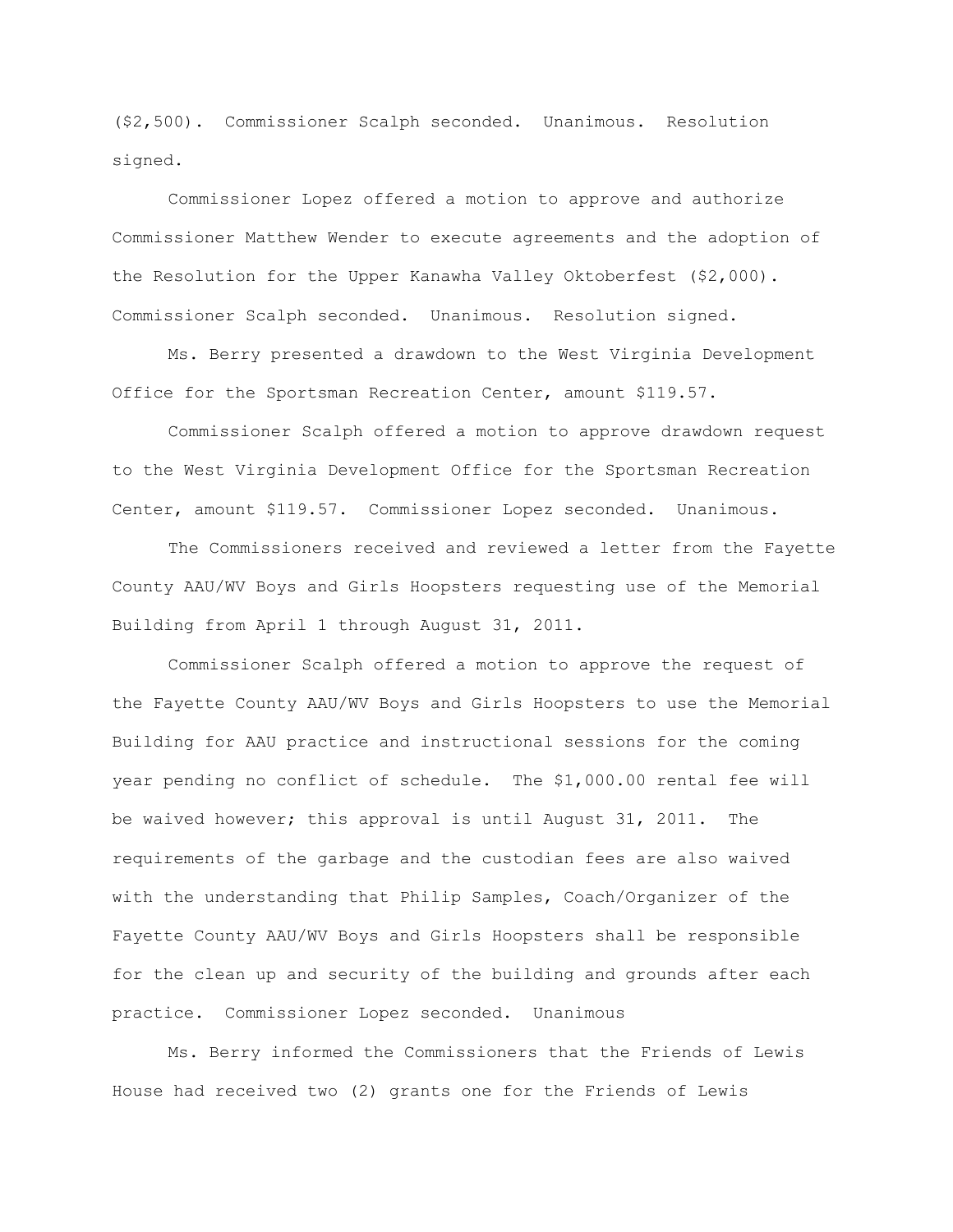House/Restoration and Restroom (\$2,000.00) and the other for the Friends of Lewis House (\$3,000.00). Ms. Berry told the Commissioners that Ms. Barbara Hickman would like to make a request that these grants be changed from the Friends of Lewis House/Restoration and Restroom and Friends of Lewis House to Friends of Lewis House/Heating and Cooling System.

Commissioner Scalph offered a motion to make a request to the West Virginia Development Office that the scope of the Legislative Digest Project #11LEDA0431 and Legislative Digest Project #11LEDA0106 be changed from the Friends of Lewis House/Restoration and Restroom and Friends of Lewis House to Friends of Lewis House/Heating and Cooling System. Commissioner Lopez seconded. Unanimous.

Pete Hobbs, Mayor of the Town of Ansted appeared before the Commission to request that the Fayette County Commission partner with the New Haven Community Improvement Association (NHCIA) to provide financial support for the effort underway by the Ansted New Haven Community Improvement Association (ANHCIA) to validate the opportunity to create an Internet-based enterprise in Northern Fayette County.

Mike Todorvich appeared before the Commission to discuss the Broadband Project. Mr. Todorvich presented maps of the WV STEMS Microwave Radio System Broadband and TDM Network Layout to the Commissioners.

John David and Kathy South with Southern Appalachian Labor School (SALS) appeared before the Commission to present their request for continued support funding for Fiscal Year 2011-2012.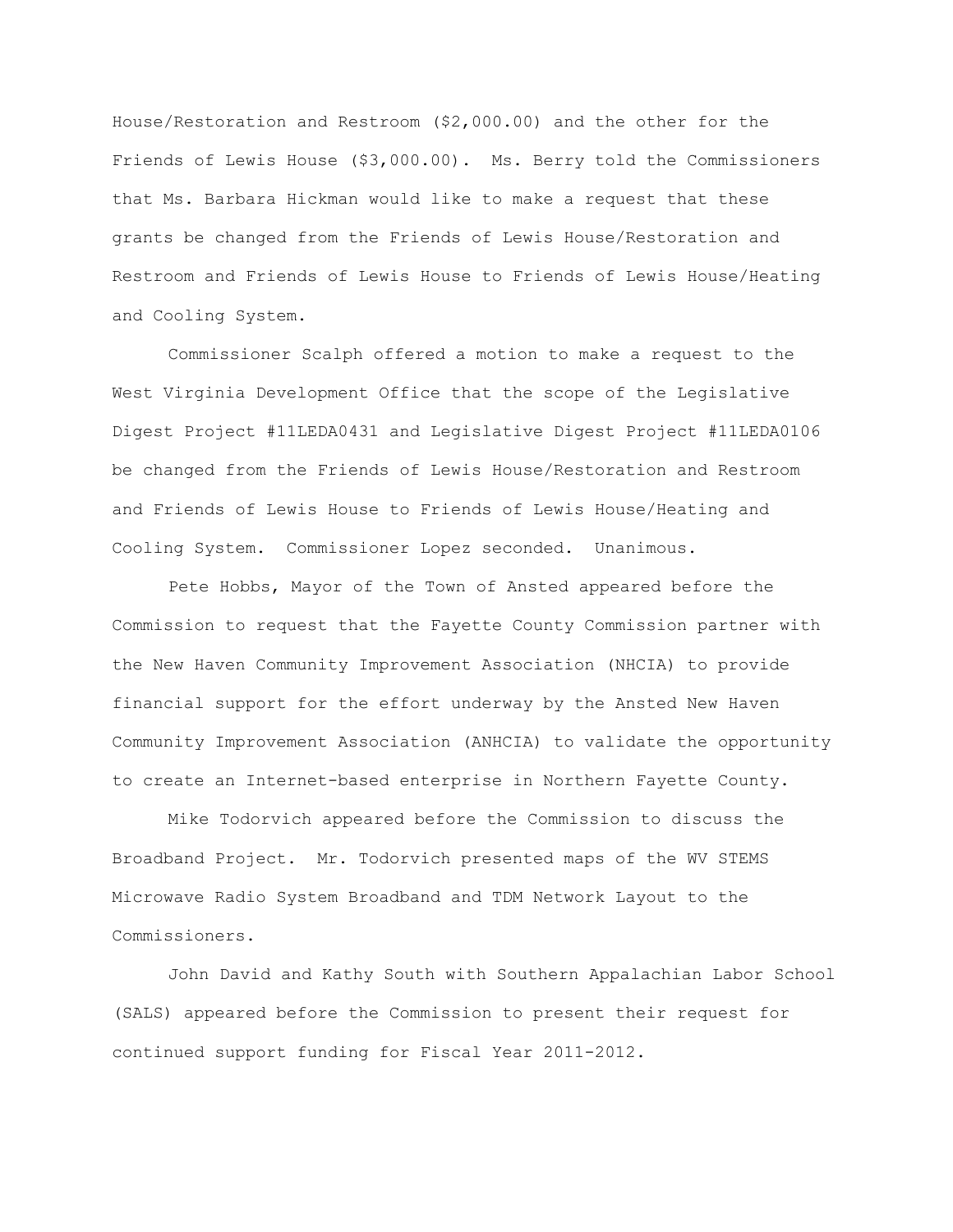Mr. David informed the Commissioners his budget request is divided among five categories:

1. Work Camps, amount \$10,000.00 – Mr. David told the Commissioners that SALS will be coordinating the presence of 800 volunteers with Group WorkCamps and another 1000 or more with Global Volunteers and college students. They will work on houses and affordable housing apartments in Fayette County.

Mr. David told the Commissioners their matching cost will be \$50,000.00. They are asking the Fayette County Commission for \$10,000.00; the Benedum Foundation is expected to provide \$30,000.00; other donors will provide \$10,000.00.

2. Energy Express and Summer Food/Activity Expansion, amount \$7,000.00 - Mr. David told the Commissioners that SALS Community Center plans to be an Energy Express site in Fayette County, which requires matching funds.

3. Community Center, amount \$10,000.00 - Mr. David told the Commissioners that SALS Community Center is serving a dozen communities along Loup Creek or in proximity to WV 61 with a wide array of social service activities.

Mr. David told the Commissioners the Community Center has commercial insurance, three propane fired furnaces, and other operational costs of approximately \$25,000.00 annually, excluding custodial and maintenance staffing.

4. Emergency Services, amount \$3,000.00 - Mr. David told the Commissioners that SALS Community Center and the adjacent new dorm are equipped with emergency propane fueled generators that automatically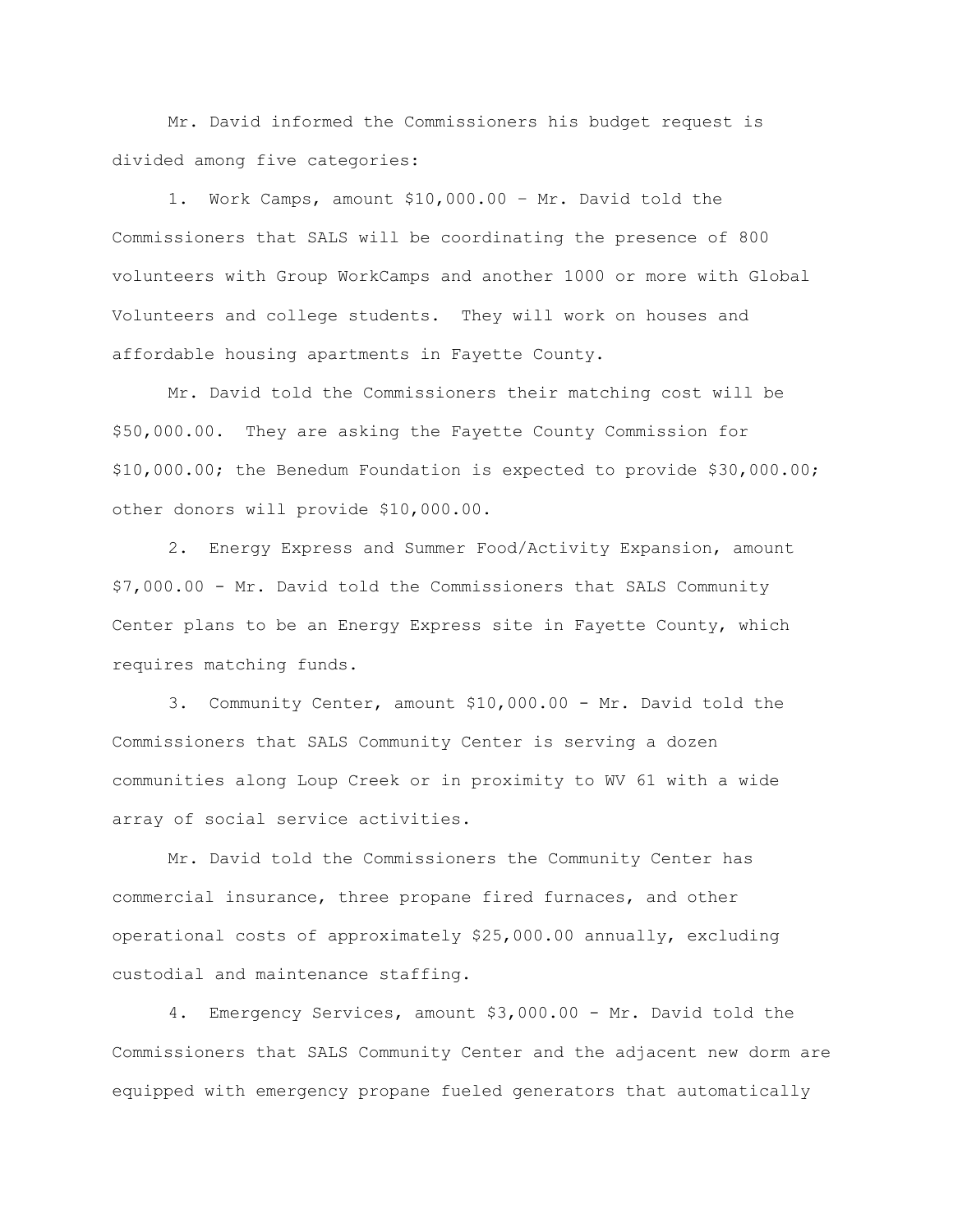activate for heating, lighting, and cooking services for area residents during power outages.

5. Oak Hill Elementary/One-Stop Center, amount \$20,000.00 - Mr. David told the Commissioners that SALS plans to establish a One-Stop location for Community Services in the Plateau at the former Oak Hill Elementary School.

Commissioner Wender told Mr. David the Commission appreciates his presentation and they would review and get back with him regarding their decision.

Amy Shumate with the Fayette County Farmland Protection Board appeared before the Commissioners to inform them that Doug Kincaid resigned as a member of the Board.

Brian Sparks is recommending that Rick Rutledge be appointed to serve the unexpired term of Doug Kincaid.

Commissioner Wender asked Ms. Shumate to prepare a roster of the Board members with their name, address and what slot they are filling.

Commissioner Lopez offered a motion that Fayette County Commission appoints Rick Rutledge a member of the Fayette County Farmland Protection Board to fill the unexpired term of Doug Kinciad. Commissioner Scalph seconded. Unanimous.

The Commissioners received and reviewed a letter from the Fayette County Urban Renewal Authority regarding the Urban Renewal Authority Glen Jean Property.

The Commissioners received and reviewed a letter from Page-Kincaid Public Service District enclosing a copy of the minutes for the month of February.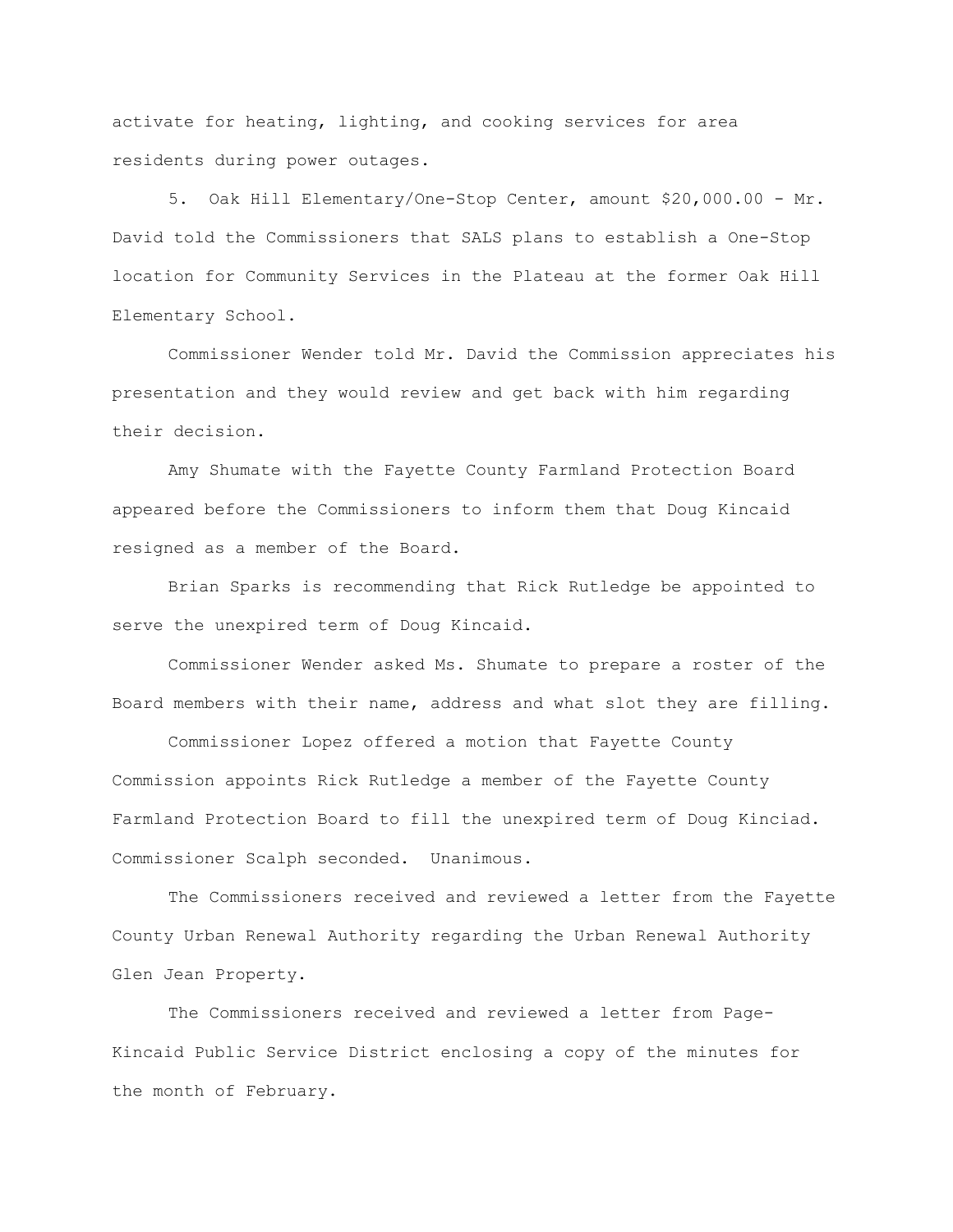The Commissioners received and reviewed a letter from Branch Banking and Trust Company (BB&T)informing that as of February 28, 2011 the list of securities that were held by Branch Banking and Trust Company as collateral to secure the deposits of Fayette County Commission.

The Commissioners received and reviewed an Account Statement from the Bank of New York Mellon for the period of February 1 to February 28, 2011 and the period of February 24 to February 28, 2011.

The Commissioners received and reviewed from the Fayette County Animal Control Center/NRHS Weekly Fees Collected for the week of February 25 to February 28, 2011, amount \$401.00 and the week of March 1 to March 3, 2011, amount \$191.00.

The Commissioners received and reviewed a check from the Division of Justice and Community Services for the Community Corrections Grant, amount \$17,980.38.

The Commission meeting was recessed at 12:10 p.m.

The Commission reconvened for Budget Work Session with David Neal, E911 Coordinator.

The next scheduled County Commission meeting is March 18, 2011.

FAYETTE COUNTY COMMISSION REGULAR SESSION MARCH 18, 2011 COURTHOUSE FAYETTEVILLE, WV 25840 MEMBERS Present: Matthew D. Wender, John H. Lopez, Denise A. Scalph

The Fayette County Commission met in a regular session on this 18<sup>th</sup> day of March 2011.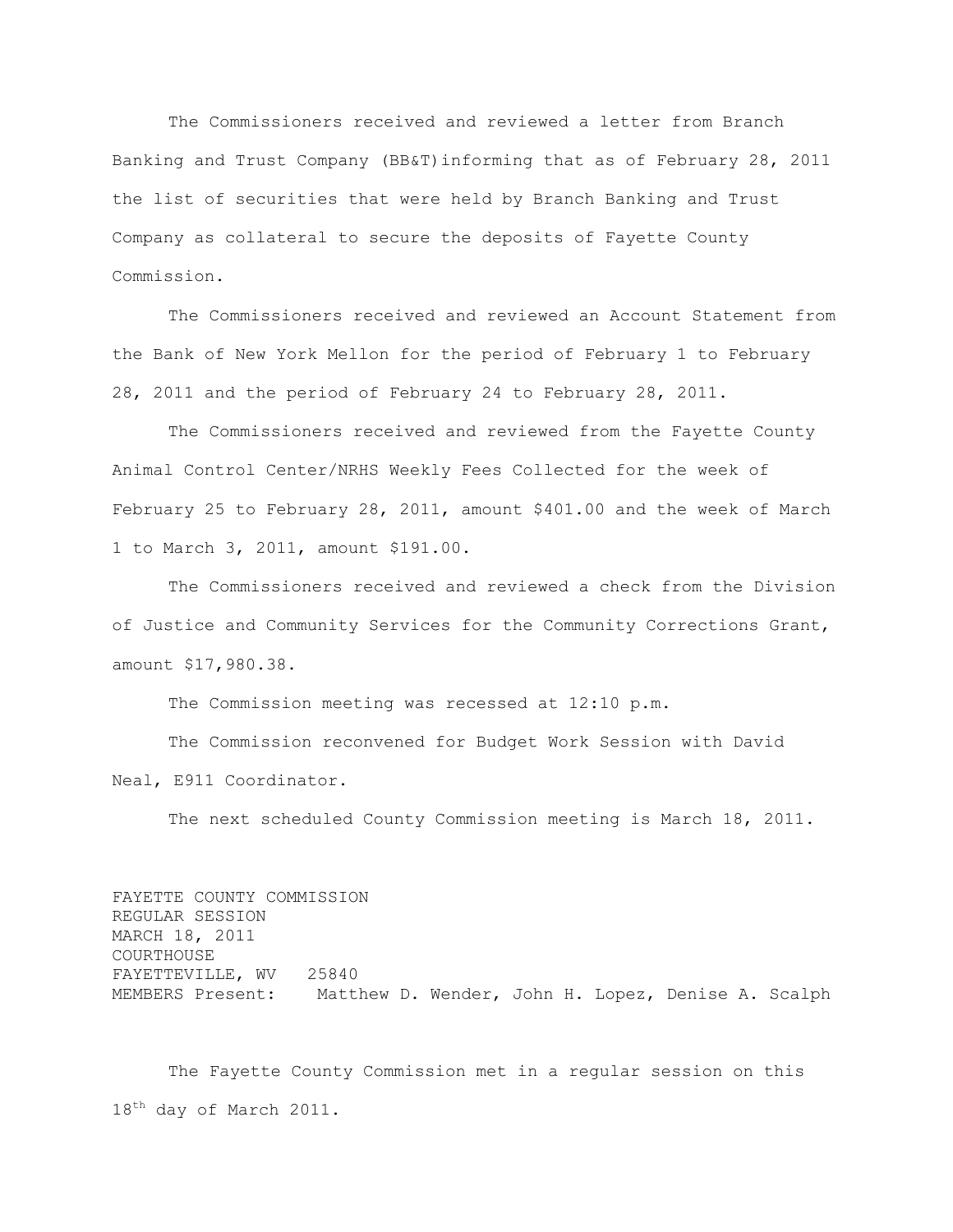Commissioner Wender called the meeting to order at 9:15 a.m. Eddie Young, Assessor presented exonerations to be approved and signed to the Commissioners.

Commissioner Lopez offered a motion to approve and sign real property tickets for Lee Sawyers, Larry G. and Patricia Keffer and William Earl Light. Commissioner Scalph seconded. Unanimous.

There were no personal property tickets presented by the Assessor.

Commissioners Lopez offered a motion to approve vouchers and invoices, checks to be released today and approved  $2<sup>nd</sup>$  half payrolls, checks to be released March 30, 2011. Commissioner Scalph seconded.

Commissioner Scalph offered a motion to approve minutes of February 2, January 7, and January 28, 2011. Commissioner Lopez seconded. Unanimous.

Ms. Berry informed the Commissioners that the Assessor, Eddie Young would like to discuss relocation of Tommy Jackson office to the  $3^{rd}$  Floor of the Courthouse.

Mr. Young told the Commissioners that Mr. Jackson"s physician has indicated that Mr. Jackson is having difficulties due to mold spores or other allergy causing entities in the office that he occupies.

The Commissioners informed Mr. Young that they have had the first level of the Courthouse Annex tested for mold spores on several occasions. All of the results indicate that the levels of mold are within normal limits and should not be a problem.

The Commissioners suggested getting Dan Snead over again to see what else could be done.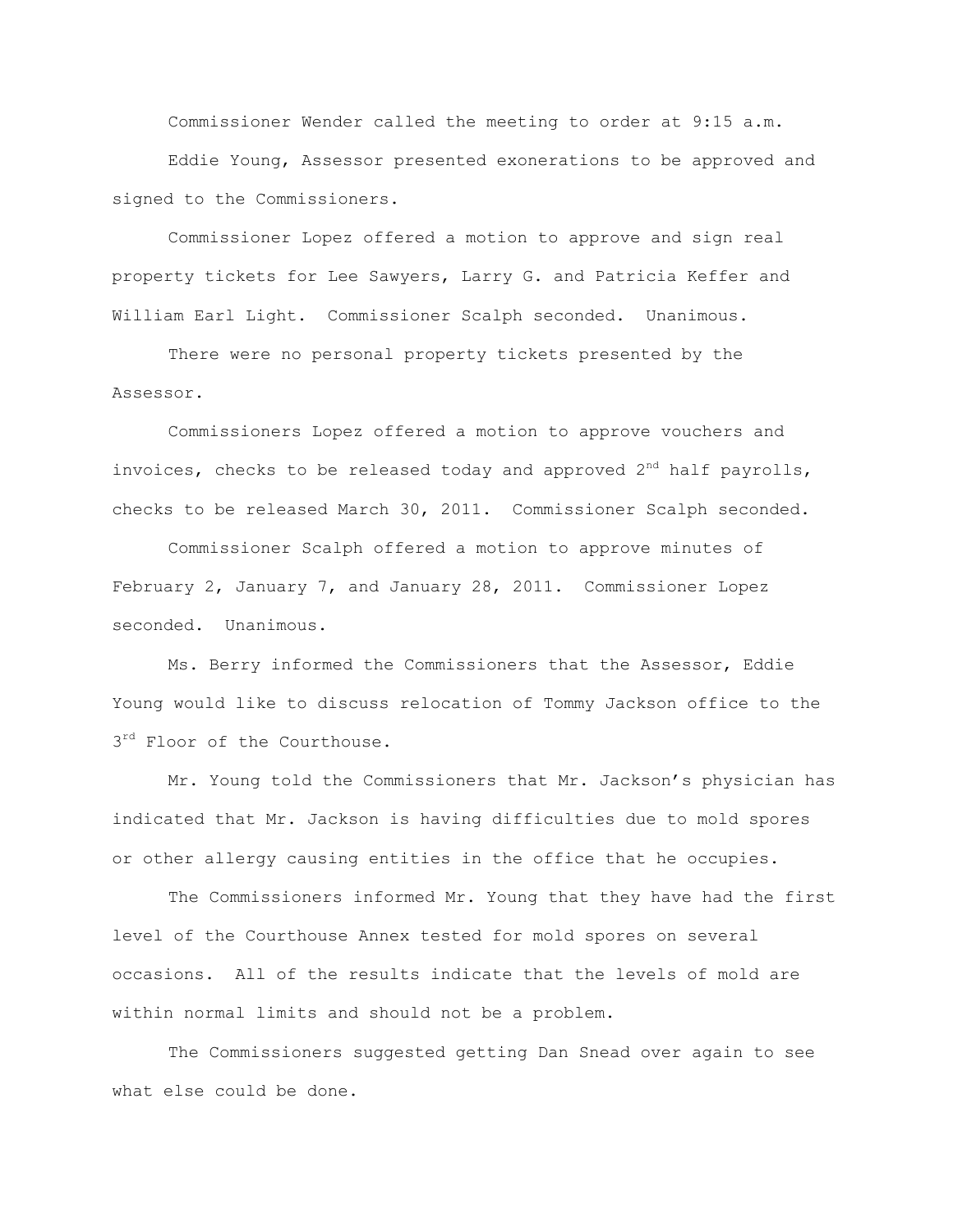The Commissioners asked Carl Harris, Prosecuting Attorney to write a letter on behalf of the Commission to insure that all of the results indicate that the levels of mold are within normal limits and should not be a problem.

The Commissioners suggested asking REIC Labs and Dan Snead if there is anything more they can do to limit the problem if they test again.

The Commissioners asked Mr. Harris to write a letter to Tommy Jackson informing him that they have consented to a temporary relocation of his office.

The Commissioners signed Orders to Eric and Kelly Carpenter, Ambers Lee Ransom, Neal William and Ruth Bias, to the Estate of Madelyn Mitchell, Celenna Woodson, and Richard and Kimberly Canterbury informing that on February 16, 2011 a vote was taken upon the complaints and the following action was unanimously ordered:

1. The Fayette County Dilapidated and Beautification Committee shall, pursuant to the Fayette County Dilapidated and Beautification Ordinance, complete the demolition of the building(s) located on said property.

2. The Fayette County Dilapidated and Beautification Committee shall insure that debris shall be legally and properly removed by the demolition provider.

3. The Fayette County Dilapidated and Beautification Committee shall then take all steps necessary to pursue remedies for reimbursement from the property owners for the cost of demolition and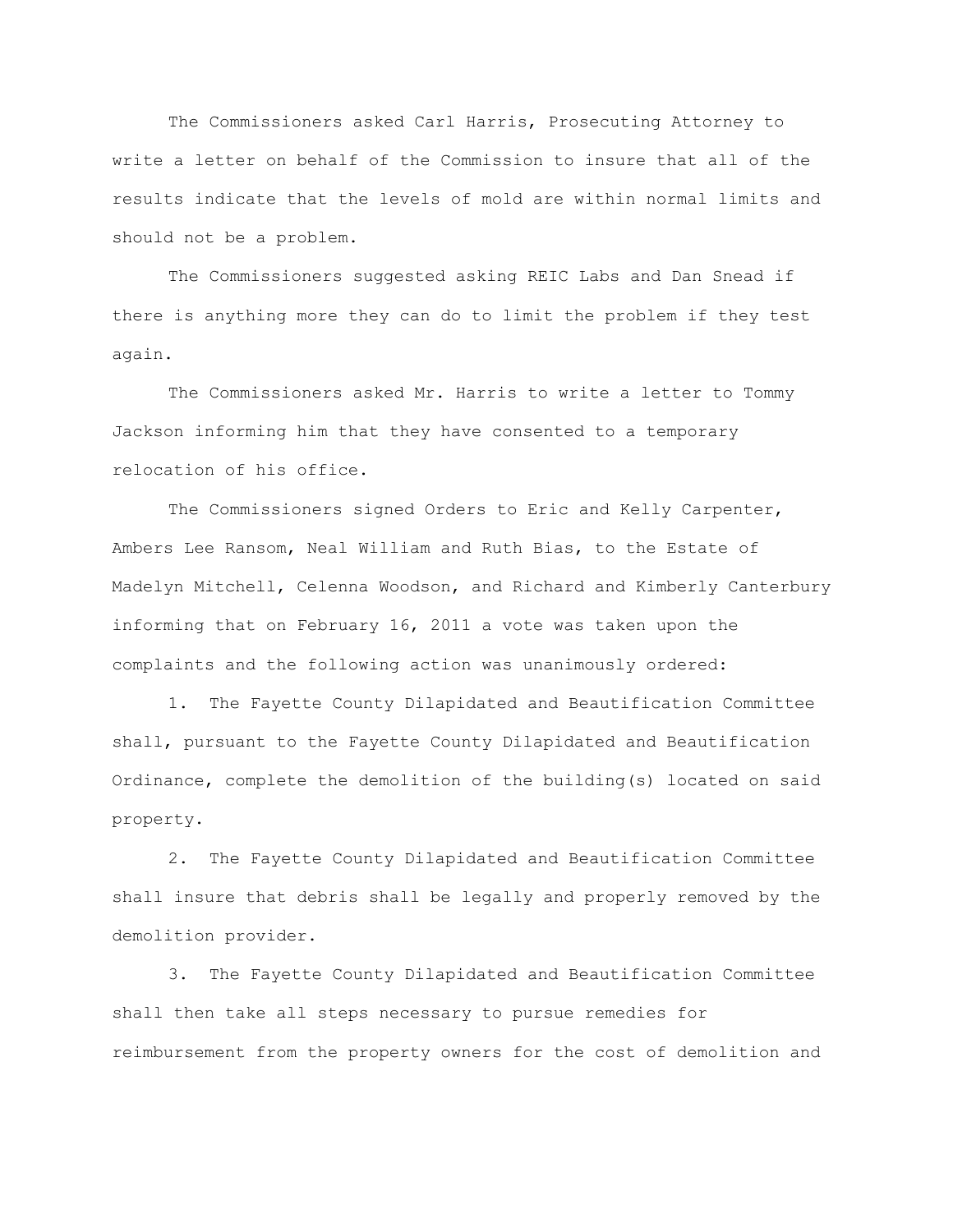debris removal, including, but not limited to, placing liens on said property and, if necessary, requesting a forced sale of the property.

Attorney James Blankenship appeared before the Commission to present a Petition and Application of Ruth Jarrett to close and vacate an unnamed and unused street outside the incorporated town limits in the community of Boomer.

Mr. Blankenship told the Commissioners there is pending a Civil Action Suite

The Commissioners informed Mr. Blankenship they are not going to make any decision on this Petition until they get some clarity on the situation.

W. D. Smith, Executive Director, Region 4 Planning and Development Council appeared before the Commissioners to present a drawdown and to have a public hearing for the SCCDBG Application for the Kanawha Falls Public Service District.

1. Mr. Smith presented a drawdown request to the West Virginia Development Office for the Danese Public Service District Water Extension Project #07ARCP25639, amount \$51,343.26.

Commissioner Scalph offered a motion to approve Resolution of the Danese Public Service District approving invoices relating to design, construction, and other services for the water extension project, amount \$51,343.26. Commissioner Lopez seconded. Unanimous.

Commissioner Wender called the public hearing to order at 10:30 a.m. Commissioner Wender informed the purpose of the hearing is to discuss an application with the West Virginia Development Office for a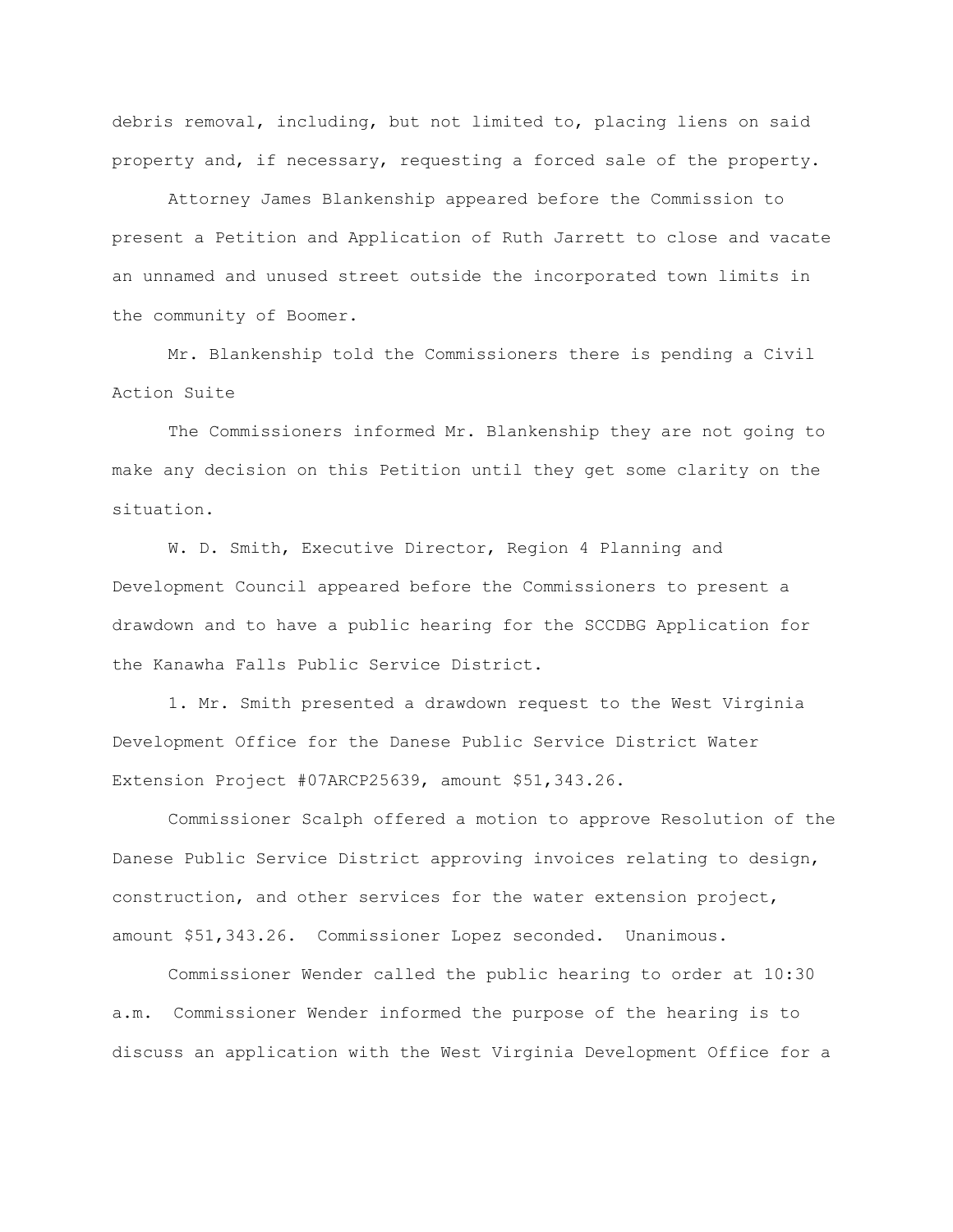Small Cities Community Development Block Grant for their Water Extension Project.

W. D. told the Commissioners the application will be submitted next week. The Commission"s request is in the amount of \$1,459,899.00 for Water Extension to the communities of Kanawha Falls and Boonesborough. The total project cost is in the amount of \$1,469,899.00.

W. D. Smith presented the transmittal letter to the Commissioners.

A group of concerned citizens attended the hearing to voice their support of the project.

The hearing was adjourned at 10:45 a.m.

W. D. Smith presented to the Commissioners Resolutions to be approved and signed.

Commissioner Lopez offered a motion to legally authorize Commissioner Wender to execute agreements, and he is authorized to execute, to have acknowledged, and to have delivered on behalf of the Fayette County Commission an application with the State of West Virginia for Community Development Block Grant Funds. Commissioner Scalph seconded. Unanimous. Resolution signed.

Commissioner Lopez offered a motion to adopt a Citizen Participation Plan for the Small Cities Community Development Block Grant. Commissioner Scalph seconded. Unanimous. Resolution signed.

Commissioner Lopez offered a motion that Fayette County Commission approve and authorize the adoption of a Resolution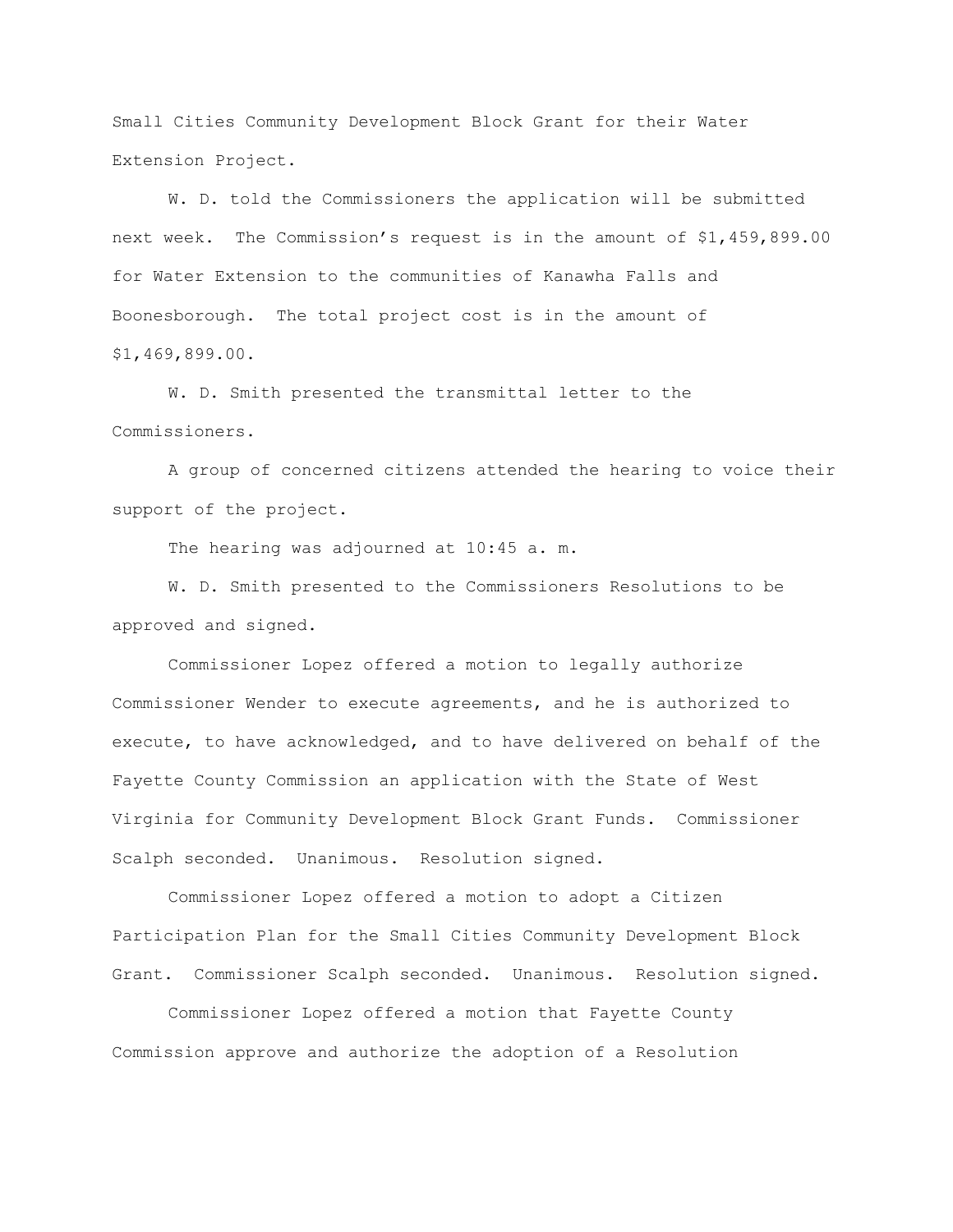Formalizing a Fair Housing Program. Commissioner Scalph seconded. Unanimous. Resolution signed.

Jim Lively, Sr., Mike Smith and Dave Pollard appeared before the Commission.

Commissioner Wender informed they had received a letter from the Fayette County Urban Renewal Authority informing that on June 30, 2011 they are expected to close on the 12.21-acre parcel at Glen Jean, and they are here today to make a request that the Commission authorize them to use the full purchase price to pay down the Fayette County Urban Renewal Authority debt on the Wolf Creek project.

Dave Pollard, County Resource Coordinator told the Commissioners they have in their possession a \$10,000.00 deposit on this property, a notarized letter of intent, and an agreement in place for a total sales price of \$225,000.00.

Mike Smith told the Commissioners with this deposit they can make a payment to the West Virginia Development Housing Fund and this would result in an ability to renegotiate a lower interest rate on the loan.

After a brief discussion, Commissioner Lopez offered a motion that Fayette County Commission does not accept repayment of the \$140,000.00 loan for an additional period of 3-years. The Commission would issue a letter to the Fayette County Urban Renewal Authority stating this agreement. Commissioner Scalph seconded. Unanimous.

Tom Feazell a member of the Fayetteville Rotary Club appeared before the Commission to make a formal request for funding to replace the Town clock.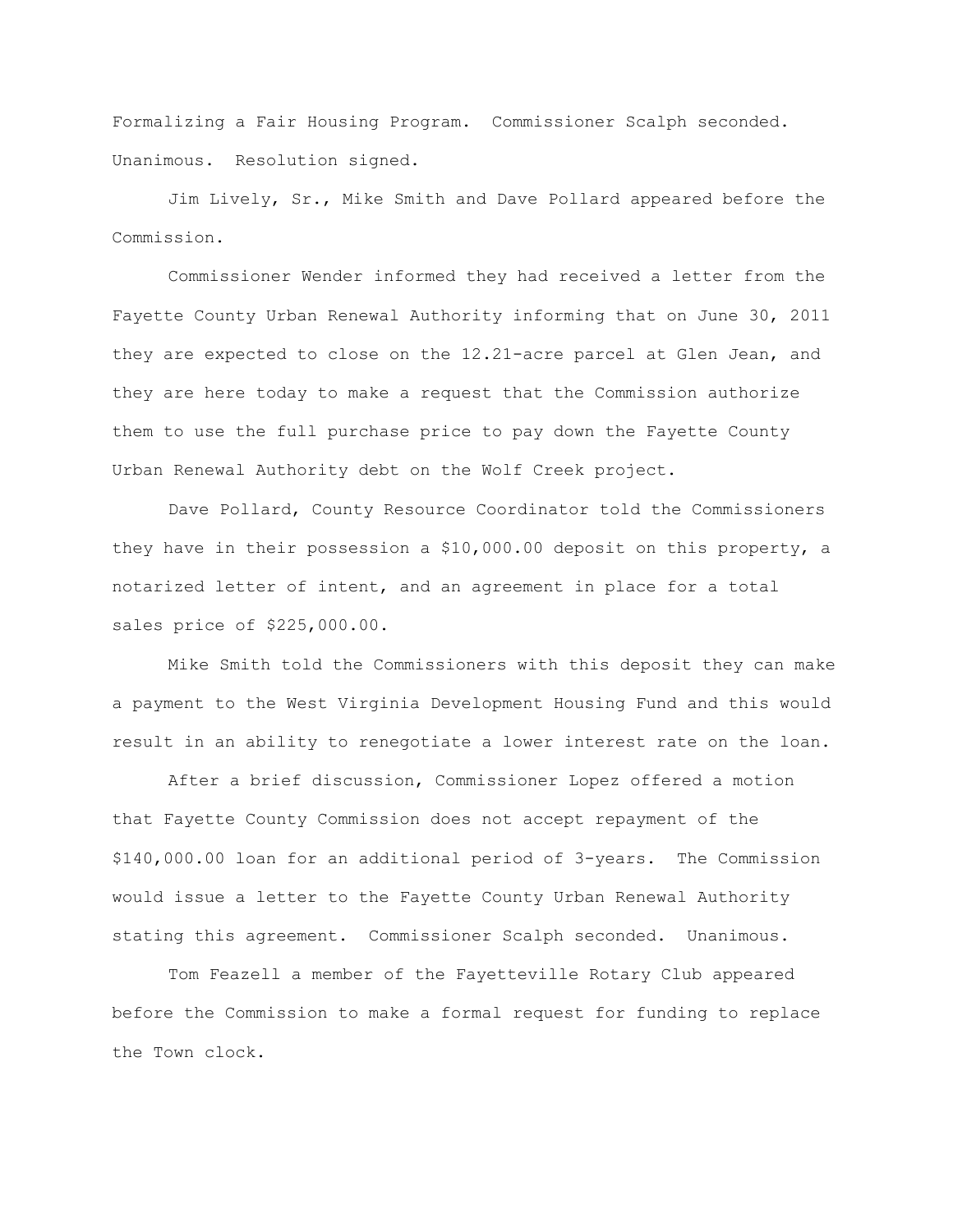Mr. Feazell presented a picture as to where they are thinking about placing the clock.

After a brief discussion, Commissioner Wender suggested to stepping back on making any decisions until the Town of Fayetteville decide on what their plans would be.

Commissioner Wender informed the Commission will not take any action until it's decided exactly where the clock is going to go.

Commissioner Wender informed they are here today to adopt the Budget for Fiscal Year 2011-2012.

Ms. Berry gave a brief summary of what the Commission approved for the Fiscal Year 2011-2012.

Ms. Berry told the Commissioners Revenue for the General County Fund is up by \$236,000.00.

Ms. Berry told the Commissioners the Budget for this Fiscal Year 2011-2012 is the General County Fund Budget is \$8,803,279 and the Coal Severance Fund Budget is \$690,015.

Ms. Berry asked that the Commissioners make a motion to approve this Fiscal Year Budget for 2011-2012.

Commissioner Lopez offered a motion to adopt the Budget for Fiscal Year 2011-2012 for the General County Fund (\$8,803,279) and the Coal Severance Fund (\$690,015). Commissioner Scalph seconded. Unanimous. The Commissioners signed the Fiscal Year Budget for 2011- 2012.

The Commissioners asked Debbie Berry to include in the elected officials budget letters that the Commission has included funding effective July 1, 2012 for funds to pay the increase from the current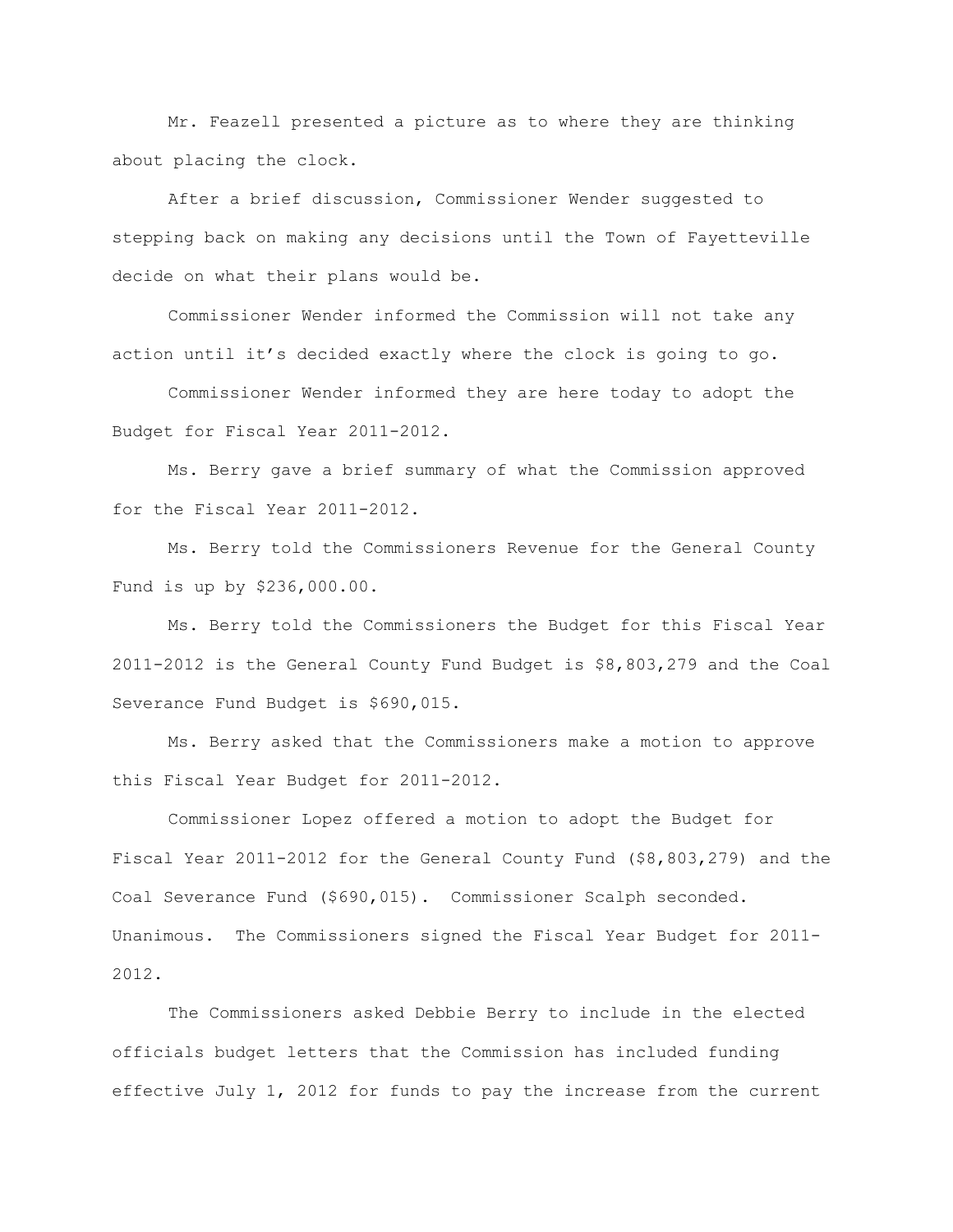12.5% to 14.5% for the employers" contribution to the PERS are included.

Ms. Berry informed the Commissioners the Elected Officials signed a letter to the West Virginia State Auditor informing that for cost/savings and efficiency purposes the policy for the purchase of commodities for various Fayette County Departments has been that the Office of the County Commission will be the central purchasing office.

Ms. Berry presented a Requisition from Kelvin Holliday, County Clerk, requesting purchases of a cabinet and chairs for the Probate Clerk"s Office.

The Commissioners signed an Order and a Letter of Appointment to Serve to Fredrick A. "Rick" Rutledge appointing him a member of the Fayette County Farmland Land Protection Board.

The Commissioners signed Request for Reimbursement to the West Virginia Division of Justice and Community Services for the Community Correction Grant, amount 44,980.00.

The Commissioners signed a drawdown request to the West Virginia Development Office for the American Red Cross Grant, amount \$10,493.00.

The Commissioners approved for Marion Tanner to use the County Commission Room for the American National Democrat Party meeting being held April 14, 2011 from 6:00 p.m. to 8:00 p.m.

The Commissioners signed a letter to Doug Arbogast stating their support for the Geotourism for West Virginia initiative he is currently developing and proposing.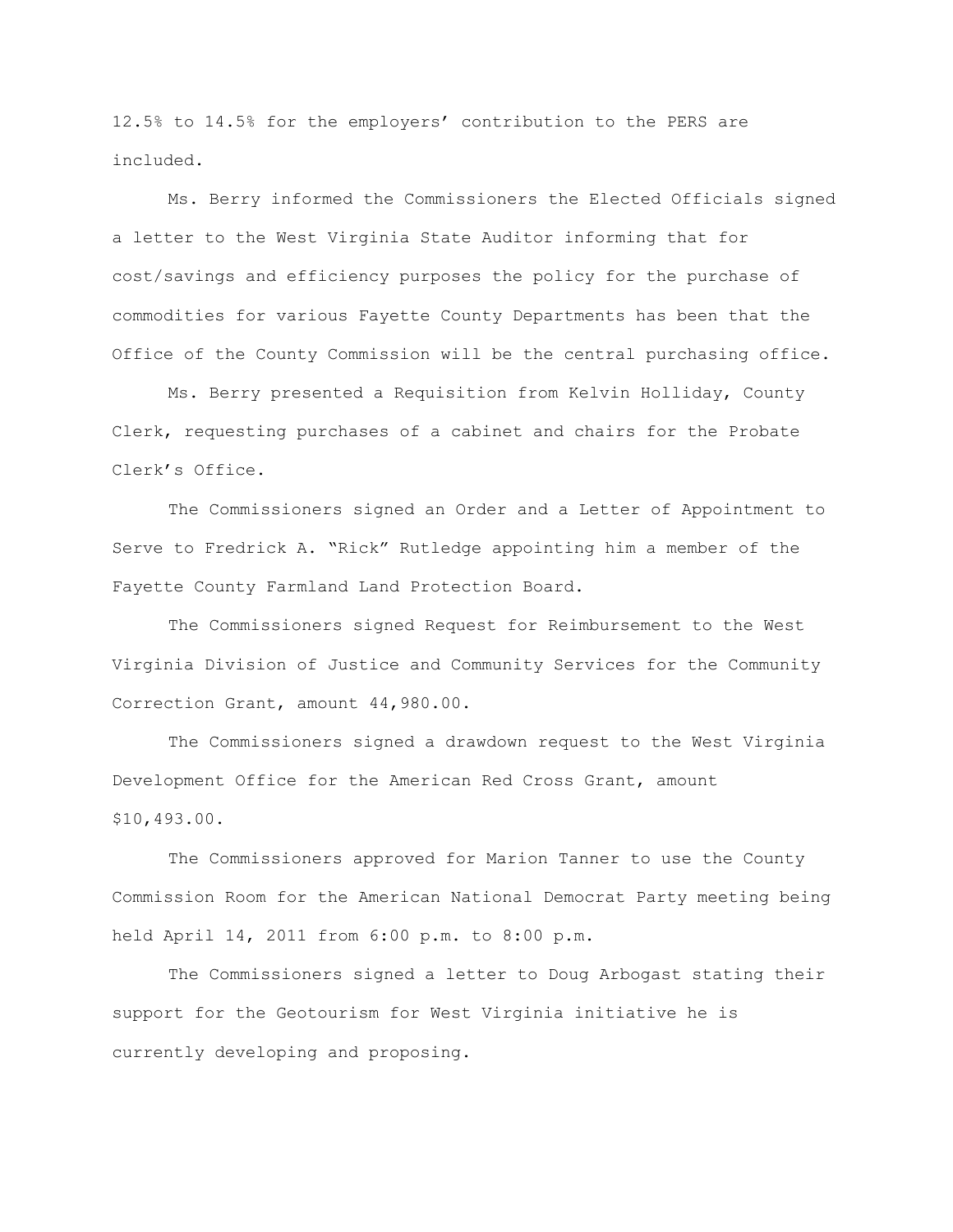The Commissioners signed a letter to Janis Kitzmiller, Family Law Judge requesting reimbursement for rent in the amount of \$2,700.00 for rent for the Month of April 2011.

The Commissioners received and reviewed a letter from the Central Appalachian Empowerment Zone requesting that the Commission name a Commissioner to the Board to replace Commissioner Kenneth Eskew.

Commissioner Wender asked Ms. Berry to contact Connie Lupardus to be scheduled for the April 8, 2011 County Commission meeting to discuss.

Commissioner Wender asked that this be tabled until after they have spoken with Ms. Lupardus.

Dickie Smith, Maintenance Supervisor appeared before the Commission to inform them that he had received a request from Judge Paul Blake to fill in the cracks in the wall on the 2<sup>nd</sup> floor of the Courthouse Annex and request replacing the twelve (12) windows on the floor.

Mr. Smith told the Commissioners he had received two (2) bids for the twelve (12) windows on the  $2^{nd}$  floor of the Courthouse Annex --Fayette Awning and Glass Company (\$3,700) and AAA Glass (\$2,300). The Commissioners approved for AAA Glass to replace the windows on the  $2<sup>nd</sup>$ floor of the Courthouse Annex.

Commissioner Wender suggested to Mr. Smith to call Dan Snead regarding the cracks in the walls.

Mr. Smith told the Commissioners he had talked with Larry Pettit regarding the sewer problem and the back flow requirement.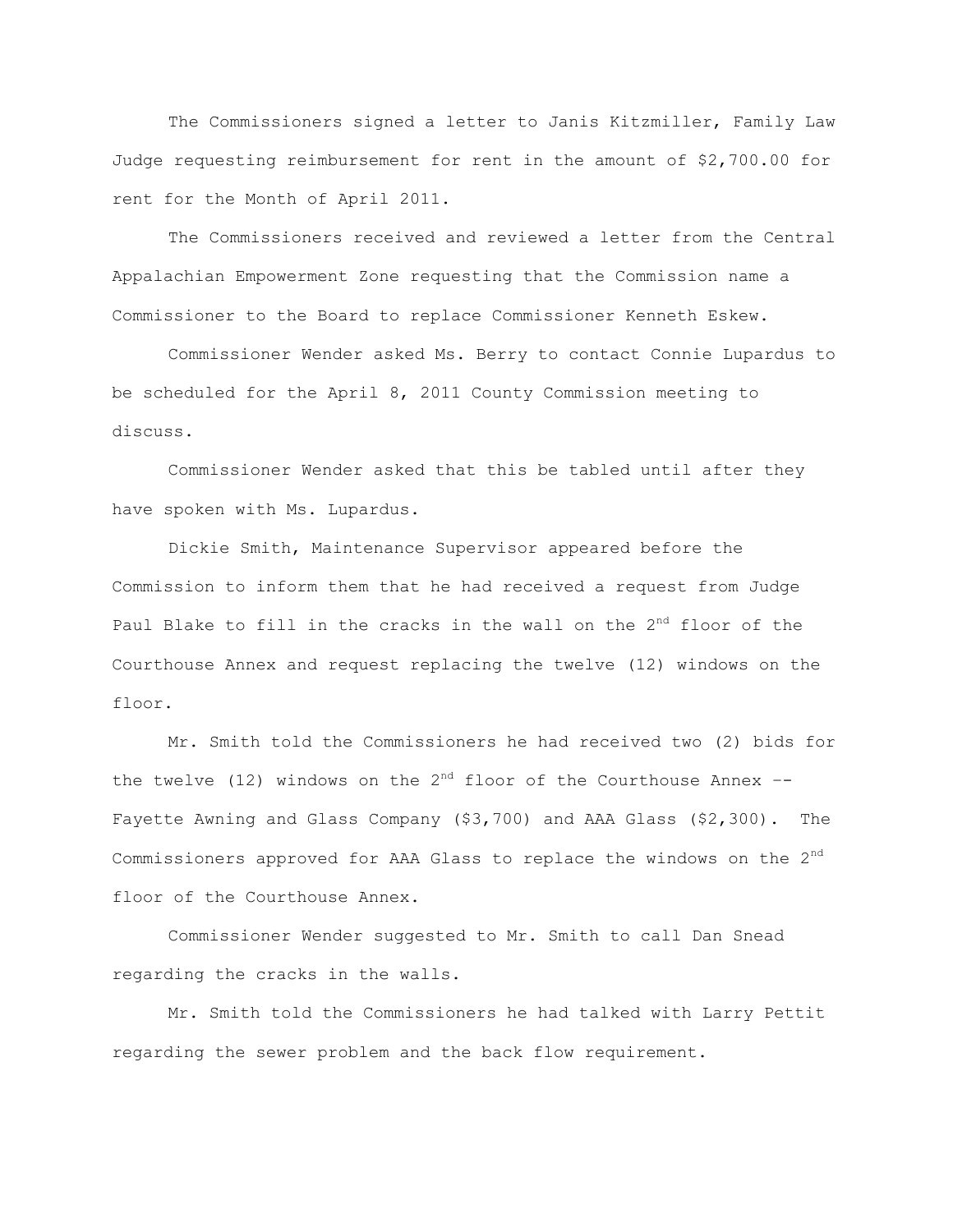Mr. Smith told the Commissioners that Mr. Pettit can put in a sewer trap at a cost of \$3,100.00.

Commissioner Lopez offered a motion that Fayette County Commission approves Pettit and Pettit Plumbing and Heating, Inc. to install a sewer trap, cost \$3,100. Commissioner Scalph seconded. Unanimous.

Commissioner Wender asked Mr. Smith to contact Greg Nunn to see how many people are qualified to do the backflow.

The Commissioners received and reviewed an invitation from the West Virginia University Institute of Technology inviting the Commission to attend the Tech Pool Grand Opening Ceremony being held Thursday, March 31, 2011 at the Neal D. Baisi Athletic Center.

The Commissioners received and reviewed a notice from the Surface Transportation Board informing their decision regarding Docket No. AB 55 (Sub-No.682X) CSX Transportation, Inc.-Abandonment Exemption-in Greenbrier and Fayette Counties, W. Va.

The Commissioners received and reviewed in invitation from Valley Elementary School inviting the Commission to attend the ribbon cutting ceremony celebrating the completion of their new addition being held Monday, April 11, 2011 at the Valley Elementary School in Smithers, WV.

The Commissioners received and reviewed from the Fayette County Animal Control Center/NRHS Weekly Fees Collected for the week of March 4, to March 10, 2011, amount \$461.00.

The Commissioners received and reviewed from SunTrust Bank Pledge Statement listing the securities pledged as of February 28, 2011.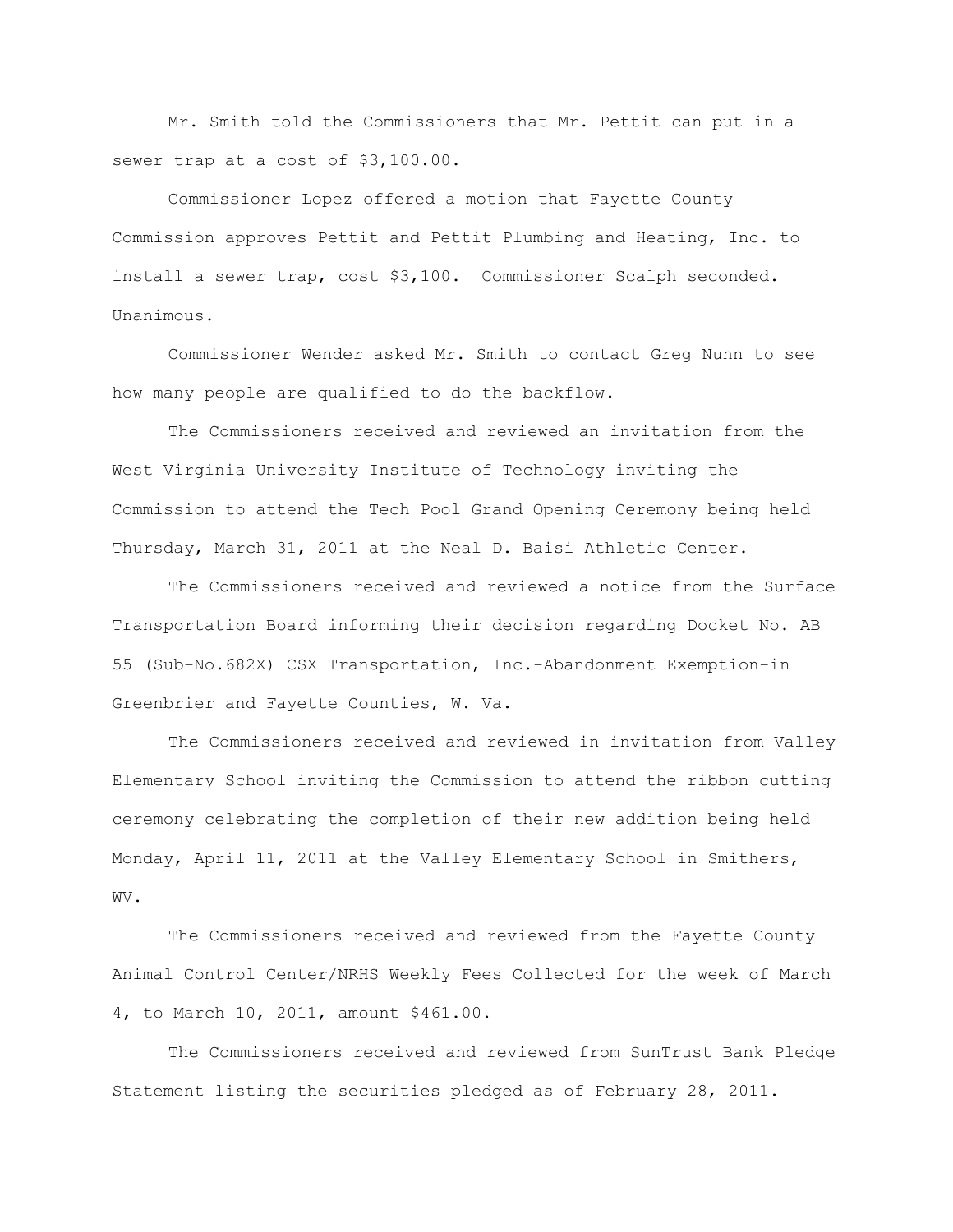The Commissioners received and reviewed letters from the Office of the State Treasurer informing that funds due for the February 2011, Greenbrier Table Games Tax will be directly deposited on March 16, 2011, amount \$158.71 and funds due for the February 2011, Table Games will be directly deposited on March 16, 2011, amount \$\$6,448.88.

The Commissioners received and reviewed checks for 911 Fees from Mountain Communications, amount \$96.04; WV Development Office for Danese Public Service District, amount \$27,900.73 and New Haven Public Service District/Stringtown Road, amount \$14,158.36; Circuit Clerk for Restitution, Case #09-F-171 (State of WV v. Thomas Eugene Woodrum), amount \$250.00.

The Commissioners received and reviewed an e-mail from Kelvin Holliday, County Clerk to the Commissioners regarding his recommendation to move the Early Voting to the Fayette County Memorial Building.

The meeting was adjourned at 1:25 p.m. The next scheduled meeting April 8, 2011.

```
FAYETTE COUNTY COMMISSION
REGULAR SESSION
APRIL 8, 2011
COURTHOUSE
FAYETTEVILLE, WV 25840
MEMBERS Present: Matthew D. Wender, John H. Lopez, Denise A. Scalph
```
The Fayette County Commission met in a regular session on this  $8<sup>th</sup>$ day of April 2011.

Commissioner Wender called the meeting of the Fayette County Building Commission to order at 9:00 a.m.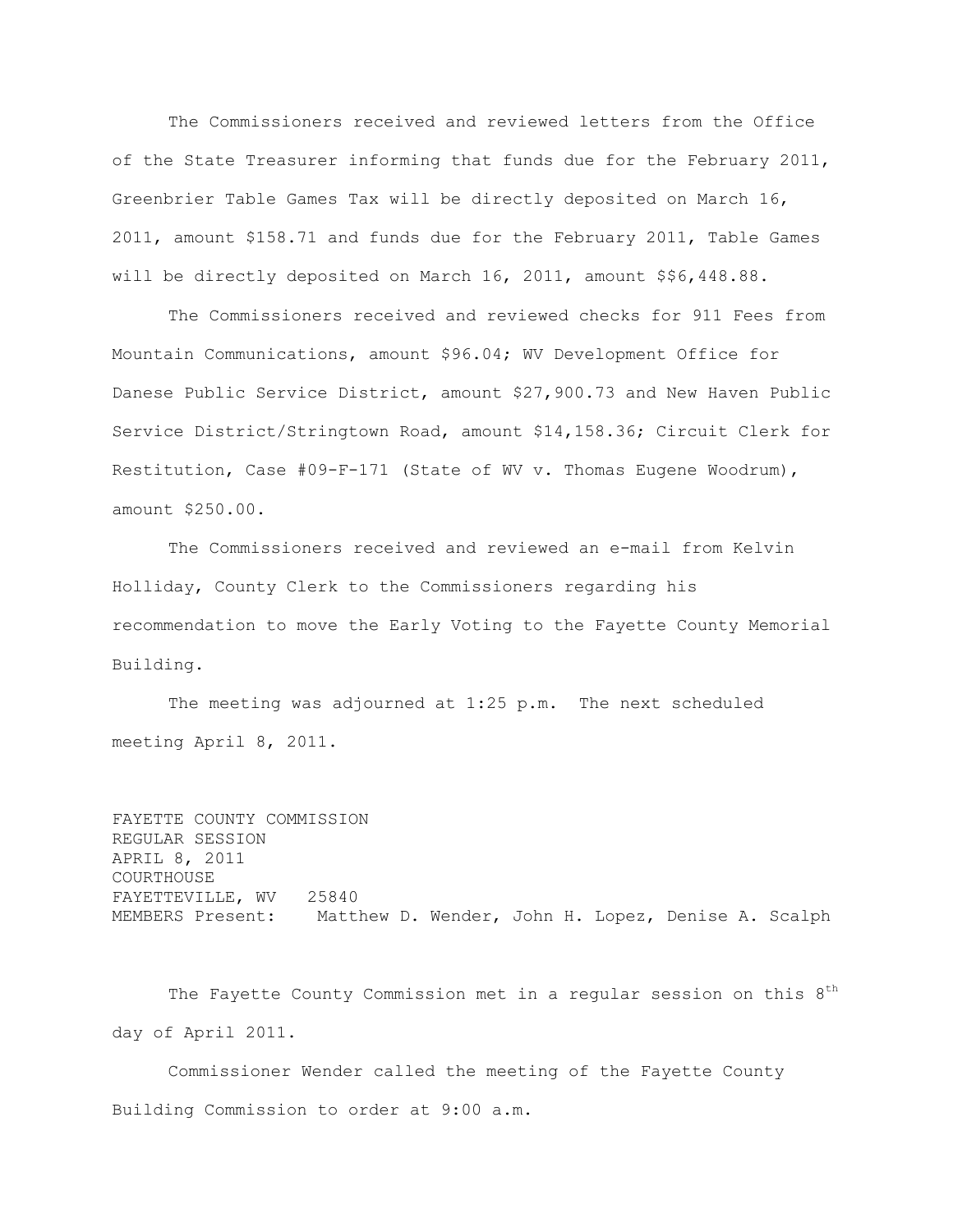Persons in attendance were John Stump, Rob Steptoe, Steve Pridemore, William Thornton, Morgan Bracken, Matthew Wender, John Lopez, Denise Scalph, Debbie Berry and Larry Harrah.

The purpose of the meeting is to conduct a second reading of an Ordinance authorizing the conveyance of real property by the County Commission to the Fayette County Building Commission for the purpose of permitting the acquisition, construction and financing of a new 911 Emergency Response Center. (See attached Ordinance)

Steve Pridemore offered a motion to adopt and present the Ordinance to the Fayette County Commission. William Thornton seconded. All approved.

Rob Steptoe gave a summary of what the next step would be. The meeting was adjourned at 9:15 a.m.

Commissioner Wender called the Fayette County Commission meeting to order at 9:15 a.m.

John Stump presented the first reading of an Ordinance authorizing the conveyance of real property by the County Commission to the Fayette County Building Commission for the purpose of permitting the acquisition, construction and financing of a new 911 Emergency Response Center to the Commissioners.

Commissioner Wender discussed the Leasing of the 911 Center.

Commissioner Wender informed the Fayette County Commission will make the bond payment, and the 911 Emergency Response Center will transfer from the Fayette County 911 Fund to reimburse the Fayette County General Fund for payment.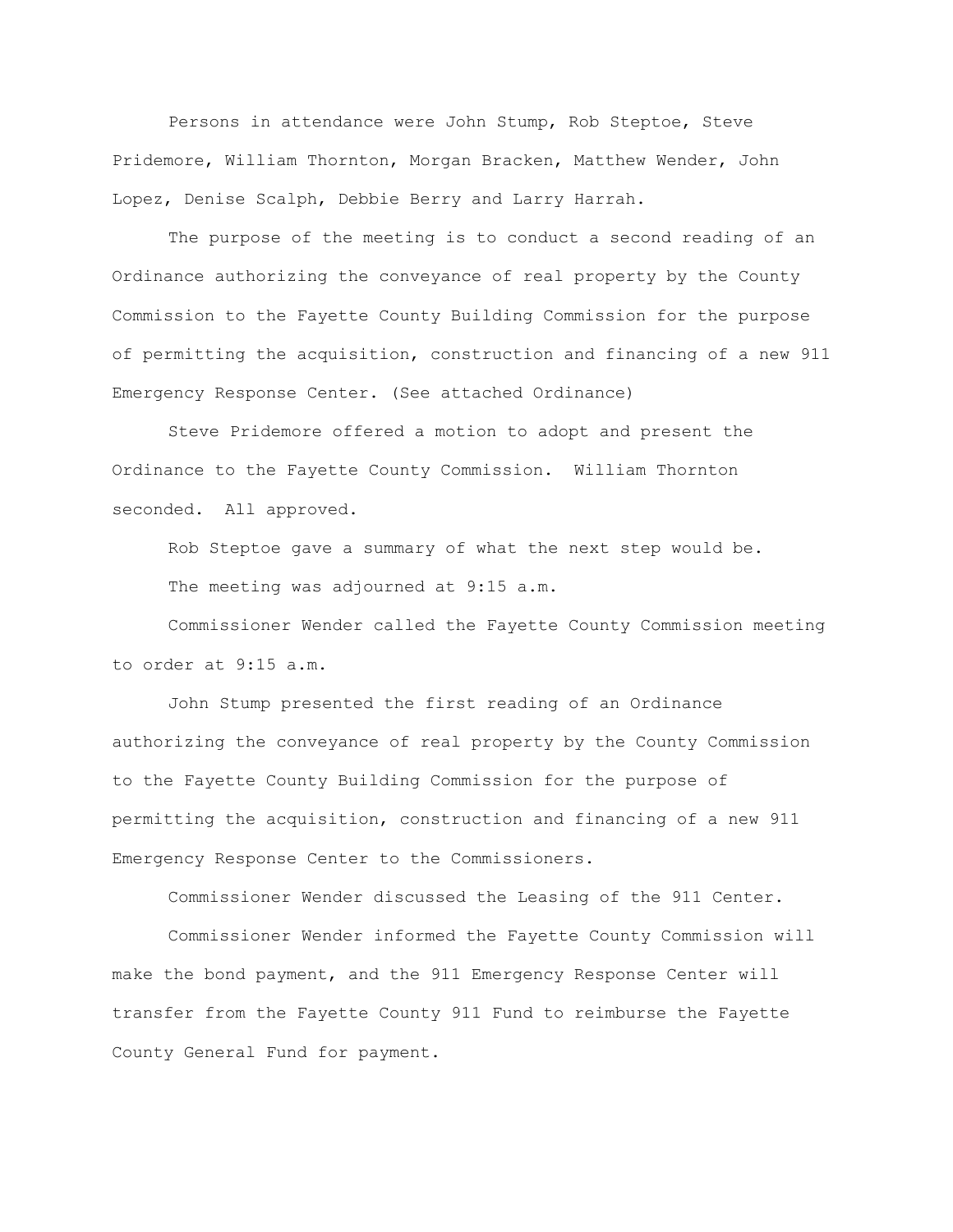Commissioner Scalph offered a motion to approve the first reading of the Ordinance authorizing the conveyance of real property by the County Commission to the Fayette County Building Commission for the purpose of permitting the acquisition, construction and financing of a new 911 Emergency Response Center. Commissioner Lopez seconded. Unanimous.

The Commissioners received and signed an application from the Fayette County Heath Department to Renew the Permits to Operate the Fayette County Park Dining Hall, the Fayette County Park Pool, the Fayette County Park (park/playground), and the Harlem Heights Park.

Commissioner Lopez informed the Commissioners he will not be attending the Commission meeting on April 19 due to a doctor"s appointment that he cannot change and asked that the scheduled Commission appointments be rescheduled

Commissioner Lopez approved Ms. Berry to stamp his name on the contributions to outside agencies letters that will be going out on April 19, 2011.

Ms. Berry told the Commissioners she received the Records Management and Preservation Board Grant Agreement for the Circuit Clerk"s Office, amount \$9,918.00. The Commissioners signed the Agreement.

The Commissioners received and reviewed a letter from the Fayetteville Fairs and Festivals Committee requesting permission to use the Courthouse lawn/sidewalks for their annual New River Gorge Heritage Festival being held on Friday, July  $1^{st}$  through Monday, July 4<sup>th</sup>, 2011.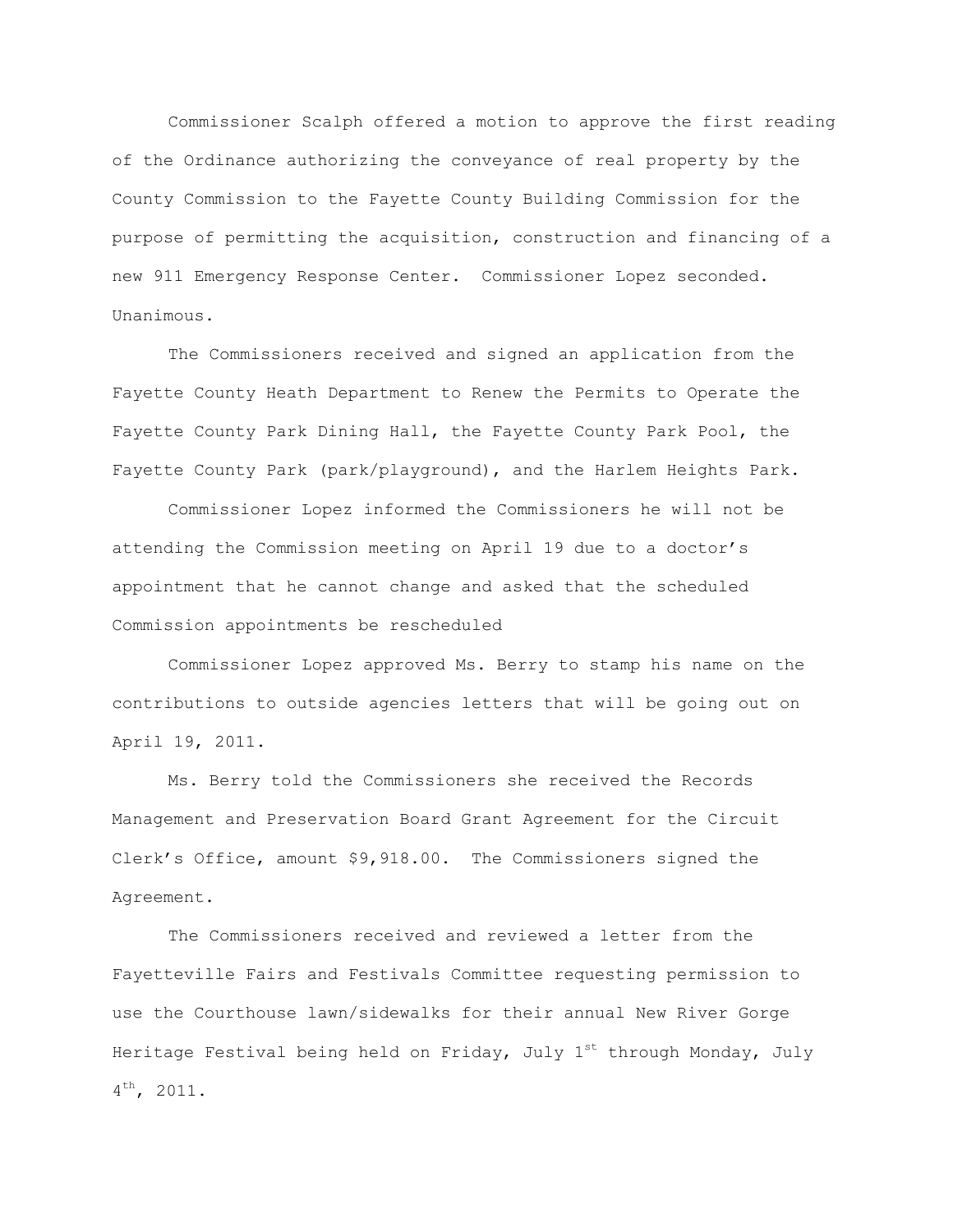Commissioner Scalph offered a motion that Fayette County Commission approves request of the Fayetteville Fairs and Festivals Committee regarding permission to use the Courthouse lawn on Friday, July  $1^{st}$  through Monday, July  $4^{th}$ , 2011 with the conditions that no vehicles are permitted on the Courthouse lawn for any purpose; that all county property shall be cleaned up immediately after the event concludes; no alcoholic beverages are permitted; that the Fayetteville Fairs and Festivals Committee is responsible for any and all damages to Courthouse property, including but not limited to repair and/or replacement; also insurance for the event is required. Commissioner Lopez seconded. Unanimous.

Commissioner Scalph offered a motion that Fayette County Commission approves request of the Fayetteville Fairs and Festivals Committee to use the Memorial Building as a back-up plan in case of inclement weather for the purpose of hosting the Artisan Market during the New River Gorge Heritage Festival. Commissioner Lopez seconded. Unanimous.

Theresa White, OES Director appeared before the Commission to give a Progress Report on the Dunloup Creek Project. (See attached)

Meredith Gregg, John Brenemen, Savannah Lyons, Dick Ramsey, Loriann McCauley and Brian Sparks appeared before the Commission to request funding and to discuss and give an update on the work of the Fayette County Farmers Market.

Ms. Gregg presented the Lease Agreement for the Fayette County Farmers" Market for the Year 2011 for the Commissioners to sign.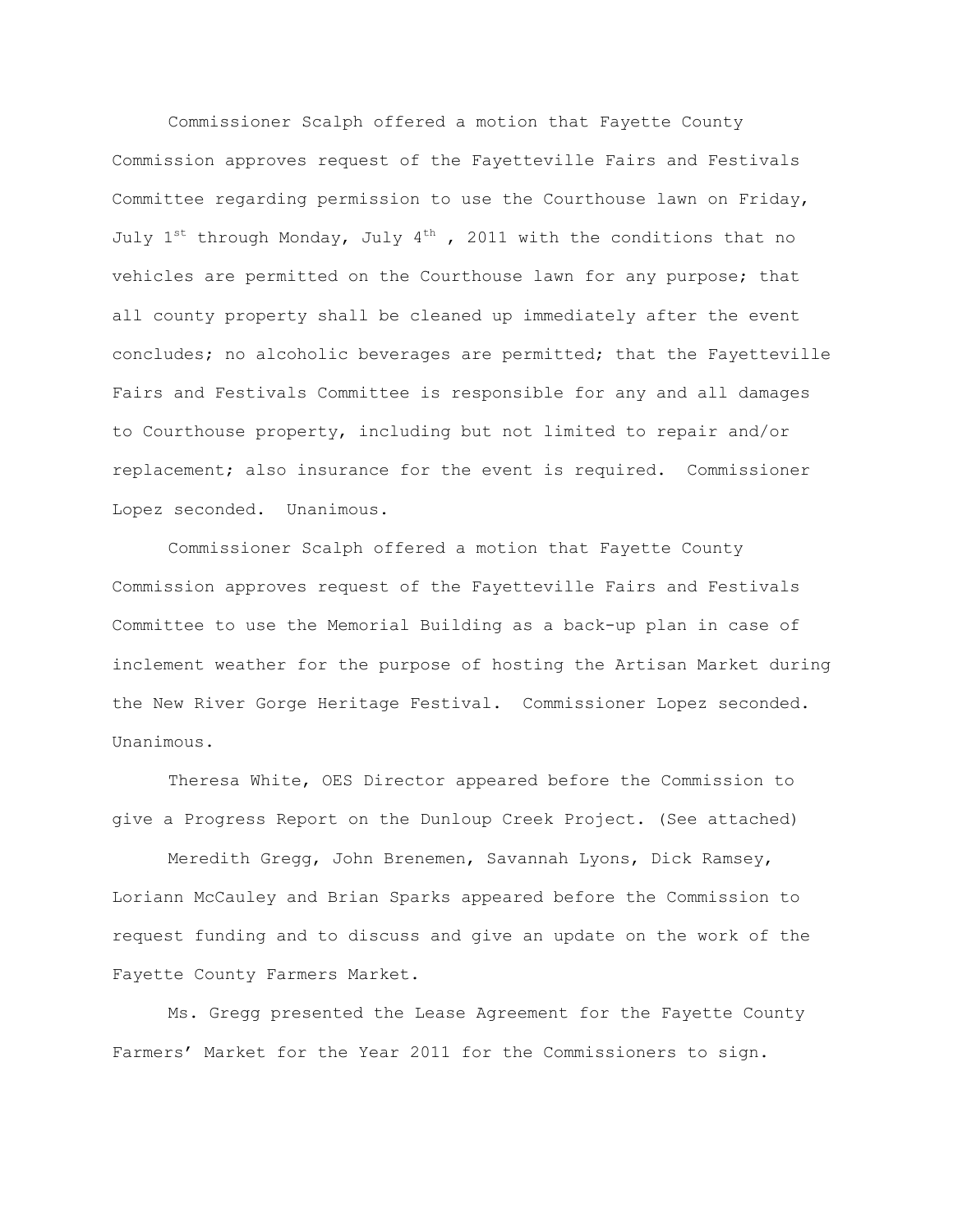Commissioner Scalph offered a motion that Fayette County Commission enters into a Lease Agreement with the Fayette County Farmers" Market. Commissioner Lopez seconded. Unanimous.

Commissioner Scalph asked that a copy of the Lease Agreement be attached to the minutes.

Commissioner Wender informed they are here today to make Recognition of the High School Basketball Teams who participated in the sectional, regional, and state competitions (Oak Hill High School, Meadow Bridge High School, and Midland Trail High School).

Present for the Recognition were Senator William Laird, former Senator Shirley Love, Delegates John Pino and David Perry, Circuit Clerk Daniel Wright, Assessor Eddie Young, Sheriff Steve Kessler, County Clerk Kelvin Holliday.

Commissioner Wender made his comments and stated, on behalf of the Commissioners, his appreciation to the schools, coaches, and the senior players.

Commissioner Wender read the Proclamations presented.

Steve Kennan, Reporter for the Fayette Tribune took pictures.

Eddie Young, Assessor presented exonerations to be approved and signed to the Commissioners.

Commissioner Lopez offered a motion to approve and sign real property tickets for Teresa L. Tomlin, Roger Pete and Susan Kelly, Rowland Land Co. LLC, Jimmy N. Mahood etux and Nicky Adkins. Commissioners Scalph seconded. Unanimous.

Commissioner Scalph offered a motion to approve and sign personal property tickets for Leonard E. Kirk, William K. and Christi McGraw,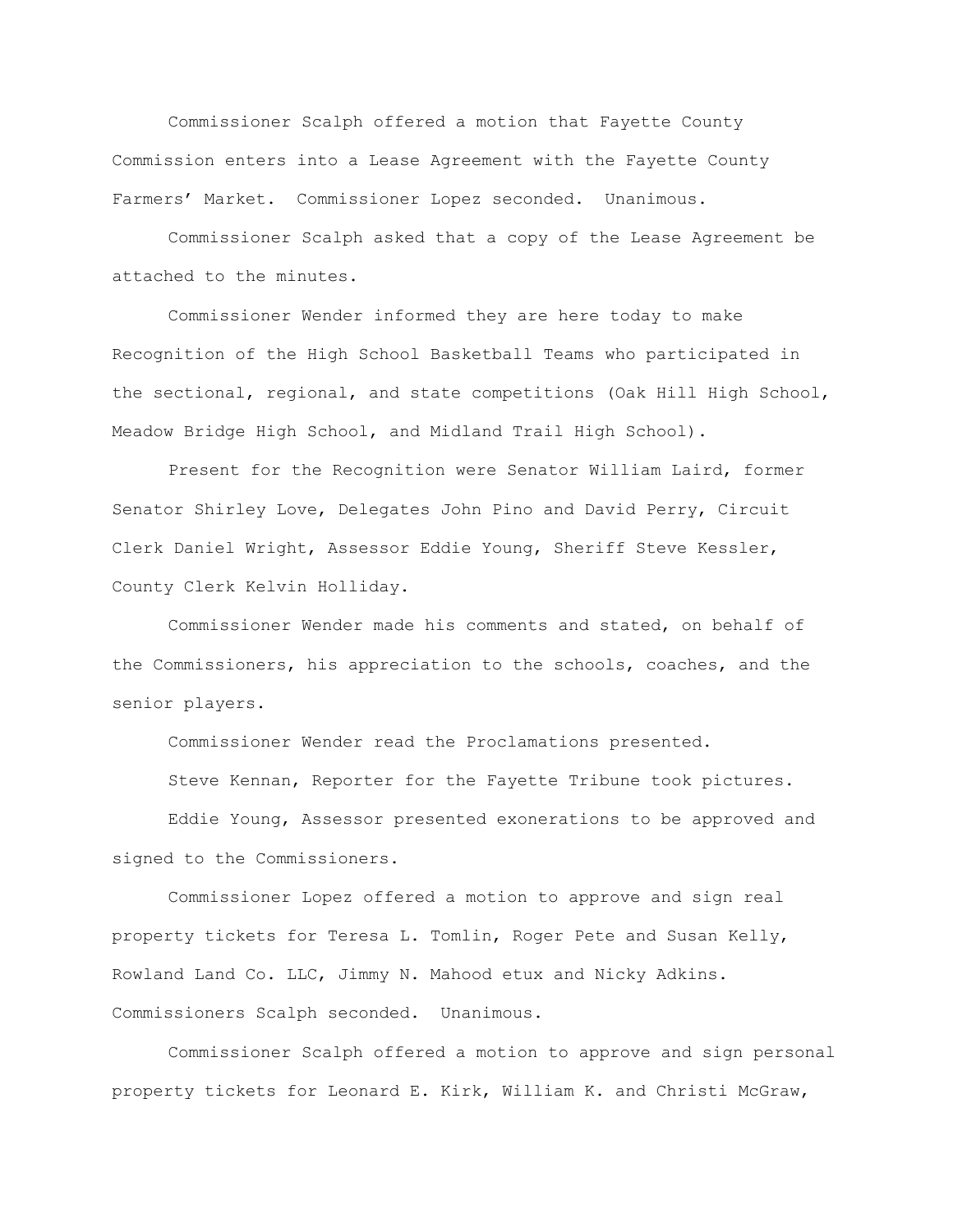Jeremy D. and Monica R. Miller, Roy Licoln Wood, Jeffrey W. Floyd, Lisa Skidmore, Ronald L. and Carolyn Gray, Brenda Smith, Billy J. Butler and Jackie L. Shelton, and Aneta J. Anderson. Commissioner Lopez seconded. Unanimous.

Commissioner Lopez offered a motion to approve refunds for Rowland Land Co., LLC (\$1,751.06) and Chloe Alderman (\$215.08). Commissioner Scalph seconded. Unanimous.

Commissioner Lopez offered a motion to approve vouchers and invoices, checks to be released today and approve  $1^{st}$  half payrolls, checks to be released on April 15, 2011. Commissioner Scalph seconded. Unanimous.

Commissioner Wender offered a motion to approve minutes of February 7, 2011. Commissioner Lopez seconded. Unanimous.

Ms. Berry presented Fire Levy Pumper Replacement Agreements for the Armstrong Creek Volunteer Fire Department for the period July 1, 2010 to June 30, 2011 and the period July 1, 2011 to June 30, 2012 for the Commissioners to sign.

The Commissioners signed the Fire Levy Pumper Replacement Agreements for the Armstrong Creek Volunteer Fire Department.

The Commissioners signed letters to the Fayette-Nicholas Chapter American Red Cross (\$2,500), the Upper Kanawha Valley Economic Development Corporation (\$2,000), Gauneka Ruritan Club (\$8,000) and the New River Humane Society (\$5,000) attaching a copy of the Agreement for the Legislative Digest Grant from the Governor's Community Participation Grant Program.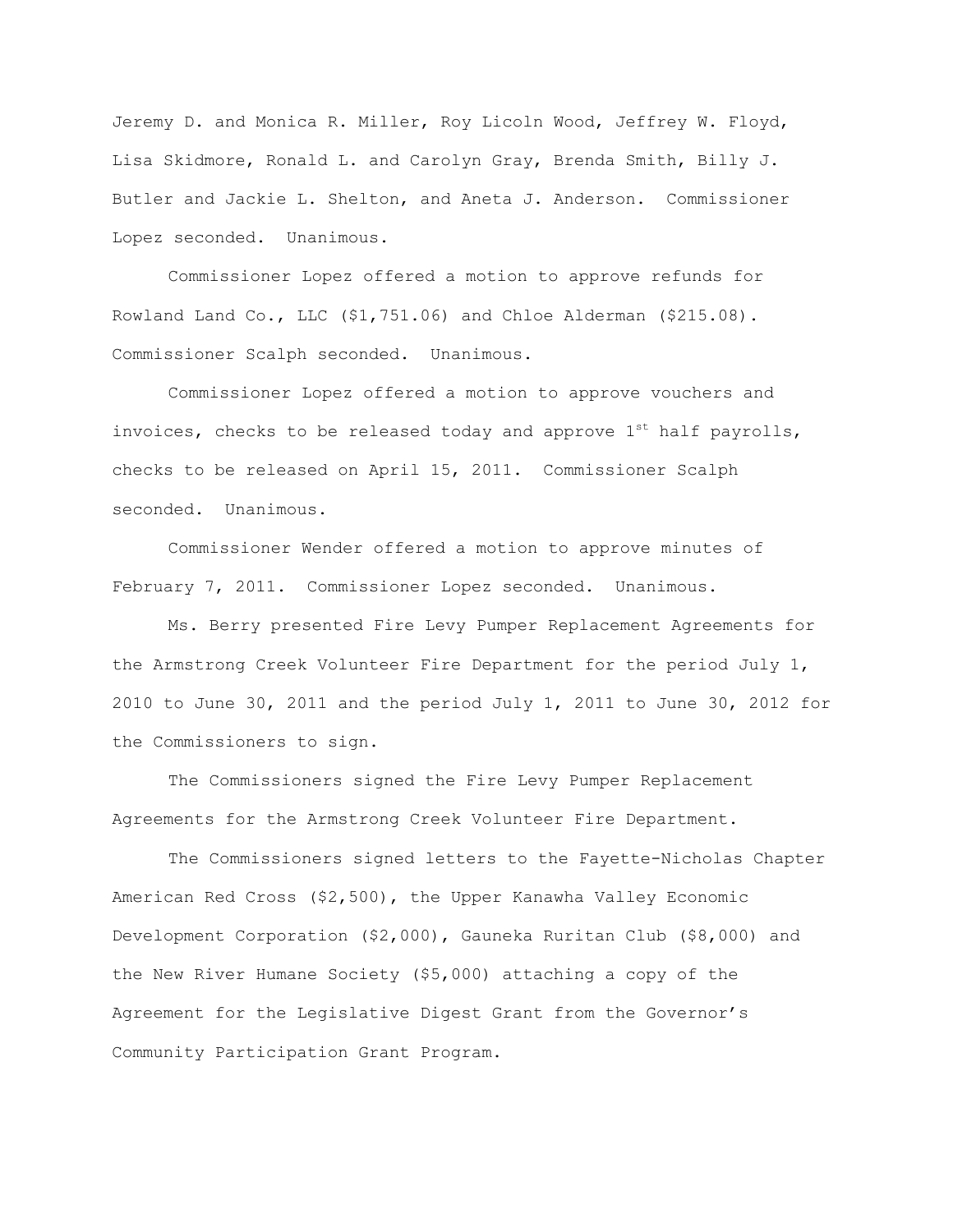The Commissioners recessed the County Commission meeting at 12:25 p.m.

The Commissioners reconvened the County Commission meeting at 1:25 p.m.

Bill Hannabass, City Manager of Oak Hill appeared before the Commissioners to present a Petition to annex into the City of Oak Hill a 2.62 acre tract to be annexed into the corporation of Oak Hill situate along Route 21/18 on the waters of Wolf Creek near Lochgelly, Plateau District, Fayette County, West Virginia.

Commissioner Lopez offered a motion to approve and sign Petition by the City of Oak to annex 2.62 acre tract into the City of Oak Hill pending the review and approval of the Prosecuting Attorney. Commissioner Scalph seconded. Unanimous.

Michael Keleman with Suddenlink appeared before the Commissioners to discuss their Franchise Agreement.

Mr. Keleman told the Commissioners that Gauley Bridge and Smithers are receiving the Public Broadcasting Channel on Channel 17.

Commissioner Wender asked if the Page-Kincaid area was receiving a Broadcast Channel.

Mr. Keleman told the Commissioners that Page-Kincaid area is hooked up with the Oak Hill Public Broadcasting Channel.

After a brief discussion, Commissioner Scalph offered a motion to approve and sign Suddenlink Franchise Agreement for 5-years pending the Prosecuting Attorney"s review and approval. Commissioner Lopez seconded. Unanimous.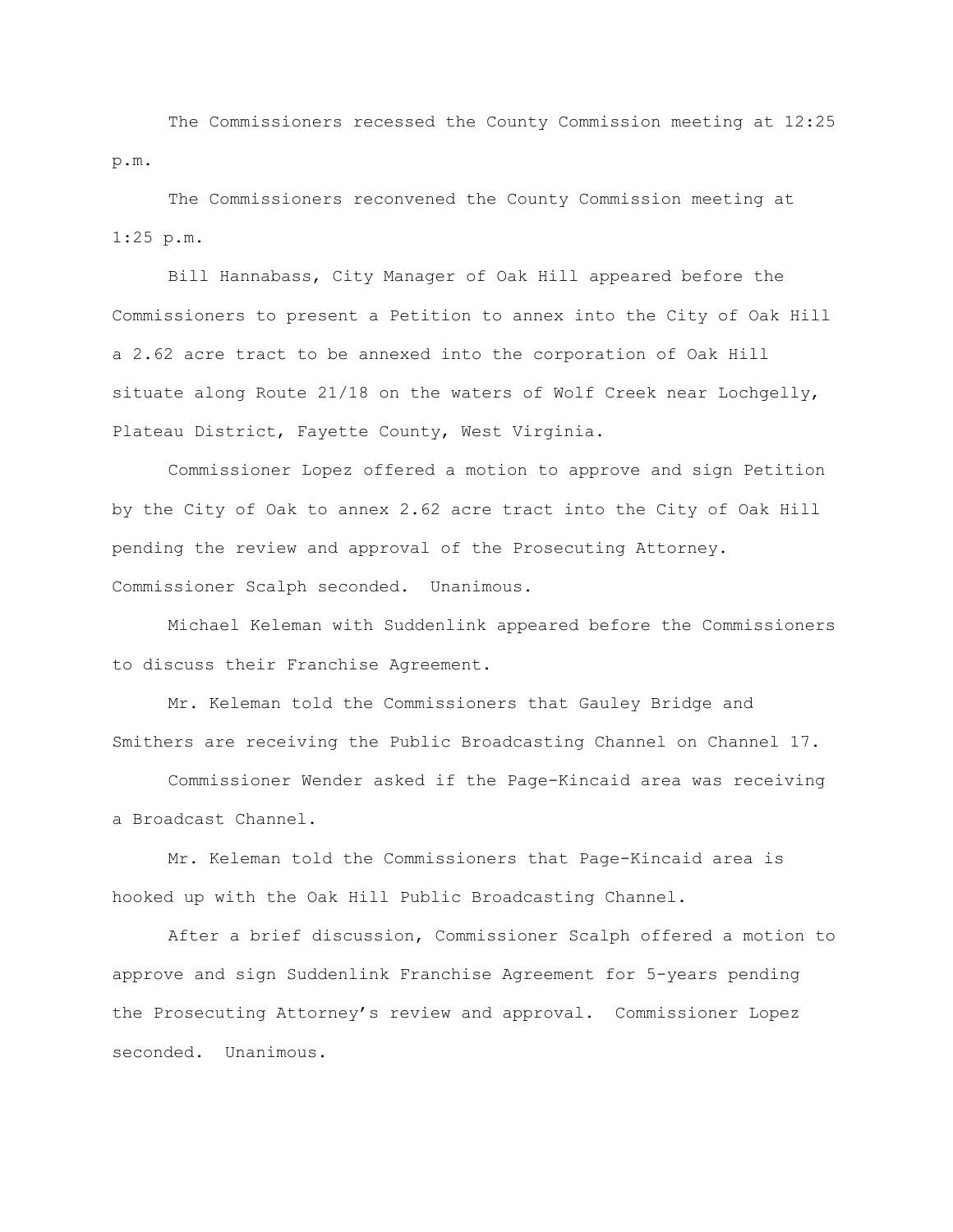The Commissioners signed a letter to the West Virginia Development Office requesting that the Upper Paint Creek Watershed Association Grant (\$3,000.00) be extended to cover the period from July 1, 2011 through June 30, 2012. This time extension is being requested due to securing all funds needed to complete the project.

Ms. Berry informed the Commissioners the exterior doors at the Fayette County Memorial Building have been installed.

The Commissioners signed drawdown Request for Payment to the West Virginia Development Office for the four (4) sets of side entrance exterior doors at the Fayette County Soldiers and Sailors Memorial Building, amount \$20,000.00.

Ms. Berry informed the Commissioners they had received a Community Participation Program Grant for \$16,000.00 to pave the parking lot of the Road Office.

Ms. Berry asked the Commissioners if they would consider changing the scope of the grant to paving the main parking lot.

The Commissioners signed a drawdown request to the West Virginia Development Office for the Upper Kanawha Valley Community Center/Capital Improvement, amount \$4,000.00.

The Commissioners signed a letter to the New River Humane Society attaching a copy of the Agreement for the Legislative Digest Grant in the amount of \$5,000.00 from the Governor"s Community Participation Grant Program.

The Commissioners signed an Agreement from the West Virginia Division of Justice and Community Services (WVDCJS) between the Fayette County Commission and the Fayette County Board of Education.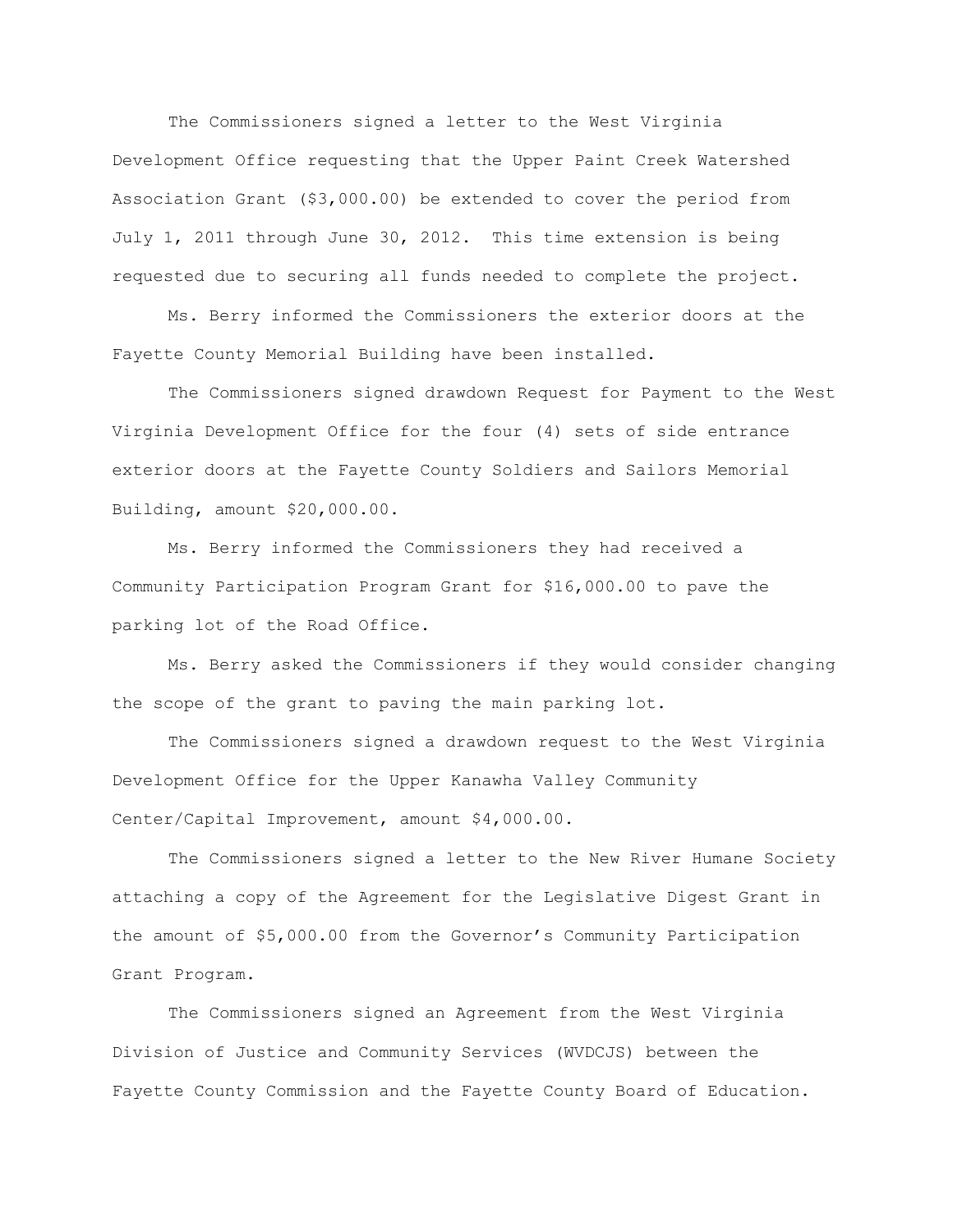The Commissioners signed a drawdown request to the West Virginia Division of Criminal Justice Service for the JAG Grant, amount \$2,219.18.

Ms. Berry presented a Contract Agreement from the West Virginia Development Office for the New River Youth Symphony and Chorus (\$3,000.00) to the Commissioners.

Commissioner Scalph offered a motion to authorize Commissioner Wender to execute agreement on behalf of the Fayette County Commission with the State of West Virginia for the Community Participation Program Grant Fund. Commissioner Lopez seconded. Unanimous. Resolution signed.

Ms. Berry presented a Contract Agreement from the West Virginia Development Office for the Fayette County Historical Society (\$3,500.00) to the Commissioners.

Commissioner Scalph offered a motion to authorize Commissioner Wender to execute agreement on behalf of the Fayette County Commission with the State of West Virginia for the Community Participation Program Grant Fund. Commissioner Lopez seconded. Unanimous. Resolution signed.

Ms. Berry informed the Commissioners she has been made aware of the need to transfer funds to the Fayette County Dog Tax Fund, and she has prepared an Order to transfer \$4,500.00 from the Fayette County General Fund to the Fayette County Dog Tax Fund.

Commissioner Lopez offered a motion to transfer \$4,500.00 from the Fayette County General County Fund to the Fayette County Dog Tax Fund. Commissioner Scalph seconded. Unanimous.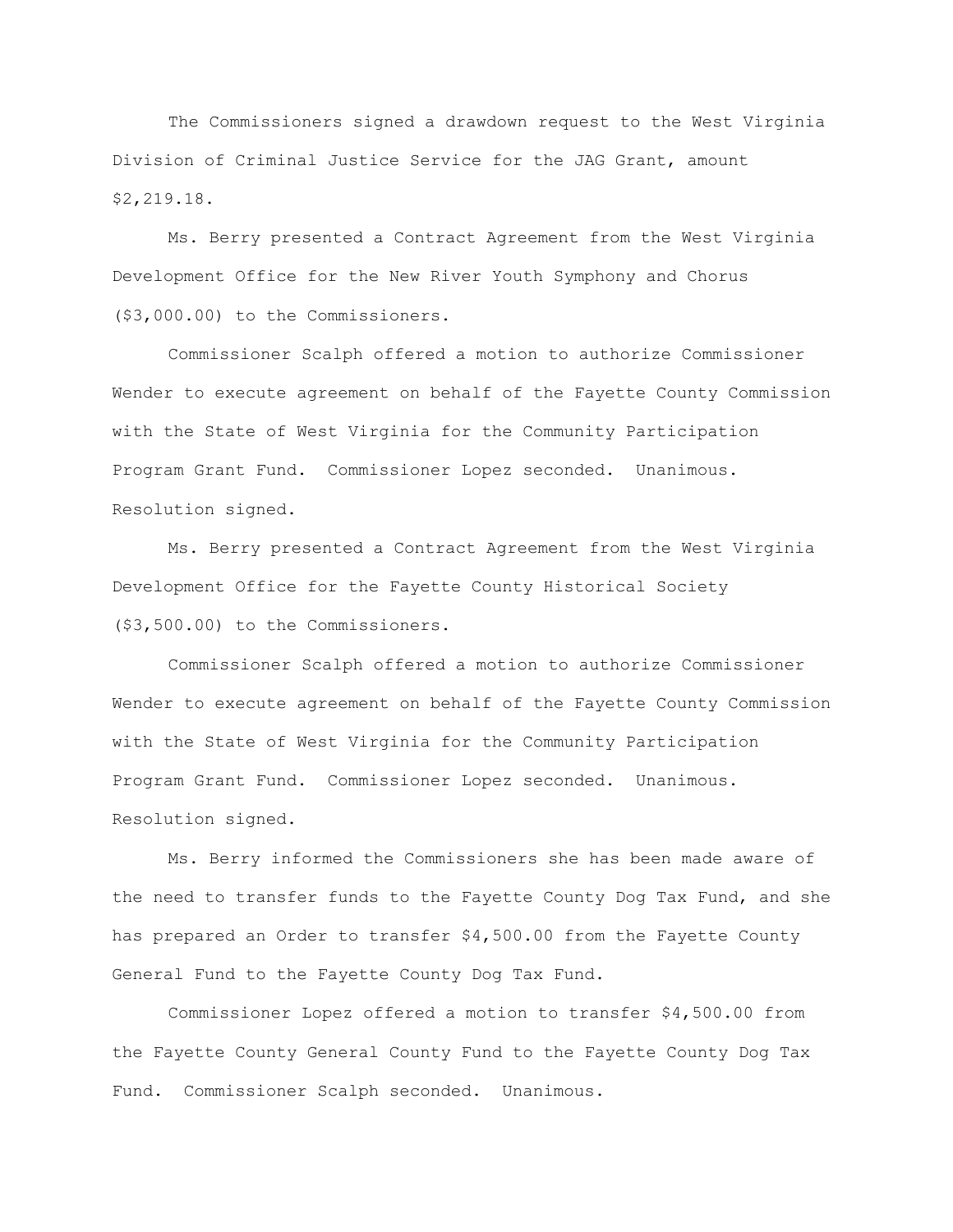The Commissioners signed Proclamation proclaiming Fair Housing Month for the month of April.

The Commissioners received and reviewed a letter from the Fayette County Emergency Food Assistance Center requesting assistance in replacing the doors and windows in front of their building.

The Commissioners asked Ms. Berry to have Ms. Betty Steen get two (2) more bids. The Commissioners asked Ms. Berry to find out who owns the building and wouldn"t this be their responsibility to replace the doors and windows.

The Commissioners received and reviewed an invitation from the Fayette County Animal Shelter/NRHS to visit the shelter.

Commissioner Lopez informed the Commissioners he would like further discussion regarding Bob Blackburn insurance.

The Commissioners asked Ms. Berry to check with Carl Harris, Prosecuting Attorney to see if he found out any more details.

The Commissioners received/reviewed and approved invoice from the Coal Heritage Highways Authority for Project Cost Share for VISTA Leah Squires for the period 11-29-10 thru 11-28-11, amount \$10,770.00.

The Commissioners received and reviewed a letter from the Division of Criminal Justice Services acknowledging receipt of their request for the amount of \$300,542.67 in Community corrections Grant Funds.

The Commissioners received and reviewed Independent Auditors Report and Related Financial Statements of Armstrong Creek Volunteer Fire Department Fire Levy Fund for the Fiscal Years Ended June 30, 2009 and June 30, 2010.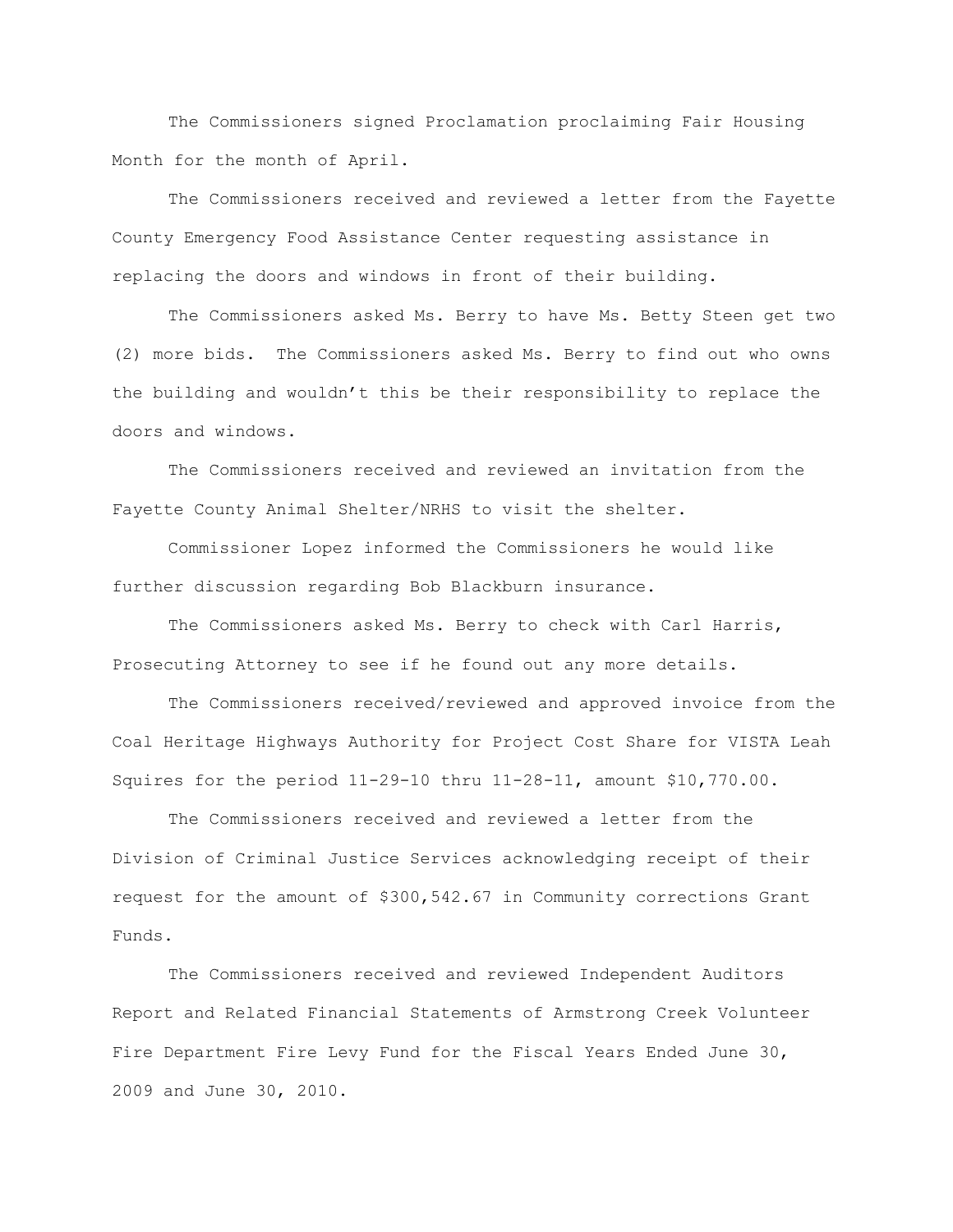The Commissioners received and reviewed a copy of a letter from the Prosecuting Attorney to the Office of Emergency Services requesting a criminal history regarding Danny R. Harper, Laneesha Lewis, Larry Gwinn, and Donald E. Naylor.

The Commissioners received and reviewed a copy of a letter from Earl Pauley, Park Superintendent to Debbie Aliff, Payroll Clerk informing he had spoken with Commissioner Lopez on Thursday, March 17, 2011, and he gave his approval to move David Gilliam and Alisha Church to 32 hours per week at the pay rate of \$7.75 starting March 16, 2011.

The Commissioners received and reviewed a letter from Travelers Insurance informing the application for benefits filed for Gail Withrow has been approved.

The Commissioners received and reviewed from the Unemployment Compensation Division informing that Lisa M. Hudson has filed a claim for unemployment compensation naming the Fayette County Commission as either the last or a previous employer.

The Commissioners received and reviewed a letter from the West Virginia Development Office informing that Governor Tomblin has proclaimed April 2011 as Fair Housing Month for the State of West Virginia.

The Commissioners received and reviewed a letter from the Office of the State Treasurer informing that the funds due for the February Limited Video Lottery will be directly deposited on March 28, 2011, amount \$7,287.47.

The Commissioners received and reviewed a copy of the drafted letter to Tommy Jackson regarding relocation of his office.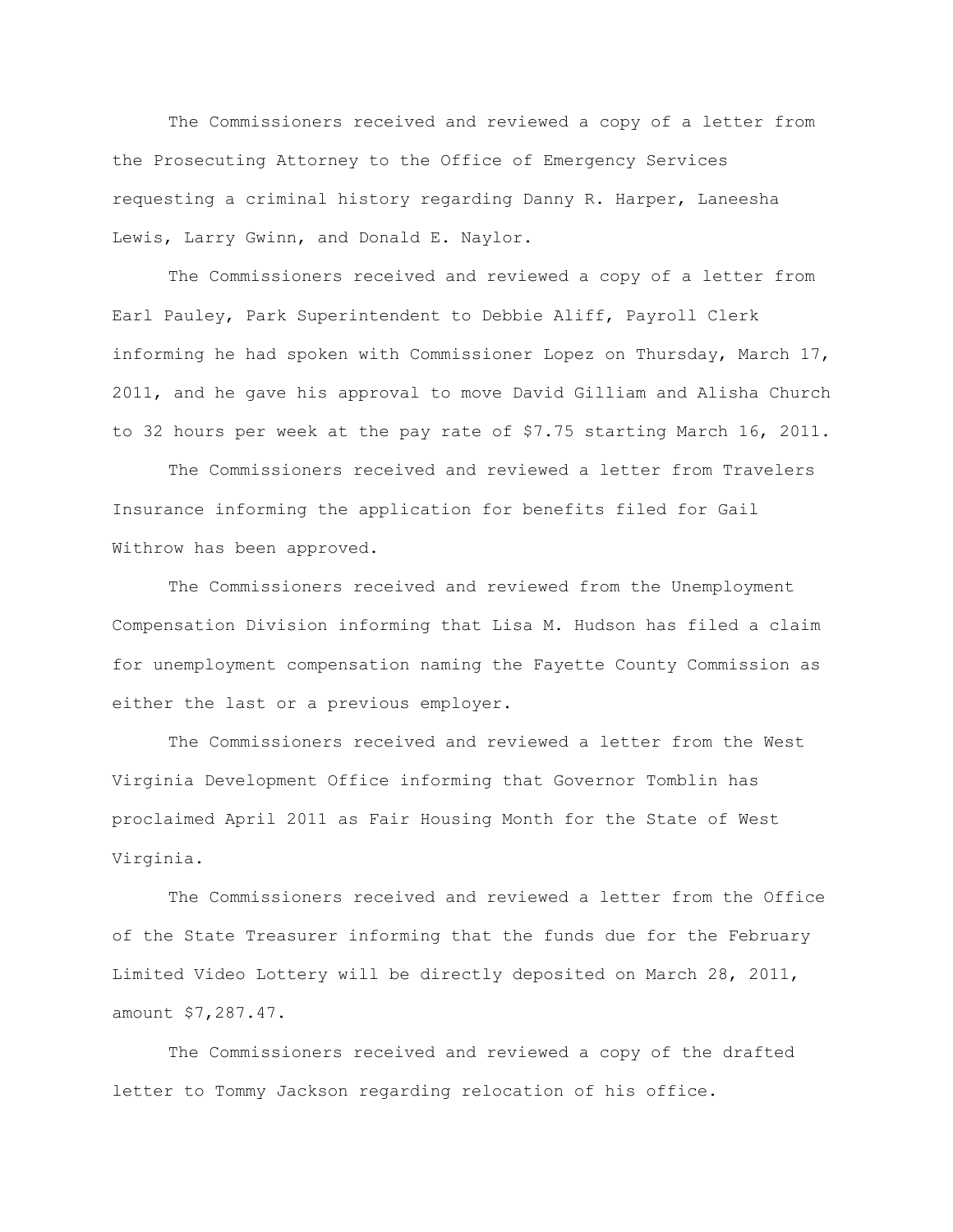The Commissioners received and reviewed a letter from the West Virginia American Water informing they notice that the water use at 104 Wiseman Avenue, Fayetteville, West Virginia (the WVU Extension Office) is considerably higher than normal and suggested they check the property for possible problems which could cause unusually high water use.

The Commissioners received and reviewed the News Drop from the West Virginia American Water.

The Commissioners received and reviewed a letter from Stafford Consultants Incorporated regarding the New Haven Public Service District-Derryhale/Sun Mine Road Water Extension Project Pre-Construction Conference being held at the New Haven Public Service District office on April 11, 2011 at 2:00 p.m.

The Commissioners received and reviewed minutes from Page-Kincaid Public Service District for the month of March.

The Commissioners received and reviewed a letter from the West Virginia Development Office informing that the Interim Closeout-Fiscal Year 2008 Small Cities Block Grant for Fayette County Commission/Stringtown Road Water Extension Project, Project #08SCBG0031X is hereby considered to be closed out on an interim basis, pending receipt of final audit of all Small Cities block Grant (SCBG) funds.

The Commissioners received and reviewed a letter from Region 4 Planning and Development Council inviting the Commission to attend the Region 4 Planning and Development Council"s Spring Dinner Meeting,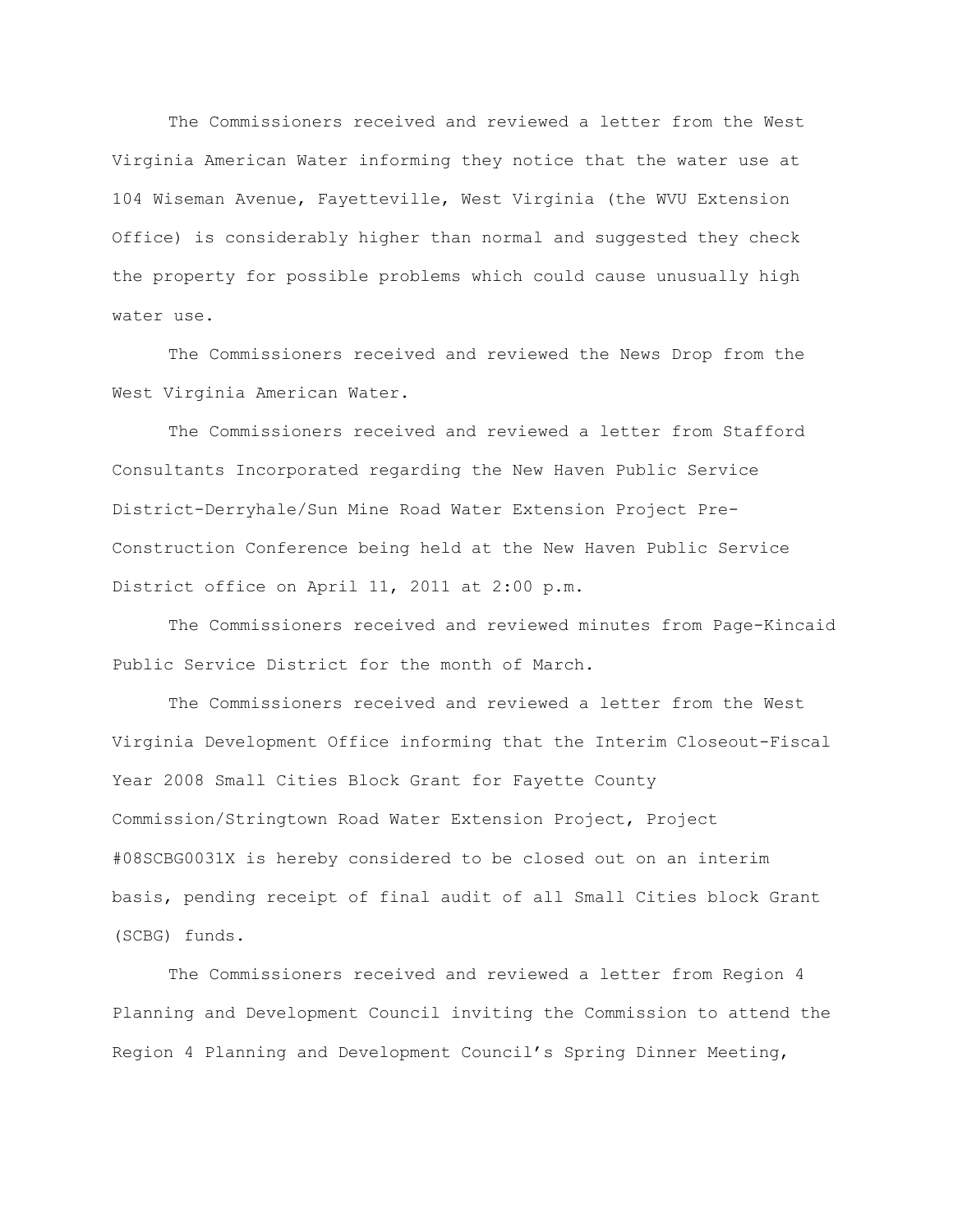Wednesday, April 20, 2011 at The Inn at Mountain Quest, Frost, West Virginia.

The Commissioners received and reviewed a copy of a letter from the West Virginia Consolidated Public Retirement Board informing that the Board of Trustees is expected to adopt the employer contribution rate of 13% for the West Virginia Deputy Sheriff Retirement System.

The Commissioners received and reviewed the New River Convention and Visitors Bureau 50% allocation Hotel Occupancy Tax for January, February, and March 2011, amount \$10,427.64.

The Commissioners received and reviewed Account Statements from the Bank of New York Mellon for the period February 23, 2011 through March 22, 2011 and for the March 1, 2011 through March 23, 2011.

The Commissioners received and reviewed from the Fayette County Animal Control Center/NRHS Weekly Fees Collected for the week of March 11 to March 17, 2011, amount \$1,167.00, the week of March 18 to March 24, 2011, amount \$931.00 and the week of March 25 to March 31, 2011, amount \$380.00.

The Commissioners received and reviewed a letter from the County Commissioners" Association of West Virginia informing of the Spring Board and Legislative Committee meeting scheduled for May 15-16, 2011 at Glade Springs Resort.

The Commissioners received and reviewed checks for 911 Fees from Suddenlink, amount \$15,655.50, IDT Corporation, amount \$21.00, Access Point, Inc., amount \$1,641.50, Public Service Commission, amount \$178,495.20, Granite Telecommunications, LLC, amount \$416.50, AT&T IXCs & Alascom, M. E., amount \$434.00, Frontier Communications, amount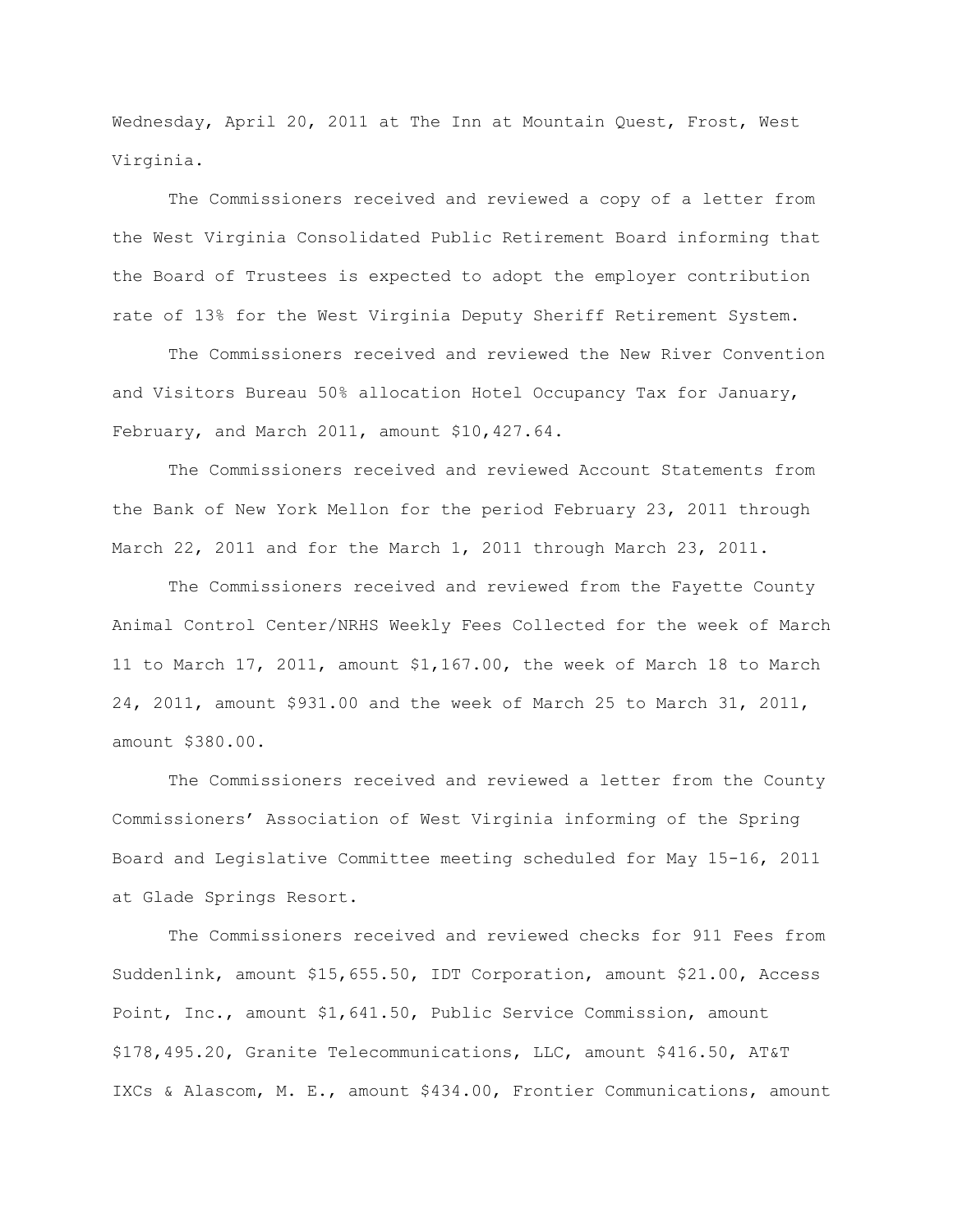\$34,330.86; City of Beckley Reimbursement -DUI Patrols, amount \$368.92; WV Treasury-Community Corrections-Drug Screening, amount \$1,047.00; Justice & Community Services Division-Community Corrections \$44,290.48 and check from Preit Services, LLC, Donation K-9 Fund, amount \$500.00.

The meeting was adjourned at 2:45 p.m. The next scheduled meeting is April 19, 2011.

FAYETTE COUNTY COMMISSION SPECIAL SESSION APRIL 19, 2011 COURTHOUSE FAYETTEVILLE, WV 25840 MEMBERS Present: Matthew D. Wender, Denise Scalph

The Fayette County Commission met in a special session on this 19<sup>th</sup> day of April 2011.

Commissioner Wender called the meeting to order at 9:10 a.m. Commissioner Wender recessed the Commission meeting to test voting equipment for Early Voting for the Special Primary Election being held May 14, 2011.

The Commissioners reconvened the County Commission meeting at 10:10 a.m.

Commissioner Scalph offered a motion to approve vouchers and invoices, checks to be released today. Commissioner Wender seconded. Unanimous.

Ms. Berry presented a letter she received from the State Auditors Office giving a Notice of Approval of the Levy Estimate (Budget) to the Commissioners.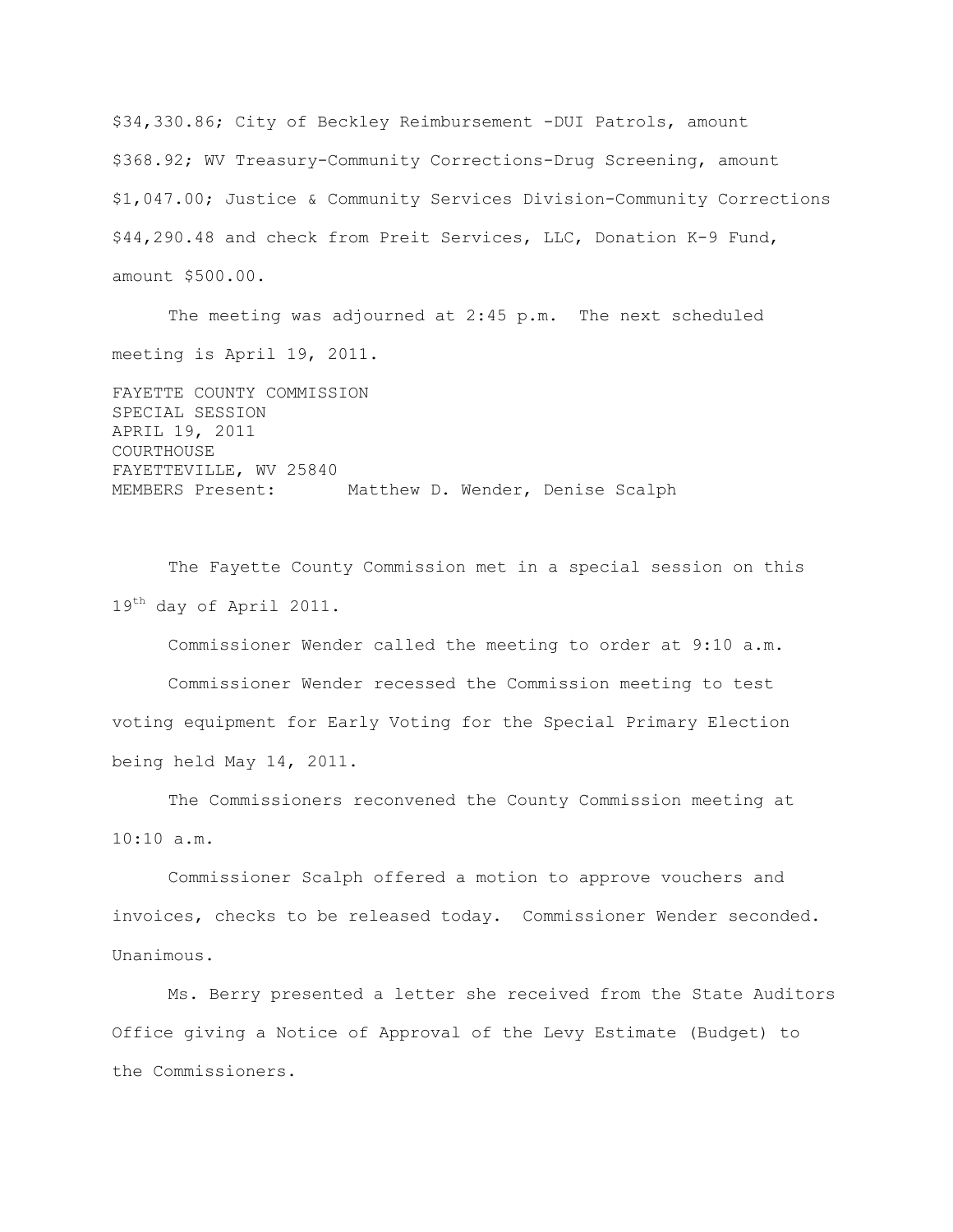Commissioner Scalph offered a motion that the Fayette County Commission, on this day, approves the County Commission Levy Order and Rate Sheet for Fiscal Year 2011-201. Commissioner Wender seconded. Unanimous.

The Commissioners signed the Order laying the levy to be used in Fayette County for Fiscal Year 2011-2012. Kelvin Holliday, County Clerk is to sign the Levy Rate Sheet for Fiscal Year 2011-2012.

The Commissioners signed letters to the outside agencies regarding their contribution for Fiscal Year 2011-2012 Budget.

The Commissioners signed letters to the Elected Officials and Department Heads regarding their Fiscal Year 2011-2012 Budget.

Discussion was held with Allen Ballard, Building Inspection Officer, Tim Richardson, Zoning Officer, Dave Pollard, County Resource Coordinator and Carl Harris, Prosecuting Attorney regarding the Boy Scout of America (BSA) Building Inspection Fees. No decisions were made.

The Commissioners received and reviewed a letter from Lita A. Eskew, Coordinator for the Church Women of Fayetteville asking permission to use the front of the Courthouse for the National Day of Prayer on Thursday, May 6, 2011 from 11:30 a.m. to 1:00 p.m.

The Commissioners approved their request for the use of the Courthouse property with the conditions that no vehicles are permitted on the Courthouse lawn for any purpose including unloading; that no amplification is allowed on the Courthouse property; that all county property shall be cleaned up immediately after the event concludes.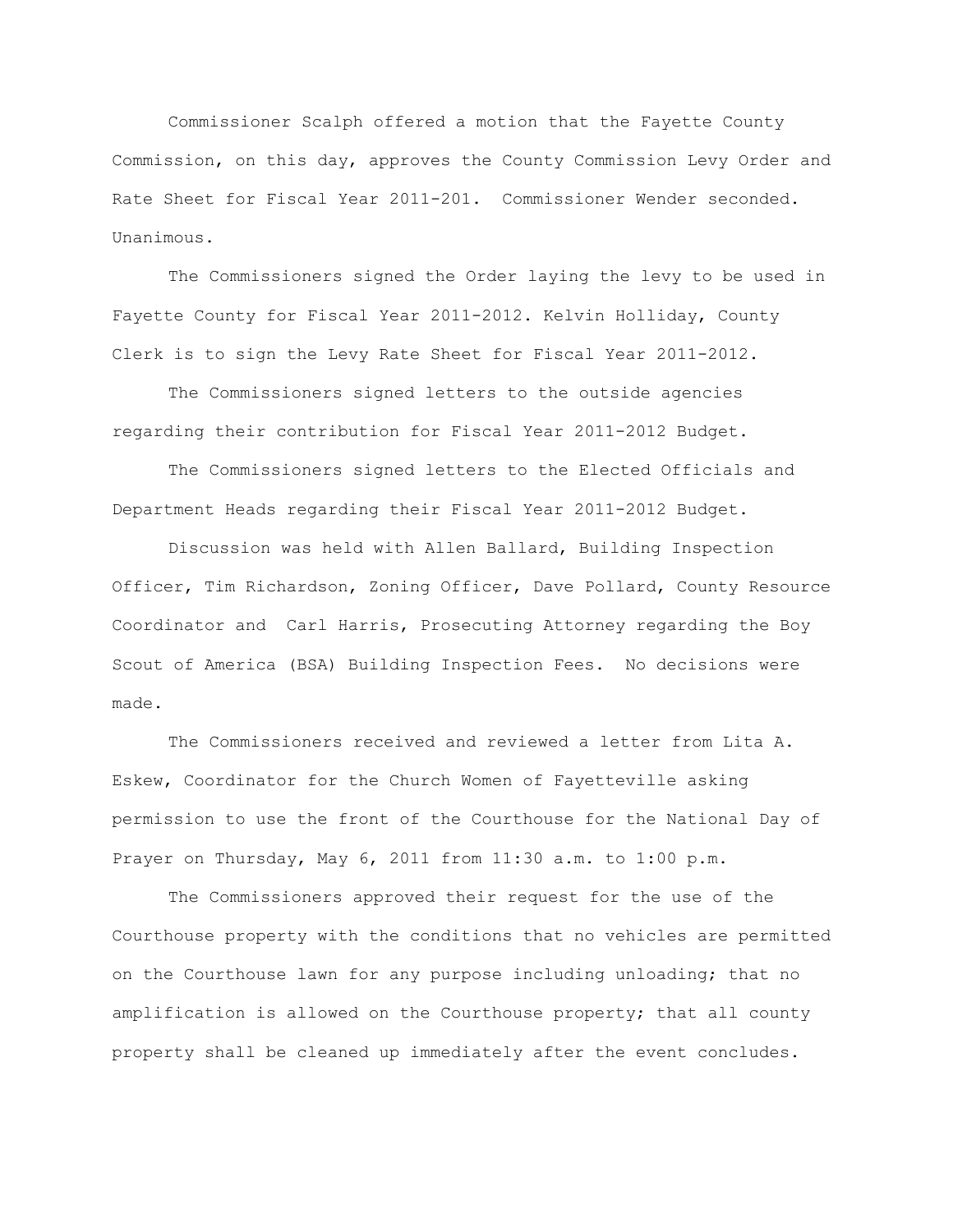The Commissioners signed letters to Senators William Laird and Greg Tucker, Delegates David Perry, Margaret Staggers and John Pino informing that the Commission supports the New Haven Public Service District"s request to redirect (change of scope) to use the \$80,350.00 of the Community Participation Grant to fund the "soft cost" for the Spy Rock/Edmond Road/Flanagan Mountain proposed water project.

Ms. Berry informed the Commissioners that Dan Snead has submitted two (2) invoices for the Architectural Engineering Services for the new Fayette County OES/E-911 Center, amount \$62,500.00.

Ms. Berry told the Commissioners she received a letter from Attorney Paul Clay, Jr. enclosing the Special Commissioner"s Finding of Facts and Recommendations and a proposed Order regarding the Estate of Ben Willard Olds, Sr.

The Commissioners asked Ms. Berry to make sure everyone involved receives a copy of the Order.

The Commissioners signed a drawdown request to the West Virginia Division of Criminal Justice Service for the Community Corrections Grant, amount \$15,776.00.

The Commissioners signed a drawdown request to the West Virginia Development Office for the Capital Resource Agency, amount \$3,270.00.

The Commissioners signed a letter to Janis Kitzmiller, Family Law Judge requesting reimbursement for rent in the amount of \$2,700.00 for the month of May.

The Commissioners received and reviewed a letter from Bill Hannabass, City Manager of the City of Oak Hill requesting funding for the renovation of the Concession Stand and Restroom Facilities.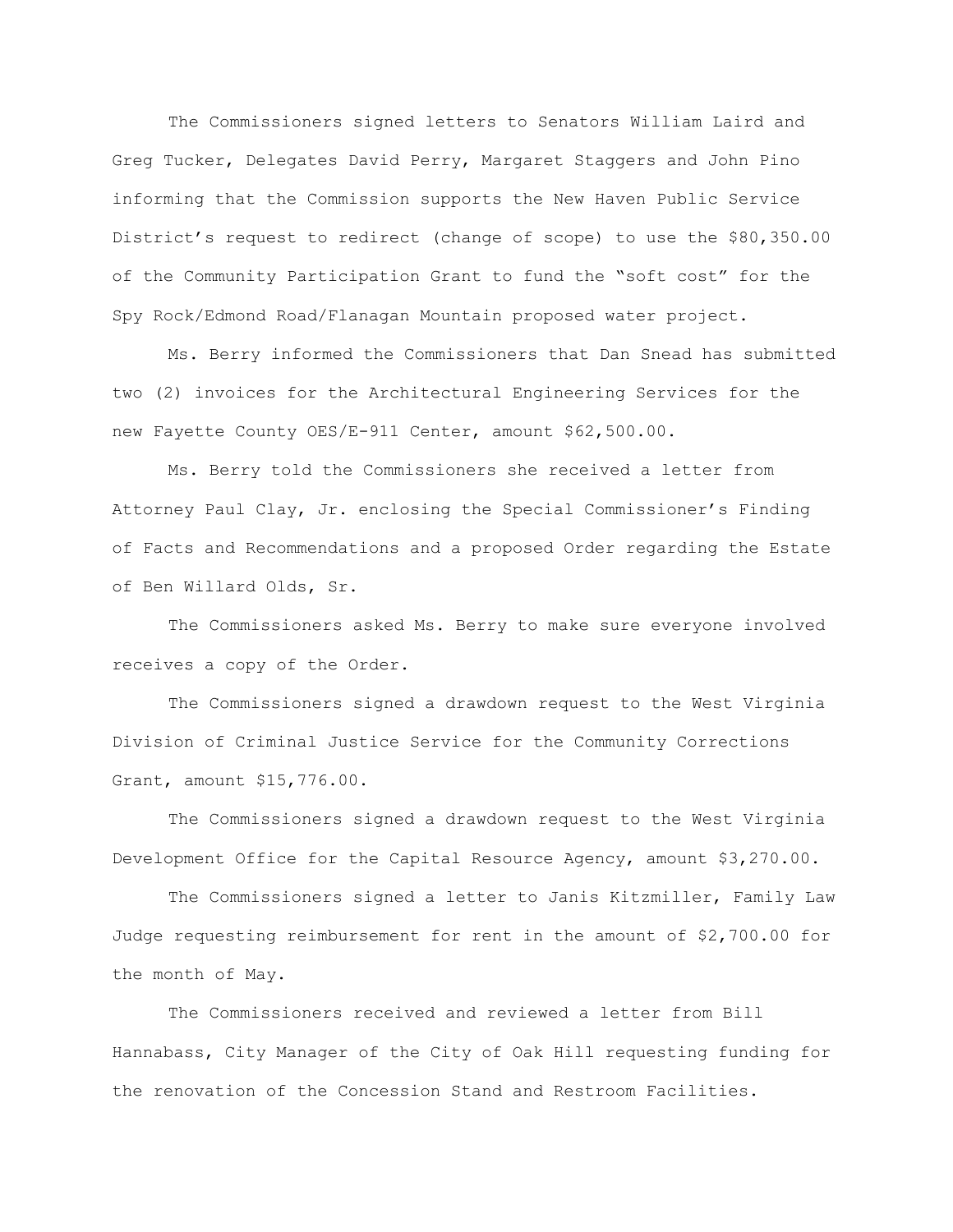Commissioner Wender offered a motion to release the \$4,000.00 of its funds from the Coal Severance Fund in the current Fiscal Year for the renovation of the concession stand and restroom facilities at the Oak Hill Little League. Commissioner Scalph seconded. Unanimous.

Carl Harris, Prosecuting Attorney informed the Commissioners that before Michael Angelona appeared before the Commission on April 29, 2011 that he make sure he has done all the paper work.

 Carl Harris told the Commissioners he reviewed the City of Oak Annexation; okay to approve.

The Commissioners received and reviewed Permits from the Fayette County Health Department to Operate the Food Service Establishment at the Fayette County Park, Permit to operate a recreational water facility at the Fayette County Park Pool, Permit to operate a Park/Playground at the Fayette County Park and a Permit a Park/Playground at the Harlem Heights Park.

The Commissioners received and reviewed a copy of a letter to Debbie Aliff, Payroll Clerk from Carl Harris, Prosecuting Attorney informing he has hired Jessica Hames as his new receptionist effective April 15, 2011. Her starting salary is \$18,800.00 with benefits.

The Commissioners received and reviewed a copy of an e-mail to Debbie Aliff, Payroll Clerk from David Neal, E-911 Coordinator informing that Becky Hutchens has been employed by the Fayette County 911 Center for a period of 5-years. Please increase her hourly pay rate to \$11.31 effective April 1, 2011.

The Commissioners received and reviewed a letter from the City of Montgomery thanking the Commission for their donations to the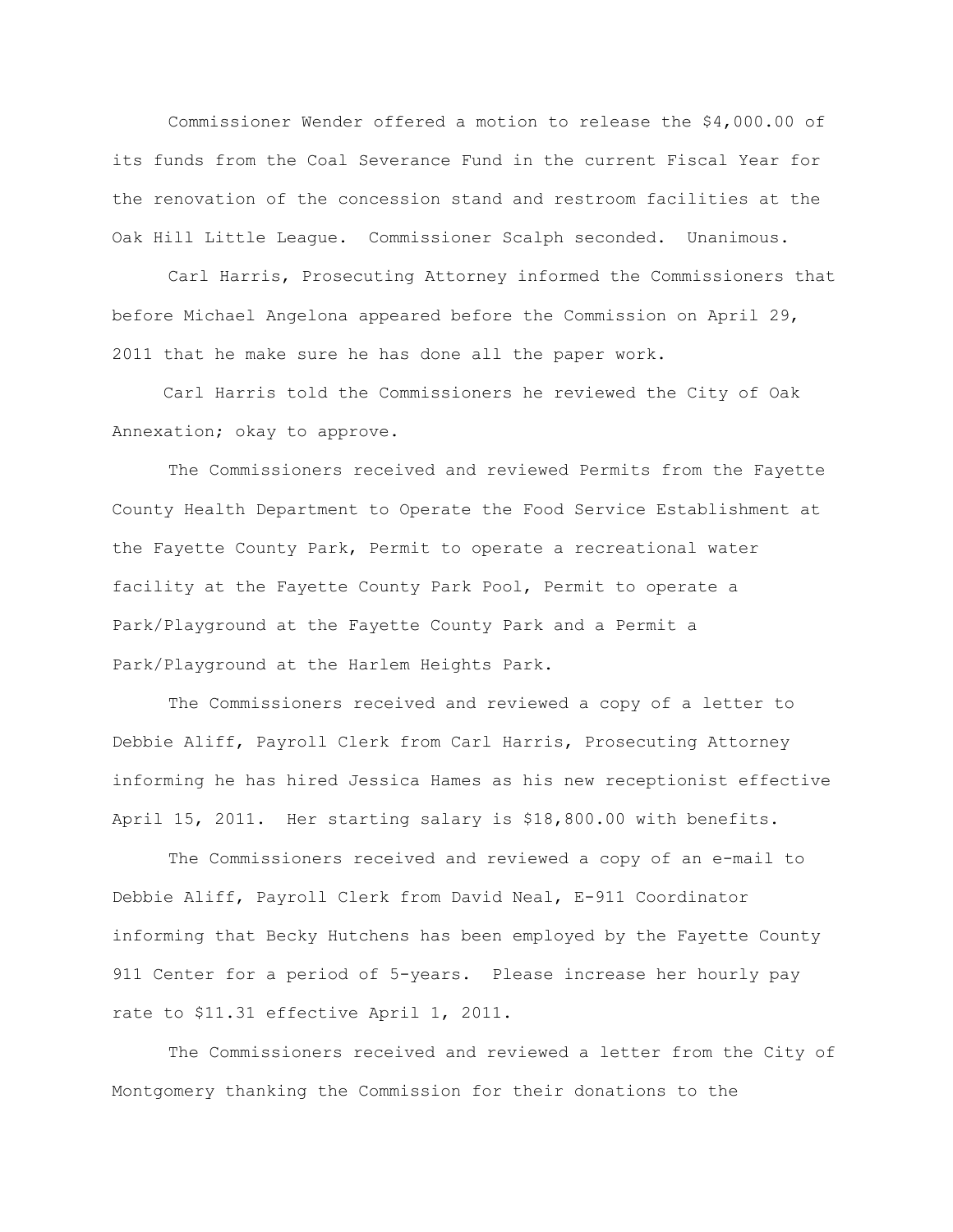Montgomery Park and Recreation Commission and the Montgomery Historical Committee.

The Commissioners received and reviewed Pledge Statement from the SunTrust Bank listing securities pledged to the Fayette County Commission as of March 31, 2011.

The Commissioners received and reviewed letters from the Office of the State Treasurer informing the funds due for the 75% of the coal severance tax was directly deposited on April 8, 2011, amount \$221,127.72 and the funds due for the March 2011 Table Games were directly deposited on April 18, 2011, amount \$7,513.11.

The Commissioners received and reviewed a check from the Division of Human Services for FRN, amount \$10,000.00.

The meeting was adjourned at 12:12 p.m. The next scheduled meeting is April 29, 2011.

FAYETTE COUNTY COMMISSION REGULAR SESSION APRIL 29, 2011 COURTHOUSE FAYETTEVILLE, WV 25840 MEMBERS Present: Matthew D. Wender, John H. Lopez, Denise A. Scalph

The Fayette County Commission met in a regular session on this 29<sup>th</sup> day of April 2011.

Commissioner Wender called the meeting to order at 9:15 a.m.

Deputy Mike Fridley appeared before the Commissioners to present a Location Release for the Commissioners to sign.

Deputy Fridley told the Commissioners this would give The Hoff Productions permission to enter upon and use the property and the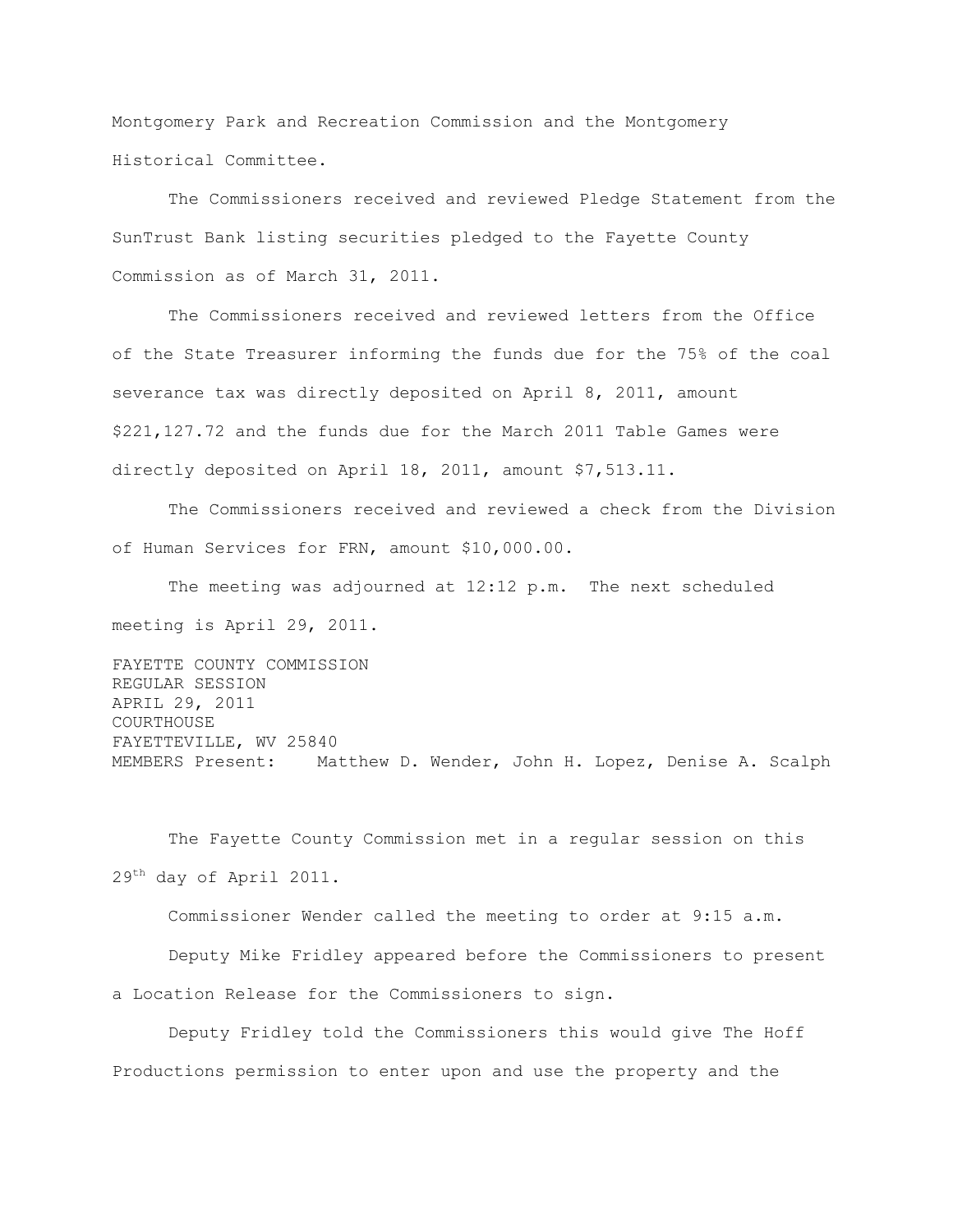contents thereof and the appurtenances thereto located at Fayette County.

Deputy Fridley told the Commissioners this is for the purpose of photographing and recording certain scenes in connection with a program tentatively entitled Appalachian K-9.

The Commissioners approved and signed the Location Release.

Eddie Young, Assessor presented exonerations to be approved and signed to the Commissioners.

Commissioner Lopez offered a motion to approve and sign real property tickets for Michael Holcomb and Robert Speed and Bertha Clark. Commissioner Scalph seconded. Unanimous.

Commissioner Scalph offered a motion to approve and sign personal property tickets for Dale A. and Shannon K. Watkins, Jr., Charles Hall, Frank E. Pauley, Kenneth H. Carte, Jr., Southern Electrical Construction, Inc., Michael W. and Jinnie Rollins, Janet K. Johnson, Vicky Wriston, Melissa L. and Gary Thomas Calloway. Commissioner Lopez seconded. Unanimous.

Commissioner Lopez offered a motion to approve vouchers, invoices, and  $2^{nd}$  half payrolls, checks to be released today. Commissioner Scalph seconded. Unanimous.

Commissioner Scalph offered a motion to approve minutes of February 16, February 22, February 23, and March 4, 2011. Commissioner Lopez seconded. Unanimous.

Ms. Berry presented a drawdown request from Region 4 Planning and Development Council for the Danese Public Service District Water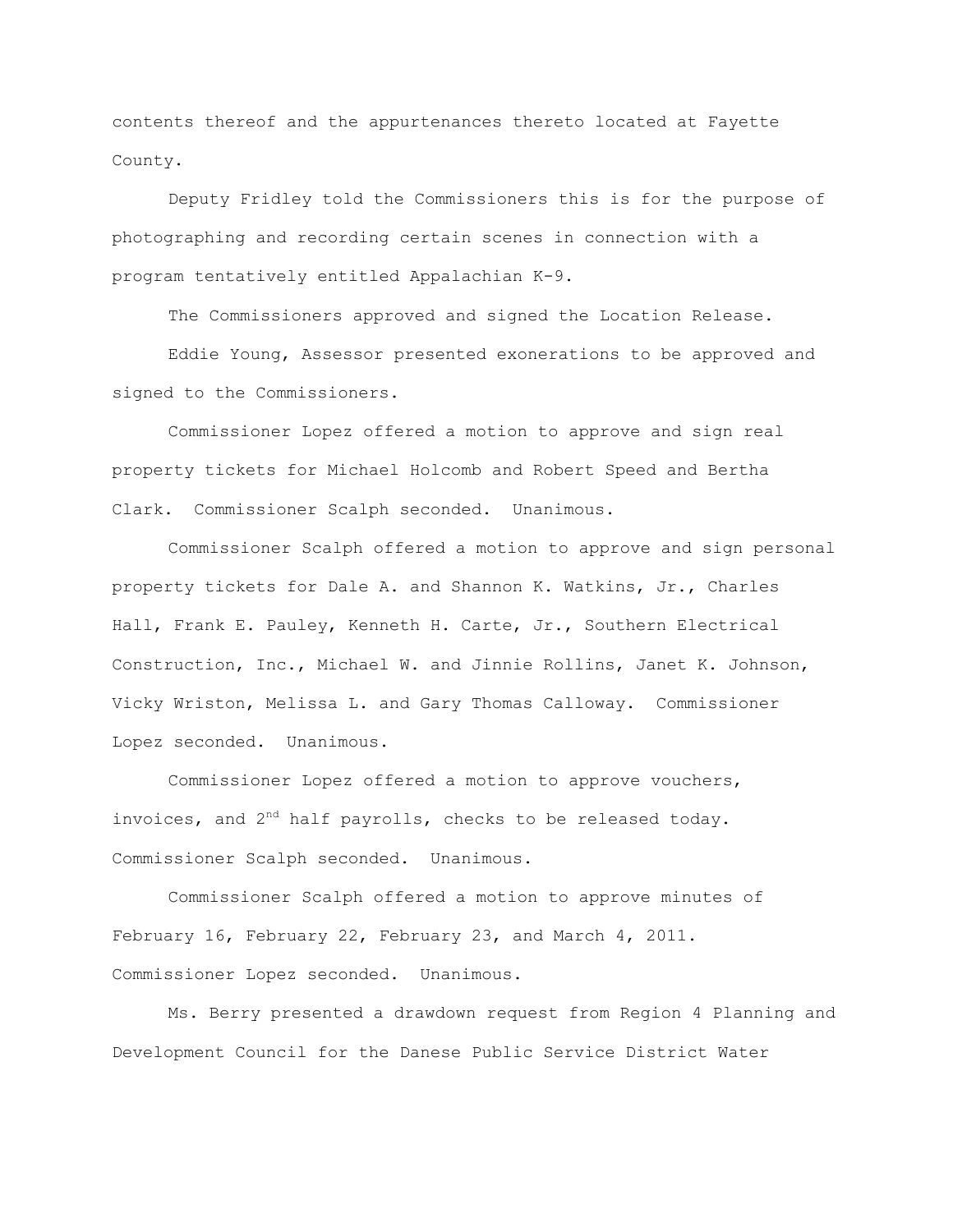Extension, Project #07ARCP15639, amount \$117,676.15 to the Commissioners.

Commissioner Lopez offered a motion to approve drawdown request for the Danese Public Service District Water Extension, Project #07ARCP15639, amount \$117,676.15. Commissioner Scalph seconded. Unanimous.

The Commissioners received and reviewed a letter from Peggy Day requesting \$5,000.00 for assistance in purchasing playground equipment for the Danese Christian School in Danese.

The Commissioners signed Request for Reimbursements to the West Virginia Division of Justice and Community Services for the Community Corrections Grant for the months of March, amount \$3,100.00 and April, amount \$4,980.00.

Ms. Berry presented Budget Revisions for the General County Fund Budget for the Fiscal Year 2010-2011 to the Commissioners.

Commissioner Scalph offered a motion that subject to the approval of the State Auditor as ex officio chief inspector of public offices, the County Commission does hereby direct the budget be revised prior to the expenditure of or obligation of funds for which no appropriation or insufficient appropriation currently exists. Commissioner Lopez seconded. Unanimous. Resolution signed.

Angela Gerald and Allen Ballard appeared before the Commissioners to give an update on the dilapidated building project.

Ms. Gerald told the Commissioners that they are holding off on the demolition order issued to Richard and Kimberly Canterbury. The Canterbury property is a part of the Dunloup Creek buyout. The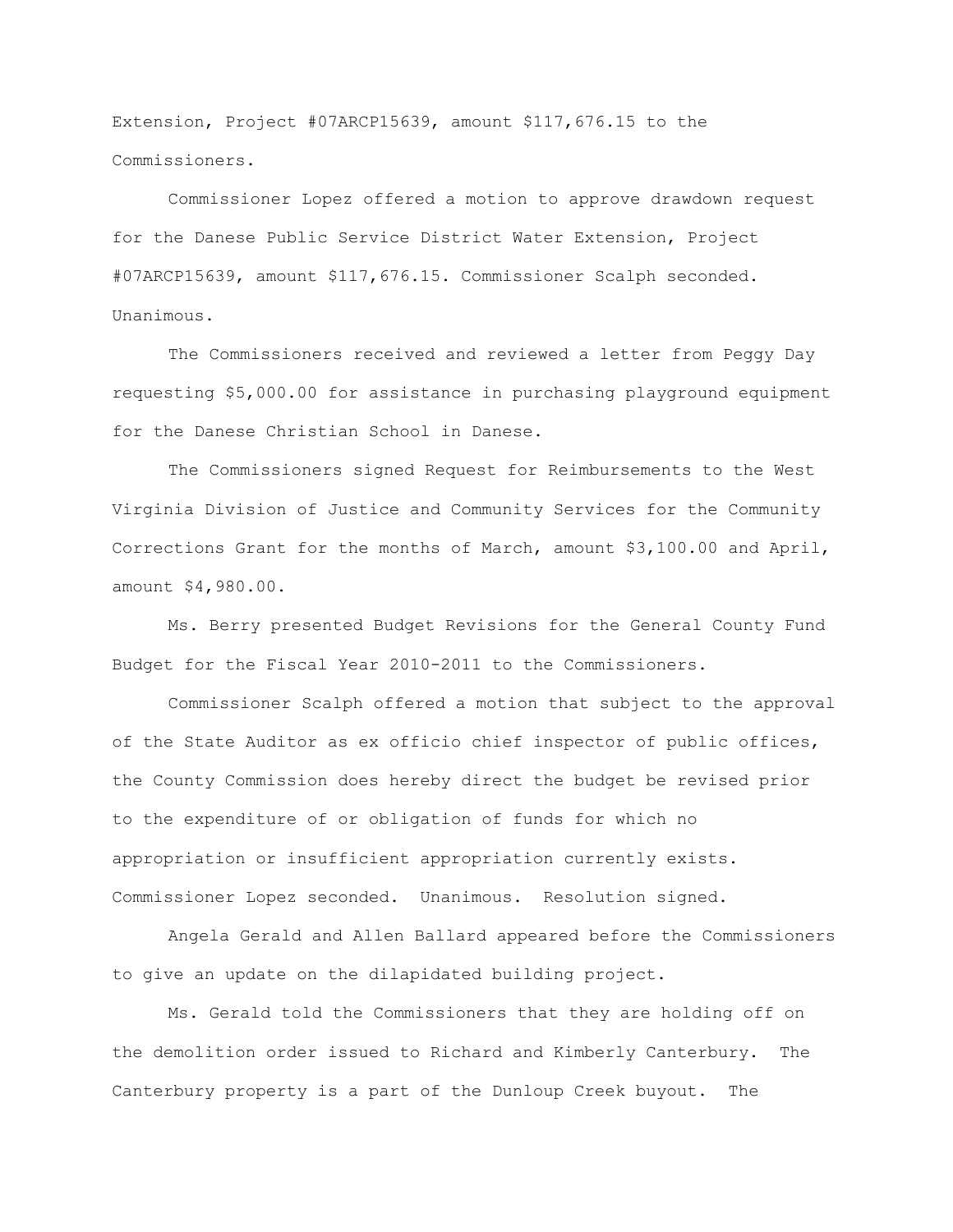Canterbury "s have cleaned up vegetation around the house and have painted the house.

Ms. Gerald told the Commissioners that Triad Engineering has sent out thirty-four (34) Right of Entry Letters for the Brownfield Grant. They have received five (5) back. The five (5) signed Right of Entry Letters have been sent to the Environmental Protection Agency for approval. Ms. Gerald told the Commissioners they are waiting for their decision. Ms. Gerald told the Commissioners if the houses have asbestos they would have to send out bids.

Ms. Gerald told the Commissioners they have three (3) more cases that have been turned over to the Prosecuting Attorney"s Office.

Commissioner Wender asked Angela Gerald and Allen Ballard to get on the agenda once a month to give them an update.

Commissioner Lopez asked if they could have the lien owner of the property be responsible for cleaning up the property.

Carl Harris, Prosecuting Attorney replied no. He told the Commissioners he would have to do further research.

The Commissioners recessed the Commission meeting at 9:55 a.m. The Commissioners reconvened the Commission meeting at 10.09 a.m. Commissioner Wender informed the Commission is here today to open the bids received for the 911 Center.

Commissioner Wender informed they received six (6) bids. Commissioner Wender informed they will ask that Dan Snead with J. Dan Snead Associates to review and make recommendation and bring back to the Commissioners.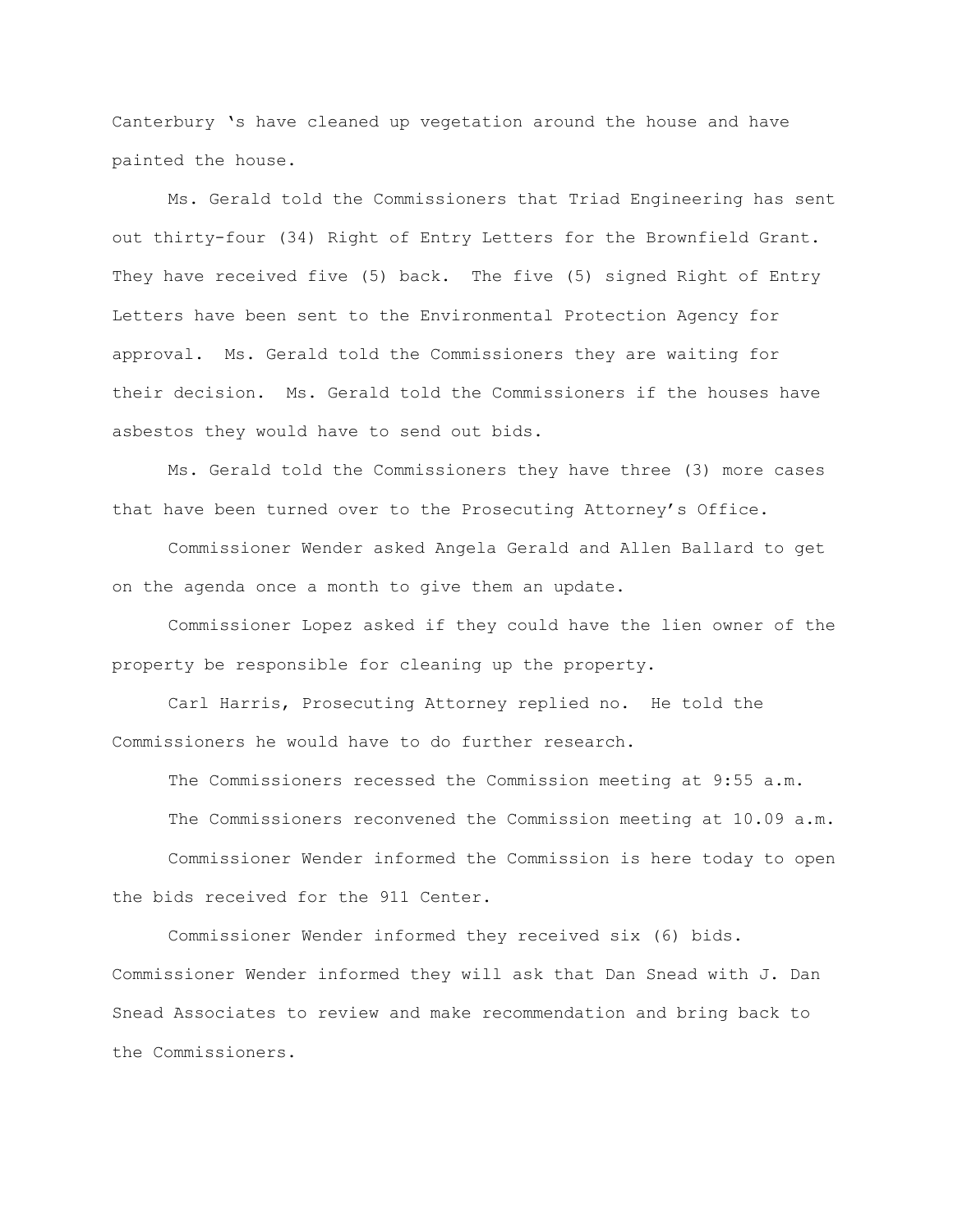The Commissioners opened the Bids: Lambardee Development Company, \$2,608,000.00, Kyle Construction, \$2,750,000.00, Danhill Construction, \$2,459,000.00, MIRC, \$2,430,000.00, Flint Construction, \$2,505,000.00, and Radford and Radford, \$2,475,600.00.

Dan Snead told the Commissioners he will review and get back with them on Monday.

Debbie Kemmerling, Carol Zickafoose and LaShawn Davis appeared before the Commission on behalf of the Black Diamond Girl Scouts Council.

Ms. Kemmerling told the Commissioners she is here today to request financial assistance for the Plateau Service Area.

Ms. Kemmerling gave a brief summary of the girl scouts activities.

After a brief discussion, Commissioner Lopez offered a motion that Fayette County Commission gives an appropriation of \$1,500.00 to the Black Diamond Girl Scouts. Commissioner Scalph seconded. Unanimous.

Commissioner Wender asked Ms. Kemmerling to send in a letter of request giving a break down on how much would go to Fayette County and how much would go to Greenbrier County.

David Neal, E911 Coordinator appeared before the Commission to discuss wrecker services for the 911 Center.

Carl Harris, Prosecuting Attorney asked Mr. Neal if there is a written policy for the ambulance and wrecker services.

Mr. Neal replied no.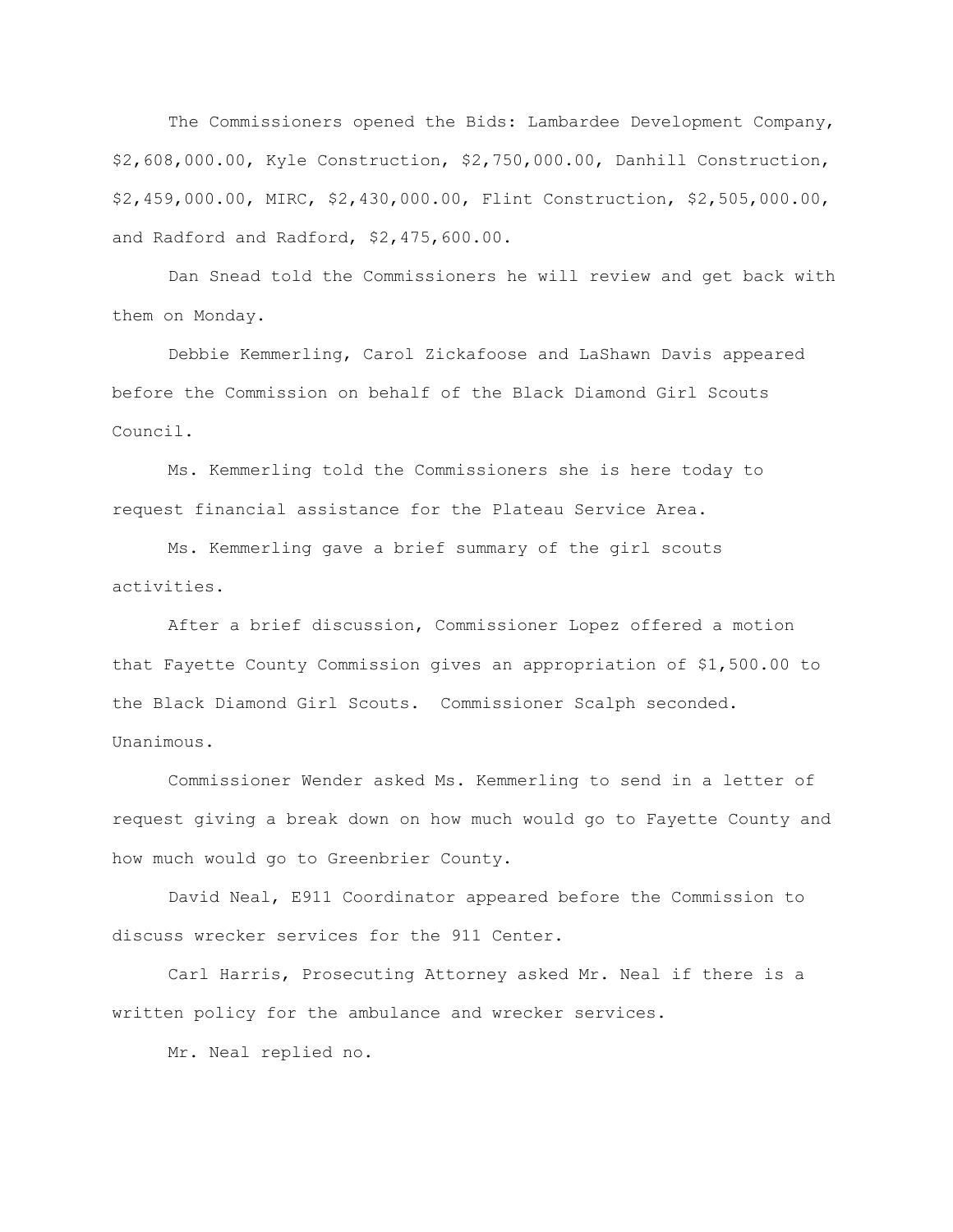Mr. Harris informed there should be a written policy for ambulance and wrecker services.

Commissioner Wender asked Mr. Neal about the 911 Advisory Board.

Mr. Neal told the Commissioner"s participation and support for the Board have declined.

After a brief discussion, Commissioner Wender asked Mr. Neal to make recommendations for members for the 911 Advisory Board and give the list to Ms. Berry.

Commissioner Wender asked Ms. Berry to send a letter to each person on the list and let them know that they are being considered to serve on the 911 Advisory Board.

Attorney James Blankenship appeared before the Commission to present Report of Claims in the Estate of Douglas Wayne Matheny.

Mr. Blankenship told the Commissioners he took evidence and issued a copy of the Report of Claims to the Executrix, Glenda K. Matheny and the claimant, Tammy Hopkins.

Mr. Blankenship told the Commissioners that Carl Harris, Prosecuting Attorney has reviewed the Order.

Commissioner Scalph offered a motion that the Commission has received and reviewed Report of Claims from the Fiduciary Commissioner and approves the findings that he has made and adopts the findings that were made in the Estate of Douglas Wayne Matheny. Commissioner Lopez seconded. Unanimous. Order signed.

Carl Harris informed the Commissioners he had talked with Attorney Phil Tissue regarding his Petition to Remove Administrator of the Estate of Anicita Maminta.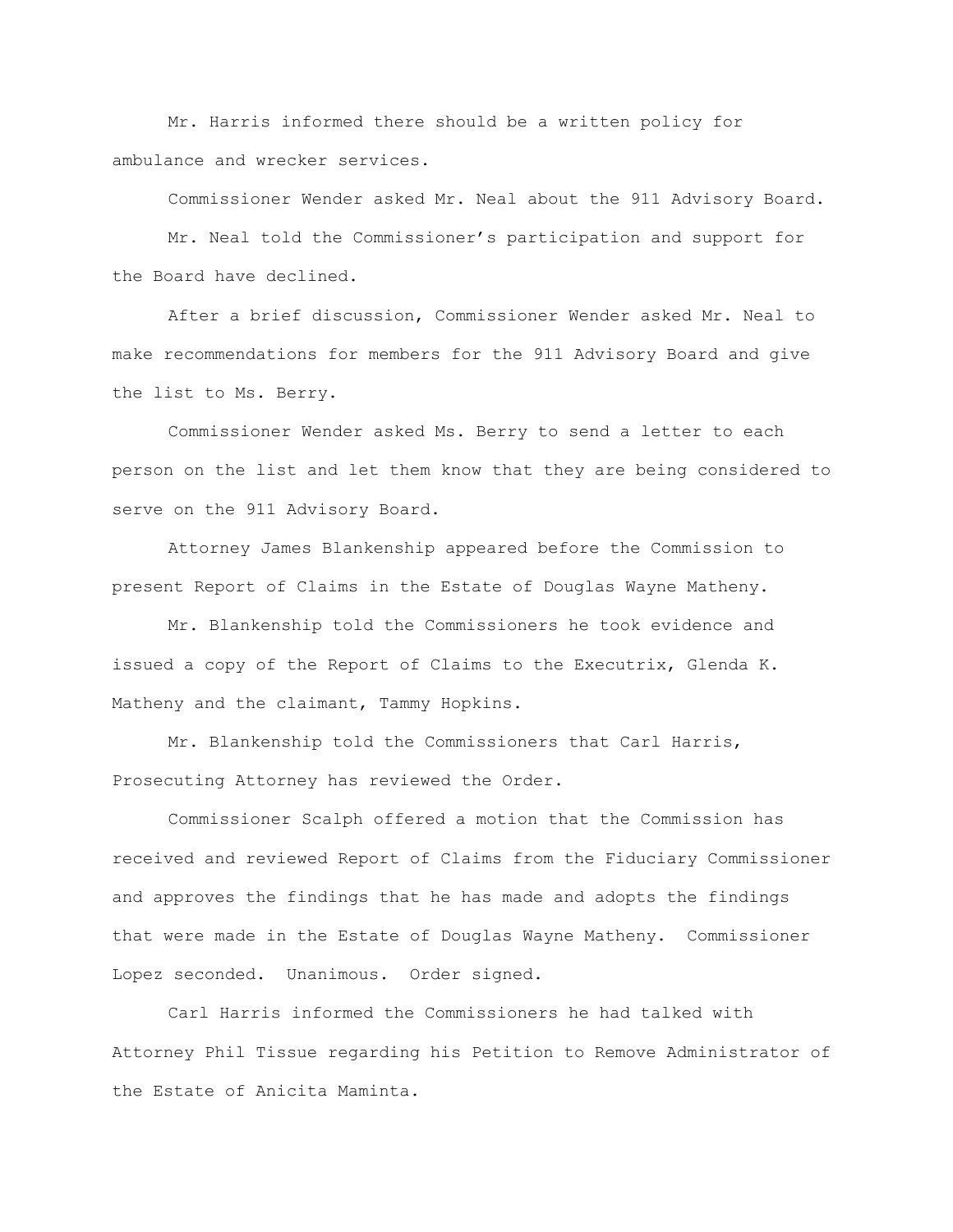Mr. Harris told the Commissioners he asked James Blankenship to serve as the Fiduciary Commissioner of the Estate of Anicita Maminta.

Commissioner Scalph offered a motion that the Commission appoints James Blankenship, Fiduciary Commissioner to represent and conduct the hearings in the Estate of Anicita Maminta. Commissioner Lopez seconded. Unanimous.

Dianna Wilson and Charlie Mays, Chairman of the Upper Kanawha Valley Economic Development Co. (UKVEDC) appeared before the Commission to request funding.

Ms. Wilson told the Commissioners the reason she is asking for their support the funding from a number of organizations has decreased. They would be losing income from one of their tenants at the end of September and the grant that pay her salary will end in September.

Ms. Wilson told the Commissioners they would be asking for funding from the City of Montgomery and Kanawha County Commission.

The Commissioners informed Ms. Wilson they will take under advisement and will think of other ways to assist in the funding. Earl Pauley, Park Superintendent, Joe Carelli and Peggy Bennett appeared before the Commissioners.

Mr. Pauley informed the Commissioners he had checked into purchasing a lawn mower from Bad Boys" Mower. The cost would be \$4,049.00. Mr. Pauley told the Commissioners the lawn mower has a life expectancy of ten (10) years.

Commissioner Lopez asked Mr. Pauley if he had a priority list.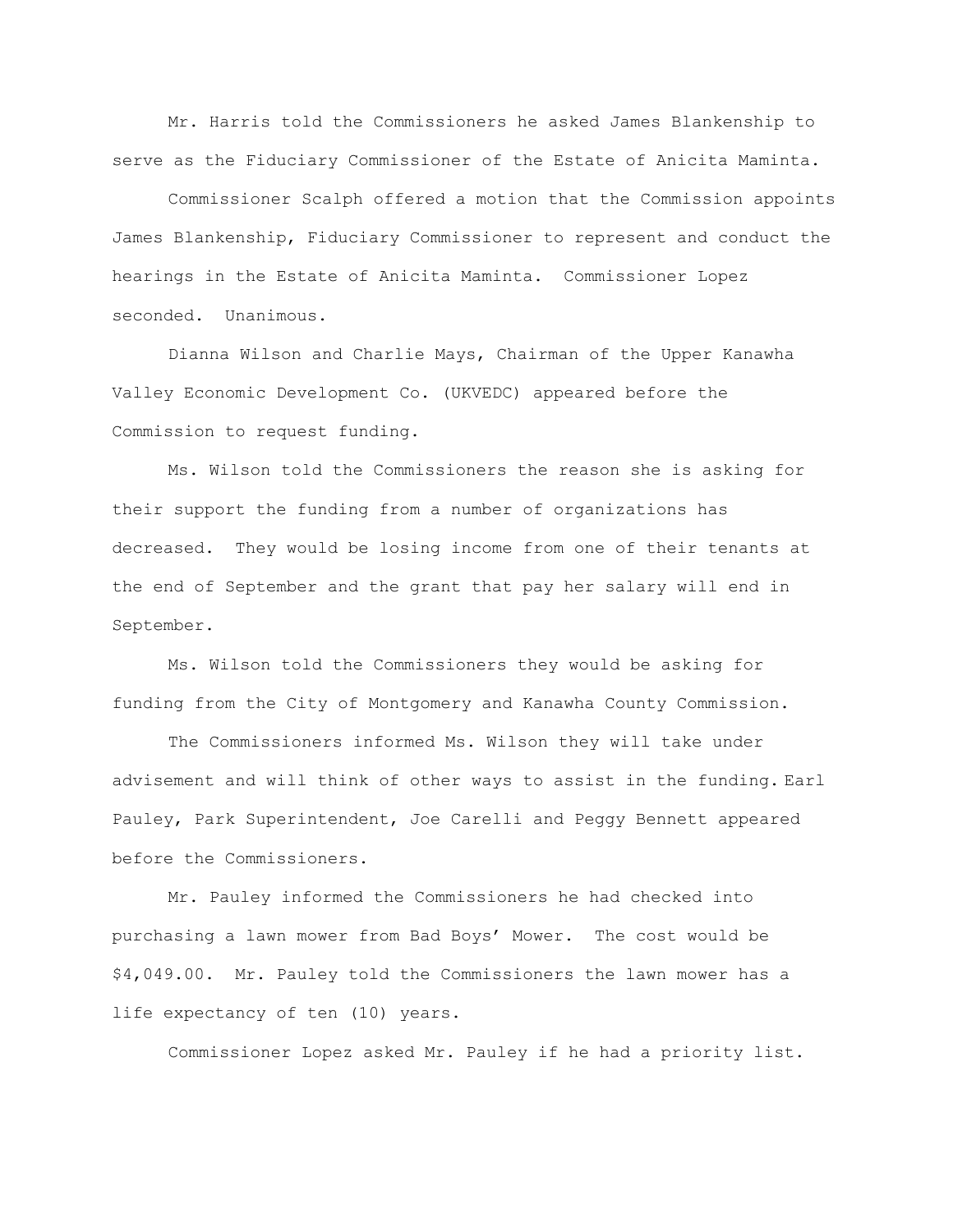Commissioner Lopez discussed hiring a part-time person (David Jones) to help Joe Carelli.

Commissioner Wender asked Mr. Pauley to get other bids for the lawn mower and present the bids at the next Commission meeting on May 6, 2011.

Commissioner Lopez suggested making allocation for the lawn mower from the Boomer Ballfield contribution.

Earl Pauley, Park Superintendent informed the Commissioners he had received a request from Camp Kismet requesting to change the normal swimming pool hour schedule for his group of kids.

After a brief discussion, the Commissioners told Mr. Pauley to inform Camp Kismet that the normal swimming pool hour schedule would not be changed.

The Commissioners received and reviewed a request from the Fayette County Animal Control Center requesting purchasing Surveillance Equipment. The estimated cost received from the American Micro Tech is \$6,420.96.

Commissioner Scalph offered a motion to approve Surveillance Equipment for the Fayette County Animal Control Center and approved the submitted bid from the American Micro Tech, amount \$6,420.96. Commissioner Lopez seconded. Unanimous.

The Commissioners approved to pay for the Surveillance Equipment this year, but will deduct the cost from the New River Humane Society"s budget next year.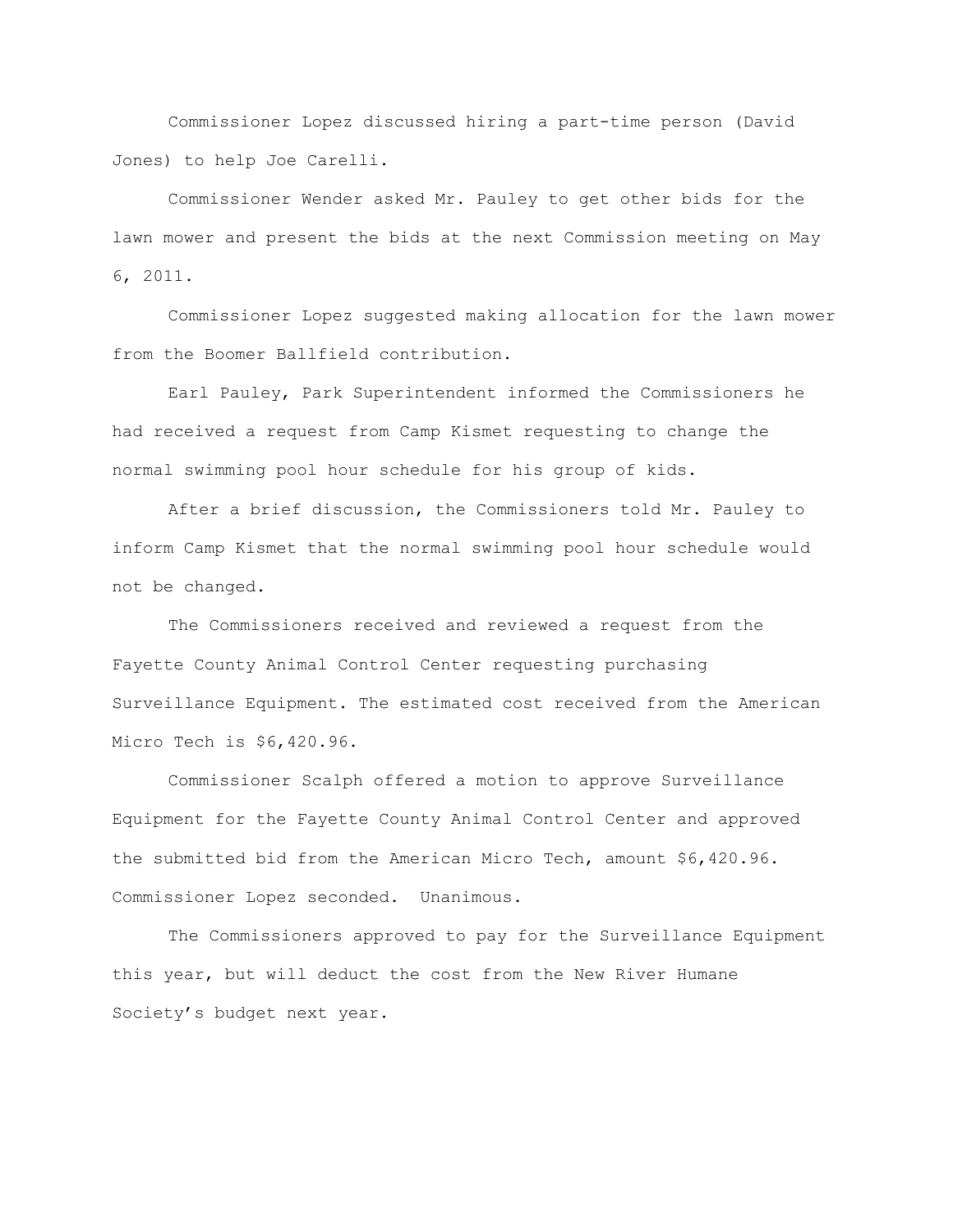The Commissioners received and reviewed a letter from Peggy Day requesting funding for playground equipment and ground cover for the Danese Christian School in Danese.

Carl Harris, Prosecuting Attorney informed the Commissioners this is not community property it's private and the County cannot contribute funds to a private agency.

Commissioner Lopez asked Ms. Berry to send a letter to Ms. Day regarding their decision.

The Commissioners received and reviewed from the Assessor"s Office a Petition to Combine or Divide and Segregate Land for Nancy Rosette.

Commissioner Scalph offered a motion to approve and sign Petition to Combine and Segregate Land for Nancy Rosette. Commissioner Lopez seconded. Unanimous.

The Commissioners received and reviewed a letter from Armstrong Public Service District recommending that Stanley Garten be reappointed to service as a Commissioner on the Armstrong Public Service District Board.

Commissioner Lopez offered a motion to reappoint Stanley Garten, a member of the Armstrong Public Service District term to expire April 1, 2017.

The Commissioners received and reviewed a letter from the Fayetteville Police Department requesting permission to setup a tent on the Courthouse lawn near the parking lot facing the old County Jail on Friday, May 20, 2011 for the purpose of the Memorial Service that will be conducted.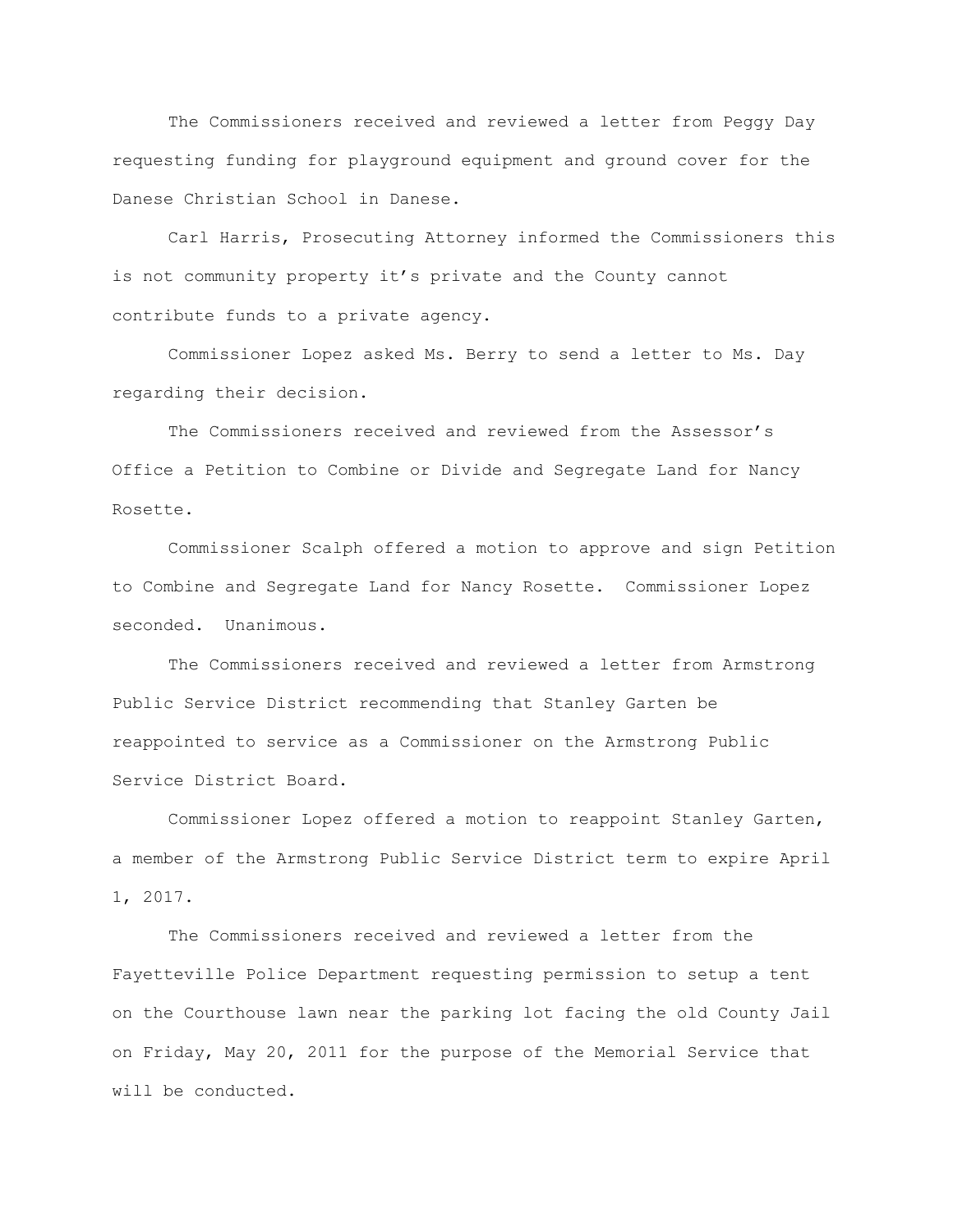Commissioner Lopez offered a motion to approve the request of the Fayetteville Police Department, to setup a tent on the Courthouse lawn on Friday, May 20, 2011 for the purpose of the Memorial Service that will be conducted, no vehicles are permitted on the Courthouse lawn for any purpose including unloading, that no amplification is allowed on the Courthouse property, and that all county property shall be cleaned up immediately after the event concludes.

The Commissioners received and reviewed a letter from Adam Stephens, Event Promoter for Captain Thurmond"s Challenge requesting permission to use the Courthouse lawn for their 16<sup>th</sup> Annual Captain Thurmond"s Challenge for the weekend of August 20, 2011 and requesting the use of some power for the awards ceremony and requesting permission to place porta-pots on the parking lot.

Commissioner Lopez offered a motion to approve the request of Captain Thurmond"s Challenge, to use the Courthouse lawn for the weekend of August 20, 2011, approve the request to place port-a-pots on parking lot no earlier than 4:30 p. m. August 19 and removed no later than August 22, 2011. Commissioner Scalph seconded. Unanimous.

The Commissioners signed the Federal Excise Tax Exemption Certificate for Speedway SuperAmerica LLC.

Ms. Berry informed the Commissioners she received an e-mail from Dan Snead informing that the Engineer that is doing the Courthouse Electrical Upgrade has had several discussions with the Fire Marshal"s Office concerning the enclosed connecting bridge passway between the Courthouse and the Jail.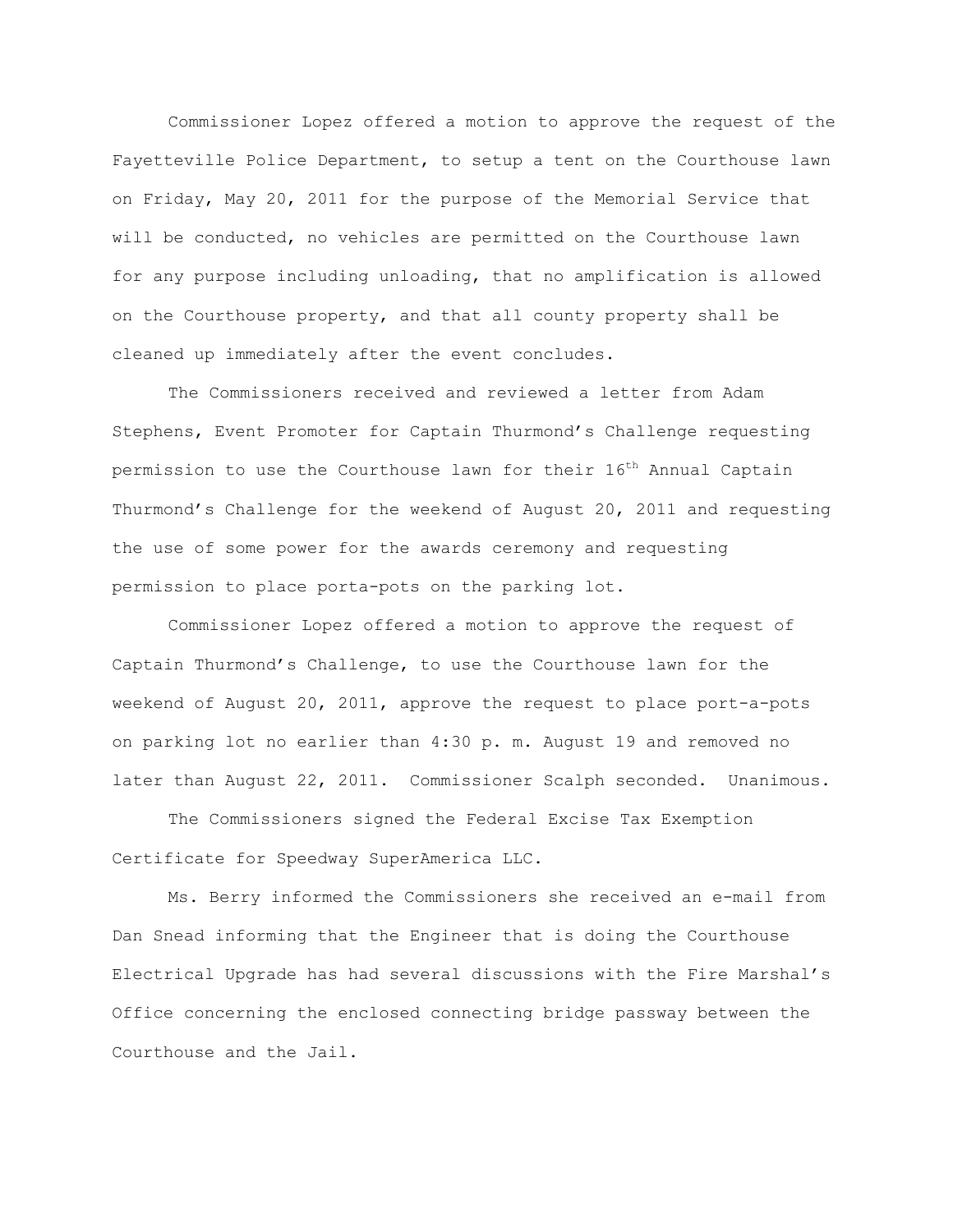Mr. Snead informed the Fire Marshal stated that as long as there is a 2-hour separation then the building can be treated as two separate buildings. Jeff Armentrout, Assistant State Fire Marshal did an inspection and stated the door on the courtroom side of the passway needed to be changed in order to meet the 2-hour separation requirement.

Ms. Berry told the Commissioners they are in the process of having the door changed.

Ms. Berry told the Commissioners the Engineer informed her that they are proceeding with this project since the required separation will be met.

Ms. Berry presented to the Commissioners a quote she received from AAA Glass and Awning Company for the fire-rated door, amount \$1,850.00.

Commissioner Scalph offered a motion to approve the \$1,850.00 quote from AAA Glass Awning and Company for the fire-rated door. Commissioner Lopez seconded. Unanimous.

Dickie Smith, Maintenance Supervisor informed the Commissioners he received quotes for the air conditioner outside the County Commission Office and the County Clerk Office from Camco Heating and Cooling System (\$5,150.00), Childers Enterprise (\$5,495.00) and Ward Plumbing Heating and Cooling System (\$2,150.00). Mr. Smith told the Commissioners that he had to check with Ward on their quote. Mr. Smith told the Commissioners he was waiting for another quote from Casto Technical Services.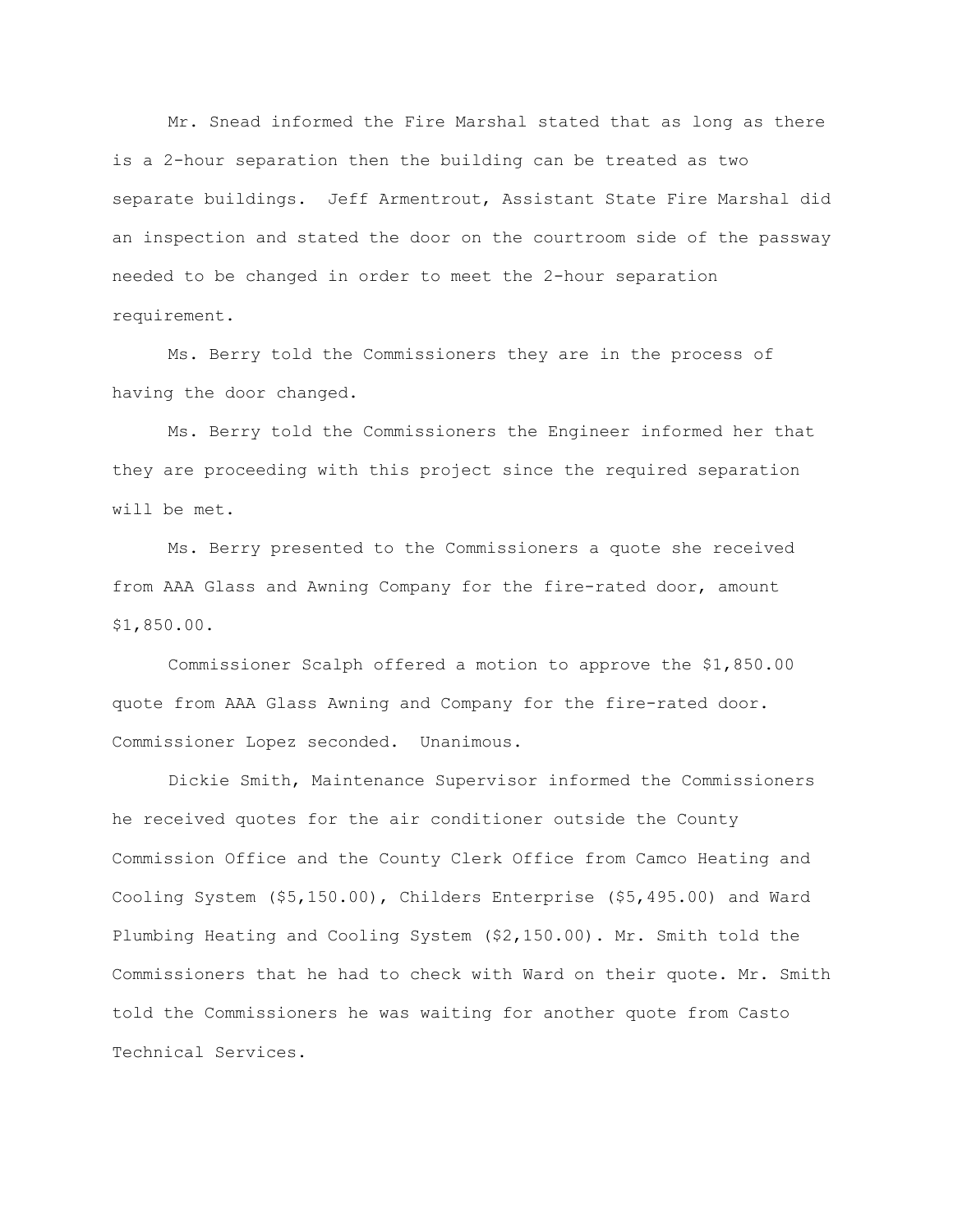Commissioner Scalph offered a motion to approve Camco Heating and Cooling System (\$5,150.00) and allow Debbie Berry to approve the lower bid once all the bids are received. Commissioner Lopez seconded. Unanimous.

The Commissioners received/reviewed and signed a letter from CSX Real Property informing that the Seller and Buyer desire to modify the terms of the Purchase-Sale Agreement to extend closing to occur no later than June 15, 2011. All other terms and conditions of the Purchase-Sale Agreement shall remain in full force and effect.

The Commissioners received and reviewed a request from Kelvin Holliday, County Clerk requesting purchases of desks and chairs for his office, cost \$1,220.40.

Commissioner Scalph offered a motion to allow Fayette County Commission to proceed with the \$1,220.40 to purchase desks and chairs for the County Clerk's Office. The check will be released today. Commissioner Lopez seconded. Unanimous.

The Commissioners received and reviewed a letter from Kelvin Holliday, County Clerk regarding establishing satellite precincts for early voting for the October  $4<sup>th</sup>$  special general election.

The Commissioners received and reviewed a copy of a letter to Steptoe and Johnson thanking them for the recent opportunity to discuss building code fee inspections as they relate to the Project Arrow development in Glen Jean, West Virginia.

The meeting was adjourned at 1:58 p.m. The next scheduled meeting is June 6, 2011.

FAYETTE COUNTY COMMISSION REGULAR SESSION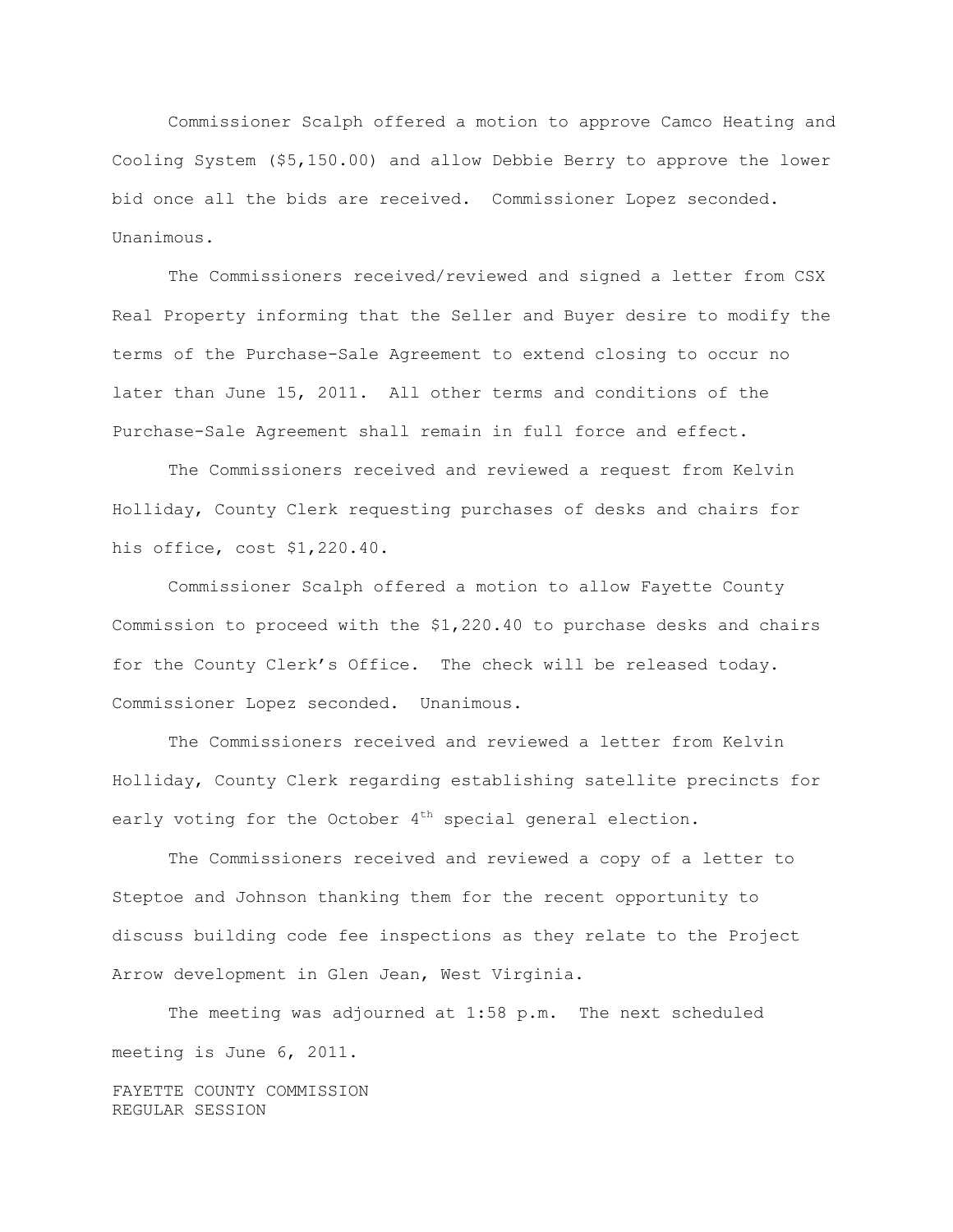MAY 6, 2011 **COURTHOUSE** FAYETTEVILLE, WV 25840 MEMBERS Present: Matthew D. Wender, John H. Lopez, Denise A. Scalph

The Fayette County Commission met in a regular session on this  $6<sup>th</sup>$ day of May 2011.

Commissioner Wender called the Building Commission meeting to order at 9:00 a.m.

Persons in attendance were Morgan Bracken, Steve Pridemore, Will Thornton, John Stump, David Neal, Mike Fridley, Nick Mooney and Steve Cruikshank.

The purpose of the meeting is to conduct a third reading of an Ordinance authorizing the conveyance of real property by the County Commission to the Fayette County Building Commission for the purpose of permitting the acquisition, construction and financing of a new 911 Emergency Response Center. The issuance of the Fayette County Building Commission lease Revenue Bonds, Series 2011, in the aggregate principal amount up to \$2,000,000.

Steve Pridemore offered a motion to accept Ordinance as written and read. William Thornton seconded. Unanimous.

The purpose of the meeting is to conduct a first reading of an Ordinance authorizing the conveyance of real property by the County Commission to the Fayette County Building Commission for the purpose of permitting the acquisition, construction and financing of a new 911 Emergency Response Center. The issuance of the Fayette County Building Commission lease Revenue Bonds, Series 2011, in the aggregate principal amount up to \$3,000,000.

Steve Pridemore offered a motion to accept Ordinance as written and read. William Thornton seconded. Unanimous.

Morgan Bracken adjourned the Building Commission Meeting at 9:45 a.m.

Commissioner Wender called the Commission meeting to order at 10:00 a.m.

Commissioner Scalph offered a motion to approve releasing payment of invoices and vouchers, approve  $1^{st}$  half payrolls, checks to be released May 13, 2011. Commissioner Lopez seconded. Unanimous.

FAYETTE COUNTY COMMISSION SPECIAL SESSION JUNE 15, 2011 COURTHOUSE FAYETTEVILLE, WV 25840 MEMBERS Present: Matthew D. Wender, John H. Lopez, Denise A. Scalph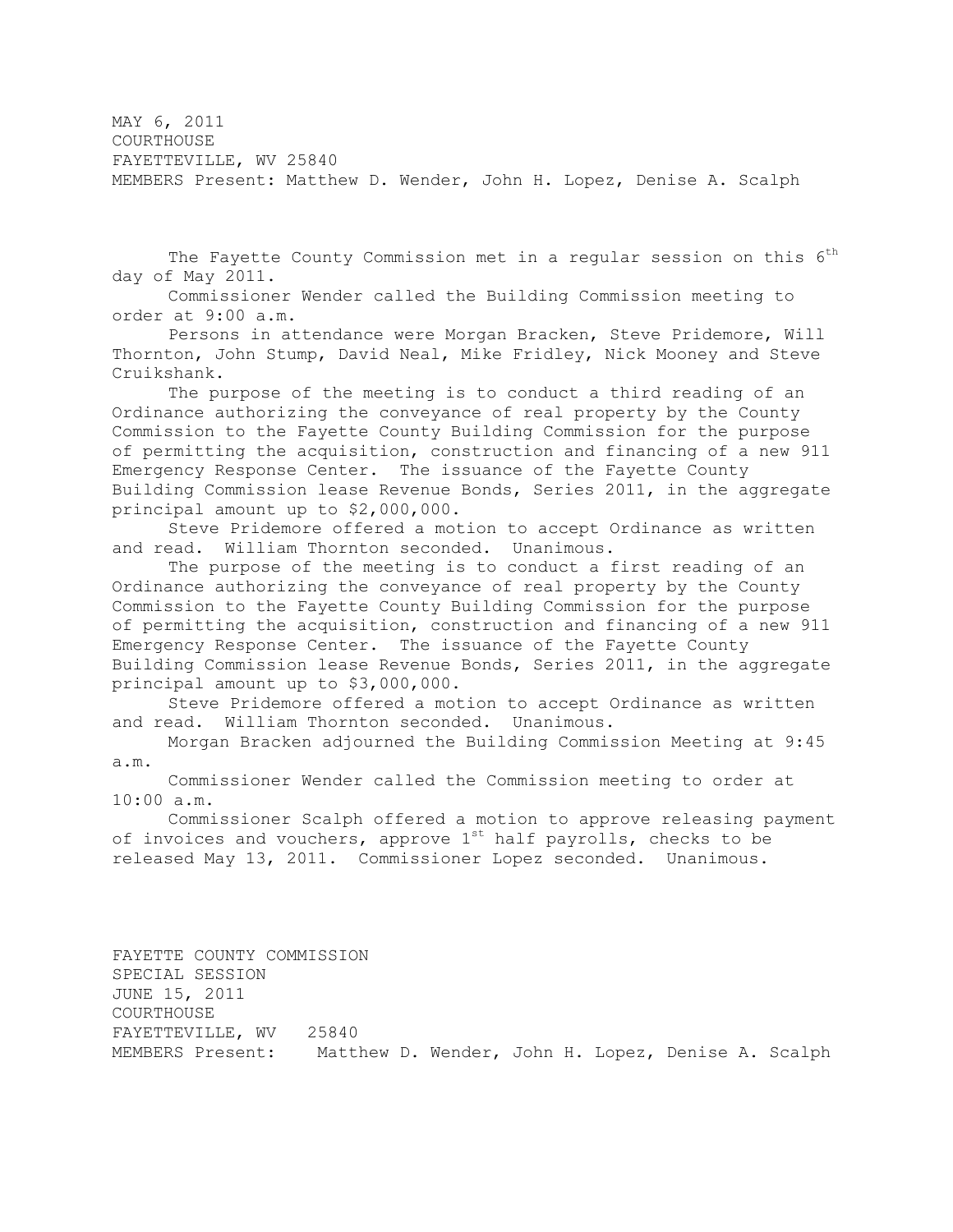The Fayette County Commission met in a special Executive Session on this 15th day of June 2011 to discuss a personnel matter.

No decision was made.

The Commissioners recessed the Executive Session.

The meeting was adjourned. The next scheduled meeting is June 30, 2011.

FAYETTE COUNTY COMMISSION REGULAR SESSION JULY 8, 2011 COURTHOUSE FAYETTEVILLE, WV 25840 MEMBERS Present: Matthew D. Wender, John H. Lopez, Denise A. Scalph

The Fayette County Commission met in a regular session on this  $8<sup>th</sup>$ day of July 2011.

Commissioner Wender called the meeting to order at 9:10 a.m.

Cindy Hysell presented exonerations to be approved and signed to the Commissioners.

Commissioner Lopez offered a motion to approve and sign the 16 personal property tickets (See attached). Commissioner Scalph seconded. Unanimous

Commissioner Scalph offered a motion to approve and sign real property ticket for Marvin L. and Linda L. Cooper. Commissioner Lopez seconded. Unanimous.

Commissioner Lopez offered a motion to approve vouchers and invoices and approved  $1^{st}$  half payroll checks to be released on July 15, 2011. Commissioner Scalph seconded. Unanimous.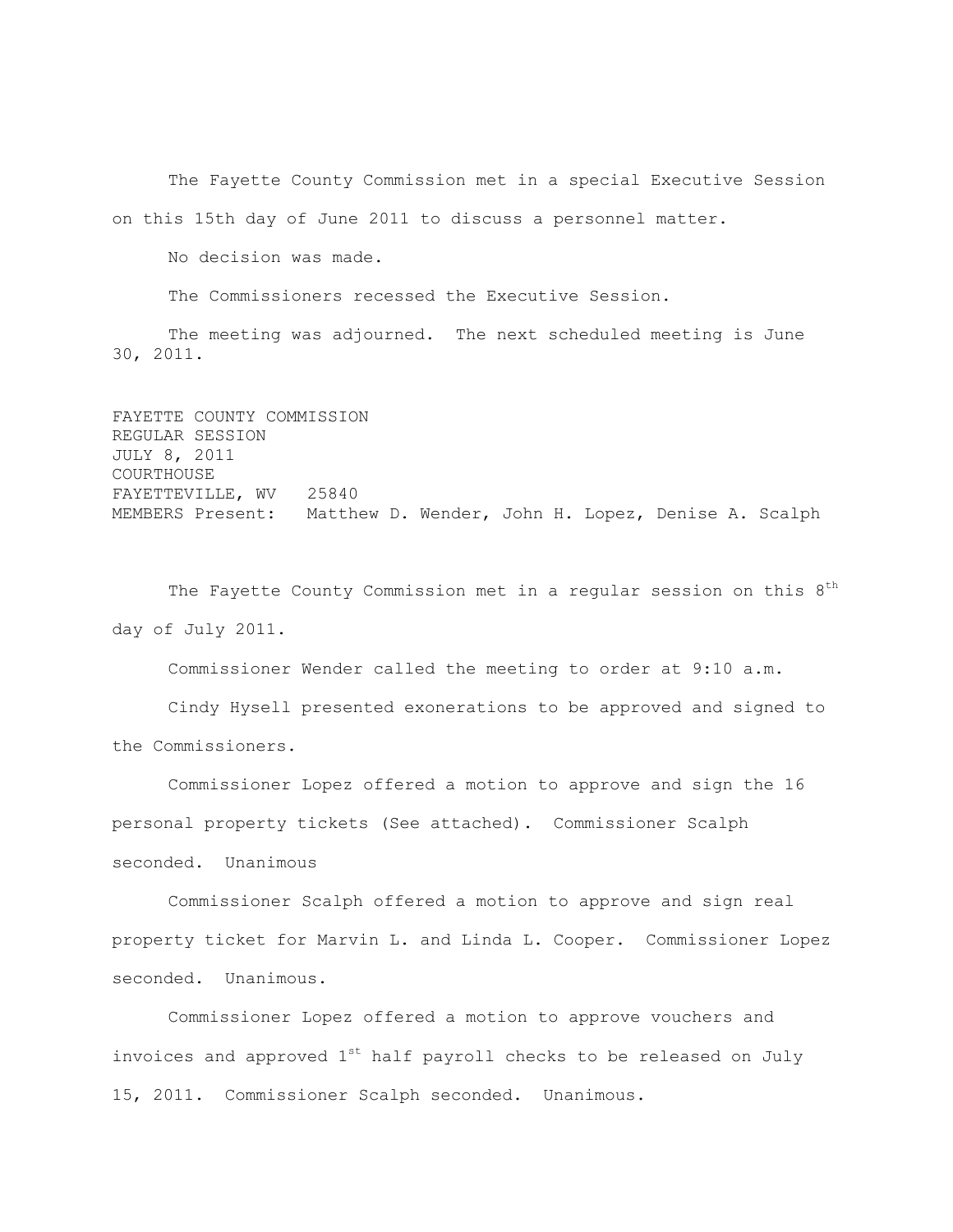Commissioner Scalph offered a motion to approve minutes of April 29, 2011. Commissioner Lopez seconded. Unanimous.

Ms. Berry presented an Order to approve the list of Poll Workers received from the Chairman of the Democratic Executive Committee and the Chairman of the Republican Executive Committee to work at the October 4, 2011 Special General Election to the Commissioners.

Commissioner Scalph offered a motion that Fayette County Commission approves and signs Order appointing the Poll workers to work in the upcoming Special General Election being held October 4, 2011. Commissioner Lopez seconded. Unanimous. Order signed.

Ms. Berry presented an Order to approve and sign to increase the mileage rate from fifty-one cents (.51¢) per mile to fifty-five cents (.55¢) per mile.

Commissioner Scalph offered a motion to approve increasing the mileage from fifty-one cents (.51¢) per mile to fifty-five cents (.55¢) per mile. Commissioner Lopez seconded. Unanimous. Order signed.

Ms. Berry presented a Budget Revision for the Coal Severance Fund for Fiscal Year 2010-2011 in the amount of \$724,902.

Commissioner Scalph offered a motion that subject to the approval of the State Auditor as ex officio chief inspector of public offices, the County Commission does hereby direct the Coal Severance Fund Budget to be revised prior to the expenditures of or obligation of funds for which no appropriation or insufficient appropriation currently exists. Commissioner Lopez seconded. Unanimous. Order signed.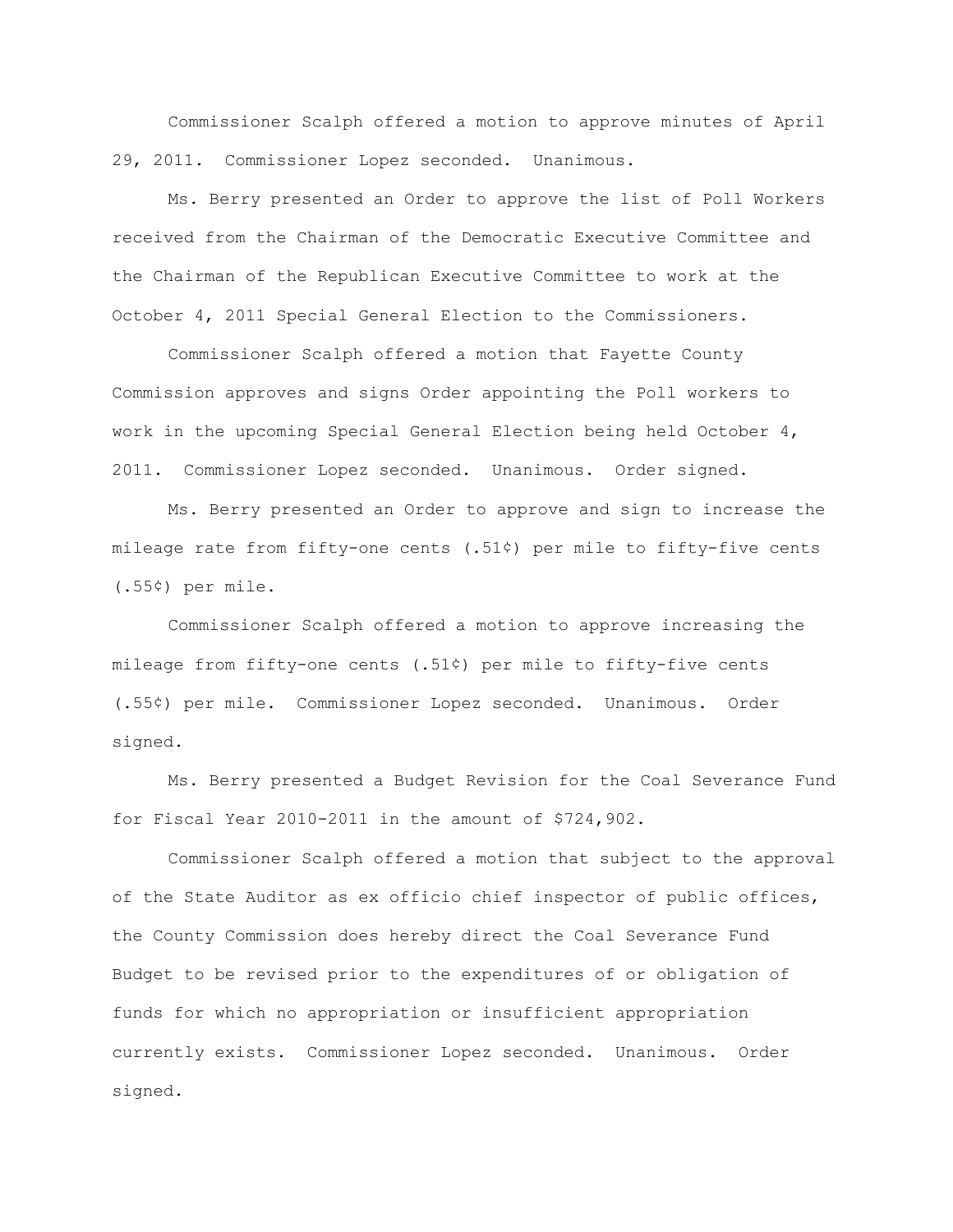Carl Harris, Prosecuting Attorney presented an Order regarding a petition filed to hear evidence in regard to a controversy concerning the Estate of Aniceta Maminta. The Commissioners informed that this matter should be referred to a Fiduciary Commissioner to handle the taking of evidence and making a recommendation to the Commission.

The Commissioners asked that Attorney James Blankenship be appointed Fiduciary Commissioner to hear all matters relating to the Petition and make a recommendation for a decision on this matter to the Commission. Order signed.

The Commissioners received and reviewed bids from the Fayette County Emergency Food Assistance Center asking that the Commissioners assist them in replacing the windows and door at the Fayette County Emergency Food Assistance Center.

Commissioner Scalph offered a motion to approve the lower bid to replace windows and door with the understanding the bid includes labor, amount \$3,826.54. Commissioner Lopez seconded. Unanimous.

Kenneth Smart, Chairman, John David and Bart Jackson with the Page-Kincaid Public Service District appeared before the Commissioners.

John David gave an update to the Commissioners.

The Commissioners called for opening of the bids for the new 911/OES Center.

The Commissioners received six (6) bids from–-Kyle Construction (\$2,200,000), Dan Hill Construction (\$2,155,000), Venture One Construction (\$2,196,800), Radford and Radford (\$1,885,000), Lombardi Development (\$2,225,500), Flint Construction (\$2,041,180).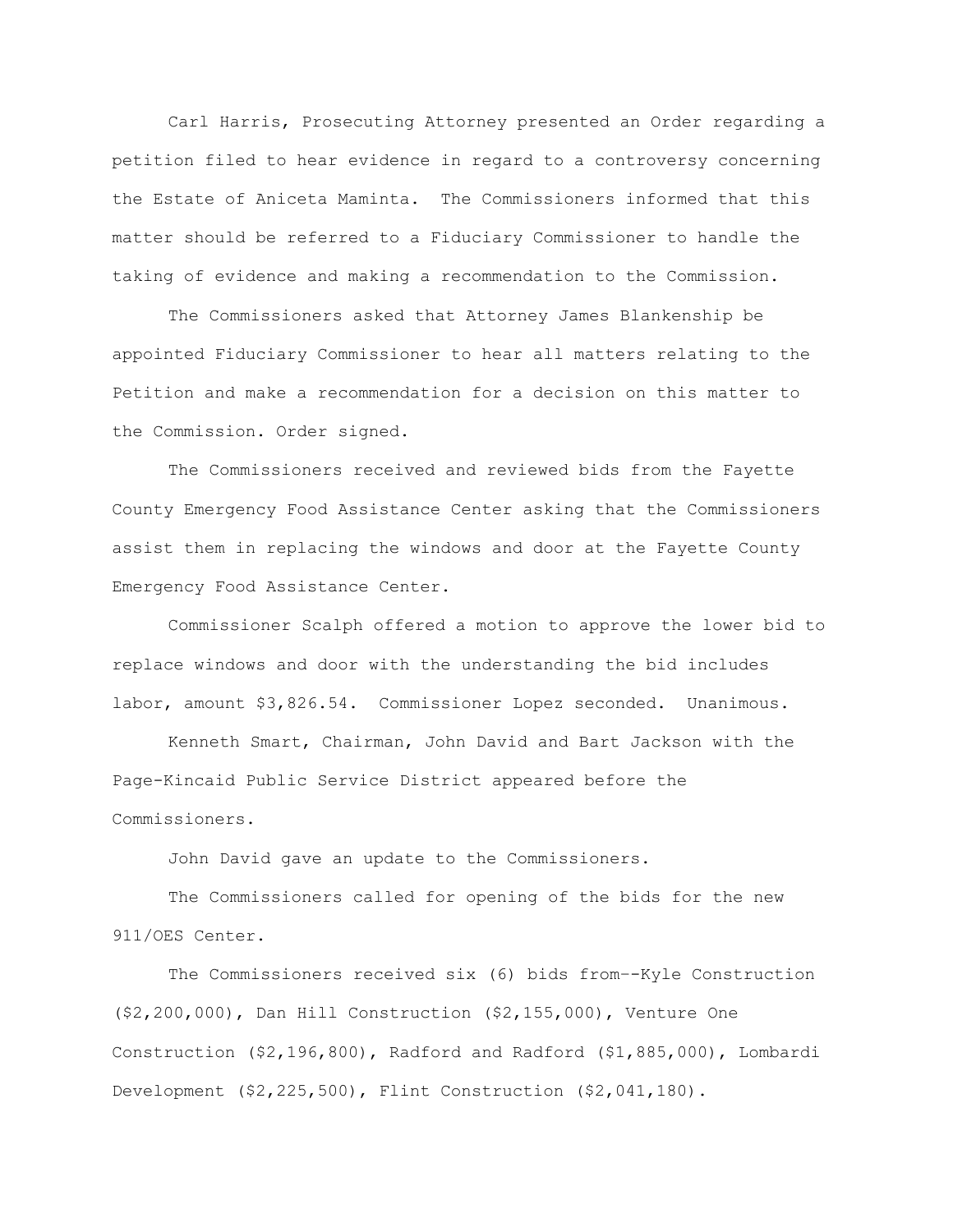The Commissioners asked that the bids go to Dan Snead to review to make sure everything is correct. The Commissioners asked Mr. Snead to make recommendation and get back with the Commissioners.

Michael Angelona appeared before the Commissioners to present an Order to close the road between Lots 34, 35, 24 and 25 at Tourison Addition, Fayetteville, Fayette County.

Mr. Angelona was sworn in and hearing was recorded.

Mr. Angelona did comply with all the rules and regulations. All property owners have been notified.

Commissioner Scalph offered a motion to approve the road closing between Lots 34, 35, 24, and 25 at Tourison Addition. All property owners have been notified. Commissioner Lopez seconded. Unanimous.

The Commissioners asked Brian Parsons, Assistant Prosecuting Attorney to do Order for the Commission to sign.

The Commissioners received and reviewed a letter from Communities Re-Unite requesting a donation of \$500.00 for their 2011 Communities Re-Unite Biannual Reunion.

Commissioner Scalph offered a motion to allocate \$500.00 for the Communities Re-Unite Biannual Reunion being held on September 2 and September 3, 2011. Commissioner Lopez seconded. Unanimous.

The Commissioners recessed the County Commission meeting at 11:40 a.m. to go into an Executive Session.

The Commissioners reconvened the County Commission meeting at 12:15 p.m.

and recessed for lunch.

The Commissioners received and reviewed a letter from Eddie Young, Assessor informing that the salaries of Steve Fox (\$32,000), Cynthia Hysell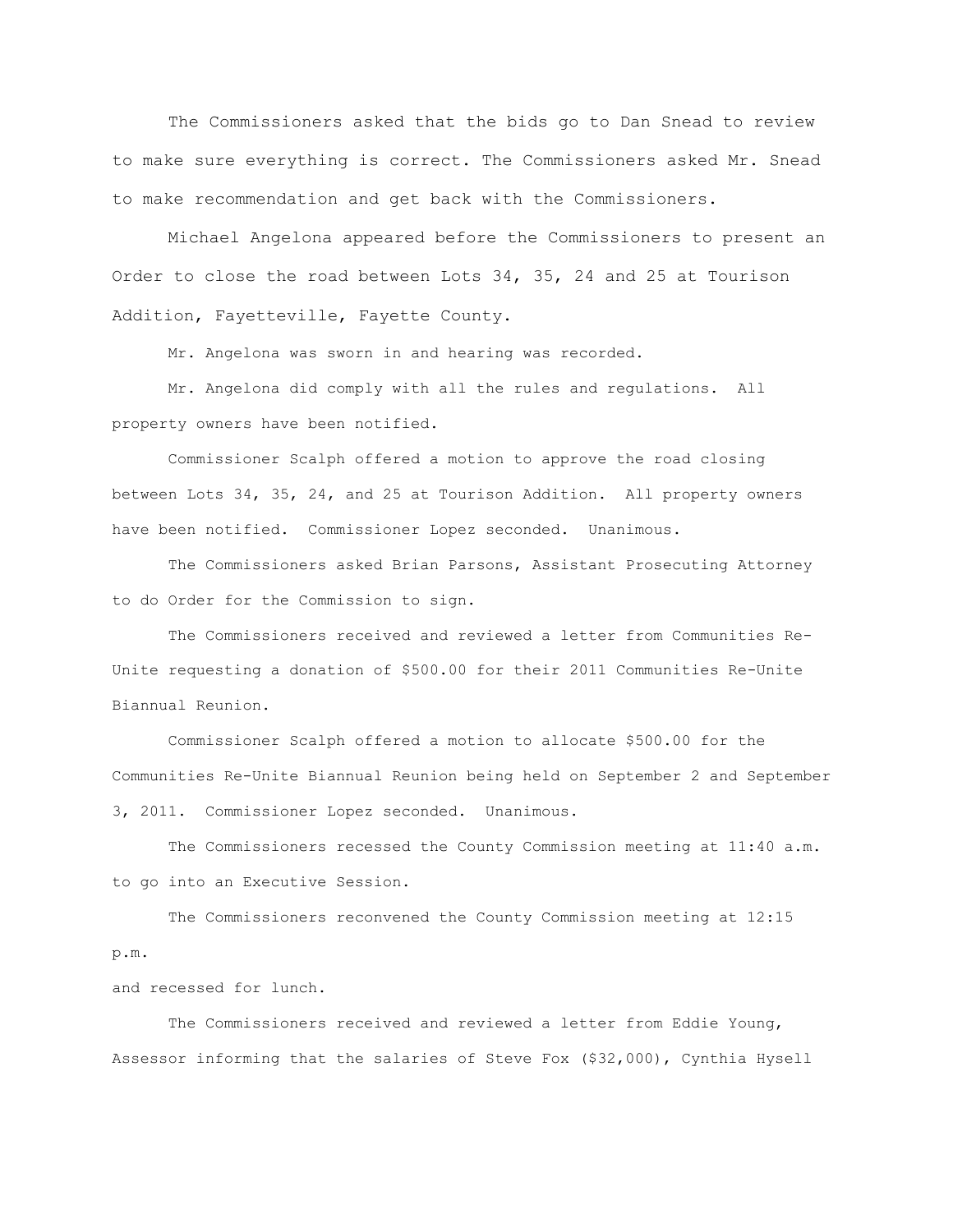(\$32,000), John Michael Bone (\$29,400), Buren Renick (\$31,000) and Tara Tyree (\$20,000) will increase effective July 1, 2011.

The Commissioners signed the Local Government Purchasing Card Participation Agreement.

The Commissioners signed Sales Tax Report for the period ending June 30, 2011 for the Fayette County Park.

The Commissioners received and reviewed a letter from Cecil I. Walker Machinery Company offering State of West Virginia equipment contracts that are available to all West Virginia government and non-profit entities.

The Commissioners received and reviewed Newsletter from the Community Correction Day Report Center.

The Commissioners received and reviewed from the Fayette County Animal Control Center Weekly Fees Collected for the week of July 1 to July 7, 2011.

The Commissioners received and reviewed checks from the Supreme Court, FLM, amount \$2,700; Dept. of Health and Human Resource, Community Corrections, amount \$123.00, City of Beckley DUI, amount \$87.48.

The meeting was adjourned. The next scheduled meeting is July 18, 2011.

FAYETTE COUNTY COMMISSION REGULAR SESSION JULY 18, 2011 COURTHOUSE FAYETTEVILLE, WV 25840 MEMBERS Present: Matthew D. Wender, John H. Lopez, Denise A. Scalph

The Fayette County Commission met in a regular session on this 18<sup>th</sup> day of July 2011.

Commissioner Wender called the meeting to order at 9:05 a.m. The County Commission meeting for July 29, 2011 was cancelled.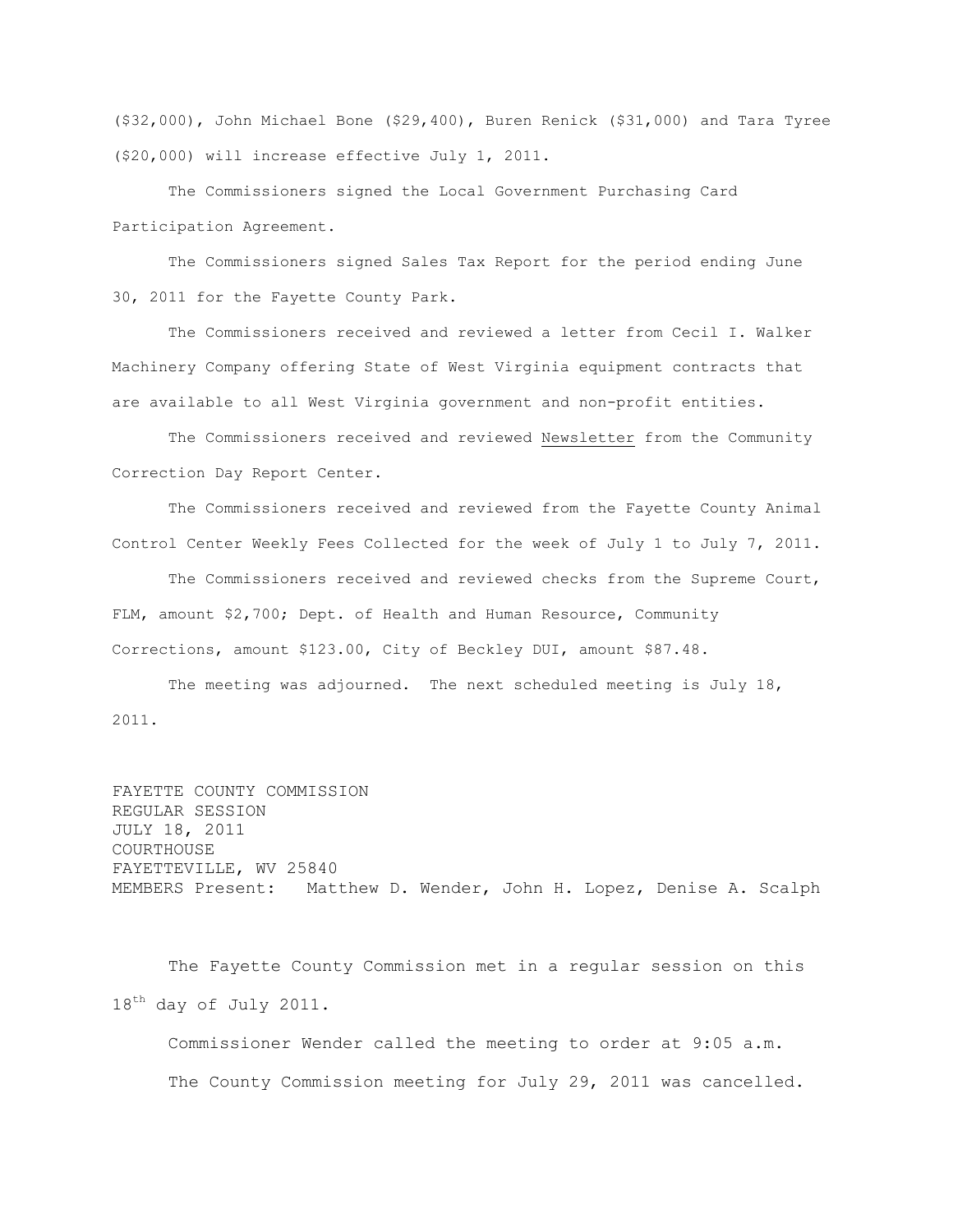Commissioner Lopez offered a motion to approve vouchers and invoices, checks to be released today, approved  $2<sup>nd</sup>$  half payrolls checks to be released on July 29, 2011. Commissioner Scalph seconded. Unanimous.

Commissioner Scalph offered a motion to approve minutes of May 6, May 20, May 27, and June 10, 2011. Commissioner Lopez seconded. Unanimous.

Eddie Young, Assessor presented exonerations to be approved and signed to the Commissioners.

Commissioner Scalph offered a motion to approve real property tax tickets (See attached). Commissioner Lopez seconded. Unanimous.

Ms. Berry presented a letter she received from John Brenemen regarding a case with dogs attacking his sheep to the Commissioners.

The Commissioners discussed and reviewed the pictures that were brought in.

Carl Harris, Prosecuting Attorney informed the Commissioners he would research.

The Commissioners asked Mr. Harris to present his recommendation at their next Commission meeting.

Gloria King, Director of the New River Humane Society appeared before the Commissioners.

Ms. King told the Commission that Commissioner Wender and Allen Ballard had visited the Fayette County Animal Control Center to check out the building.

Ms. King told the Commissioners that Commissioner Wender believes the building is beyond fixing.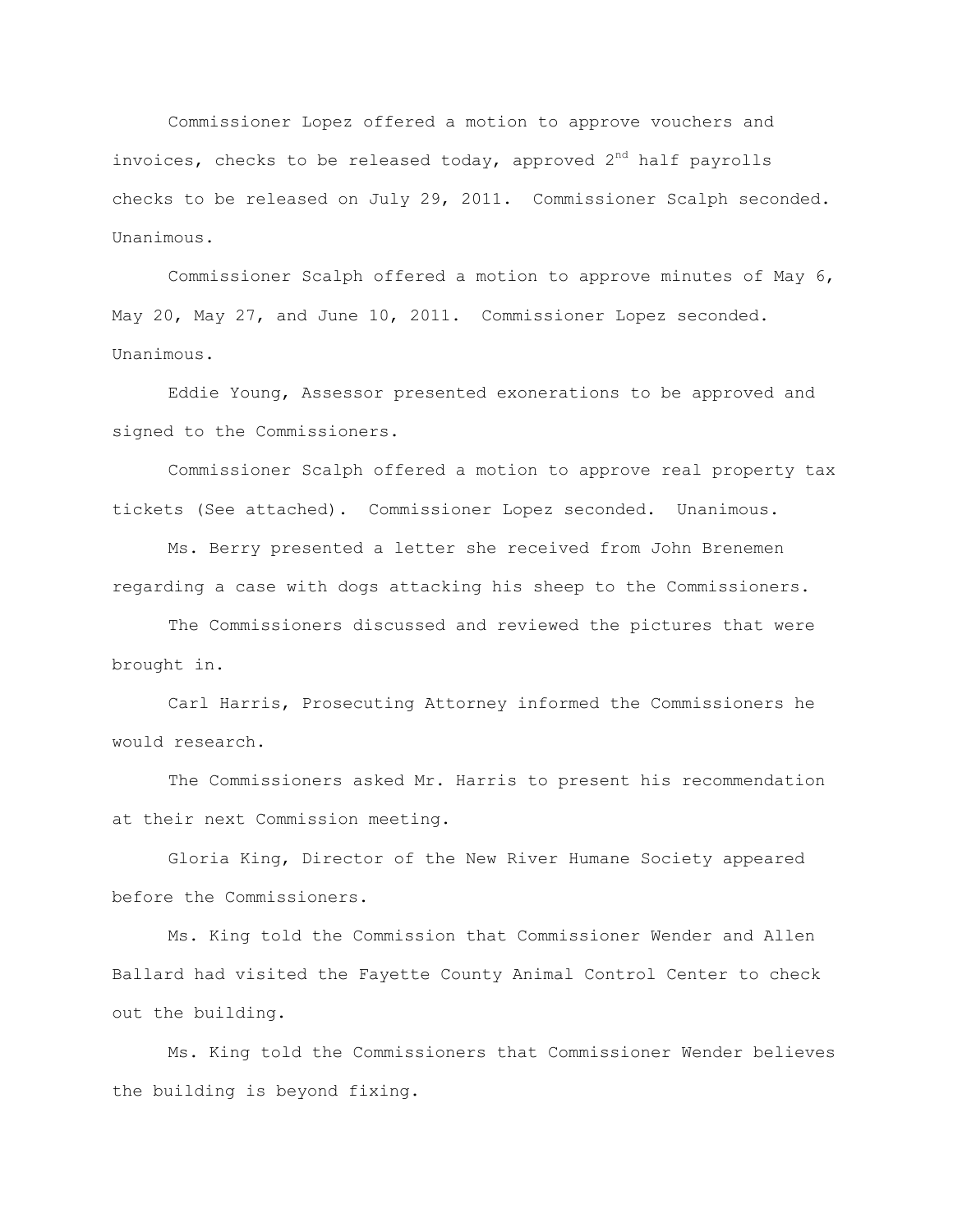Commissioner Wender recommends building a new building.

Ms. Berry presented a letter she received from Allen Ballard regarding fixing or replacing the roof at the lower animal shelter facility to the Commissioners.

The Commissioners asked Ms. Berry to read the letter.

Ms. Berry told the Commissioners that Mr. Ballard believes a new building should be rebuilt.

The Commissioners told Ms. Berry to ask Mr. Ballard to put together an estimate of cost to rebuild the building and send his recommendation to the Commissioner by August 5, 2011.

The Commissioners scheduled a public hearing at 9:30 a.m. regarding Abandoned Property Complaint on David Bragg.

Present for the hearing was Allen Ballard, Angela Gerald, and Carl Harris, Prosecuting Attorney.

David Bragg was not present by 9:40 a.m.

Mr. Harris told the Commissioners he was notified of the meeting on June 1, 2011 by the Sheriff's Office.

Commissioner Lopez offered a motion to proceed with demolition on 52 Upper Summerlee Road and bid out the project (Surface lot 274-288 Johnson Subdivision owned by David Bragg). Commissioner Scalph seconded. Unanimous.

The Commissioners recessed the Commission meeting 9:50 a.m. to enter into an Executive Session to discuss a personnel matter.

The Commissioners reconvened the Commission meeting at 10:05 a.m.

Bid opening for the Electrical Upgrade for the Courthouse is scheduled at 10:05 a.m.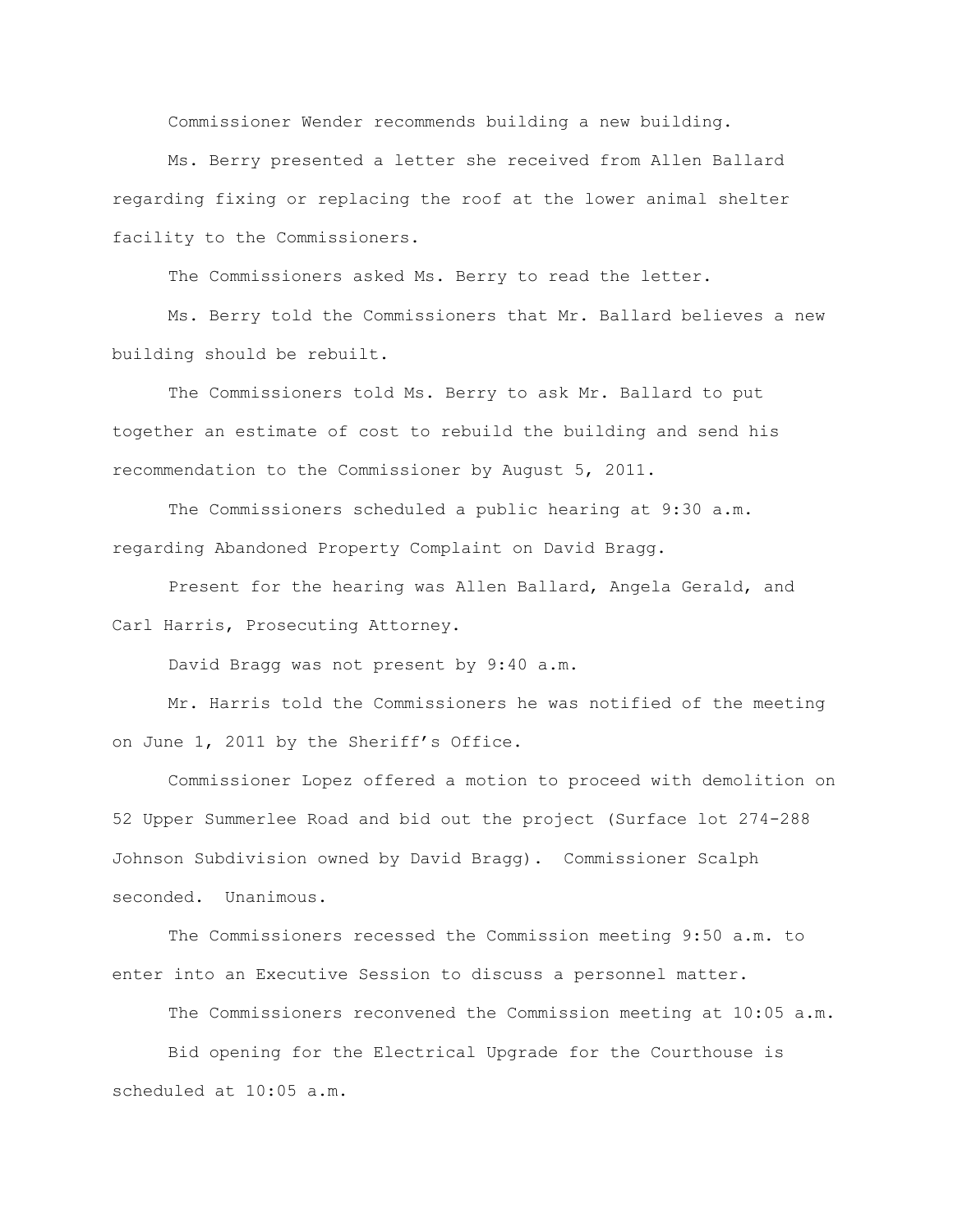The Commissioners received three (3) bids:

| Base Bid Amount Add Alternate No. 1 |  |  |  |  |  |  |  |
|-------------------------------------|--|--|--|--|--|--|--|
|-------------------------------------|--|--|--|--|--|--|--|

| Advanced Electrical Services | \$88,000.00 | \$12,000.00 |
|------------------------------|-------------|-------------|
| Bluestone Electric           | \$79,000.00 | \$12,000.00 |
| Lowe Brothers Electric       | \$70,400.00 | \$14,500.00 |

The Commissioners turned bids over to Dan Snead to review and make recommendation at the next County Commission meeting.

Ms. Berry presented a request for funding from Aletha Stolar, Director Family Resource Network to the Commissioners.

Ms Stolar is requesting funding to attend the Appalachian Regional Commission"s Healthy Families: Healthy Future Conference in Prestonsburg, Kentucky, September 7-9, 2011. The cost is approximately \$580.00.

Commissioner Scalph offered a motion to approve request of Aletha Stolar to attend the Appalachian Regional Commission"s Healthy Families: Healthy Future Conference on September 7-9,2011, cost \$580.00. Commissioner Lopez seconded. Unanimous.

The Commissioners signed a letter to Mountain Transit Authority informing they support the establishment, by Mountain Transit Authority, of regularly scheduled bus transportation to the Amtrak Station at Prince, West Virginia.

Commissioner Lopez offered a motion to reappoint Denise A. Scalph to the Coal Heritage Highway Authority for a two (2) year term. Commissioner Wender seconded. Unanimous. Order and appointment to service letter signed.

Attorney James Blankenship presented a Petition to abandon an unnamed and unused street for Wilma McKown to the Commissioners.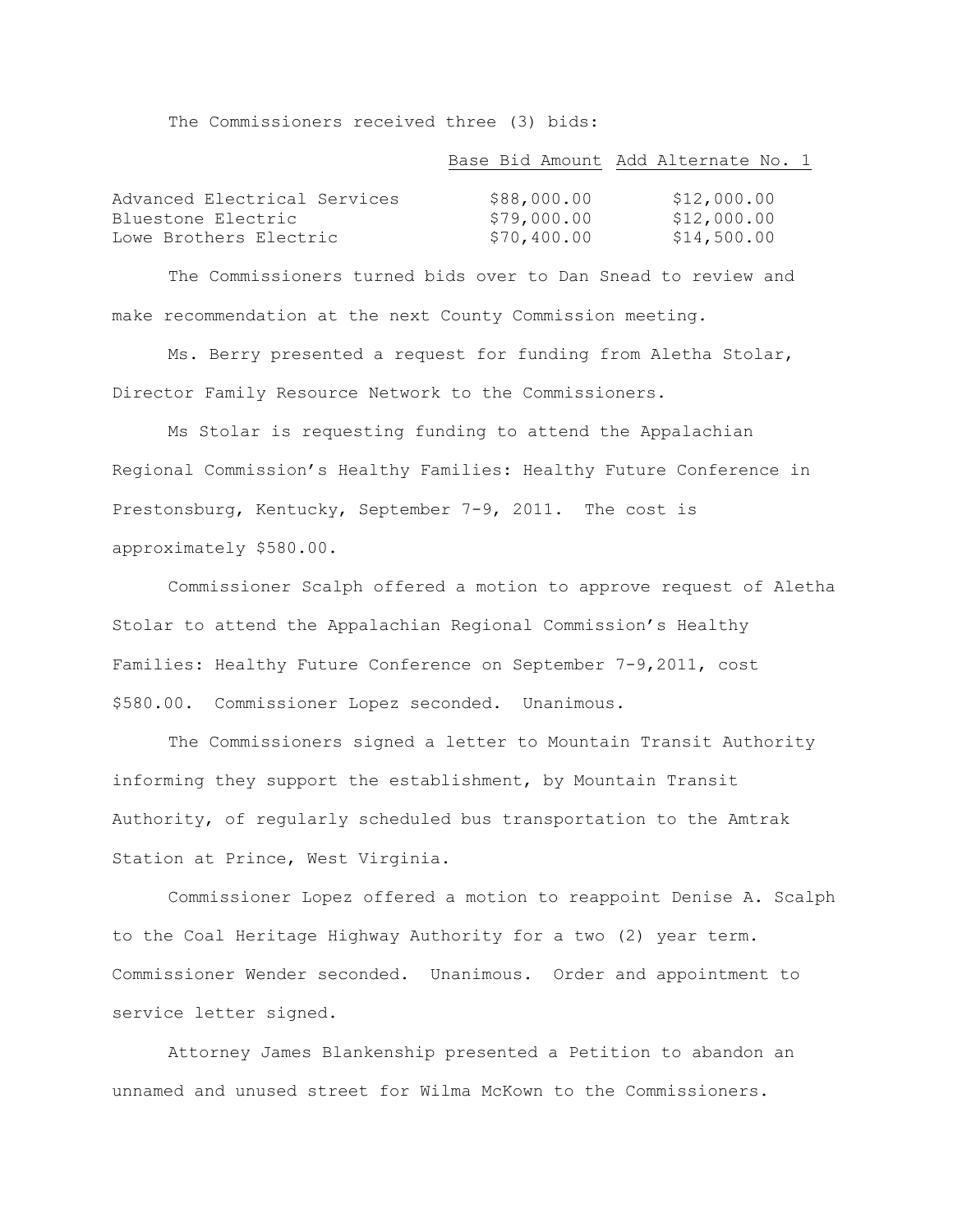Commissioner Lopez offered a motion to approve the request from Wilma McKown to abandon an unnamed and unused street. Commissioner Scalph seconded. Unanimous.

The Commissioners received and reviewed a letter from the New Haven Public Service District requesting that Imogene Pennington and Eula Ewing be reappointed members of the New Haven Public Service District for a six year term.

Commissioner Lopez offered a motion to reappoint Imogene Pennington and Eula Ewing members of the New Haven Public Service District for a six year term. Commissioner Scalph seconded. Unanimous. Order and appointment to service letter signed.

The Commissioners signed Request for Reimbursement to the West Virginia Division of Justice and Community Services for the Community Corrections Center, amount \$4,950.00 for the period June 1, 2011 to June 30, 2011.

The Commissioners signed Request for Reimbursement to the West Virginia Division of Justice and Community Services for the Community Corrections Center, amount \$31,563.19 for the period June 1, 2011 to June 30, 2011.

The Commissioners received and reviewed a letter from Region 4 Planning and Development Council asking the Commissioners to adopt the Hazard Mitigation Plan Resolution.

The Commissioners asked Ms. Berry to read the Resolution.

Commissioner Lopez offered a motion to approve and sign Hazard Mitigation Plan Resolution. Commissioner Scalph seconded. Unanimous. Resolution signed.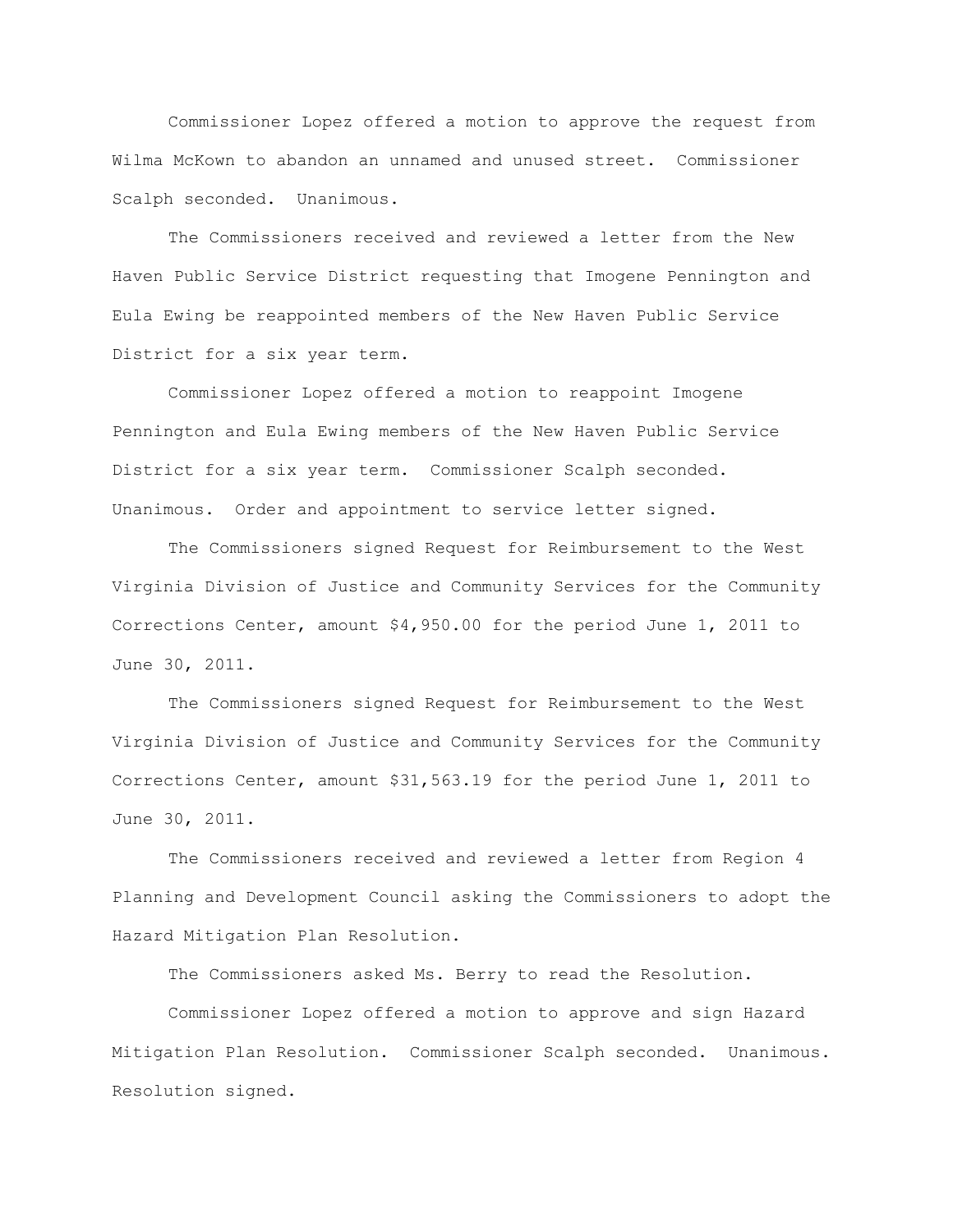The Commissioners received and reviewed a letter from Laura Sevy requesting that the polling place for Precinct 74 be moved from the Cliftop Community Center to the Corliss Community Center.

The Commissioners approved to move Precinct 74 from the Cliftop Community Center to the Corliss Community for the May 2012 Primary Election and asked Ms. Berry to prepare the necessary paperwork.

Kelvin Holliday, County Clerk, Lisa Redden and Alisha Treadway presented updates on the upcoming election to the Commissioners.

Keys to storage room needs to say DO NOT DUPLICATE.

Mr. Holliday told the Commissioners the only persons to have keys are the Election Officials (Carol Smith and Kelvin Holliday).

Early Voting at the Fayette County Memorial Building is ready.

Lisa Redden and Alisha Treadway to make a proposal of how many people you actually need for election and present to the Commissioners on August 19, 2011.

Ms. Redden told the Commissioners satellite voting to be advertised in the Montgomery location.

Lisa Redden made a request to increase early voters workers hourly rate from \$8.50 to \$9.50

Commissioner Wender asks that this be included in the proposal to be presented on August 19, 2011.

Kenneth Hayes, Chairman of the New Haven Public Service District gave an update on the water project.

Mr. Hayes told the Commissioners that the Stringtown Project is completed. They have another project in process right now.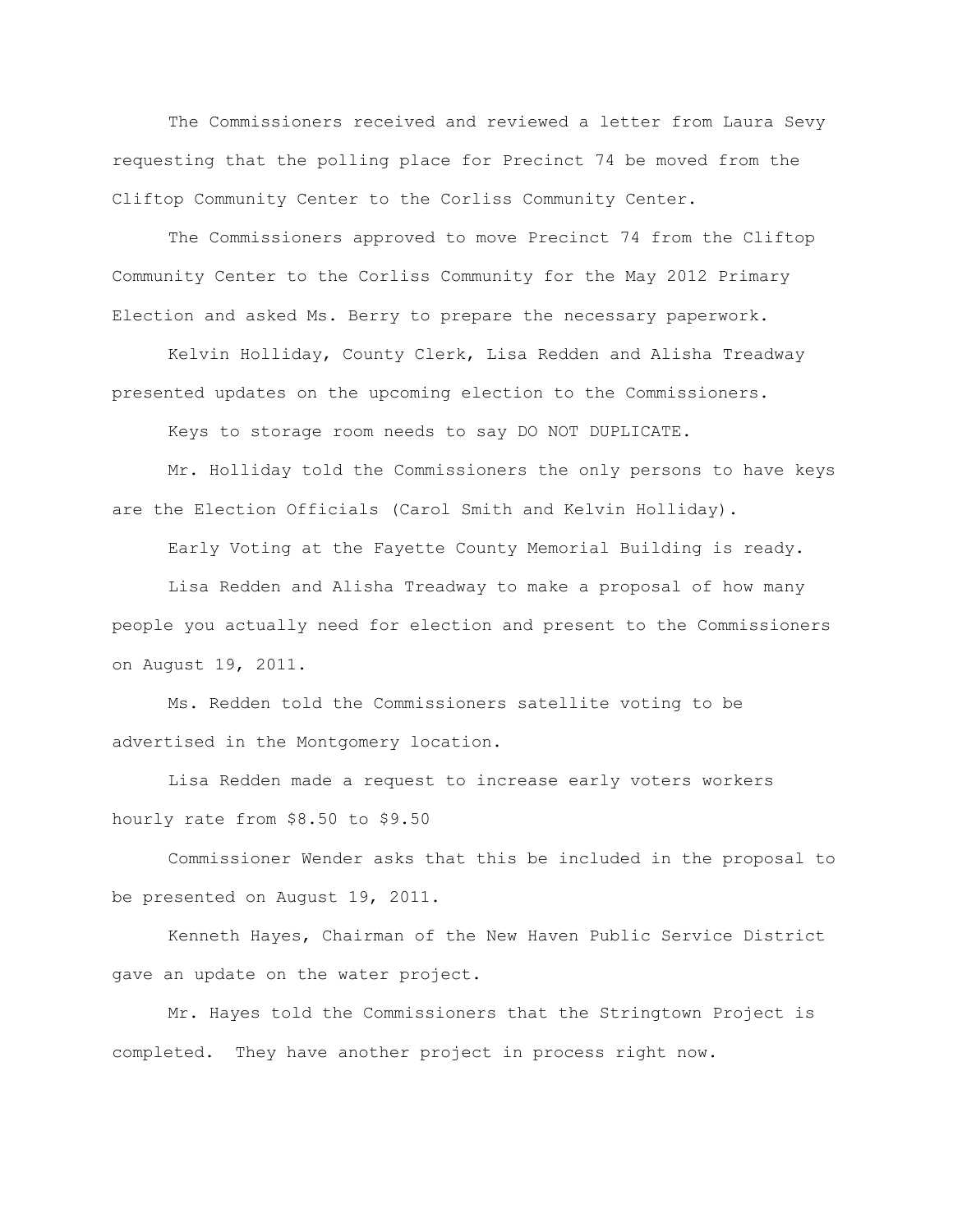Edmond Road and Flanagan Mountain project received a \$399,000 grant. AML granted 100% construction cost for both projects.

Mr. Hayes told the Commissioners he is here today to ask the Commission to sign a letter of support for the funding. Mr. Hayes to present the support letters for the funding.

The Commissioners received and reviewed a letter from the Fayette County Farmland Protection Program informing that they currently have two (2) vacancies.

The Board is recommending that Sid Howard from the Southern Soil Conservation District and John Gilkerson, a cattleman be appointed to fill these vacancies.

Ms. Berry presented Orders to appoint Sid Howard and John Gilkerson to the Fayette County Farmland Protection Program Board.

Commissioner Lopez offered a motion to appoint Sid Howard to replace John Brenemen and John Gilkerson to replace Alan Wickline on the Fayette County Farmland Protection Program Board. Commissioner Scalph seconded. Unanimous.

Cindy Renick, Chief Tax Deputy presented to the Commissioners a list of the outstanding checks (as of June 30, 2010) that have never cleared our bank accounts and are at least one year old. The checks need to be receipted back into the various ban accounts.

Commissioner Scalph offered a motion to approve voiding outstanding checks more than one year old that was presented by the Sheriff. Commissioner Wender seconded. Unanimous.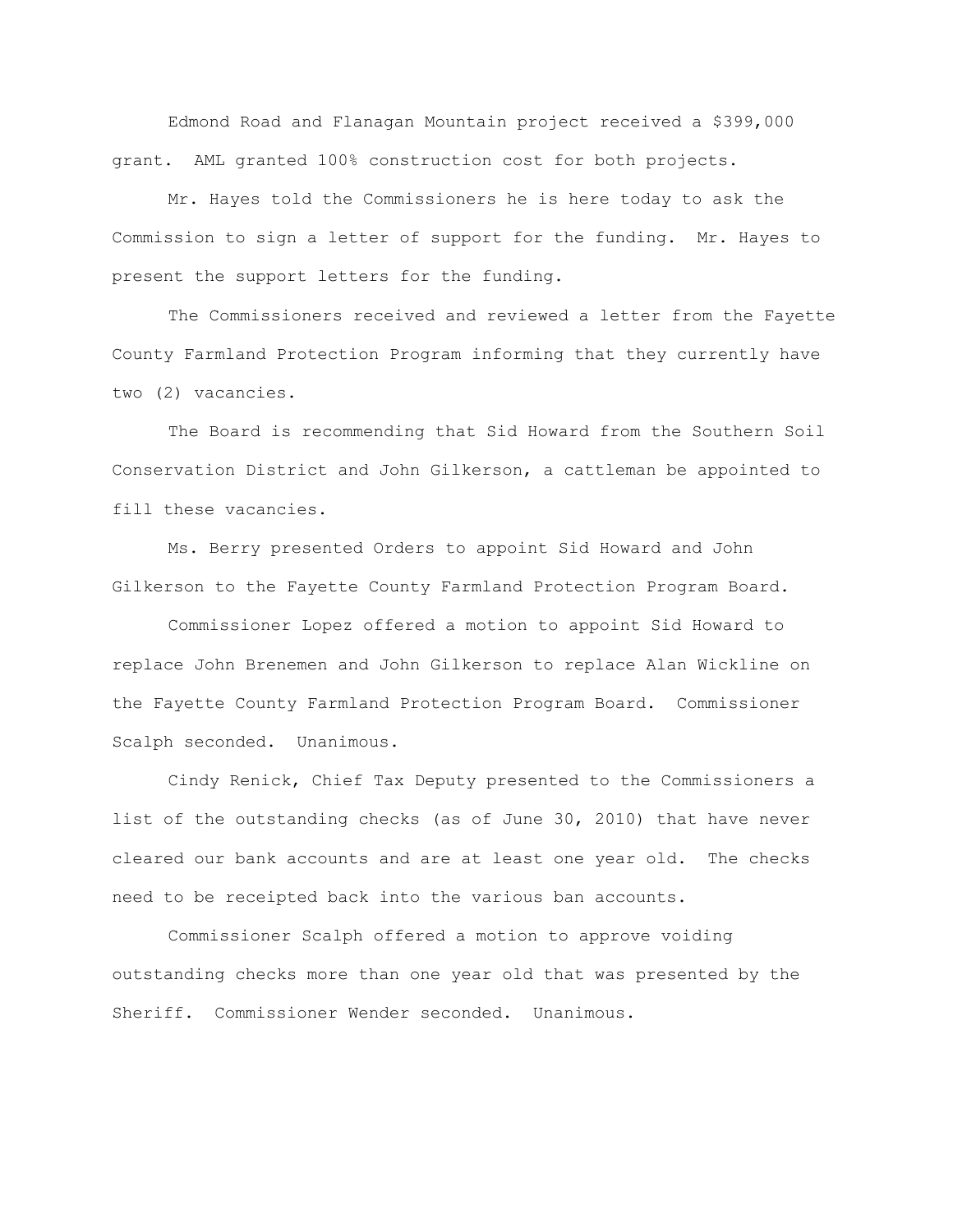The Commissioners received and reviewed a letter from Deputy Sheriff Steve K. Neal requesting use of the Memorial Building to host and promote an annual boxing event during the month of October.

Commissioner Lopez offered a motion to approve the request of Deputy Sheriff Steve Neal, the use of the Memorial building to host and promote an annual boxing event October 1, 2011, the rental fee is waived. The custodial and trash service fees and insurance requirements will not be waived; all other rules are applicable. All alcoholic beverages are prohibited and adequate security is required for the event and for parking. Commissioner Wender seconded. Unanimous.

Ms. Berry presented a Budget Revision for the General County Fund for Fiscal Year 2011-2012 to the Commissioners.

Commissioner Scalph offered a motion to approve and sign Budget Revision for the General County Fund in the amount of \$3,368,997. Commissioner Lopez seconded. Unanimous. Order signed.

The Commissioners received and reviewed a letter from Judge John Hatcher, Jr. requesting that sometime during the period of August 12, 2011 and September 2, 2011 the ante room be painted the same color green as the paint recently used in the County Clerk's front office. The Commissioners approved.

The Commissioners received and reviewed a letter from Jackie Brown, Chief of Police for the Montgomery Police Department informing they recently acquired a HUMVEE and patrol boat from the DRMS Law Enforcement Support Office.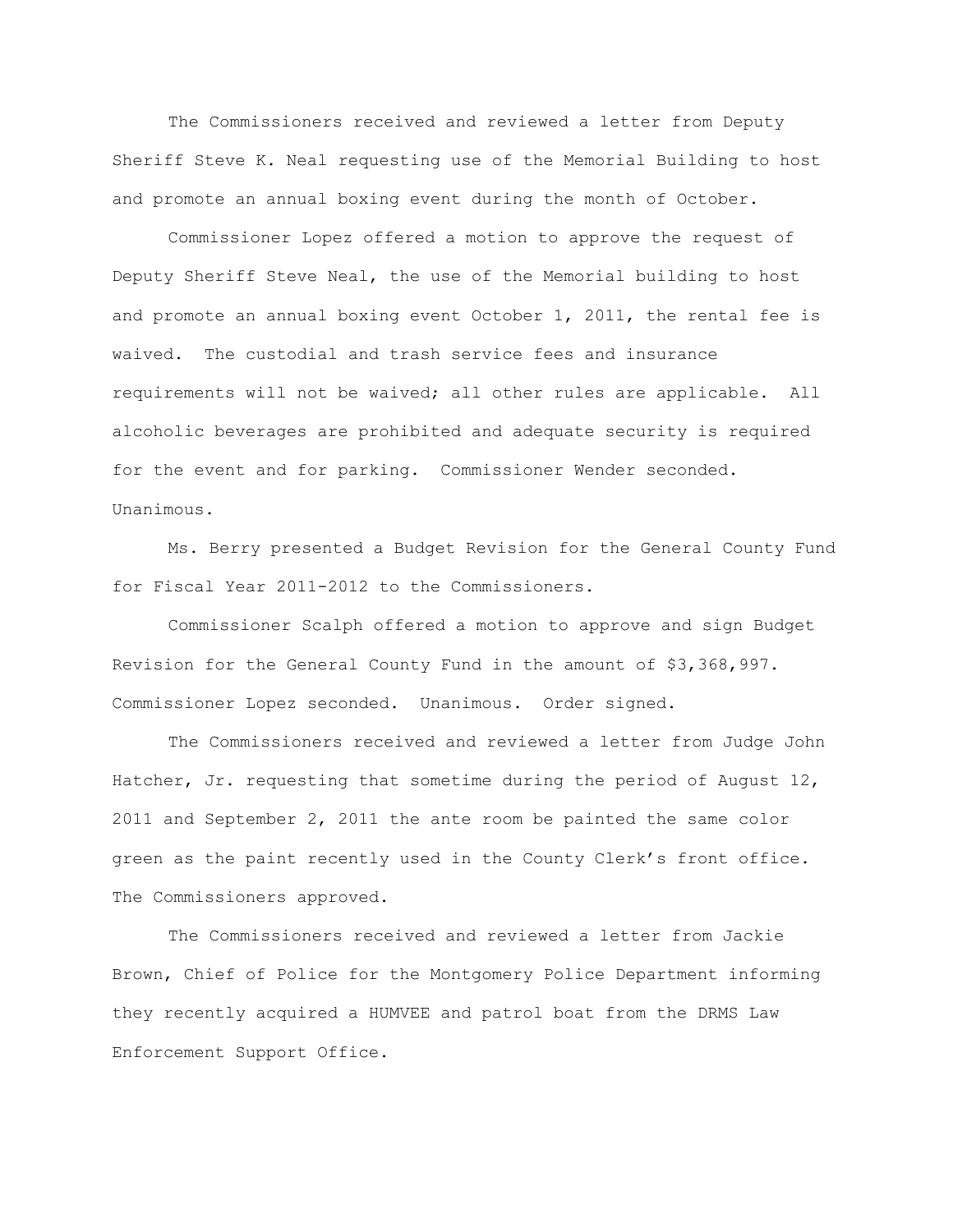Chief Brown informed the Commissioners due to current budget priorities, these vehicles will not be available for utilization unless additional monies are provided by outside sources for the purchasing of emergency equipment and the demilitarization of these vehicles. The estimated cost of making these vehicles fully functional is approximately \$5,000.00.

Chief Brown is requesting that the Fayette County Commission approve \$5,000.00 contribution for the necessary funding to make these vehicles operational so they may be utilized in the near future.

Commissioner Wender suggested they get on the agenda to discuss and asked Ms. Berry to check and see if the Kanawha County Commission contributed.

The Commissioners signed a letter to the West Virginia Surface mine Board regarding the Open Fork No.2 Surface Mine Permit (S301309)

The Commissioners received and reviewed a deposition transcript from the Workers" Compensation Office of Judges regarding Judy Treadway.

The Commissioners received and reviewed a letter from Page-Kincaid Public Service District enclosing their minutes for the month of June.

The Commissioners received and reviewed a draft copy of the Job Description for Deputy Fire Coordinator from Steve Cruikshank.

The Commissioners received and reviewed a letter from Stafford Consultants, Incorporated regarding New Haven Public Service District future Projects.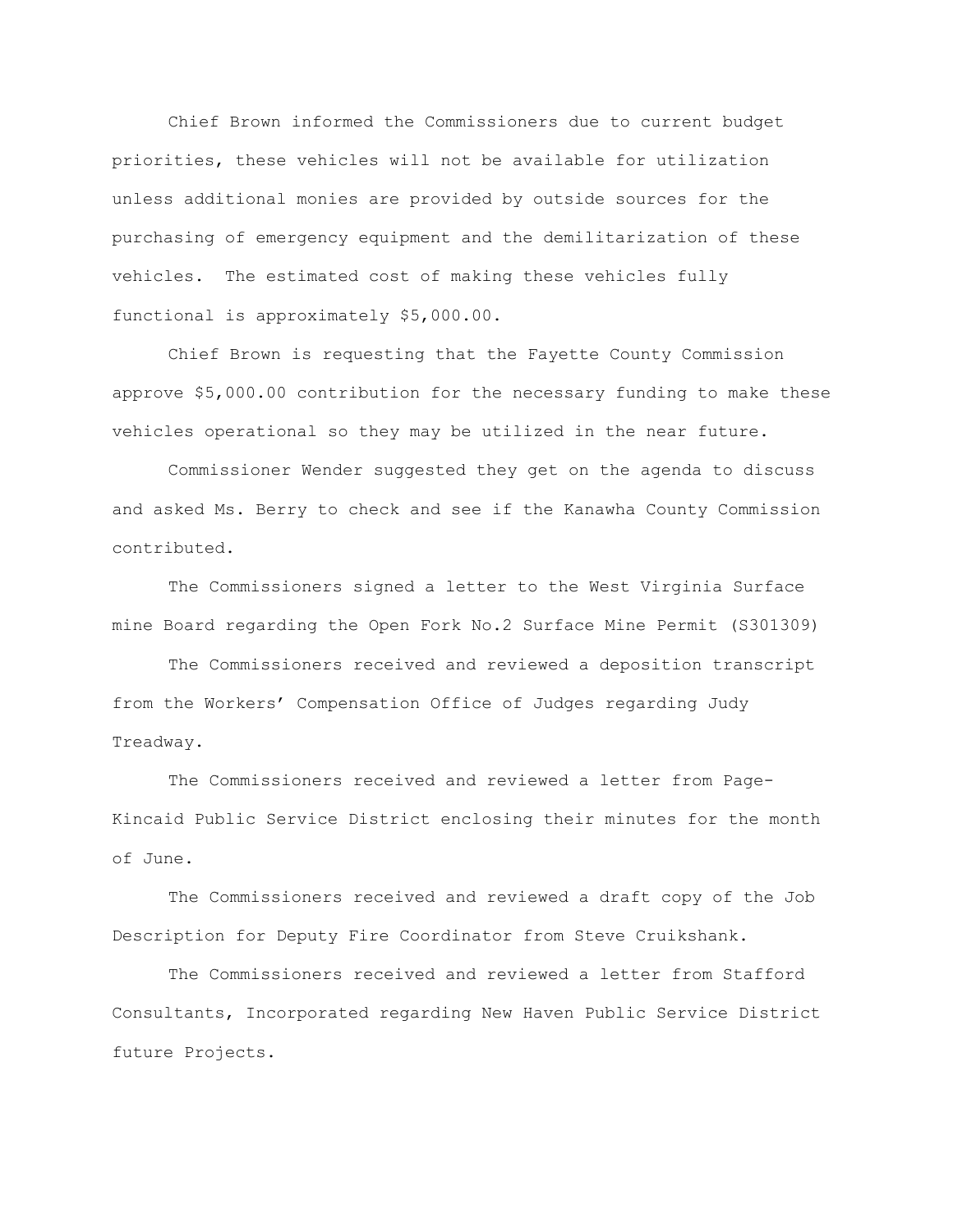The Commissioners received and reviewed a check from the West Virginia Development Office for the New River Humane Society, amount \$5,000.00.

The Commissioners received and reviewed an e-mail from Dan Snead regarding the new OES/E-911 Center.

The meeting was adjourned at 12:30 p.m. The next scheduled meeting is August 5, 2011.

```
FAYETTE COUNTY COMMISSION
REGULAR SESSION
AUGUST 5, 2011
COURTHOUSE
FAYETTEVILLE, WV 25840
MEMBERS Present: Matthew D. Wender, Jon H. Lopez, Denise A. Scalph
```
The Fayette County Commission met in a regular session on this 5<sup>th</sup> day of August 2011.

Commissioner Wender called the meeting to order at 9:00 a.m.

Commissioner Lopez offered a motion to approve vouchers and invoices, checks to be released today, approved  $1^{st}$  half payrolls, check to be released on August 15, 2011. Commissioner Scalph seconded. Unanimous.

Eddie Young, Assessor presents an Application for Correction of Assessment for Artie Wriston to the Commissioners.

Commissioner Lopez offered a motion to accept an Application for Correction of Assessment for Artie Wriston, Commissioner Scalph seconded. Unanimous.

Mr. Young presented exonerations and a refund to be approved and signed to the Commissioners.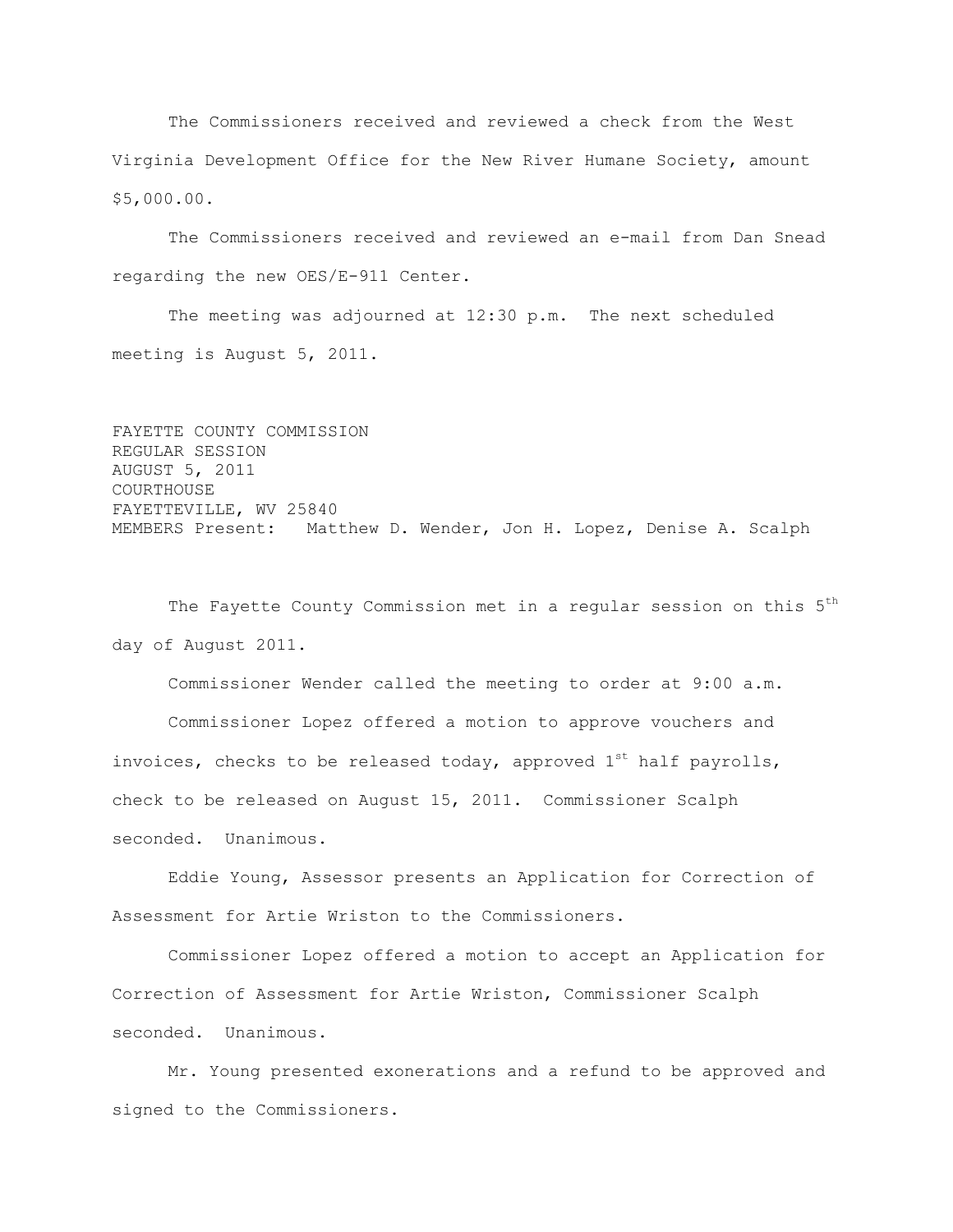Commissioner Scalph offered a motion to approve a refund for Donald and Alice Chapman, amount \$408.42. Commissioner Lopez seconded. Unanimous.

Commissioner Scalph offered a motion to approve real property tax tickets (see attached). Commissioner Lopez seconded. Unanimous.

Commissioner Lopez offered a motion to approve personal property tax tickets (see attached). Commissioner Scalph seconded. Unanimous.

Rebecca Dean, City of Mount Hope/On Trac Project, appeared before the Commissioners to request funding from the Fayette County Commission to establish a park in Mount Hope. The total cost for the Project is \$25,000.00.

Ms. Dean told the Commissioners the Greater Kanawha Valley Foundation supports 58% of the project. They have received \$5,028.00 matches from Coal Heritage Highway Authority and the City of Mount Hope.

Ms. Dean told the Commission she is here today to request \$3,000.00 from the Fayette County Commission.

Commissioner Wender informed the Commission will give \$3,000.00 contingent on them raising the full amount of \$25,000.00.

Commissioner Lopez offered a motion that Fayette County Commission approves the \$3,000.00 on the contingency of raising the full amount of the \$25,000.00, including the Commission match. Commissioner Scalph seconded. Unanimous.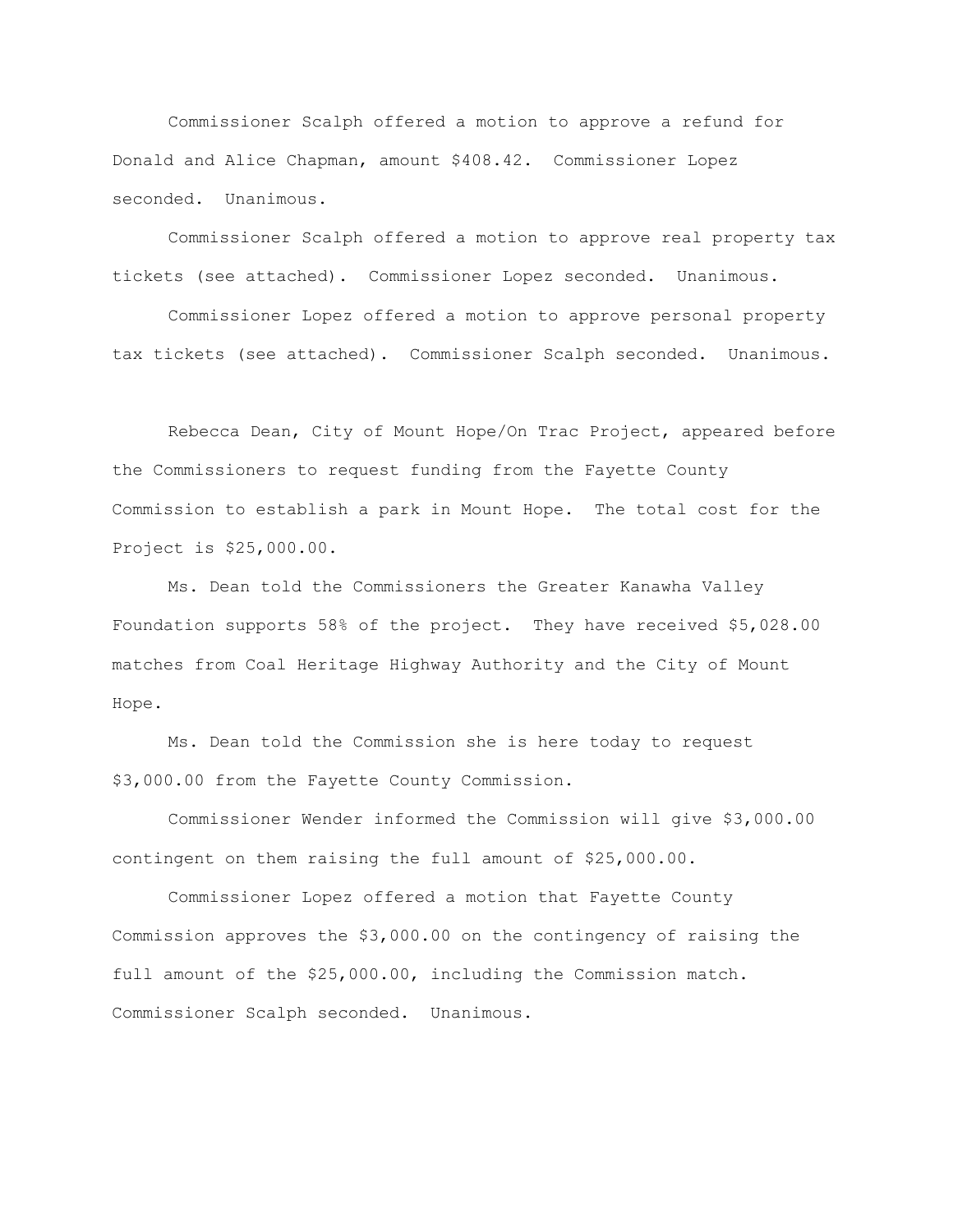Ms. Berry informed the Commissioners she had notified the executive committee for the democratic and republican parties for names of the poll workers.

Ms. Berry told the Commissioners she received all the lists.

Commissioner Scalph offered a motion to accept and approve poll workers" list received from the democratic and republican executive committees for the upcoming Special General Election being held October 4, 2011. Commissioner Lopez seconded. Unanimous. Order signed.

Ms. Berry presented Fire Levy Protection Agreements and Fire Levy Pumper/Ladder Replacement Agreement to the Commissioners to be signed from the City of Oak Hill (\$266,000.00), Gauley Bridge Volunteer Fire Department (\$36,318.00), Armstrong Creek Volunteer Fire Department (\$35,734.00), Meadow Bridge Volunteer Fire Department (\$34,940.00), Nuttall Volunteer Fire Department (\$36,575.00), Ansted Certified Fire Department (\$46,857.00), Loup Creek Volunteer Fire Department (\$34,709.00) Mount Hope Volunteer Fire Department (\$38,842.00) Gauley River Volunteer Fire Department (\$33,808.00) and Boomer Volunteer Fire Department (\$35,522.00).

The Commissioners received and reviewed a letter from the Fayetteville Convention and Visitors Bureau requesting permission to use the Courthouse lawn and walkways on Saturday, October 15, 2011 and requesting the use of the Fayette County Memorial Building as a backup plan in case of inclement weather for the purpose of hosting the 3<sup>rd</sup> Annual Bridge Day Chili and Cornbread Cook-off.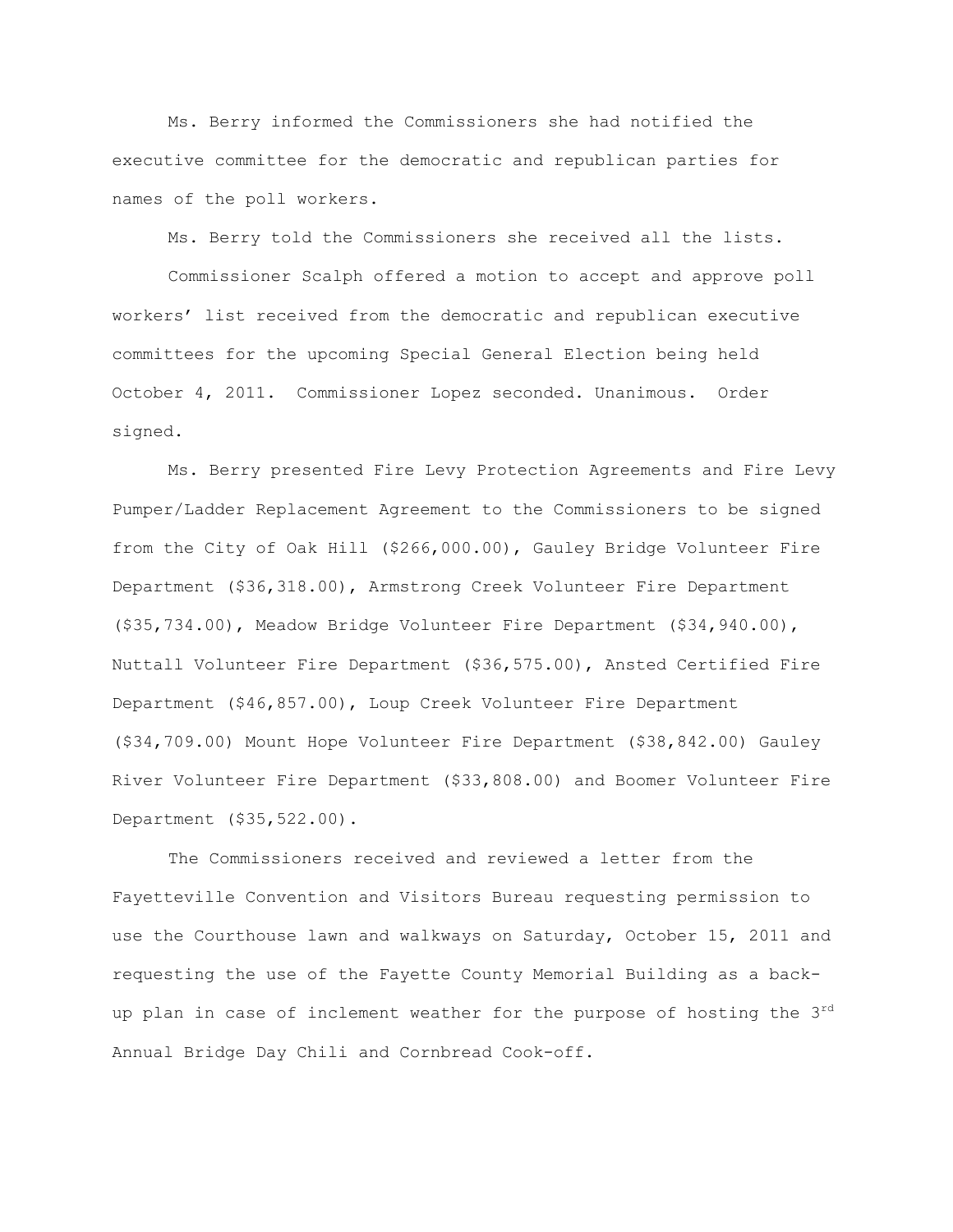Commissioner Lopez offered a motion to approve the request of the Fayetteville Convention and Visitors Bureau to use the Courthouse lawn and walkways and the use of the Fayette County Memorial Building as a back-up plan in case of inclement weather for the purpose of hosting the 3<sup>rd</sup> Annual Bridge Day Chili and Cornbread Cook-off. Commissioner Scalph seconded. Unanimous.

The Commissioners received and reviewed a letter from Saints Peter and Paul Catholic School requesting permission to use the Fayette County Memorial Building for their basketball games and practices.

Commissioner Lopez offered a motion to approve the request of Saints Peter and Paul Catholic School to use the Fayette County Memorial Building for their basketball games and practices. Commissioner Scalph seconded. Unanimous.

The Commissioner received and reviewed a letter from Cindy Dragan submitting her resignation as an Urban Renewal Authority Board member effective July 1, 2011.

The Commissioners were informed that a vacancy exists on the Fayette County Urban Renewal Authority due to the resignation of Cindy Dragan. The Board is recommending that Kathy Calhoun be appointed a member of the Fayette County Urban Renewal Authority, to fill the unexpired term, said term to expire March 1, 2014.

Commissioner Scalph offered a motion to appoint Kathy Calhoun a member of the Fayette County Urban Renewal Authority to the fill the unexpired term of Cindy Dragan, term to expire March 1, 2014.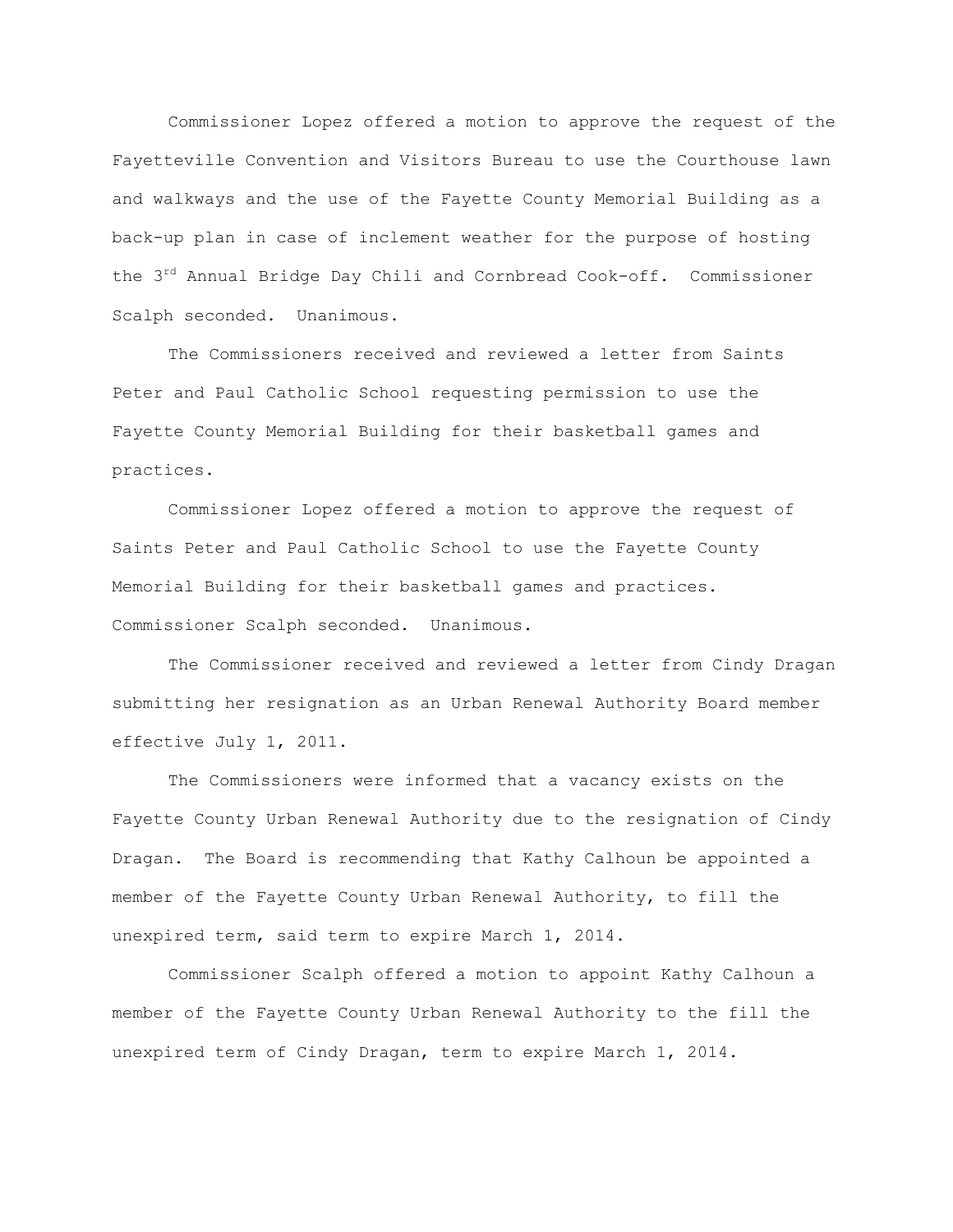Commissioner Lopez seconded. Unanimous. An appointment letter to serve and Order signed.

The Commissioners were informed that the term of office for Jeffrey Proctor as a member of the Fayette County Urban Renewal Authority expired March 1, 2011. The Board is recommending that Jeffrey Proctor be reappointed to serve as a member of the Fayette County Urban Renewal Authority, said term to expire March 1, 2014.

Commissioner Lopez offered a motion to reappoint Jeffrey Proctor a member of the Fayette County Urban Renewal Authority, term to expire March 1, 2014. Commissioner Scalph seconded. Unanimous. An appointment letter to serve and Order were signed.

Commissioner Lopez informed the Commissioners that a vacancy exists on the Fayette County Board of Zoning Appeals due to the resignation of Rupert Chuyka. Commissioner recommends that Shirley Love be appointed a member of the Fayette County Board of Zoning Appeals to fill the unexpired term of Rupert Chuyka, said term to expire January 1, 2013.

Commissioner Lopez offered a motion to appoint Shirley Love a member of the Fayette County Board of Zoning Appeals to the fill the unexpired term of Rupert Chuyka, term to expire January 1, 2013. Commissioner Scalph seconded. Unanimous. An appointment letter to serve and Order were signed.

The Commissioners received and reviewed a letter from Cindy Dragan, Chairman of the Fayette County New River Gorge Bridge Day Commission, informing that the Department of Transportation is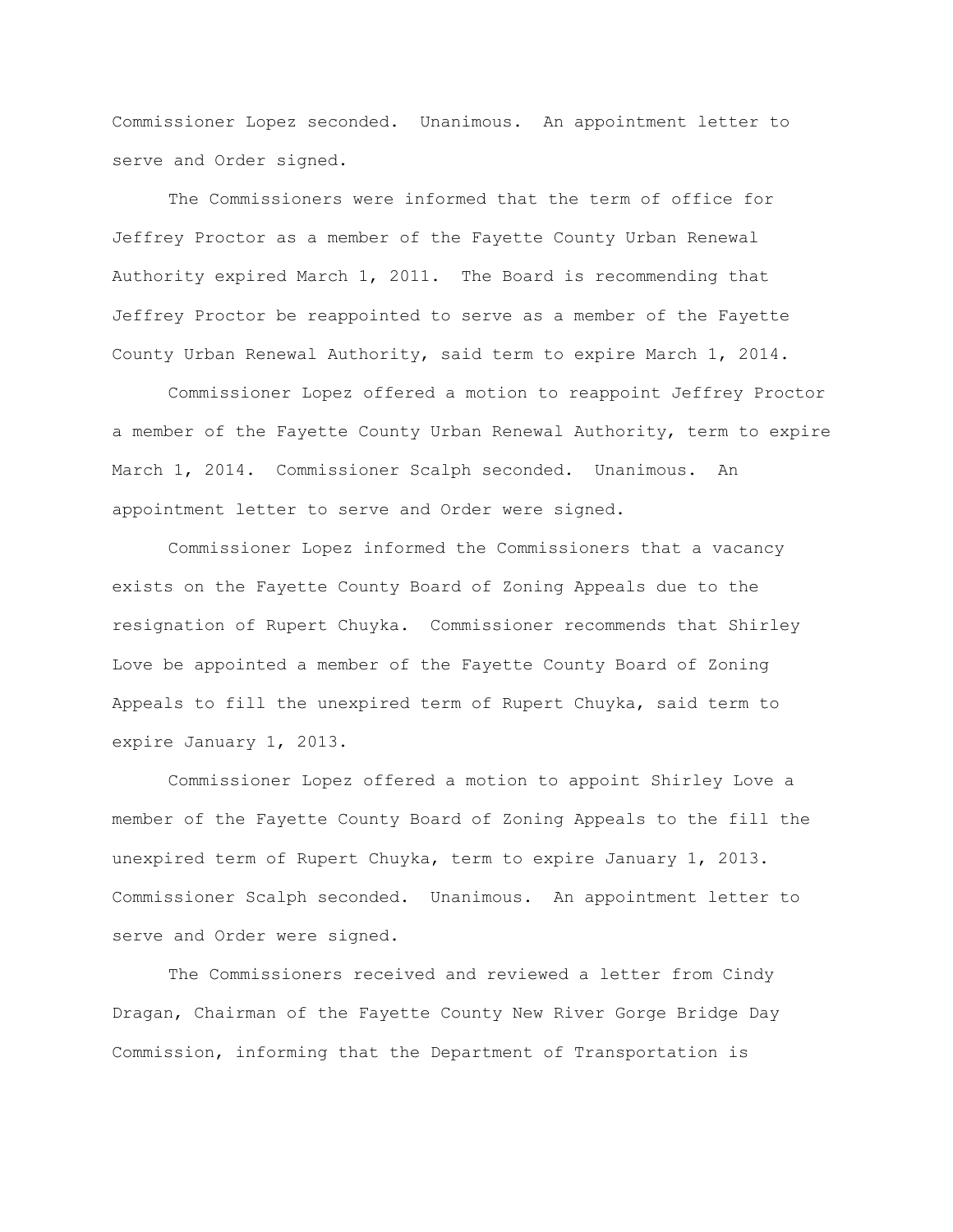recommending that Randy Gorby be appointed to fill the unexpired term of Loren Cox.

Commissioner Lopez offered a motion to appoint Randy Gorby a member of the Fayette County New River Gorge Bridge Day Commission to fill the unexpired term of Loren Cox, term to expire August 8, 2014. Commissioner Scalph seconded. Unanimous. An appointment letter to serve and Order were signed.

Ms. Berry presented a drawdown from Region 4 Planning and Development Council for the Danese Public Service District Water Extension, amount \$23,384.71.

Commissioner Lopez offered a motion to approve the drawdown for the Danese Public Service District Water Extension, amount \$23,384.71. Commissioner Scalph seconded.

Commissioner Lopez offered a motion to sign a letter to Janis Kitzemiller, Family Law Judge, requesting reimbursement for rent in the amount \$2,700.00 for the month of August. Commissioner Scalph seconded. Unanimous. Letter signed.

Mr. Michael Angelona appeared before the Commission on July 8, 2011 to request a road closing between Lots 34, 35, 24 and 25 at Tourison Addition, Fayetteville, Fayette County. A vote was taken upon the application for unused street closing and said request was unanimously approved. The Commissioners signed the Order of the Road Closing.

Allen Ballard and the New River Humane Society appeared before the Commission to discuss the cost to build a new animal shelter.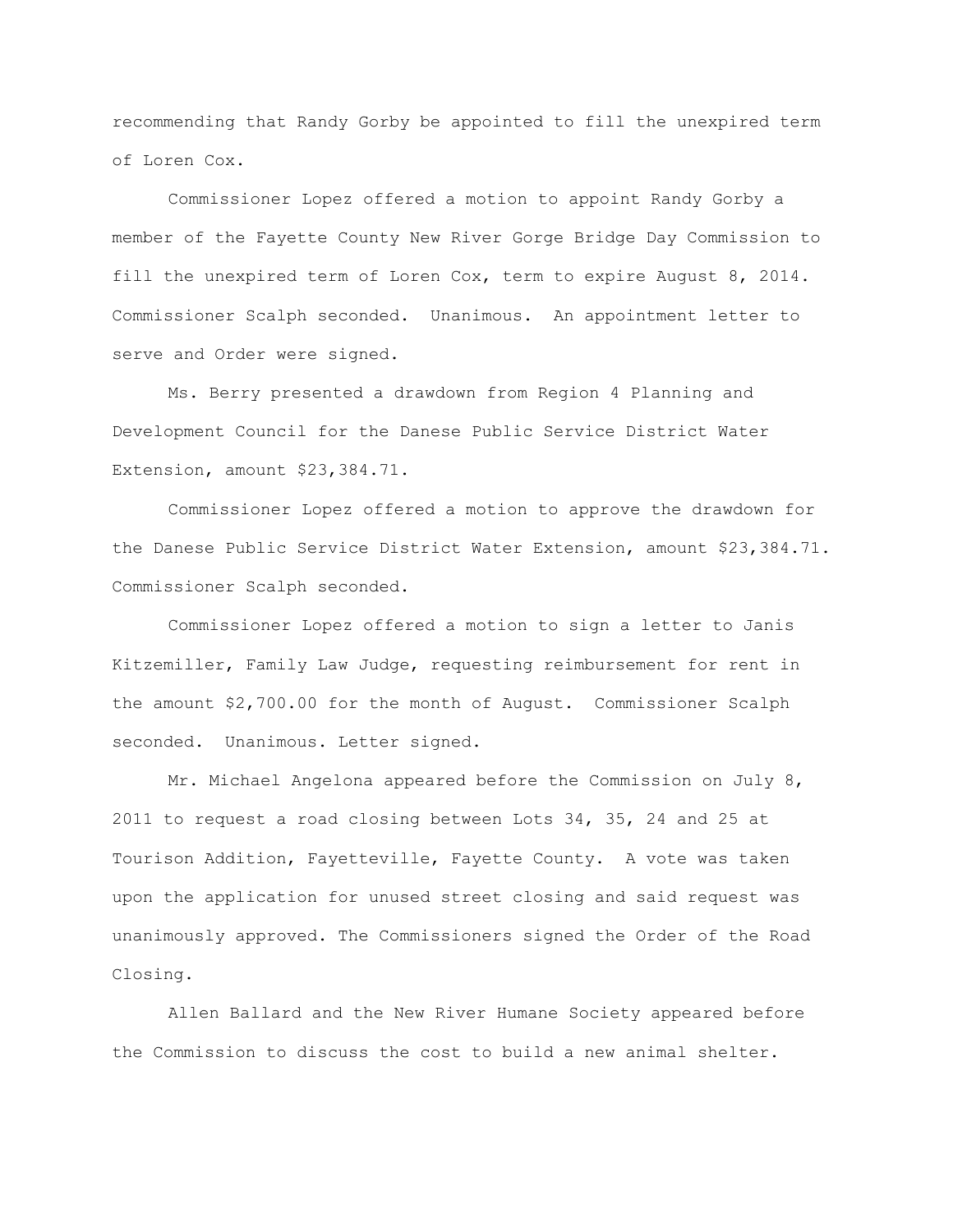Mr. Ballard told the Commissioners the materials to build the new shelter would cost \$31,290.00.

Discussion was held regarding the location of the new shelter.

The Commissioners asked Mr. Ballard to do drawings of the new shelter and return to the Commission.

The Commissioners informed once all the information is received then they will advertise for the labor.

The Commissioners met at 10:30 a.m. to discuss the new 911 Center.

Present for the discussion was the Fayette County Building Commission, Fayette County Commission, David Neal, Dave Pollard, Dan Snead, Steve Cruikshank, Debbie Berry, Stephanie Sears and Carl Harris.

After the discussion, Commissioner Scalph offered a motion to approve to proceed with construction of the new building. The construction is issued by a bond. The decision to be made later on whether to go with 30, 25, or 20 years bond issuance.

Ms. Berry presented a quote from Bad Boy Mower she received from Earl Pauley for the cost of a lawn mower for the Fayette County Park to the Commissioners. The cost of the lawn mower is \$4,449.00.

The Commissioners approved the purchase of a lawn mower for the Fayette County Park from Bad Boys Mower, cost \$4,449.00.

Discussion was held regarding Lee Smith"s raise that was approved in a previous meeting.

Commissioner Scalph made a motion to return Lee Smith to his original salary due to the project that he was to be given the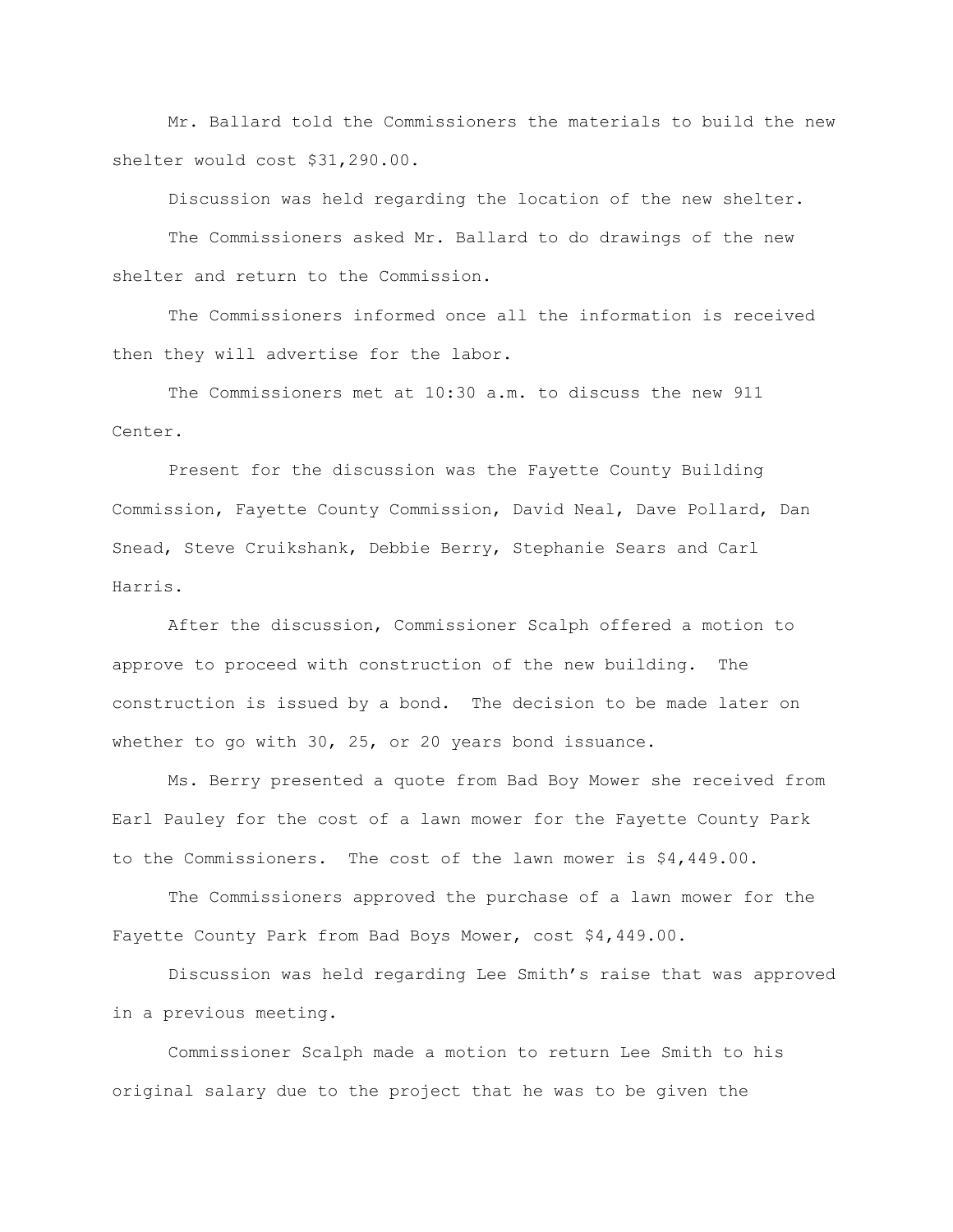additional salary for doing has been delayed. Commissioner Lopez seconded. Unanimous.

The Commissioners signed a letter to Rupert Chuyka informing Mr. Chuyka that they have been advised of his resignation from the Fayette County Board of Zoning Appeals effective May 13, 2011. The Commissioners offered their sincere appreciation for the 19 years of service to Fayette County and citizens.

The Commissioners signed a letter to the West Virginia Higher Education Policy Commission regarding an invitation to comment from the West Virginia University Institute of Technology Revitalization Team.

The Commissioners signed letters to Senators William Laird and Gregory Tucker, Delegates Margaret Staggers, David Perry and John Pino, thanking them for their continued efforts to pass the Coal Severance Tax reallocation bill (SB 1002/HB 103).

The Commissioners signed an Indemnity Agreement for Steve Kessler, Sheriff of Fayette County for additional bond coverage of \$400,000.00 due to his appointment over the Estate of Fred L. Crouse.

The Commissioners received and reviewed a several letters fo the Office of the State Treasurer informing the Greenbrier Table Games Tax distribution will be directly deposited on July 18, 2011, amount \$49.29, the Limited Video Lottery proceeds will be directly deposited on July 26, 2011, amount \$6,617.25, the Table Games proceeds will be directly deposited on July 18, 2011, amount \$7,368.87, the Wine, Liquor and Private Club Taxes will be directly deposited on July 19, 2011, amount \$\$3,864.03 and the Regional Jail Operations Partial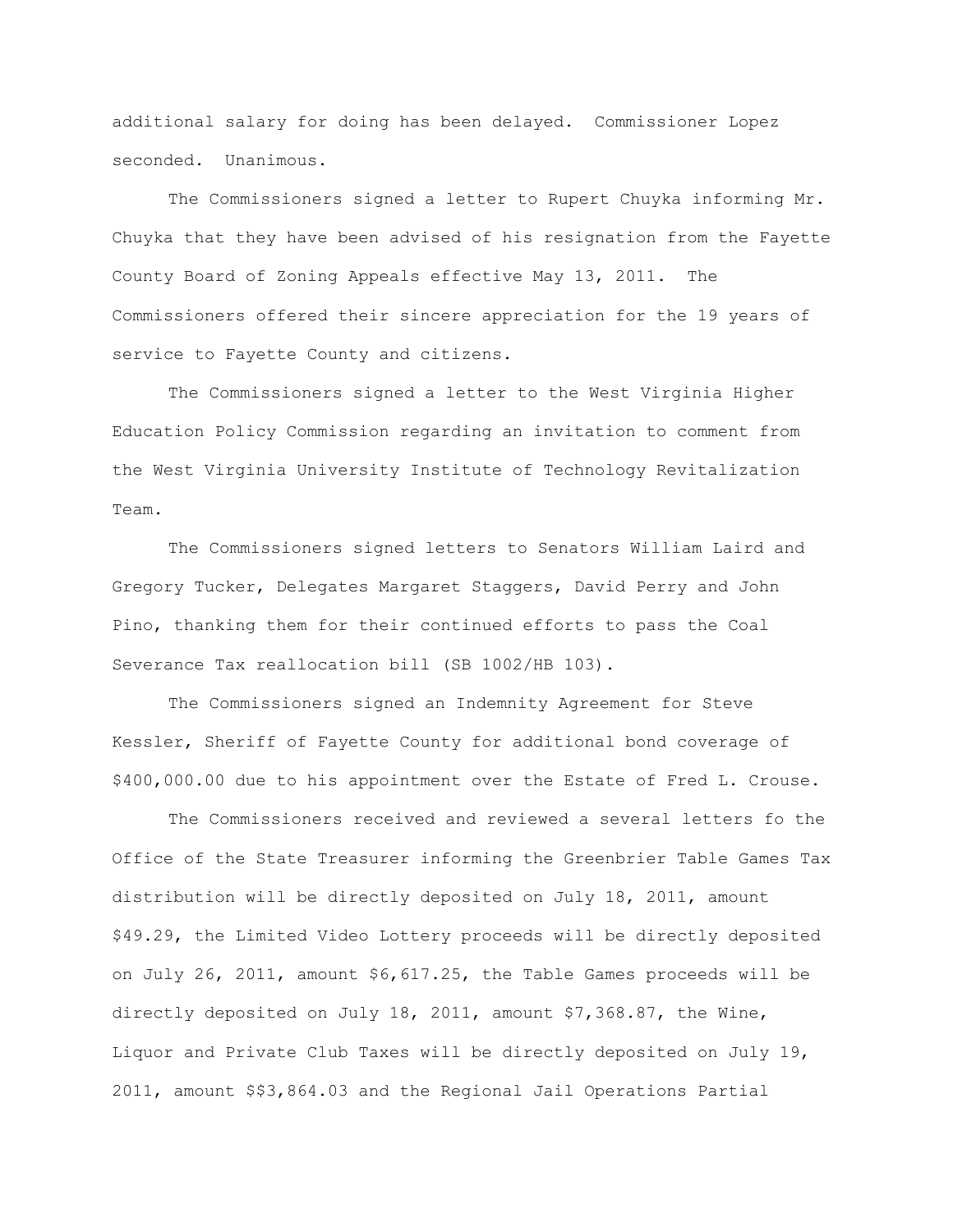Reimbursement Fund will be directly deposited on July 21, 2011, amount \$75,984.40.

The Commissioners received and reviewed a letter from Sheriff Steve Kessler informing that he had been notified by Stephens Auto that the four (4) cruisers that were ordered are in and ready for pick-up. Sheriff Kessler is requesting that a check be written in the amount of \$91,492.00 for the purchase of the four (4) 2011 Crown Victoria cruisers. The Commissioners approved.

The Commissioners received and reviewed a letter from Priority Ambulance Service informing that they are a new ambulance service in Fayette County and would like to be considered as an additional resource for Fayette County"s 911 Center as needed when other resources have been depleted.

The Commissioners received and reviewed a copy of a Notice of Hearing from William A. McCourt, Jr. regarding the Estate of Ben Willard Olds, Sr.

The Commissioners received and reviewed a letter from Southern Appalachian Labor School asking the Commissioners to send letters of support for the Housing Preservation Grant and the Home Rehabilitation Program.

The Commissioners received and reviewed a letter from Region 4 Planning and Development Council enclosing the Hazard Mitigation Plan Executive Summary in advance of the full plan.

The Commissioners received and reviewed a letter from WorkForce West Virginia regarding Elizabeth M. Campbell.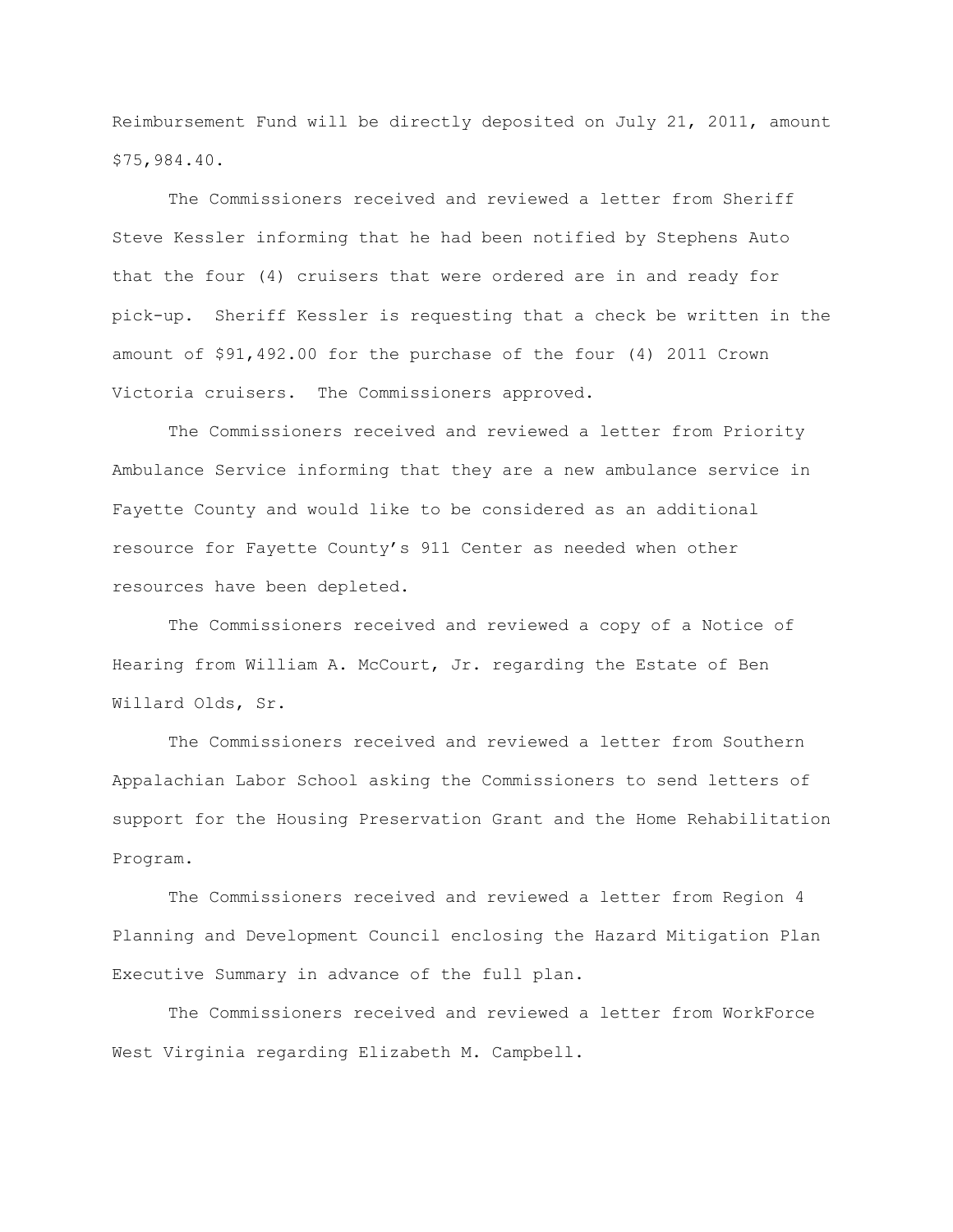The Commissioners received and reviewed a copy of a letter to Debbie Aliff, Payroll Clerk from the Prosecuting Attorney informing that Vickie Hylton "s last day is July 18, 2011. She will need to be paid for her 174 hours vacation.

The Commissioners received and reviewed a copy of a letter to Debbie Aliff, Payroll Clerk from the Assessor informing that Charles Henry Briscoe, Jr. will start working in his office on July 25, 2011 as an Appraiser. His salary will be \$20,000.00. He will be paid out of the regular County Budget.

The Commissioners received and reviewed a letter from the Family Resource Network thankig the Commissioners for their financial support of the Program.

The Commissioners received and reviewed a decision from the Public Service Commission regarding Arbuckle Public Service District.

The Commissioners received and reviewed a letter from the Courthouse Facilities Improvement Authority enclosing a copy of the funding award to West Virginia Courthouses from 2004 to 2011, total amount \$14,180,003.

The Commissioners received and reviewed from Steve Cruikshank the Fire Levy Balance Sheet for the period July 1, 2010 to June 30, 2011.

The Commissioners received and reviewed from the Fayette County Animal Control Center/NRHS Weekly Fees Collected for the week of July 22 to July 28, 2011, amount \$1,555.00 and the week of July 29 to July 31, 2011, amount \$50.00, and the New Rive Humane Society allotment, amount \$15,585.76.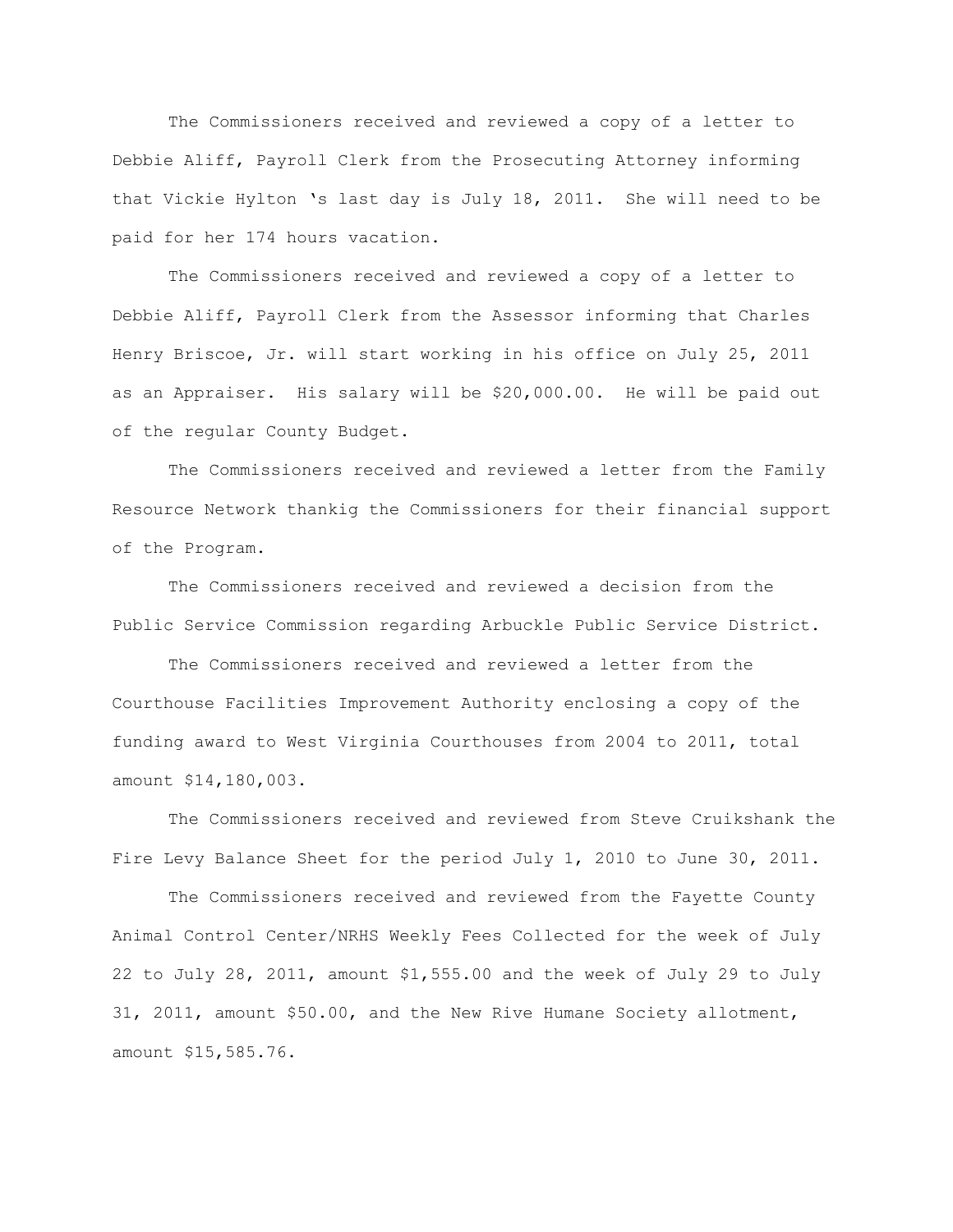The Commissioners received and reviewed a quote for the pest control for the Fayette County Animal Shelter, cost \$185.00 a month.

The Commissioners received and reviewed a copy of a letter from the Public Service Commission congratulating Aletha Stolar on her appointment to the Fayette County Solid Waste Authority.

The Commissioners received and reviewed a letter from ISO thanking Tim Richardson, Fire Chief of the Oak Hill Fire Department and Greg Nunn, Supervisor for the West Virginia American Water Company for their cooperation during their recent Public Protection Classification (PPC) survey.

The Commissioners received and reviewed checks for the 911 Fees from nTelos, amount \$1,932.24; Franchise Fees from Shentel, amount \$1,144.45 and Suddenlink, amount \$53,208.08; Alarm Fees from Oak Hill United Methodist Church, amount \$240.00; DUI Fee from the City of Beckley, amount \$267.28; Rental of the Memorial Building from the Fayette County Board of Education, amount \$5,500.00; a check from the Department of Health and Human Resources for the Community Corrections Day Report Center, amount \$4,150.00 and Reimbursement from Ferrell Gas, amount \$876.49.

The Commissioners received and reviewed an e-mail from Chris Campbell requesting support for a new Fire Department in the Danese area.

The Commissioners received and reviewed an e-mail from Debbie Berry to David Nichols with the Secretary of State Office requesting status of our reimbursement for expenses for the Special Primary Election in May 2011.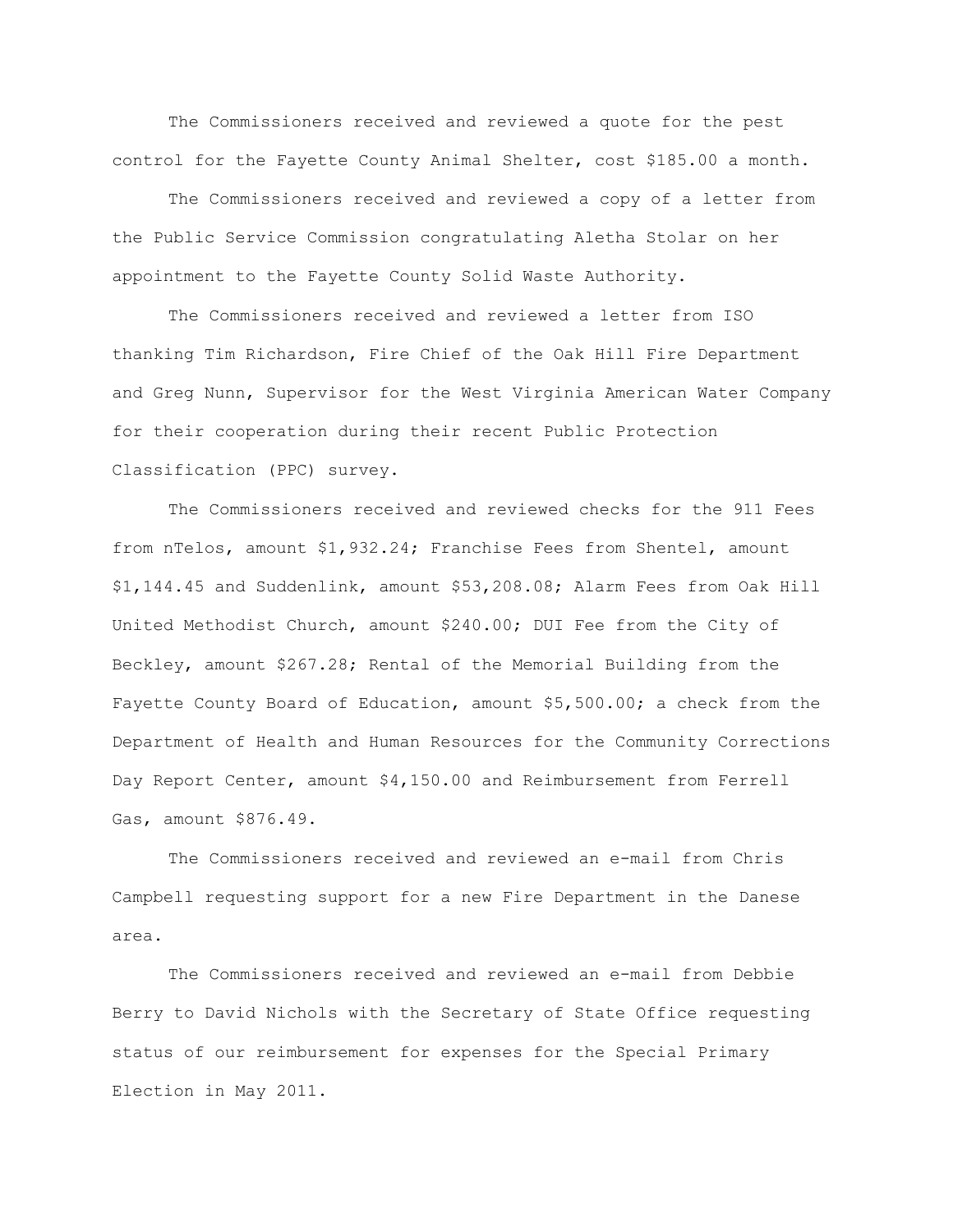The Commissioners received and reviewed an e-mail from Debbie Berry to Doug Arbogast informing the utility bills for the Fayette County Memorial Building are ready to be picked up.

The meeting was adjourned at 1:15 p.m. The next scheduled meeting is August 19, 2011.

FAYETTE COUNTY COMMISSION REGULAR SESSION AUGUST 19, 2011 COURTHOUSE FAYETTEVILLE, WV 25840 MEMBERS Present: Matthew D. Wender, Denise A. Scalph

The Fayette County Commission met in a regular session on this 19<sup>th</sup> day of August 2011.

Commissioner Wender called the meeting to order at 9:25 a.m.

Steve Fox from the Assessor"s Office presented exonerations to be approved and signed to the Commissioners

Commissioner Scalph offered a motion to approve and sign real property tax tickets for Bruce Hall, Larry V and Brenda Barrett, Garry and Betty Wolfe, William J. Sheaves, James and Elaine Horrocks, Gladys Smith, Hebert Bellew, Robert Cavalier, Lyn Haley and Bridge Brew Works LLC. Commissioner Wender seconded. Unanimous.

Commissioner Scalph offered a motion to approve and sign personal property tax tickets for Franks Trucking, Donna S. Rowland, Three J"s, Inc., BB&T Centralized Solutions I, General Motors LLC Lewis Corp. and Bridge Brew Works LLC. Commissioner Wender seconded. Unanimous.

Steve Cruikshank, Fayette County Fire Coordinator appeared before the Commission to discuss the hiring of a Deputy Fire Coordinator.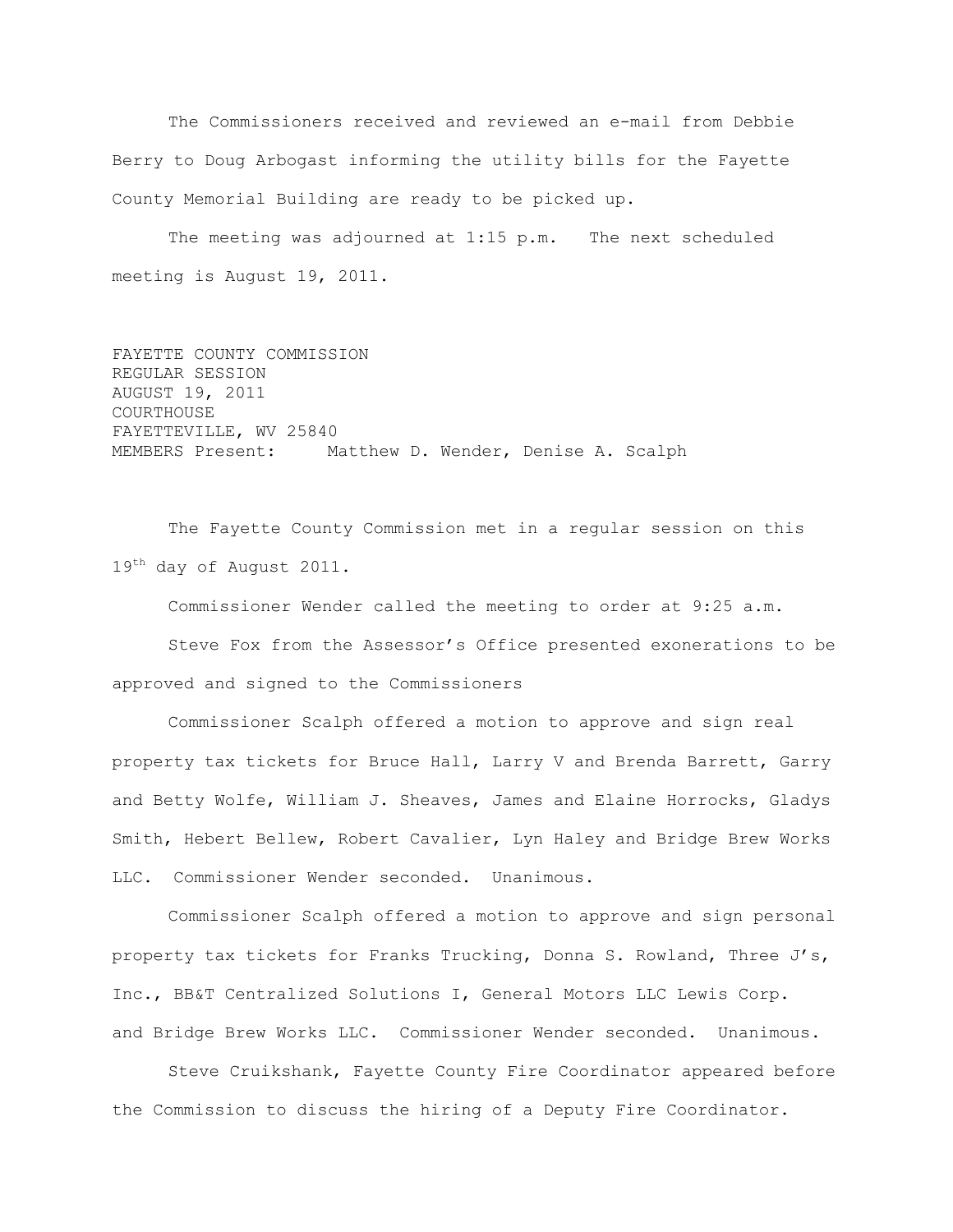Mr. Cruikshank told the Commissioners that the Firefighters Association told him that this is something that should have been done.

Mr. Cruikshank told the Commissioners that the Firefighters Association informed that this would be a permanent position.

Mr. Cruikshank asked the Commissioners if they had any changes to the draft.

Commissioner Wender offered a motion that the Fayette County Commission would advertise for the position, but he feels the Firefighters Association should hire three (3) individuals to do the interviews and come back with their recommendation to the Commission. Commissioners Scalph seconded. Unanimous.

Commissioner Wender asked Mr. Cruikshank if he had a budget.

Mr. Cruikshank told the Commissioners the person would be hired on a six (6)month probationary period with a salary and after the probationary period the salary would increase.

Commissioner Wender offered a motion that the Firefighters Association appoints a committee to interview the candidates and come back with recommendation, what the salary would be, a recommendation on residence, recommendation on a standard six (6) month probationary period. Commissioner Scalph seconded. Unanimous.

Lisa Redden and Alicia Treadway appeared before the Commission to give another update on the upcoming election.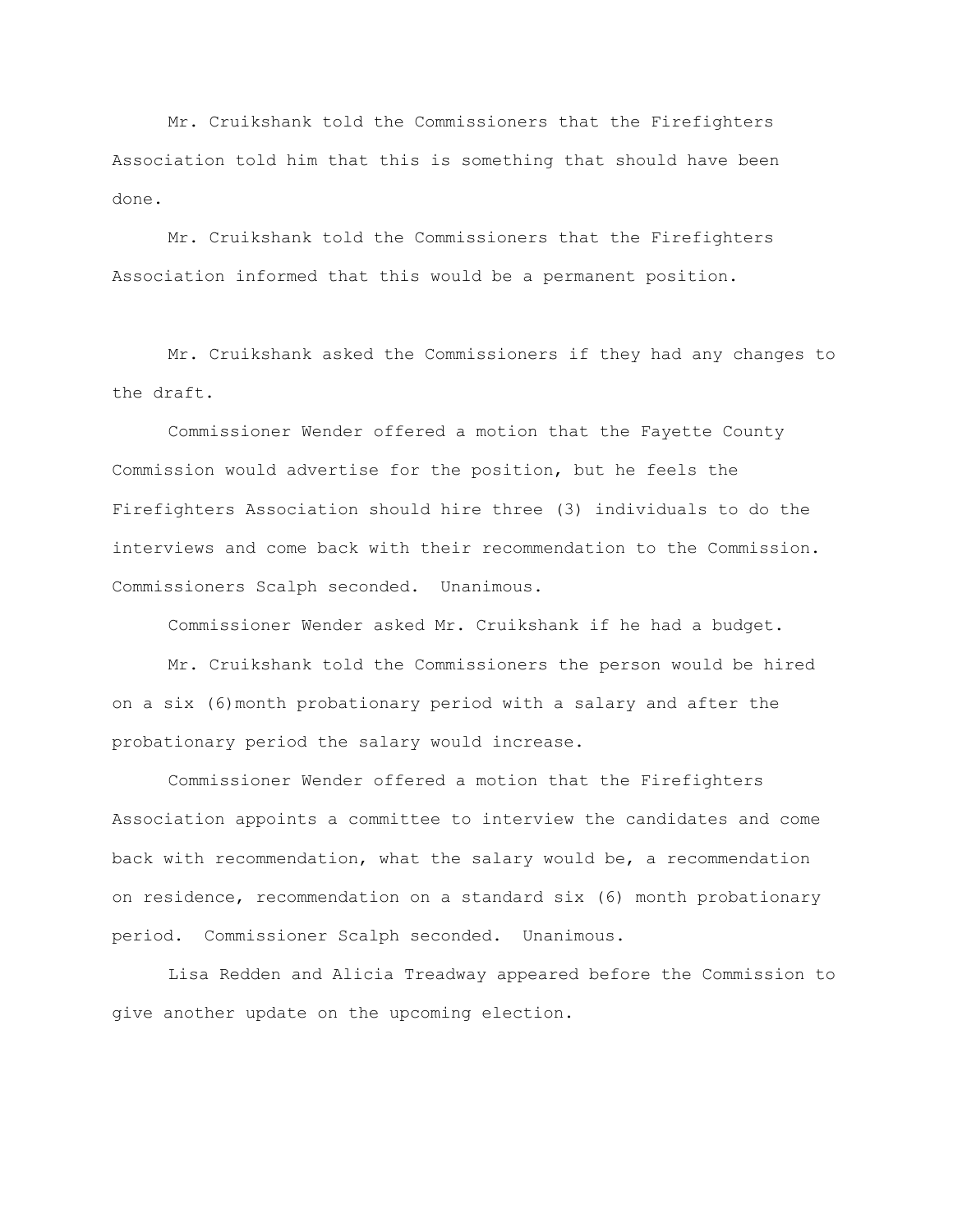Ms. Redden told the Commissioners the keys for the ballot boxes should be ready by Tuesday and they had purchased a new computer for Early Voting.

Ms. Redden told the Commissioners she is working on trying to cut back on expenses for election workers.

Ms. Redden told the Commissioners that Commissioner Lopez asked her to keep him informed regarding the election workers.

Ms. Redden told the Commissioners the test of the machines for Early Voting is September 12, 2011 and the test of the machines for the General Election is September 26, 2011.

Ms. Berry told the Commissioners that the bids for the Boiler have been extended.

Commissioner Scalph offered a motion to proceed with sending letters to all the Telecommunications Providers to inform them that the Fayette County Commission has authorized the construction of a new E-911 Center at Wolf Creek Park and in construction the Center they will be placing a new tower on the site and will have room to share services with the telecommunications providers. Commissioner Wender seconded. Unanimous.

The Commissioners asks that David Neal, 911 Coordinator forward all the telecommunications providers addresses to Ms. Berry.

Commissioner Wender informed he feels that a Letter of Intent should be mailed to Radford and Radford Construction for the construction of the Fayette County 911 Communication Center.

 Commissioner Scalph offered a motion to approve the Letter of Intent for the construction of the 911 Center and authorized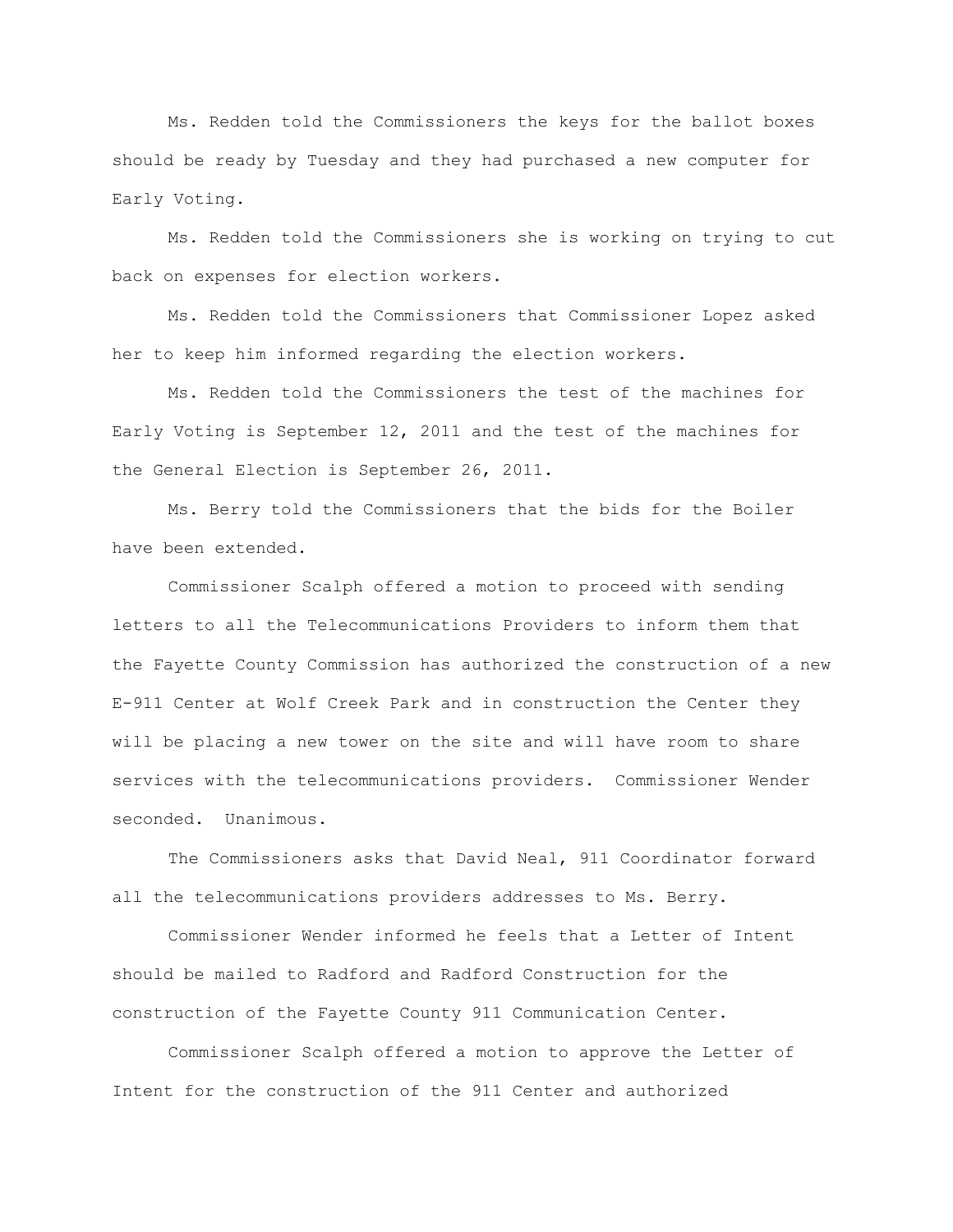Commissioner Wender to sign on behalf of the Fayette County Commission. Commissioner Wender seconded. Unanimous.

Ms. Berry presented a drawdown request to the West Virginia Division of Justice and Community Services for the Community Corrections Day Report Center, amount \$17,758.79

Commissioner Scalph offered a motion to approve drawdown request for the Community Corrections Day Report Center, amount \$17,758.79. Commissioner Wender seconded. Unanimous.

Ms. Berry presented a drawdown from Region 4 Planning and Development Council for the Danese Public Service District Water Extension, amount \$16,699.35

Commissioner Scalph offered a motion to approve drawdown request for the Danese Public Service District Water Extension, amount \$16,699.35. Commissioner Wender seconded. Unanimous.

Ms. Berry presented a drawdown for a Community Participation Program Grant to the West Virginia Development Office for the Armstrong Creek Public Service District, amount \$20,000.00.

Commissioner Scalph offered a motion to approve the Community Participation Program Grant drawdown request for the Armstrong Creek Public Service District, amount \$20,000.00. Commissioner Wender seconded. Unanimous.

Ms. Berry presented a drawdown for a Community Participation Program Grant to the West Virginia Development Office for the American Red Cross, amount \$2,073.40.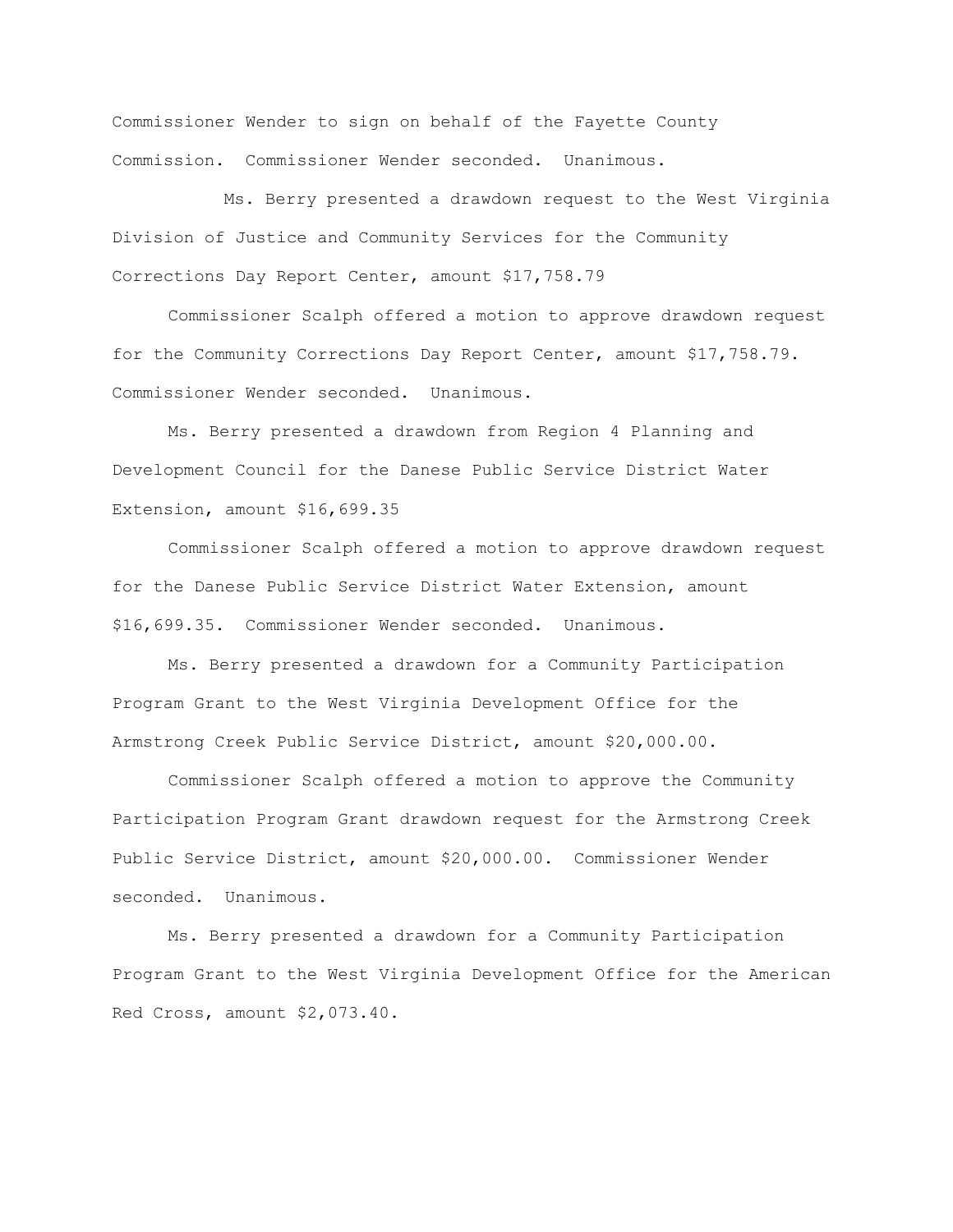Commissioner Scalph offered a motion to approve the Community Participation Program Grant drawdown request for the American Red Cross, amount \$2,073.40. Commissioner Wender seconded. Unanimous.

Patti Hamilton, Executive Director of the West Virginia Association of Counties appeared before the Commission at 10:00 a.m. to discuss the legislation that passed the recent legislative session and legislation that may not have passed or was never put forth that is of interest to each of us associated with county government.

Present for the meeting was the Fayette County Commission, Carl Harris, Prosecuting Attorney, Judy Radford, Executive Director New River Gorge Regional Authority, Dave Pollard, County Resource Coordinator, David Neal, E911 Coordinator, Steve Kessler, Sheriff, Kelvin Holliday, County Clerk, Steve Cruikshank, Fire Coordinator, Theresa White, OES Director, Allen Ballard, Building Inspector, Tim Richardson, Zoning Officer, Deborah Berry, County Administrator, and Deborah Aliff, Payroll Clerk.

The meeting was recessed at 12:05 p.m.

The Commission reconvened the County Commission meeting at 12:20 p.m.

Ms. Berry presented Fayette County Fire Levy Protection Agreements for Montgomery Volunteer Fire Department (\$46,512.00), Danese Volunteer Fire Department (\$36,674.00) and Gauley Bridge Volunteer Fire Department (\$36,318.00), and Fayette County Fire Levy Pumper Replacement Agreements for Armstrong Creek Volunteer Fire Department (\$49,000.00) for the period July 1, 2010 to June 30, 2011, Armstrong Creek Volunteer Fire Department (\$49,000.00) for the Period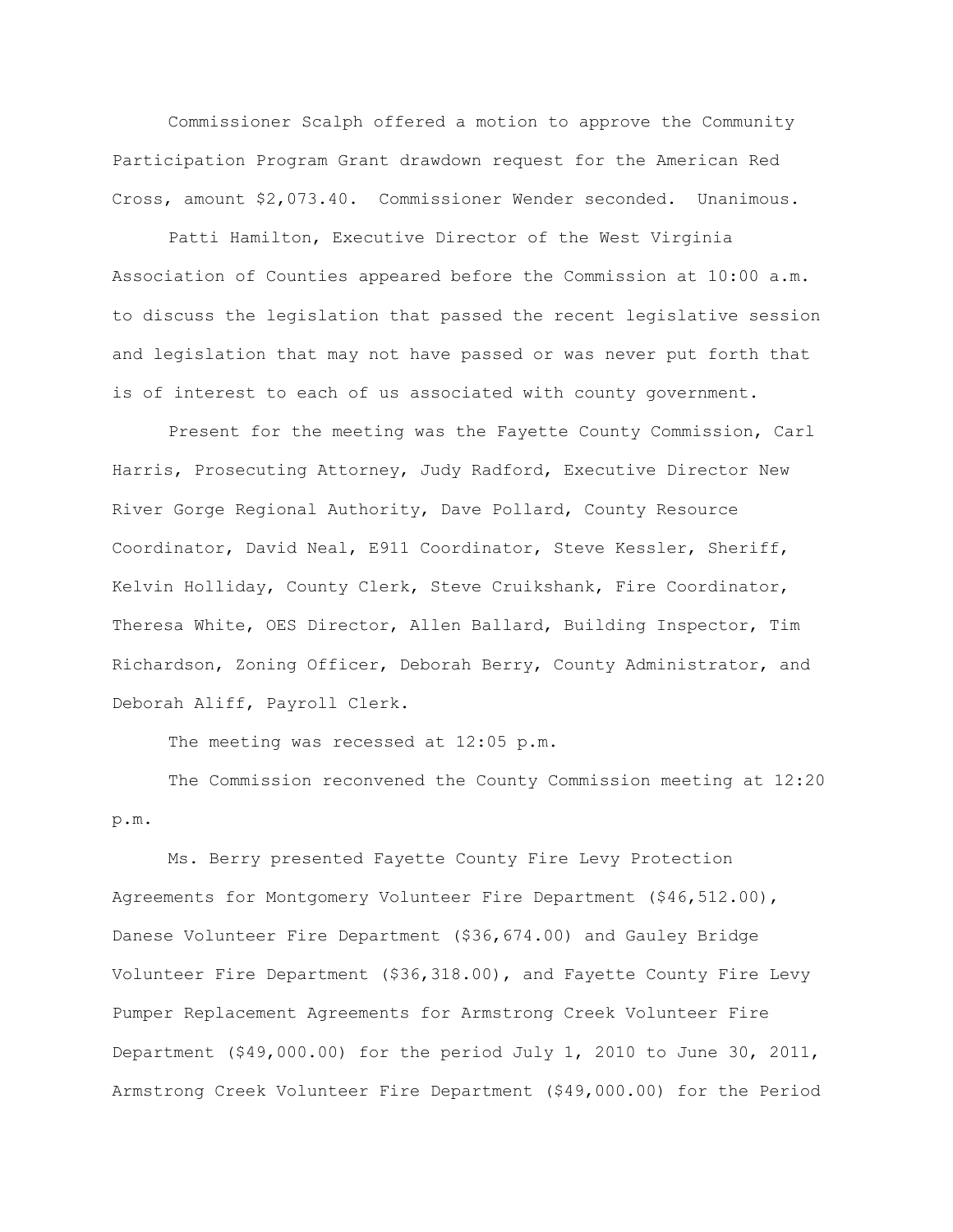July 1, 2011 to June 30, 2012 Montgomery Fire Department (\$266,000.00), Gauley Bridge Volunteer Fire Department (\$49,000.00), for the Period July 1, 2010 to June 30, 2011 Gauley Bridge Volunteer Fire Department (\$49,000.00) for the Period July 1, 2011 to June 30, 2012 for the Commission to sign.

Ms. Berry presented Orders appointing April Waddell to serve on the Board of Directors for the Central Appalachian Empowerment Zone of West Virginia (Census Tract No. 206) and an Order appointing Ernest E. Wickline to serve on the Board of Directors for the Central Appalachian Empowerment Zone of West Virginia (Census Tract No. 205) to the Commissioners.

Commissioner Scalph offered a motion to appoint April Waddell (Census Tract No.206) and Ernest E. Wickline (Census Tract No. 205) to serve on the Board of Directors for the Central Appalachian Empowerment Zone. Commissioner Wender seconded. Unanimous. Orders signed.

The Commissioners signed a letter to Janis Kitzmiller, Family Law Judge requesting reimbursement for rent in the amount of \$2,700.00 for the month of September 2011.

The Commissioners received and reviewed a letter from the Fayette County Public Libraries informing that the term of Philip J. Tissue as a member of the Board of Directors expired June 30, 2011. They are requesting that he be reappointed to serve.

Commissioner Scalph offered a motion that Philip J. Tissue be reappointed to serve on the Fayette County Library Board, term to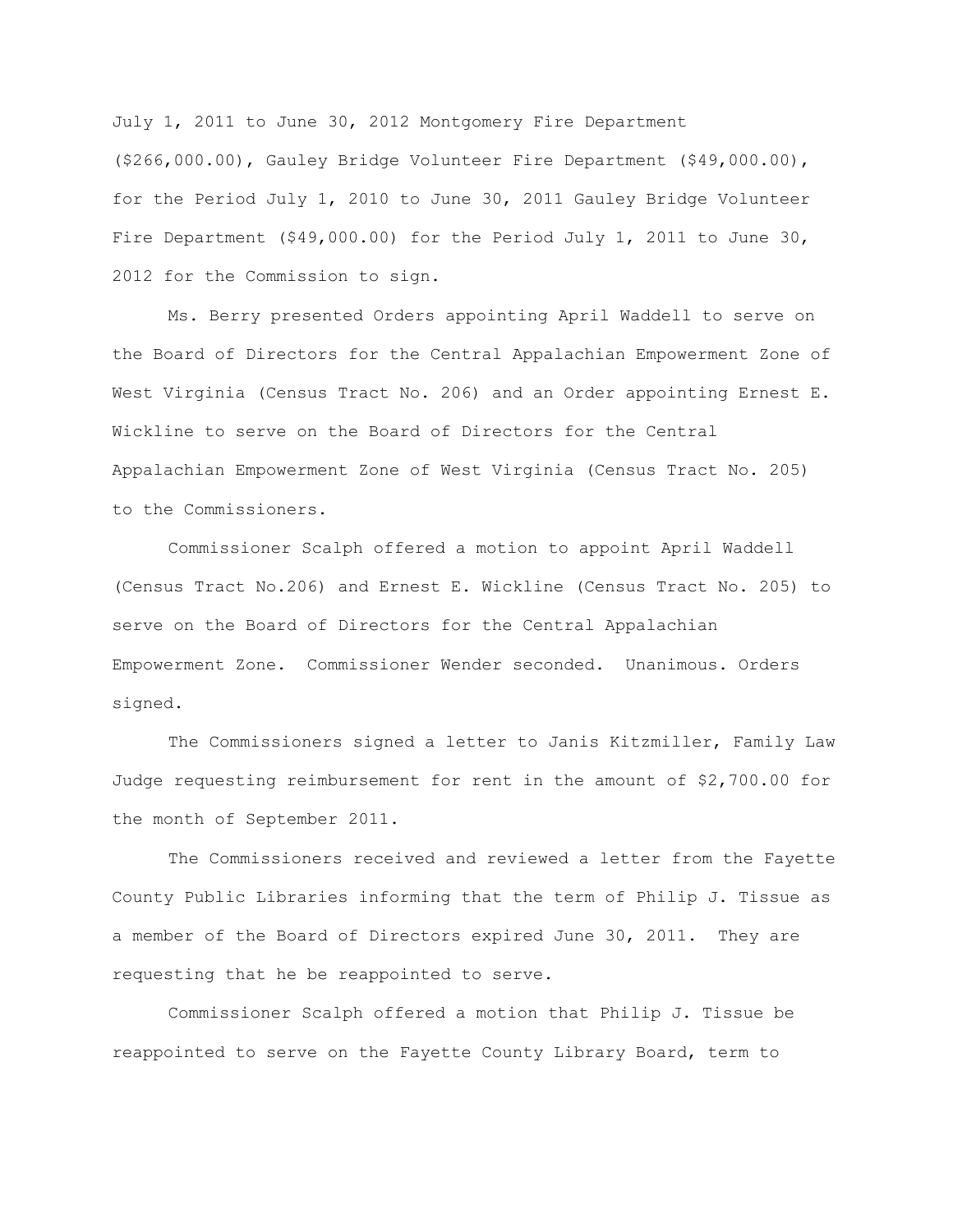expire June 16, 2016. Commissioner Wender seconded. Unanimous. Order and an appointment to serve letter signed.

The Commissioners received and reviewed a letter from Effie Spencer requesting that her son Dale Tomlin be appointed to fill the unexpired term of Leon Spencer as the Fayette County Survey.

The Commissioners asked to hold decision until the next County Commission September 2, 2011.

The Commissioners discussed the letter they received from John Brenemen regarding his fourteen (14) sheep that were attacked by dogs.

Carl Harris, Prosecuting Attorney told the Commissioners he had reviewed the West Virginia Code.

Discussion was held, Commissioner Scalph offered a motion that Fayette County Commission will reimburse Mr. Brenemen for the lost of ten (10) sheep which will come from the Dog Tax Fund. This will be paid over a two (2) month period. The Commissioners approved to pay \$2,000.00 over the next two months. Commissioner Wender seconded. Unanimous.

The Commissioners received and reviewed the quotes from WesBanco Trust and Investment Service and the United Bank for acting as trustee, registrar, transfer and paying agent for the Fayette County 911 Center.

After a brief discussion, Commissioner Wender offered a motion to have WesBanco Trust and Investment Services be the Corporate Trustee for the Fayette County 911 Center. Commissioner Scalph seconded. Unanimous.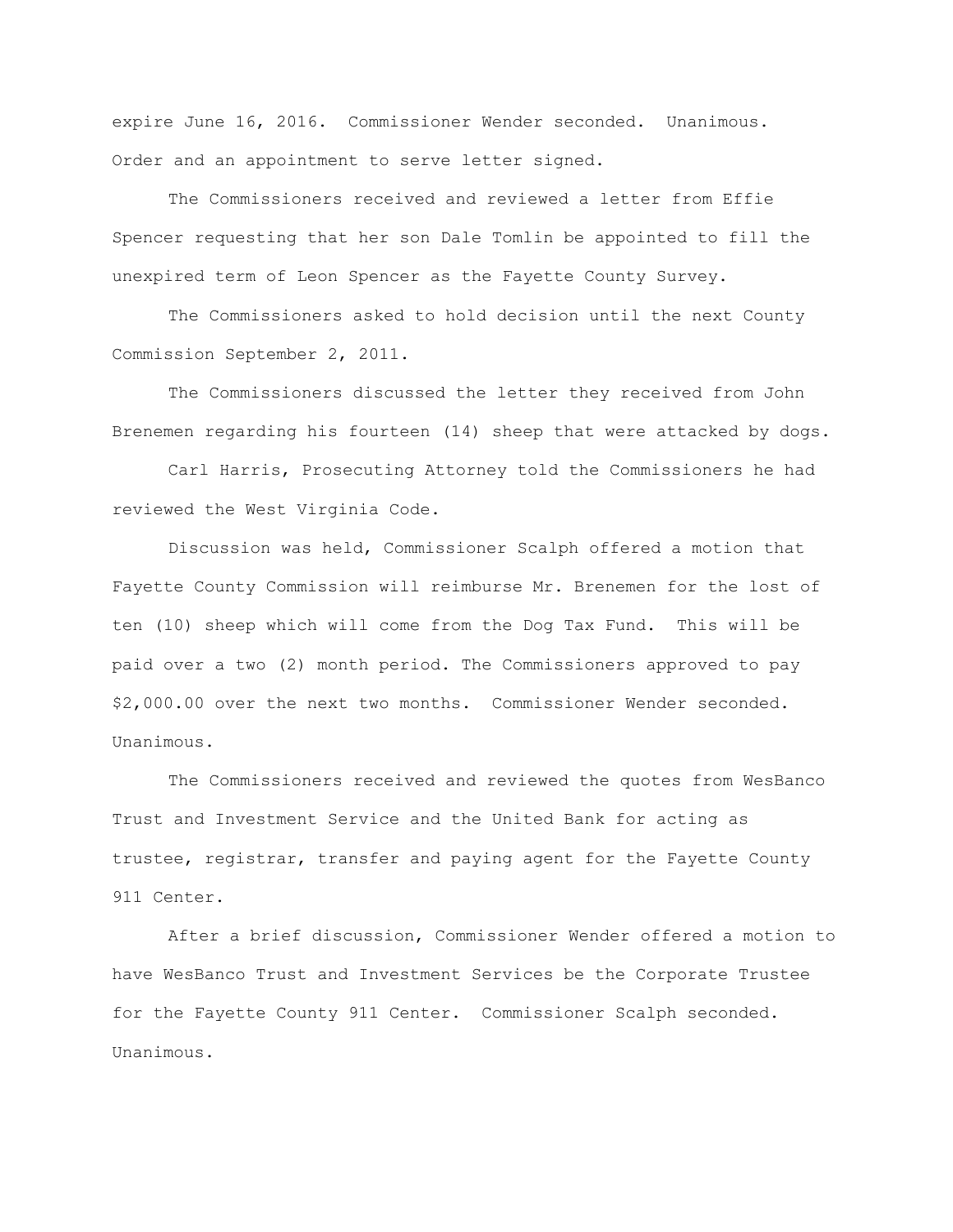Commissioner Wender asked Ms. Sears to see if she can get WesBanco Trust and Investment Service to lower the cost.

Ms. Berry presented Petitions to Combine or Divide and Segregate Land to approve and sign to the Commissioners.

Commissioner Scalph offered a motion to approve and sign Petitions to Combine or Divide and Segregate Land for Leslie Boggs, Byron M. and Shirley Ann Winebrenner, Bobby G. and Rosalee M. Light, Kenneth Leroy and Lita Alice Eskew, Raymond D. and Sylvia J. Smith, Tommy and Nancy Horrocks, Larry A. Taylor, Jerry Lee and Deborah Ann Legg, Catherine M. Coleman, Charles I. and Angela Myers, Charles Biggs, Drema S. Bender and Harlon Good. Commissioner Wender seconded. Unanimous. Petitions signed.

The Commission called the meeting of the Arbuckle Public Service District to order at 1:05 p.m.

Present for the meeting were W. D. Smith, Executive Director Region 4 Planning and Development, Fayette County Commission, Dave Pollard, County Resource Coordinator, Members of the Arbuckle Public Service District, Carl Harris, Prosecuting Attorney, and Heather Lucas, New River Water Alliance.

Ms. Lucas gave a brief overview of the study of the New River Water Alliance.

Mr. Pollard gave an update on the Winona Water Project.

W. D. Smith gave an update of the Arbuckle Public Service District.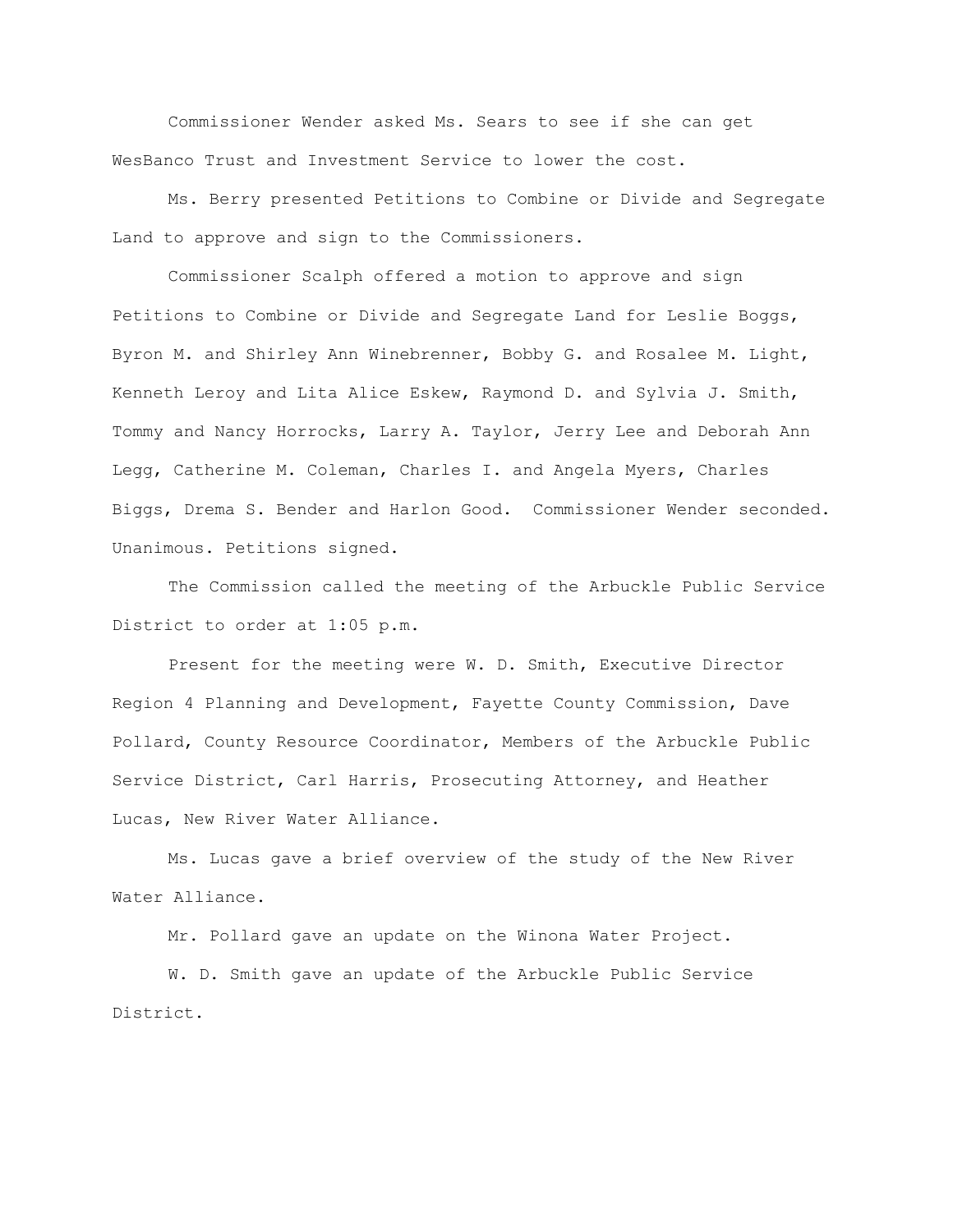Mr. Smith informed the Commissioners that Arbuckle Public Service District to put in a Grant Application to do improvements to the District.

Commissioner Scalph offered a motion to release monies to Arbuckle Public Service District upon Debbie Berry receiving an invoice requesting the money, amount \$5,000.00. Commissioner Wender seconded. Unanimous.

Ms. Berry presented a letter of support for the New Haven Public Service District to the Commissioners to sign.

The Commissioners received and reviewed a letter from Janette Woodrum, Chief Probation Officer requesting two (2) chairs for the Probation Department, cost \$377.45 each. The Commissioners approved.

The Commissioners received and reviewed a letter from Ashleigh Legg, Coordinator for the Foster Grandparent Program.

Ms. Legg is requesting funding to help recruit new Foster Grandparents and sustain the continuing services of their current Foster Grandparents serving Fayette.

The Commissioners received and reviewed a letter from Sheriff Steve Kessler requesting that the interior of the Sheriff"s Office be painted and to replace two (2) doors within the building.

The Commissioners asks that Dickie Smith, Maintenance Supervisor purchase the paint.

Ms. Berry informed the Commissioners they would be using the Community Corrections workers.

Ms. Berry told the Commissioners that Sheriff Kessler asks that they consider windows and air conditioning for the future.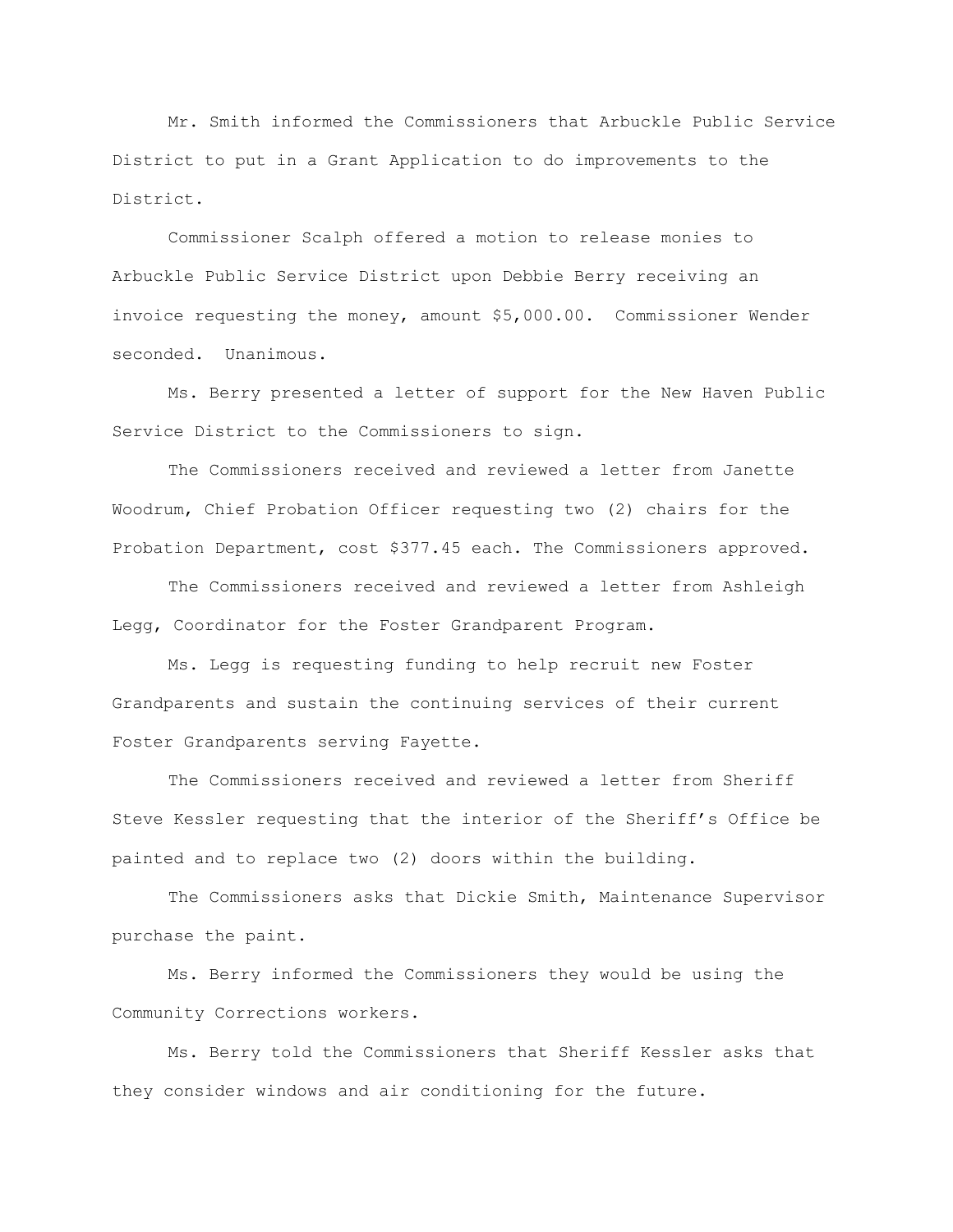The Commissioners received/reviewed and signed a letter to the United States Department of Commerce Economic Development Administration regarding the 2009-2013 Comprehensive Economic Development Strategy (CEDS) for Fiscal Year 2011 Annual Report.

The Commissioners signed the West Virginia Motor Fuel Tax Refund Application for the period ending June 30, 2012.

The Commissioners received and reviewed an e-mail from the National Association of Counties asking that all counties, cities and towns across America to sound sirens and ring bells at 1:00 p.m. Eastern Daylight Time for a National Moment of Remembrance on September 11 to pay tribute to those we lost.

Ms. Berry presented to the Commissioners an e-mail from Dan Snead attaching a proposal from Flat Top Builders regarding the estimate to repair Drainage issues and Regrade area on south end of the Judicial Courthouse Annex.

The Commissioners asked Ms. Berry to get two (2) more quotes.

The Commissioners received and reviewed a letter from the West Virginia Division of Personnel regarding the Special General Election being held on Tuesday, October 4, 2011. This election is an official holiday for all State employees as provided in Section 14.1 of the Division of Personnel *Administrative Rule* (143CSR1).

The Commissioners received and reviewed a Pledge Statement from the SunTrust Bank listing securities pledged as of July 29, 2011.

The Commissioners received and reviewed from the Bank of New York Mellon an Account Statement for the period July 1, 2011 through July 31, 2011.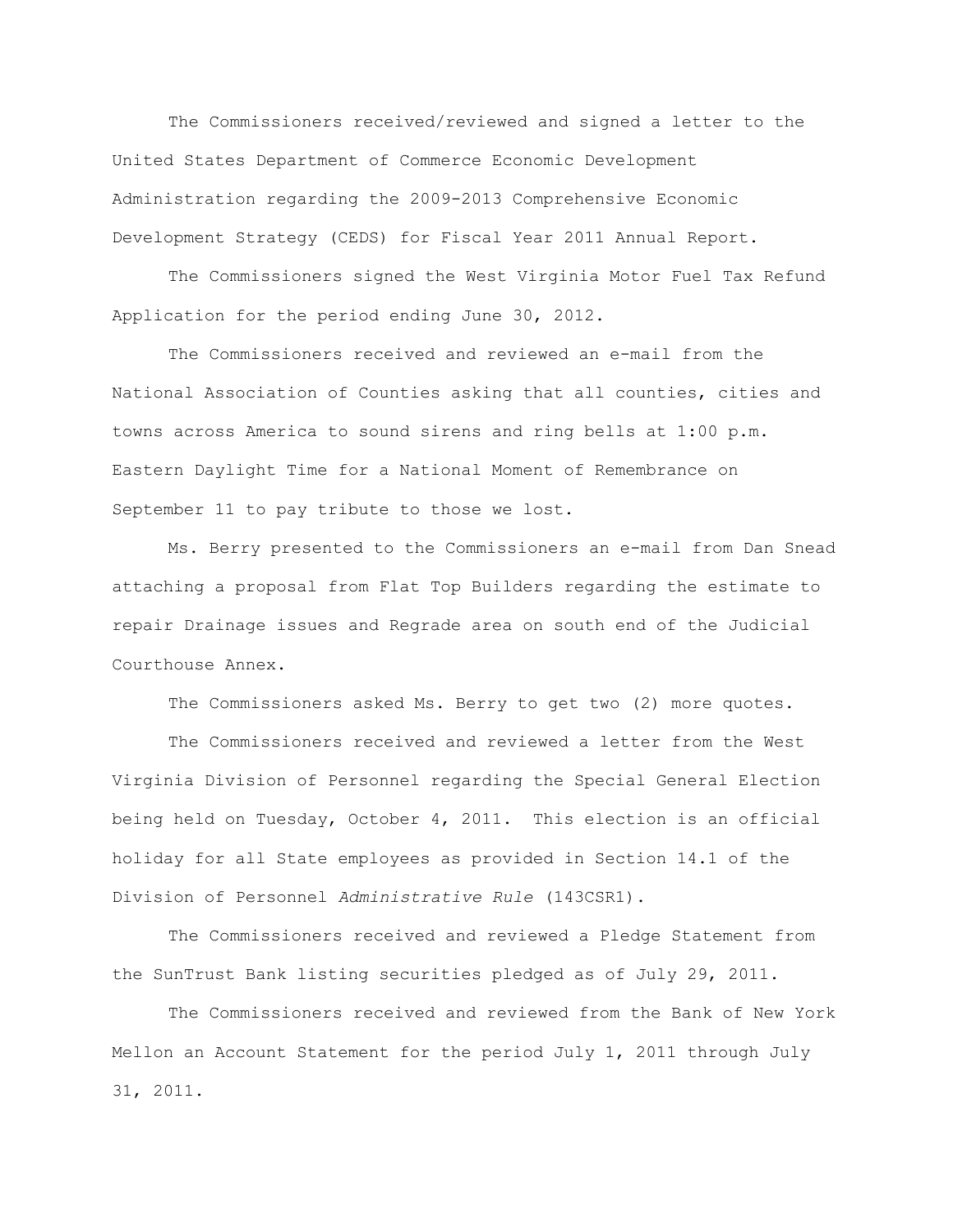The Commissioners received and reviewed from Branch Banking and Trust Company an Account Statement for the period February 1, 2011 through July 31, 2011.

The Commissioners received and reviewed a letter from the Office of the State Treasurer informing that the funds due for the July 2011 Greenbrier Table Games Tax will be directly deposited on August 16, 2011, amount \$65.10.

The Commissioners received and reviewed letters from Travelers Insurance regarding Gail Withrow claim.

The Commissioners received and reviewed a letter from Delegate John Pino informing he appreciates the Commission"s collaborative support in the good opportunities we face that most certainly will make us the shining star in West Virginia.

The Commissioners received and reviewed Project Updates from Region 4 Planning and Development during the Annual Dinner that was held July 20, 2011 at the Summersville Lake Picnic Area, Nicholas County West Virginia.

The Commissioners received and reviewed Weekly Fees Collected by the Fayette County Animal Control Center/NRHS for the week of August 5 to August 11, 2011, amount \$585.00.

The Commissioners received and reviewed a copy of a Certificate of Approval signed by Steve Cruikshank, Fayette County Fire Coordinator approving and authorizing the entering into by the Montgomery Volunteer Fire Department, Incorporated, of the Volunteer Fire Department Lease and Option Agreement it as Lessee and Republic Fire National Corporation as Lessor in an aggregate principal amount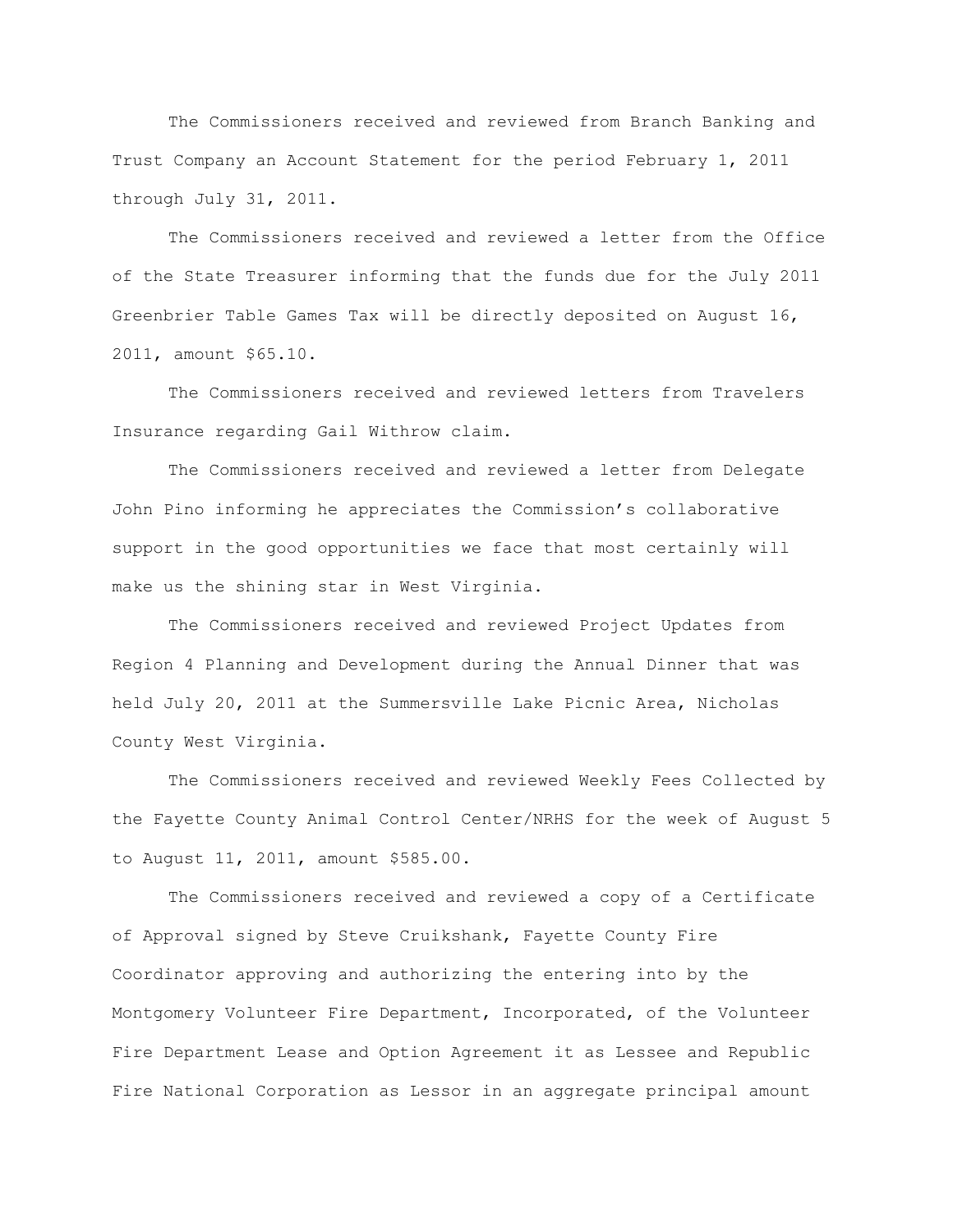not to exceed \$314,945.00 to finance One (1) New Rosenbauer Cobra 85' Aerial Platform Quint, located at 816 Third Avenue, Montgomery, WV 25136.

The Commissioners received and reviewed checks for 911 Fees from Mountain Communications, LLC, amount \$78.80 and Vonage Tax Account, amount \$276.50; check from the City of Beckley for DUA Patrol, amount \$88.20; check from the Fayette County Board of Education for the WVU Extension, amount \$24,237.00; check from the Department of Health and Human Resources for the Community Correction Day Report Center, amount \$1,174.00; check from the Division of Justice and Community Services for the Community Correction Day Report Center, amount \$24,913.21; check from the Supreme Court reimbursement for the Community Correction Day Report Center, amount \$240.00 and check from Highland Towers, LLC, amount \$2,000.00.

The Commissioners received and reviewed an e-mail from Denise L. Ferguson with the West Virginia Division of Culture and History informing that the records grant year began July 1, 2011 through June 30, 2012 to microfilm digitize the circuit clerk"s civil and criminal index books 1800 to present.

The Commissioners received and reviewed an e-mail from Theresa White, Director Fayette County Emergency Services giving her schedule over the next few weeks.

The Commissioners received and reviewed a copy of an e-mail from Mayor James Higgins to Delegate Margarete Staggers informing that he and the City Council would like to leave Montgomery districts as is,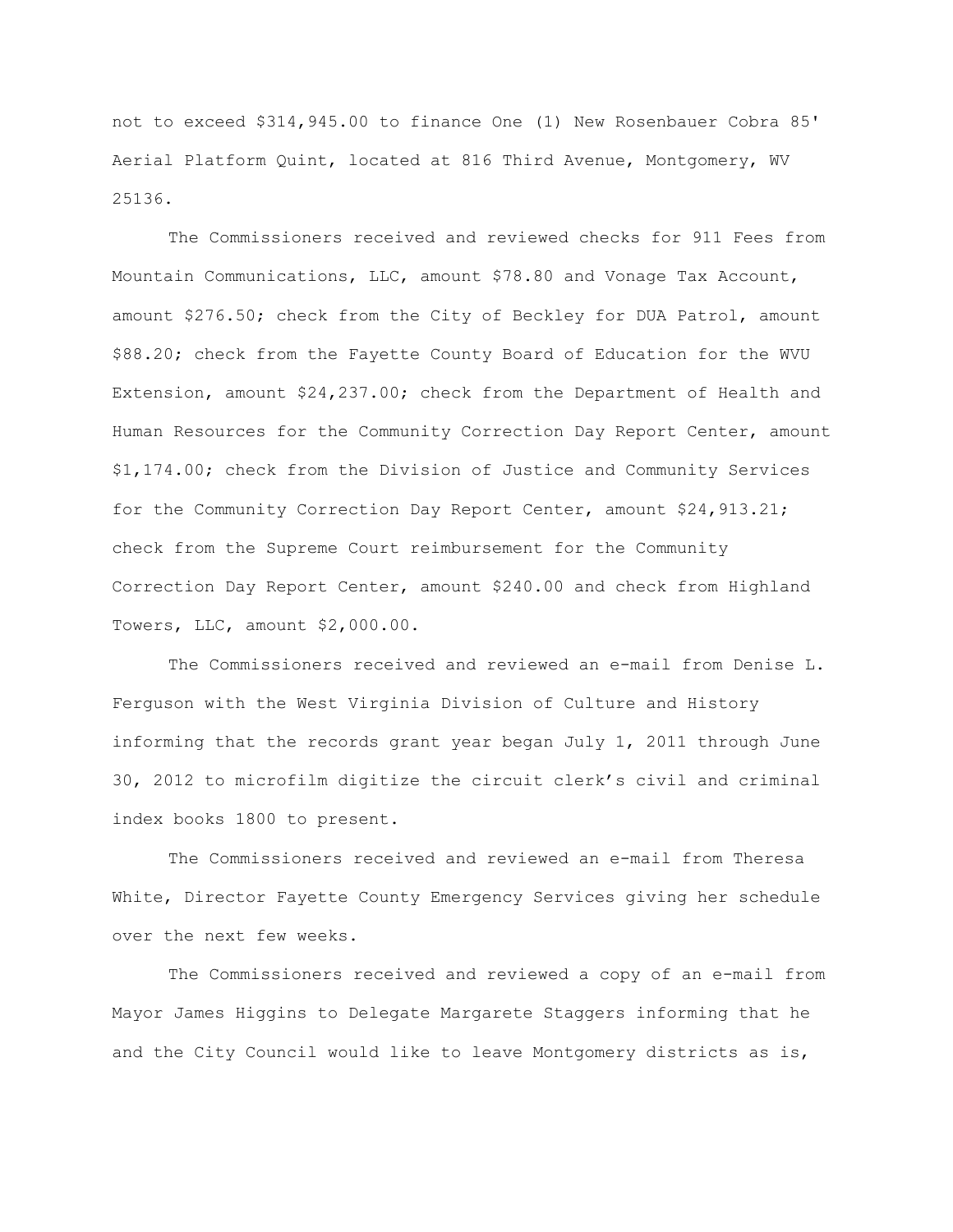but if a change is necessary then they would like to have all of Montgomery in the Fayette County District.

The meeting was adjourned at 2:15 p.m. The next scheduled meeting is September 2, 2011.

FAYETTE COUNTY COMMISSION REGULAR SESSION SEPTEMBER 2, 2011 COURTHOUSE FAYETTEVILLE, WV 25840 MEMBERS Present: Matthew D. Wender, John H. Lopez, Denise A. Scalph

The Fayette County Commission met in a regular session on this 2<sup>nd</sup> day of September 2011.

Commissioner Wender called the meeting to order at 9:06 a.m. Eddie Young, Assessor presented exonerations and refunds to be approved and signed to the Commissioners.

Commissioner Scalph offered a motion to approve and sign real property tickets for (See attached). Commissioner Lopez seconded. Unanimous.

Commissioner Lopez offered a motion to approve and sign personal property tickets for Dianna S. Scarbro, Stephanie J. Jones, Larry A. Wheeler, Rodney Ray or Doretha Rainey, BB&T Centralized Solutions I, Juanita R. Mitchell, Brain T. Miller, Blue Skies Elderly Care and Duff Wayne Sullivan. Commissioner Scalph seconded. Unanimous.

Commissioner Lopez offered a motion to approve and sign refunds for Anthony J. and Galene Ackerct (\$264.54), Mark D. and Cynthia White (\$205.71), and David Ayersman (\$291.51). Commissioner Scalph seconded. Unanimous.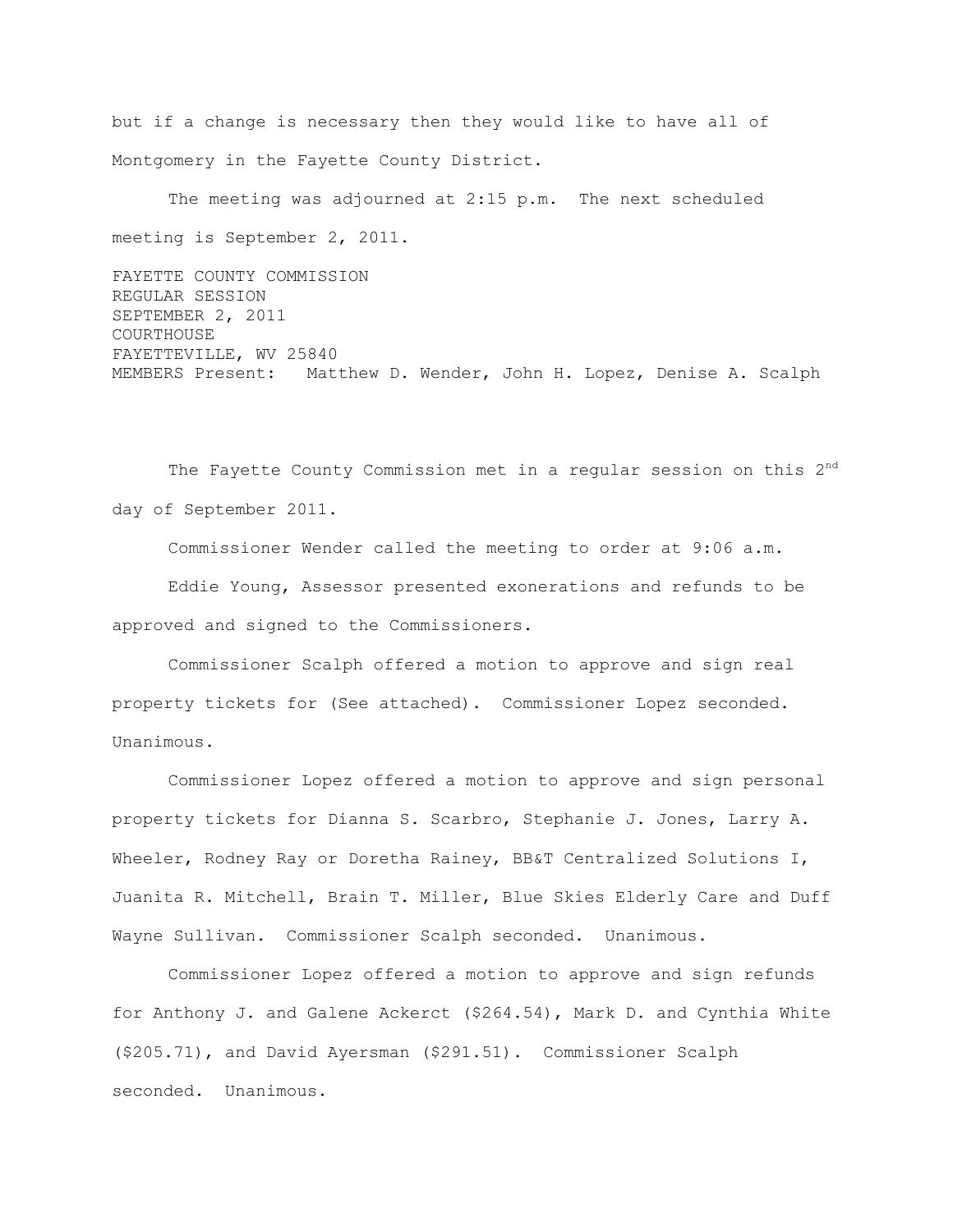Commissioners Lopez offered a motion to approve vouchers and invoices, checks to be released today and approved 1st half payrolls checks to be released on September 15, 2011. Commissioner Scalph seconded. Unanimous.

Commissioner Scalph offered a motion to approve minutes of June 30, 2011 and July 8, 2011. Commissioner Lopez seconded. Unanimous.

Sheriff Steve Kessler appeared before the Commission to ask for software upgrade for the Tax Department.

Sheriff Kessler told the Commissioners he received a quote from Software Systems to add the Internet Tax Inquiry System.

Sheriff Kessler told the Commissioners the cost would be \$12,500.00. The Internet Tax Inquiry System will cost \$10,000.00 and the Installation Services will cost \$2,500.00.

Sheriff Kessler told the Commissioners he had talked with Mark Tennant with Software System and was told that the first year maintenance is free after the first year maintenance would cost \$1,200.00 for a year.

Commissioner Lopez offered a motion to approve purchase of the Internet Tax Inquiry System upgrade for the Tax Department, cost \$12,500.00. Commissioner Scalph seconded. Unanimous.

Commissioner Wender asked if this had to be bid out.

Sheriff Kessler told the Commissioners he is going with Software System because they already manage the services in the Tax Department.

Senator William Laird appeared before the Commissioners to give an update on the lighting of the New River Gorge Bridge.

Discussion was held no decisions were made.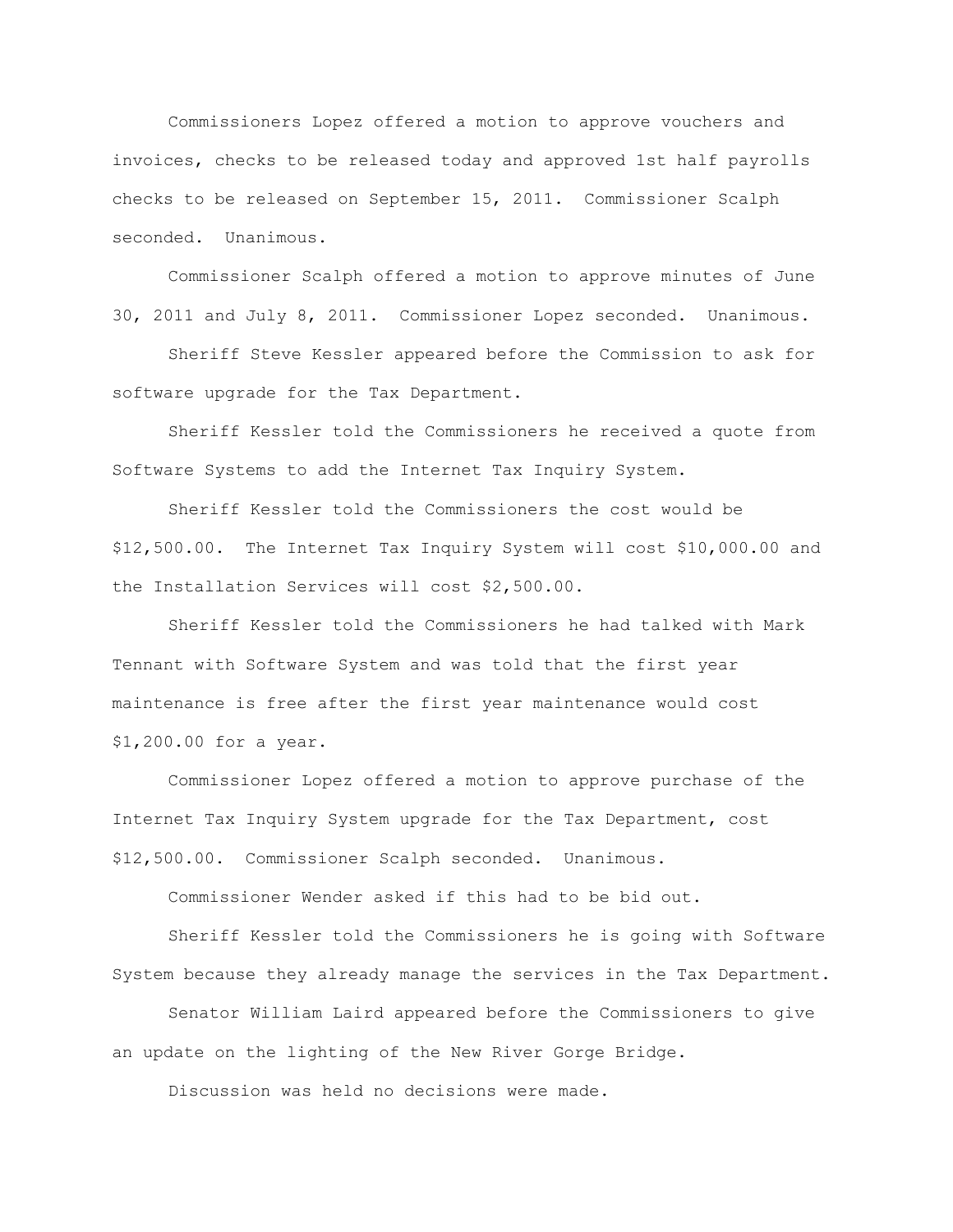Commissioner Wender asked if there were any comments.

Allen Ballard, Building Inspector appeared before the Commission to give an update and present plans for the new animal shelter.

Commissioner Wender informed they are here today to open bids for the Electrical Upgrade for the Courthouse.

Commissioner Wender informed they had advertised for bids earlier, but decided to rebid to get closer to the \$100,000.00 from the West Virginia Courthouse Facilities Improvement Grant.

Commissioner Wender informed the bids submitted to the Fayette County Commission has been properly advertised and the deadline was to submit the bids by 4:00 p.m. on September 1, 2011. Bids are to be opened at 10:00 a.m. September 2, 2011.

The Commissioners opened five (5) bids: Advanced Electrical Systems, Inc. (\$87,000), Alpha Contracting, Inc. (\$115,100), Bluestone Electric, Inc. (\$96,000), Lowe Brothers Electric Company (\$80,105), and Plateau Electric, Inc. (\$97,927).

The Commissioners recommended giving the five (5) bids to J. Dan Snead Associates to review and make recommendation of the lower bid if bid is in compliance.

Dan Snead will recommend the final low bidder after reviewing all five (5) bids and the four alternates.

Commissioner Wender informed they are here today to open bids for the Boiler for the Courthouse.

Commissioner Wender informed the bids submitted to the Fayette County Commission has been properly advertised and the deadline was to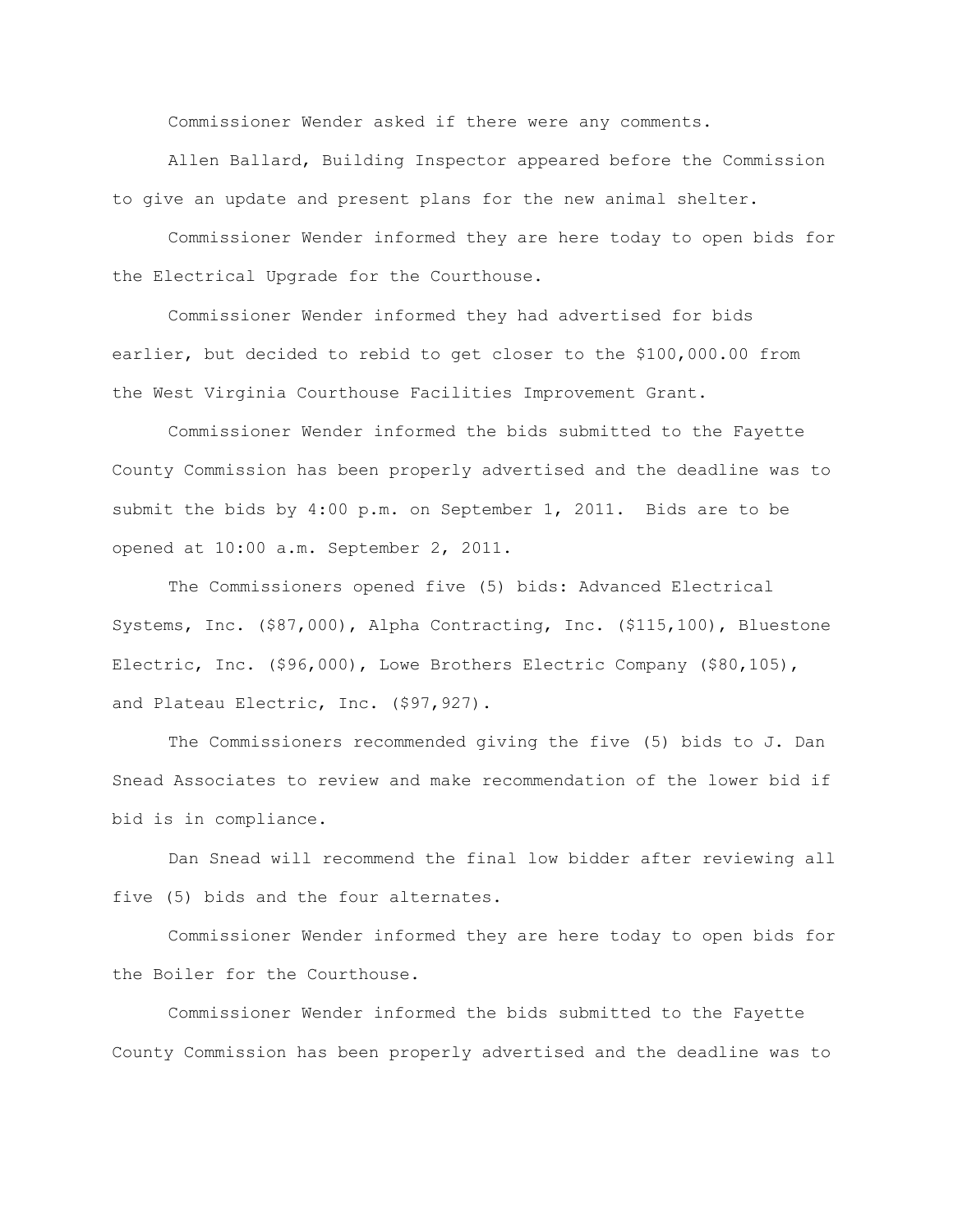submit the bids by 4:00 p.m. on September 1, 2011. Bids are to be opened at 10:15 a.m., September 2, 2011.

The Commissioners opened two (2) bids: Casto Technical Services (\$76,750) and Southern Air, Inc. (\$77,914).

Commissioners Wender recommended giving both bids to J. Dan Snead Associates to make sure both bids are in compliance, review and make recommendation of the lower bid to the Commissioners.

Discussion was held regarding the bids being over the \$105,192.00 of the Region 4 Energy Efficiency Program Grant.

Commissioner Scalph offered a motion that the Fayette County Commission will pay the difference of the Boiler bids up to \$10,000.00 with the exception of the amount received from Region 4 Energy Efficiency Program Grant. Commissioner Lopez seconded. Unanimous.

The Commissioners asked Dan Snead to write a letter of recommendation for both the Electrical Upgrade and the Boiler.

Carrie Strunk and other members of the Recycling Program (see an attached list) appeared before the Commission to give an update on the Recycling Program through the Fayette County Board of Education.

Ms. Strunk told the Commissioners that the Fayette County Board of Education decided they no longer can support the full cost of the program.

Ms. Sturnk told the Commissioners that the Fayette County Board of Education is asking that the County Commission pay some of the cost.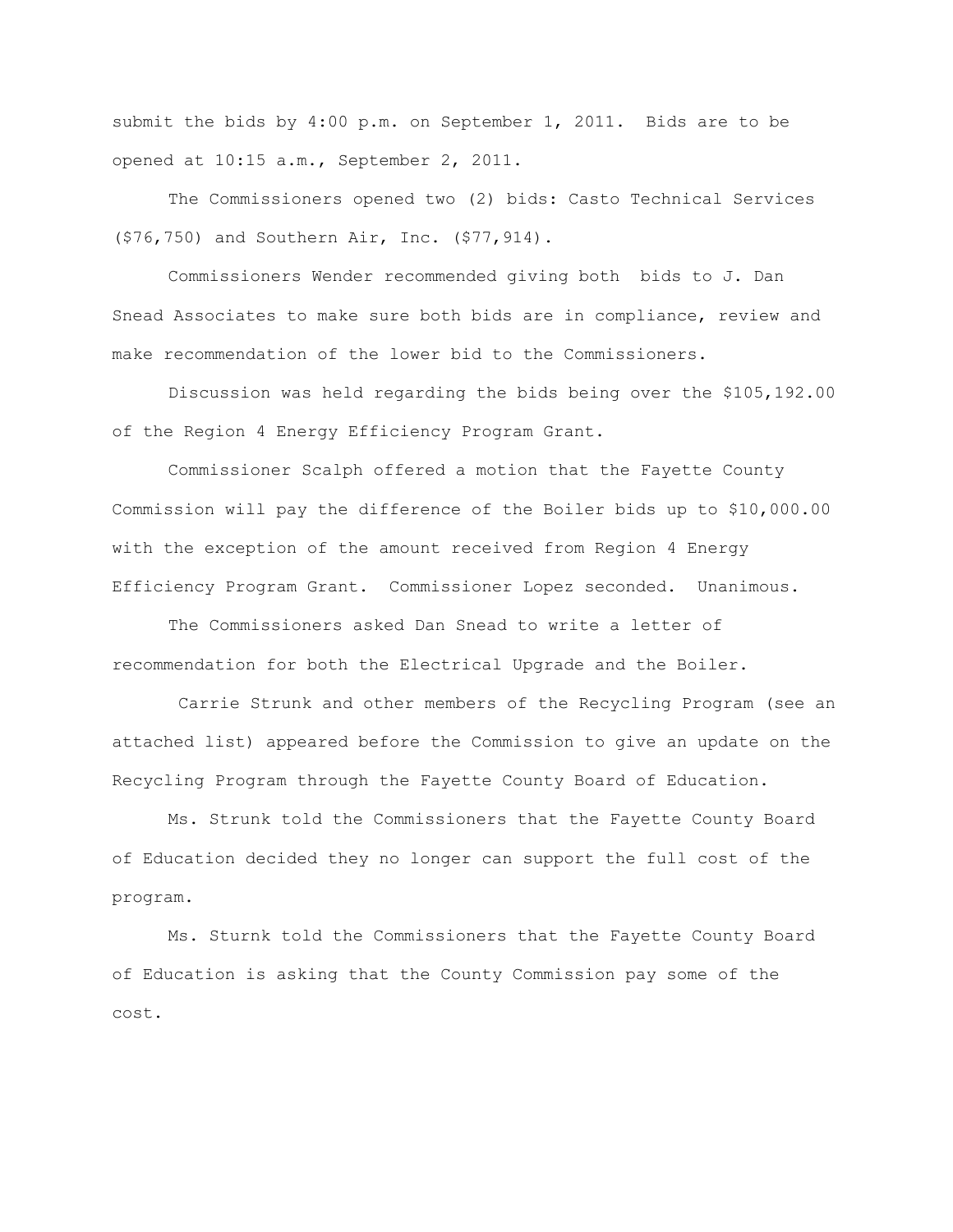Ms. Strunk told the Commissioners the majority of the cost is the hauling fee. Ms. Strunk told the Commissioners the cost of the hauling fee is \$16,000.00.

Ron Cantley with the Fayette County Board of Education told the Commissioners the Public Service Commission regulates the private rates, but they do not regulate the commercial rates.

Bill Lanham, City Manager for the Town of Fayetteville told the Commissioners they are more than willing to pick up the bins.

Mr. Lanham asked the Commissioners for a letter of support for the Recycling Program.

After a brief discussion, Commissioner Scalph offered a motion that the Fayette County Commission will participate for one (1) year with the Board of Education on a 50/50 basis, Fayette County Commission will contribute \$8,000.00, the shared monetary value and provide a recycled program support letter for the students and citizens of Fayette County not to exceed \$8,000.00 for the year. Commissioner Wender seconded. Unanimous.

Ms. Berry informed the Commissioners she received an e-mail from Vivian Parsons requesting that the Fayette County Commission participate in the 10<sup>th</sup> Anniversary of the 911 terrorist attack and the 224<sup>th</sup> Anniversary of the signing of the United States Constitution that is coming up in September.

Ms. Parsons asked that the Fayette County Commission sign a Proclamation proclaiming September 17, 2011 as Constitution Day and September 17-23, 2011 as Constitution Week in Fayette County.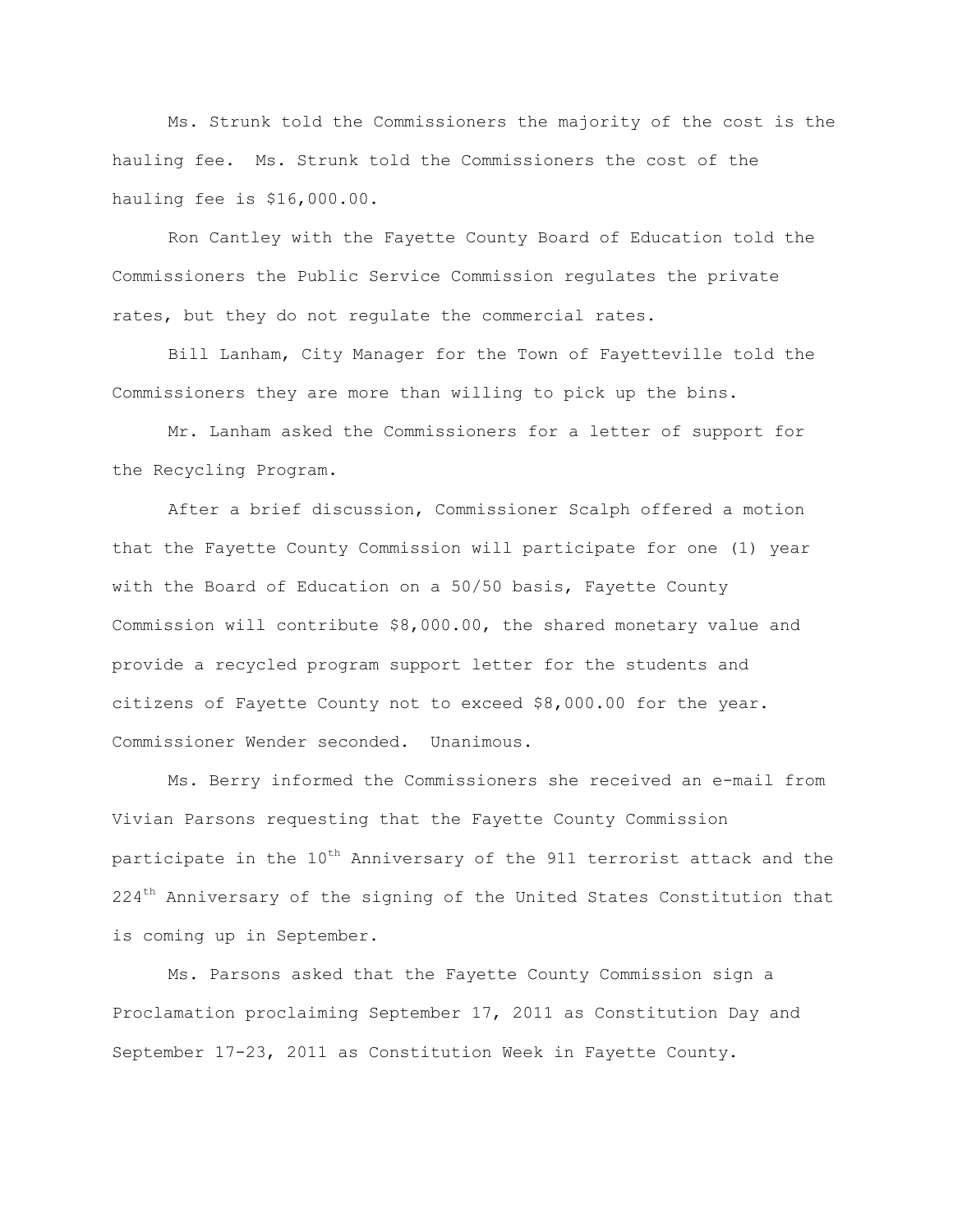The Commissioners approved and signed Constitution Day Proclamation.

The Commissioners signed a letter expressing their support of the United State"s Senate regarding coming together as a Nation and ceasing all work or other activity for a moment of remembrance beginning at 1:00 p.m. Eastern Daylight Time on September 11, 2011, in honor of the  $10^{th}$  anniversary of the terrorist attacks committed against the United States on September 11, 2001.

The Commissioners received and reviewed a letter from Jim Lively, Sr. requesting funding for the Oak Hill Amphitheater. The Commissioners approved \$10,000.00.

Commissioner Wender told the Commissioners he would ask Bill Hannabass, City Manager of Oak Hill the cost of a canopy or stage and ask Mr. Hannabass to give him an estimate of the cost.

Ms. Berry presented two (2) drawdown request to the West Virginia Development Office for a Governor"s Community Participation Grant for the Gauneka Ruritan Community Center in the amount of \$5,000.00 and \$5,625.00 to the Commissioners.

Commissioner Scalph offered a motion to approve drawdown request to the West Virginia Development for a Governor"s Community Participation Grant for Gauneka Ruritan Community Center in the amount of \$5,000.00. Commissioner Wender seconded. Unanimous.

Commissioner Scalph offered a motion to approve drawdown request to the West Virginia Development for a Governor"s Community Participation Grant for Gauneka Ruritan Community Center in the amount of \$5,625.00. Commissioner Wender seconded. Unanimous.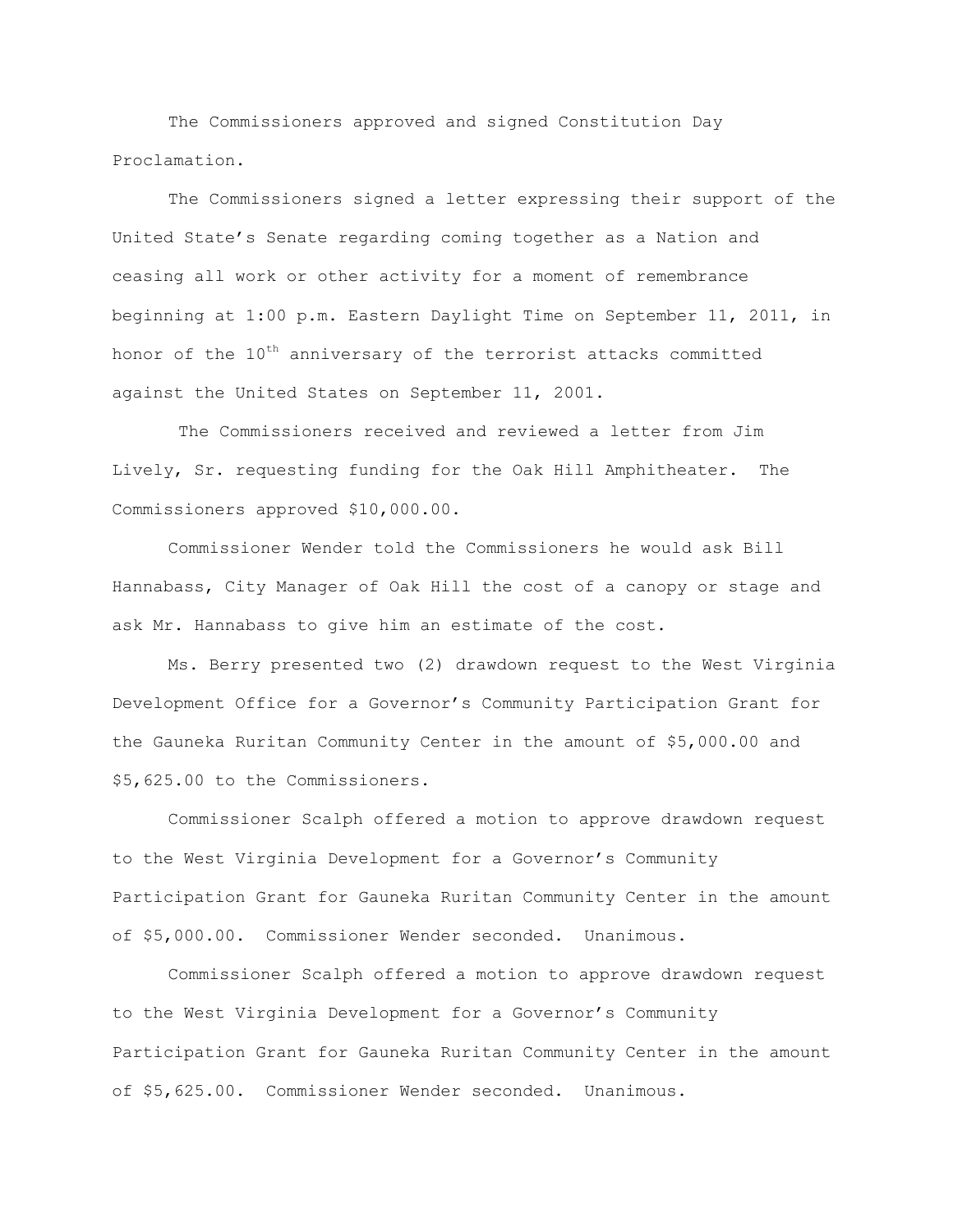Ms. Berry presented a proposal from Triad Engineering, Inc. for the Fayette County Courthouse Asbestos Inspection, amount \$4,375.00 to the Commissioners.

Carl Harris, Prosecuting Attorney told the Commissioners he had questions about the contract. This is one of their standard contracts. Mr. Harris told the Commissioners he believes Number 8 Responsibilities of the Client is not applicable. The contract should be modified.

Commissioner Scalph offered a motion that Fayette County Commission enters into a Contract Agreement with Triad Engineering, Inc. For the Fayette County Courthouse Asbestos Inspection with the modification of Number 8 in the contract, cost \$4,375.00. Commissioner Wender seconded. Contract Agreement signed.

The Commissioners signed a letter to the Fayette County Volunteers, Inc. (Camp Kismit) informing that during the week of July 4-8, 2011 campers under their supervision damaged doors, curtains, mattresses and floors in Cabin 4 and Cabin 5 at the Fayette County Park.

The Commissioners informed Fayette County Volunteers, Inc. that an invoice had been submitted on July 12, 2011 and has remained unpaid, amount \$100.00.

The Commissioners are demanding that payment of \$100.00 be submitted as soon as possible.

The Commissioners received and reviewed a letter from the Fayette County AAU/WV Boys and Girls Hoopsters requesting use of the Memorial Building from September 1 through March 31, 2012.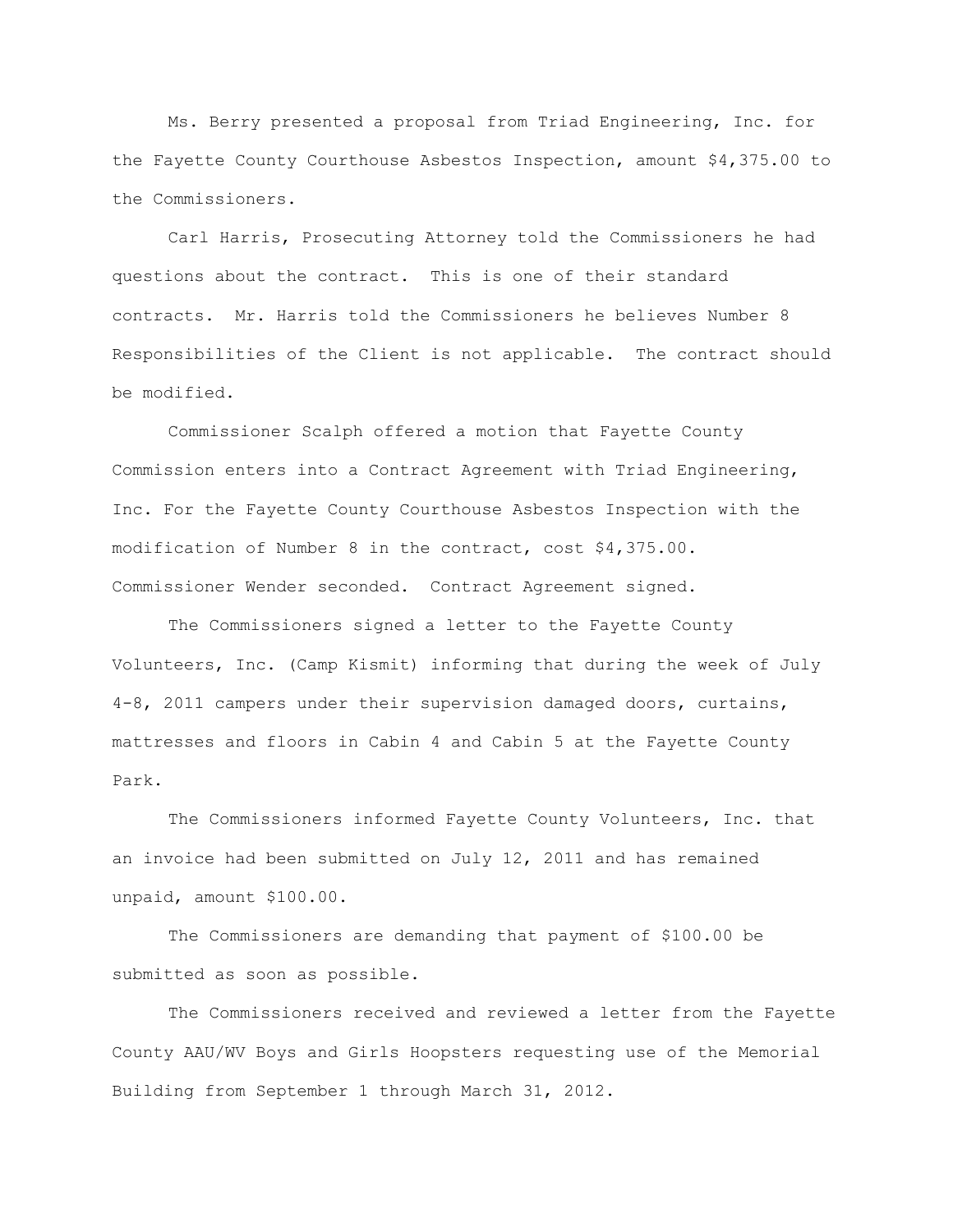Commissioner Scalph offered a motion to approve the request of the Fayette County AAU/WV Boys and Girls Hoopsters to use the Memorial Building for AAU practice and instructional sessions for the coming year pending no conflict of schedule. The \$1,000.00 rental fee will be waived however; this approval is until March 31, 2012. The requirements of the garbage and the custodian fees are also waived with the understanding that Philip Samples, Coach/Organizer of the Fayette County AAU/WV Boys and Girls Hoopsters shall be responsible for the clean up and security of the building and grounds after each practice. Commissioner Wender seconded. Unanimous

 The Commissioners signed a letter to Leonard Bickford informing the Fayette County Commission have been advised of his retirement from employment as a Fayette County Transport Officer effective July 29, 2011. The Commission offered their sincere appreciation for his five (5) years of service to Fayette County and our citizens.

The Commissioners signed a letter to Corporal Matthew T. Kessler extending their appreciation for the vital services he provides to the citizens of Fayette County and its many communities. The Commission extends their congratulations to Corporal Kessler for the recent Prevention Resource Office Program Award he received.

The Commissioners received and reviewed a Petition from John Romage, member of the Dunloup Creek Watershed Association regarding Wastewater Treatment Services for Park Heights, Mill Creek, Turkey Knob, and MacDonald areas.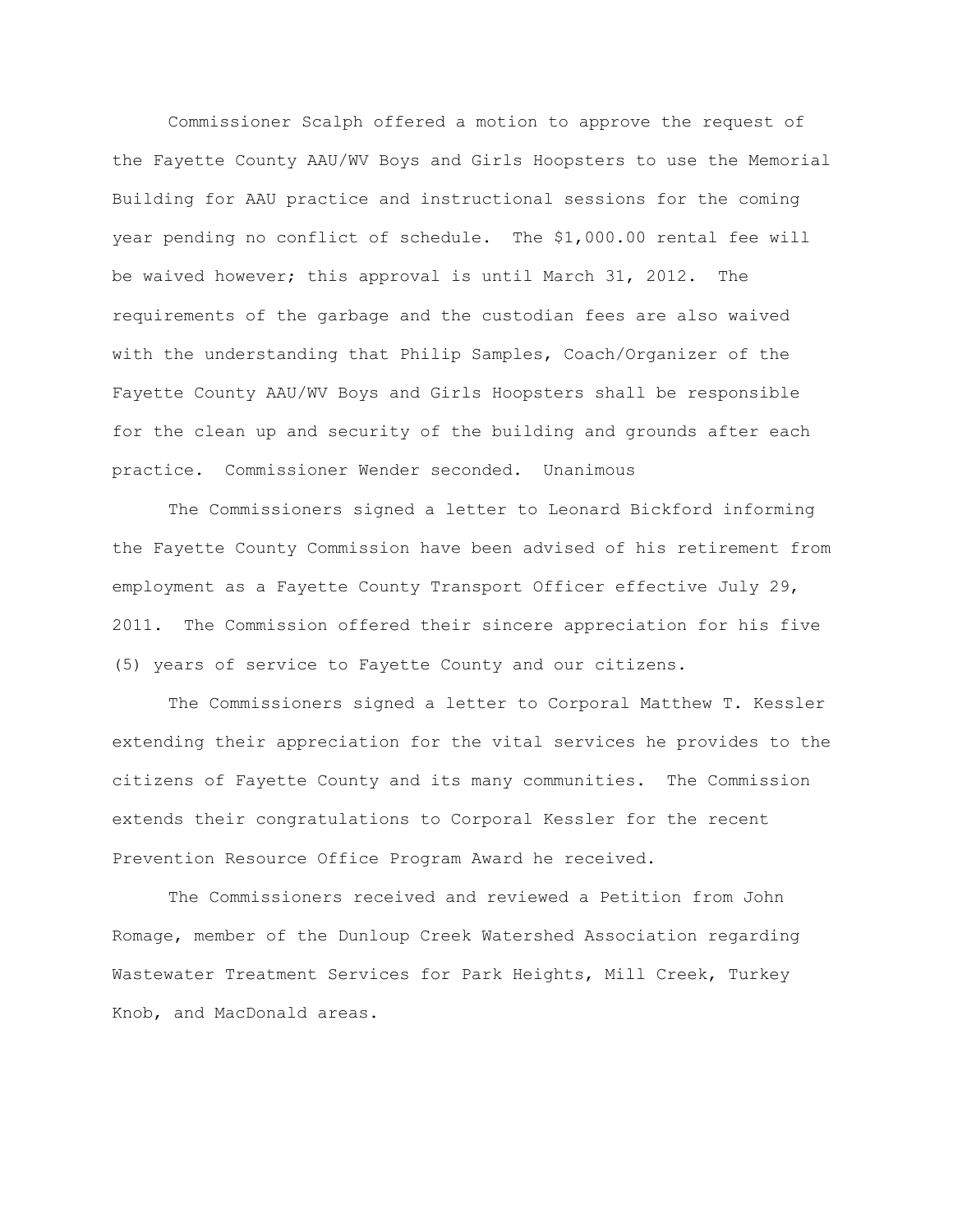The Commissioners asked that a letter be sent to Mr. Romage offering information on how we can work together to best achieve his state goals.

Ms. Berry informed the Commissioners that Dickie Smith, Maintenance Supervisor is requesting purchase of a Colt Series Wet-Dry Vacuum, cost \$646.70 for the Maintenance Department.

Discussion was held, Commissioner Scalph offered a motion to purchase a Colt Series Wet-Dry Vacuum for the Maintenance Department, cost \$646.70. Commissioner Wender seconded. Unanimous.

The Commissioners received and reviewed an invitation from Southern Conservation District inviting the Commission to attend their Annual Awards Banquet being held September 27, 2011 at 6:00 p.m., at the Black Knight Country Club in Beckley.

Ms. Berry informed the Commissioners she is preparing the West Virginia Courthouse Facilities Improvement Fund Application for Funding Assistance for the purpose of phase two electrical upgrade at the Fayette County Courthouse.

Ms. Berry told the Commissioners she has to receive letters of support from Judge John W. Hatcher, Jr., Daniel E. Wright, Circuit Clerk and Kelvin E. Holliday, County Clerk.

Ms. Berry told the Commissioners that Stephanie Sears, Staff Account has prepared an updated budget for the 911 Center.

Carl Harris, Prosecuting Attorney told the Commissioners they need to schedule a hearing regarding the Estate of Thelma Smith Clonch to resolve and do the final settlement objections.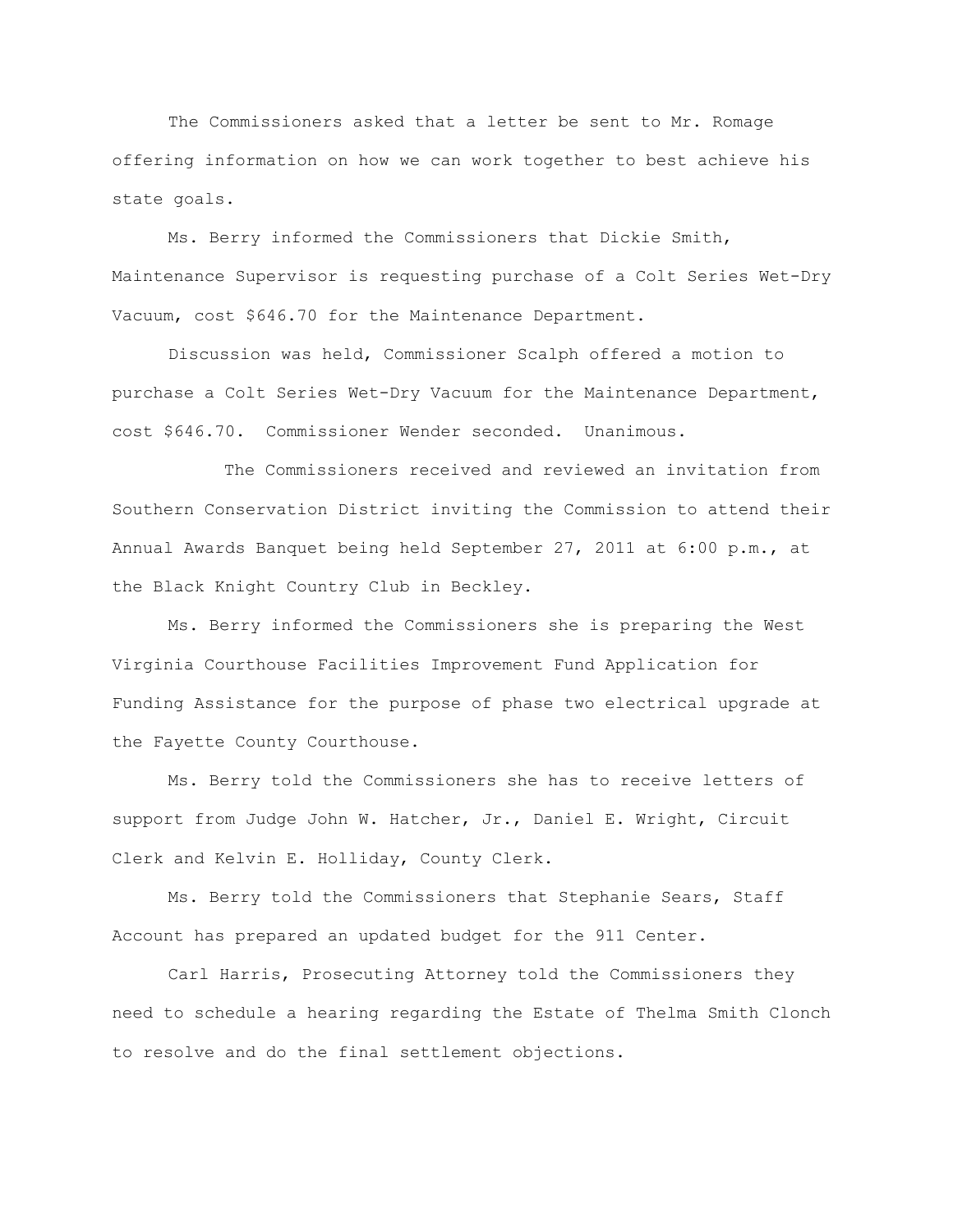The Commissioners scheduled the hearing for 11:00 a.m., October 14, 2011 in the Fayette County Commission Room.

Ms. Berry presented Petitions to Combine or Divide and Segregate Land to the Commissioners to approve and sign.

Commissioner Scalph offered a motion to approve and sign Petitions to Combine or Divide and Segregate Land for Earl Berry, John and Jody Lea Parrish, Fred D. and Paulette L. Wallace, Robert E. and Loretta J. Blackburn, Kenneth AJ Haid, Jackie Lee Wooley and Charles B. and alma Vance. Commissioner Wender seconded. Unanimous.

Discussion was held regarding contemplating usage of the basement of the Fayette County Memorial Building as a storage place.

Commissioner Scalph offered a motion to purchase a Low Boy for the Fayette County Park, cost \$1,500.00. Commissioner Wender seconded. Unanimous.

Commissioner Scalph offered a motion to ask Jackie Brown, Chief of the City of Montgomery Police Department to come in and make a request for assistance for the HUMVEE and patrol boat in making available for utilization the purchasing of emergency equipment and the demilitarization of these vehicles.

The Commissioners received and reviewed a Requisition from the County Clerk"s Office requesting carpet for the front office. The Commissioners approved to get quotes.

The Commissioners received and reviewed a Newsletter from the West Virginia Ethics Review.

The Commissioners received and reviewed Weekly Fees Collected from the Fayette County Animal Control Center/NRHS for the week of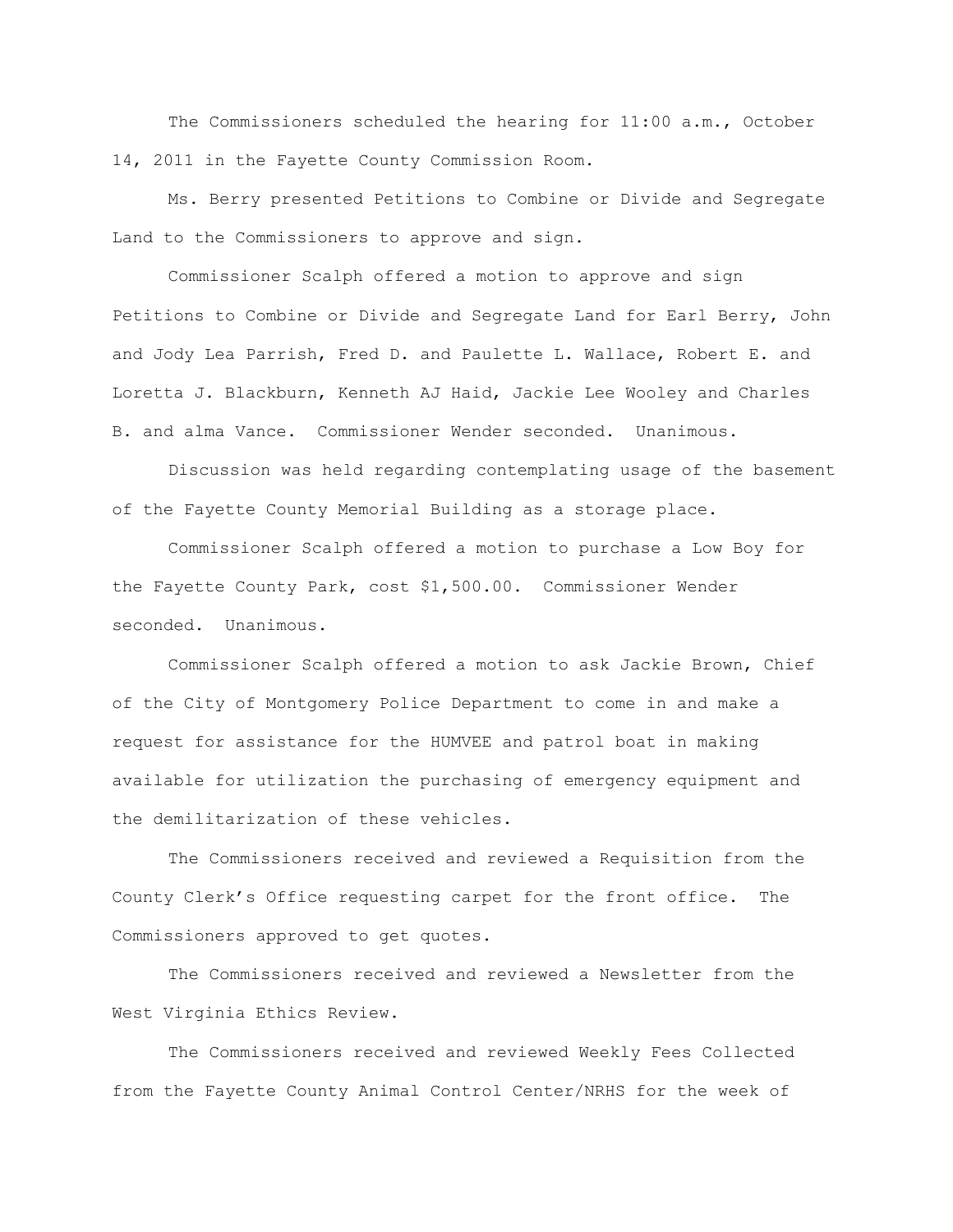August 12 to August 18, 2011, amount \$215.00 and the week of August 19 to August 25, 2011, amount \$410.00.

The Commissioners received and reviewed a letter from the West Virginia American Water regarding Fayette County Public-Private Water Projects.

The Commissioners received and reviewed checks for 911 Fees from nTelos, amount \$1,926.42 and Cebridge Telecom WV, amount \$16,663.50; the Division of Human Services-Family Resource Network (FRN), amount \$12,500.00; Supreme Court-Rent Family Law Judge (FLJ), amount \$2,700.00; WV Development Office-Danese PSD, amount \$23,348.71; FC Solid Waste Authority-Reimbursement, amount \$798.15 and the Division of Justice and Community Services-Community Corrections Day Report Center, amount \$31,544.35.

The meeting was adjourned at 12:55 p.m. The next scheduled meeting is September 26, 2011.

FAYETTE COUNTY COMMISSION SPECIAL SESSION SEPTEMBER 12, 2011 COURTHOUSE FAYETTEVILLE, WV 25840 MEMBERS Present: Matthew D, Wender, Denise A. Scalph

The Fayette County Commission met in a special session on this 12<sup>th</sup> day of September 2011.

Commissioner Wender called the meeting to order at 9:00 a.m. to test voting equipment for Early Voting for the Special General Election being held October 4, 2011.

The Commissioners reconvened the County Commission meeting at 9:30 a.m.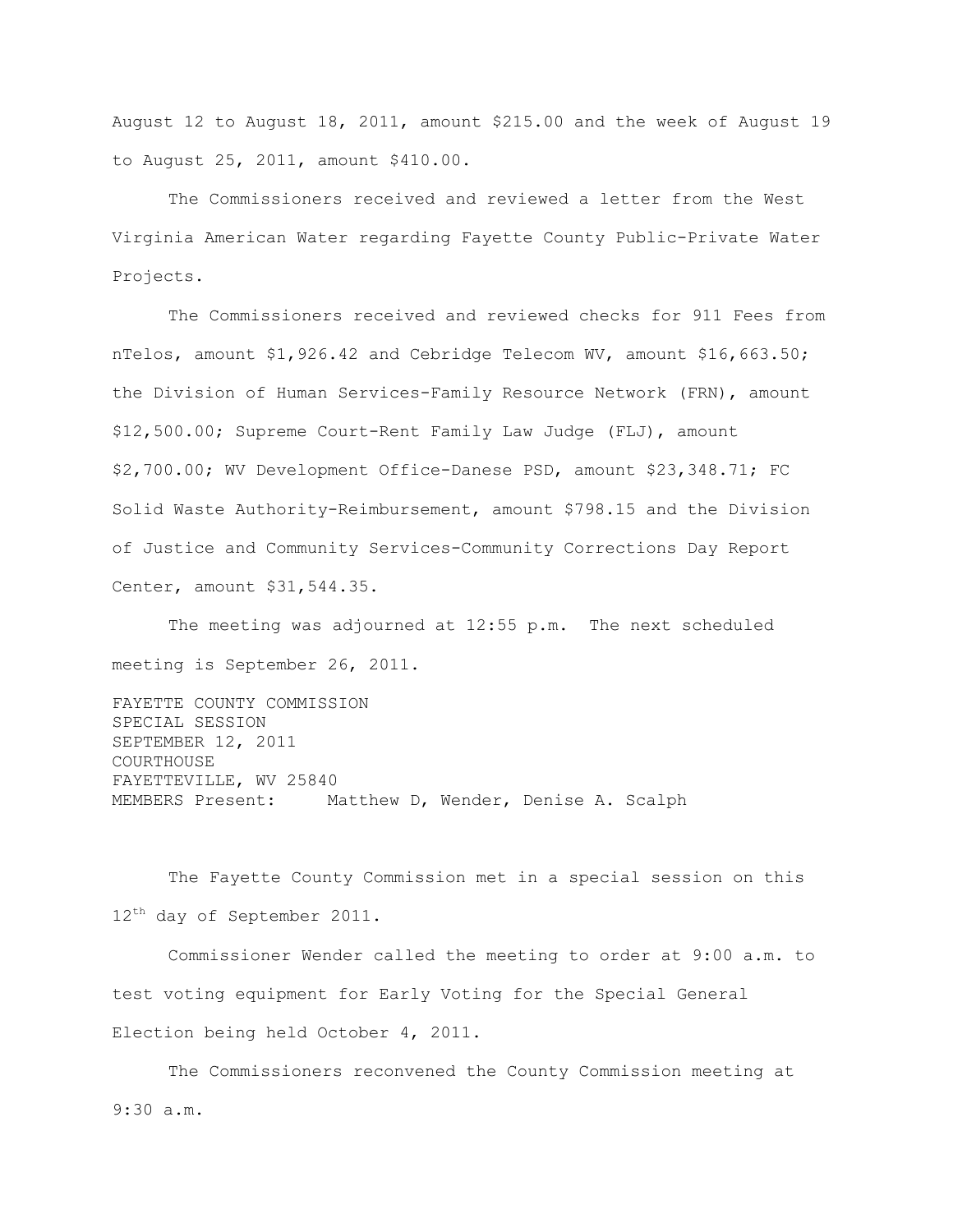Discussion was held regarding the time of the meeting tomorrow for the discussion of the Bond Purchase Agreement for the 911 Center.

Ms. Berry presented a Community Participation Program Grant for the Historic Fayetteville CVB/Bridge Day Chili Cook-Off, Equipment, Promotion, and Staging Grant (\$3,000.00) for the Commissioners to sign.

Ms. Berry told the Commissioners she is preparing the Financial Statement for Fiscal Year 2010-2011. Ms. Berry told the Commissioners she plans to send to the paper tomorrow.

Ms. Berry informed the Commissioners she received the revised contract from the Division of Criminal Justice Services for the Court Security Fund Grant Program, amount \$16,035.00. The Commissioners approved and signed.

Ms. Berry informed the Commissioners they have started using the State Purchasing Card. Stephanie Sears has to prepare a County Policy.

Ms. Berry asked the Commissioners if they would approve using the State"s Policy until their County Policy has been prepared.

Commissioner Scalph offered a motion that Fayette County Commission would adopt the Purchasing Card Policy and Procedures of the State as of September 2, 2011. Commissioner Wender seconded. Unanimous.

Ms. Berry presented Fayette County Fire Levy Protection Agreements for the Town of Fayetteville and the Pax Volunteer Fire Department, Inc. for Fiscal Year July 1, 2011 to June 30, 2012 for the Commissioners to sign.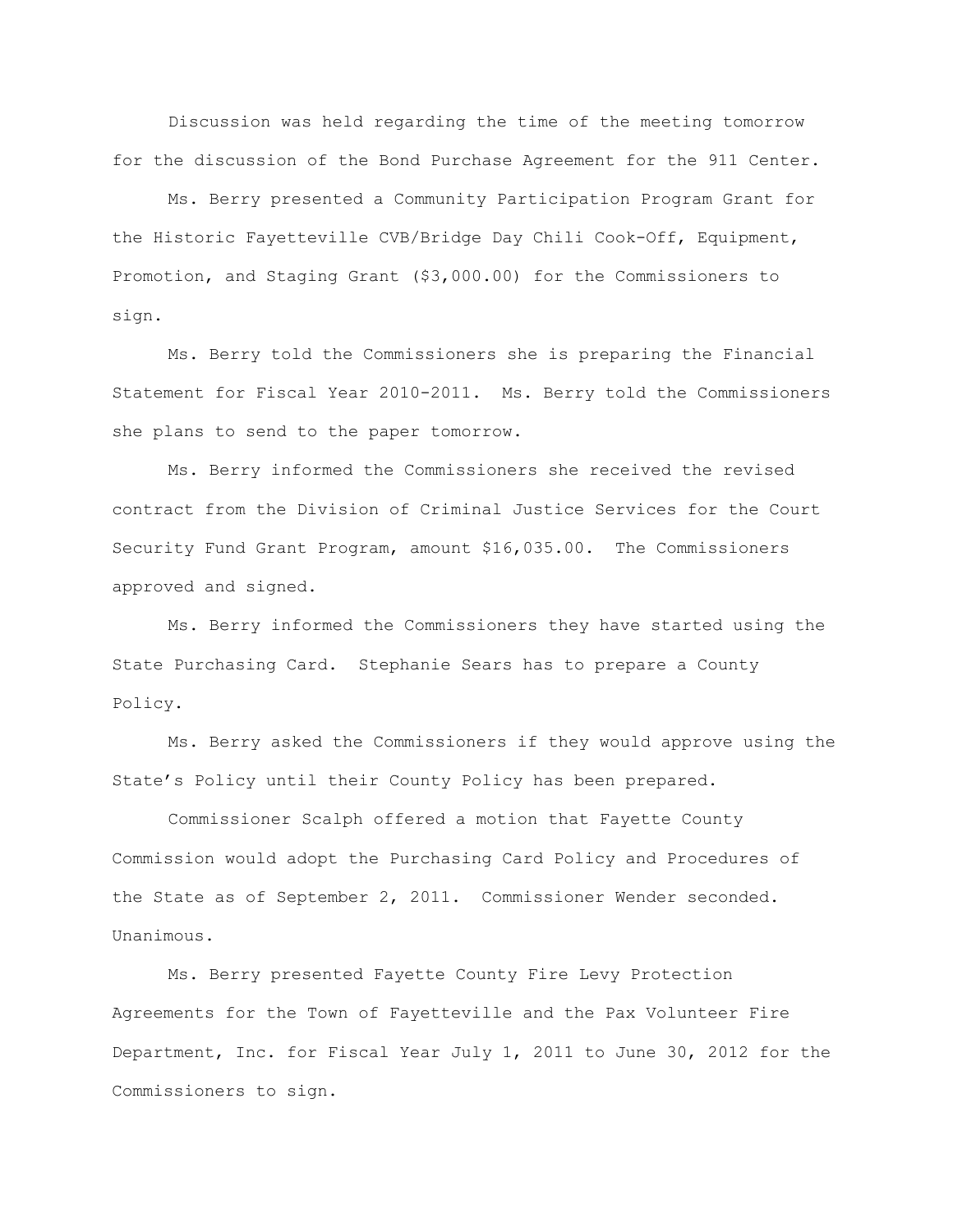Ms. Berry informed the Commissioner"s she and Dave Pollard, County Resource Coordinator have prepared a letter to John Romage, Member of the Dunloup Creek Watershed Association regarding his petition for Wastewater Treatment Services for Park Heights, Mill Creek, Turkey Knob, and MacDonald areas. The Commissioners signed.

Commissioner Wender asked that a copy of the letter be sent to Bill Sohonage, President of the Dunloup Creek Watershed Association.

The Commissioners approved to send Richard Smith, Maintenance Supervisor to the one-day Comprehensive Update OSHA Compliance 2012 Seminar in Beckley on November 14, 2011, cost \$179.00.

The Commissioners received and reviewed from Region 4 Planning and Development Council the Comprehensive Economic Development Strategy (CEDS) 2011 Annual Report for Public Review.

Ms. Berry told the Commissioners she received estimates for carpet from Lee"s Carpet and Floor Covering for the County Clerk"s front office, cost \$629.00 and for the County Administrator and Secretary's Office, cost \$1,449.00.

Commissioner Scalph offered a motion that Fayette County Commission approves the estimates presented for replacement of carpet for the County Clerk"s front office amount \$629.00 and the County Administrator and Secretary"s Office amount \$1,449.00 from Lee"s Carpet and Floor Covering. Commissioner Wender seconded. Unanimous.

The Commissioners approved and signed Request for Reimbursement to the West Virginia Division of Justice and Community Services for the Community Corrections Day Report Center, amount \$460.00.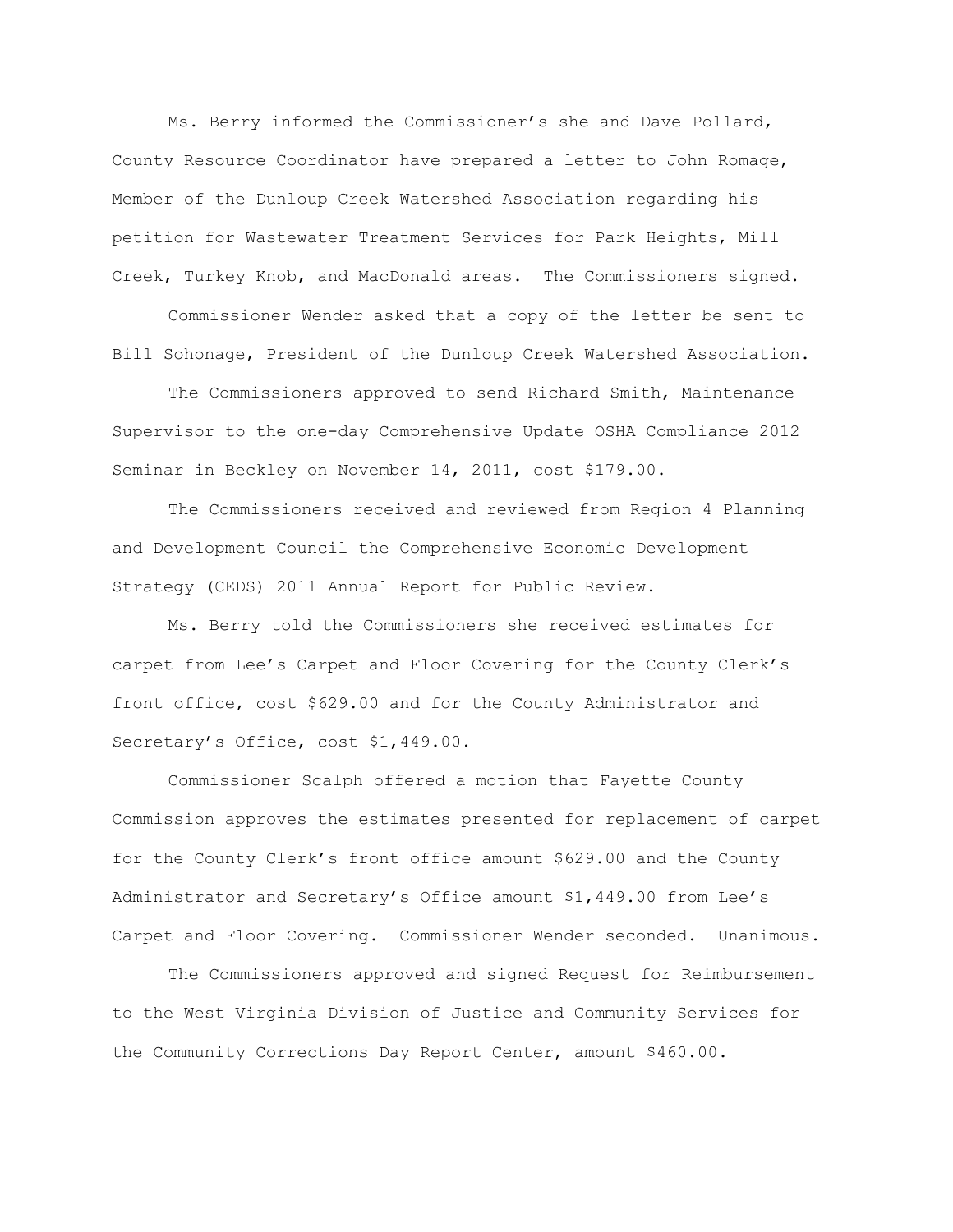The Commissioners received and reviewed Independent Auditors Report for Danese Volunteer Fire Department Fire Levy Fund for the Fiscal Years Ended December 31, 2003-2004-2005-2006-2007-2008-2009-and 2010.

The Commissioners approved and signed Request for Reimbursement to the West Virginia Division of Criminal Justice Services for Justice Assistant Grant for the Prevention Officer at Oak Hill High School for the month of June 1 to June 30, 2011, amount \$2,083.33 and for the month of August 1 to August 31, 2011, amount \$2,083.33.

Ms. Berry presented Budget Revision #2 for the General County Fund for Fiscal Year 2011-2012, amount \$199,237.00 for the Commissioners to approve and sign.

Commissioner Scalph offered a motion to approve and sign Budget Revision #2 for the General County Fund for Fiscal Year 2011-2012, amount \$199,237.00. Commissioner Wender seconded. Unanimous.

Alicia Treadway and Lisa Redden presented the Early Voting test results for the Special General Election for the Commissioners to sign.

Norma Williams presented the eight (8) back keys to the ballot boxes for Early Voting to the Commissioners.

The Commissioners received and reviewed the letter that was sent to the Mayor and Town Council Members of the Town of Fayetteville informing that the Fayette County Commission has voted to partner with the Fayette County Board of Education to continue offering paper and cardboard recycling services to Fayette County Schools that can accept these recyclables, and also extend that benefit to the citizens of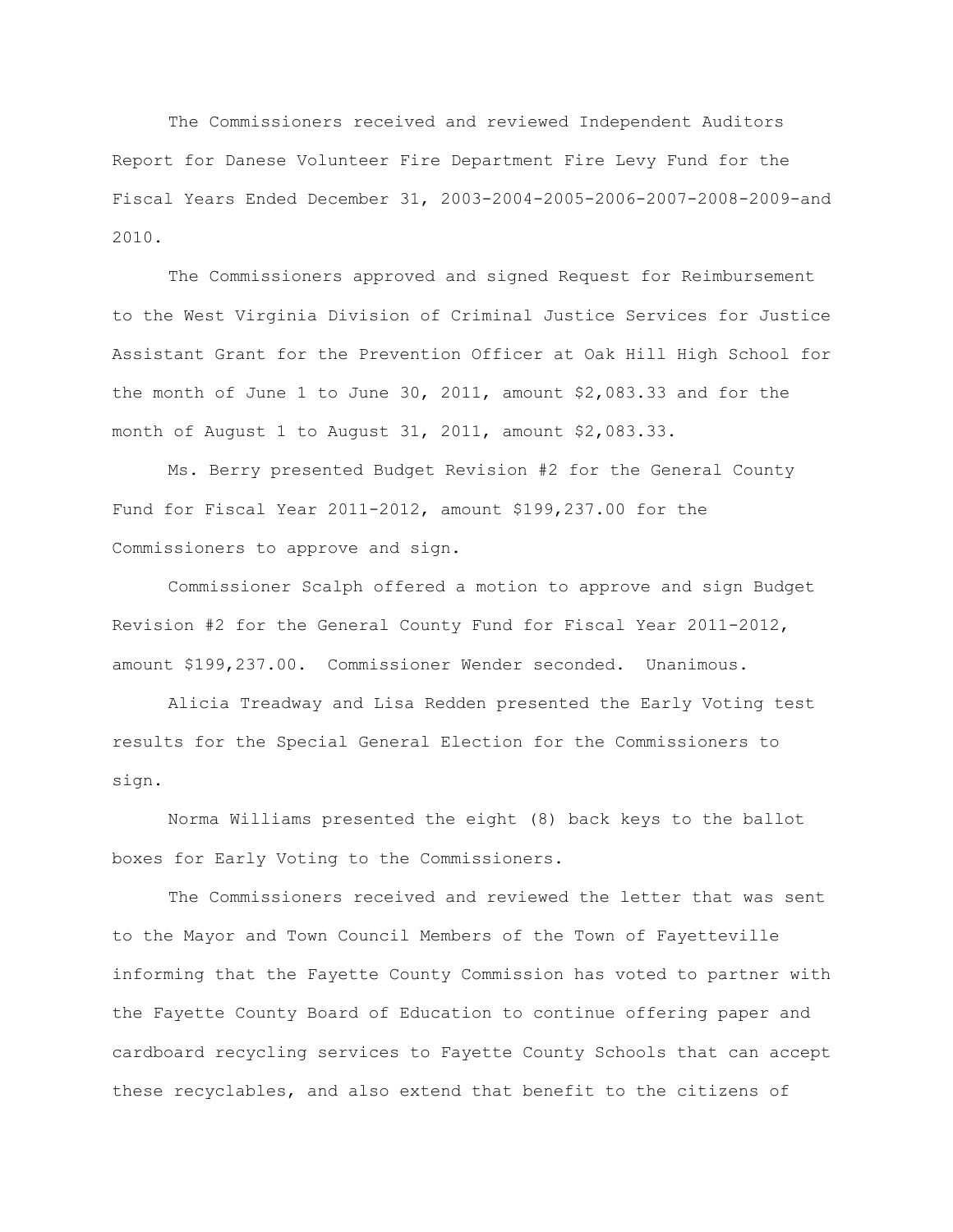Fayette County to utilize recycling through the schools. The Fayette County Commission has agreed to pay up to \$8,000.00 to assist the Board of Education with the hauling fees.

The Commissioners received and reviewed an invoice from Kanawha-Gauley Coal and Coke Company for the annual rent per lease agreement dated September 30, 1996 between the Kanawha-Gauley Coal and Coke Company and the Fayette County Commission for the period October 1, 2011 through September 30, 2012, amount \$661.00.

The Commissioners received and reviewed a letter from Shentel informing they will be making price changes in its Ansted cable television system on or after October 1, 2011.

The Commissioners received and reviewed a notice from the West Virginia Supreme Court of Appeals informing that through a West Virginia Court Security Grant they are offering a Court Security Seminar on October 11-13, 2011 at Cabella"s with lodging at Comfort Inn-Wheeling.

Ms. Berry informed the Commissioners she forward a copy to the Law Enforcement Department.

The Commissioners received and reviewed a letter from Harbinger Developments informing they are proposing to develop Hill Manor II Apartments as an Internal Revenue Code Section 42 Low-Income Housing Tax Credit Program property.

Per Carl Harris, Prosecuting Attorney Harbinger Developments need nothing from the Commission. Mr. Harris asked that Eddie Young, Assessor be notified.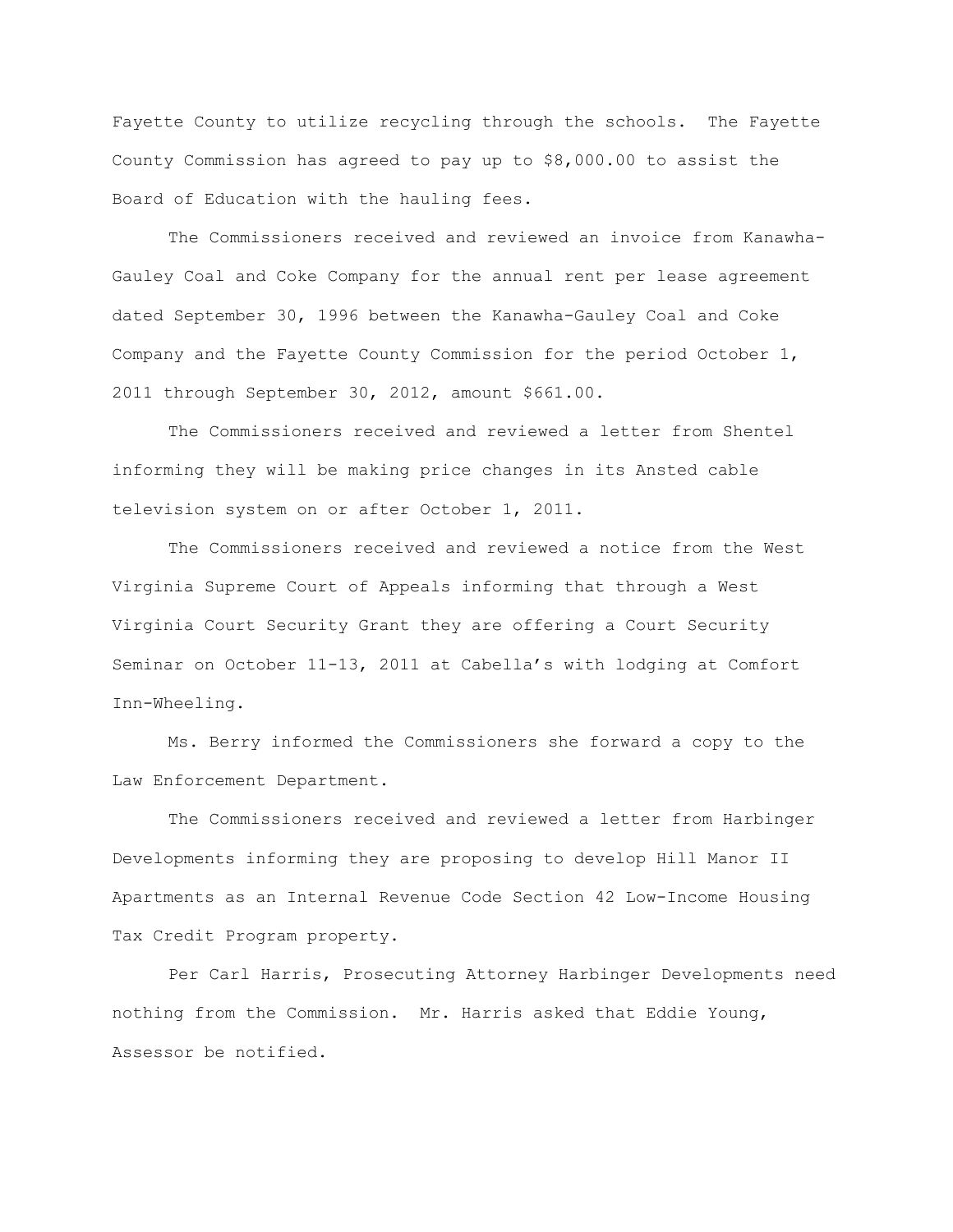The Commissioners received and reviewed a letter from the Department of Treasury regarding the \$11,600,000 County Commission of Fayette County, West Virginia Solid Waste Disposal Facility Revenue Bonds (Georgia-Pacific Corporation Project), Series 1995.

Carl Harris, Prosecuting Attorney informed the Commissioners they should receive in writing something from Georgia-Pacific. The decision should be received by September 16, 2011, if haven't received in writing. Give Georgia-Pacific a call.

The Commissioners received and reviewed a letter from the Public Service Commission regarding Arbuckle Public Service District.

The Commissioners received and reviewed a letter from Stafford Consultants Incorporated regarding New Haven Public Service District Spy Rock/Edmond Road/Flanagan Mountain. The New Haven Public Service District has authorized Stafford to proceed with preparation at the Preliminary Plans/Contract Documents at their July 11, 2011 meeting since the WVDEP-AML subgrant agreement had been executed to pay for the engineering services required for the project.

The Commissioners received and reviewed from the Bank of New York Mellon Account Statement for the period August 1, 2011 through August 31, 2011.

The Commissioners received and reviewed a letter from Brick Street Mutual Insurance regarding Deborah K. Aliff claim.

The Commissioners received and reviewed Bank Statement from the Fayette County National Bank regarding the Sheriff of Fayette County-Fayette County Financial Stabilization Fund.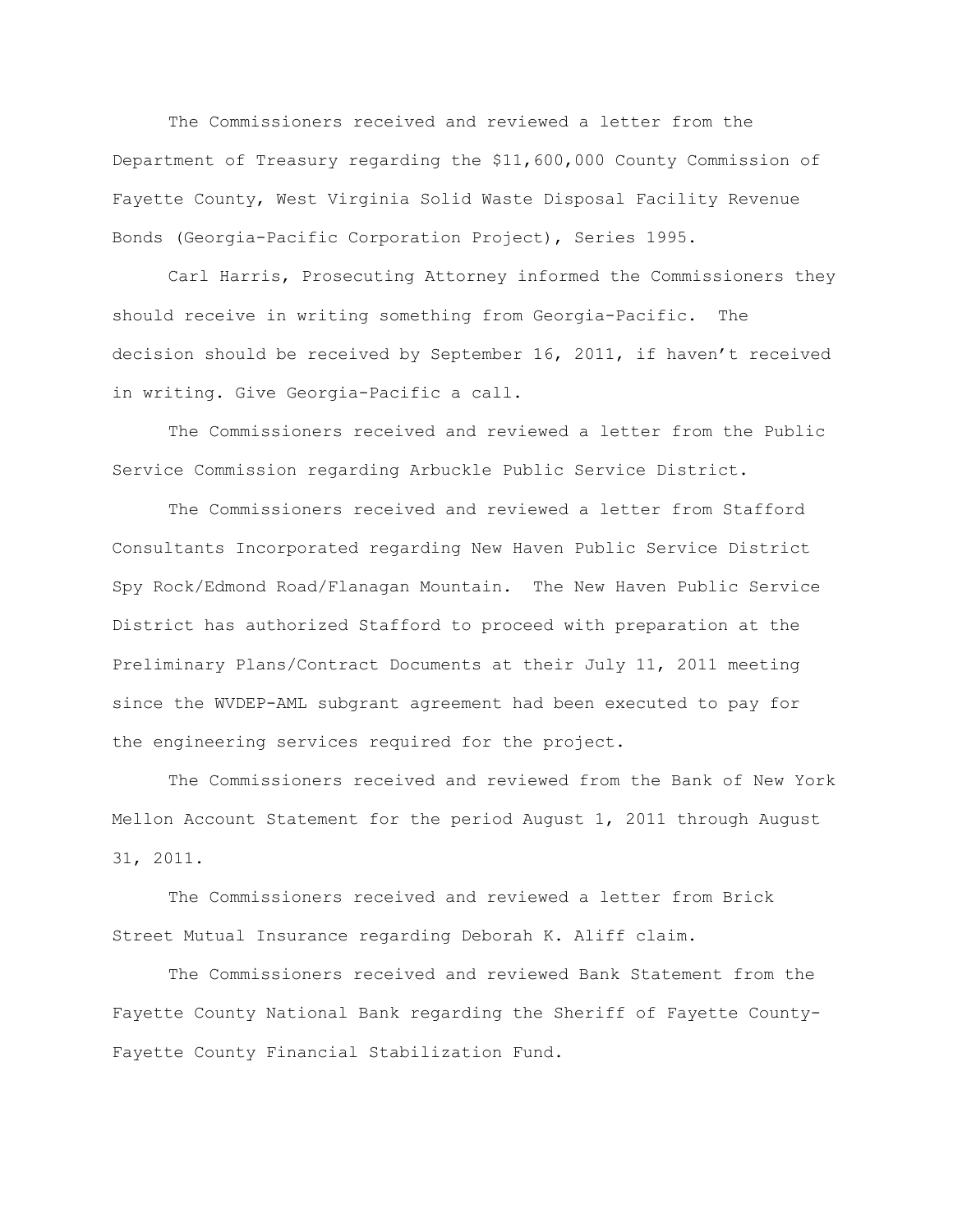The Commissioners received and reviewed a notice from the WorkForce West Virginia Unemployment Compensation regarding Nicole L. Kessler claim.

The Commissioners received and reviewed Weekly Fees Collected from the Fayette County Animal Control Center/NRHS for the week of August 26 to August 31, 2011, amount \$535.00 and the week of September 1, 2011, amount \$55.00 and allotment for the New River Humane Society, amount \$14,196.71.

The Commissioners received and reviewed check for the Fayette County Soldiers and Sailors Memorial, amount \$25.00.

The meeting was adjourned at 10:05 a.m. The next scheduled meeting is September 26, 2011.

FAYETTE COUNTY COMMISSION REGULAR SESSION SEPTEMBER 26, 2011 COURTHOUSE FAYETTEVILLE, WV 25840 MEMBERS Present: Matthew D. Wender, Denise A. Scalph

The Fayette County Commission met in a regular session on this 26<sup>th</sup> day of September 2011.

Commissioner Wender called the meeting to order at 9:20 a.m.

Eddie Young, Assessor presented exonerations to be approved and signed to the Commissioners.

Commissioner Scalph offered a motion to approve and sign personal property tickets for Gary L. or Susan E. Wilson, Orville E. Grimmett, William L. or Joyelle L. Thomas, Laura or Richard S. Welch, Edward O.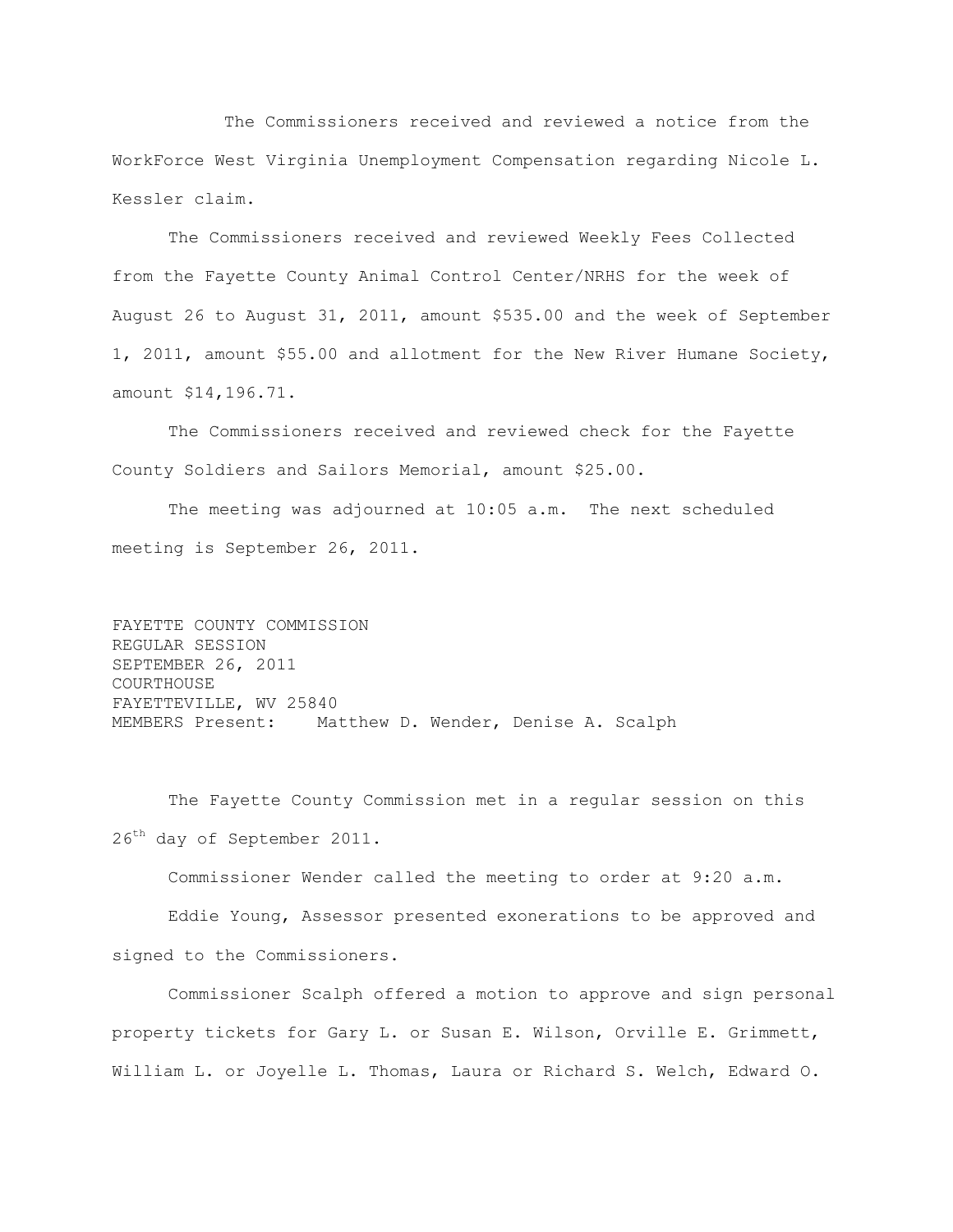or Ella G. Blake and Jennifer Cantley. Commissioner Wender seconded. Unanimous.

Commissioner Scalph offered a motion to approve and sign real property tickets (See attached). Commissioner Wender seconded. Unanimous.

Commissioner Scalph offered a motion to approve and sign refunds for Shelburn Blake (\$129.38) and Tomco CVS (\$5,152.789). Commissioner Wender seconded. Unanimous.

Ms. Berry presented Petitions to Combine or Divide and Segregate Land to the Commissioners.

Commissioner Scalph offered a motion to approve and sign Petitions to Combine or Divide and Segregate Land for Jeffrey S. and Rachael Gill, Leonard B. Lancaster, Fred Akerberg, Holly Clark, Bruce L. and Antoinette L. Webb and William M. and Linda Barker, Jr. Commissioner Wender seconded. Unanimous.

Carl Harris, Prosecuting Attorney appeared before the Commission on behalf of Steptoe and Johnson for the Boy Scouts of America (BSA) to discuss the property of Lucy Johnson the County owns from the buy out for a right-of-way and the condemning of a tract for the right-ofway. Mr. Harris told the Commissioners that the Boy Scouts of America would pay the cost.

Mr. Harris also wants to discuss agreeing to accept the conveyance of the Cunard Landfill to the County.

Mr. Harris told the Commissioners they need to make a motion to file a Petition with the Circuit Clerk to allow the Commission to buy the property from Lucy Johnson.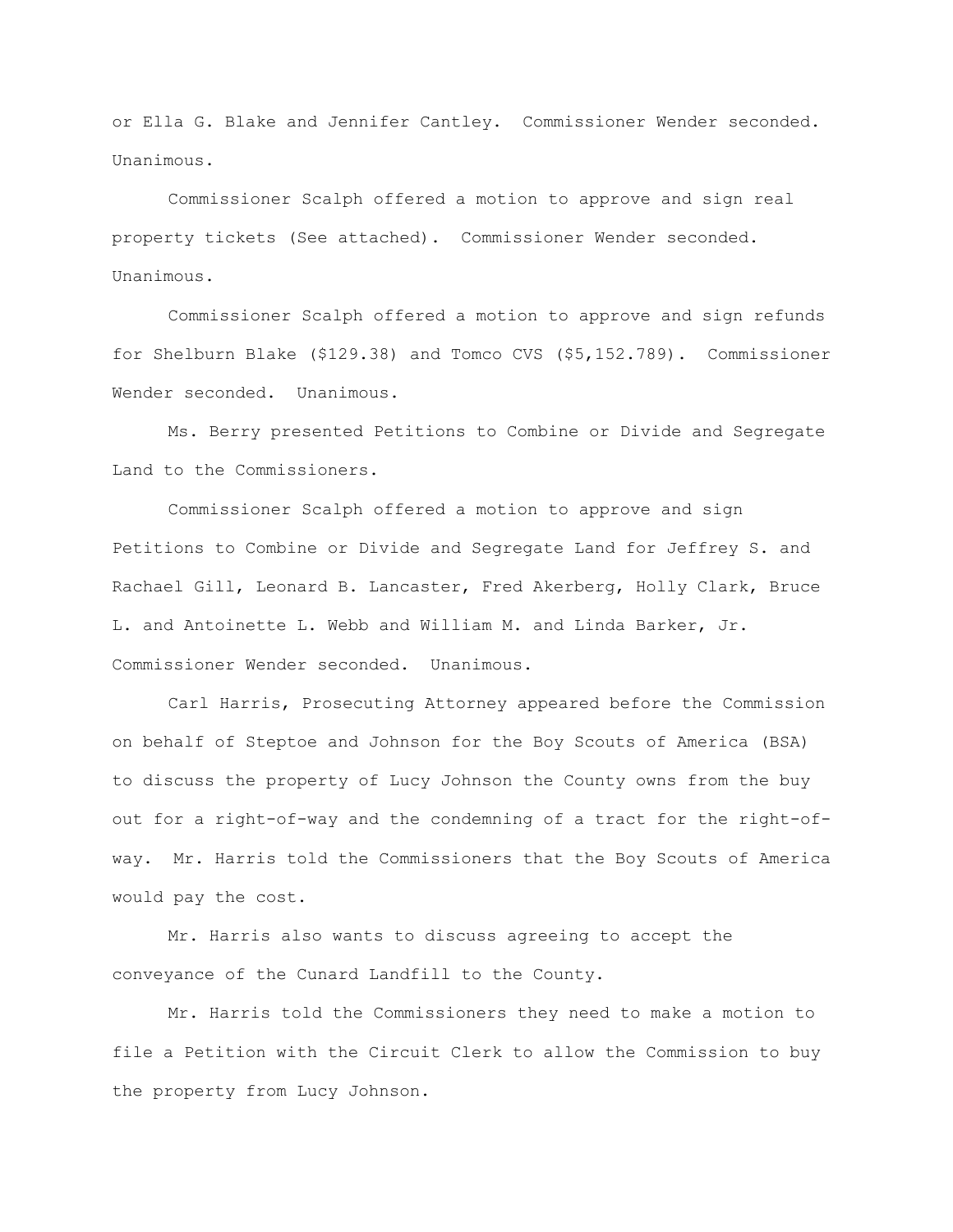After a brief discussion, Commissioner Scalph offered a motion that the Fayette County Commission will file a petition for the conveyance of a lot from Lucy Johnson to the Commission for a tract of land to the Boy Scouts of America that is needed for the expansion of a right-of-way. Commissioner Wender seconded. Unanimous.

Commissioner Scalph offered a motion that Fayette County Commission authorizes Commissioner Wender to sign the Petition for the condemned tract of land for the right-of-way. Commissioner Wender seconded. Unanimous.

Discussion was held regarding agreeing to accept the conveyance of the Cunard Landfill to the County. The Commissioners decided to table for further discussion.

Maxine Ross was scheduled to appear before the Commission at 9:30 a.m. to discuss the property abandon complaint. Ms. Ross was a no show.

Discussion was held, Commissioner Wender suggested that this be put on the next agenda for October 14, 2011. Commissioner Wender asked Angela Gerald to contact Ms. Ross.

Ms. Berry informed the Commissioners they had advertised for a transport vehicle for the Community Corrections Day Report Center. Bids were due by September 16, 2011.

Ms. Berry told the Commissioners she received two (2) bids one from Whiteside Chevrolet, Buick, GMC, Cadillac and the other from Ramey Automotive Group.

Commissioner Scalph offered a motion to refer the two (2) bids received on the transport vehicle to Charlie Bryant and Renee Harper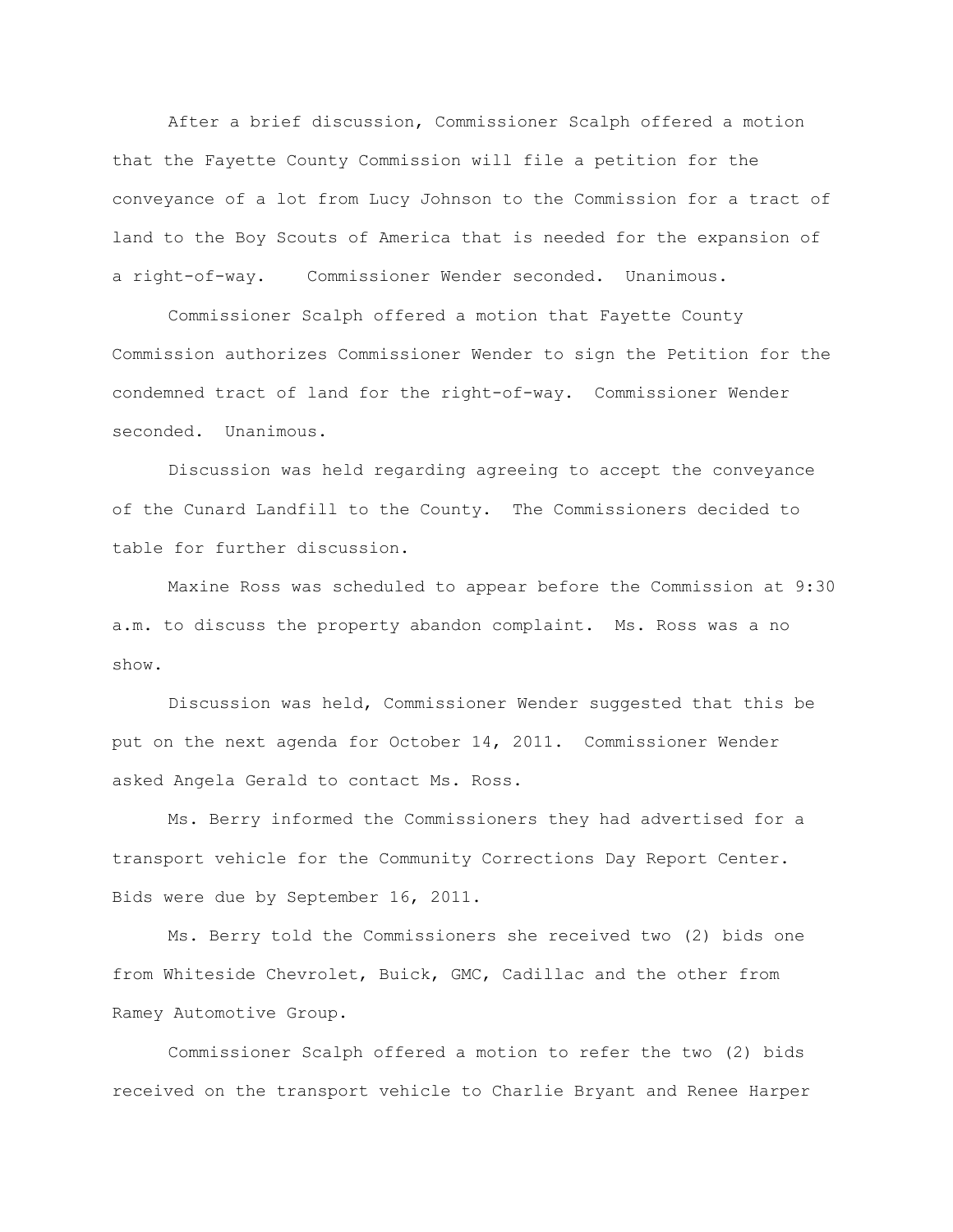of the Community Corrections Day Report Center for recommendations. Commissioner Wender seconded. Unanimous.

Kim Good and Ashleigh Legg with the Foster Grandparent Program appeared before the Commission to request funding of \$10,000.00 to extend the Foster Grandparent Program in Fayette County.

Ms. Good told the Commissioners that they have a Memorandum of Understanding from the Board of Education.

Ms. Good told the Commissioners that the grant covers Ashleigh Legg salary of 30 hours a month.

Commissioner Wender asked Ms. Good to prepare a 2-part budget one for \$10,000.00 from Fayette County and the other \$10,000.00 from Greenbrier County, give a breakdown on how the program works in other counties full time or part time, and why Fayette County should pay and Mason County gets a free ride.

Commissioner Wender told Ms. Good the Commission will get her back on the agenda once the information is received and reviewed. Ms. Berry presented a drawdown request from Region 4 Planning and Development Council for the Danese Public Service District Water Extension, Project #07ARCP15639. The request is for \$11,799.49 from the Small Cities Block Grant funds.

Commissioner Scalph offered a motion to approve drawdown request for the Danese Public Service District Water Extension, amount \$11,799.49. Commissioner Wender seconded. Unanimous.

Commissioner Scalph offered a motion to approve vouchers and invoices, checks to be released today. Commissioner Wender seconded. Unanimous.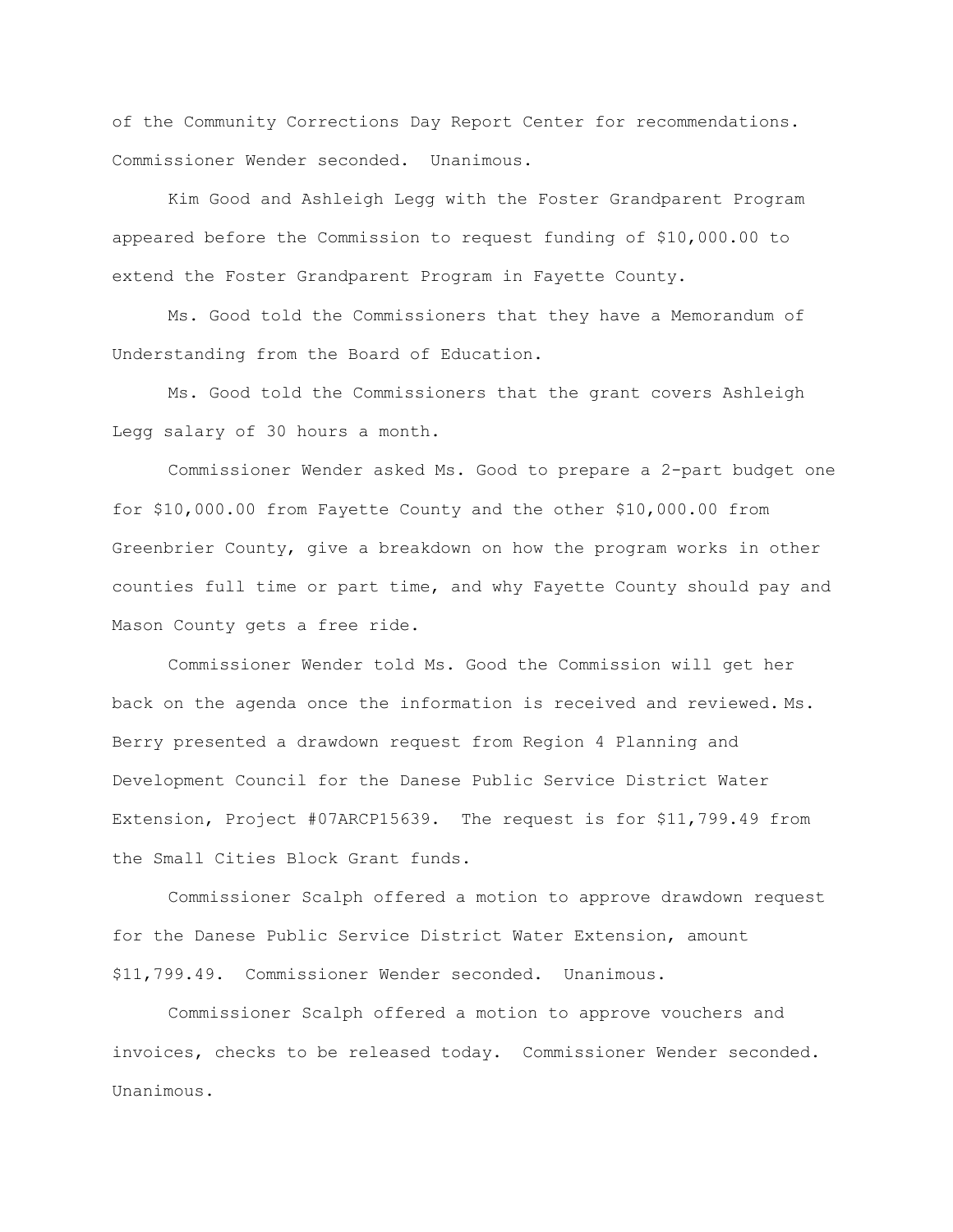Commissioner Scalph offered a motion to approve payrolls, checks to be released September 30, 2011. Commissioner Wender seconded. Unanimous.

Ms. Berry informed the Commissioners she received an e-mail from Kelly Workman with the West Virginia Development Office requesting that the Certification of Grant Completion form be completed with Commissioners Wender"s signature for the payment of \$5,625.00 on the Gauneka Ruritans grant, project number 10LEDA0521, since they are paying the full amount of \$5,625.00. Commissioner Wender signed.

The Commissioners approved and signed Request for Reimbursement to the West Virginia Division of Justice and Community Services for the Community Corrections Day Report Center, amount \$20,453.69.

The Commissioners approved and signed the Governor's Community Participation Grant for the New River Youth Symphony and Chorus (\$3,000.00).

Janet Zamiela, Director for the Fayette County Senior Programs appeared before the Commission to give an update on the Program. Attached is a list of the services provided.

Angela Gerald, Project Director for the Fayette County Dilapidated Building and Beautification Program appeared before the Commission to give an update on the Demolition Program.

Ms. Gerald told the Commissioners they had received complaints on J. P. Watson property. Letters have been sent. No change has been made to the property. Ms. Gerald told the Commissioners they need to schedule a hearing for J. P. Watson.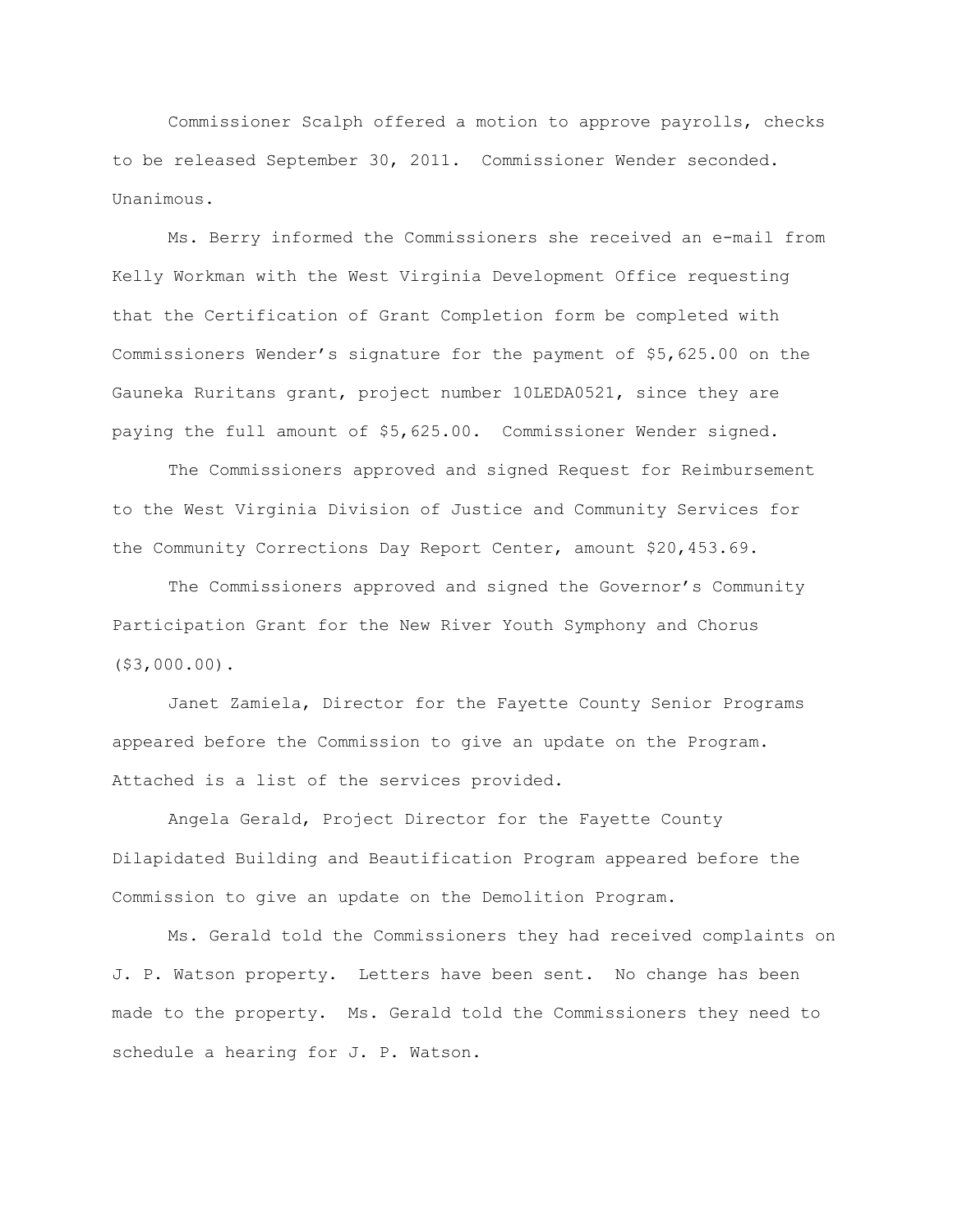Commissioner Scalph offered a motion that the Commission accept the complaint to schedule a hearing for J. P. Watson before the Commission to take further action. Commissioner Wender seconded. Unanimous.

Ms. Gerald told the Commissioners she has placed an ad in the paper for asbestos bid on three (3) houses. The Urban Renewal Authority (URA) contract has been approved. Have to bid out for demolition. Final notices have been sent out on the demolition.

David McDowell appeared before the Commission to ask for assistance. His neighbor is blocking an access road to his home.

Carl Harris told Mr. McDowell that this is a civil issue and he has to take the matter to Circuit Court and file an injunction.

Commissioner Wender told Mr. McDowell the Commission do not have any authority over roads and told Mr. McDowell he would have to go to Circuit Court.

The Commission recessed 12:10 p.m. for lunch.

The Commission reconvened the Commission meeting at 1:00 p.m.

Levy Rhodes appeared before the Commission to discuss the Wolf Creek Stream-Stream Restoration Watershed Restoration Project.

Mr. Rhodes told the Commissioners he is here today to invite the Commission to become a partner on the Project.

Mr. Rhodes informed the Commissioners he would send a copy of the Proposal to Ms. Berry. A copy of proposal is attached.

Mr. Rhodes are asking the Commission to fund \$3,000.00 in support of this project.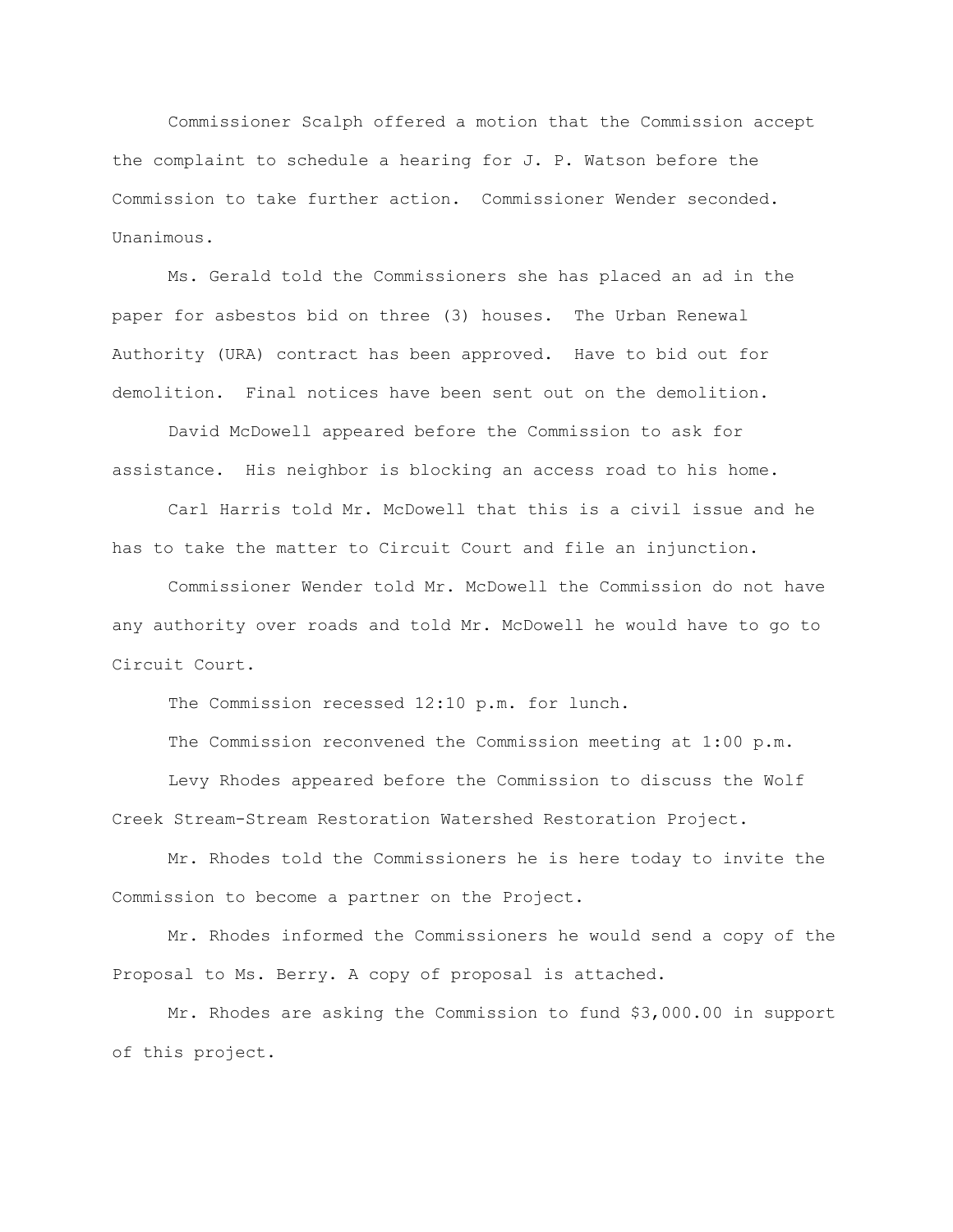Discussion was held, Commissioner Scalph offered a motion that Fayette County Commission will contribute the \$3,000.00 for the Project contingent that Mr. Rhodes provide other funding for the Project. Commissioner Wender seconded. Unanimous.

Pam Yost with the Natural Resources Conservation Services appeared before the Commission to present an Amended Agreement for the Dunloup Creek Buyout. This Amended Agreement reassigns the \$8.6 million to the Dunloup Creek Buyout to be used for additional purposes everything except the \$30,000.00 incentive.

Commissioner Scalph offered a motion that Fayette County Commission sign and approves the Amendment Agreement for the Dunloup Creek Buyout. Commissioner Wender seconded. Unanimous

W. D. Smith, Executive Director Region 4 Planning and Development Council appeared before the Commission to give an update on what is going on with the Arbuckle Public Service District.

Mr. Smith told the Commissioners that Arbuckle Public Service District is in the process of hiring an engineer. They will interview the top three (3) applicants.

Mr. Smith told the Commissioners that Arbuckle Public Service District needs their assistant for the cost of the Preliminary Engineering Report. Arbucukle Public Service District will contribute and make available \$3,000.00 for the engineer.

Commissioner Scalph offered a motion that Fayette County Commission will allocate up to \$10,000.00 to Arbuckle Public Service District regarding Rule 42 and the Preliminary Engineering Report with anticipation that the engineering firm will absorb a portion of that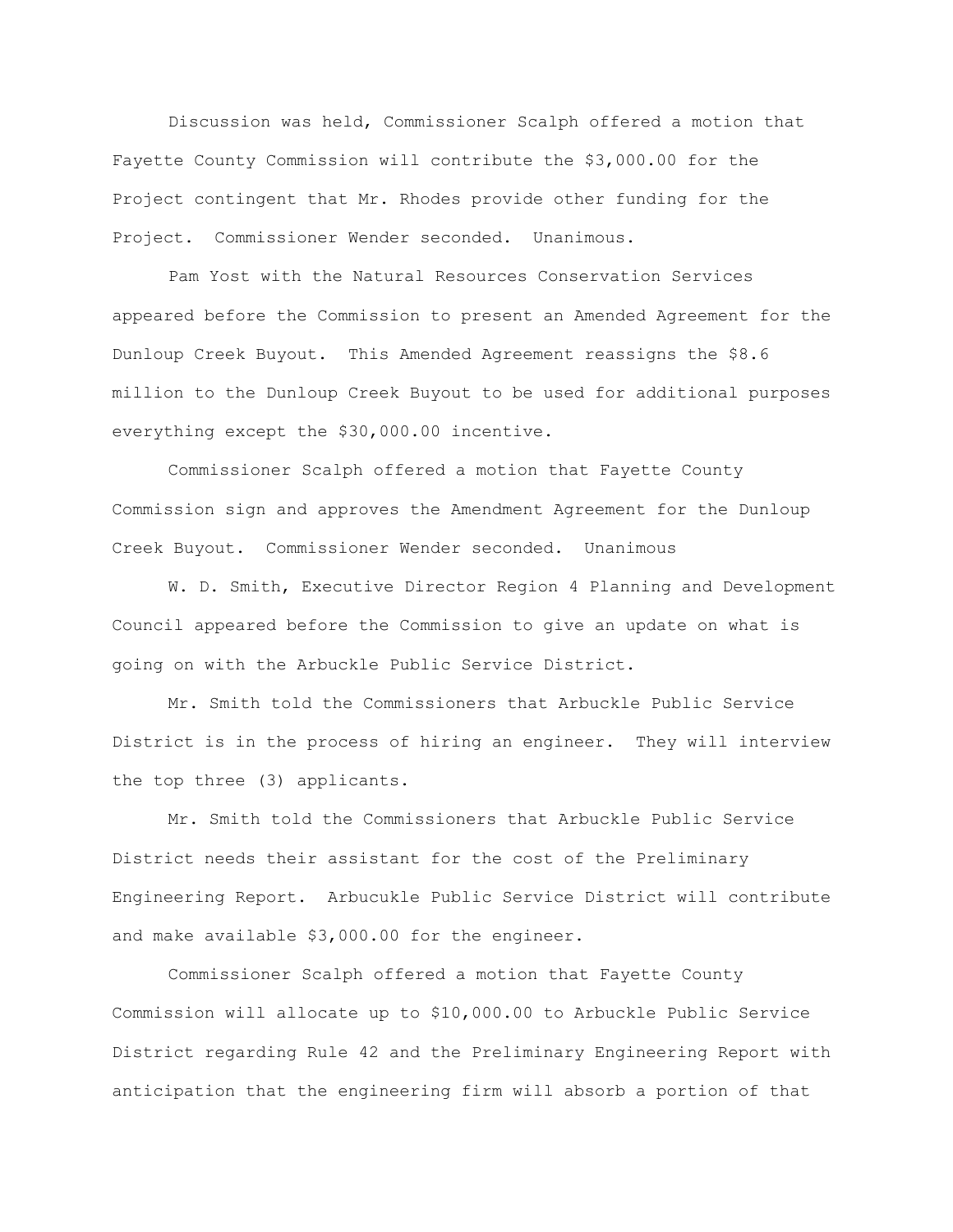Preliminary Engineering Report cost and if the Public Service Commission approves that provisions will be made for the Commission to receive best efforts to recapture funds. Commissioner Wender seconded. Unanimous.

W. D. Smith, Executive Director Region 4 Planning and Development Council and Dave Pollard, County Resource Coordinator appeared before the Commission to give an update on New Haven Public Service District and West Virginia American Water.

After a brief discussion, Mr. Smith told the Commissioners that the New Haven Public Service District has joined in the public suit against West Virginia American Water.

Mr. Smith is asking that the Commission join in and financially support the New Haven Public Service District suit.

Mr. Smith told the Commission he is requesting the Commission contribute \$2,000.00.

Commissioner Scalph offered a motion that Fayette County Commission allocates \$2,000.00 to join in the Public Suit on behalf of New Haven Public Service District against the West Virginia American Water. Commissioner Wender seconded. Unanimous.

Carl Harris, Prosecuting Attorney informed the Commissioners regarding the \$11,600,000 Commission of Fayette County, West Virginia, Solid Waste Disposal Facility Revenue Bonds (Georgia-Pacific Project), Series 1995, Georgia-Pacific will send a retroactive letter to be signed authorizing the Commission to elect the retroactive application. Mr. Harris asked the Commission to make a motion and authorize Commissioner Wender to sign the letter.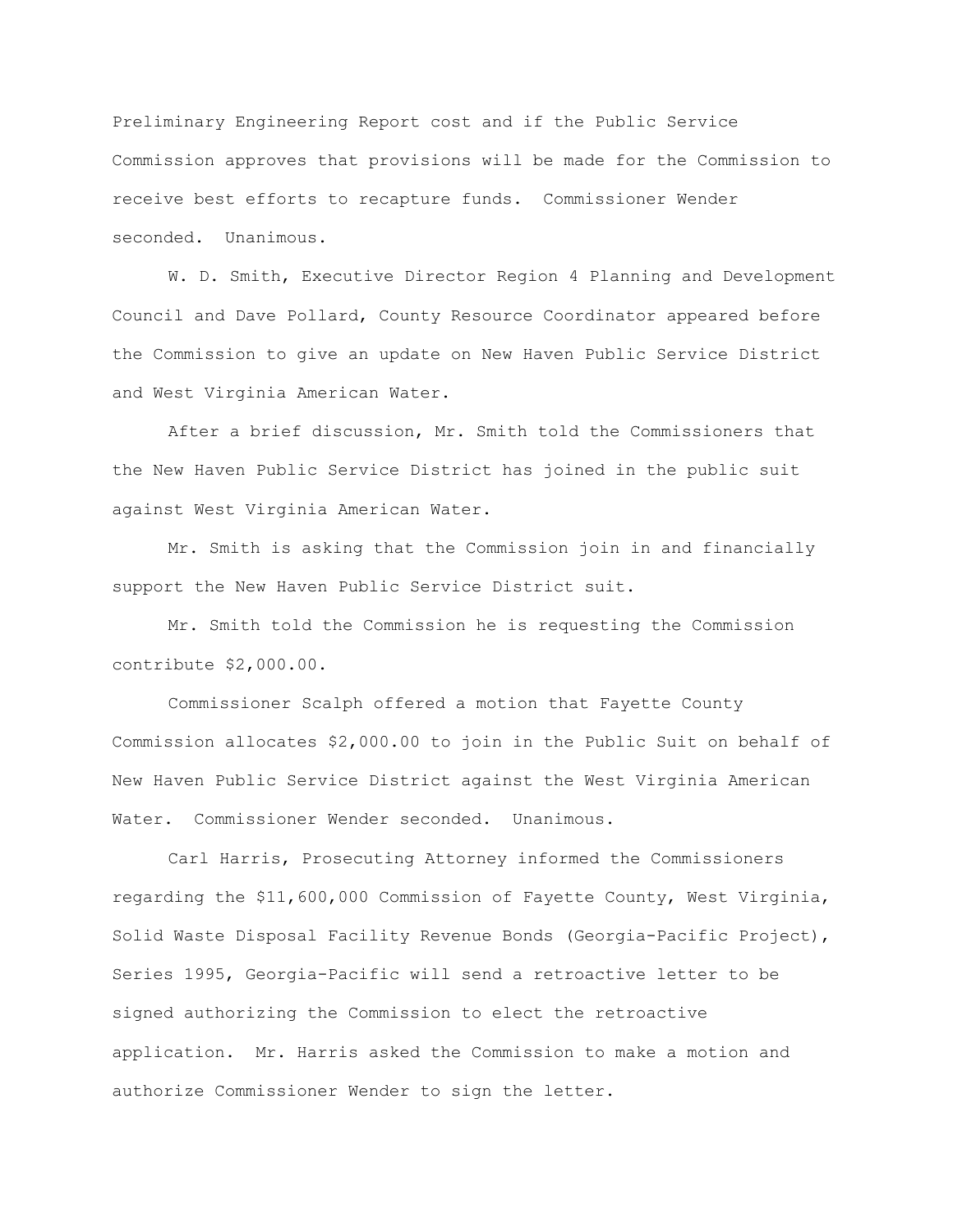Commissioner Scalph offered a motion that on behalf of the Fayette County Commission in accordance with Treas. Reg. Section 1.103-8(i)(2) the issuer of the \$11,600,000 Commission of Fayette County, West Virginia, Solid Waste Disposal Facility Revenue Bonds (Georgia-Pacific Project), Series 1995 elects the retroactive application of the new final solid waste disposal regulations found at Section 1.103-8 and authorize Commissioner Wender to sign the letter. Commissioner Wender seconded. Unanimous.

Dan Snead appeared before the Commissioners to present contracts for the new 911 Center, the Electrical upgrade, and the boiler.

Mr. Snead told the Commissioners that he did not have the contract for Lowe"s Brothers Electric Company.

Discussion was held regarding the asbestos that was found during inspection for the boiler replacement.

Commissioner Scalph offered a motion that Fayette County Commission allocates up to \$10,000.00 to do the abatement for the clean-up of the asbestos in the elbow of the boiler. Commissioner Wender seconded. Unanimous.

Commissioner Scalph offered a motion that Fayette County Commission authorizes Commissioner Wender to sign the contract for the Electrical Upgrade for Lowe"s Brothers Electric Company and the contract for the Boiler for Casto Technical.

Ms. Berry informed the Commissioners she had been contacted by Jim Lively Insurance informing they need a Builders Risk added to their current policy due to the new 911 Center that is being built.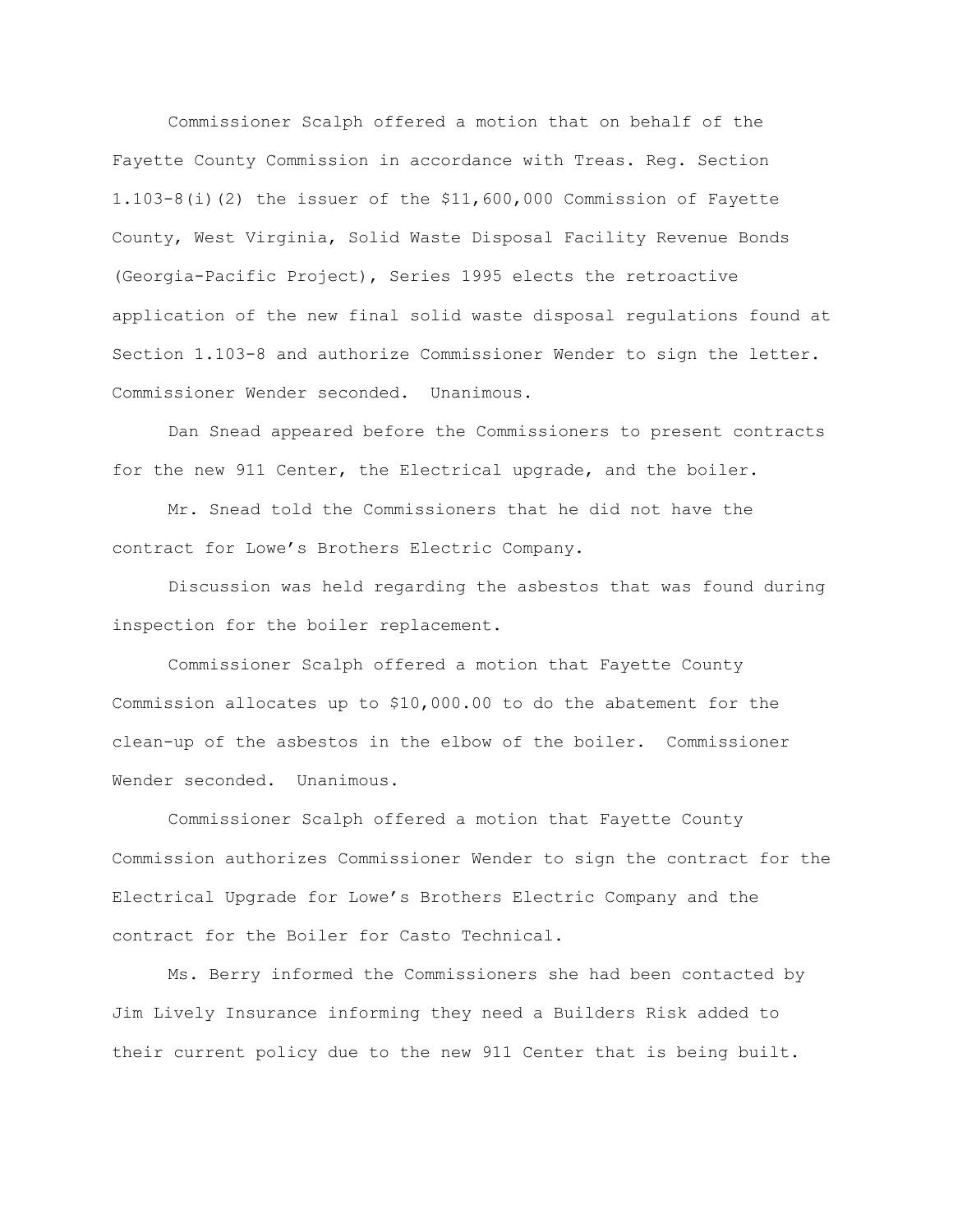Ms. Berry told the Commissioners the cost would be an additional \$2,329.00.

Commissioner Scalph offered a motion that Fayette County Commission would add an addendum to Travelers Insurance their current policy. Total increase of \$2,329.00. Commissioner Wender seconded. Unanimous.

The Commissioners signed a letter to Janis Kitzmiller, Family Law Judge requesting reimbursement for rent in the amount of \$2,700.00 for the month of October.

The Commissioners received and reviewed a letter from the Town of Fayetteville Fairs and Festivals requesting permission to use the Memorial Building for the craft show and the meet and greet with Santa on December 10, 2011 and the evening of December 9, 2011 from 5pm to 8pm. for vendor setups.

Commissioner Scalph offered a motion to approve the request of the Fayetteville Fairs and Festivals Committee to use the Memorial Building for their Craft Show and Santa and Mrs. Clause Visit as part of their 8<sup>th</sup> Annual Christmas Parade and Festival on December 10, 2011 and the evening of December 9, 2011 from 5pm to 8pm. The \$1,000.00 rental fee and the custodial and trash service fees will be waived. All other rules are applicable, including the insurance requirement. Commissioner Wender seconded. Unanimous.

The Commissioners received and reviewed a letter from the Fayette County Health Department informing that John F. Eades has resigned his position on the Fayette County Board of Health a recommendation made by the Fayette County Board of Education.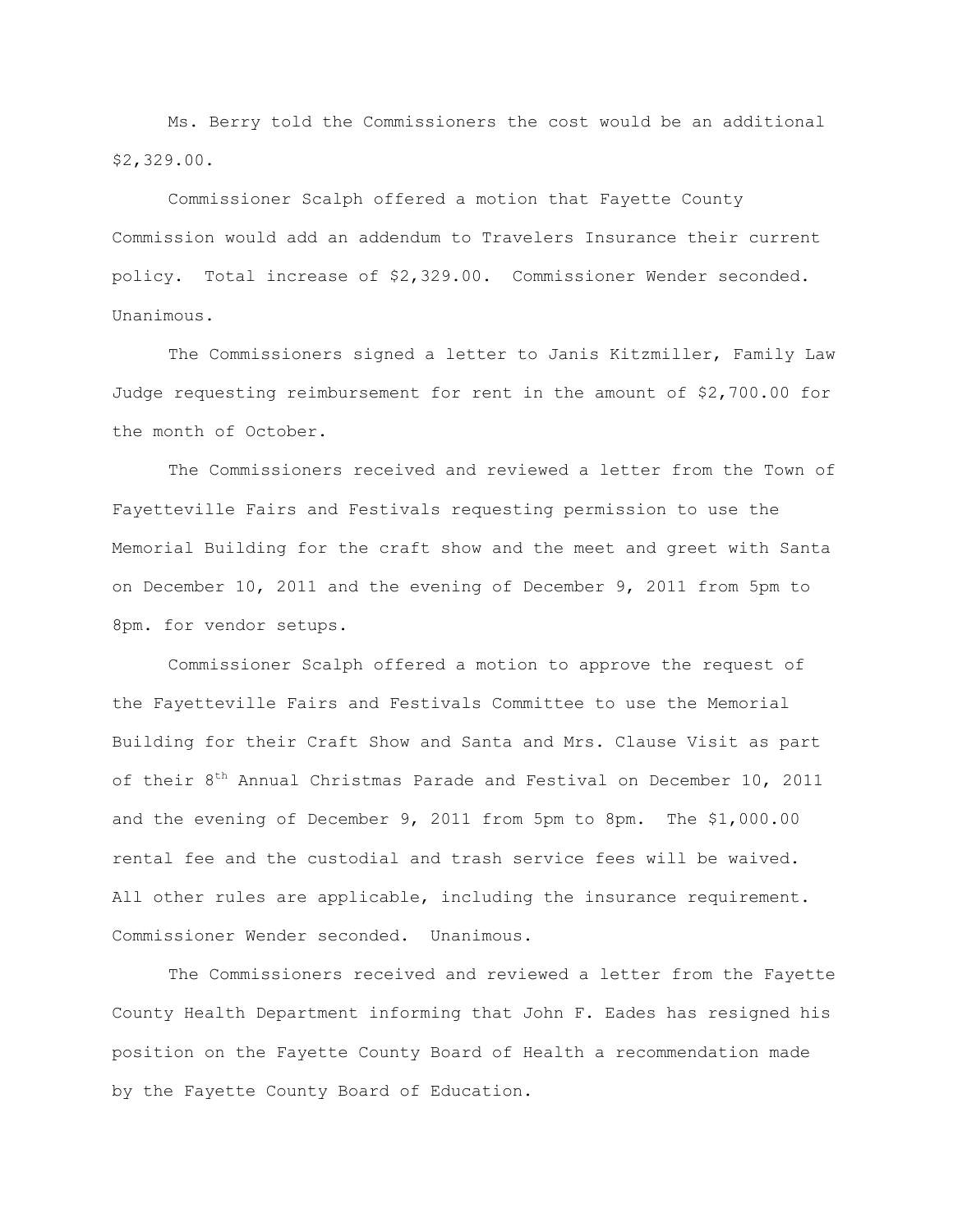The Fayette County Board of Education is recommending to the Fayette County Commission that they appoint Roy G. Crist to fill the unexpired term of John F. Eades as the new Fayette County Board of Health appointee.

Commissioner Scalph offered a motion that Fayette County Commission approves the recommendation of the Fayette County Board of Education to appoint Roy G. Crist to fill the unexpired term of John F. Eades as a member of the Fayette County Board of Health. Commissioner Wender seconded. Unanimous. An appointment letter to serve and an Order signed.

The Commissioners received and reviewed a letter from the Armstrong Public Service District requesting their contribution of \$20,000.00 for their project.

The Commissioners approved \$20,000.00 to be paid from their 2012 Budget.

The Commissioners received and reviewed a Compensation Survey from the West Virginia Association of Counties. The Commission has no response at this time.

Commissioner Wender offered a motion to approve Margo Christian-Brooks mileage expense for travel to meetings of the Capitol Resource Agency Board, amount \$123.66. Commissioner Scalph seconded. Unanimous.

The Commissioners received and reviewed a letter from Leonard G. Sims, II requesting use of the Memorial Building for NWA Mountain State Wrestling.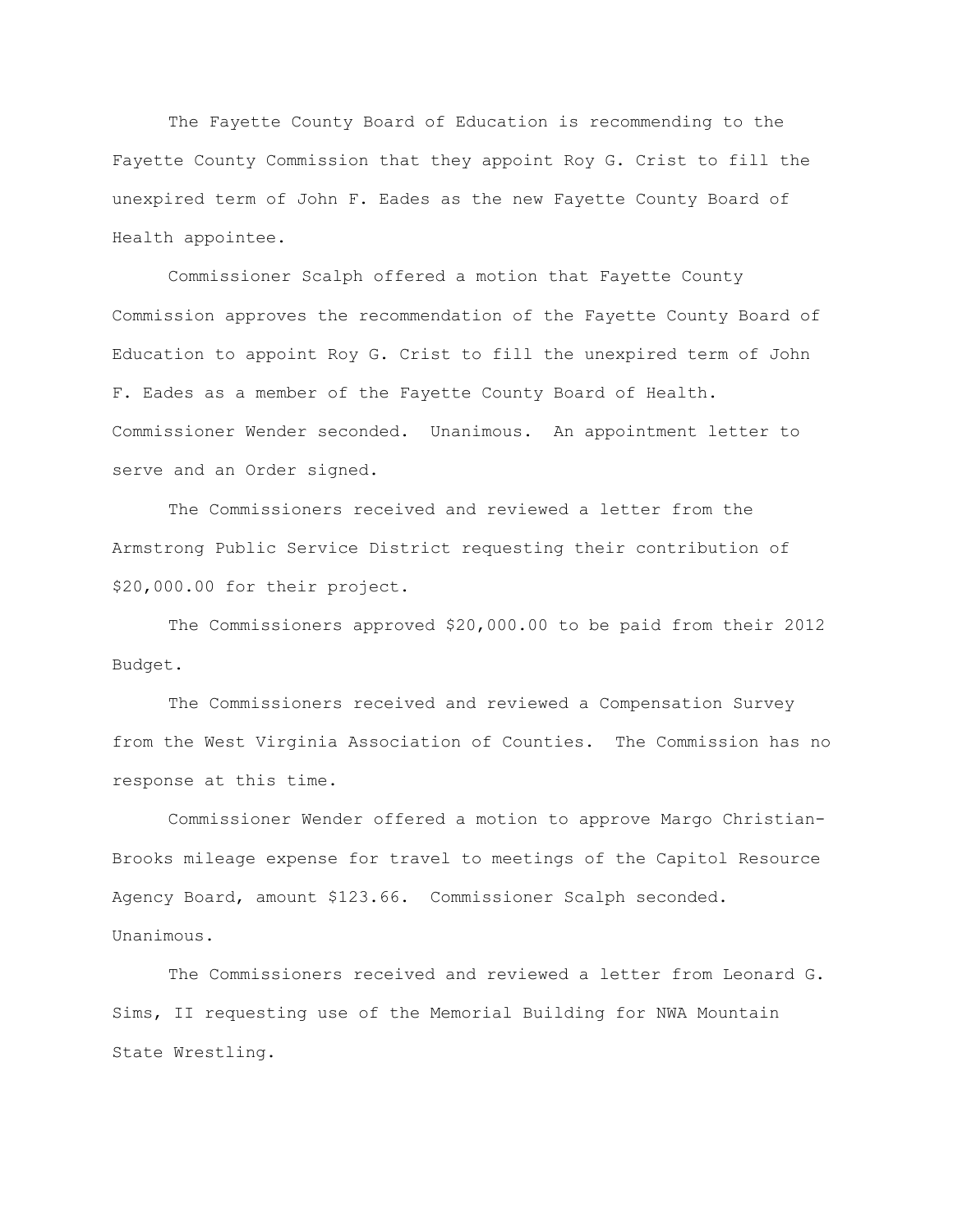Discussion was held, and the Commission asked Ms. Berry to get more information.

Ms. Berry presented to the Commissioners a copy of the Comprehensive Plan.

The Commissioners received and reviewed a letter from the State Tax Department informing pursuant to WV Code §11-13A-20a, the State Tax Department will soon distribute a portion of the Severance Tax attributable to the production of coalbed methane. The 2011 distribution will be the aggregated amount of coalbed methane Severance Tax collected during fiscal years 2009, 2010 and 2011. The State Tax Department has determined that the 2011 distribution of revenue to Fayette County will be as follows:

Fayette County Commission \$ 9,277.53 Fayette County Economic Development \$15,188.52 Authority

The Commissioners received and reviewed a letter from J. Dan Snead and Associates, Inc. confirming they have reviewed the recent bid from Lowe Brothers Electric and recommending that a contract be awarded for the Courthouse Electrical Upgrade.

The Commissioners received and reviewed a letter from the West Virginia State Police informing that Oak Hill Police Department is not in compliance in submitting required criminal report data to the State Uniform Crime Reporting Program.

The Commissioners received and reviewed a letter from the West Virginia American Water informing they are withdrawing its financial commitment for the Spy Rock/Edmond Road Project.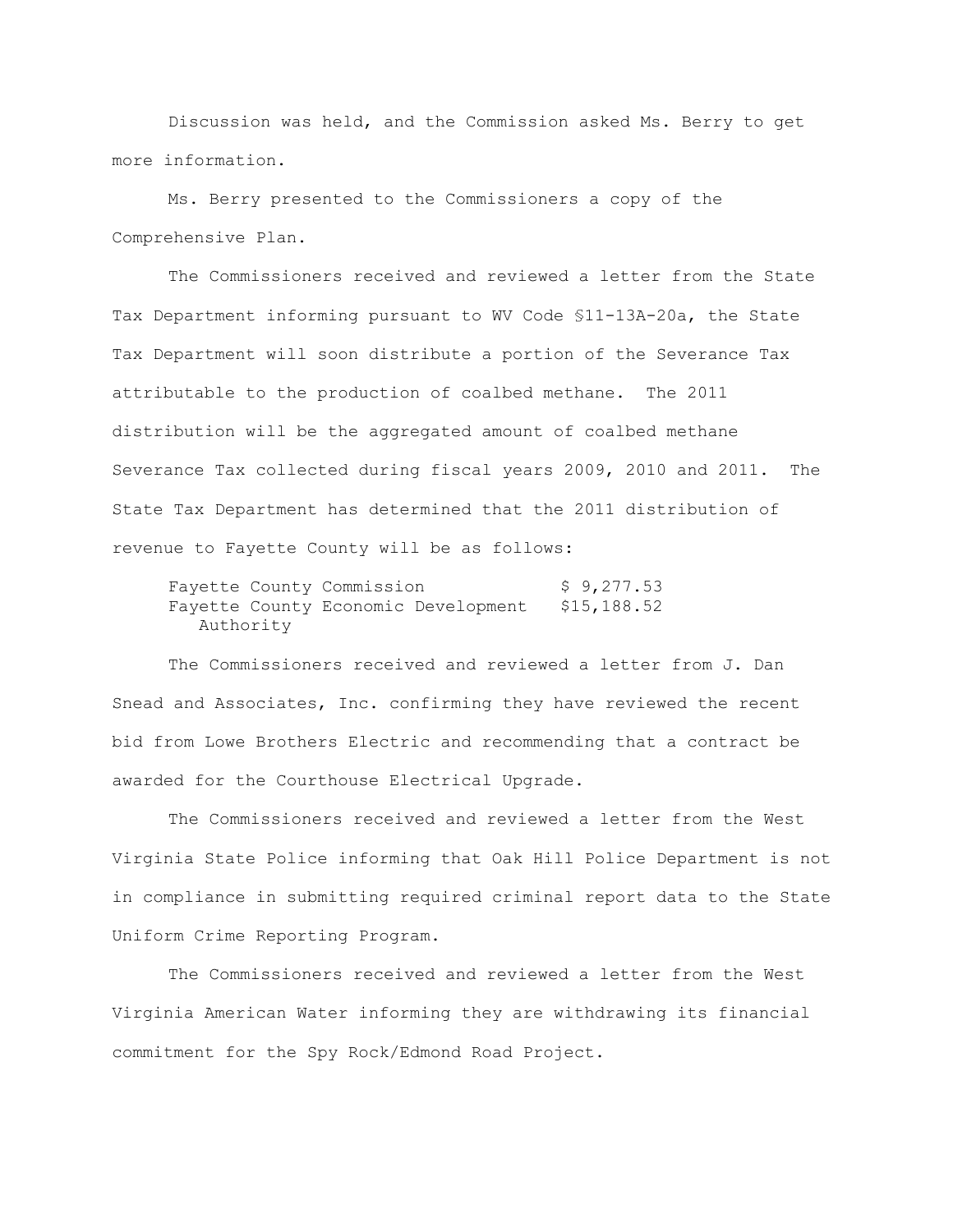The Commissioners received and reviewed a notice from the Register-Herald informing that Raleigh County 911 calls are being rerouted to the Fayette County 911 Center due to an equipment problem.

The Commissioners received and reviewed a letter from BrickStreet Insurance informing they have been notified of Deborah K. Aliff correct address.

The Commissioners received and reviewed a letter from Travelers Insurance informing that Gail Withrow claim is closed for temporary total disability benefits because they have not received additional medical evidence showing she remain disabled after the notice of suspension was issued on August 9, 2011.

The Commissioners received and reviewed a letter from the Workers" Compensation Office of Judges giving Notice of Defective Protest Action Required because Fayette County Commission and Travelers Indemnity Company were not given a copy of Tommy Jackson protest.

The Commissioners received and reviewed a letter from the Workers" Compensation Office of Judges informing the claimant Judy Treadway is requesting an extension.

The Commissioners received and reviewed a letter from Page-Kincaid Public Service District enclosing a copy of their minutes of August 2011.

The Commissioners received and reviewed a letter from the West Virginia University to the Local Government Leadership Academy Attendee informing they will be holding a special Executive Planning Session of the Local Government Leadership Academy. This event will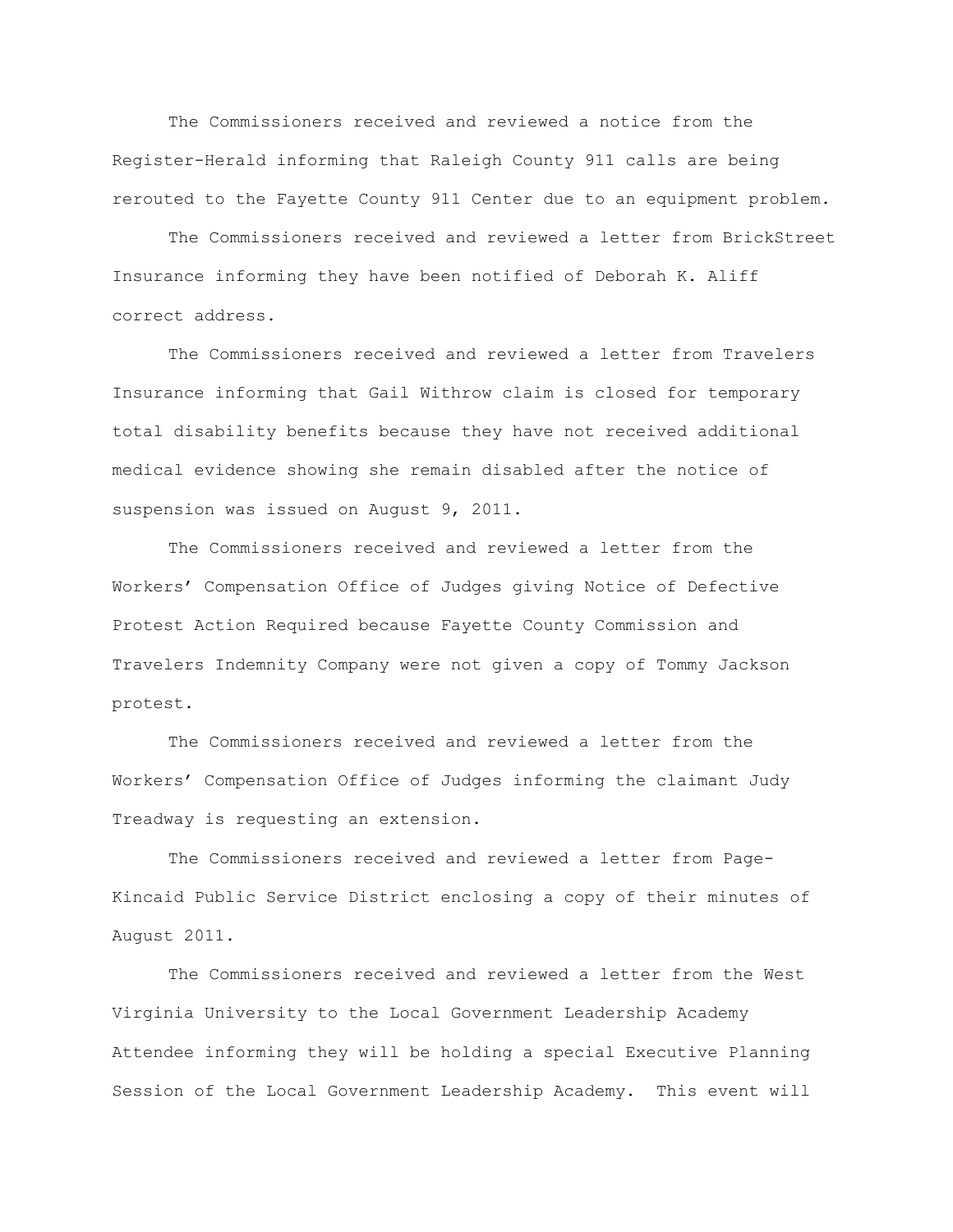be held instead of the normal fall Local Government Leadership Academy.

The Commissioners received and reviewed a letter from J. Dan Snead and Associates, Inc. confirming they have reviewed the bid proposal documents from the apparent low bidder, Casto Technical, and it appears that their proposal is consistent with bidding requirements.

Since the Casto Technical Base Bid of \$76,750.00 and Alternate Bid of \$34,500.00 is within budget, it is his recommendation that a contract be awarded for the total amount of \$111,250.00.

The Commissioners received and reviewed a copy of a contract between Kokosing Construction and the Fayette County Sheriff Department regarding the New River Gorge Bridge LMC Overlay. Kokosing Construction shall pay \$40.00 per hour for a Traffic Director at the New River Gorge Bridge Project with the West Virginia Division of Highways.

The Commissioners received and reviewed from the Fayette County Animal Control Center/NRHS Weekly Fees Collected for the week of September 2 to September 8, 2011, amount \$380.00 and the week of September 9 to September 15, 2011, amount \$265.00.

The Commissioners received and reviewed checks for 911 Fees from the Public Service Commission, amount \$180,708.13, Frontier Communications, amount \$32,198.01, Mountain Communications, LLC, amount \$72.03, IDT Corporation, amount \$17.50, Vonage America, amount \$280.00, Frontier Communications, amount \$78.94, AT&T IXCs & Alascom, ME, amount \$504.00 and Granite Telecommunications LLC, amount \$444.50;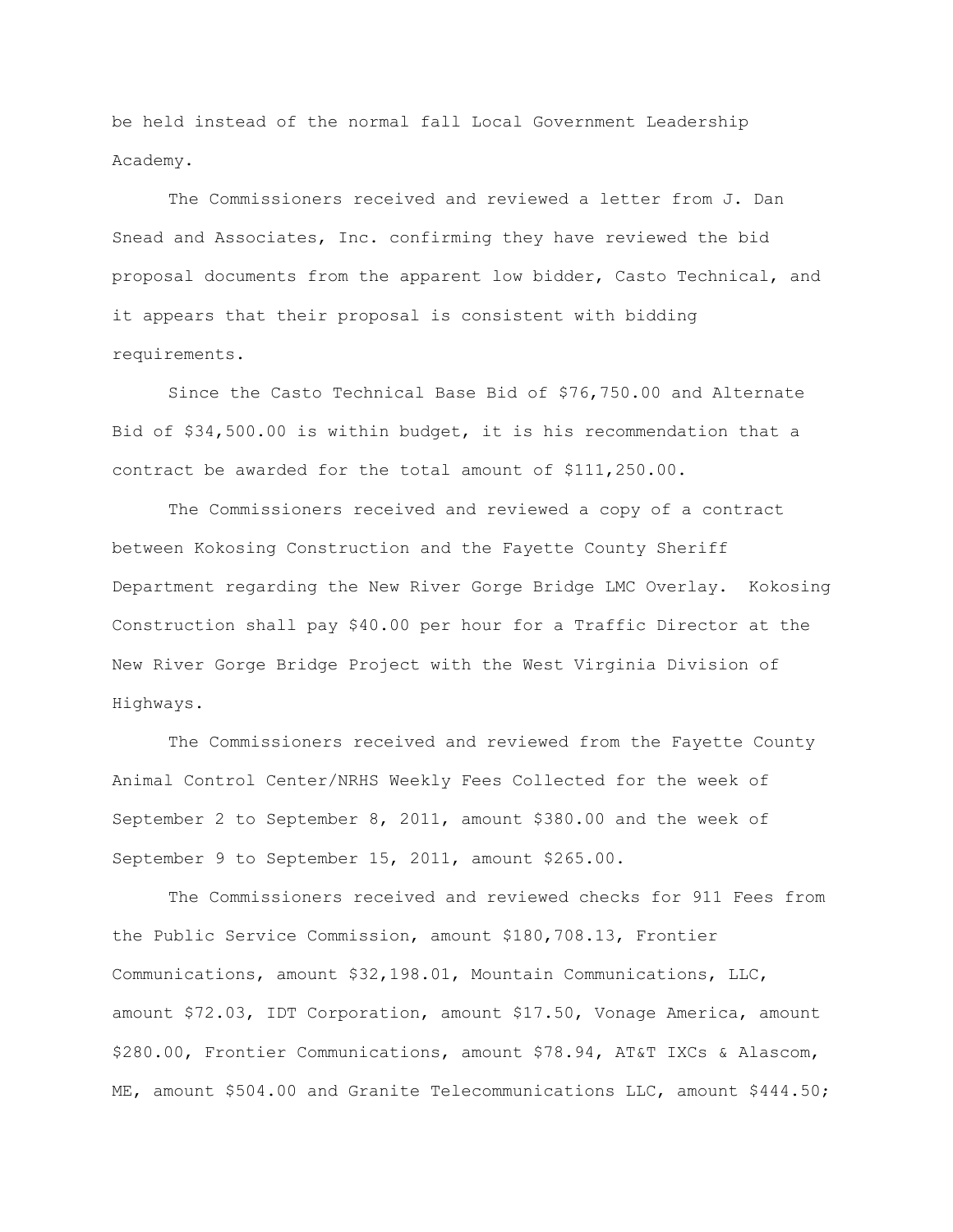check from the WV Development Office for Armstrong PSD, amount \$20,000.00 and American Red Cross, amount \$2,073.40; Reimbursement from the Fayette County Board of Education for the Prev. Resource Officer, amount \$5,650.00 and a check from the Sheriff of Nicholas County for the Community Corrections Day Report Center, amount \$42,649.66.

The meeting was adjourned at 2:51 p.m. The next scheduled meeting is October 11, 2011.

FAYETTE COUNTY COMMISSION SPECIAL SESSION OCTOBER 11, 2011 COURTHOUSE FAYETTEVILLE, WV 25840 MEMBERS Present: Matthew D. Wender, John H. Lopez, Denise A. Scalph

The Fayette County Commission met in a special session on this  $11<sup>th</sup>$  day of October to canvass the votes cast in the Special General Election held on October 4, 2011.

Commissioner Wender called the canvass to order at 9:30 a.m.

The canvass was adjourned at 11:27 a.m.

The Commission reconvened for a County Commission meeting at 11:30 a.m.

The Commissioners signed the Election Results including the Provisional Ballots from the Special General Election held on October 4, 2011.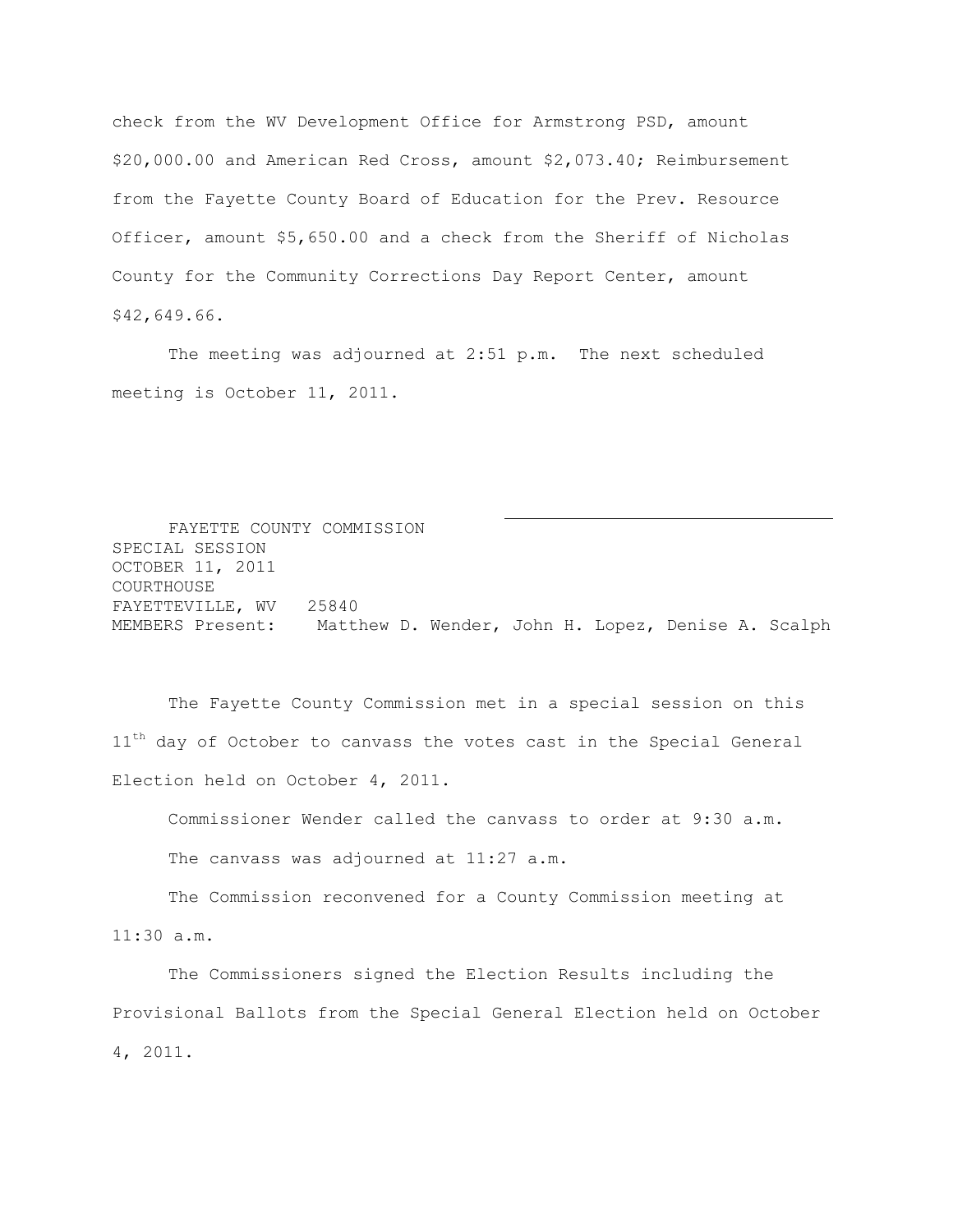The Commissioners signed a letter to Okey Skidmore, Manager of the Fayette County Memorial Building informing that the request of Benjy Simpson to use the Memorial Building for their 2011 Bridge Day Rappel Safety Orientation on Friday, October 14, 2011 did meet the public, non-profit guidelines and, consequently the \$1,000.00 rental fee and the custodial and trash service fees will be waived. All other rules are applicable, including the insurance requirement.

The Commissioners received and reviewed a request from the Fayette County Park to purchase a trailer and a pull out ramp.

Commissioner Lopez presented a quote from Croy Farm and Trailer Sales, Inc., cost \$3,595.00. The Commission decided to hold for discussion at the next October 14, 2011 Commission meeting.

The Commissioners received and reviewed a letter from Daniel Wright, Circuit Clerk requesting that necessary funds already appropriated in his travel budget be transferred so that necessary upper cabinets can be purchased to complete the kitchen previously built for his staff.

Mr. Wright informed the Commissioners additional details concerning type of kitchen cabinets and prices have been forwarded to Ms. Berry.

The Commissioners received and reviewed a letter from the County Commissioners" Association of West Virginia enclosing a list of the 8 regional roundtable meetings scheduled for 2011.

 The Commissioners received and reviewed a copy of a letter to Debbie Aliff, Payroll Clerk from Cindy Renick informing of her unused vacation days (240 hrs.).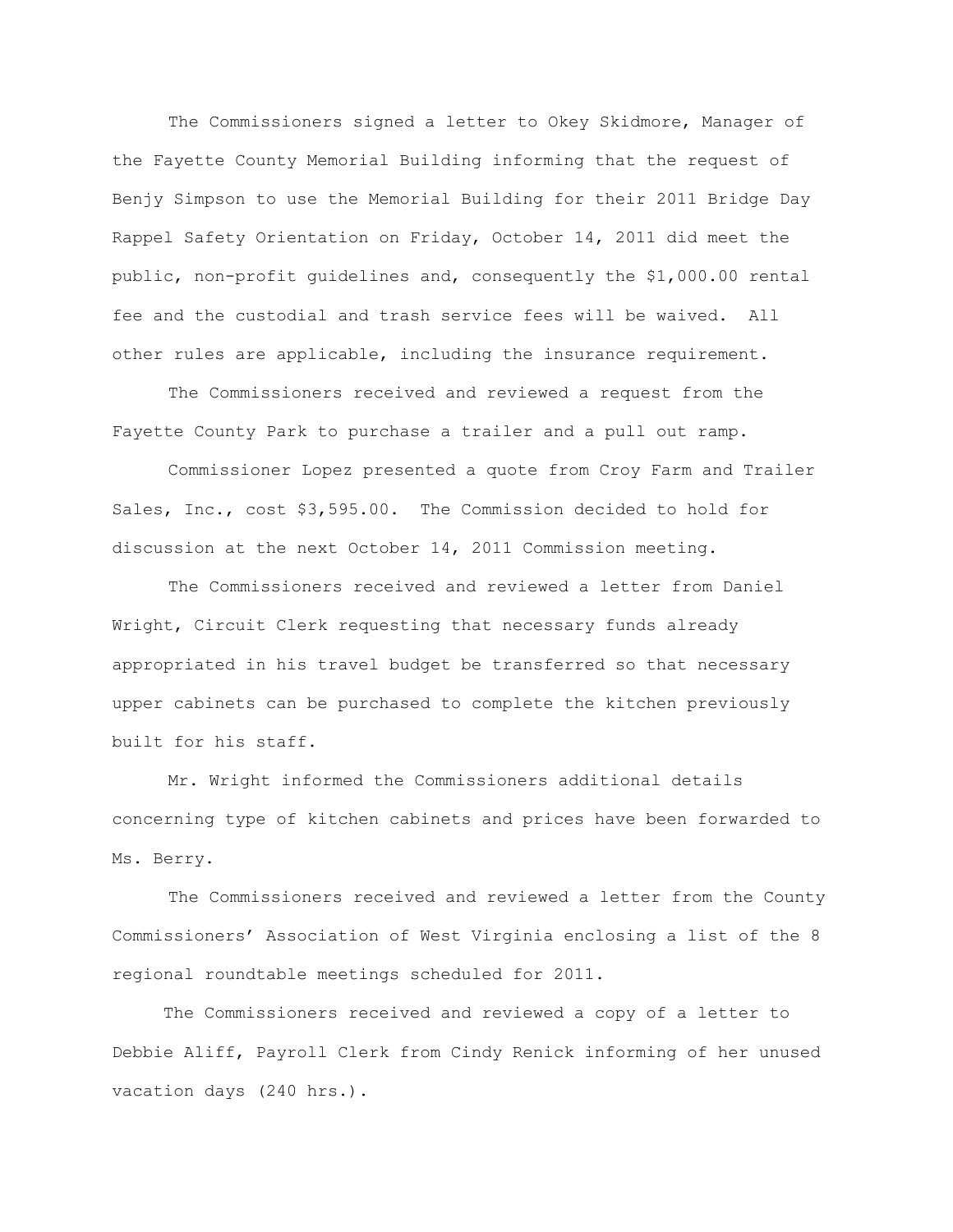The Commissioners received and reviewed a letter from the Law Offices of Sanders, Austin, Flanigan and Flanigan responding to a Notice that was sent to the claimant dated September 16, 2011 wherein you indicated that Fayette County Commission and Traveler"s Indemnity Company were not copied on Tommy Jackson protest letter.

The Commissioners received and reviewed letters from BrickStreet Insurance regarding Michael D. Grose claim.

The Commissioners received and reviewed from the Bank of New York Mellon Cash Statement and Asset List for the period of September 1, 2011 through September 30, 2011.

The Commissioners received and reviewed a letter from the Office of the State Treasurer informing that the funds due for the August Limited Video Lottery proceeds was directly deposited on September 26, 2011, amount \$6,422.71.

The Commissioners signed Sales Tax Return for the Fayette County Park for the Period ending September 30, 2011, amount \$1,351.11.

The Commissioners received and reviewed from WesBanco Trust and Investment Services Disclosure Statement and Administrative Authorization for the Fayette County Building Commission authorizing them to invest the principal cash balances of Account #1085005933, 1085005942, 1085005951, and 1085005960.

The Commissioners received and reviewed Surface Transportation Board Decision on CSX Transportation, Inc.–Abandonment Exemption–In Greenbrier and Fayette Counties, W. VA.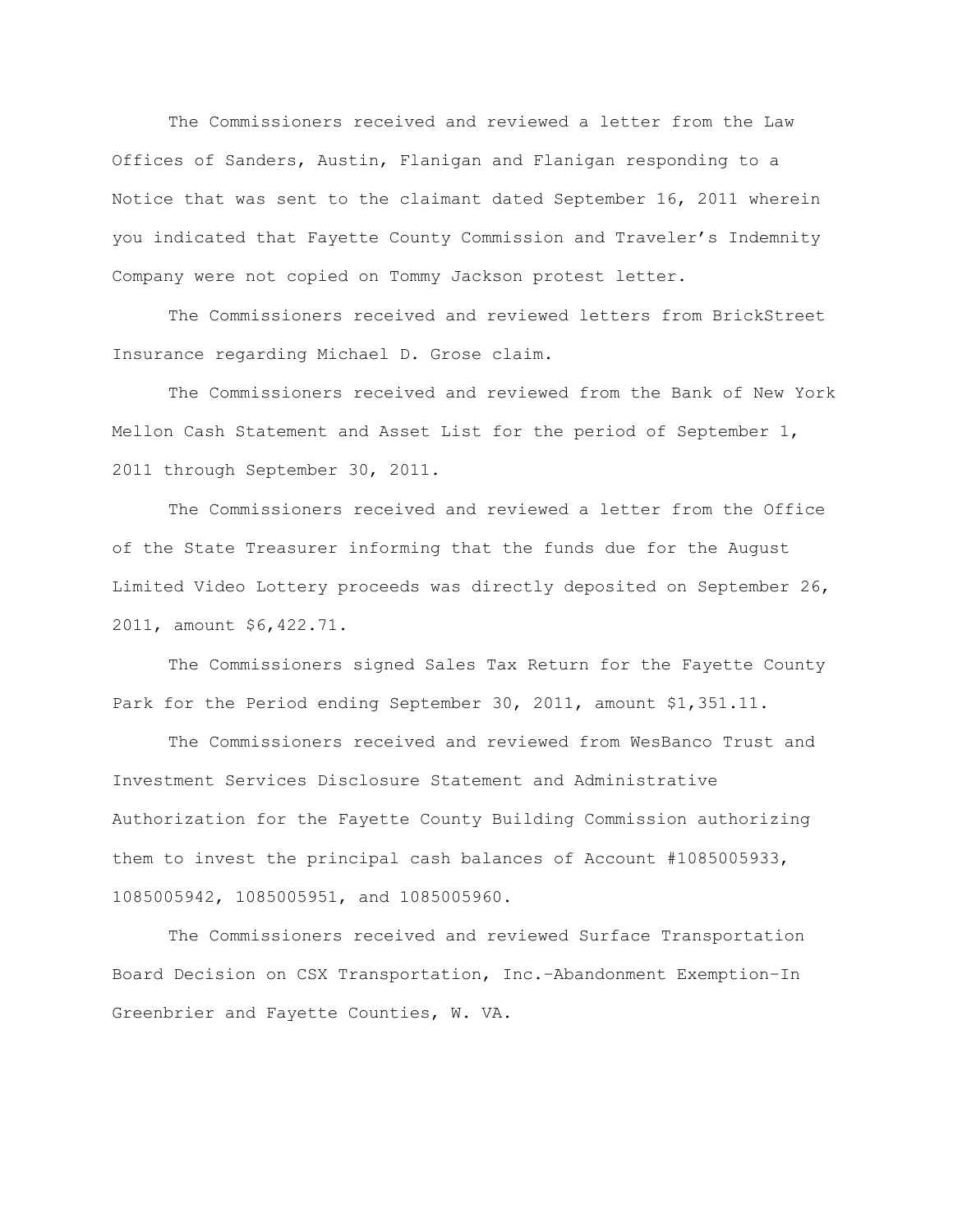The Commissioners received and reviewed a letter from Page-Kincaid Public Service District enclosing a copy of the minutes for the month of September.

The Commissioners received and reviewed from J. Dan Snead and Associates, Inc. the executed contract for the New OES/E-911 Center, Fayette County.

The Commissioners received and reviewed a letter from the Law Office of Gray Chamberlin LLC regarding Three Rivers.

The Commissioners received and reviewed Purchase Agreement from Ramey Automotive Group, Inc. for the purchase of a Transport Van for the Community Corrections Day Report Center, cost \$24,458.00 to be paid out of the Community Corrections Fund.

The Commissioners received and reviewed a fax from the West Virginia Association of Counties informing all the County Commissions Coal Producing Counties of the additional coal severance tax with 5% pursuant to special session legislation.

The Commissioners received and reviewed from the Fayette County Animal Control Center/NRHS Weekly Fees Collected for the week of September 16 to September 22, 2011, amount \$445.00 and the week of September 23 to September 29, 2011, amount \$315.00 and allotment for the New River Humane Society for the month of September, amount \$15,650.01.

The Commissioners received and reviewed checks for Franchise Fees from Suddenlink Communications, amount \$12,556.18; check from the Division of Justice and community Services for the Purdue Pharma Asset Forfeiture Funds, amount \$4,950.00; Reimbursement to the Fayette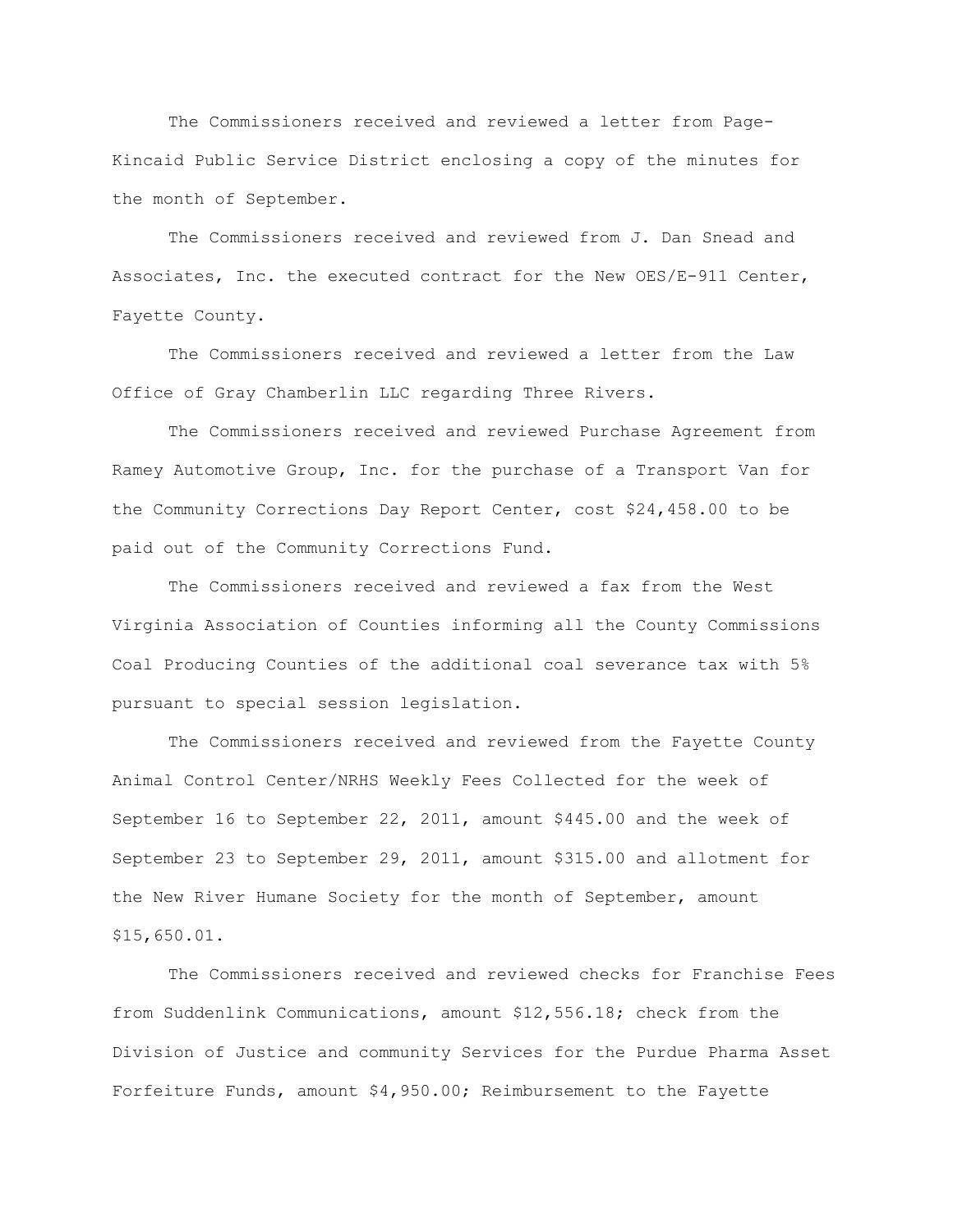County Fire Levy Fund from the City of Oak Hill, amount \$420.00; Reimbursement to the General County Fund from the Fayette County Solid Waste Authority, amount \$798.15 and a check to the Soldiers and Sailors Fund, amount \$50.00.

The meeting was adjourned at 1:30 p.m. The next scheduled meeting is October 14, 2011.

```
FAYETTE COUNTY COMMISSION
REGULAR SESSION
OCTOBER 14, 2011
COURTHOUSE
FAYETTEVILLE, WV 25840
MEMBERS Present: Matthew D. Wender, John H. Lopez, Denise A. Scalph
```
The Fayette County Commission met in a regular session on this 14<sup>th</sup> day of October 2011.

Commissioner Wender called the meeting to order at 9:10 a.m. Eddie Young, Assessor presented exonerations to be approved and signed to the Commissioners.

Commissioner Scalph offered a motion to approve and sign real property tickets (See attached). Commissioner Lopez seconded. Unanimous.

Commissioner Lopez offered a motion to approve and sign refunds for Watson Compton, amount \$333.30, the Federal National Mortgage Association, amount \$383.69, John E. and Gwendolyn Lovett, amount \$338.71, Samuel W. and Kristen J. Adkins, amount \$218.43 and Trustees of First Assembly of God Mount Hope, amount \$14.99. Commissioner Scalph seconded. Unanimous.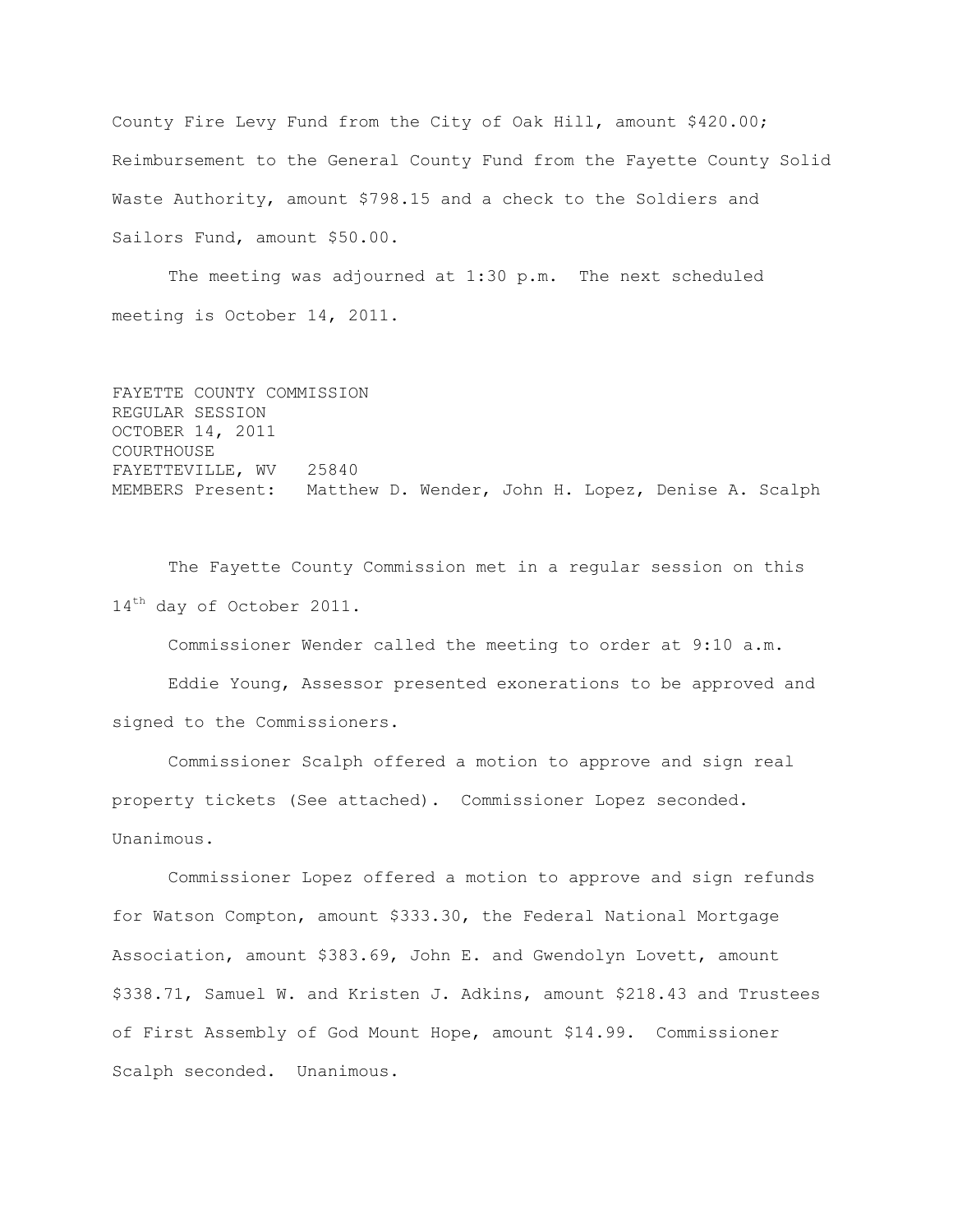Commissioner Lopez offered a motion to approve vouchers and invoices and  $1^{st}$  half payrolls, checks to be released today. Commissioner Scalph seconded. Unanimous.

Commissioner Scalph offered a motion to approve minutes of July 8, 2011. Commissioner Lopez seconded.

T. J. Meadows, Communications Consultant for Appalachian Power appeared before the Commission to inform them of their plan for complying with a series of regulations proposed by the U. S. Environmental Protection Agency (EPA) that would impact coal-fueled power plants.

After a brief discussion, Commissioner Lopez asked that a letter of support be prepared.

The Commissioner received and reviewed an e-mail from Dave Pollard, County Resource Coordinator informing that Fayette County National Bank has approved their request for a \$400,000.00 line of credit in the name of Fayette County Urban Renewal Authority, Inc. to assist with paving at Wolf Creek Park.

Mr. Pollard is asking that Carl Harris, Prosecuting Attorney prepare a Resolution informing that the Fayette County Commission enter into an agreement with the Fayette County National Bank for a Line of Credit in the amount of Four Hundred Thousand Dollars (\$400,000.00) which will have a fee of Four Hundred Dollars (\$400.00) for opening the account and withdraws which will bear interest at the rate of the Wall Street Prime Rate plus One Per Cent (1%) with a floor rate of Five Per Cent (5%).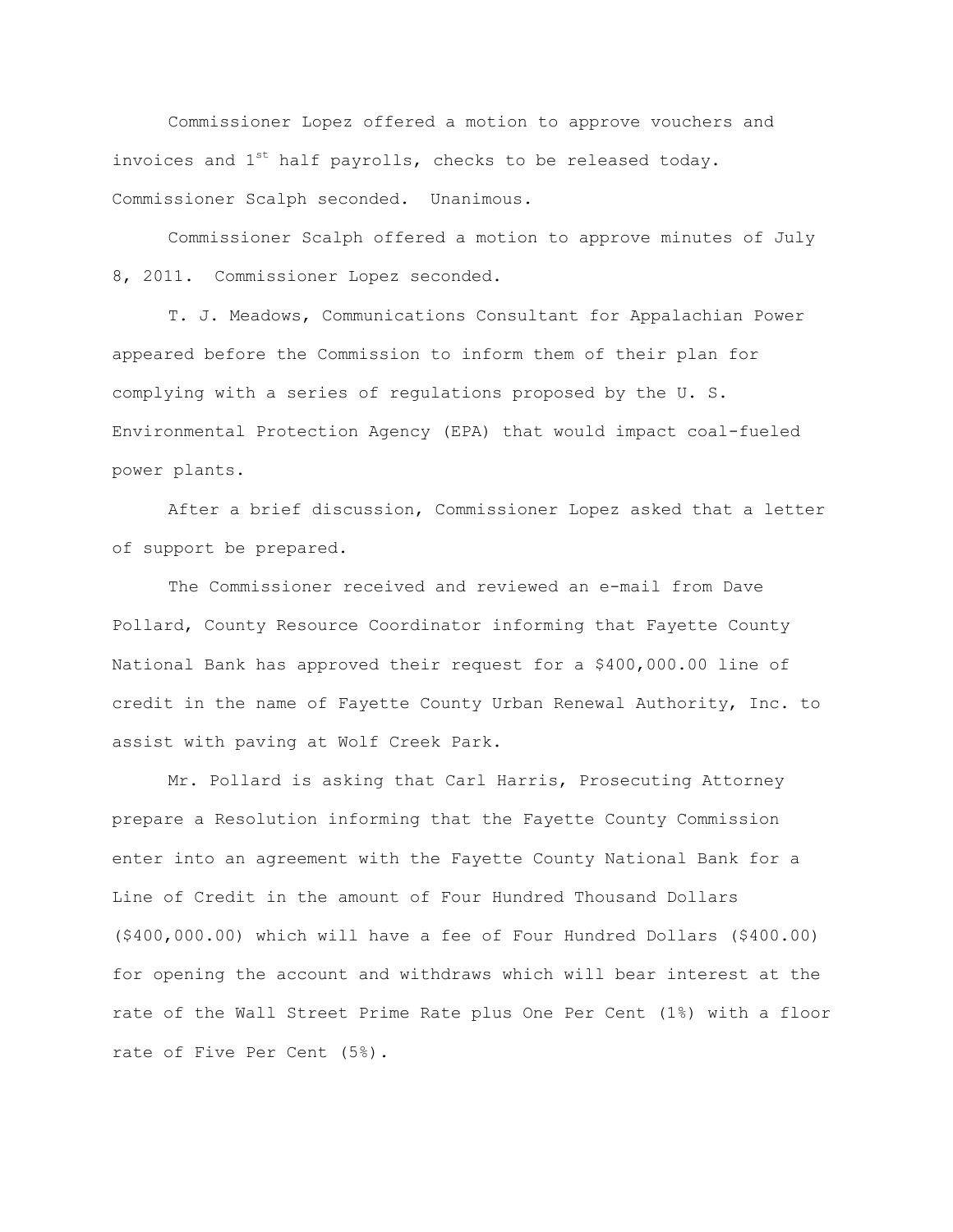Commissioner Scalph offered a motion to approve the Resolution that Fayette County Commission enters into an agreement with the Fayette County National Bank for a Line of Credit in the amount of \$400,000.00 for the Wolf Creek Park. Commissioner Lopez seconded. Unanimous.

Carl Harris, Prosecuting Attorney informed the Commissioners that the petition of Brenda Mullins, Administratrix regarding the Estate of Rex Lane Mullins be referred to James Blankenship, Fiduciary Commissioner to conduct a hearing and file a report with the Commission setting forth his findings of facts and recommendations.

Commissioner Scalph offered a motion that the Fayette County Commission refers the Petition of Brenda Mullins regarding the Estate of Rex Lane Mullins be referred to James Blankenship, Fiduciary Commissioner to conduct a hearing and file a report with the Commission setting forth his findings of facts and recommendations. Commissioner Lopez seconded. Unanimous.

Mike Hurd a representative of the Page-Kincaid Public Service District appeared before the Commission to obtain an easement across certain property(ies) owned by the Commission for the purpose of the Ingram Branch Sewer Project.

The Commissioners approved and signed Right-Of-Way Easement for the Page-Kincaid Public Service District.

Maxine Ross appeared before the Commission to discuss her abandoned property.

After a brief discussion, the Commission decided to authorize the Fayette County Beautification Committee to proceed with the abatement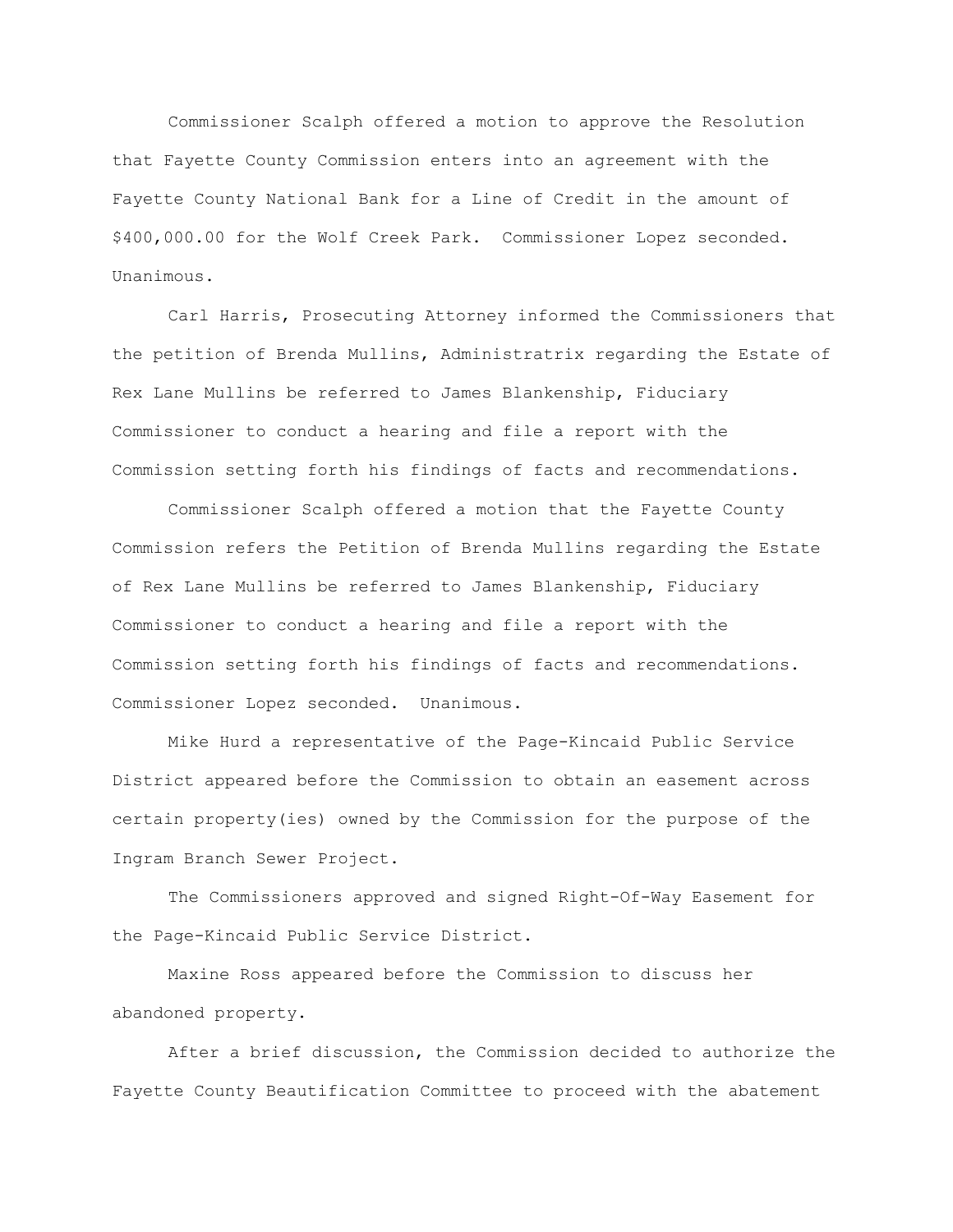and demolition of the property. Ms. Ross will be responsible for the abatement and demolition of the property.

Commissioner Scalph offered a motion that the Fayette County Commission authorizes the Fayette County Beautification Committee to proceed with the abatement and demolition of the property. Ms. Ross will be responsible for the abatement and demolition of the property. Ms. Ross has up until Monday to make a decision. Commissioner Lopez seconded. Unanimous.

Tim Richardson, Zoning Enforcement Officer and Pat Ford, Consultant, Sirk, Ford Initiatives, LLC appeared before the Commission to present a recommendation from the Fayette County Planning and Zoning Commission a 10-Year Update of the Fayette County Comprehensive Plan as required by West Virginia State Code 8A-3-11 and 8A-3-12.

Mr. Richardson told the Commission that this recommendation was complied after a series of public hearings in the recognized districts throughout Fayette County and approved for recommendation on September 26, 2011 at a public meeting of the Fayette County Planning and Zoning Commission by a unanimous vote of 10-0.

After a brief discussion, Commissioner Scalph offered a motion that Fayette County Commission adopts the Amendment to the Comprehensive Plan and accept the recommendation from the Planning and Zoning Commission for the 10 Year Update of the Fayette County Comprehensive Plan that was approved for recommendation on September 26, 2011 at a public meeting of the Fayette County Planning and Zoning Commission. Commissioner Lopez seconded. Unanimous.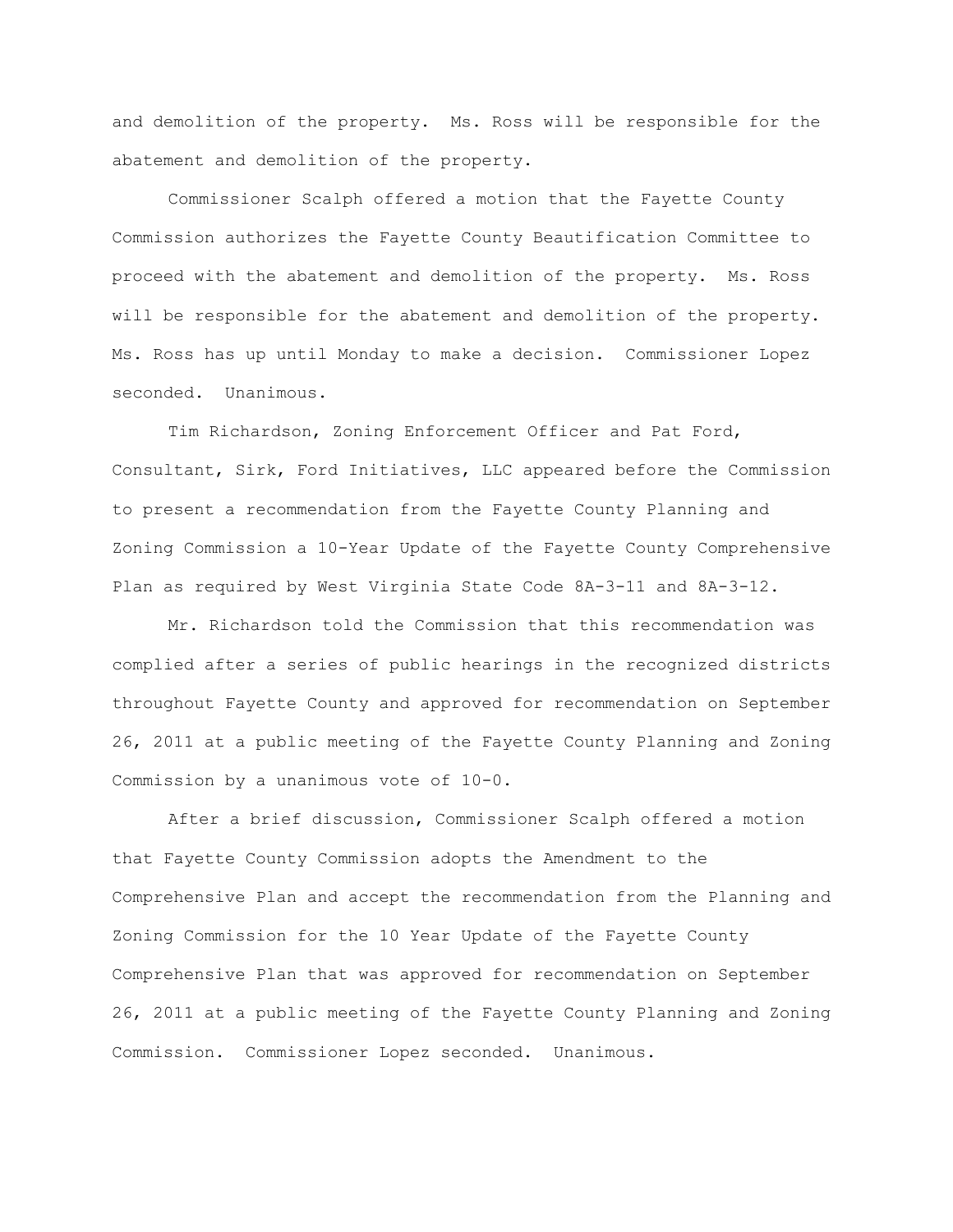Mr. Richardson presented a Staff Proposal from the Fayette Transition Team for the Commission to review.

The Commissioners received and reviewed a quote from the Fayette County Park for the purchase of a trailer from Croy Farm and Trailer Sales, Inc. cost \$3,595.00.

After a brief discussion, Commissioner Lopez and Commissioner Scalph approved for Ms. Berry to ask Earl Pauley, Park Superintendent to get two (2) additional quotes.

The Commissioners received and reviewed a letter from Daniel E. Wright, Circuit Clerk requesting the funds already appropriated in his annual travel budget be transferred to purchase cabinets to complete the kitchen built for his staff.

Mr. Wright told the Commissioners details concerning the type of kitchen cabinets and prices have been forwarded to Ms. Berry. The Commissioners approved the request.

The Commissioners received and reviewed a letter from the Beckley Department of Veterans Affairs Medical Center requesting use of the Memorial Building for a Veterans Health Information Fair on November 16, 2011 from 12:00 p.m. to 6:00 p.m.

Commissioner Scalph offered a motion to approve the request of the Beckley Department of Veterans Affairs Medical Center"s (VAMC) Rural Health Team to use the Memorial Building to sponsor a Veterans Health Information Fair on Wednesday, November 16, 2011. The \$1,000.00 rental fee and the custodial and trash service fees will be waived. All other rules are applicable, including the insurance requirement. Commissioner Lopez seconded. Unanimous.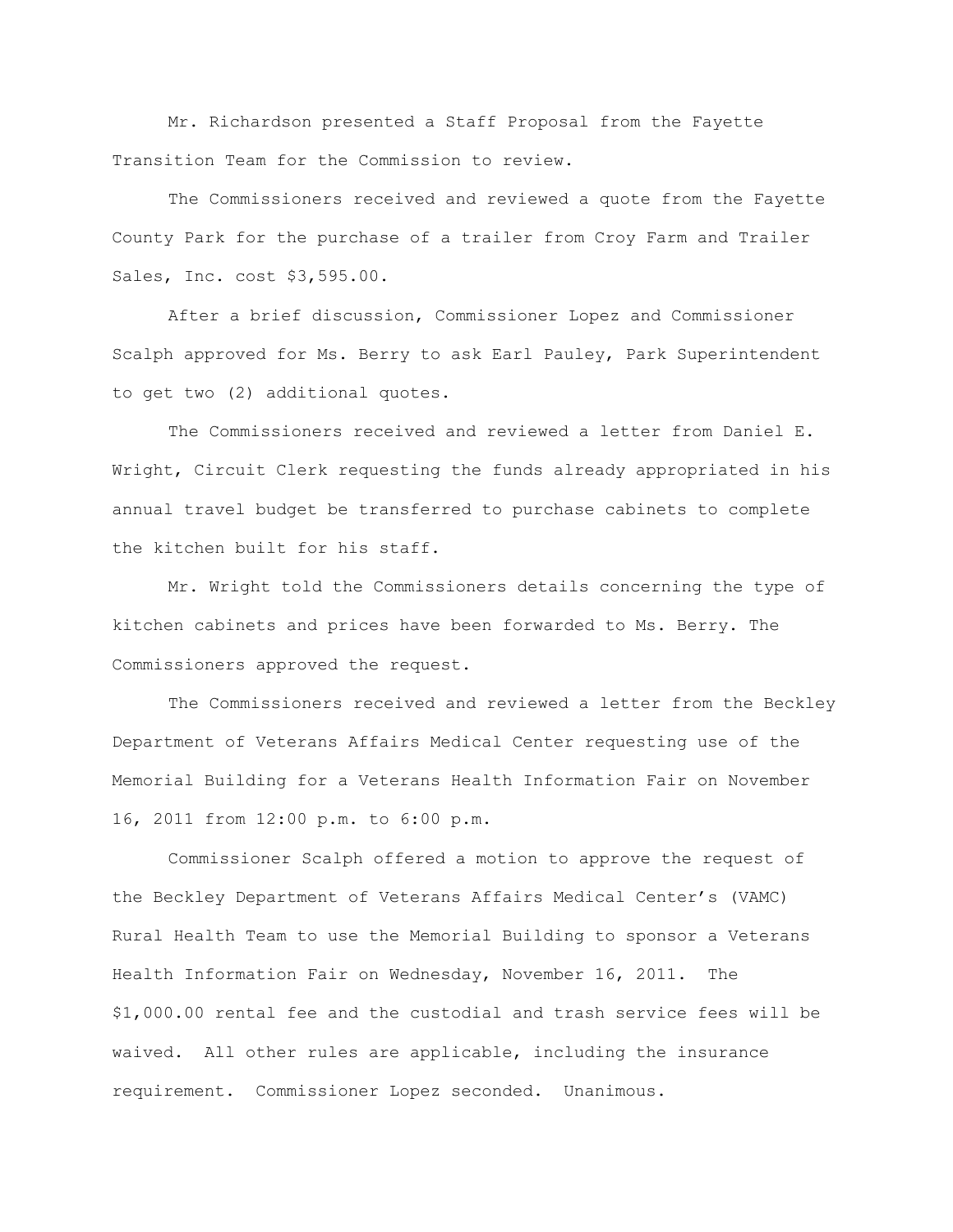The Commissioners received and reviewed a letter from the Fayette County Green Advisory Team requesting permission to use the Courthouse lawn and walkways on Saturday, April 21, 2012 from 12:00 p.m. to 5:00 p.m. for the purpose of acknowledging the 2012 New River Earth Day Event and requesting the use of the Memorial Building as a back-up plan in case of inclement weather for the purpose of hosting Earth Day Event.

Commissioner Scalph offered a motion to approve the request regarding permission to use the Courthouse lawn and walkways and approve the request to use the Memorial Building as a back-up plan in case of inclement weather for the purpose acknowledging the 2012 New River Earth Day Event on Saturday, April 21, 2012 from 12:00 p.m. to 5:00 p.m. The \$1,000.00 rental fee, and the custodial and trash service fees will be waived. All other rules are applicable, including the insurance requirement. Commissioner Lopez seconded. Unanimous.

Carl Harris, Prosecuting Attorney informed the Commissioners that regarding the Estate of Thelma Smith Clonch this should be referred to James Blankenship, Special Fiduciary Commissioner to conduct a hearing and file a report with the Commission setting forth his findings of facts and recommendations.

Commissioner Scalph offered a motion that the Fayette County Commission refers the hearing of the Estate of Thelma Smith Clonch be referred to James Blankenship, Special Fiduciary Commissioner to conduct a hearing and file a report with the Commission setting forth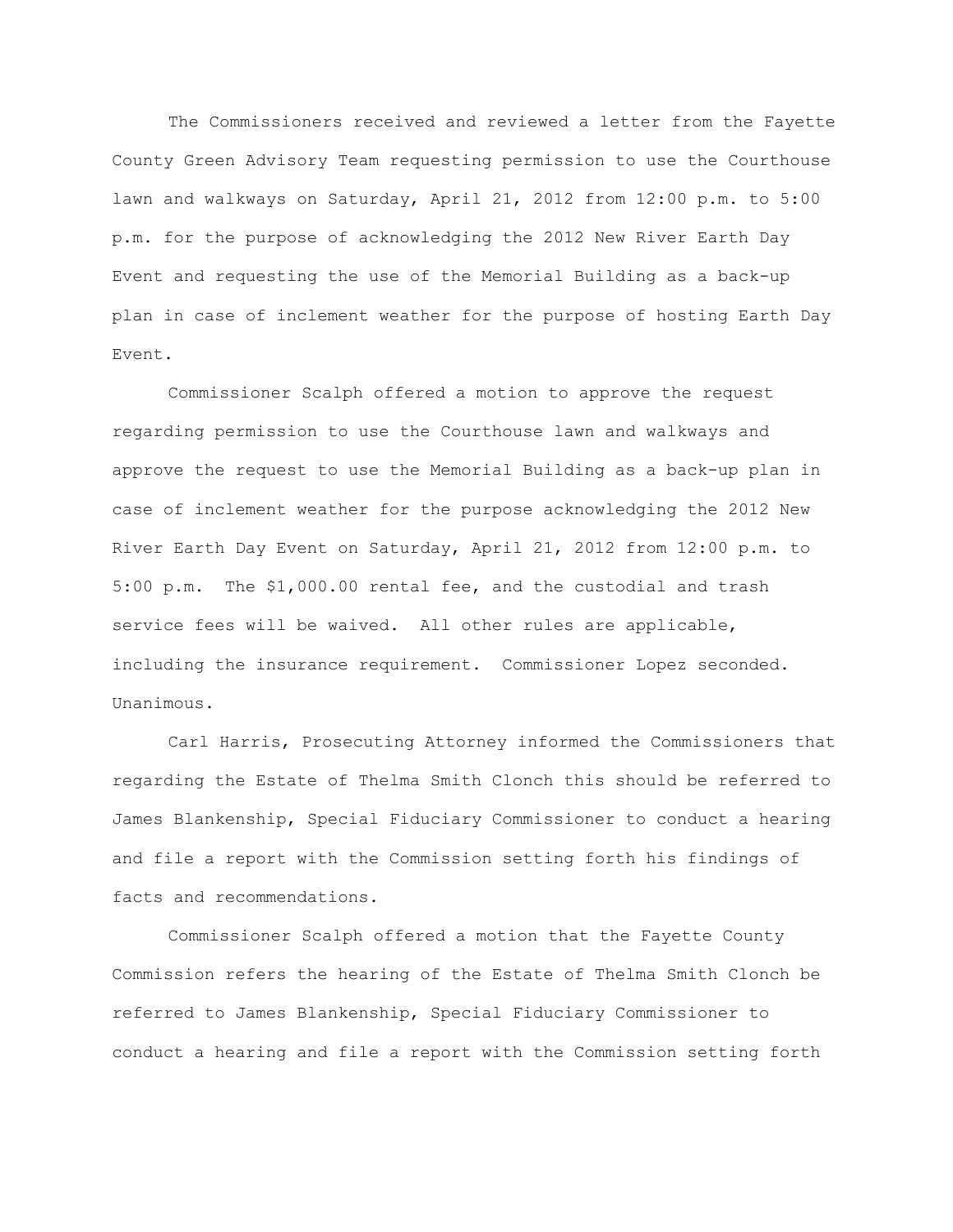his findings of facts and recommendations. Commissioner Lopez seconded. Unanimous.

Allan Ballard appeared before the Commission to discuss the hours for the Fayette County Park employees who are working on the building for the Fayette County Animal Control Center/NRHS.

Tom Oxley appeared before the Commission to request funding for the Gauley River Public Service District for a backup pump and motor which is estimated to cost around \$15,000.00.

After a brief discussion, Mr. Oxley informed the Commissioners he has contacted the Nicholas County Commission to solicit assistance from them.

Commissioner Lopez informed that Fayette County Commission will make a commitment of \$5,000.00 contribution contingent that Nicholas County would support funding.

Commissioner Scalph offered a motion that Fayette County Commission approves to allocate \$5,000.00 to Gauley River Public Service District contingent upon the allocation from the Nicholas County Commission. Commissioner Lopez seconded. Unanimous.

The Commissioners recessed for lunch at 12:05 p.m.

The Commissioners reconvened the Commission meeting at 2:00 p.m. Mark Church, Carri Strunk, Chairman of the Fayette County Solid Waste Authority appeared before the Commission to discuss the Cunard Landfill.

Discussion was held no decisions were made.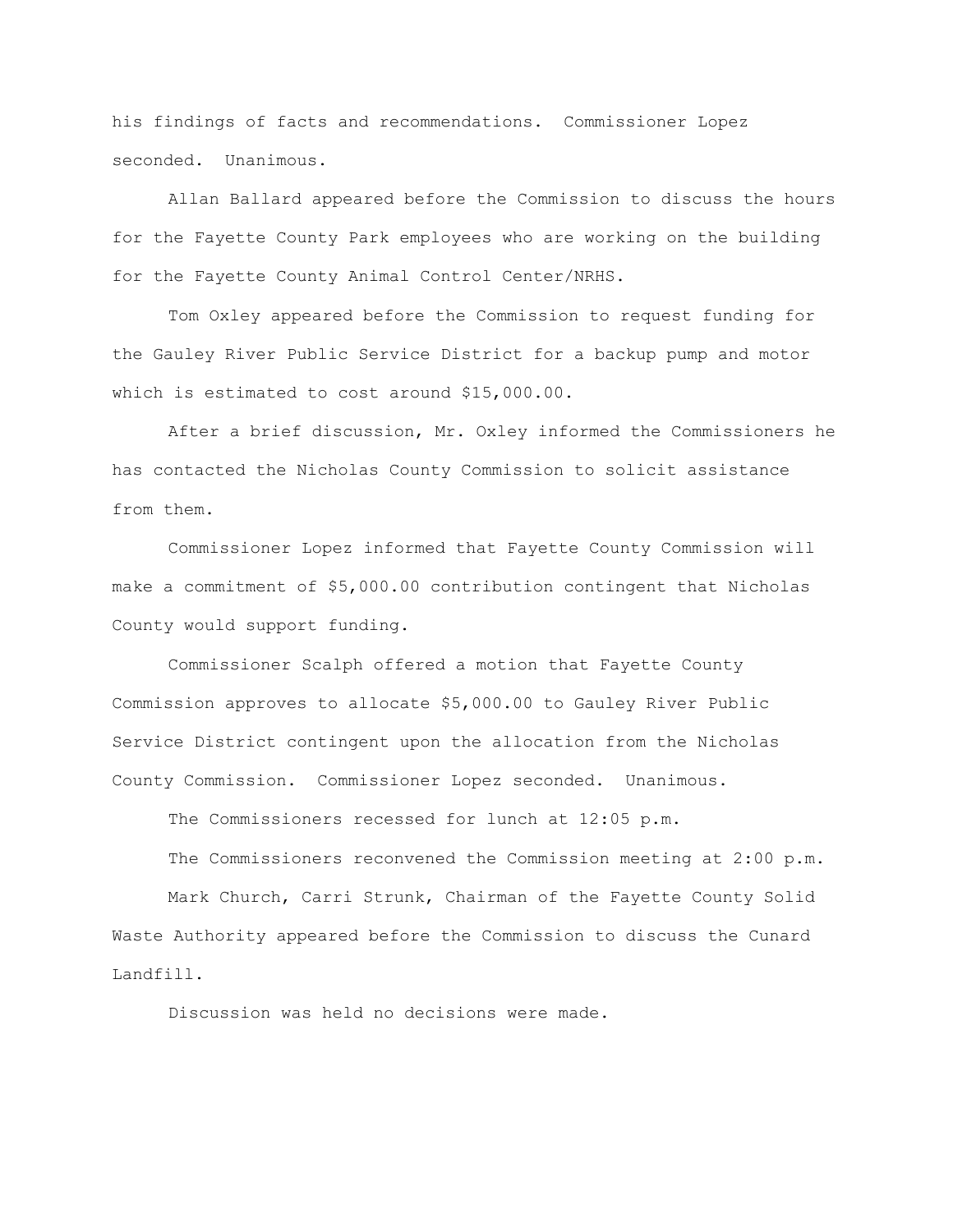The Commissioners signed 2011 Application for Certificate to temporary shutdown operation of the Courthouse incinerator for Fiscal Year July 1, 2011 to June 30, 2012.

Commissioner Lopez and Commissioner Scalph approved Petitions to Combine or Divide and Segregate Land for David Roach, James C. Moore, Leonard B. Lancaster, Andrew Adkins, Mark Allen Adkins and Daniel Ewing.

The Commissioners received/reviewed/approved and signed invoice for purchase of a Caterpillar C9 Diesel Generator for the new 911 Center, cost \$107,300.00. To be paid out of the 911 Fund.

Commissioner Lopez announced that the Commission is here today to certify the canvass of the Special General Election.

Ms. Berry presented the Abstracts by voting precincts and an Order to be signed by the Commission.

The Commissioners reviewed the Abstracts and Order. Commissioner Scalph offered a motion that the 2011 Special General Election be certified and all documents are signed. Commissioner Lopez seconded. Unanimous.

The Commissioners signed the Order certifying the results of the canvass for the 2011 Special General Election. A letter and an Order were forwarded to the Secretary of State and the County Clerk giving the results of the canvass.

Due to the absence of the County Clerk prior to the Certifying of the Election, therefore it was in his absence that the Commission asked the Chief Deputy in the County Clerk"s Office to sign the documents.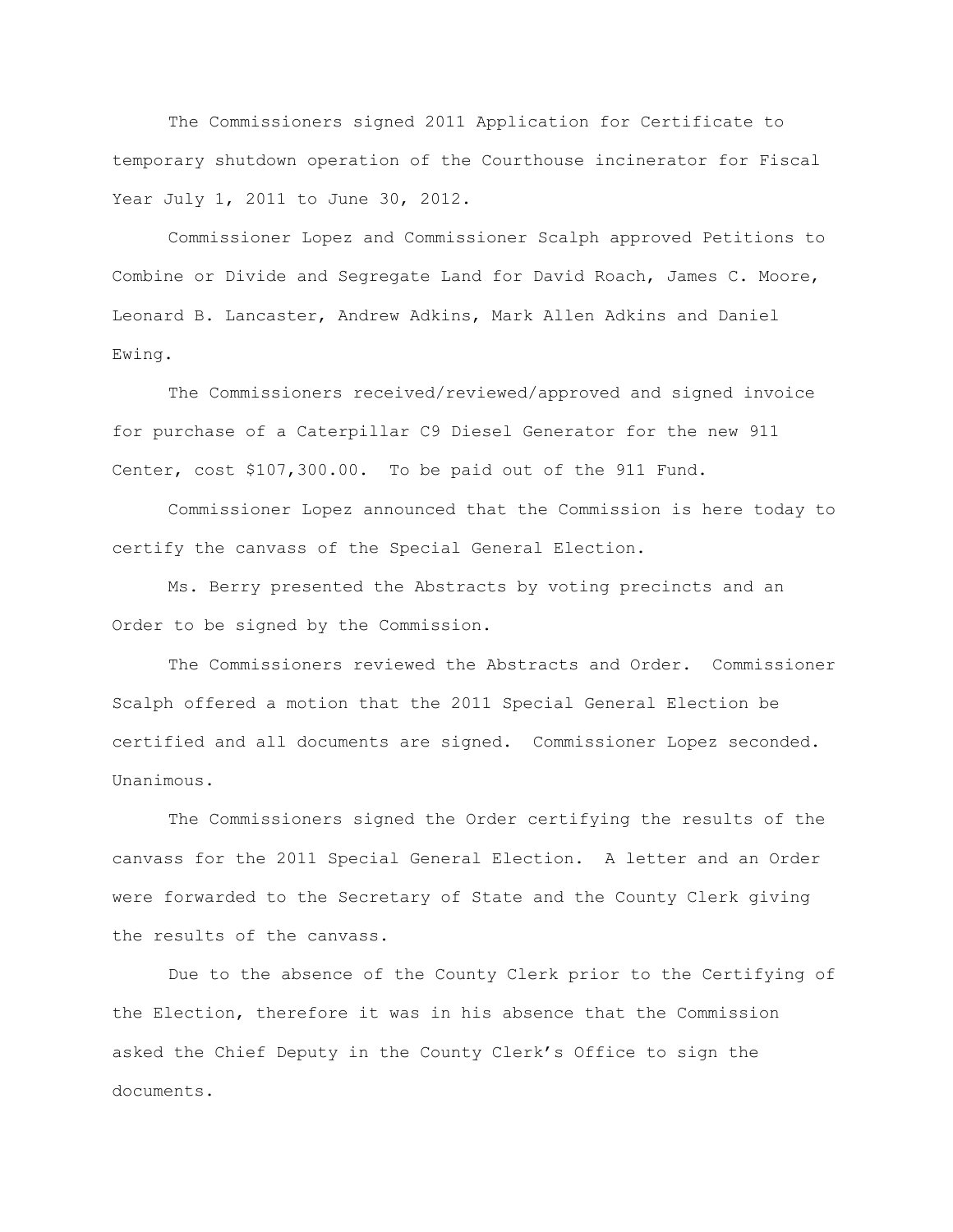The meeting was adjourned at 3:10 p.m. The next scheduled meeting is October 28, 2011. FAYETTE COUNTY COMMISSION REGULAR SESSION OCTOBER 28, 2011 COURTHOUSE FAYETTEVILLE, WV 25840 MEMBERS Present: Matthew D. Wender, John H. Lopez, Denise A. Scalph

The Fayette County Commission met in a regular session on this 28<sup>th</sup> day of October 2011.

Commissioner Wender called the meeting to order at 9:08 a.m.

Steve Fox from the Assessor"s Office presented exonerations to be approved and signed to the Commissioners.

Commissioners Scalph offered a motion to approve and sign personal property tickets for Altec Capital Services LLC, robin and Meagan Chianumba, Angela B. Linkous, William H. and Janet K. Gilkerson, Tansy or Clayton Fergusonn and Porter C. Jarrard. Commissioner Lopez seconded. Unanimous.

Commissioner Lopez offered a motion to approve and sign real property tickets for Stephen L. and Stacie Wolfe, BCWV LLC, Ed Boer, James D. and Debra J. Rinehart, Palm Resourses, Danny Gene Blair, Wesley G. and Kimberly Holstein, Matthew Shane Griffith, Cheryl Faye Shepherd Dufour, Paul A. and Tara L. Tygrett, Jr., and Morris R. Nutter. Commissioner Scalph seconded. Unanimous.

Commissioner Lopez offered a motion to approve and sign refunds for John Emory Atkins Acct.#0816-3284, amount \$6.26 and John Emory Atkins Acct.#0814-4723, amount \$6.26. Commissioner Scalph seconded. Unanimous.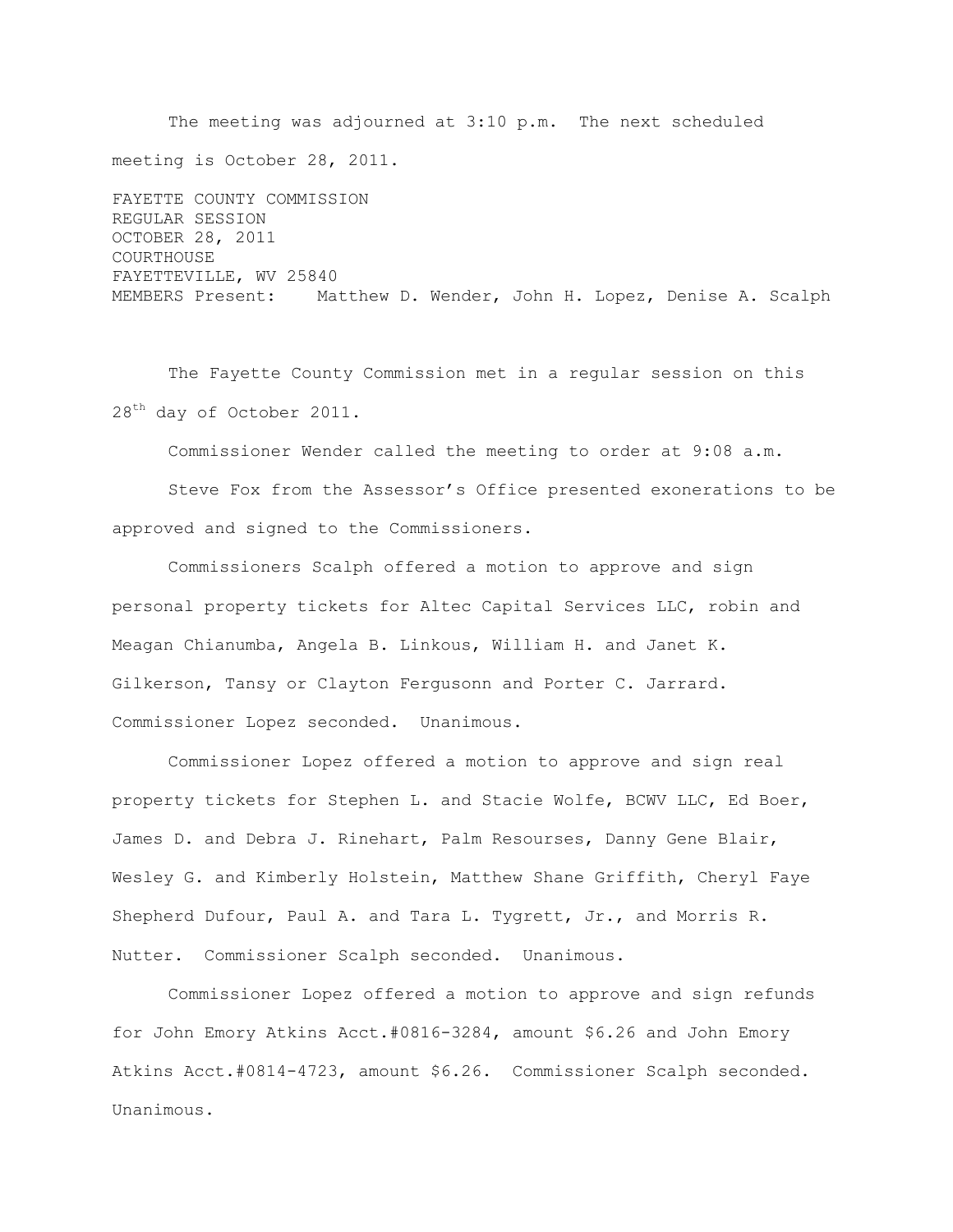Commissioner Lopez offered a motion to approve vouchers, invoices and  $2<sup>nd</sup>$  half payrolls, checks to be released today. Commissioner Scalph seconded. Unanimous.

Commissioner Scalph offered a motion to approve minutes of July 18, August 5, August 19, September 2, and September 12, 2011. Commissioner Lopez seconded. Unanimous.

Andrea Bowman, 4-H and Youth Development Agent appeared before the Commissioners to give them an update on the program and the 4-H Camp in July.

Ms. Bowman thanked the Commission for their support and contribution and presented to the Commissioner"s thank-you letter and card.

The Commissioners discussed who to appoint to fill the unexpired term of the Fayette County Surveyor.

Commissioner Scalph offered a motion to appoint Dale Tomlin a licensed surveyor to fill the unexpired term as Surveyor of Fayette County. Commissioner Lopez seconded. Commissioner Wender voted no. Vote passed 2-1. An Order and appointment to serve letter was signed.

The Commissioners received and reviewed a letter from Tim Richardson, Zoning Officer informing that the Fayette County Planning and Zoning Commission are recommending that Pat Day, George Becker, Charles Dummitt, Al Gannon and Dr. Bobby Green be reappointed to serve as members on the Fayette County Planning and Zoning Commission.

Commissioner Lopez offered a motion that Pat Day, George Becker, Charles Dummitt, Al Gannon and Dr. Bobby Green be reappointed members on the Fayette County Planning and Zoning Commission. Commissioner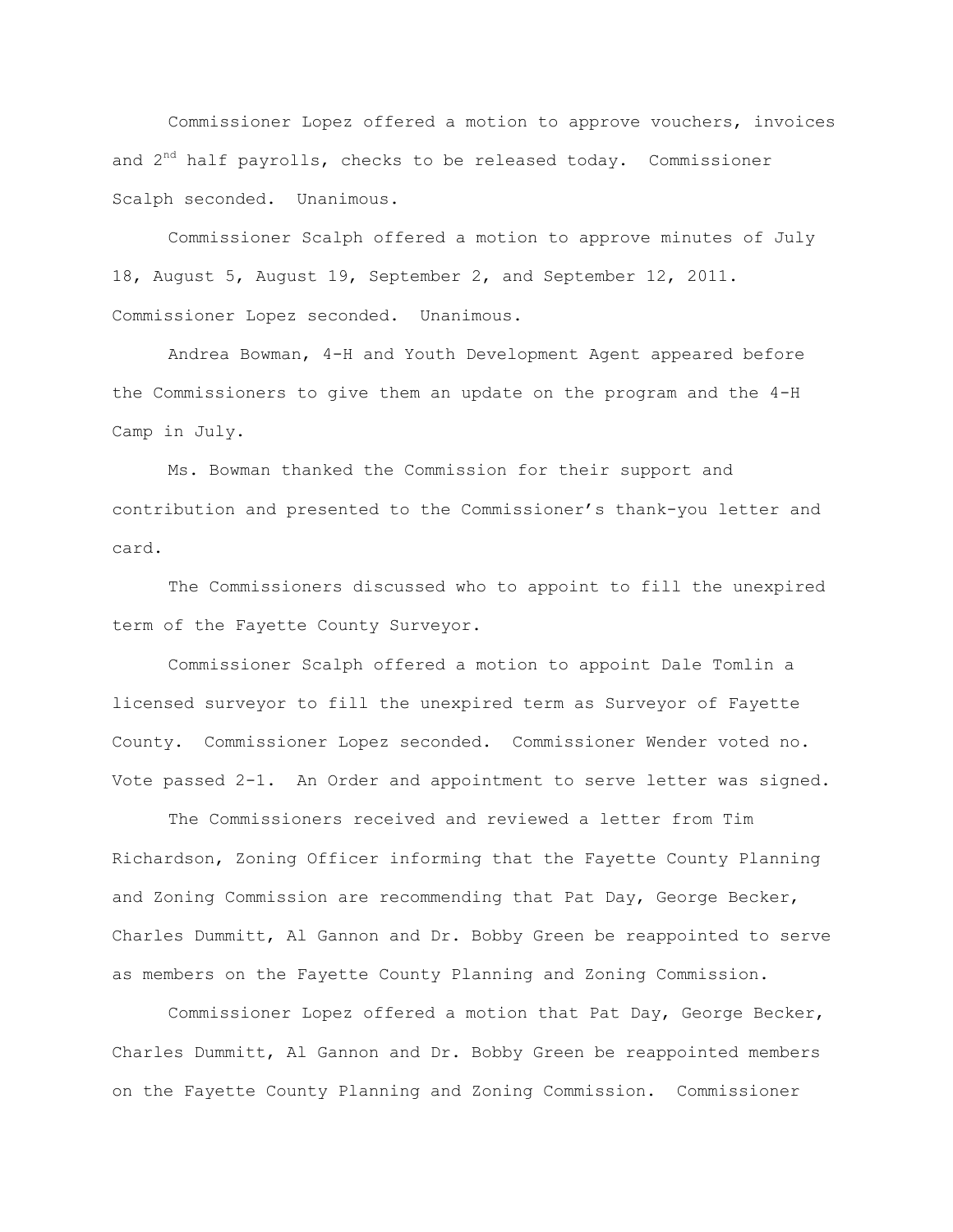Scalph seconded. Unanimous. Orders and appointment to serve letters were signed.

The Commissioners received and reviewed a letter from Page-Kincaid Public Service District requesting that John David be reappointed to serve as a member on the Page-Kincaid Public Service District.

Commissioner Lopez offered a motion that John David be reappointed to serve as a member on the Page-Kincaid Public Service District. Commissioner Scalph seconded. Unanimous. An Order and appointment to serve letter was signed.

Lorrie Thomas, Right-of-Way Agent with the Division of Highways appeared before the Commission to ask that they convey a piece of the property on McKenney Road in Minden to the Division of Highways for the Minden Project.

Ms. Thomas presented maps to the Commission and informed the Commission that the Division of Highways would prepare the deed.

Commissioner Scalph offered a motion that Fayette County Commission will convey the property to the Division of Highways and authorizes Commissioner Wender to sign the deed. Commissioner Lopez seconded. Unanimous.

The Commissioners received and reviewed a letter from Daniel Wright, Chairman of the Fayette County Historic Landmark Commission informing that the terms of Kathleen Scott, Pat Wendell, Ann Skaggs and Daniel Wright expired on June 30, 2011. The Landmark Commission is requesting that they be reappointed to serve for another three years, term ending June 30, 2014.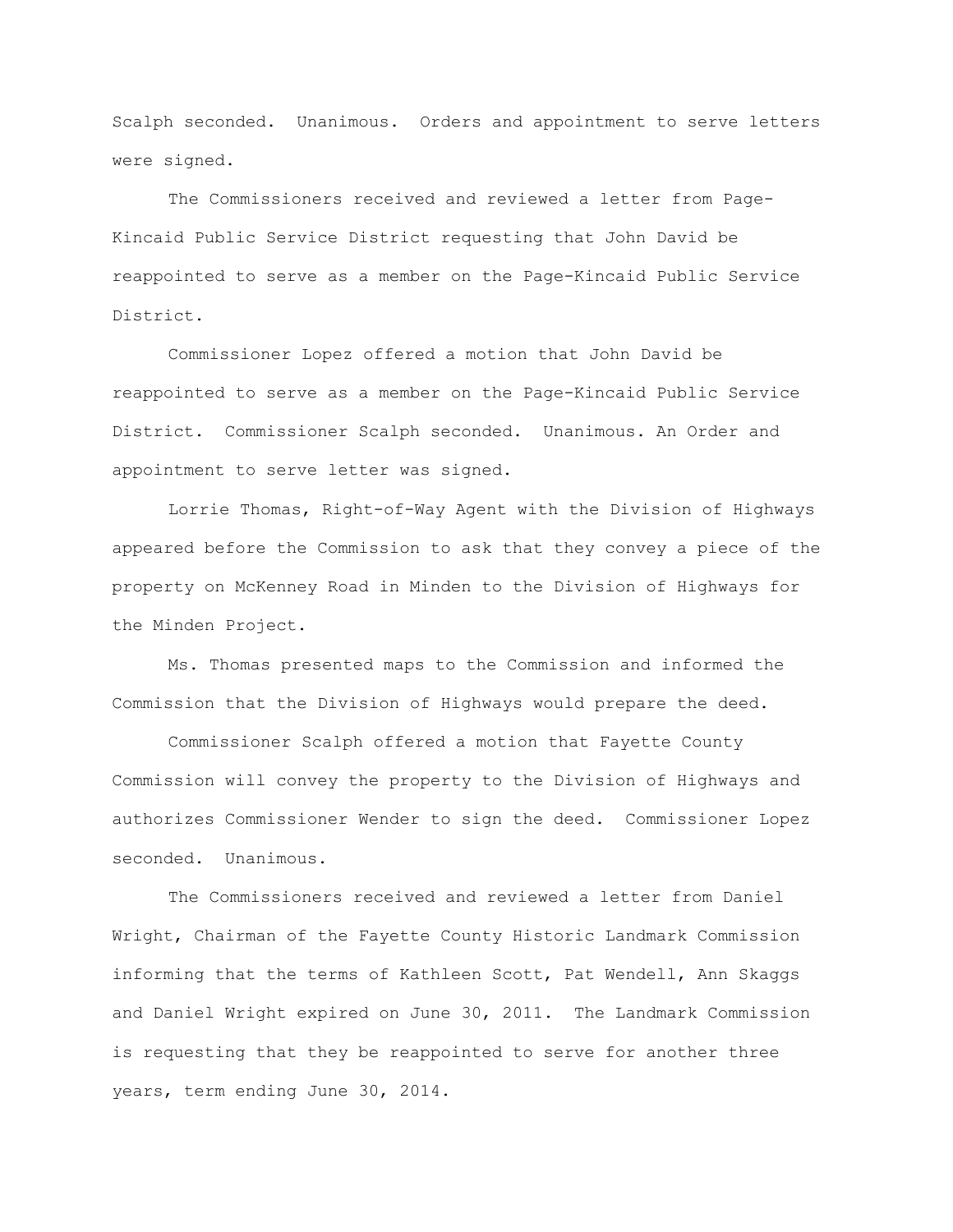Commissioner Lopez offered a motion to reappoint Kathleen Scott, Pat Wendell, Ann Skaggs, and Daniel Wright members of the Fayette County Historic Landmark Commission, term ending June 30, 2014. Commissioner Scalph seconded. Unanimous. Orders and appointment to server letters were signed.

The Commissioners signed the U. S. Environmental Protection Agency MBE/WBE Utilization Under Federal Grants and Cooperative Agreement for the Brownsfield Grant.

The Commissioners approved and signed the West Virginia County Records Management and Preservation Grant Program application for the County Clerk"s Office for \$15,157.00 for file cabinets and the Circuit Clerk"s Office for \$10,790.00 for Microfilm and Digitize Civil and Criminal Order Books.

The Commissioners signed drawdown request to the West Virginia Development Office, Governor"s Community Participation Grant for the Bridge Day Chili Cook-off Equipment Promotion and Staging, amount \$411.28.

The Commissioners signed drawdown request to the West Virginia Courthouse Facilities Improvement Authority for the Courthouse Electrical Upgrade Grant, amount \$5,972.07.

Earl Smith, Mountain Heart Community Services appeared before the Commission to give them an update on Fayette County Weatherization Program.

Mr. Smith told the Commissioners that the contract was through July 1, 2010 but has been extended through December 31, 2011.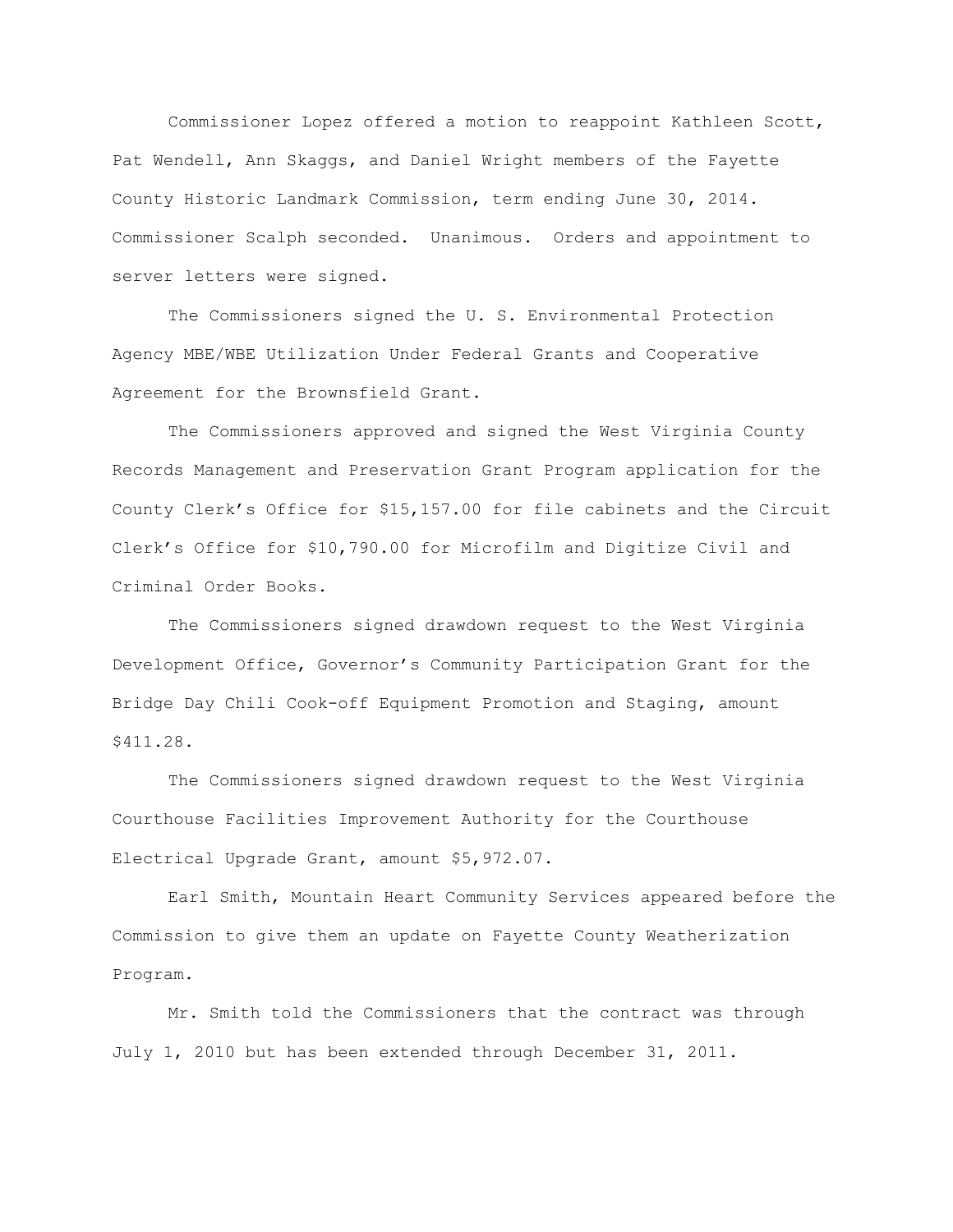After a brief discussion, Commissioner Wender asked Mr. Smith to come back in January 2012 and let the County know where they stand.

Judson Wallace representative for the Commissioners on the Capital Resource Agency, Inc. Board appeared before the Commissioners to introduce the new Executive Director Danny Scalise. Also present was Margo Christain-Brooke.

Charles Mays, President of the Upper Kanawha Valley Economic Development Corporation (UKVEDC) appeared before the Commission to request funding to assist in the continuation of the operations of the Upper Kanawha Valley Economic Development Corporation.

Commissioner Wender informed that Fayette and Kanawha County Commissions have come to an agreement to commit \$20,000.00 from its Fiscal Year 2011-2012 Budget and \$20,000.00 from its Fiscal Year 2012- 2013 Budget.

Commissioner Wender informed the Commission that the Kanawha County Commission has prepared a Letter of Intent and the Upper Kanawha Valley Economic Development Corporation Conditions for the Financial Participation of Fayette and Kanawha County Commission.

After a brief discussion, Commissioner Lopez offered a motion that Fayette County Commission will make available \$20,000.00 for Fiscal Year 2011-2012 to the Upper Kanawha Valley Economic Development Corporation (UKVEDC) and revisit for Fiscal Year 2012-2013 to make money available. Commissioner Scalph seconded. Unanimous.

Commissioner Wender offered a motion to make an amendment that Fayette County Commission desire to support the Upper Kanawha Valley Center (UKVC) and the Upper Kanawha Valley Technical Community Center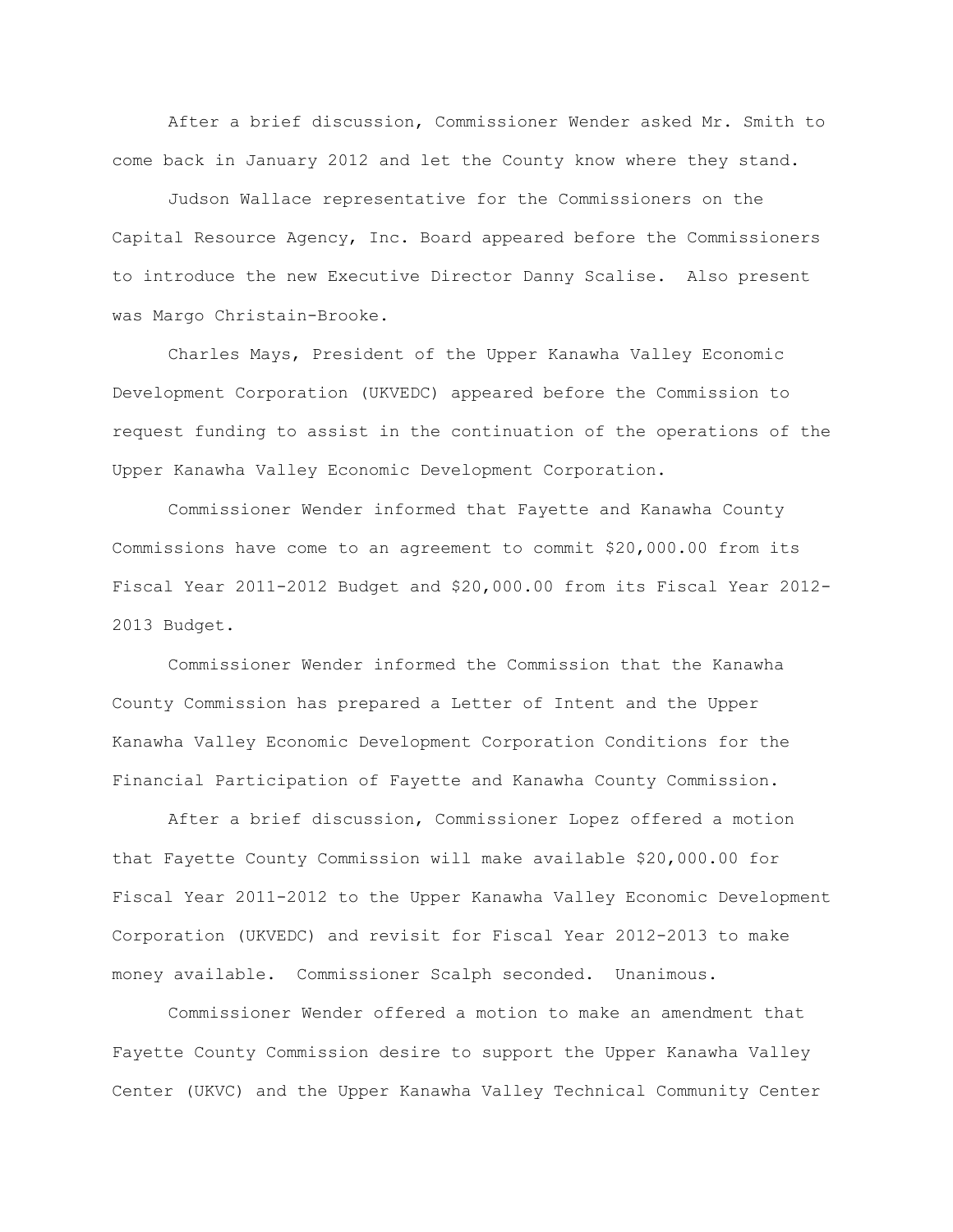(UKVTCC), the funds from the Fayette and Kanawha County Commissions may only be used for interest incurred with those two (2) vendors and may not be used for that portion of debt service deemed as principle repayment.

Commissioner Wender suggested that this be put on the agenda for the March Budget Session.

Tim Richardson, Zoning Officer appeared before the Commission to present for disposition Case #Z-518-11-1: Request of AWV Properties, LLC, contract owner, for a change in land classification, from R-R (Rural Residential District), with a PRD (Planned Residential District) overlay to B-3 (Business, Tourism District) on property legally described as, 69.88 AC Chestnutburg Road, New Haven District.

Mr. Richardson told the Commissioners the recommendation of the Planning Commission was to approve as requested by a vote of 11-0. Along with this recommendation was the recommended condition that the septic evaluations be continually addressed during the course of development.

Paul Buechler, Jeff Proctor and Dave Arnold gave presentation of the project.

Discussion was held between the Commission and Applicants regarding the septic and how it would be addressed as project evolves.

Commission Lopez offered a motion to approve this request as recommended by the Fayette County Planning Commission to rezone from R-R (Rural Residence District) with a PRD (Planned Residential Development) overlay to B-3 (Business, Tourism District). Commissioner Scalph seconded. Unanimous. Vote passed 3-0.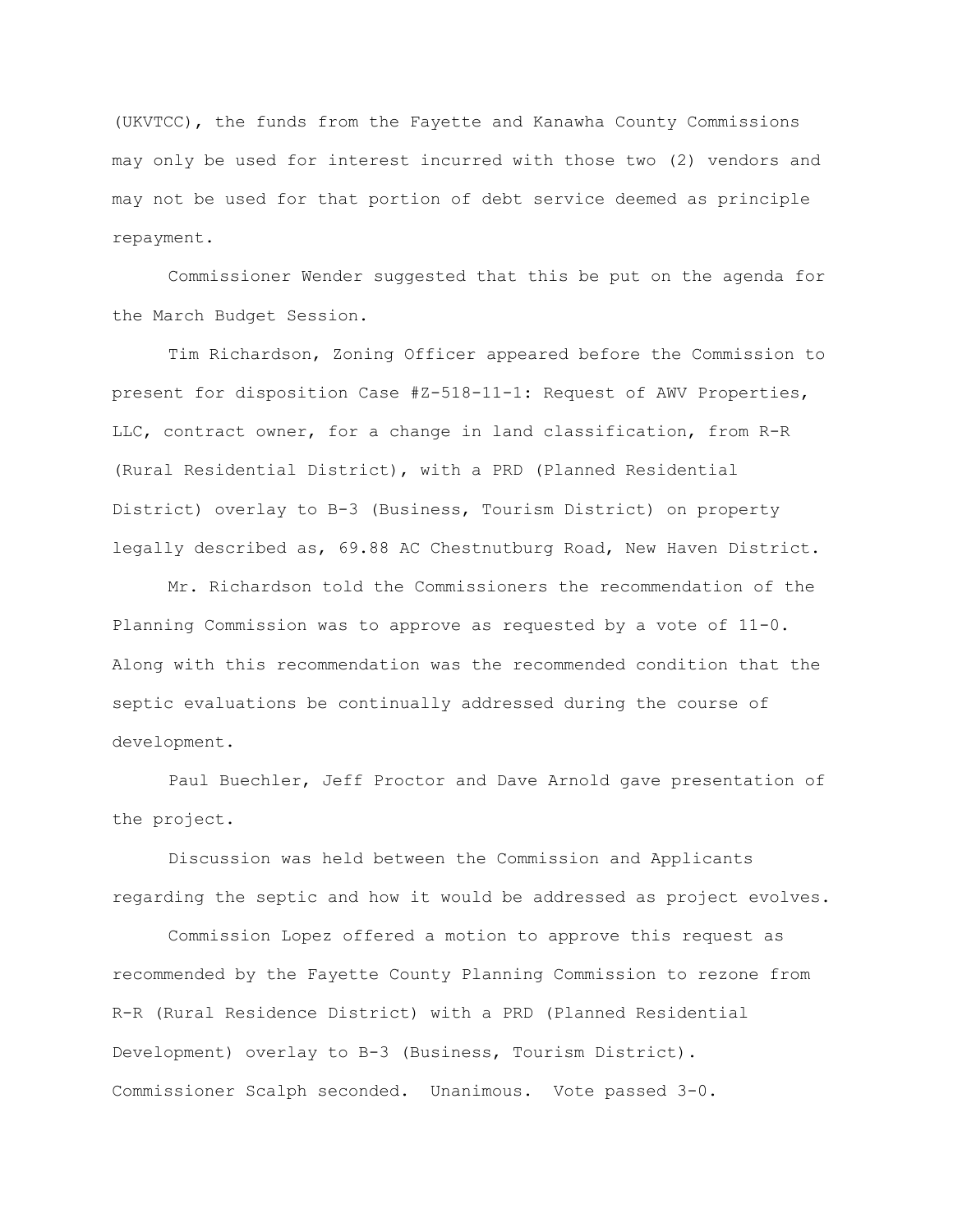There was no other business. The meeting was adjourned at 11:15 a.m. The Commission asked for a five minute recess.

The Commission reconvened the meeting at 11:25 a.m.

Leonard Sims, Promoter for NWA Mountain State Wrestling appeared before the Commission to discuss the rental fee for the Fayette County Memorial Building.

Commissioner Wender asked Mr. Sims if this was a non-profit organization. Mr. Sims replied no.

Mr. Sims is asking the Commission if they could work something out for the year regarding the rent for the Memorial Building.

Commissioner Wender asked Mr. Sims if he had any sponsors.

Mr. Sims replied he had some sponsors to help pay for the TV advertisements. They do 4 to 6 shows a year starting in January.

The Commissioners asked Mr. Sims to come back with some sponsors.

The Commissioners informed they would table this matter at a later date.

Kelvin Holliday, County Clerk appeared before the Commission to discuss election plans.

Mr. Holliday told the Commissioners he wants to start with Redistricting.

There are 9,683 voters in New Haven District, 9,086 in Plateau District and 7,703 in the Valley District. A total number of 26,472 voters in Fayette County.

Mr. Holliday told the Commissioners that his plan is to take Precinct #4 out of the New Haven District and put in the Plateau District bringing the total of voters in the Plateau District to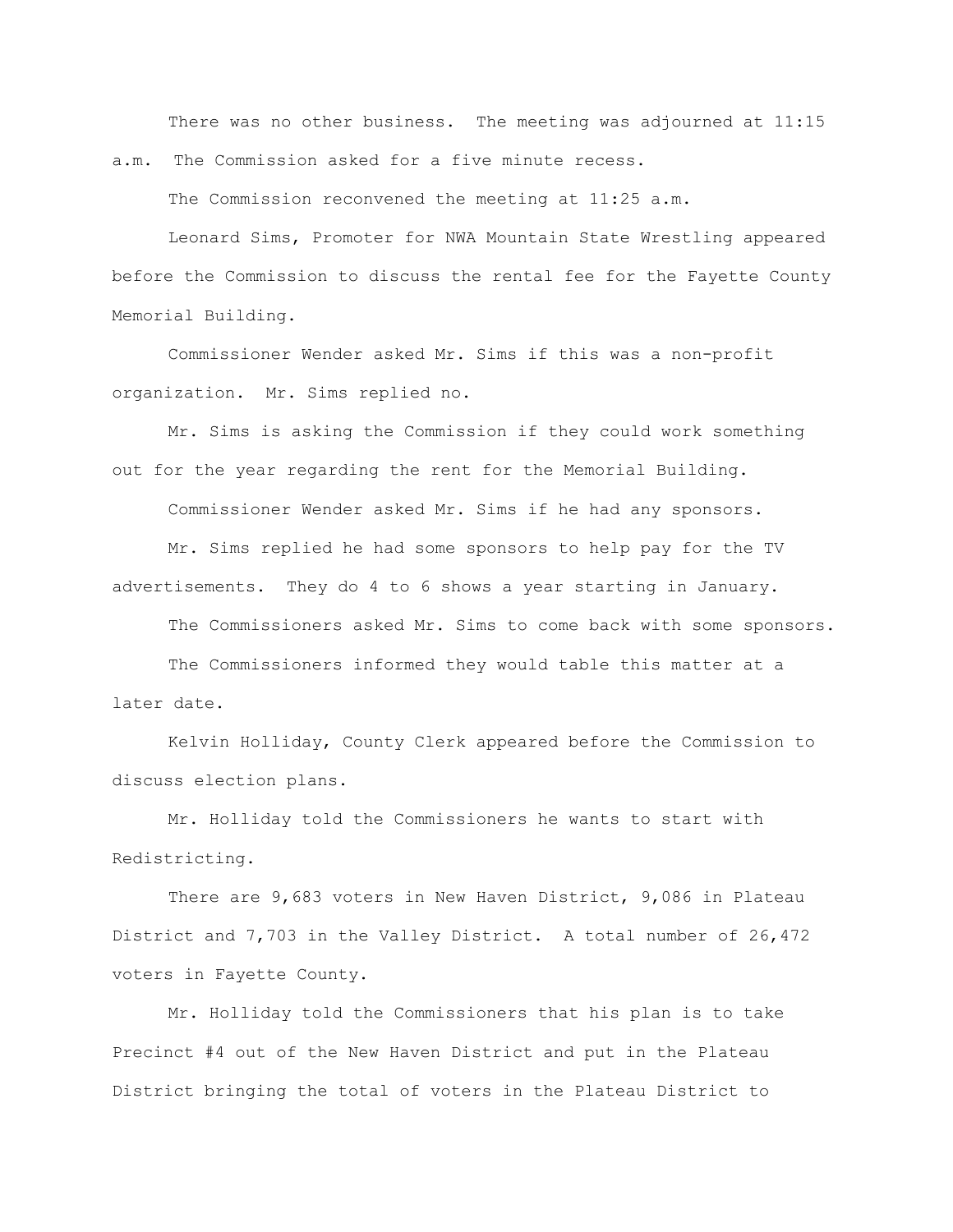8,792; taking Precincts #"s 23 and 24 out of the Plateau District and putting in the Valley District bringing the total of voters in the Valley District to 8,891; the total number of voters in the New Haven District would be 8,789.

The Commissioners told Mr. Holliday they did not like that plan.

Discussion was held, the Commissioners asked Mr. Holliday to put Precincts 52 and 59 non-municipalities voters into the Valley District and get back with the Commissioners on the percentage.

Mr. Holliday asked the Commissioners to increase his Election Expense Budget by \$4,000.00 for two (2) part-time employees, to hire Leah Epperly part-time for two (2) days a week and for Gail Withrow.

Mr. Holliday asked the Commissioners to approve purchase of two copiers, one for the County Clerk"s Office for less than \$5,000.00 and one for the Voter"s Registration Office less than \$300.00.

Discussion was held regarding satellite voting.

Commissioner Wender asked Mr. Holliday to find a location in Meadow Bridge or Danese areas.

Mr. Holliday told the Commissioners that each precinct needs a third (no party) worker.

Mr. Holliday told the Commissioners he would like to purchase five (5) refurbish Ivotronics ADA Terminals for the upcoming election.

Commissioner Scalph offered a motion that Fayette County Commission will purchase five (5) refurbish Ivotronic ADA Terminals for the County Clerk"s Office. Commissioner Lopez seconded. Unanimous.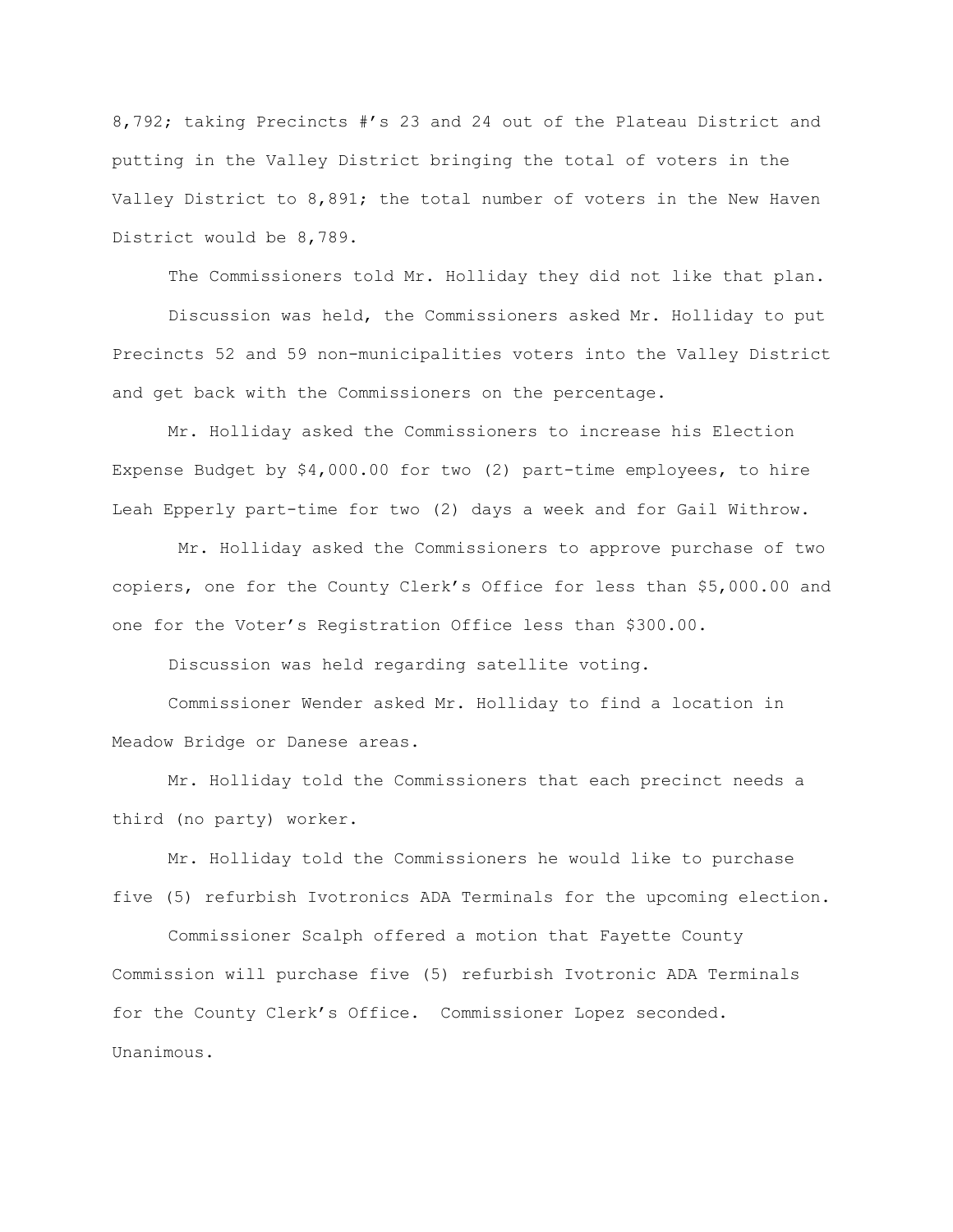The Commissioners asked Mr. Holliday to check the cost between using Ivotronics only and using Ivotronic and paper ballots for the County.

Mr. Holliday informed the Commissioners for the upcoming 2012 Presidential Election. They would need two extra poll workers for each Precinct.

Commissioner Scalph offered a motion to approve the purchase of a \$300.00 flat bed copier for the Voter"s Registration Office and a replacement copier for the County Clerk"s Office for less than \$5,000.00 contingent on Debbie Berry checking the maintenance agreement on the old copier. Commissioner Lopez seconded. Unanimous.

Commissioner Lopez offered a motion to approve increasing the Election Expense Budget \$4,000.00 for Gail Withrow and to hire Leah Epperly as a part-time employee in the Voter"s Registration Office. Commissioner Scalph seconded. Unanimous.

Discussion was held regarding increasing the Poll Workers pay.

After the brief discussion, Commissioner Lopez offered a motion to increase the Poll Workers pay from \$135.00 to \$150.00. Commissioner Scalph seconded. Unanimous.

The Commissioners received and reviewed a letter from the Gauley River Public Service District informing that on Wednesday, October 19, 2011 it was learned that the Nicholas County Commission did not take official action on the request for a contribution in support of a pump replacement with the Smith Branch Pump Station that serves the Mount Olive State Correctional Facility, but they agreed to hear the matter and take action at its November 1, 2011 meeting.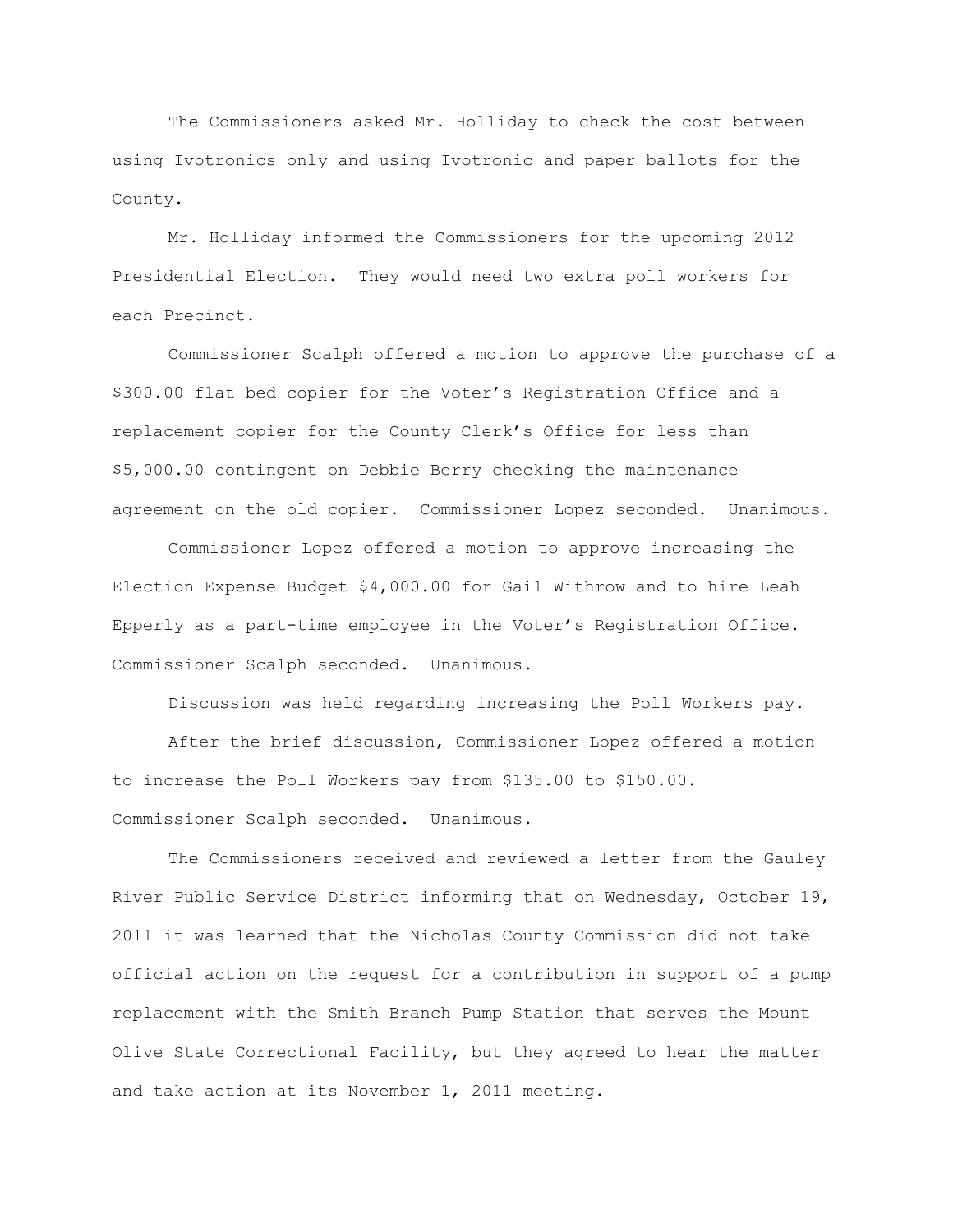Mr. Deering told the Commissioners per telephone conversation between Birl O"Dell, President, Nicholas County Commission and Tom Oxley, Pentree, Incorporated indicated that although the Nicholas County Commission would most assuredly offer to assist financially, it was not likely to be in the amount of \$5,000.00, more likely \$2,000.00 to \$3,000.00.

Mr. Deering told the Commission that he hopes the Fayette County Commission would reconsider its position and agree to contribute \$5,000.00 regardless of the Nicholas County Commission"s offer.

The Commissioners signed the Application for Distressed and At-Risk Counties Flex-E-Grant Program Fiscal Year 2011 for \$10,000.00.

Ms. Berry presented to the Commissioners a Governor"s Community Participation Grant Program Contract and Resolution for the Minden Kwanza Community Playground amount \$5,000.00.

Commissioner Lopez offered a motion that Fayette County Commission sign contract for the Governor"s Community Participation Grant for the Minden Kwanza Community Playground (\$5,000.00) and approved and authorized the adoption of the Resolution and authorized Commissioner Wender to sign. Commissioner Scalph seconded.

Ms. Berry presented to the Commissioners a drawdown request and a proposed Budget Amendment #4 from Region 4 Planning and Development Council for the Danese Public Service District Water Extension, amount \$7,812.09.

Commissioner Lopez offered a motion that Fayette County Commission approves and signs the drawdown request and the proposed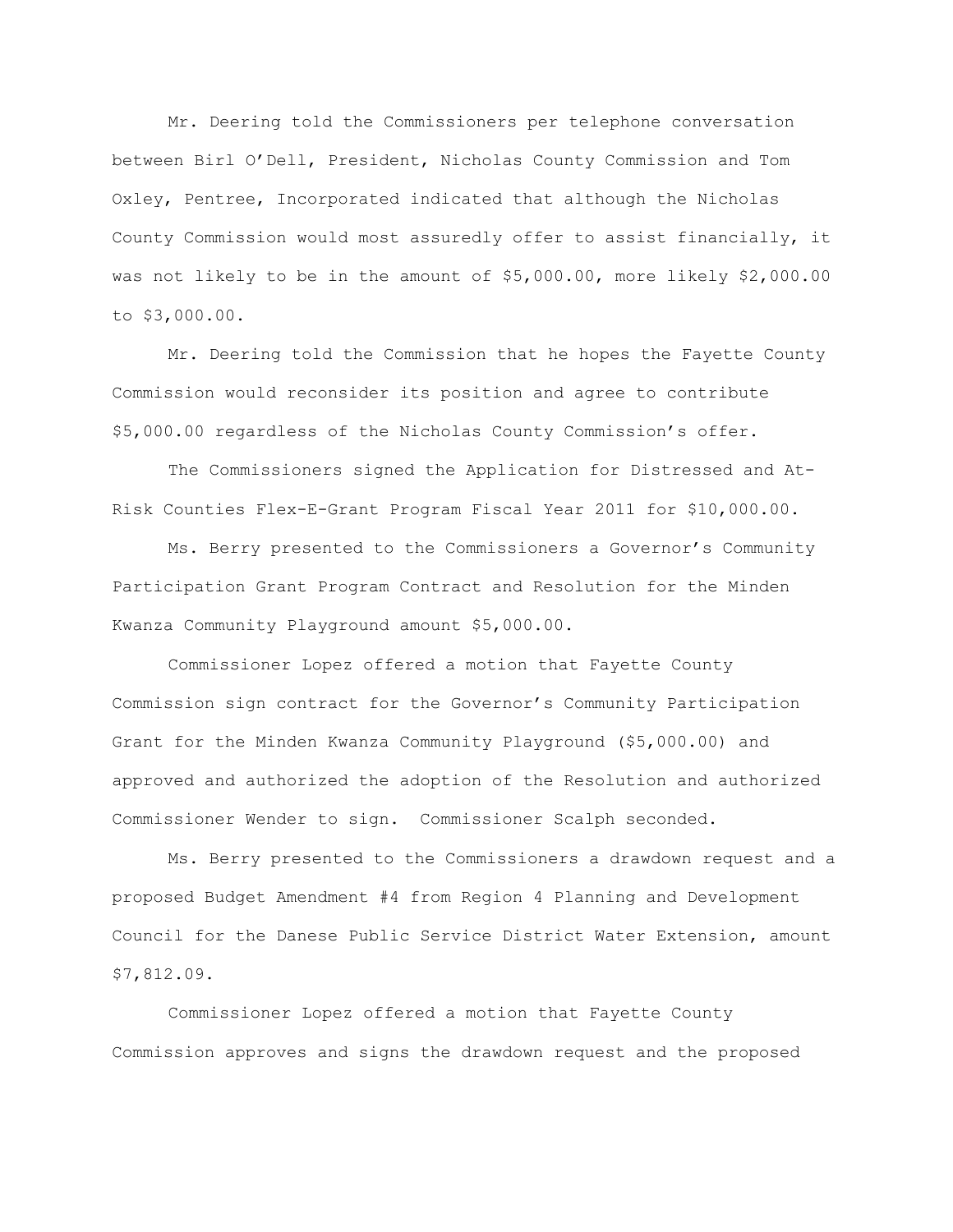Budget Amendment #4 for the Danese Public Service District, amount \$7,812.09. Commissioner Scalph seconded. Unanimous.

The Commissioners signed a letter to Janis Kitzmiller, Family Law Judge requesting reimbursement for rent in the amount of \$2,700.00 for the month of November 2011.

Ms. Berry told the Commissioners that Earl Pauley, Park Superintendent informed her that instead of purchasing a trailer he would like to purchase the Switch-N-Go for the Fayette County Park.

Ms. Berry presented a quote from Leggett Town and Country, \$20,867.00 to the Commissioners.

The Commissioners asked Ms. Berry to hold until January.

Dale Payne, Henry Meredith, Jim Reid, Howard Hughes and Doug Maddy appeared before the Commissioners to give an update on the Paint Creek Scenic Trail Association.

Mr. Payne told the Commissioners they are in the process of drawing up a design for the park. Mr. Payne asked the Commission for funding.

After a brief discussion, Commissioner Wender suggested that Commissioner Lopez and Senator Bill Laird get with the Governor to discuss funding for the project.

Mason Hines, Director Fayette County Evidence Center appeared before the Commission to request funding.

Mr. Hines gave a brief summary of the program.

Mr. Hines told the Commissioners they were to late to apply for funding through the grant program.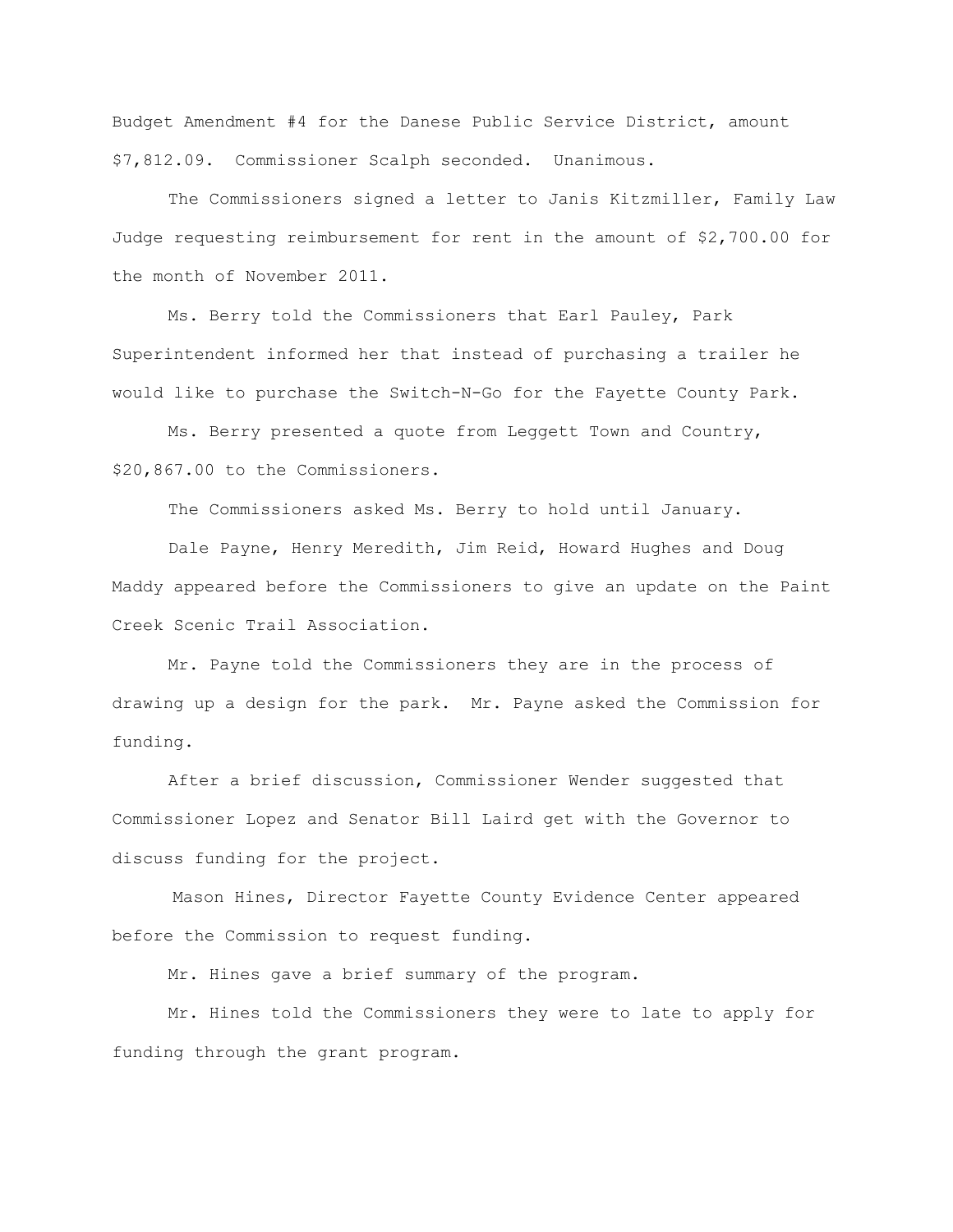After the brief discussion, Commissioner Lopez offered a motion that Fayette County Commission approves allocation of \$25,000.00 to the Fayette County Evidence Center contingent that Fayette County Evidence Center comes up with other funding. Once Mr. Hines tells the Commission the other funding is in place, Fayette County Commission will pay in installments of three (3). Commissioner Scalph seconded. Unanimous.

The Commissioners signed minutes and Order of the Zoning Hearing held today at 10:30 a. m. for Case #Z-518-11-1: Request of AWV Properties LLC, contract owner, for a change in land classification, from R-R (rural Residential District), with a PRD (Planned Residential Development) overlay to B-3 (Business, Tourism District), on property legally described as, 69.88 ac Chestnutburg Road, New Haven District.

Ms. Berry presented Petitions to Combine or Divide and Segregate Land to the Commissioners.

Commissioner Scalp offered a motion that Fayette County Commission approves and signs Petitions to Combine or Divide and Segregate Land for George B. Franco, Shelby Jean Jeffries and Elaine and Freddie Jo Duncan. Commissioner Lopez seconded. Unanimous.

The Commissioners received and reviewed a letter from Thanks! Plain and Simple who created the West Virginia Rosie the Riveter Project requesting a donation of \$600.00 for the cost of the additional editing, duplicating and hiring someone with military training to help coordinate the documentary film.

The Commissioners asked that this be held for next weeks County Commission meeting.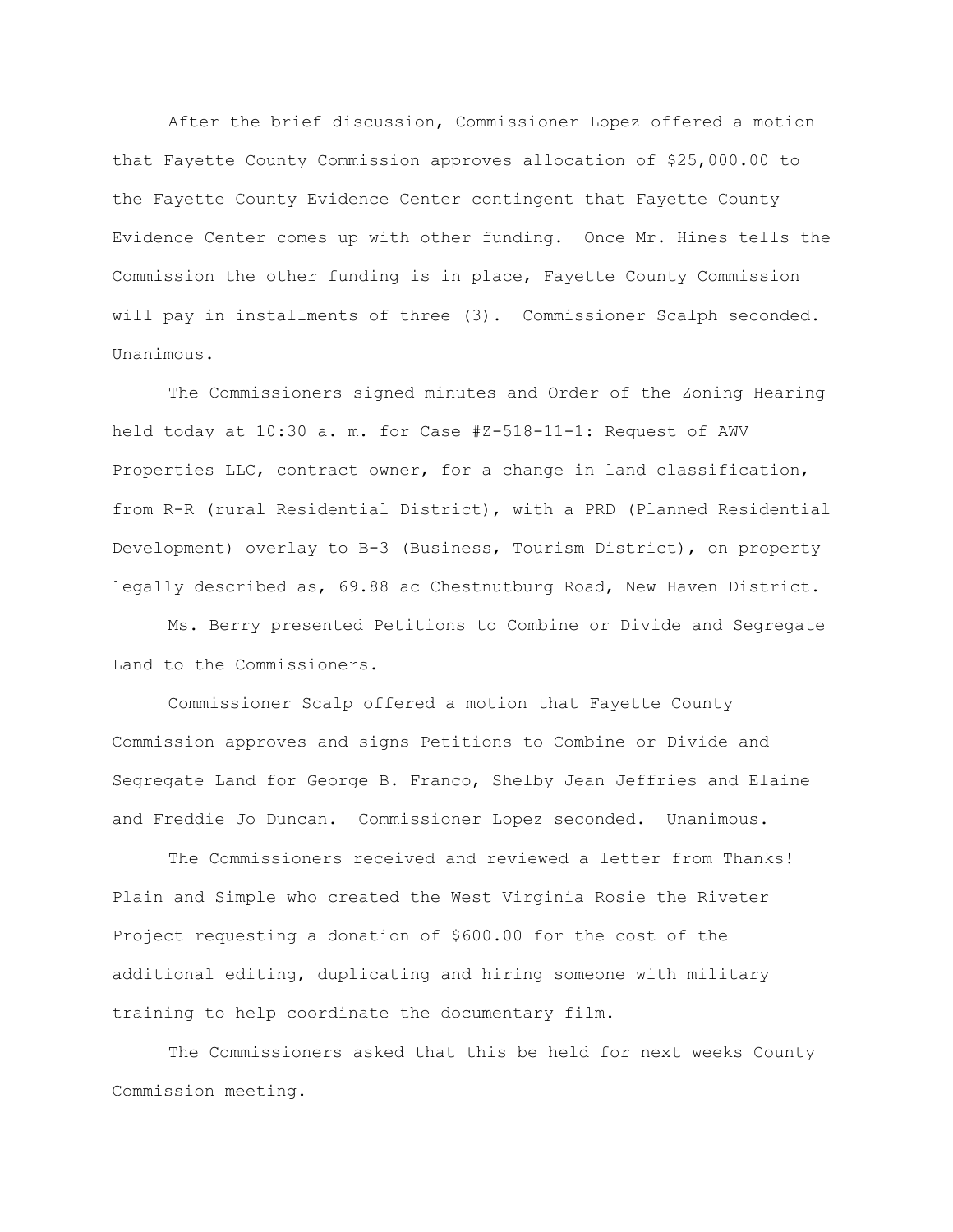The Commissioners received and reviewed a letter from the U. S. Department of the Treasury regarding notification of no Change Determination \$11,600,000 County Commission of Fayette, West Virginia Solid Waste Disposal Facility Revenue Bonds, Series 1995 (Georgia Pacific Corporation Project). Close Examination with no change to the position that interest received is excludable from gross income.

The Commissioners signed a letter of support to the Honorable Barack Obama on behalf of Appalachian Electric Power for more time and flexibility to reduce the negative impact of the proposed Environmental Protection Agency rules on customers, jobs and the economy regarding the Environmental Protection Agency"s soon to be final regulation for utility Maximum Achievable Control Technology (MACT) standards for hazardous air pollutants.

The Commissioners received and reviewed a letter from Judge John Hatcher regarding the parking problem around the Courthouse.

The Commissioners received and reviewed Petition from John Romage from citizens of Mill Creek, Park Heights, McDonald, Turkey Knob, (which are unincorporated communities) requesting a public sewer.

The Commissioners received and reviewed a letter from Doug Hylton regarding retaining his services for the development of the Fayette County portion of the Meadow River Rail Trail Project. The Commissioners asked that this be tabled.

The Commissioners received and reviewed a letter from 12 & 6 WV Partners, LLC making an offer to the Fayette County Solid Waste Authority to purchase the Cunard Landfill.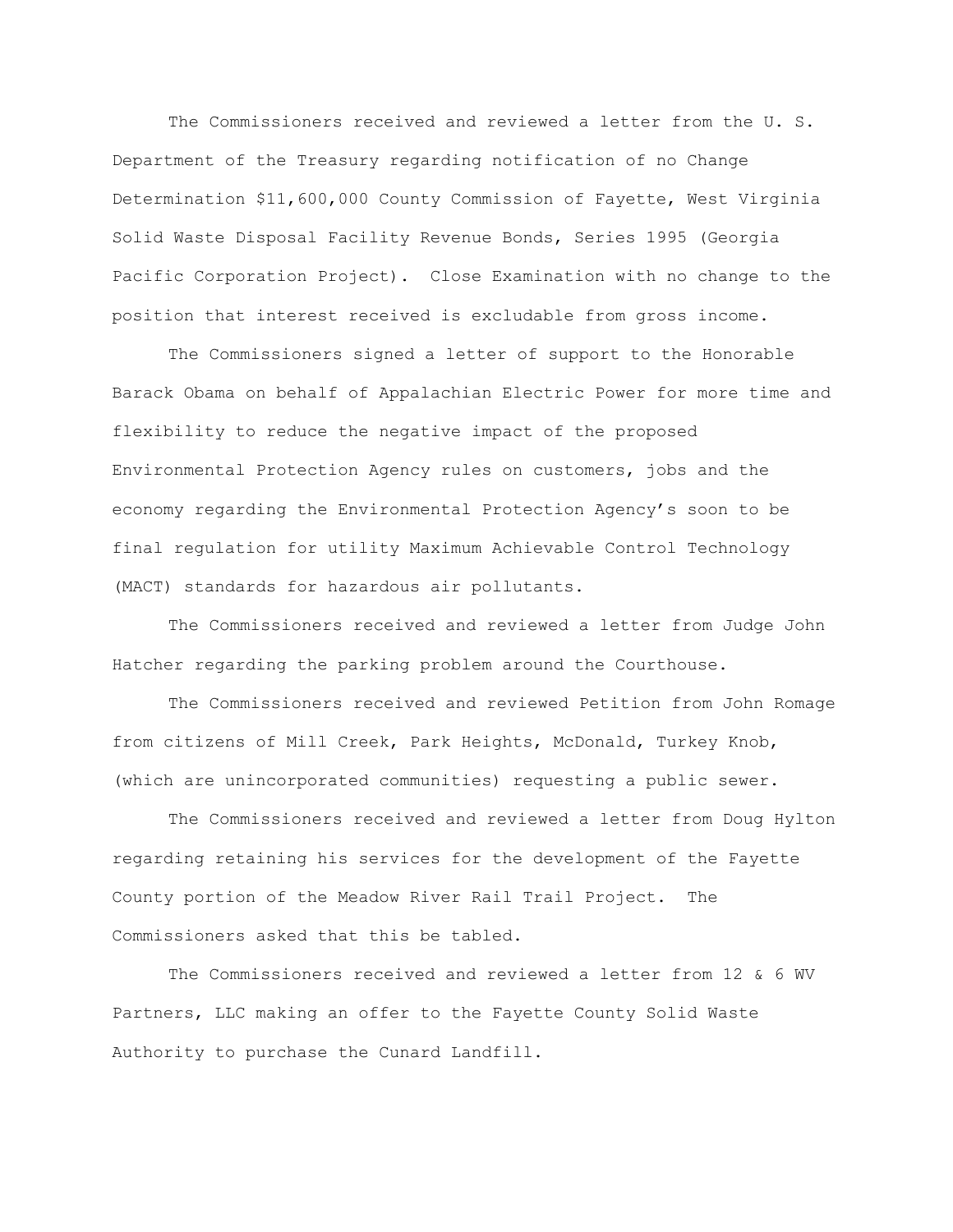The Commissioners received and reviewed a Resolution from Region 4 Planning and Development Council requesting approval of invoices relating to construction and other services for the Energy Efficiency and Conservation Grant for the Fayette County Courthouse Boiler Project.

The Commissioners approved and authorized and direct Region 4 Planning and Development Council/West Virginia Division of Energy to submit payment of invoices dated September 13, 2011 in the amount of \$47,711.85 to Casto Technical Services. Resolution signed.

The Commissioners received and reviewed a copy of a letter from Stafford Consultants Incorporated to Pro Contracting, Inc. enclosing the New Haven Public Service District Contract No. 17-Derry Hale/Sun Mine Road Definitive Certificate of Substantial Completion for their execution and return to their office with all attachments no later than October 29, 2011.

The Commissioners received and reviewed letters from the Office of the State Treasurer informing that the funds due for the September 2011 Table Games was directly deposited on October 17, 2011, amount \$6,643.92 and the funds due for the September Limited Video Lottery will be directly deposited on October 26, 2011, amount \$6,323.34.

The Commissioners received and reviewed a letter from the Workers" Compensation Office of Judges regarding Claimant Judy Treadway.

The Commissioners received and reviewed a letter from Wells Fargo informing Betty Keffer claim has been forwarded to our insurance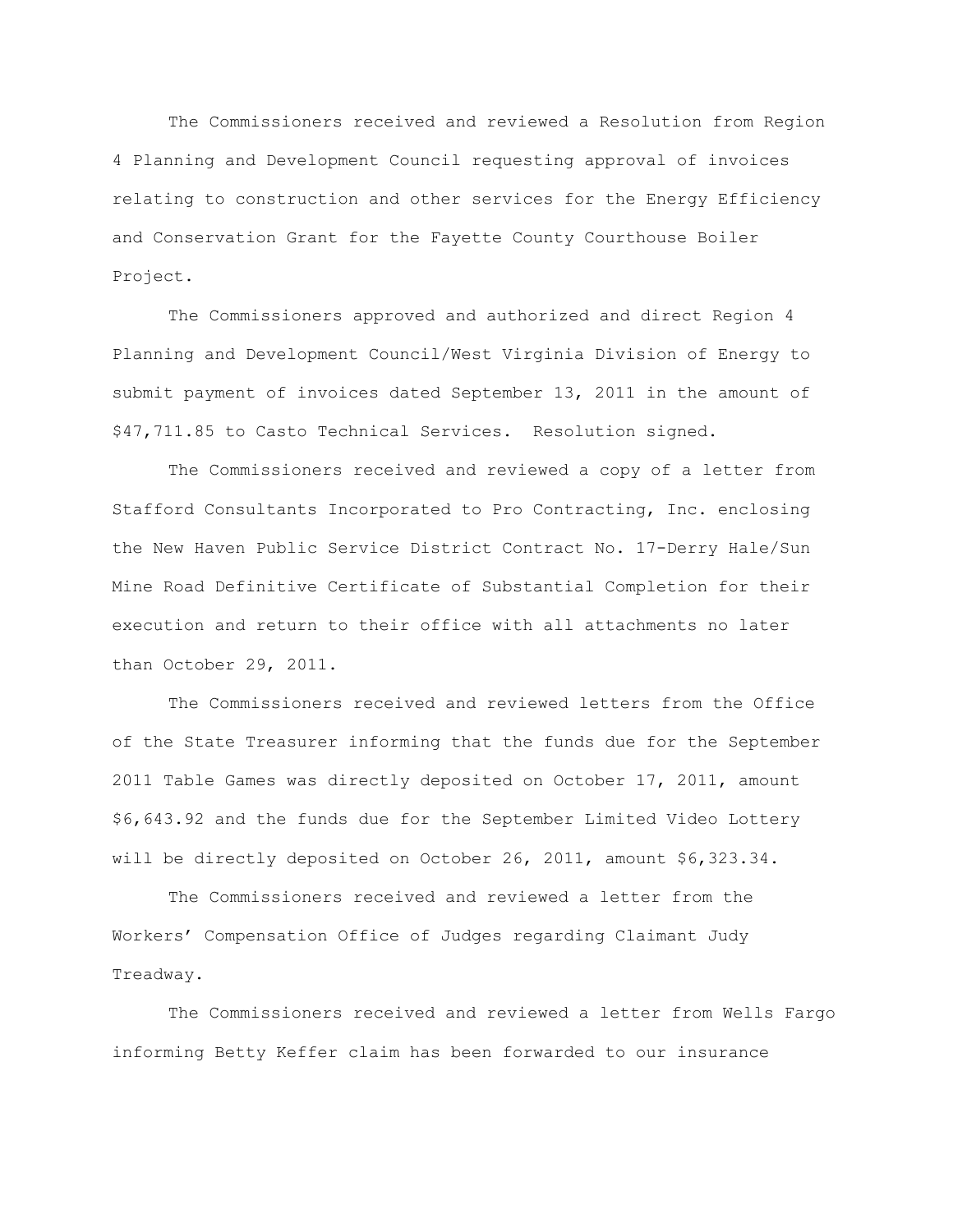carrier. A representative assigned to this claim will be contacting this office in the next few days.

The Commissioners received and reviewed from the Fayette County Animal Control Center/NRHS Weekly Fees Collected for the week of October 7 to October 13, 2011, amount \$415.00.

The Commissioners received and reviewed a letter from Branch Banking and Trust Company informing that as of September 30, 2011 the securities were held by Branch Banking and Trust Company as collateral to secure the deposits of Fayette County Commission.

The Commissioners received and reviewed a Pledge Statement from SunTrust Bank listing securities pledged as of September 30, 2011.

The Commissioners received and reviewed an Account Statement from BNY Mellon for the period September 1, 2011 through September 30, 2011.

The Commissioners received and reviewed a letter from the Oak Hill 4-H Green Devils requesting Community Program Support/Donation for the "Operation 12 Days of Christmas" Baskets.

The Commissioners received and reviewed checks for 911 Fees from Frontier, amount \$78.94 and Vonage Tax Account, amount \$280.00; check for Soldiers and Sailor"s Fund, amount \$25.00.

The meeting was adjourned at 3:15 p.m. The next scheduled meeting is November 4, 2011.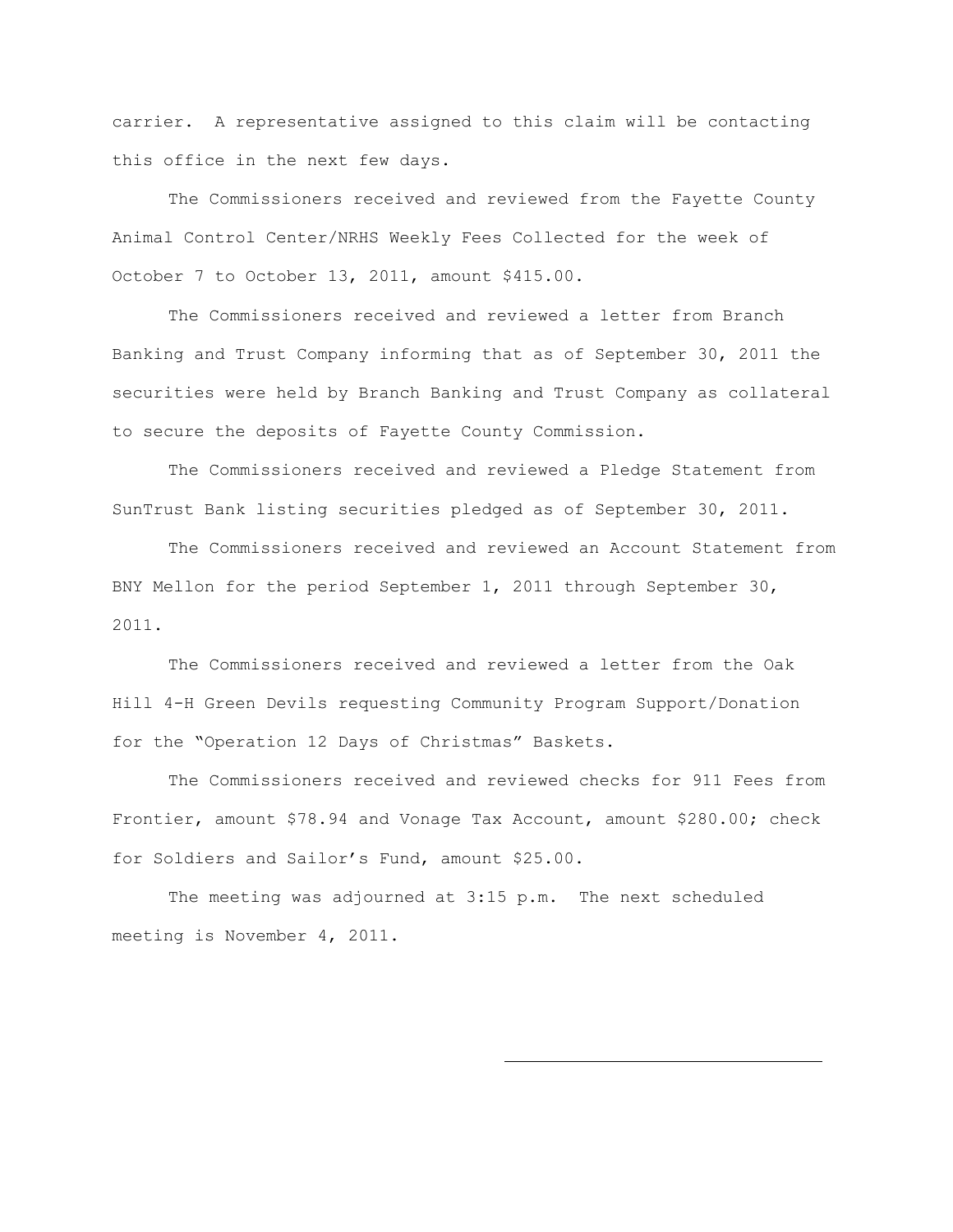FAYETTE COUNTY COMMISSION REGULAR SESSION NOVEMBER 4, 2011 COURTHOUSE FAYETTEVILLE, WV 25840 MEMBERS Present: Matthew D. Wender, John H. Lopez, Denise A. Scalph

The Fayette County Commission met in a regular session on this  $4<sup>th</sup>$ day of November 2011.

Commissioner Wender called the meeting to order at 9:05 a. m.

Dale Tomlin the new Fayette County Surveyor appeared before the Commission to be sworn in by our County Clerk Kelvin Holliday.

Present for the swearing in was Kaye Smith, Traci Sutphin and Lisa Redden.

Commissioner Lopez offered a motion to approve vouchers and invoices. Commissioner Wender seconded. Unanimous.

The Commissioners received and reviewed an e-mail from Rick Rutledge informing that the Fayette County Farmland Protection Board is recommending that Randall Paterson be appointed to fill the vacancy due to Rick Rutledge accepting the job of Program Coordinator for the Fayette County Farmland Protection Board.

Commissioner Lopez offered a motion to approve the recommendation of the Fayette County Farmland Protection Board to appoint Randall Patterson to fill the unexpired term of Frederick A. "Rick" Rutledge due to the appointment of Mr. Rutledge as Program Coordinator. Commissioner Wender seconded. Unanimous. An Order and appointment to serve letter was signed.

The Commissioners signed Request for Reimbursement to the West Virginia Division of Justice and Community Services for the Community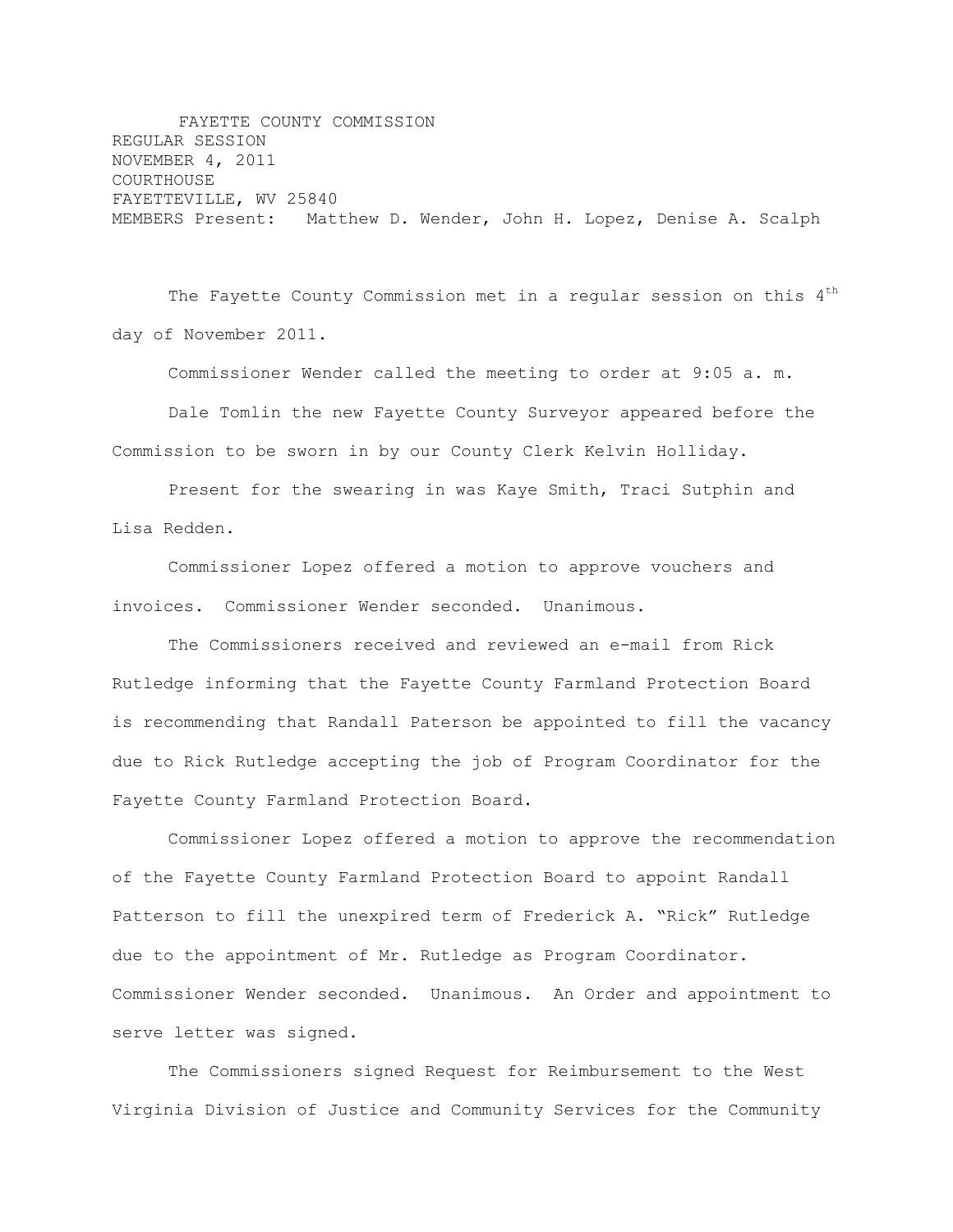Correction Day Report Center, amount \$20,103.46 for the period September 1 through September 30, 2011.

The Commissioners signed Request for Reimbursement to the West Virginia Division of Criminal Justice Services for the Prevention Officer, amount \$2,083.33 for the period October 1 through October 31, 2011.

The Commissioners decided not to sign Consulting Agreement with Doug Hylton Consulting, LLC to identify sources of grant funding and in the preparation of grant requests for the Meadow River Rail Trail Project.

The Commissioners received and reviewed a letter from the WV Blazers requesting use of the Fayette County Memorial Building for eight (8) home games for the 2011-2012 basketball season, for practice once or twice a week and to use the facility on November 13, 2011 for their tryouts and first team meeting (1 PM to 5 PM).

Commissioner Scalph offered a motion to approve request of the WV Blazers to use the Fayette County Memorial Building for their tryouts and first team meeting (1 PM to 5 PM) November 13, 2011 only. Commissioner Lopez seconded. Unanimous.

Brian Sparks and Lauren Weatherford from the West Virginia University Extension Office appeared before the Commissioners to introduce Susan Arbogast, the new Nutritional Outreach Instructor.

Ms. Weatherford gave a brief summary of Ms. Arbogast job.

Kelvin Holliday, County Clerk appeared before the Commission to present the cost to purchase five (5) refurbished DRE Touch Screen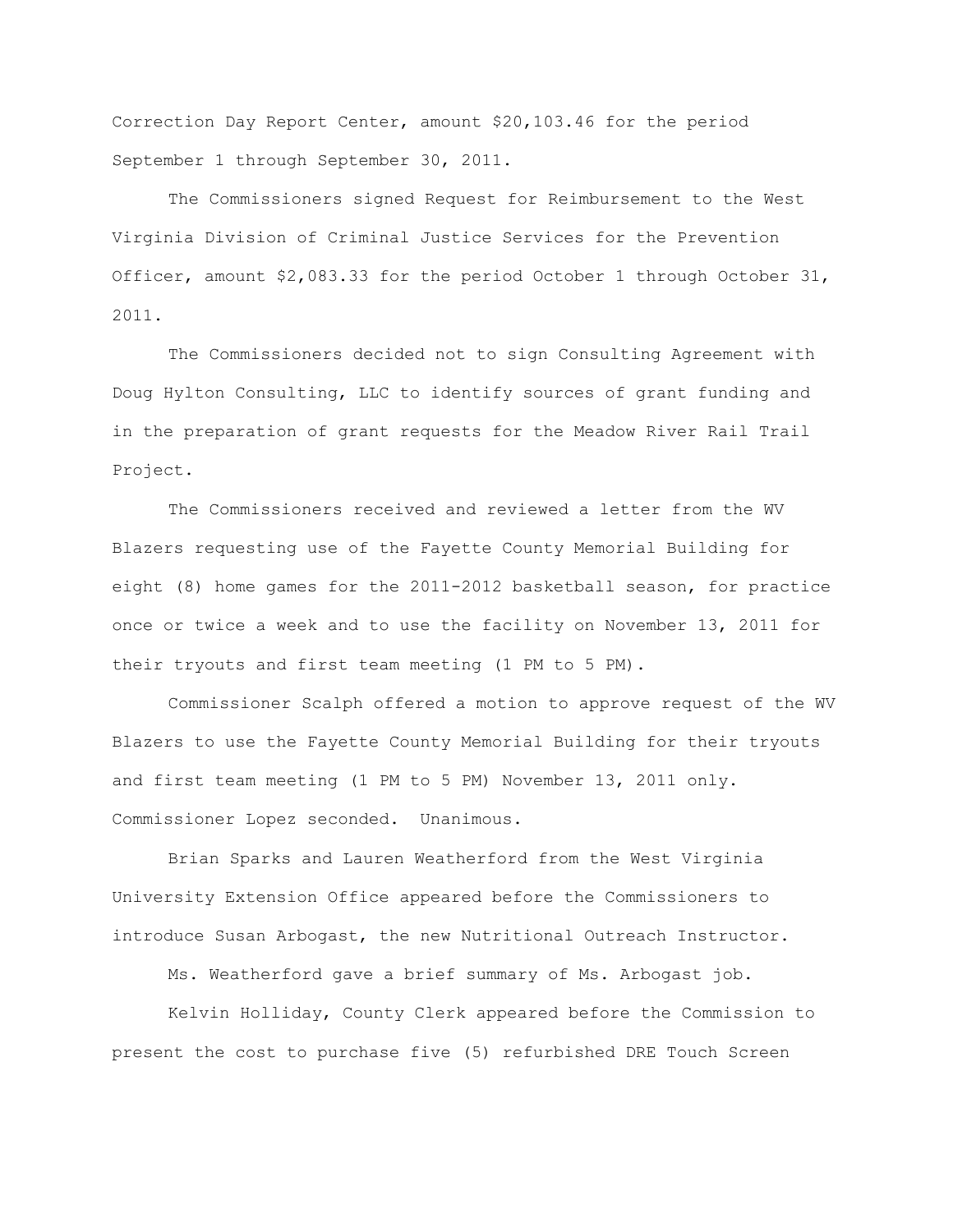Devices and two (2) refurbished RTAL printers, total cost is \$10,050.00

Commissioner Scalph offered a motion that Fayette County Commission approves purchase of five (5) refurbished Ivotronics, cost \$8,475.00 and two (2) refurbished RTAL printers, cost \$1,450.00, total shipping and handling included is \$10,050.00. Commissioner Lopez seconded. Unanimous.

Mr. Holliday informed the Commissioners he had visited the Town of Meadow Bridge on Monday for a possible site for satellite voting.

The Commissioners asked Mr. Holliday to check in the Danese area. Commissioner Wender suggested to Mr. Holliday to go ahead and have a discussion with the Town of Meadow Bridge make sure they know that the Commission is considering this area.

The Commission asked that this be scheduled on the agenda to discuss on Monday, November 21, 2011 after Mr. Holliday does a study of the sites.

Discussion was held regarding the redistricting of Fayette County.

Carl Harris, Prosecuting Attorney informed the Commissioners that the satellite voting and the redistricting are not on the agenda for discussion. Since this is not on the agenda, they should reschedule the discussion for November 21, 2011.

Mr. Holliday informed the Commissioners that Gilbert Raney should be paid for attending the election class. Mr. Holliday informed the Commissioners that Mr. Raney was under doctors' care on October 4, 2011 the day of the election.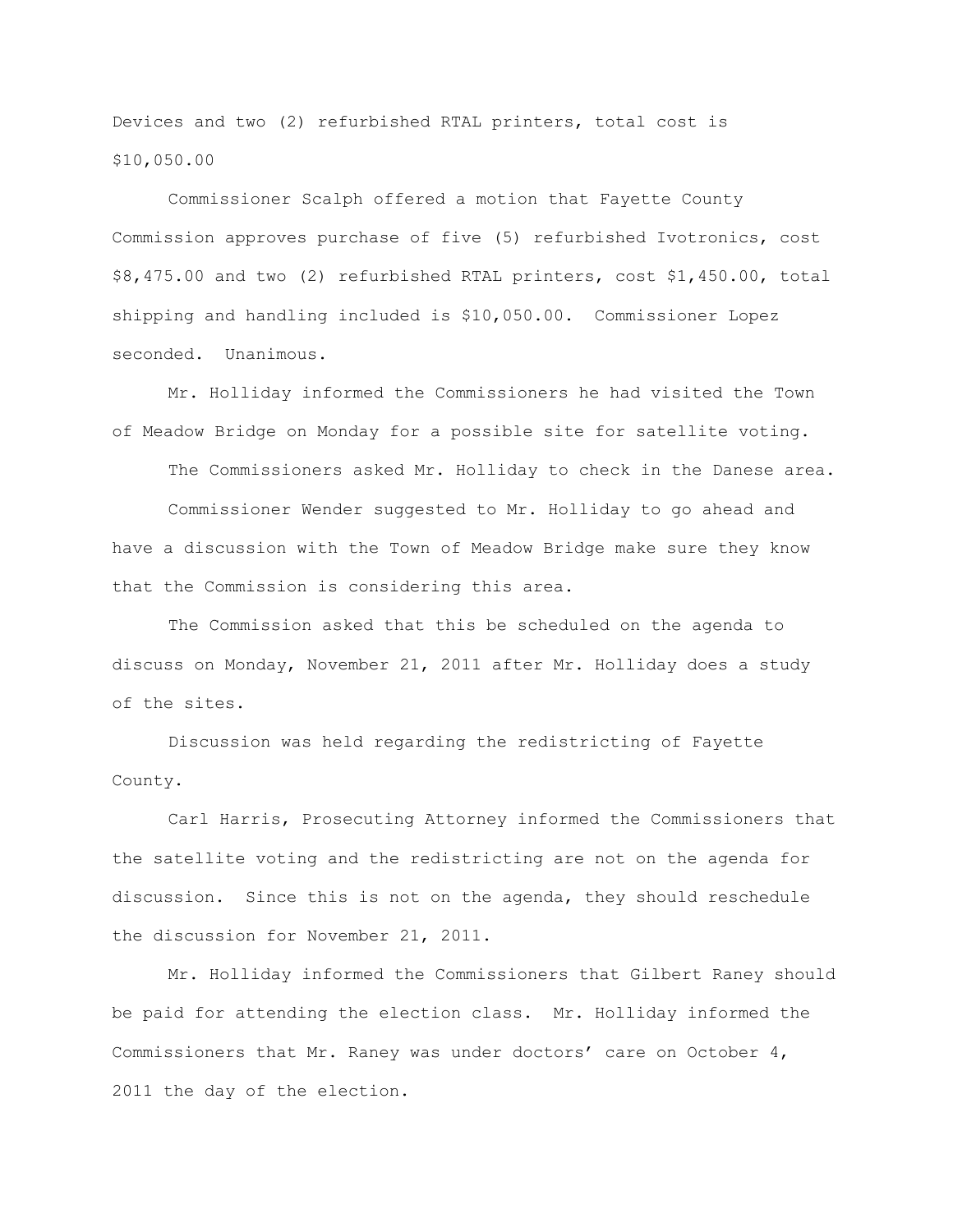Commissioner Lopez offered a motion that Gilbert Raney, be paid for attending the election class for the Special General Election, amount \$50.00. Commissioner Scalph seconded. Unanimous.

Todd Cornett, Rick Cornett appeared before the Commission to give a brief summary of their program since the merger of Jan Care Ambulance and General Ambulance Services.

Also, present for the discussion was David Neal, E911 Coordinator, Shane Wheeler, representative with Jan Care Ambulance Service.

Celeste "CC" Arritt, Shirley McGraw and Brenda Roach attended the meeting to discuss the ambulance service in the Meadow Bridge area.

After the brief discussion, Todd Cornett told the Commissioners and the residents of Meadow Bridge he would go back and look at the Meadow Bridge area and see if there is a better and faster route to dispatch the ambulance service to the area.

Commissioner Wender informed he would like to set another meeting in February. Commissioner Wender asked that Todd Cornett be put back on the agenda for discussion for sometime in mid to late February.

Commissioner Lopez questioned David Neal, E911 Coordinator as to why Pete Lopez, Owner of the Montgomery Auto Care Wrecker Service, was not added to the 911 Rotation List.

Mr. Neal told the Commissioners he has no problem adding Montgomery Auto Care Wrecker Service to the 911 Rotation list if all his papers and documents are in order.

Commissioner Scalph offered a motion to put Montgomery Auto Care Wrecker Service on the Fayette County 911 Rotation List if he does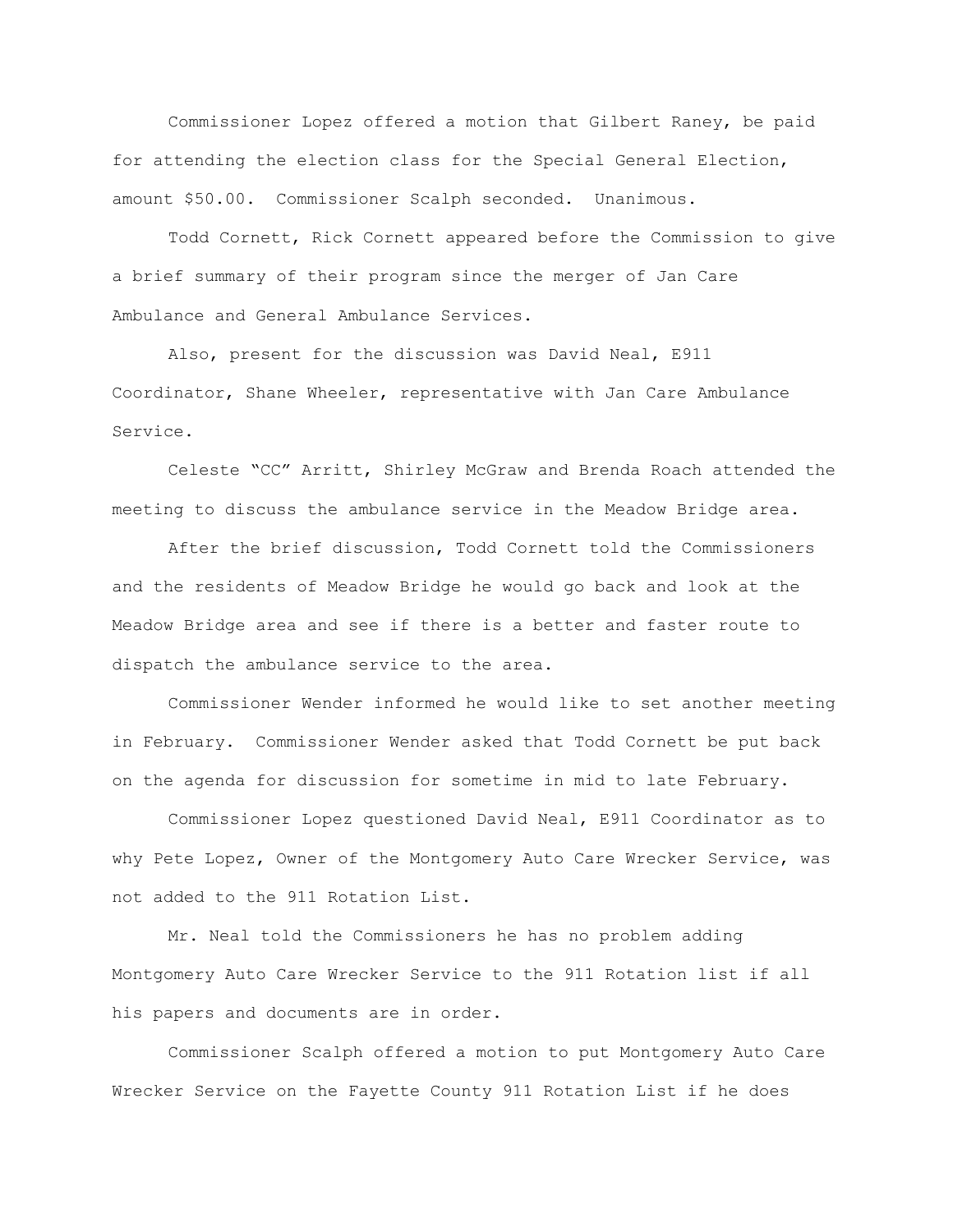meet the requirements and also approve the on-site warehouse if approved by David Neal. Commissioner Wender seconded. Commissioner Lopez abstained. Vote passed 2-1.

Angela Gerald, Project Director with the Fayette County Beautification Committee reported to the Commissioners that the Boy Scouts of America is buying Maxine Ross property. Ms. Ross has signed the papers.

Ms. Gerald told the Commissioners that the Boy Scouts of America will handle the abatement.

Ms. Gerald told the Commissioners that Gabriel Pena is interested in salvage for the County. Mr. Pena is interested in putting bids on these properties.

Ms. Gerald told the Commissioners the Fayette County Urban Renewal Authority has to decide on who gets the bids.

Allen Ballard, Building Inspector appeared before the Commission to give an update on the new building at the Fayette County Animal Shelter.

Ms. Berry presented the Lease Agreement from the Fayette County Board of Education for leasing of the Fayette County Memorial Building for evening activities for basketball games, practices and graduation to the Commissioners.

Commissioner Scalph offered a motion to approve Lease Agreement for the Fayette County Memorial Building to the Fayette County Board of Education for one (1) year for rental of the Building for basketball games, practices and graduation for a flat fee of \$10,000.00. Commissioner Lopez seconded. Unanimous.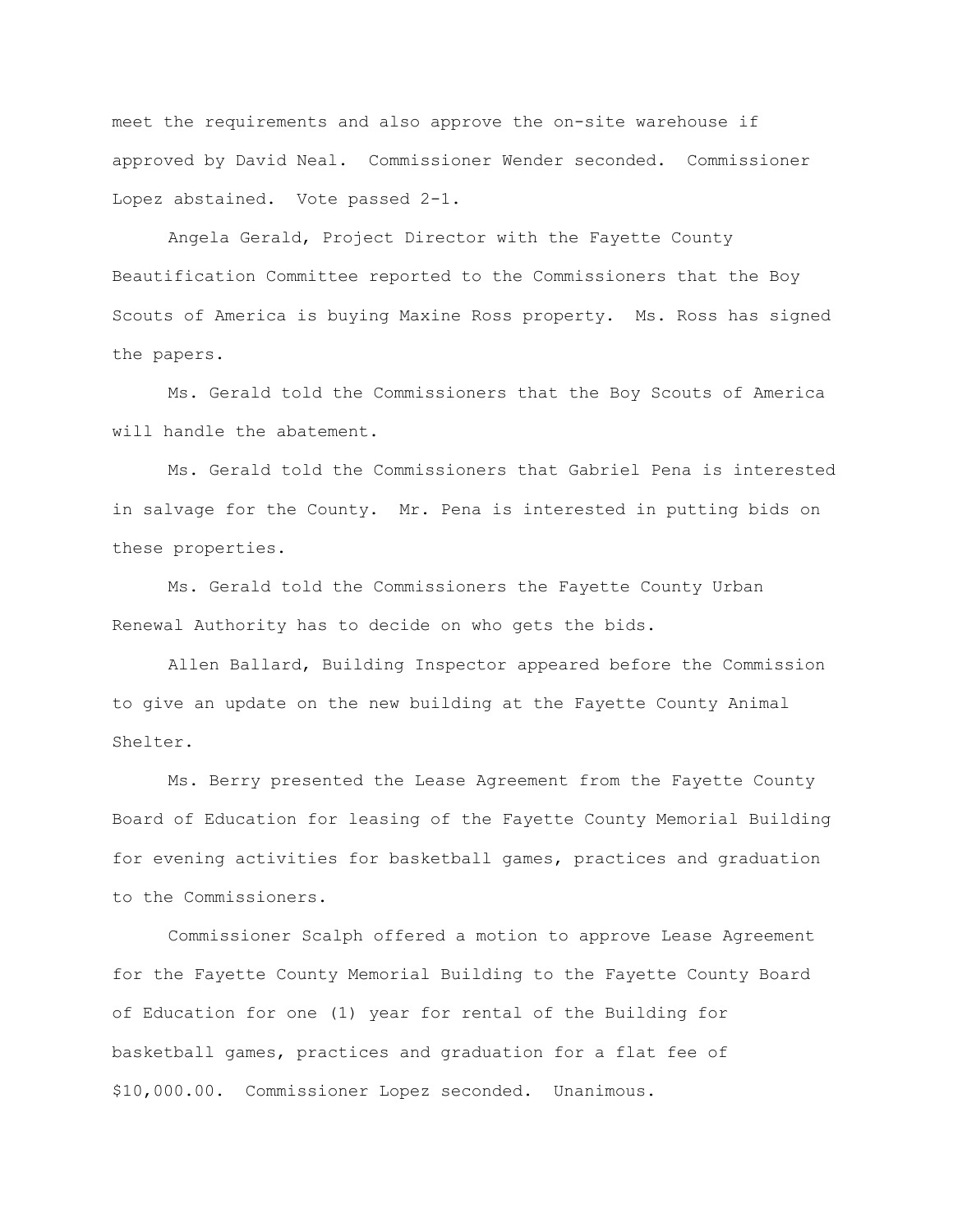The Commissioners signed a letter to the Natural Resource Conservation Service requesting further information as to the funds necessary to complete the Dunloup Voluntary Buyout Project.

The Commissioners asked Commissioner Lopez to talk with Earl Pauley, Park Superintendent regarding the Switch N Go. Commissioner Lopez will make the decision on whether to buy or not buy.

Commissioner Wender asked to put on the agenda to visit Judge Paul Blake"s Offices.

The Commissioners received and reviewed a thank-you note from Betty Crookshanks, Commissioner Greenbrier County Commission thanking Commissioner Wender, Commissioner Scalph and Ms. Lita Eskew for taking time out to help participate in the announcement of receiving the deed for the Meadow River Rail Trail.

The Commissioners received and reviewed an invitation from Judge Paul Blake inviting the Commissioners to attend the swearing in ceremony for Matthew D. England as Family Court Judge on November 4, 2011 at 11:00 a.m. in Judge Blake"s Courtroom in the Fayette County Courthouse Annex.

The Commissioners received and reviewed from the Fayette County Animal Control Center/NRHS Weekly Fees Collected for the week of October 21 to October 27, 2011, amount \$205.00 and the week of November 1 to November 3, 2011, amount \$85.00 and the New River Humane Society allocation for the month of November, amount \$14,122.34.

The Commissioners received and reviewed a letter from BrickStreet Insurance informing that the request of Orthopaedic and Spine Surgery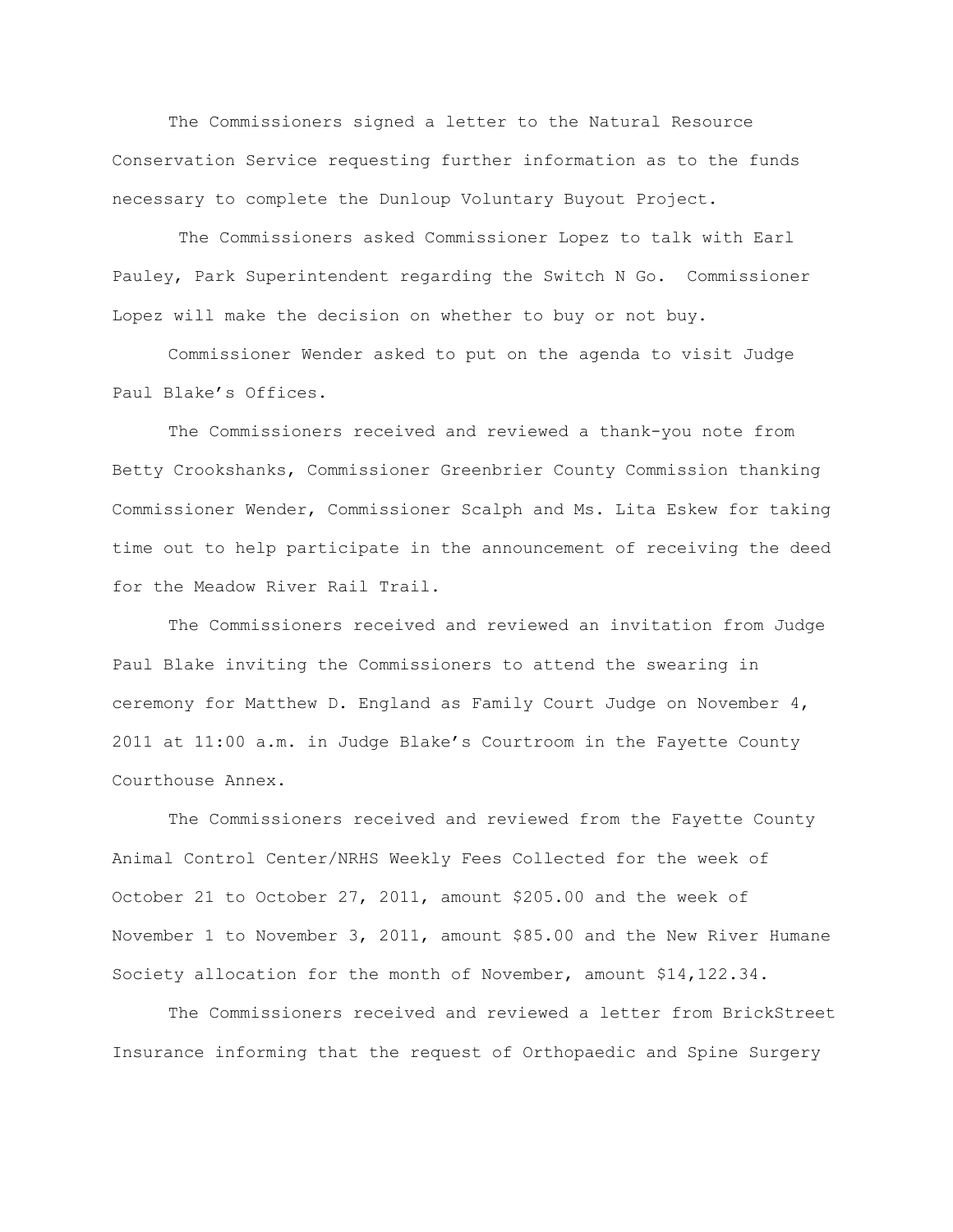Association LLC dated October 10, 2011 has been approved (claimant Michael D. Grose).

The Commissioners received and reviewed Oath of Offices for Ann Skaggs, member of the Fayette County Historic Landmark Commission, John P. David, member of the Page-Kincaid Public Service District, Al Gannon, member of the Fayette County Planning and Zoning Commission and Bobby G. Green, member of the Fayette County Planning and Zoning Commission.

The Commissioners received and reviewed checks from the WV Development Office for Gauneka Ruritans Club, amount \$5,000.00; Supreme Court for Family Law Master Rent, amount \$2,700.00; Fayette County Solid Waste Authority for Reimbursement, amount \$798.15; and Division of Human Service for FRN, amount \$10,000.00.

The meeting was adjourned at 12:15 p.m. The next scheduled meeting is November 14, 2011.

FAYETTE COUNTY COMMISSION REGULAR SESSION NOVEMBER 14, 2011 COURTHOUSE FAYETTEVILLE, WV 25840 MEMBERS Present: Matthew D. Wender, John H. Lopez, Dennis A. Scalph

The Fayette County Commission met in a regular session on this 14<sup>th</sup> day of November 2011.

Commissioner Wender called the meeting to order at 9:08 a.m. Eddie Young, Assessor presented exonerations to be approved and signed to the Commissioners.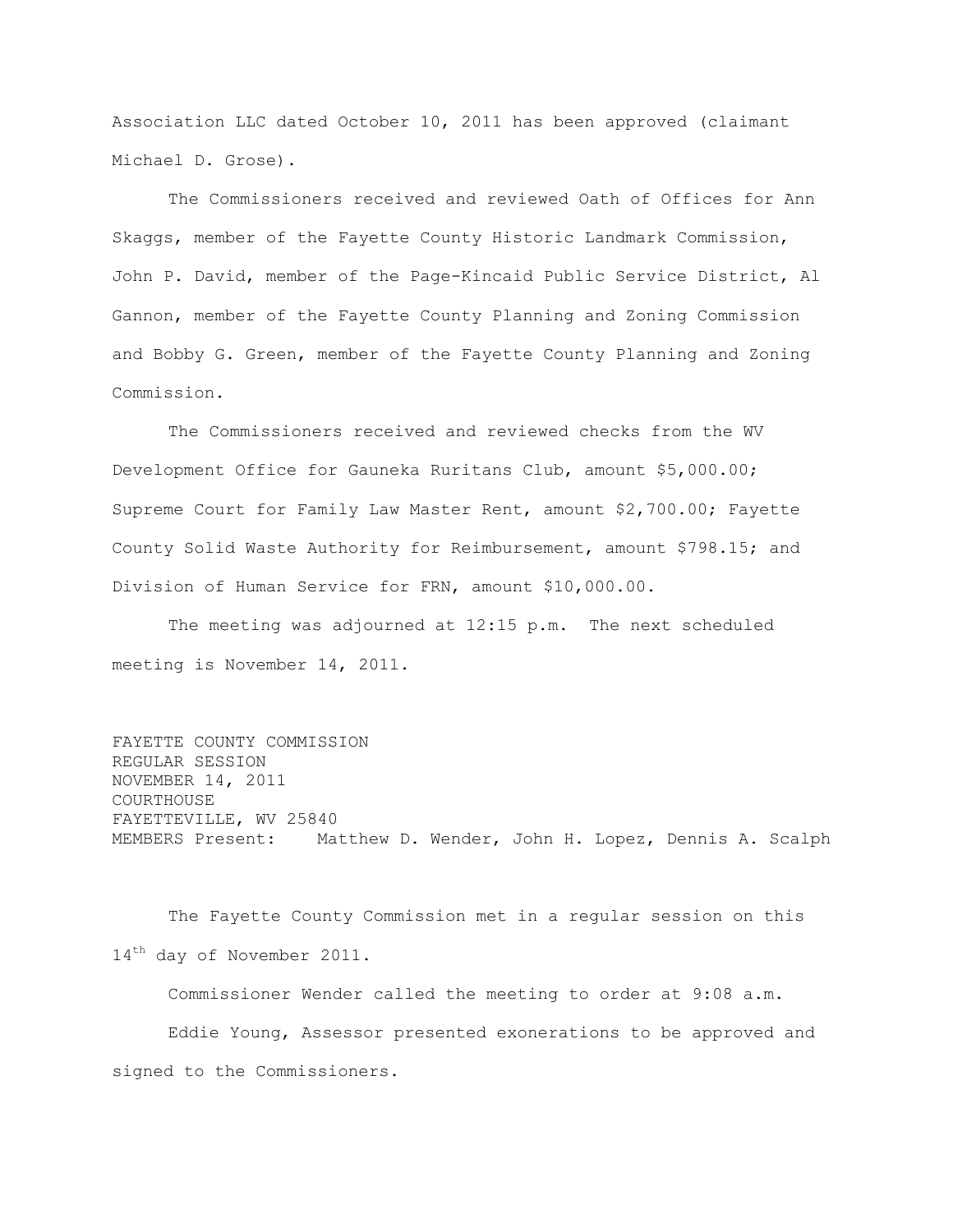Commissioner Lopez offered a motion to approve and sign personal property tickets for Ted K. or Sharon Ramsey, Jack Nobles and Alma K. Brown, Joshua or Beverly Evans, Rufus B. or Loreice Wallace, Sr., Carol J. (Bibb) McClelland and Colleen Rogers. Commissioner Scalph seconded. Unanimous.

Commissioner Scalph offered a motion to approve and sign real property tickets for Jim and Judy Brandstetter, W. S. Abbot etal and Larry D. and Tiffany L. James. Commissioner Lopez seconded. Unanimous.

Commissioner Lopez offered a motion to approve refunds for Paul A. and Tara Tygrett, Jr.(\$180.00) and Morris R. and Joan Nutter (\$18.19). Commissioner Scalph seconded. Unanimous.

Commissioner Lopez offered a motion to approve vouchers and invoices, checks to be released today and motion to approve  $l^{st}$  half payrolls, checks to be released November 15, 2011. Commissioner Scalph seconded. Unanimous.

Commissioner Scalph offered a motion to approve minutes of September 26, 2011, October 11, 2011 and October 14, 2011. Commissioner Lopez seconded. Unanimous.

David Neal, E-911 Coordinator appeared before the Commission to discuss the waiver of fees for the Glen Jean Tower.

Also, present for the discussion was Tim Richardson, Zoning Officer.

Discussion was held, after the discussion Commissioner Wender suggested tabling until it goes to the Board of Zoning Appeals.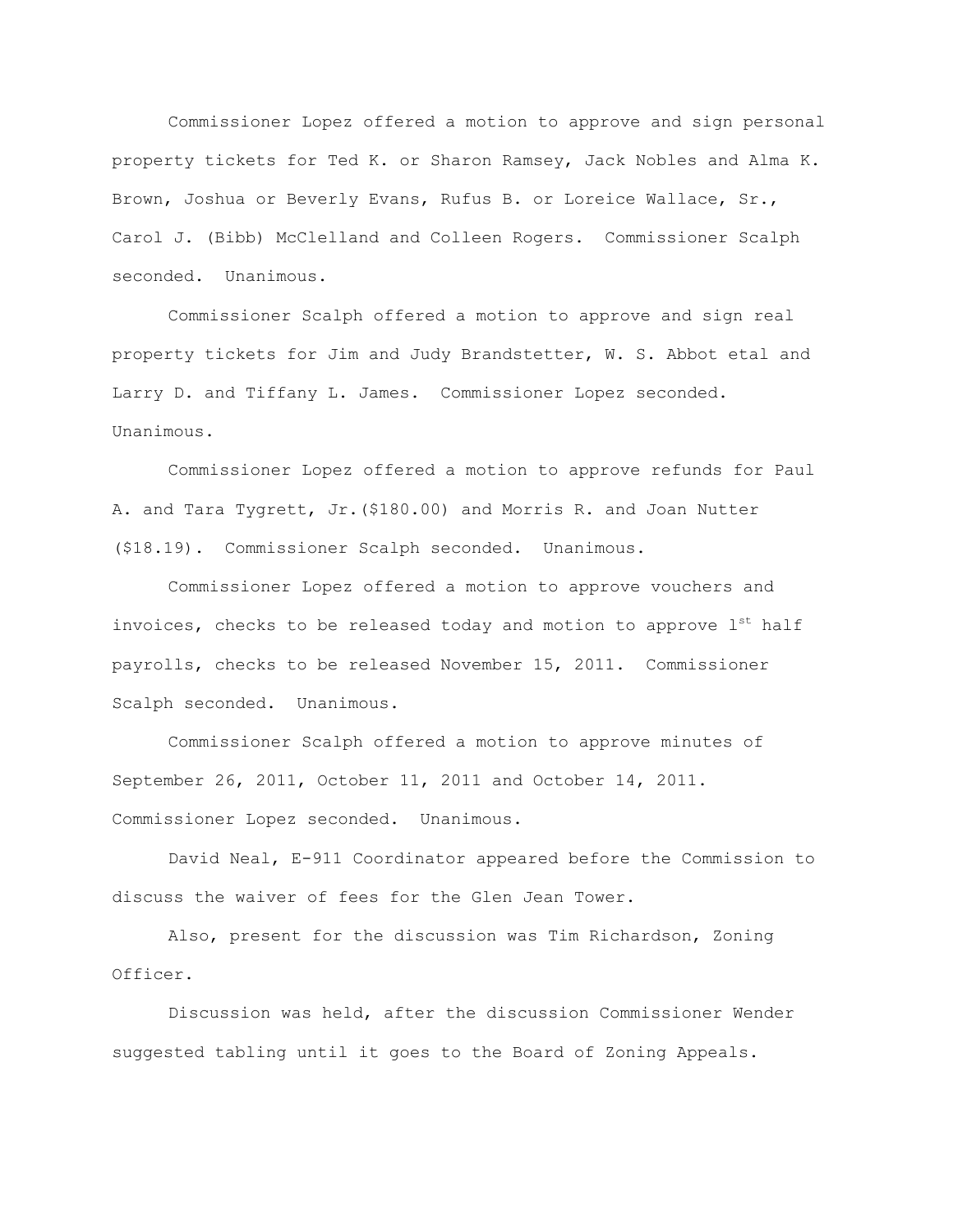Mr. Richardson told the Commissioners this would be scheduled for the Board of Zoning Appeals January 9, 2012 meeting.

Commissioner Wender suggested waiving the \$500.00 application fee and come back and waive the \$2,500.00 permit fee.

Commissioner Scalph offered a motion to proceed with the application to the Board of Zoning Appeals waiving application fees, after the process is complete they will readjust application for the permit fee, amend if there is a co-locator they will be required to pay the \$500.00 application fee. Commissioner Lopez seconded. Unanimous.

The Commission recessed the Commission meeting at 9:35 a.m. for an Executive Session.

The Commission reconvened the Commission meeting at 9:55 a.m.

Discussion was held regarding the WV State Police request to solicit opinions on 311 Dialing Code by the Public Service Commission.

David Neal, E-911 Coordinator told the Commissioners that this is not going to be a good thing, this is not funded on the State Level.

After the discussion the Commissioners asked Commissioner Wender to prepare a letter to the Public Service Commission opposing this movement.

Commissioner Scalph offered a motion that the Fayette County Commission draft a letter regarding the proposed 311 non-emergency services opposing the State Police to establish the 311 non-emergency services. Commissioners Lopez seconded. Unanimous.

The Commission recessed the Commission meeting for five (5) minutes at 10:05 a.m.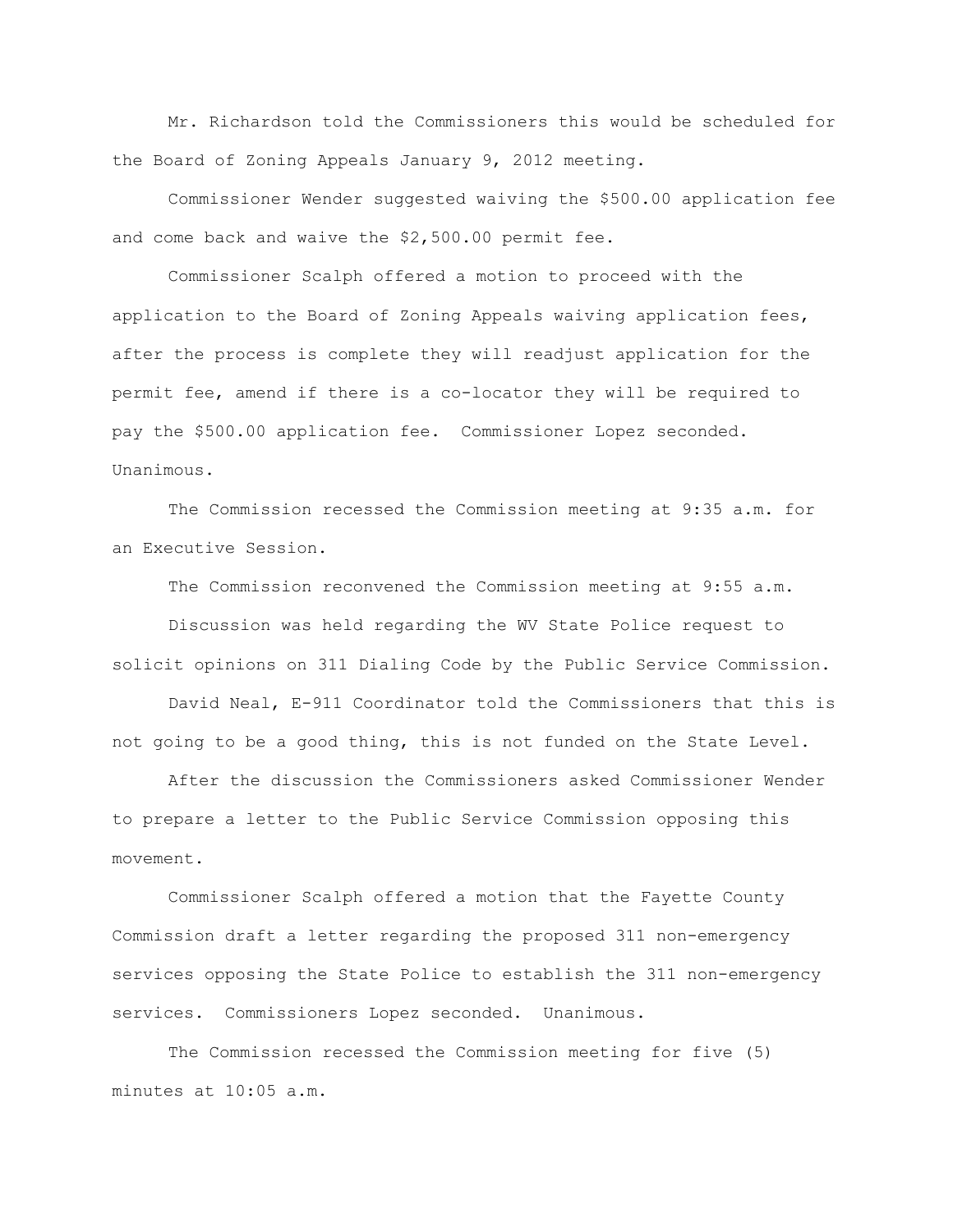The Commission reconvened the Commission meeting at 10:15 a.m. Commissioner Wender informed they are here today to present Grant Awards on behalf of Senators William Laird and Ron Miller.

Commissioner Wender presented a Fiscal Year 2012 Community Participation Grant to the Sportsman Recreation Center to construct an 8'x12' concrete pad and to purchase a metal storage building with double doors to store field maintenance equipment, amount \$3,000.00. Present for the presentation was Jody Ward.

Commissioner Wender presented a Fiscal Year 2012 Community Participation Grant to the Gauneka Ruritan Club for capital improvements including upgrades of replacing several roof gutters, three (3) main entrance doors, hardware and carpet to the building, amount \$6,000.00. Present for the presentation were Brad and Bonnie Carelli.

Commissioner Wender presented a Fiscal Year 2012 Community Participation Grant to the Fayette County Firefighters Association for supplies and materials for countywide live fire training as required by the State Fire Commission, amount \$4,500.00. Present for the presentation were Steve Cruikshank, Shannon Estep, Joe Crist, President and John Vernon.

Commissioner Wender presented a Community Participation Discretionary Grant to the Armstrong Creek Volunteer Fire Department to offset loss of payment from state due to accounting error, amount \$6,000.00. Present for the presentation was Shannon Estep.

Commissioner Wender presented a Fiscal Year 2012 Community Participation Grant to the African American Arts and Heritage for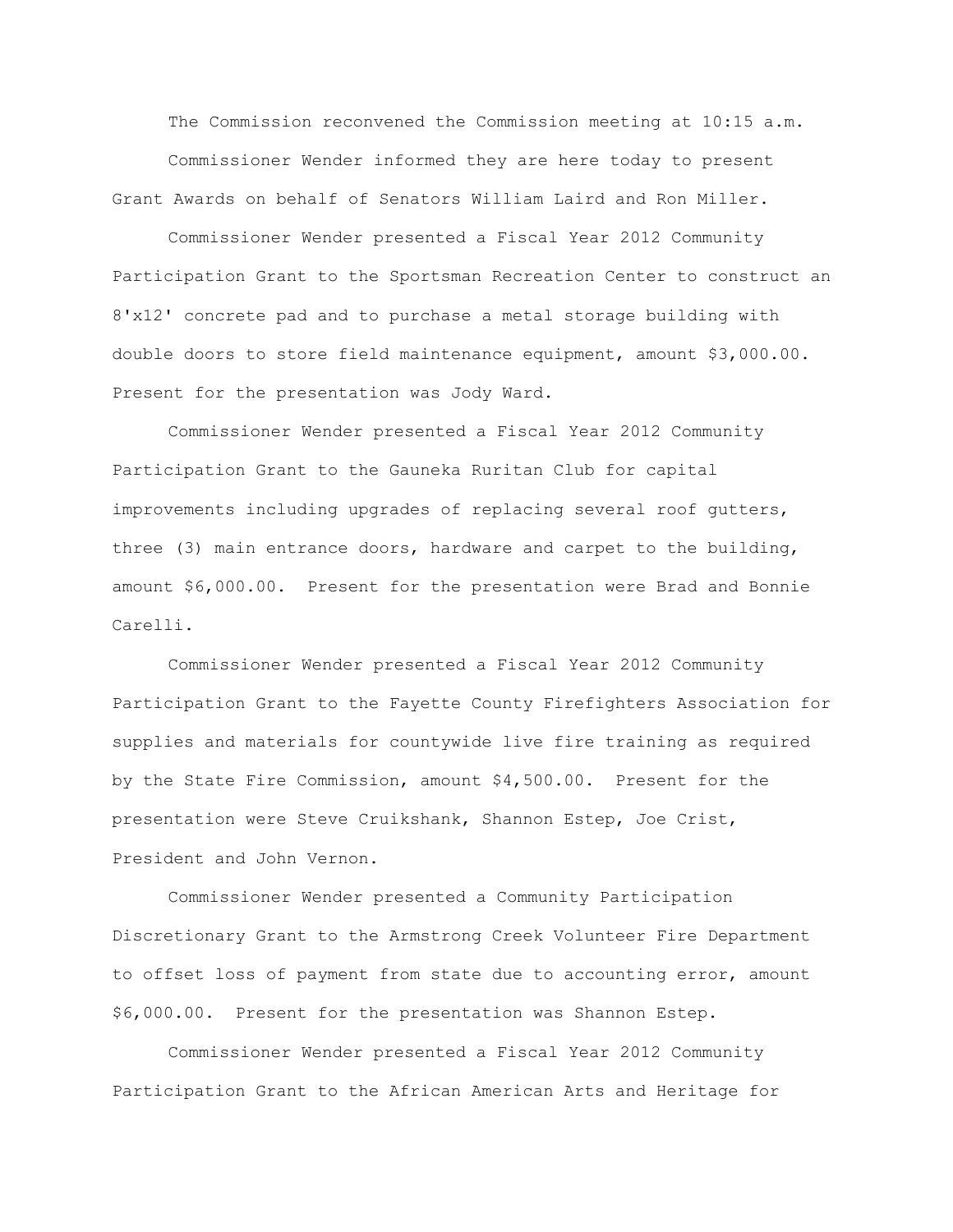summer session, amount \$3,000.00. Present for the presentation were Norman and Priscilla Jordan.

Commissioner Wender presented a Fiscal Year 2012 Community Participation Grant to the Appalachian Heritage Education Museum for a new roof and other improvements, amount \$5,000.00. Present for the presentation was Joy Lynn.

Angela Gerald, Project Director for the Fayette County Dilapidated and Beautification Committee presented three (3) Complaints to recommend that complete demolition and removal of all buildings or dwellings on these properties within 30 days. All debris to be disposed of in a manner consistent with the applicable law to the Commissioners (See attached Complaints).

Carl Harris, Prosecuting Attorney presented pictures of each of the properties.

William Holstine, property is located at 1463 Court Street, Fayetteville, WV.

Commissioner Scalph offered a motion to accept the recommendation of the Fayette County Dilapidated and Beautification Committee to proceed with sending notice for demolition and removal of all buildings or dwellings on the property. Commissioner Lopez seconded. Unanimous.

Ethel saunders and Hobert Burton both deceased, property is located at 151 Greentown Loop Road.

Commissioner Scalph offered a motion to accept the recommendation of the Fayette County Dilapidated and Beautification Committee to proceed with sending notice for demolition and removal of all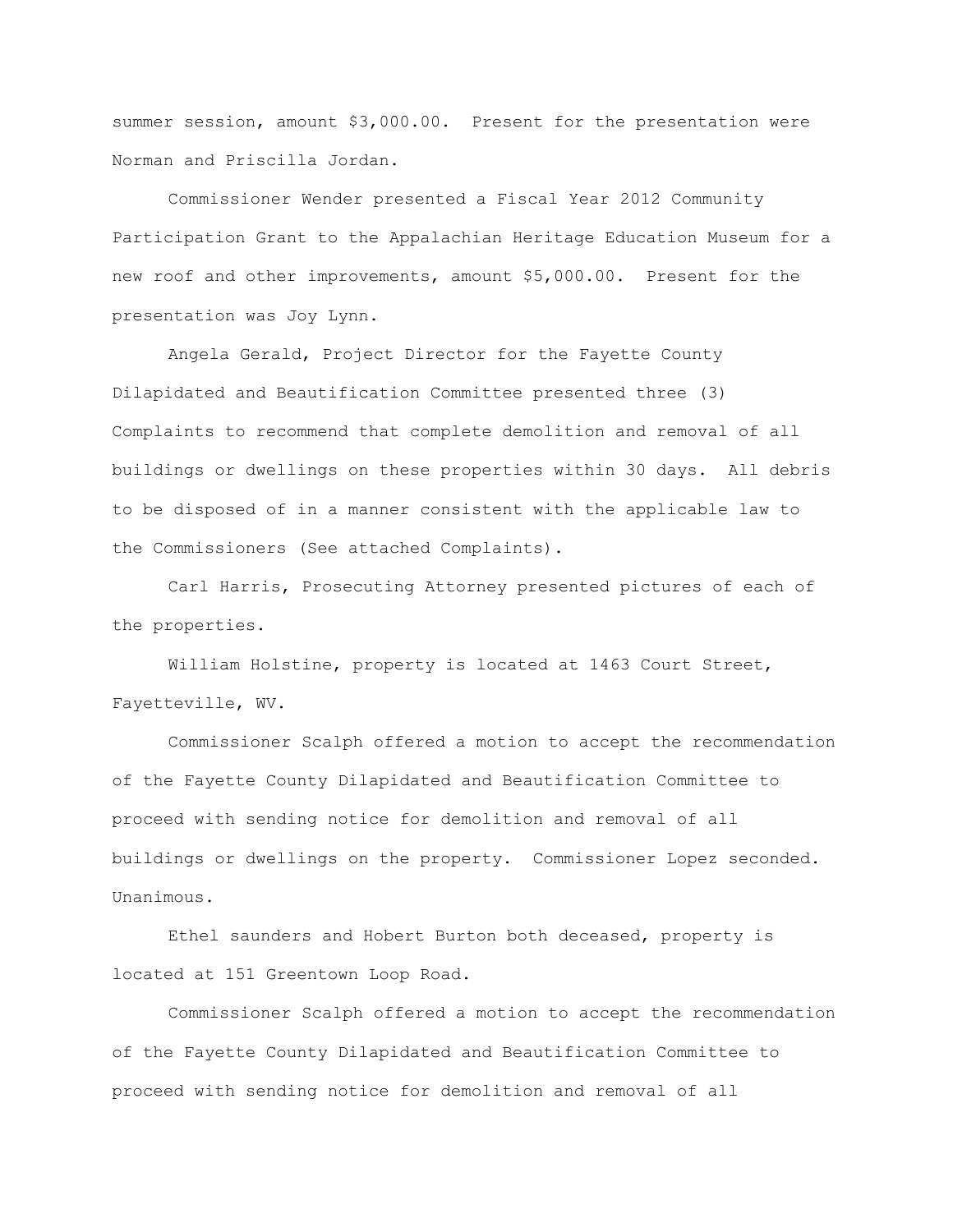buildings or dwellings on the property. Commissioner Lopez seconded. Unanimous.

Barbara Matheny, property is located at 1187 Scarbro Road.

Commissioner Scalph offered a motion to accept the recommendation of the Fayette County Dilapidated and Beautification Committee to proceed with sending notice for demolition and removal of all buildings or dwellings on the property. Commissioner Lopez seconded. Unanimous.

Ms. Berry presented one (1) bid from DanHill Construction she received for the Fayette County Animal Shelter.

The Commissioners opened the DanHill Construction bid cost \$52,690.00.

Discussion was held, the Commissioners decided to readvertise in the Beckley, Charleston and the Fayette Tribune.

Carl Harris, Prosecuting Attorney informed the Commissioners that the Landfill Deed has been approved. Mr. Harris told the Commissioners that the Fayette County Solid Waste Authority is taking over the Lease.

The Commissioners asked that this be tabled for later.

Ms. Berry presented the Shentel Cable Franchise Renewal to the Commissioners to sign.

Commissioner Scalph offered a motion that Fayette County Commission enters into a Franchise Agreement with Shentel for five (5) years. Commissioner Lopez seconded. Unanimous. The Franchise Agreement was signed.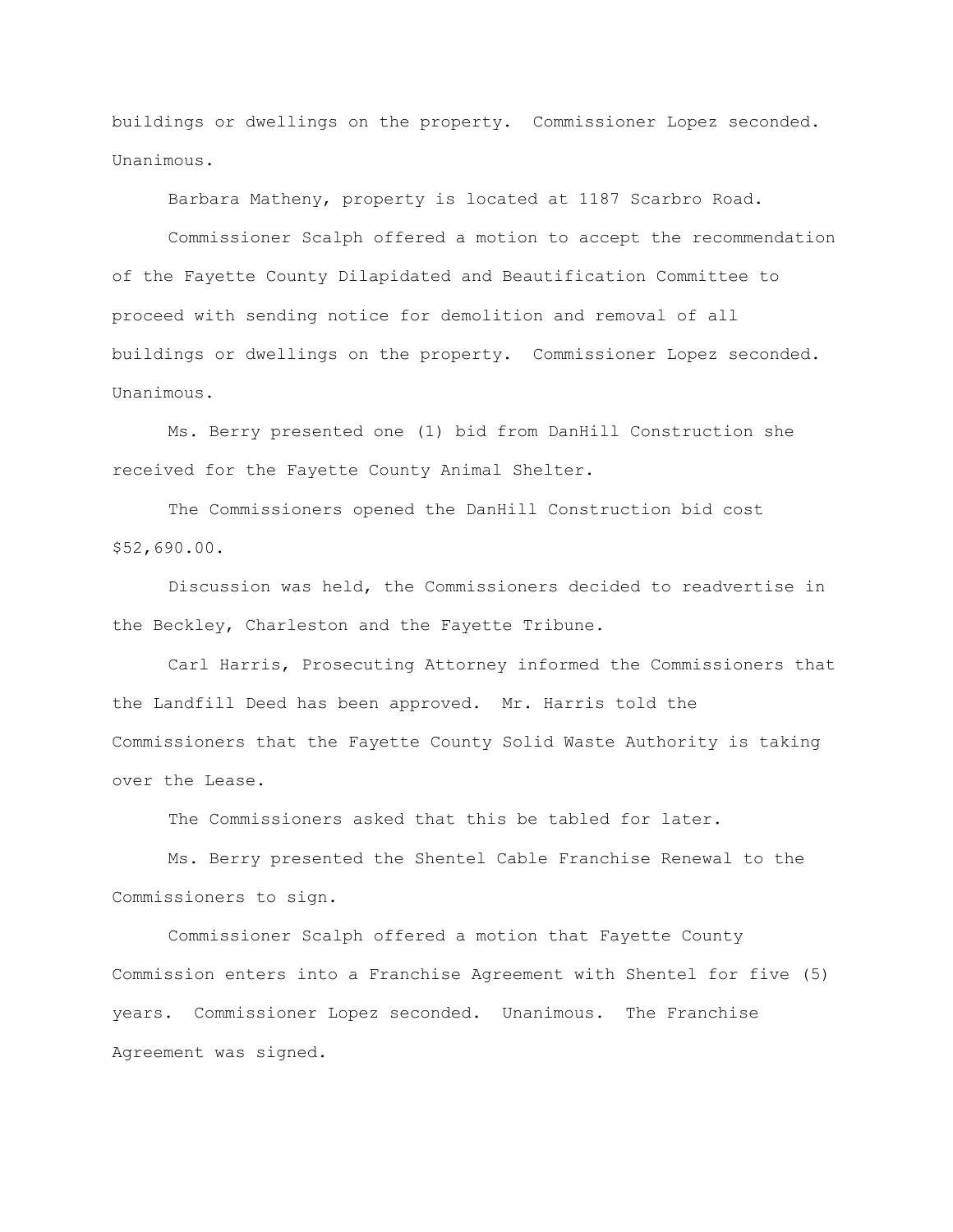Ms. Berry informed the Commissioners that Lorrie Thomas with the West Virginia Department of Transportation has forwarded the Deed for the McKinney Road property to be reviewed and signed.

The Commissioners signed the Holiday List that shall be regarded, treated, and observed as legal holidays for 2012 for the Department Heads and Employees.

The Commissioners received and reviewed a letter from the West Virginia Blazers requesting permission to use the Fayette County Memorial Building for their eight (8) remaining home games.

Discussion was held. The Commissioners informed using the Fayette County Memorial Building for free is out of the question.

The Commissioners received and reviewed a letter from the Historic Oak Hill School, formerly the Oak Hill Elementary School requesting \$12,000.00 to assist with the rehabilitation of the 625 seat auditorium and two conference rooms. The Commission declined their request.

The Commissioners received and reviewed a Community Participation Grant Program application for the Southern Appalachian Labor School.

Commissioner Lopez offered a motion to sign the Community Participation Grant application for the Southern Appalachian Labor School. Commissioner Scalph seconded. Unanimous.

The Commissioners signed a letter to Janis Kitzmiller, Family Law Judge requesting for reimbursement for rent in the amount of \$2,700.00 for the month of December.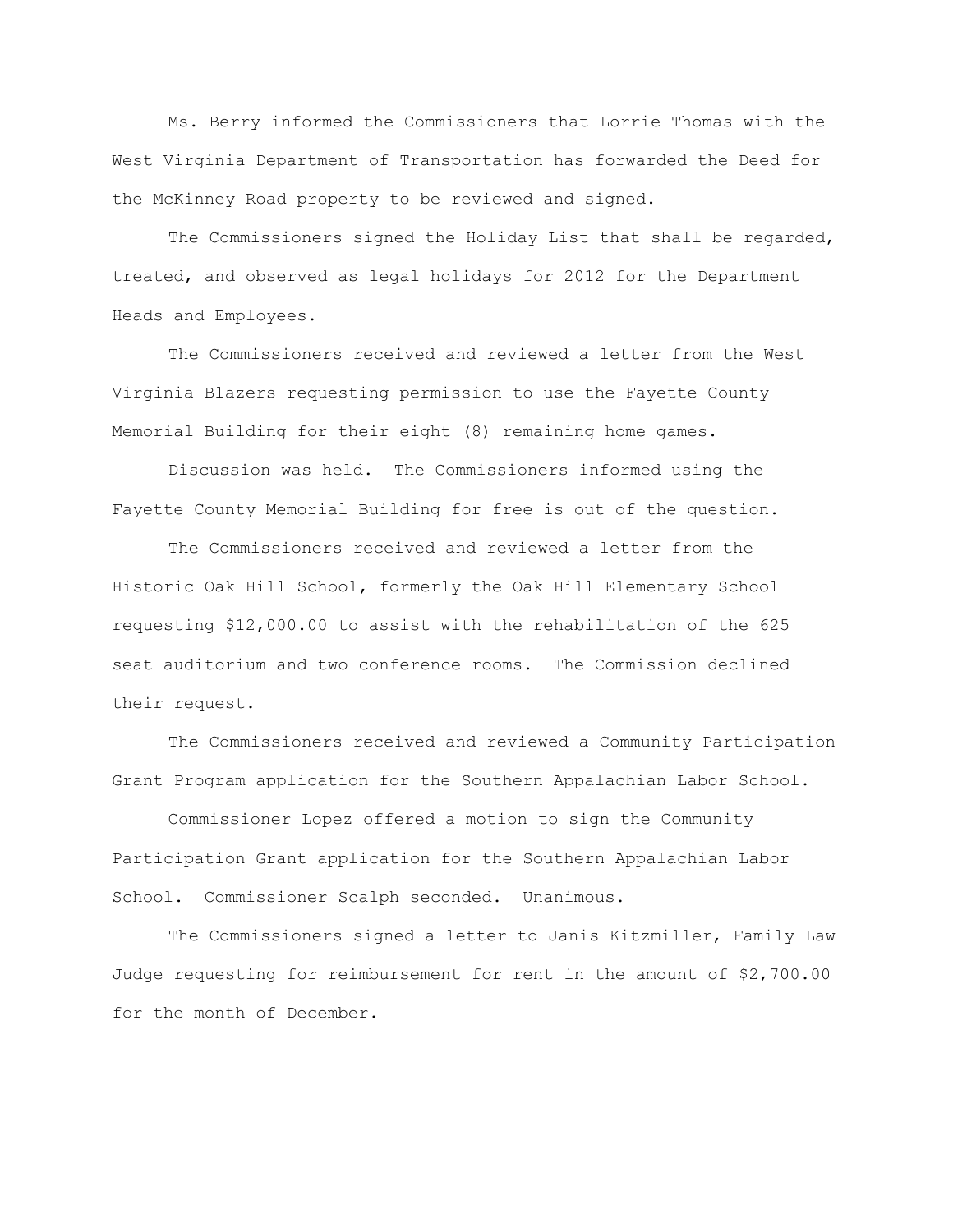Discussion was held regarding endorsing Earl Smith with the Mountain Heart Community Services as their Fayette County Weatherization Agency.

Commissioner Lopez offered a motion that Fayette County Commission will endorse Mountain Heart Community Services as their Fayette County Weatherization Agency. Commissioner Scalph seconded. Unanimous.

The Commissioners signed a letter to the Office of Economic Opportunity informing they wholeheartedly support Mountain Heart Community Services implementation of the Weatherization Program to continue assisting families in our area.

Discussion was held regarding documents for the new 911 Center, if they should go to the Chairman of the Fayette County Building Commission or Debbie Berry.

The Commissioners suggested all documents for the new 911 Center should come to Debbie Berry first and she would forward to the Chairman Morgan Bracken of the Fayette County Building Commission.

The Commission declined the request from MCPI-Team.com to set up cameras in Courthouse to look for ghosts.

Commissioner Wender informed the Commission that since they have been contacted by several individuals in Fayette County expressing concerns and asking questions about the West Virginia Department of Transportation proposal for lighting the New River Gorge Bridge, the Commission should write a letter to the West Virginia Department of Transportation asking for a public hearing.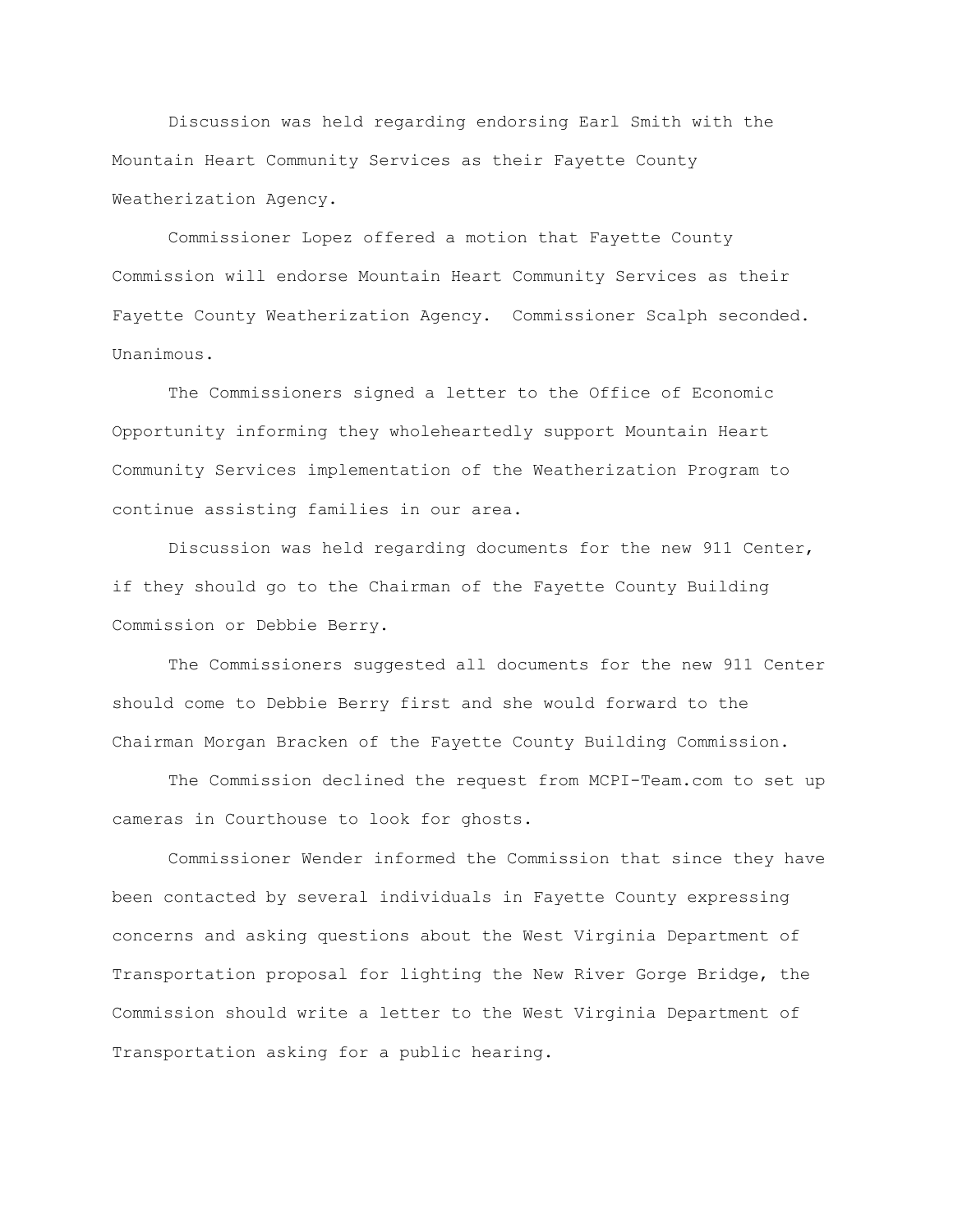The Commissioners received and reviewed a letter from the State Tax Department certifying that Harvey E. Young, Assessor has substantially complied with the "assessor"s additional duties." The completion of the additional duties entitles Mr. Young to the additional compensation of \$15,000, as provided in West Virginia Code  $$7 - 7 - 6b.$ 

The Commissioners received and reviewed a report of the Fayette County Commission Revenues other than Taxes as of October 31, 2011.

The Commissioners received and reviewed a letter from the Page-Kincaid Public Service District enclosing a copy of their October meeting.

The Commissioners received and reviewed a letter from the Friends of Lewis House requesting the release of funds for the Friends of Lewis House Grant of \$2,500 for their heating and cooling upgrade.

The Commissioners received and reviewed a copy of the invoice to the West Virginia Secretary of State"s Office for the October 4, 2011 Special Election, amount \$106,430.31.

The Commissioners received and reviewed a Pledge Statement from the SunTrust Bank listing securities pledged as of October 31, 2011.

The Commissioners received and reviewed a letter from the Branch Banking and Trust Company listing the securities held by Branch Banking and Trust Company as collateral to secure the deposits of Fayette County Commission as of October 31, 2011.

The Commissioners received and reviewed an Account Statement from The Bank of New York Mellon for the period October 1 to October 31, 2011.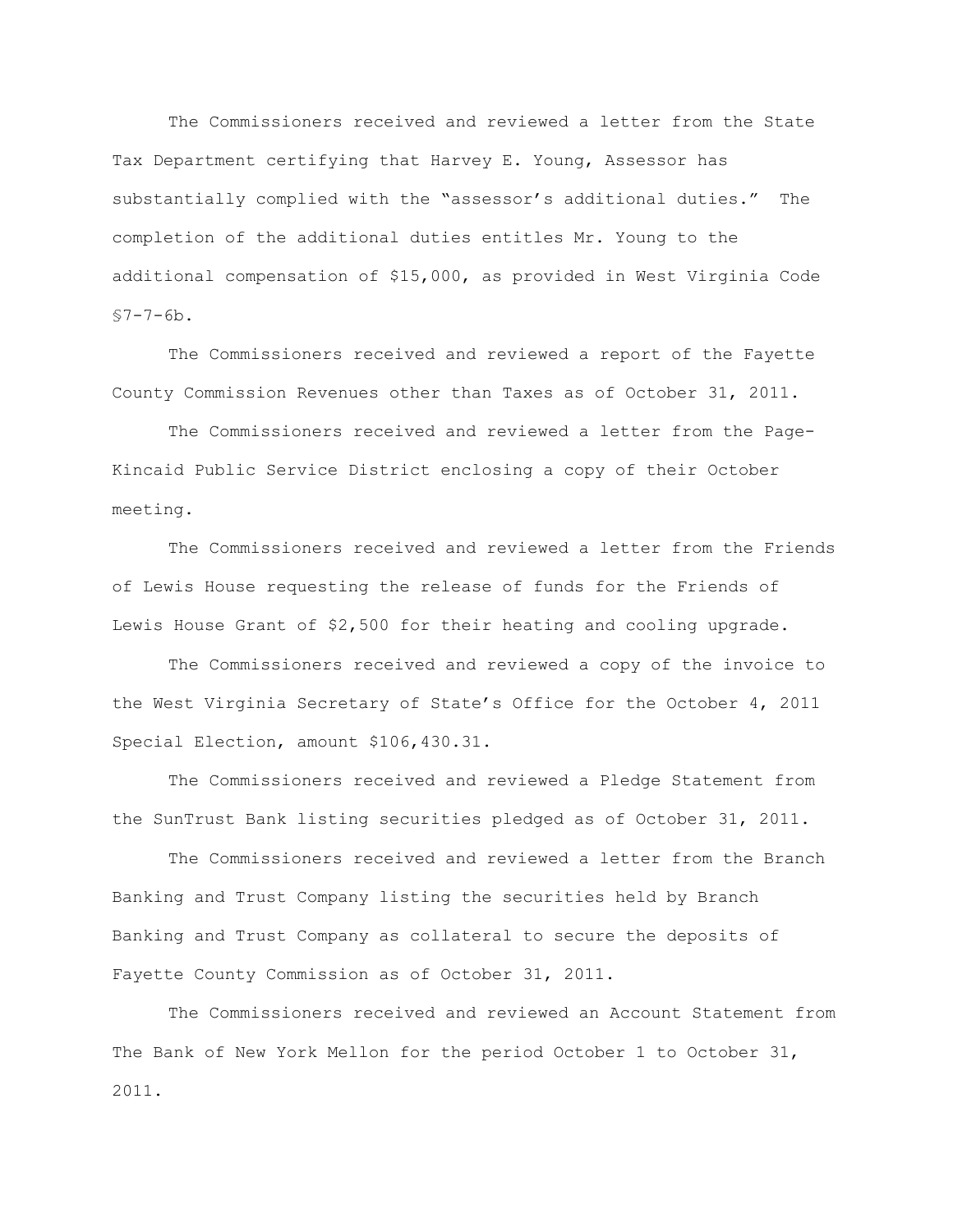The meeting was adjourned at 12:51 p.m. The next scheduled meeting is November 21, 2011.

FAYETTE COUNTY COMMISSION REGULAR SESSION NOVEMBER 21, 2011 COURTHOUSE FAYETTEVILLE, WV 25840 MEMBERS Present: Matthew D. Wender, John H. Lopez, Denise A. Scalph

The Fayette County Commission met in a regular session on this 21<sup>st</sup> day of November 2011.

Commissioner Wender called the meeting to order at 9:14 a. m.

Commissioner Lopez offered a motion to approve vouchers and invoices, checks to be released today and approved  $2^{nd}$  half payrolls, checks to be released November 30, 2011. Commissioner Scalph seconded. Unanimous.

Discussion was held regarding the Cunard Landfill. Commissioner Wender asked Edward McGuire, Consultant for the Boy Scouts of America to give a summary of what the property would be used for.

After the brief discussion, Commissioner Scalph offered a motion that Fayette County Commission proceeds with the conveyance of the property to the Fayette County Solid Waste Authority (93.56) informing that the responsibility/liability etc. of the property does not change for the county that was originally placed by the Department of Environmental Protection. The conveyance of the property does not alter what was already required of regarding that property and authorize Commissioner Wender to sign the deed. Commissioner Lopez seconded. Unanimous.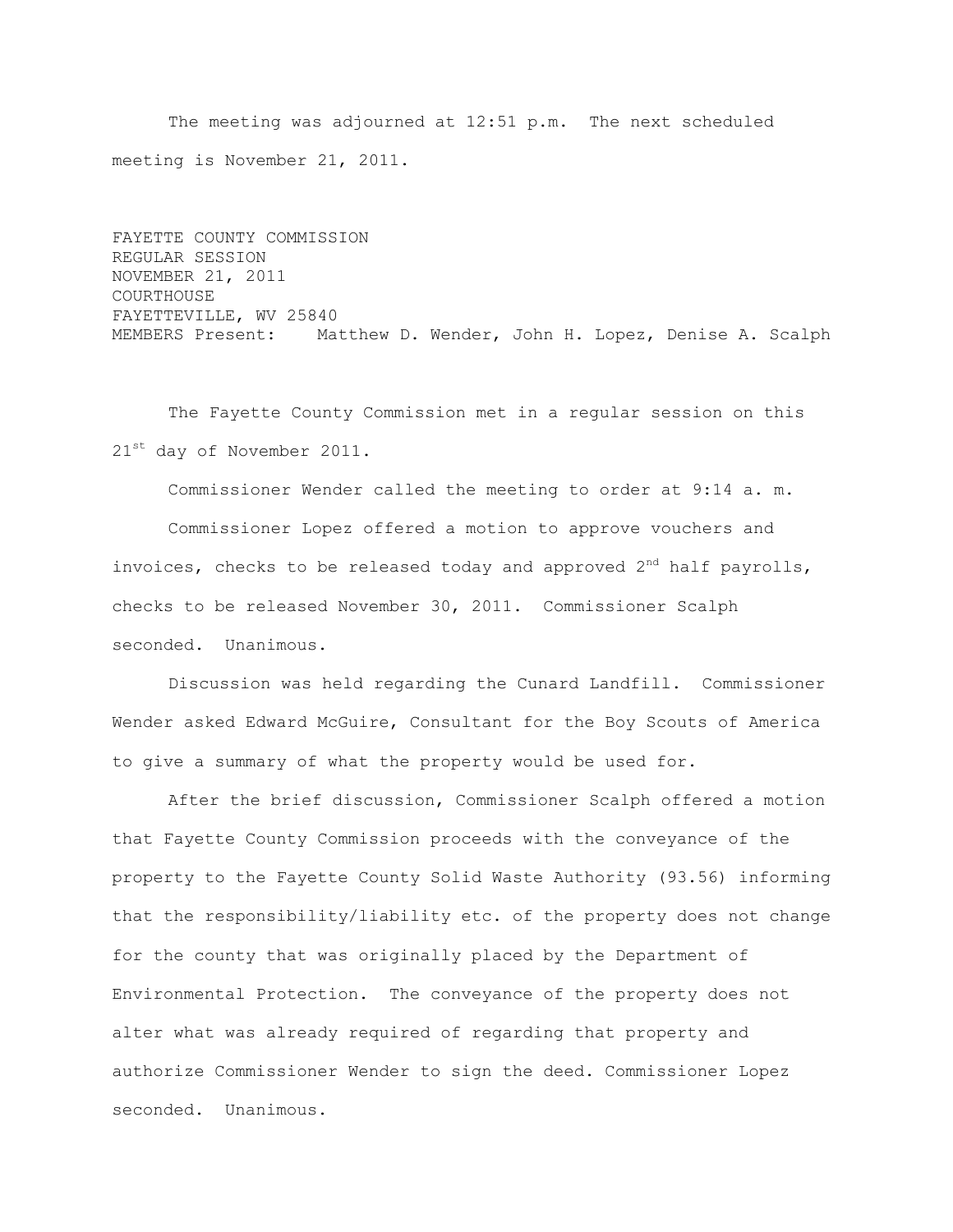Commissioner Wender asked that Kimberly Bennett appear before the Commission to discuss the Food Pantries in Fayette County.

Commissioner Wender told the Commission that there are some issues with getting sufficient food in the food pantries.

The Commission asked Ms. Bennet how many food pantries are in the Fayette County area.

Ms. Bennett replied about six (6) Food Pantries but she was not sure.

After a brief discussion, Commissioner Wender told Ms. Bennett the Commission would meet on December 2, 2011 and asked Ms. Bennett if she would attend and give an update on the Food Pantries.

Joe Geiger with the West Virginia Division of Culture and History County Records Archivist appeared before the Commission to discuss record storage space for the County.

Commissioner Wender told Mr. Geiger the Commission is considering using the Fayette County Memorial Building basement for a storage facility.

Commissioner Wender asked Mr. Geiger if the State have funding available for an off-sight facility.

Mr. Geiger replied not at this time.

Commissioner Wender asked Mr. Geiger if he would give a report of what Fayette County storage problem is.

Commissioner Scalph asked Mr. Geiger if he would look at the Fayette County Memorial Building and the rooms downstairs to see if they are durable.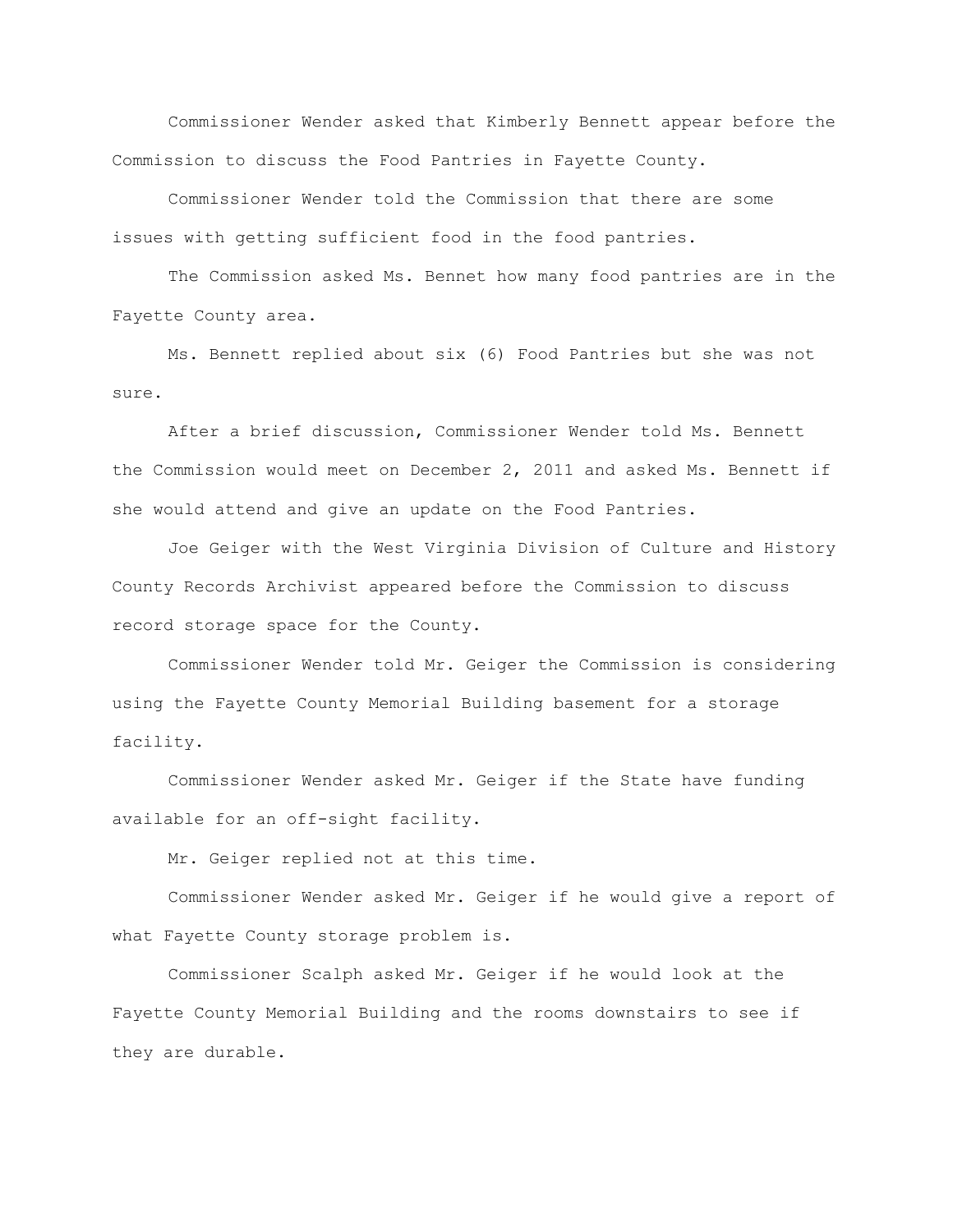Commissioner Wender suggested that Mr. Geiger get back on the agenda sometime in January to have further discussion.

Attorney Benjamin Warder appeared before the Commission to Petition for a Probate in Solemn Form of a copy of Last Will for the Estate of Donald Hall.

Commissioner Wender swore in Jim Crabtree and Kathryn Reynolds. The Commissioners asked Ms. Reynolds if this was Donald Hall"s handwriting. Ms. Reynolds replied yes.

After testimony and statements Carl Harris, Prosecuting Attorney told the Commissioners they can accept this as Donald Hall"s Last Will and Testament.

Commissioner Lopez offered a motion to accept this as Donald Hall"s Last Will and Testament, appoint Kathryn Reynolds as the Executrix. Ms. Reynolds to post a bond as required by statue and appoint James Blankenship as the Fiduciary Commission. Commissioner Scalph seconded. Unanimous.

The Commissioner asked Mr. Warder to prepare an Order for the Commission to sign and notify James Blankenship that he has been appointed Fiduciary Commission of the Estate.

Greg Puckett, West Virginia Blazers appeared before the Commission to discuss use of the Fayette County Memorial Building for 8 to 10 games and practice once a week for 2½ hours.

Discussion was held the Commission told Mr. Puckett they would waive the \$1,000.00 rental fee, however a \$1.00 per person to be charged at the gate, a \$100.00 per each night for the custodial and trash service fees requirements on game day.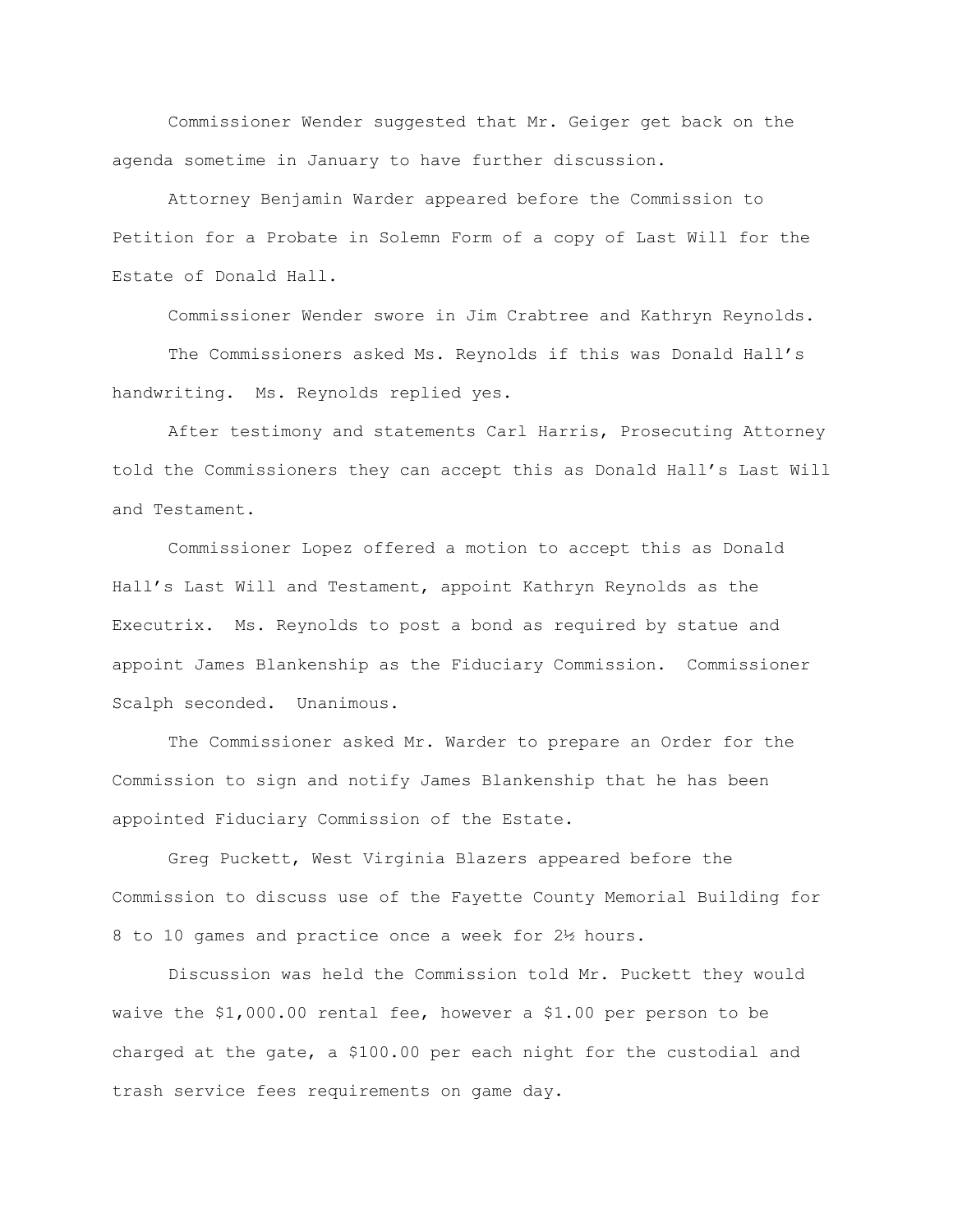Mr. Puckett told the Commissioners he would give this information to Cindy Harrington the General Manager of the West Virginia Blazers and she will get back with Okey Skidmore, Manager of the Fayette County Memorial Building.

Kelvin Holliday, County Clerk appeared before the Commission to discuss redistricting and satellite voting locations.

Mr. Holliday told the Commissioners that two (2) areas of Fayette were affected by the current redistricting, the Fayetteville area and the Ansted area.

Mr. Holliday told the Commissioners he would be moving approximately 200 non-municipal Fayetteville voters from Precinct 52 New Haven District to Precinct 51 Valley District and will be relocating non-municipal Ansted voters approximately 200 in the Valley District, transferring them from New Haven District where they will vote at the existing Precinct 59 location.

Mr. Holliday told the Commissioners that Precinct 59 is now the Valley District.

Mr. Holliday told the Commissioners the Town of Ansted residents remains in New Haven District but now they will vote in Precinct 60 at Ansted Elementary School thus maintaining the Ansted municipality within one magisterial District of Fayette County.

Commissioner Scalph offered a motion to authorize the redistricting as presented by the County Clerk Kelvin Holliday. Commissioner Lopez seconded. Unanimous.

Mr. Holliday told the Commissioners he had checked out the Danese Christian School as a location for early "satellite" voting.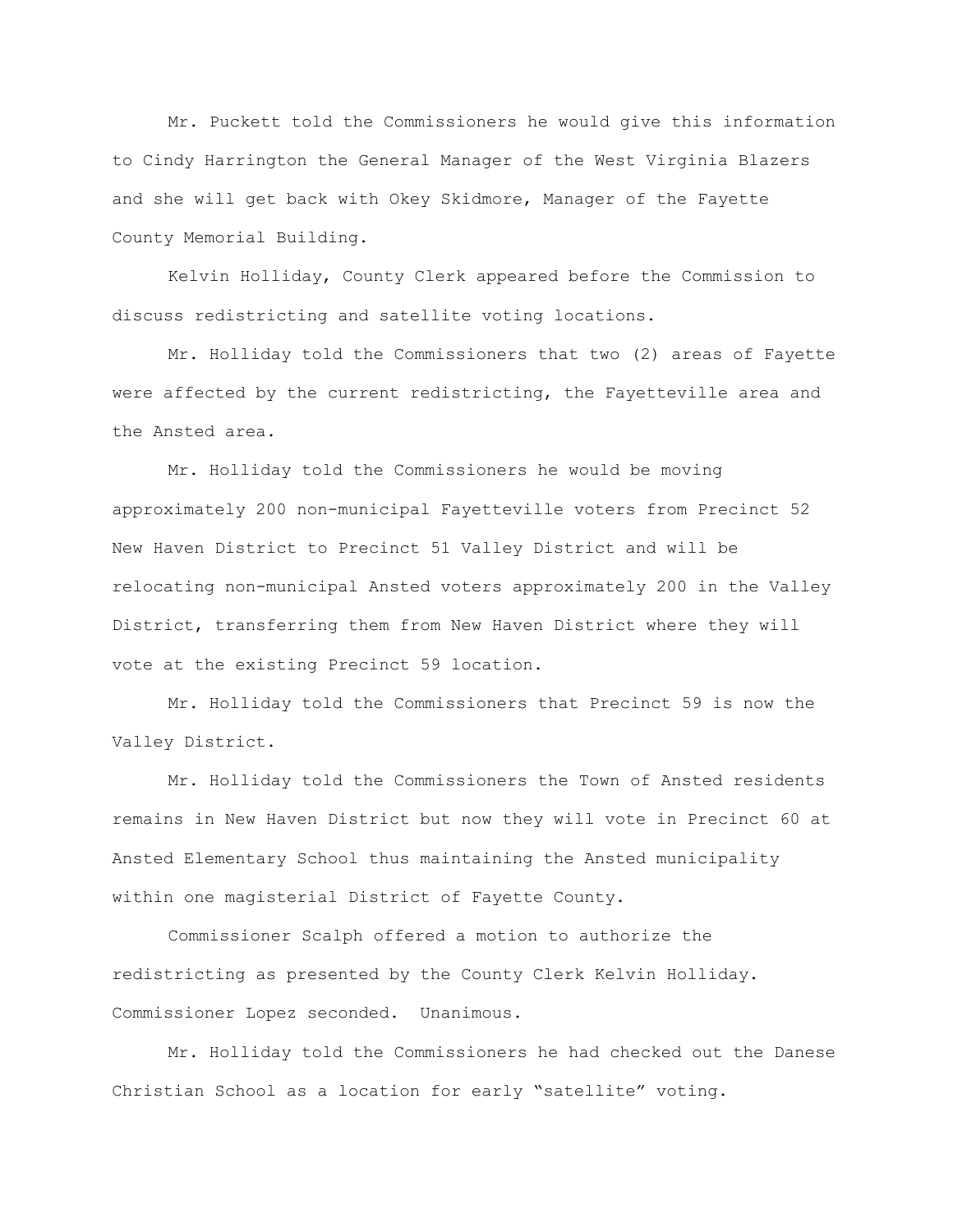The school offers spacious gym area for voting as well as plentiful parking, handicap access and other amenities.

After further discussion, Commissioner Lopez offered a motion to approve the location for early "satellite" voting at the Danese Christian School. Commissioner Scalph seconded. Unanimous.

Mr. Holliday informed the Commissioners that with the anticipated closure of the Danese Elementary School Mr. Holliday recommended to the Commissioners to relocate Precinct 72 to the Danese Christian School for the May 8, 2012 Primary Election.

After a brief discussion, Commissioner Scalph offered a motion to change the location of Precinct 72, Danese Elementary School to the Danese Christian School for the upcoming May 8, 2012 Primary Election. Commissioner Lopez seconded. Unanimous.

Commissioner Wender suggested tabling the discussion of the purchasing of Ivotronics for March.

Commissioner Wender suggested scheduling discussion of the Ivotronics sometime in February.

David Neal, E911 Coordinator, Major Chard Gonzalez with the National Guard, Joe Gonzalez with the STECS and Jimmy Gianato, Director West Virginia Division of Homeland Security and Emergency Management appeared before the Commission to discuss a tower at the Glen Jean Armory site.

After a brief discussion, Commissioner Lopez offered a motion that Fayette County Commission approves the request of the West Virginia Division of Homeland Security to initiate a tower for public safety only at the Glen Jean Armory Site subject to the final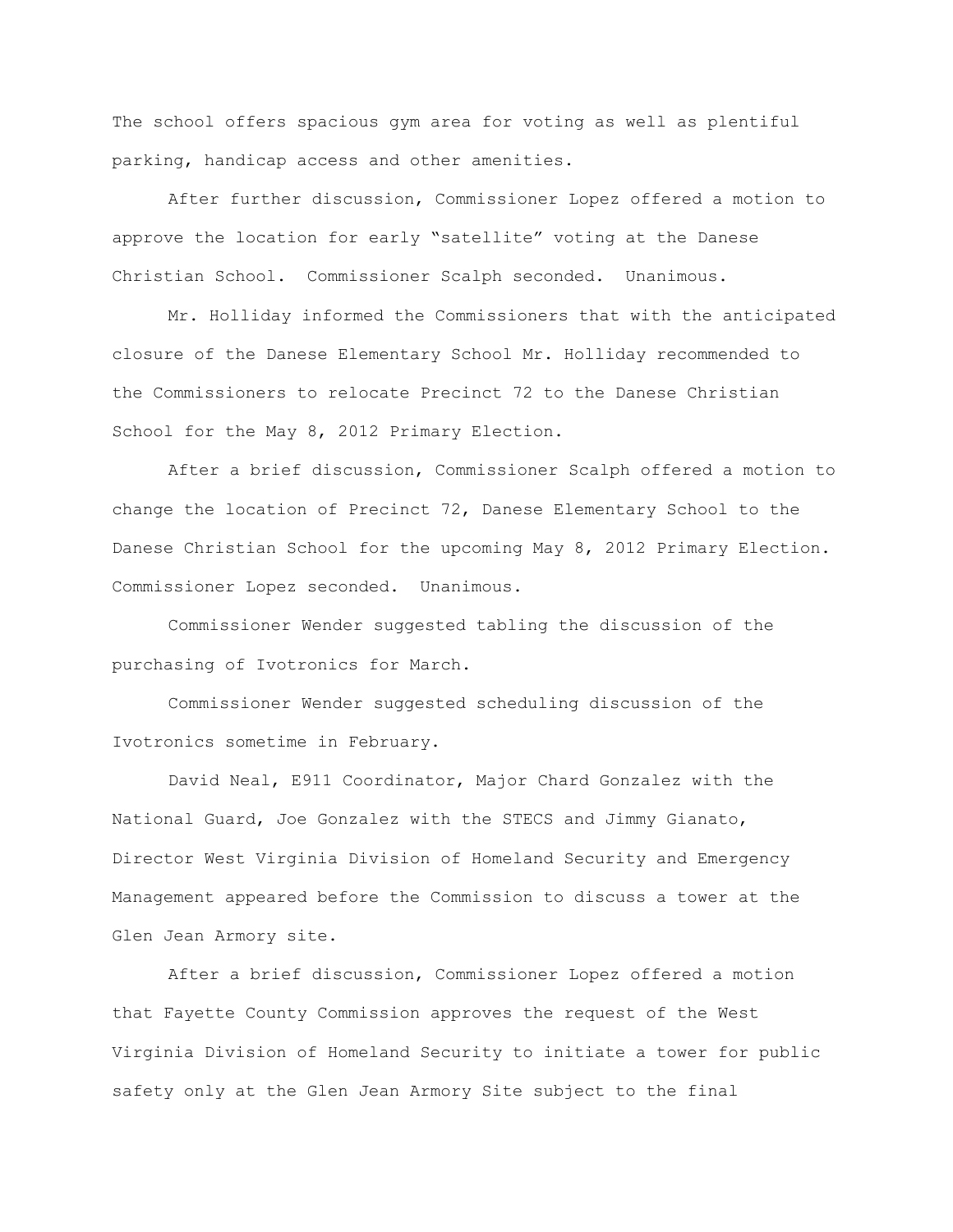confirmation of the Prosecuting Attorney"s Office that the County Commission has this authority consistent with the Unified Development Code. Commissioner Scalph seconded. Unanimous.

The Commissioners signed a letter to the West Virginia Department of Transportation informing they had been contacted by a number of individuals in Fayette County expressing concerns and asking questions about the proposal for lighting the New Rive Gorge Bridge.

The Commissioners signed a letter to the West Virginia Public Service Commission protesting to the use by the West Virginia State police of the abbreviated 311 dialing code.

The Commissioners received and reviewed the Staff Proposal regarding the Fayette Transition Team.

Commissioner Scalph offered a motion that Fayette County Commission approves the recommendations of the Fayette Transition Team. Commissioner Lopez seconded. Unanimous.

The Commissioners signed a drawdown request to the West Virginia Development Office for Gauneka Ruritan Community Center for \$2,375.00 from the Governor"s Community Participation Grant Program.

The Commissioners signed a drawdown request to the West Virginia Development Office for Sportsman Recreation Center for \$1,998.30 from the Governor"s Community Participation Grant Program.

The Commissioners signed Authorization for Transfer of Funds and Authorization to Sign a Stop Payment Form for the Sheriff of Fayette County.

The Commissioners signed a drawdown request to Region 4 Planning and Development Council for the Danese Public Service District Water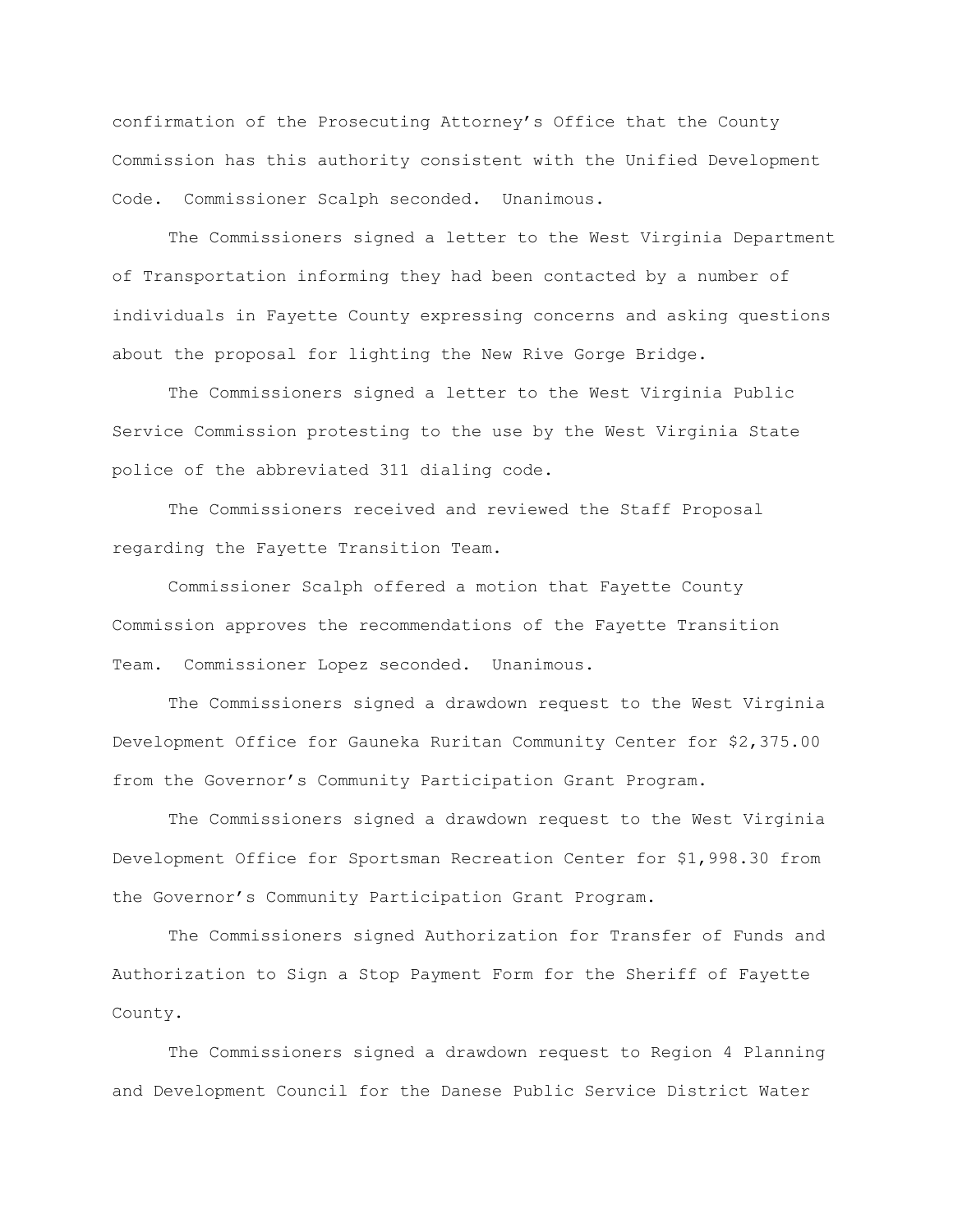Extension Project #07ARCP15639 for \$5,139.67 from the Small Cities Block Grant Funds.

The Commissioners received and reviewed a letter from the Ben Argento Basketball League requesting the use of the Memorial Building for practices and game playing on Saturday"s for their 2011-2012 Basketball Season.

Commissioner Lopez offered a motion that Fayette County Commission approves the use of the Memorial Building for the Ben Argento Basketball League upcoming basketball season pending no conflict of schedule. The \$1,000.00 rental fee will be waived; however, the custodial and trash service fee requirement will not be waived on game days. All other rules are applicable including insurance, and responsible adult supervision is required at all times. Commissioner Scalph seconded. Unanimous.

The Commissioners received and reviewed a letter from the Gauley River Public Service District requesting the financial assistance approved for the Smith Branch Pump Station, amount \$5,000.00

The Commissioners received and reviewed an e-mail from Tim Richardson, Zoning Officer to Carl Harris, Prosecuting Attorney informing that after their meeting on November 14, 2011 regarding the waivers for the Glen Jean Tower, Mr. Richardson asked Mr. Harris should the County Commission requires or wave the requirement of our Unified Development Code of a surety bond for purpose of removal if necessary.

The Commissioners received and reviewed a letter from the Office of the State Treasurer informing that the October 2011 Table Games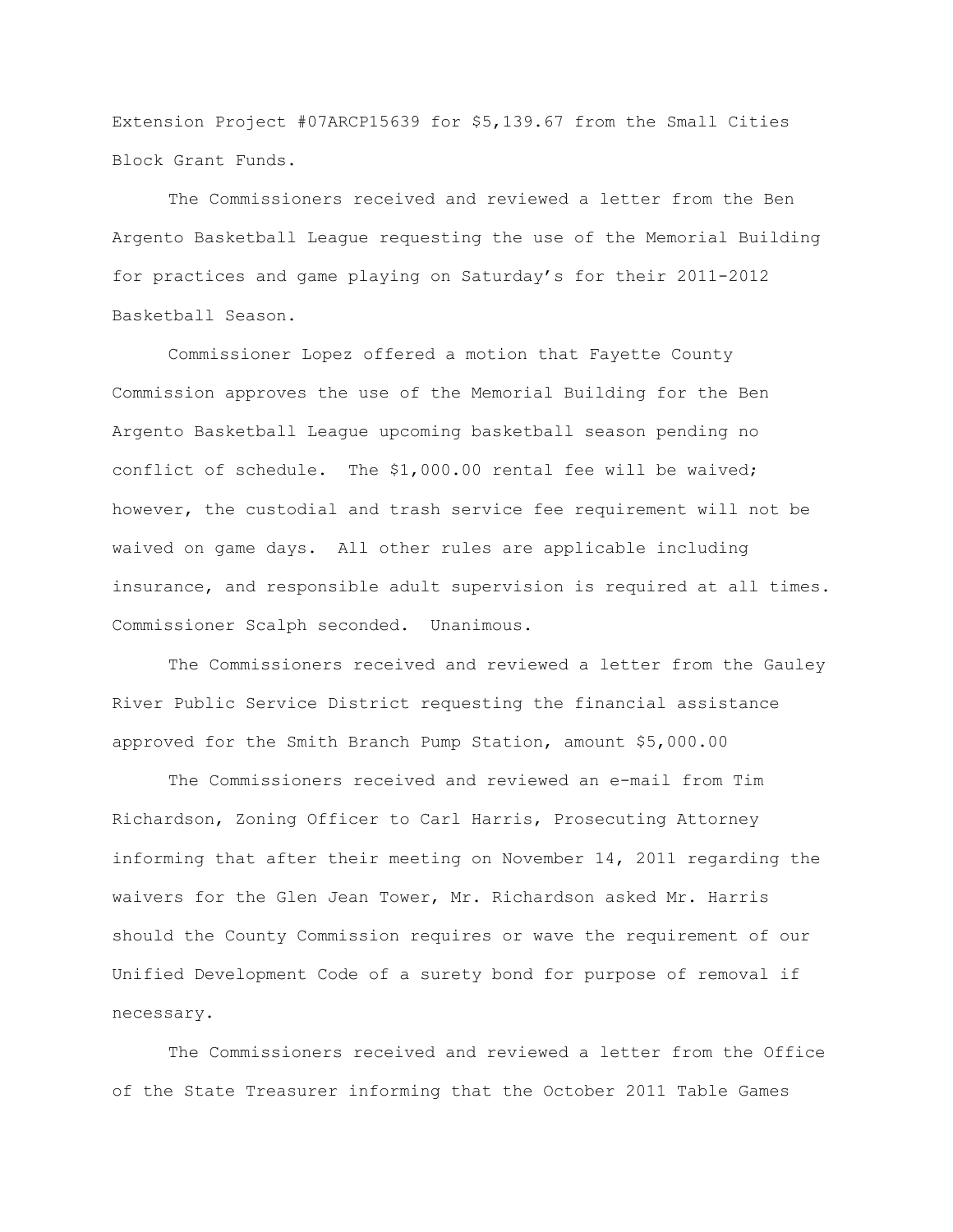will be directly deposited on November 16, 2011, amount \$7,188.77 and the October 2011 Greenbrier Table Games Tax will be directly deposited on November 26, 2011, amount \$134.83.

The Commissioners received and reviewed a letter from BrickStreet Insurance regarding Michael D. Grose.

The Commissioners received and reviewed a letter from the WorkForce Unemployment Compensation Division regarding Kenton G. Stover.

The Commissioners received and reviewed a letter from the Law offices of Sanders, Austin, Flanigan and Flanigan regarding Tommy Jackson claim.

The Commissioners received and reviewed an Official Oath of Office from Kathleen Scott member of the Fayette County Historic Landmark Commission.

The Commissioners received and reviewed checks for 911 Fees from Frontier, amount \$31,870.65 and Mountain Communications, LLC, amount \$68.60; check from the Clerk of the Circuit Court restitution for State West Virginia v. Thomas E. Woodrum, amount \$250.00

The meeting was adjourned at 1:20 p.m. The next scheduled meeting is December 2, 2011.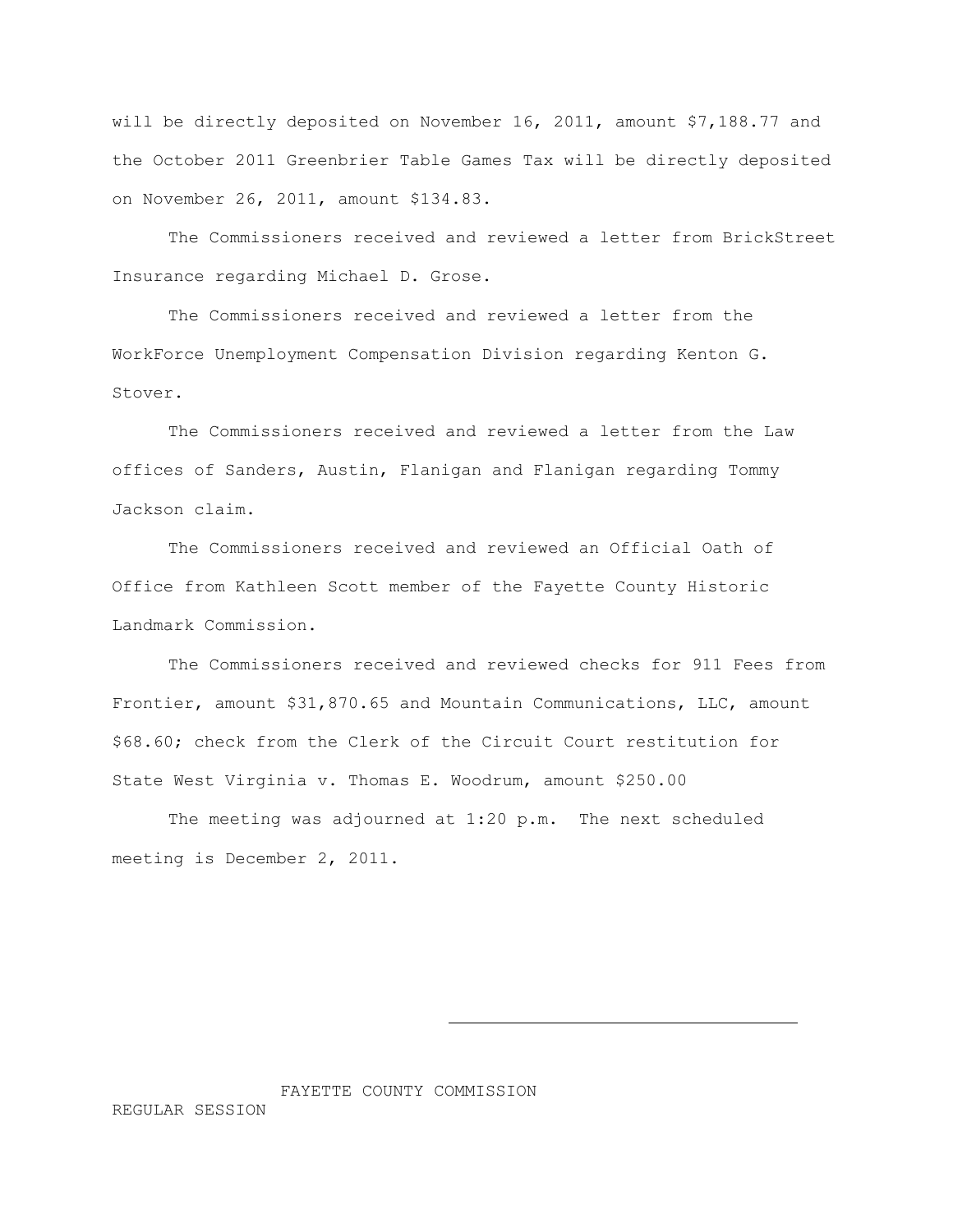DECEMBER 2, 2011 **COURTHOUSE** FAYETTEVILLE, WV 25840 MEMBERS Present: Matthew D. Wender, John H. Lopez, Denise A. Scalph

The Fayette County Commission met in a regular session on this  $2<sup>nd</sup>$ day of December 2011.

Commissioner Wender called the meeting to order at 9:10 a.m.

Eddie Young, Assessor presented exonerations to be approved and signed to the Commissioners

Commissioner Lopez offered a motion to approve real property tax tickets for Terry E. Willis, Sr. Commissioner Scalph seconded. Unanimous.

Commissioner Lopez offered a motion to approve vouchers and invoices, checks to be released today and approve  $1^{st}$  half payrolls, checks to be released on December 15, 2011. Commissioner Scalph seconded. Unanimous.

Commissioner Scalph offered a motion to approve minutes of October 28, 2011. Commissioner Lopez seconded. Unanimous.

The Commissioners signed Resolution authorizing and direct Region 4 Planning and Development Council/West Virginia Division of Energy to submit payment of an invoice dated October 13, 2011 in the amount of \$28,200.75 to Casto Technical Services for the Fayette County Courthouse Boiler Project.

The Commissioners received from J. Dan Snead and Associates, Inc. approved Application and Certificate for Payment No. 1 from Radford and Radford, Inc. in the amount of \$20,178.90 for the new Fayette County 911 Center.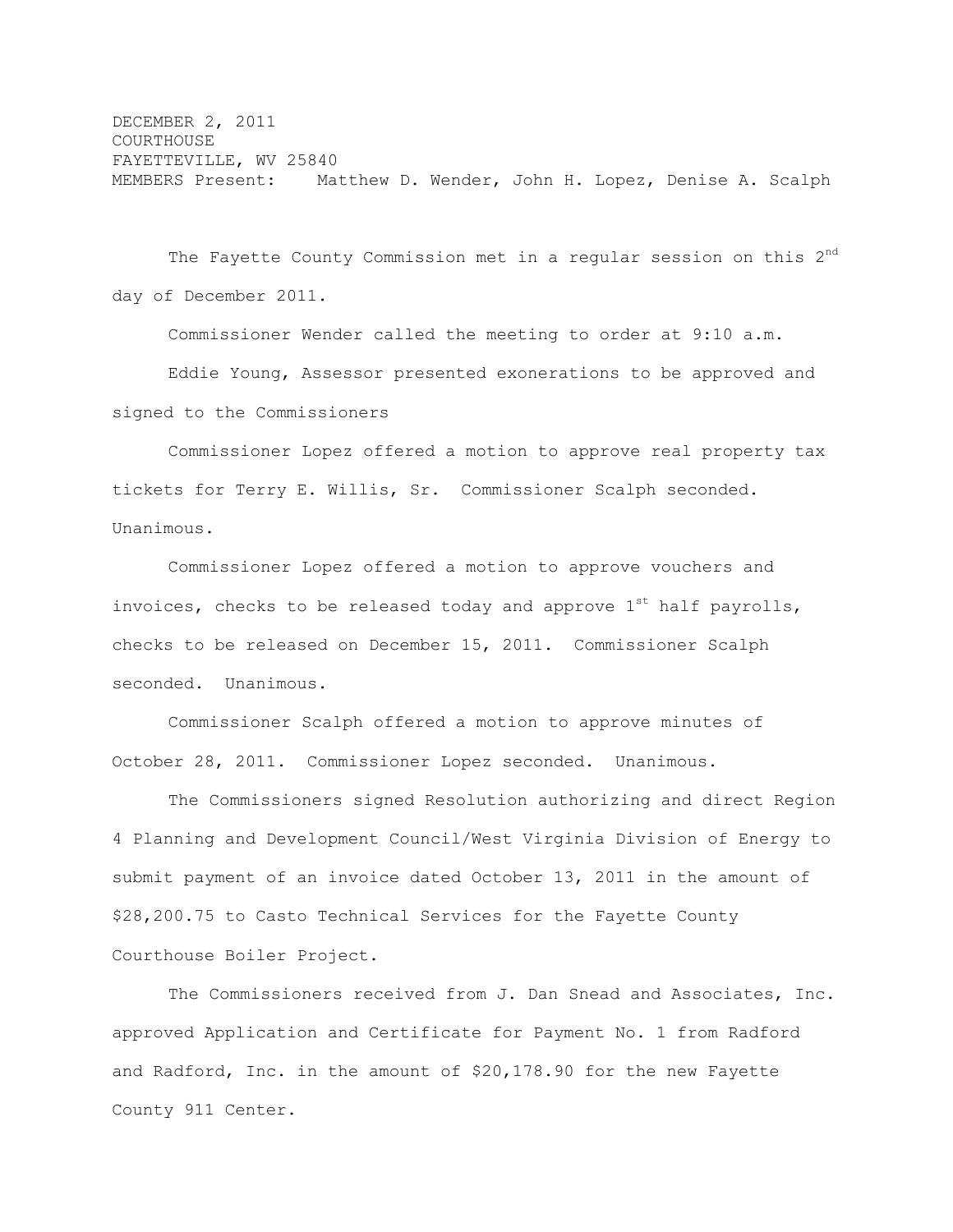The Commissioners approved the Requisition from J. Dan Snead and Associates, Inc. for payment to Radford and Radford, Inc., amount \$20,178.90 for the new Fayette County 911 Center.

The Commissioners opened and reviewed bids for the Fayette County Animal Shelter.

Only two (2) bids were received-Main Street Builders and DanHill Construction.

The Commissioners reviewed the bids and question if these bids included material and labor. The Commissioners asked Allen Ballard to get clarification from both bidders and get back with the Commission today.

Steve Cruikshank, Deputy OES Coordinator appeared before the Commission to make recommendation for the Assistant Fire Coordinator.

Mr. Cruikshank told the Commissioners that four (4) candidates sent in their application. One (1) was withdrawn.

Tim Richardson informed the Commissioners that Chris Martin is an outstanding candidate for this position.

After a brief discussion, Commissioner Scalph offered a motion to accept the recommendation of the Firefighters Association and their Committee to hire Chris Martin as Assistant Fire Coordinator effective January 1, 2012 with a six-month probation period under the terms and conditions established by the Committee, starting salary \$28,000.00 after probationary period salary would increase to \$30,000.00. Commissioner Lopez seconded.

John David appeared before the Commission to inform them that at their November 14, 2011 Commission meeting they approved to sign a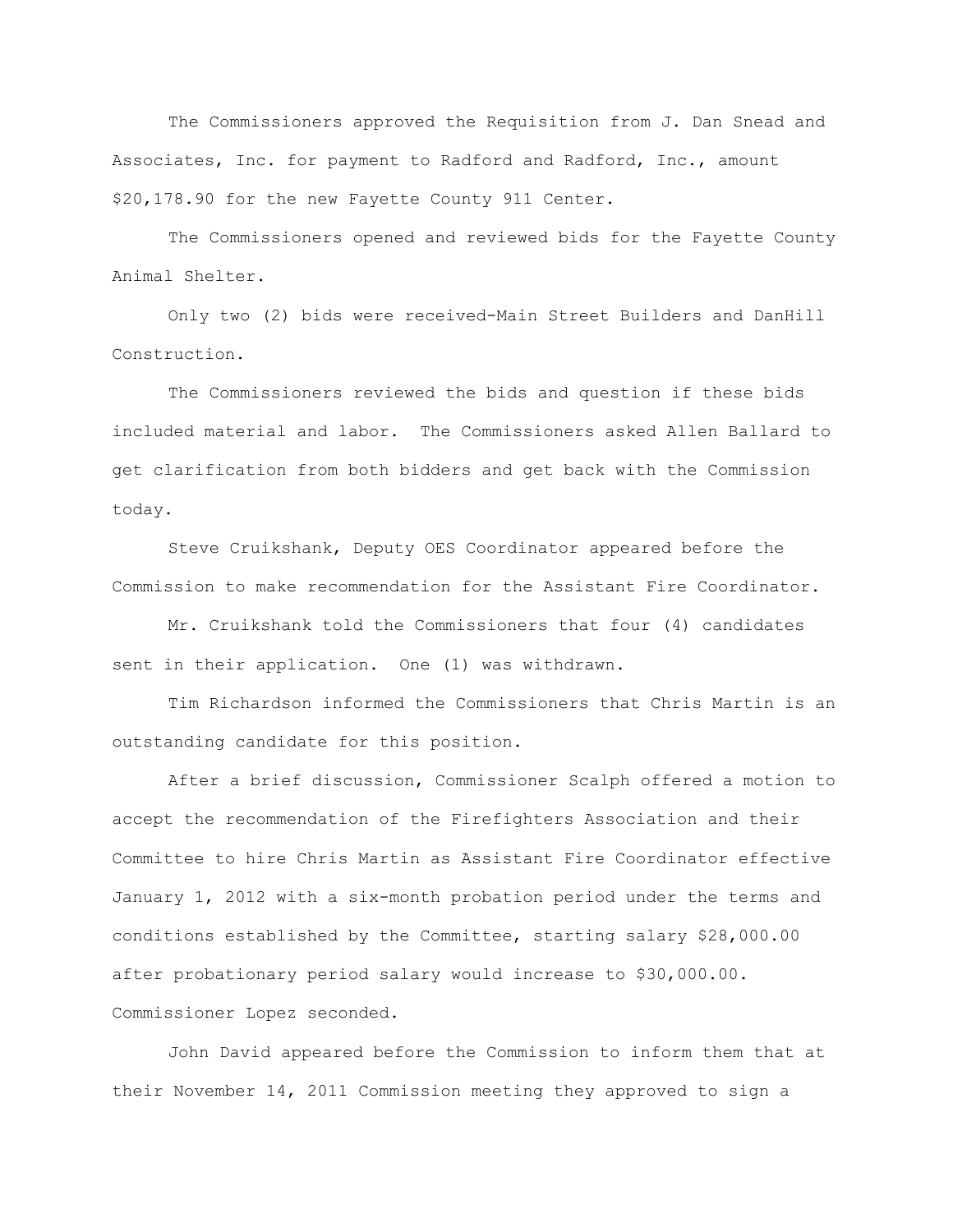Community Participation Grant Program application for the Southern Appalachian Labor School.

Mr. David told the Commission that a Resolution for the Community Participation Grant has to be approved and signed.

Commissioner Scalph offered a motion to approve and authorize the adoption of the Resolution for a Community Participation Grant Program application for the Southern Appalachian Labor School. Commissioner Wender seconded. Unanimous. Resolution signed.

Mr. David presented to the Commissioners copy of the plans for the rehabilitation of the 625 seat auditorium and two conferences rooms for the Historic Oak Hill School, formerly the Oak Hill Elementary School.

Mr. David told the Commissioners they are looking for some funds, annual projected cost of \$100,000 for utilities and maintenance on the building.

Commissioner Lopez informed the Commissioners due to sickness he will have to excuse himself from the meeting.

Commissioner Scalph offered a motion that Fayette County Commission accept the bid from Main Street Builders out of Prince West Virginia (\$4,300.00) for the slab at the Fayette County Animal Shelter and asked that the Contractor will hold the bid for 6-months. Commissioner Wender seconded. Unanimous.

Kimberly Bennett, District Commissioner Boy Scouts appeared before the Commission to give an update on the Food Pantries in Fayette County.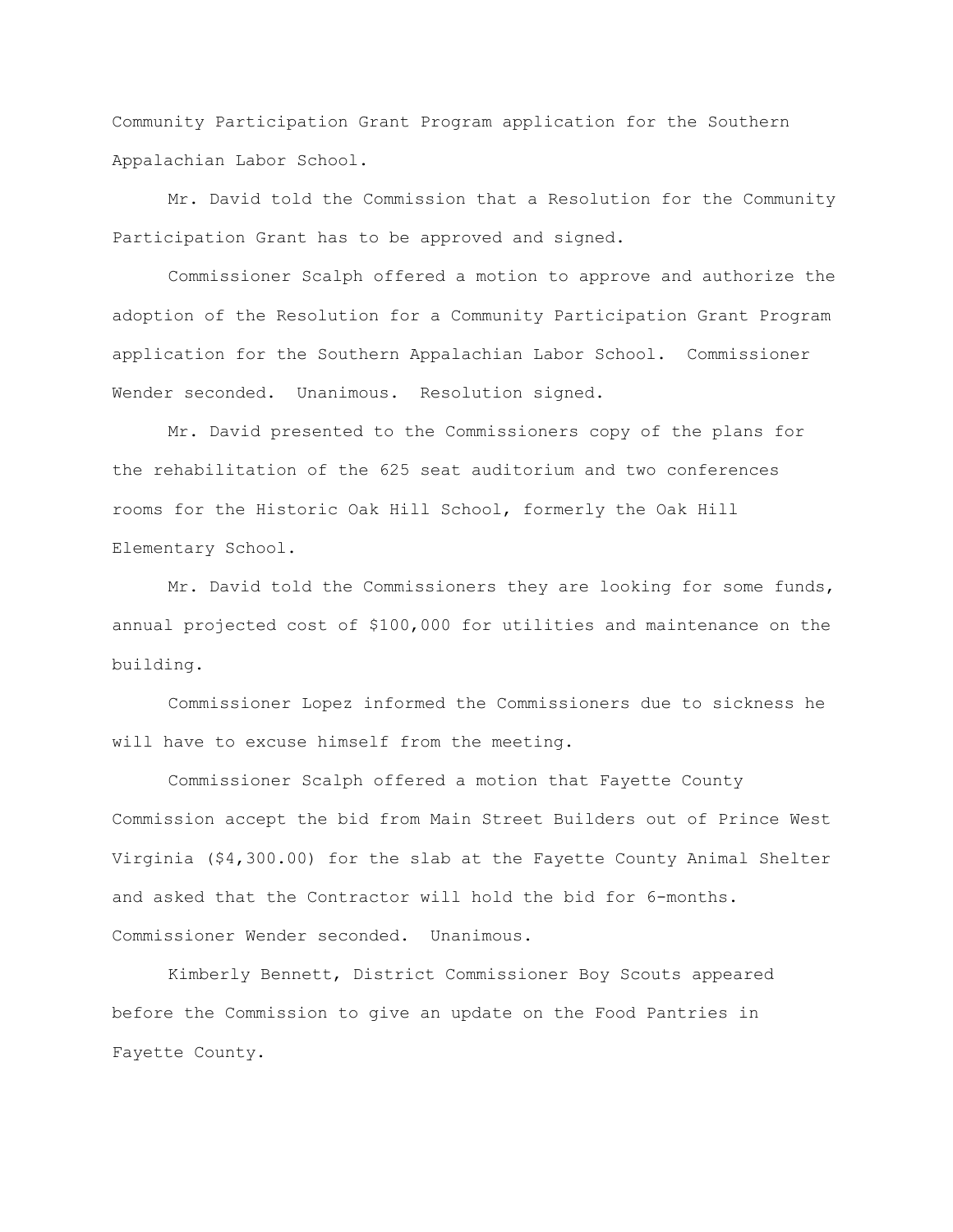Ms. Bennett told the Commissioners that Betty Steen is in charge of the Oak Hill, Danese and Fayetteville areas and Dorothy Davila is in charge of Montgomery, Gauley Bridge and Armstrong Creek areas.

After a brief discussion, Commissioner Scalph offered a motion that Fayette County Commission recognizes with the current conditions in the County that there is a need for providing food for Fayette County Residents, therefore according to 7-1-3y of the West Virginia Code the Commission is making a budgetary allocation for the purpose of aiding these pantries that needs assistance. The Commission approves a one time allocation of \$1,000.00 to the Fayette County Emergency Food Assistance Center and the Capital Resource Agency. Commissioner Wender seconded. Unanimous.

John Bracken, Hawks Nest State Park Superintendent appeared before the Commission to give an update on the Hawks Nest Golf Course.

After the brief update, Commissioner informed they would continue to make their case with the Governor regarding the closing of the Golf Course.

David Neal, E911 Coordinator appeared before the Commission to discuss a cell tower in the Armstrong Creek area.

After the brief discussion, Commissioner Wender told Mr. Neal that since Commissioner Lopez was absent and he asked that you be put on the agenda to discuss the cell tower, Commissioner Wender asked Mr. Neal to contact Commissioner Lopez to discuss further.

The Commissioners received and reviewed a letter from Attorney Paul O. Clay, Jr. requesting a hearing on a Motion for Removal of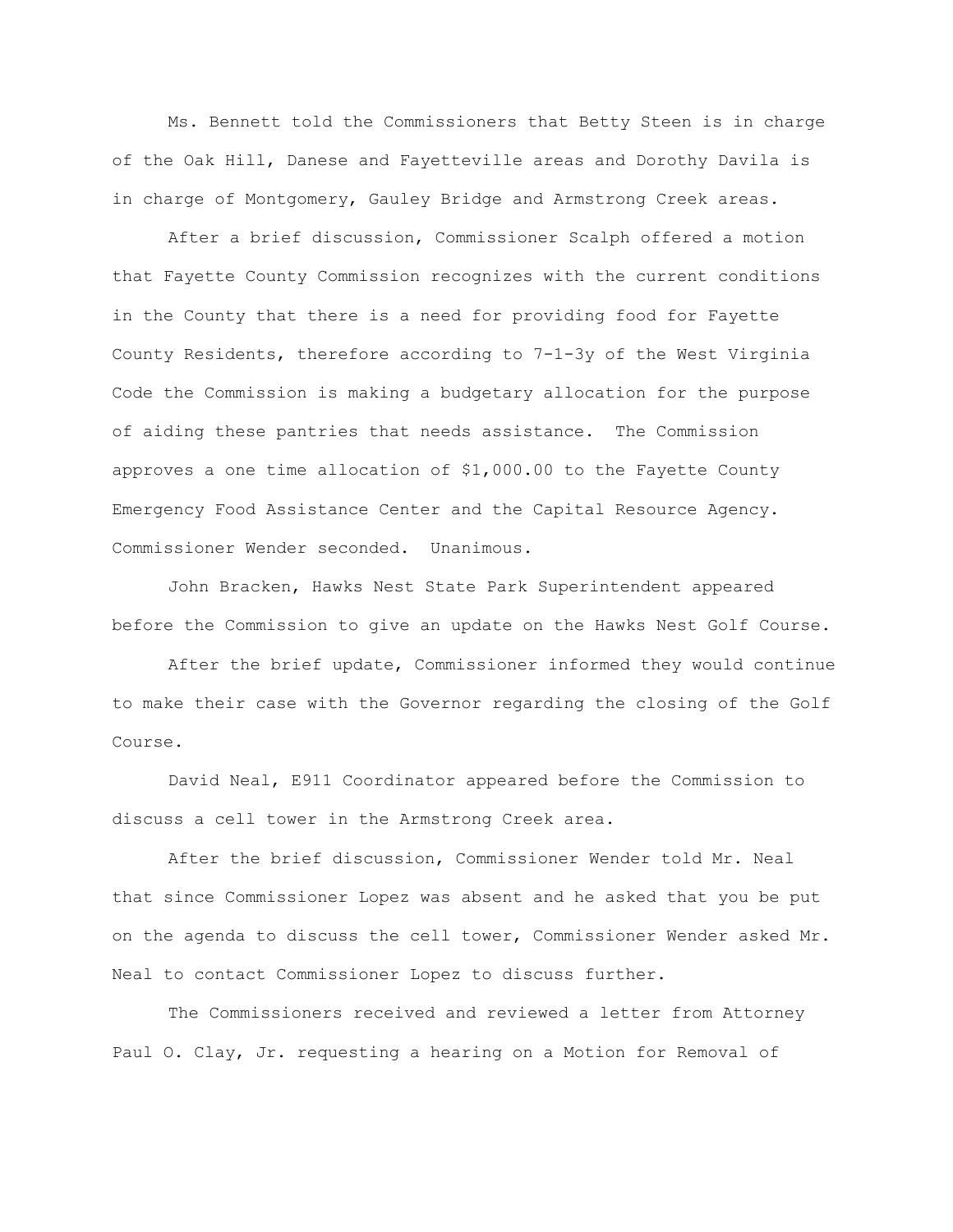William E. Dixon as Administrator of the Estate of Charles Edward Dixon.

Carl Harris, Prosecuting Attorney informed the Commissioners he would prepare an Order informing James C. Blankenship, III, Attorney at Law, Fayetteville, West Virginia that he has been appointed to conduct a hearing on the Motion For Removal of Administrator, to make Findings of Fact, Conclusions of Law, and recommendation to the Commission.

Counsel for the Petitioners, Paul Clay is charged with obtaining a hearing date with the Special Commission and providing notices of the hearing to the Administrator, the heirs and any other interested parties.

Mr. Harris informed the Commissioners he would direct the Clerk of the Commission provide attested copies of the Order to Paul Clay, James Blankenship and William E. Dixon.

Tom Snyder, WQAZ Radio appeared before the Commission to discuss his connection with Shentel Cable.

After a brief discussion, Commissioner Wender asked Mr. Snyder to prepare a facts and solution memorandum to the situation and send to Carl Harris, Prosecuting Attorney to review.

Terry Moore appeared before the Commission to give them an update on the clean up of her property.

Angela Gerald gave a detailed plan on what Ms. Moore is going to do. Ms. Gerald told the Commissioners the house should be down by January, windows are out miscellaneous debris has been hauled away.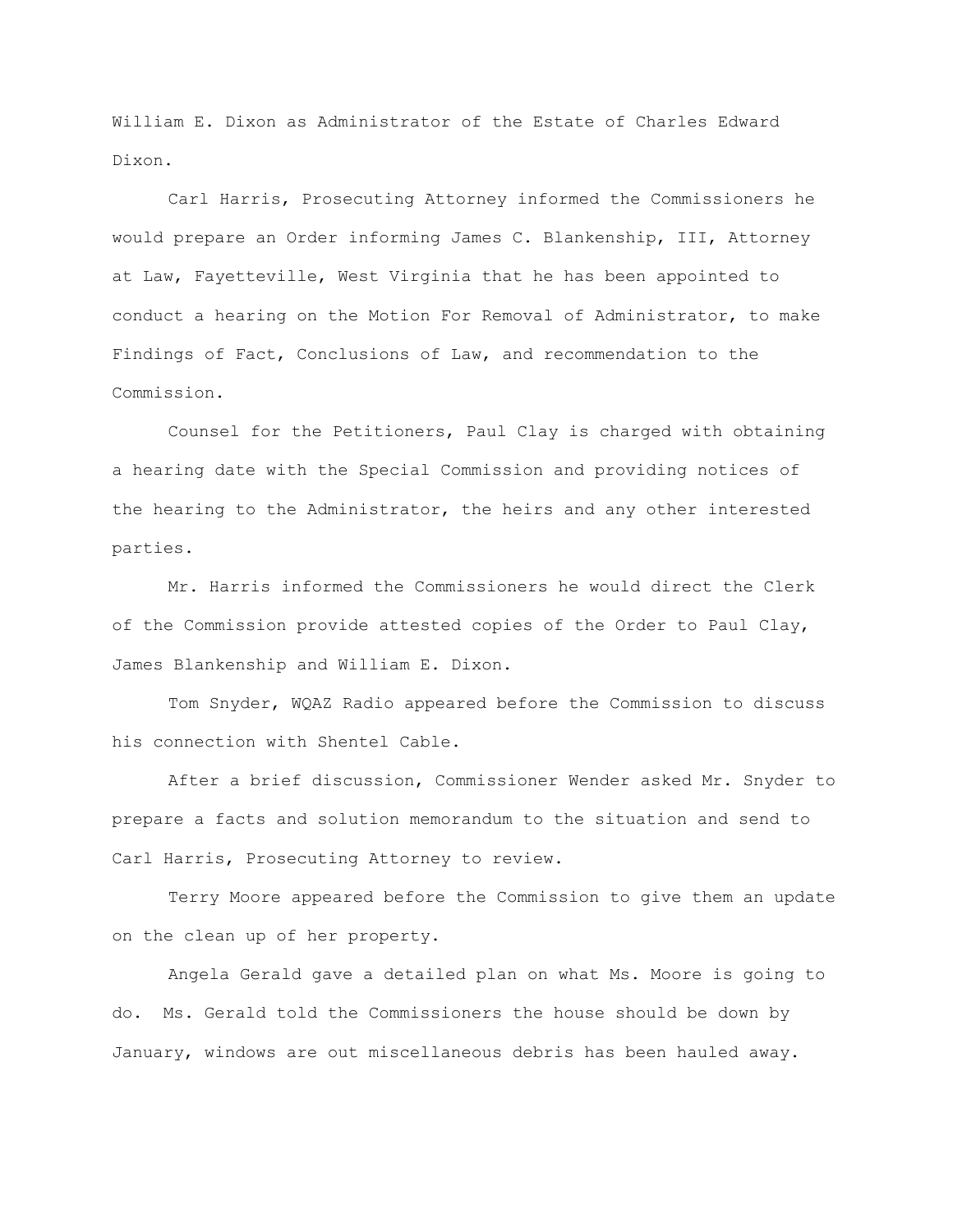Commissioner Wender gave Ms. Moore some suggestions on whom she can get to assistant with her situation.

Bernard Hall appeared before the Commission to voice his complaint on Georgia Pacific.

Mr. Hall told the Commissioners that pollution is coming out of the building.

The Commissioners told Mr. Hall as far as they know there is no activity in the building and no plans to reopen in the near future.

Mr. Hall questioned about the permit modification.

Catherine Moore with the Beckley Newspaper informed Mr. Hall that if he had any comments regarding the permit modification she could give him the information on where to send his comments.

The Commissioners received and reviewed a request for a drawdown from Mason Hines, Director of the Fayette County Evidence Center (FCEC) for \$8,333.33.

The Commissioners asked that this be revisited in January 2012.

The Commissioners signed a Request for Reimbursement to the West Virginia Division of Justice and Community Services for the Community Corrections Program for expenses for October 2011 in the amount of \$41,903.21.

The Commissioners signed a Request for Reimbursement to the West Virginia Division of Criminal Justice Services Justice Assistant Grant for Prevention Officer for the month of November 2011 in the amount of \$2,083.33.

Ms. Berry informed the Commissioners she needs an RSVP on who would be attending the December 12, 2011 Governors' announcement of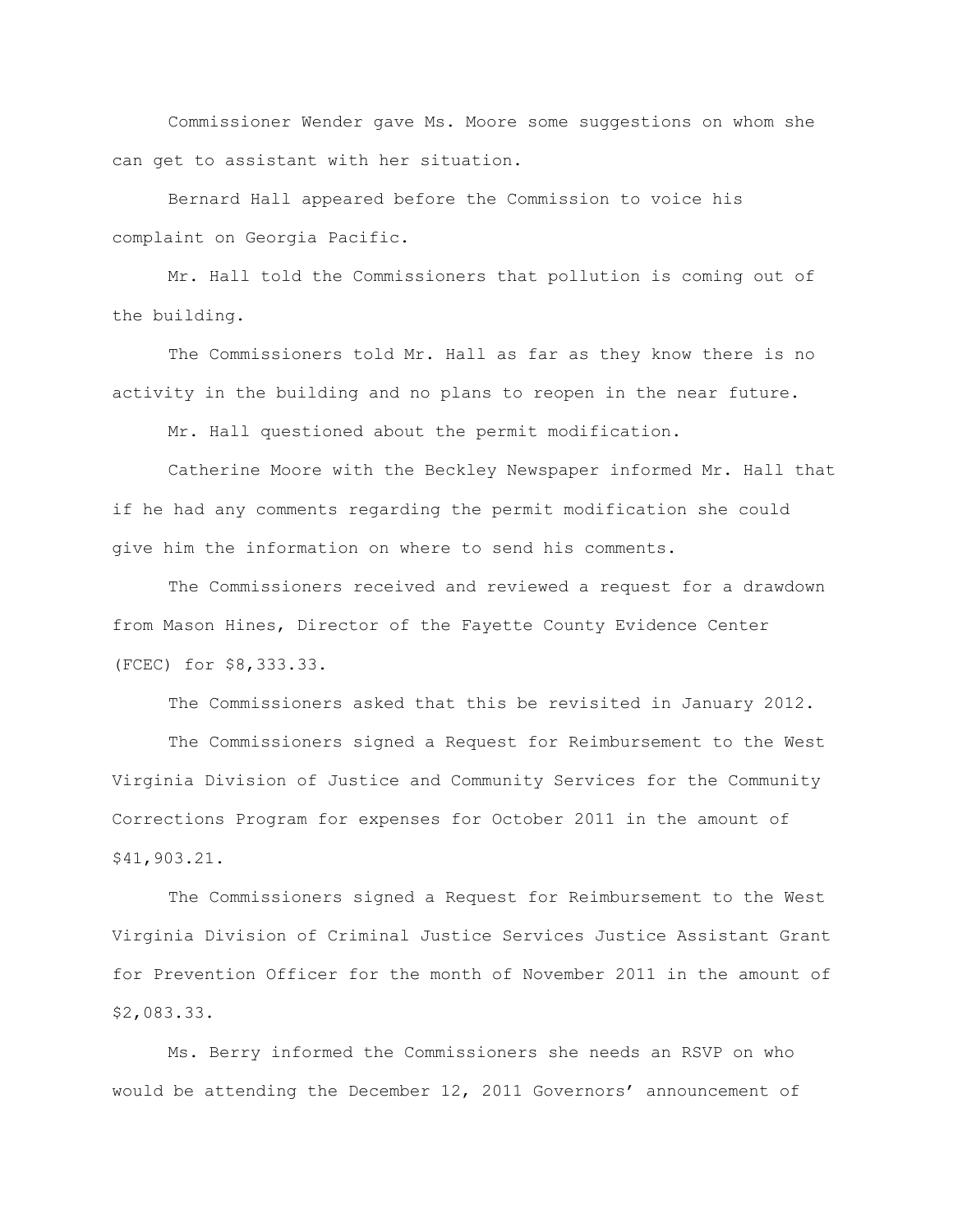approval for a Small Cities Block Grant (SCBG) Application for the Kanawha Falls Public Service District. Commissioner Wender and Commissioner Scalph told Ms. Berry they will be attending.

The Commissioners signed a letter to Okey Skidmore, Manager of the Fayette County Memorial Building informing that the request of Cindy P. Harrington to use the building for the upcoming West Virginia Blazers Basketball Games pending no conflict of schedule was approved. The \$1,000.00 rental fee will be waived; however, a \$1.00 per person to be charged at the gate, a \$100.00 per each night for the custodial and trash service fees requirements on game day. All other rules are applicable including insurance.

The Commissioners received and reviewed from the Fayette County Animal Control Center/NRHS Weekly Fees Collected for the week of November 18 to November 24, 2011, amount \$270.00, the week of November 25 to November 30, 2011, amount \$249.00 and the week of December 1, 2011, amount \$1,140.00.

The Commissioners received and reviewed a letter from the West Virginia Development acknowledging receipt of the Appalachian Regional Commission (ARC) Enhanced Programs for Distressed Counties Flex-E-Grant Application requesting \$8,500.00 to support the Park and Ride project.

The Commissioners received and reviewed a letter from the Office of the State Treasurer informing that the funds due for the October Limited Video Lottery will be directly deposited on November 28, 2011, amount \$6,514.33.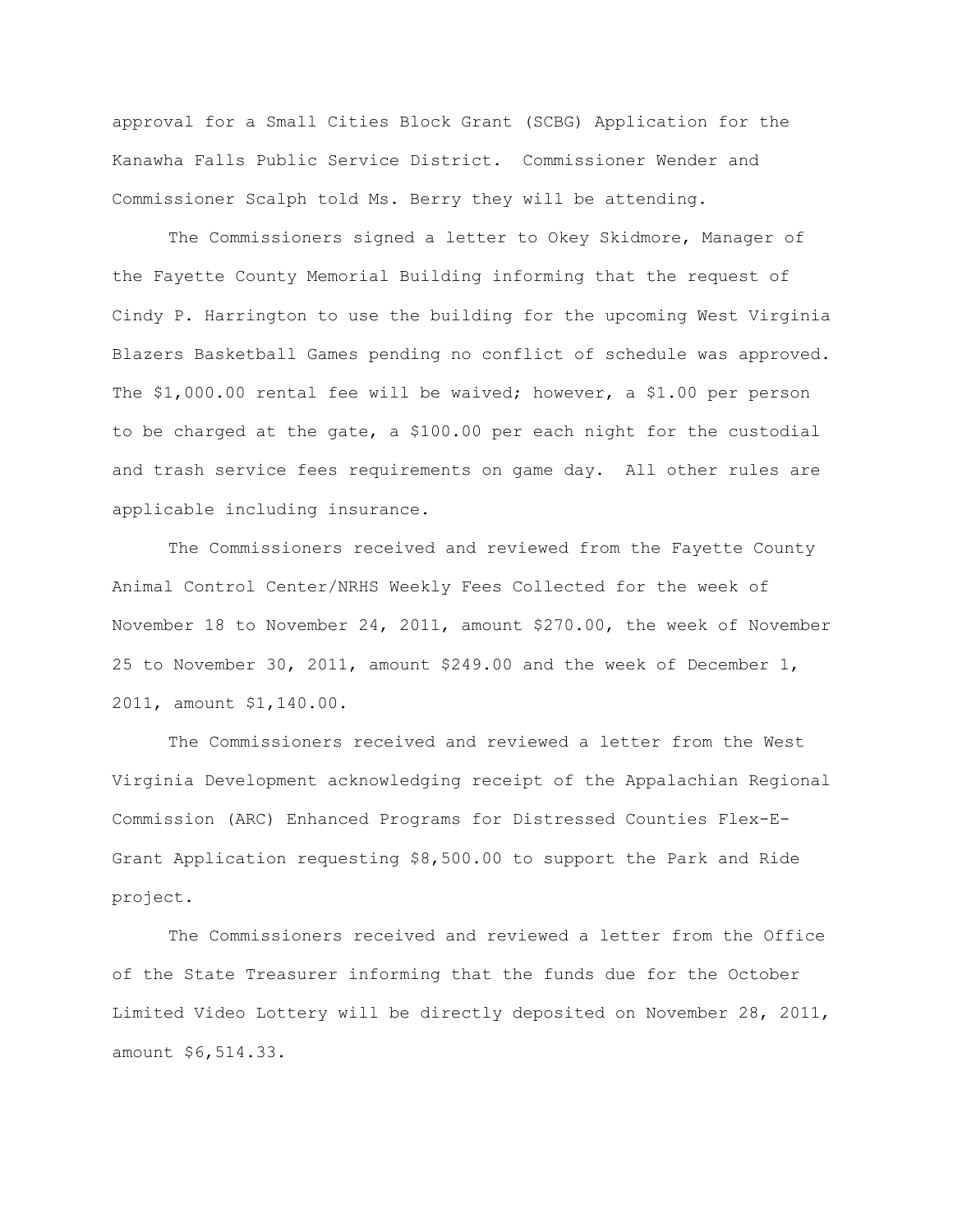The Commissioners received and reviewed a letter from the Mount Hope Heritage and Hope thanking the Commission for their support of their project for the creation of a park at the North entrance of Mount Hope and requesting the \$3,000.00 contingent upon confirmation of other funds raised.

The Commissioners received and reviewed a letter from Gauley River Public Service District thanking the Commission for its timely contribution to the Smith Branch Pump Station Repair Project.

The Commissioners received and reviewed a letter from the Division of Highways requesting assistant in making available (to anyone who wishes to review them) the list of proposed amendment to the approved 2012-2017 Statewide Transportation Improvement Program (STIP).

The Commissioners received and reviewed a letter from Brian Parsons, Assistant Prosecuting Attorney regarding the Commission"s request to consider whether the proposed communication tower construction requested by the State of West Virginia on the National Guard armory facility situate Glen Jean, Fayette County, West Virginia is controlled by the Fayette County Unified Development Code (UDC).

The Commissioners received and reviewed a letter from the Public Service Commission regarding WV State Police request the implementation of a statewide 311 services for the public to make nonemergency phone calls to the nearest WV State Police Department.

The Commissioners received and reviewed a letter from the Office of Economic Opportunity thanking the Commission for their support for the Weatherization Program at Mountain Heart Community Service.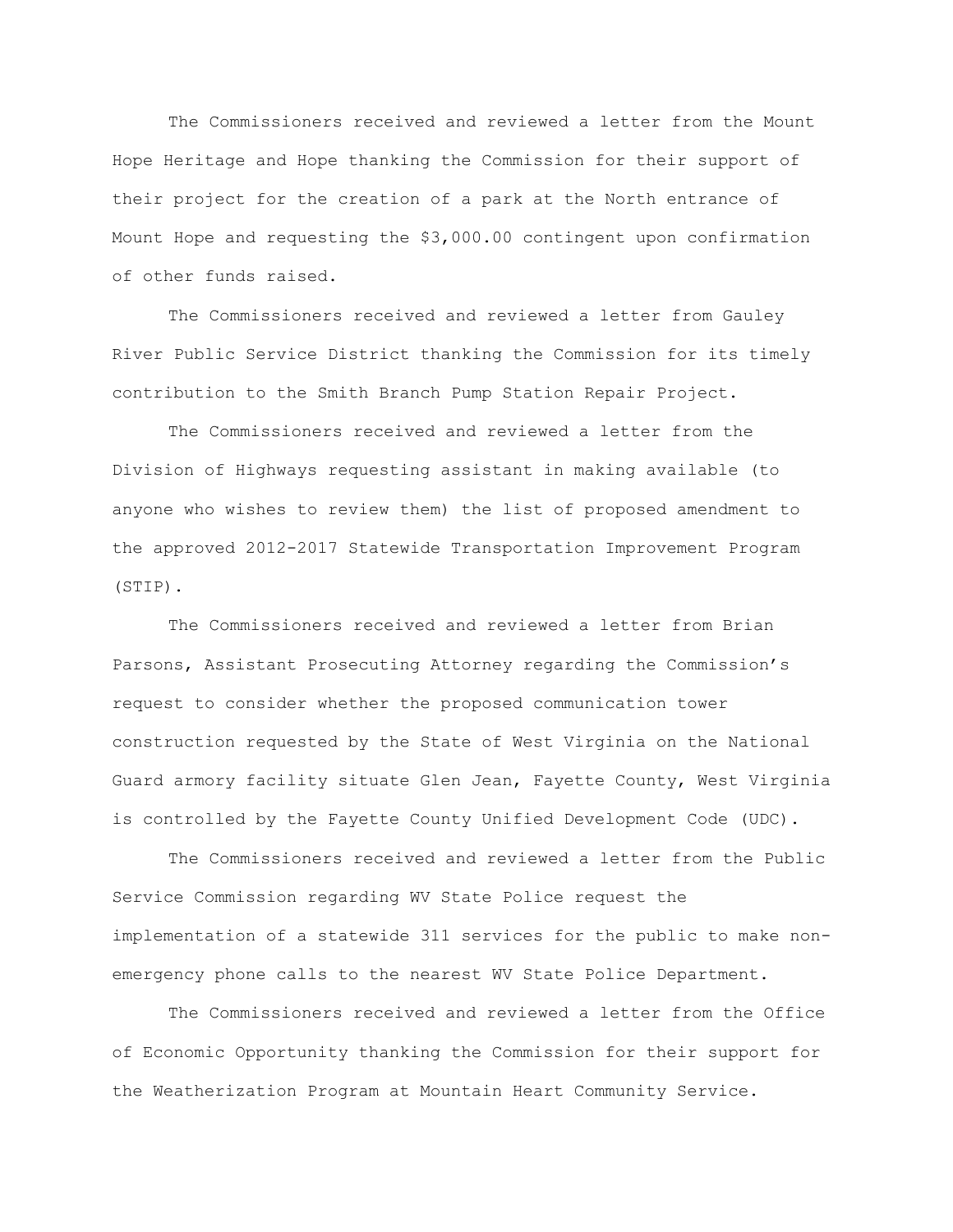The Commissioners received and reviewed checks for 911 Fees from Lumos, amount \$813.00; check from the Division of Justice and Community Services for the Community Corrections Center, amount \$18,452.52; check from the Division of Justice and Community Services for (JAG) Prevention Officer, amount \$4,756.31; reimbursement from the Fayette County Solid Waste Authority (FCSWA), amount \$798.15 and check from the Supreme Court Family Law Master (rent), amount \$2,700.00.

The meeting was adjourned at 12:15 p.m. The next scheduled meeting is December 16, 2011.

FAYETTE COUNTY COMMISSION REGULAR SESSION DECEMBER 16, 2011 COURTHOUSE FAYETTEVILLE, WV 25840 MEMBERS Present: Matthew D. Wender, John H. Lopez, Denise A. Scalph

The Fayette County Commission met in a regular session on this 16<sup>th</sup> day of December 2011.

Commissioner Wender called the meeting to order at 9:15 a. m.

Eddie Young, Assessor presented exonerations to be approved and signed to the Commissioners.

Commissioner Scalph offered a motion to approve and sign real property tickets for Moyla Denise Hall, Paul G. Belcher, Timothy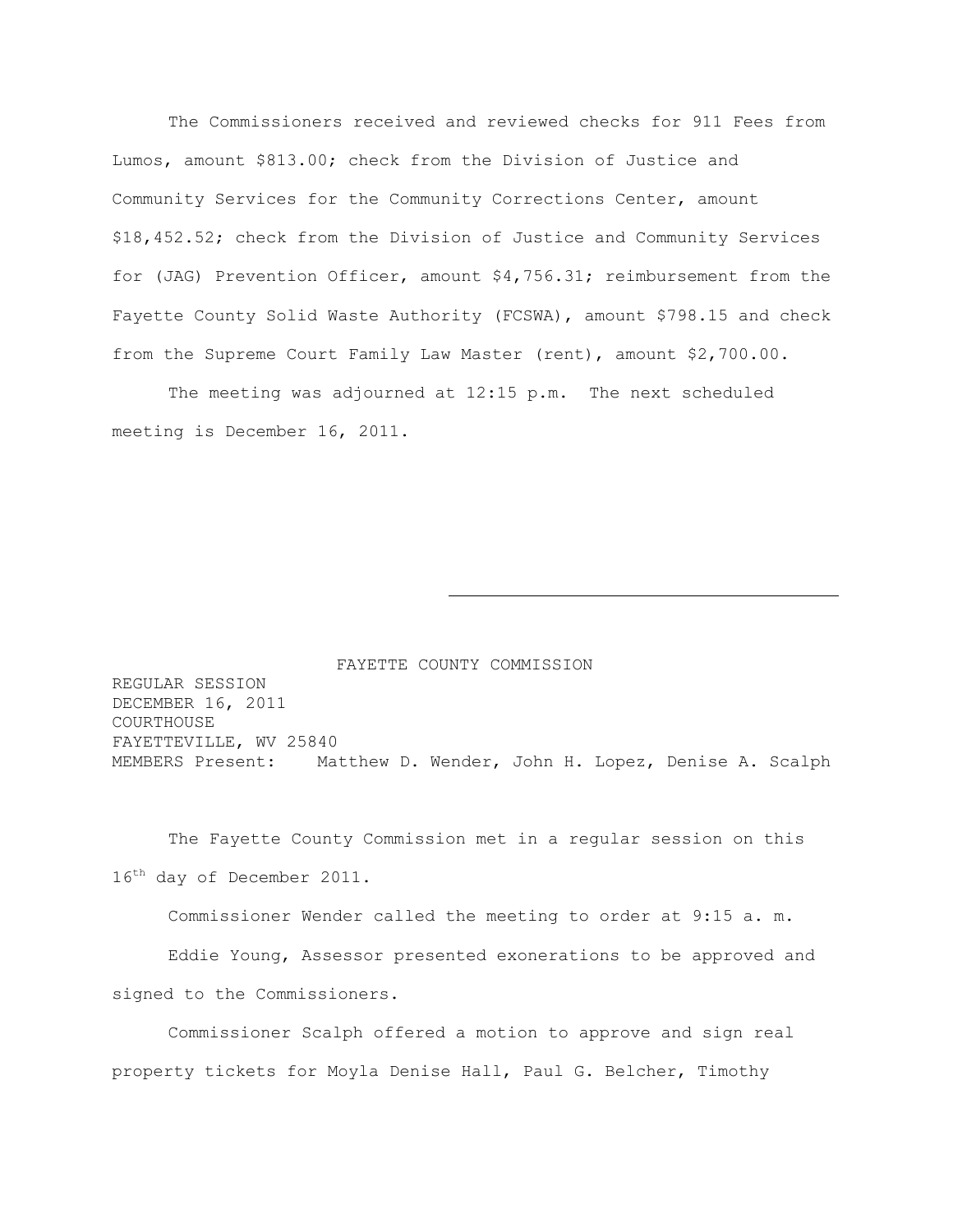Gerald Lightner, Loren Cox, James Keffer, Ernest L. Wright and Harley Vest. Commissioner Lopez seconded. Unanimous.

Commissioner Lopez offered a motion to approve and sign personal property tickets for Rodney Ray or Doretha Rainey, Ted K. or Sharon Ramsey, William D. Massie, Peggy Ann Franklin, Larry E. and Joan Stowers, Steve L. and Deirdre Gilkerson, Sandra K. and Shirley Vandall, David W. Weaver and Leigha C. Miller. Commissioner Scalph seconded. Unanimous.

Commissioner Lopez offered a motion to approve vouchers and invoices, checks to be released today and approve  $2^{nd}$  half payrolls, checks to be released December 30, 2011. Commissioner Scalph seconded. Unanimous.

Commissioner Scalph offered a motion to approve November 14, 2011 minutes. Commissioner Lopez seconded. Unanimous.

The Commissioners signed a Request for Reimbursement to the West Virginia Division of Justice and Community Services for the Community Correction Program expenses for November 2011 in the amount of \$19,279.61.

The Commissioners signed a Request for Reimbursement to the West Virginia Division of Justice and Community Services for the Justice Assistant Grant, Perdue Pharma Grant and Substance Abuse Program for September 2011 to November 2011 in the amount of \$7,872.97.

Ms. Berry presented a Governor"s Community Partnership grant for the Fayette County Historical Society, Contentment Museum in the amount of \$3,330.17 to the Commissioners.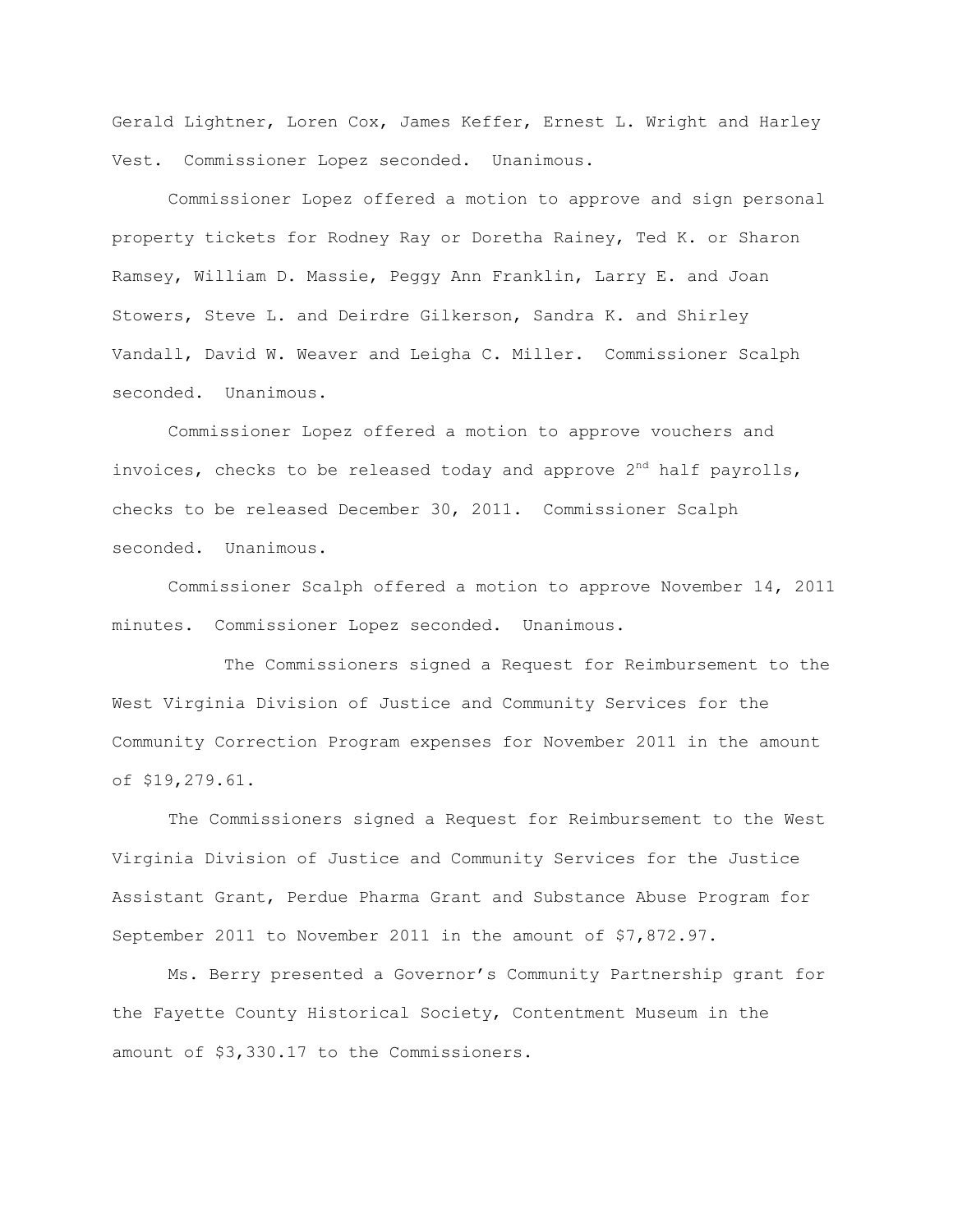Commissioner Lopez offered a motion to approve the drawdown request to the Governor"s Community Partnership Grant for the Fayette County Historical Society, Contentment Museum in the amount of \$3,330.17. Commissioner Scalph seconded. Unanimous.

Ms. Berry informed the Commissioners that Debbie Aliff, Payroll Clerk forgot to send in her 941 Deposit for June. The Internal Revenue Service is charging a penalty of \$5,467.64. A copy of the letter Ms. Aliff had sent to the Internal Revenue Services was attached.

Discussion was held, the Commission asked Carl Harris, Prosecuting Attorney to see if there is any other result that can be used. After discussion the Commission approved to the pay the penalty of \$5,467.64.

Ms. Berry presented a letter to the West Virginia Courthouse Facilities Improvement Authority requesting a 6-month extension on Phase 1 of the Fayette County Courthouse Electrical Upgrade. The Commissioners signed.

Ms. Berry presented a contract with the West Virginia Courthouse Facilities Improvement Authority for Phase 2 of the Electrical Upgrade in the amount of \$84,060.00.

Commissioner Lopez offered a motion that the Fayette County Commission approves and sign contract agreement for the State of West Virginia Courthouse Facilities Improvement Authority for Phase 2 of the Fayette County Courthouse Electrical Upgrade, amount \$84,960.00. Commissioner Scalph seconded. Unanimous.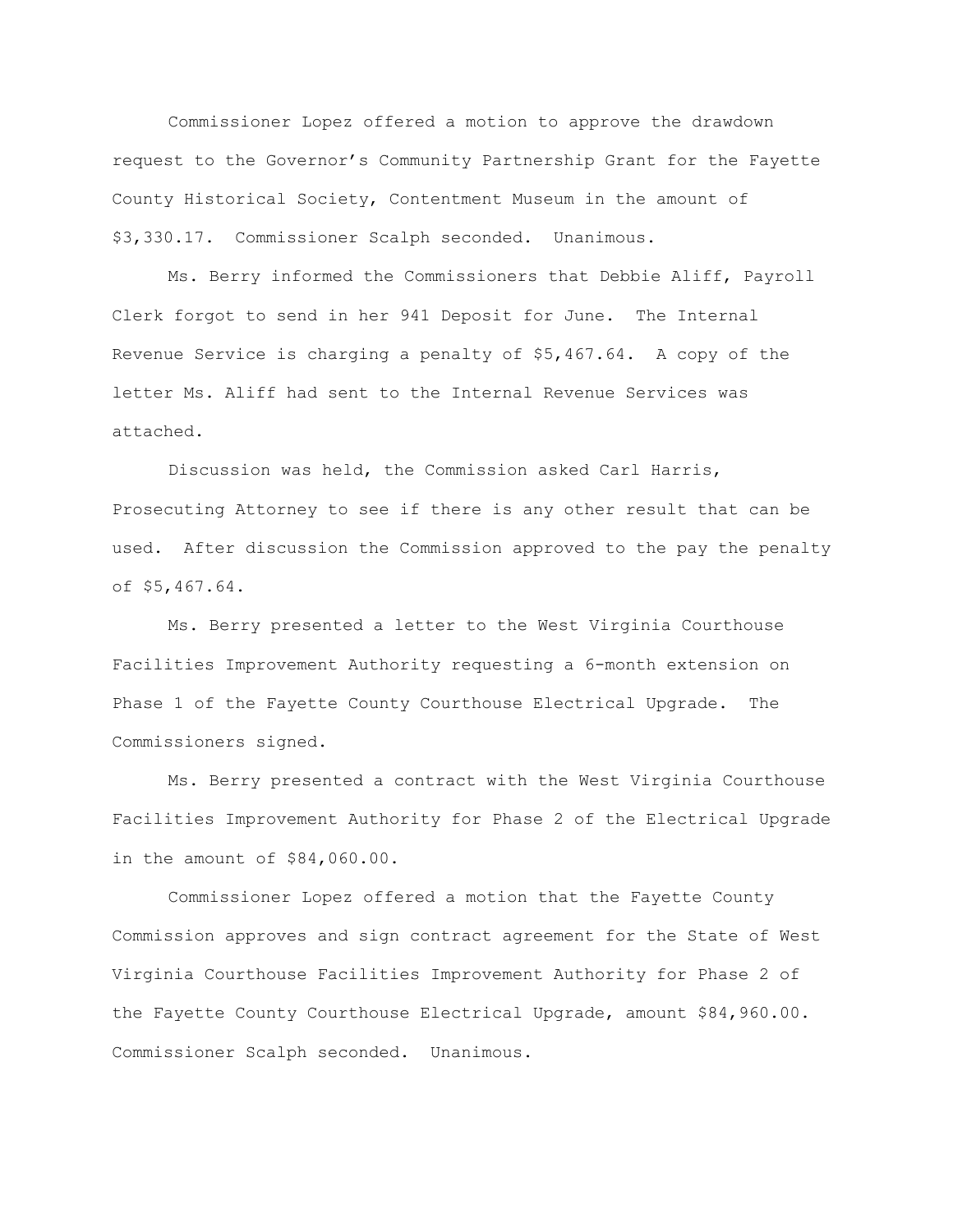The Commissioners received and reviewed a letter from Kelvin Holliday, County Clerk asking that Paul Clay be appointed to fill the vacant position as a Special Fiduciary Commissioner due to the resignation of Fred Jesser and him moving to Greenbrier County.

Commissioner Lopez offered a motion that Paul Clay be appointed to fill the vacant Special Fiduciary Commissioner position due to the resignation of Fred Jesser. Commissioner Scalph seconded. Unanimous.

Ms. Berry presented an Order, ordering the balance of the Fayette County General School Fund in the amount of \$121,529.26 for the calendar year 2011 to be transferred to the Fayette County General County Fund to defray the balance due said fund for the cost of care and feeding of misdemeanor prisoners incarcerated by magistrates.

Commissioner Scalph offered a motion to approve and sign Order, ordering the balance of the Fayette County General School Fund in the amount of \$121,529.26 for the calendar year 2011 to be transferred to the Fayette County General County Fund to defray the balance due said fund for the cost of care and feeding of misdemeanor prisoners incarcerated by magistrates. Commissioner Lopez seconded. Unanimous.

The Commissioners signed a letter to Janis Kitzmiller, Family Law Judge requesting reimbursement for rent in the amount of \$2,700.00 for the month of January 2012.

The Commissioners received and reviewed a letter from Chief Magistrate Danita Young requesting that the refrigerator in the Fayette County Magistrate Court lounge be replaced.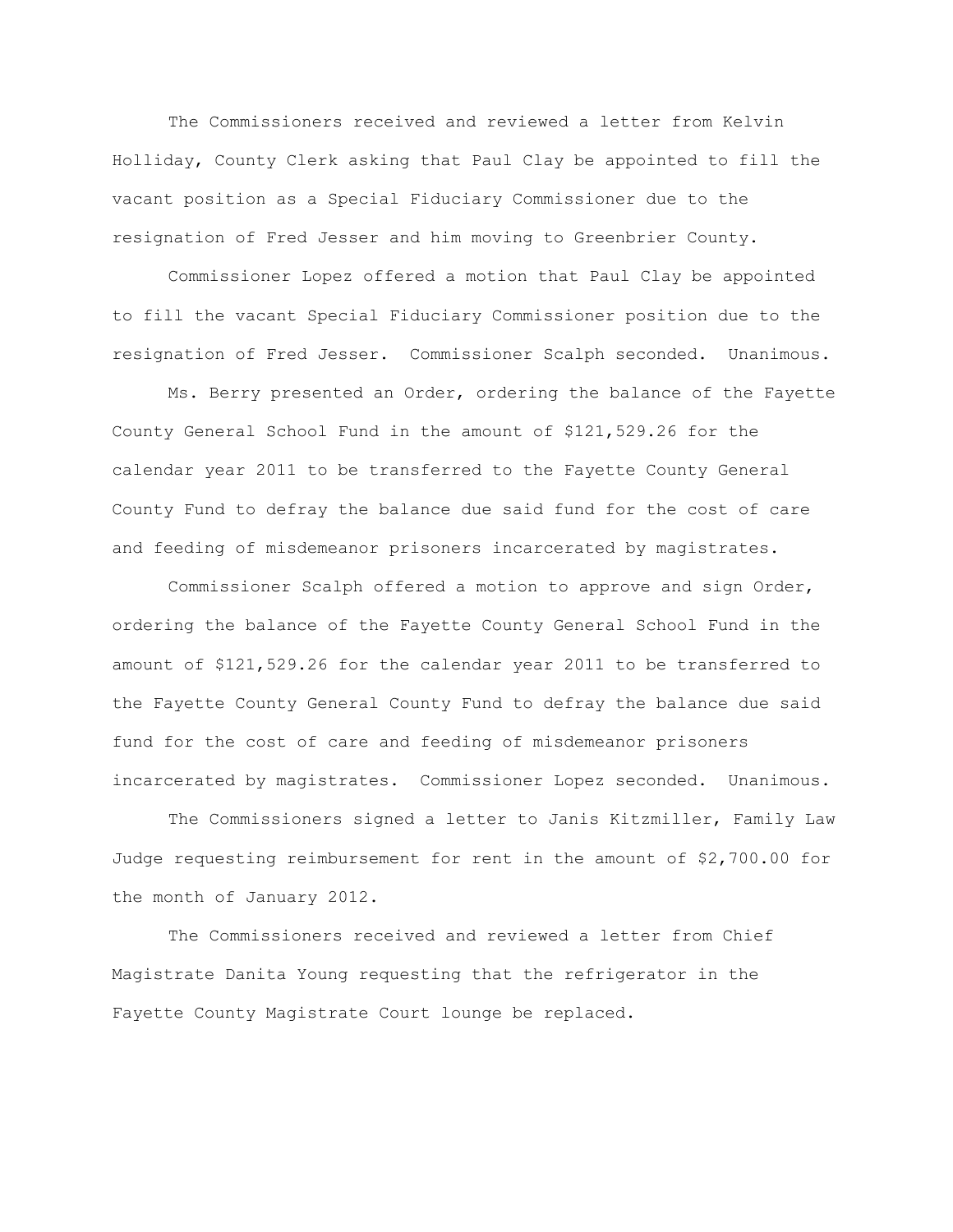Ms. Berry informed the Commissioners that Dickie Smith has gotten quotes from Lowe"s for a 16 cubic Frigidaire %439.00 and a 14 cubic Whirlpool \$399.00.

Commissioner Lopez offered a motion to approve purchasing the 14 cubic refrigerator from Lowe"s for the Magistrate Court Lounge, amount \$399.00. Commissioner Scalph seconded. Unanimous.

Ms. Berry told the Commissioners that Allie Nwosu had called requesting if she could work Christmas Break December 19 to December 30, 2011. The Commissioners approved.

Ms. Berry told the Commissioners that the County Commissioners" Association of West Virginia (CCAWV) is planning their Legislative Association Meeting and Educational & Training on January 22 to January 24, 2012. Ms. Berry asked the Commissioners if they would be attending. Commissioner Wender and Commissioner Scalph informed they would be attending.

The Commissioner received and reviewed a letter from Region 4 Planning and Development Council requesting a drawdown for the Danese Public Service District Water Extension Project #07ARCP15639 in the amount of \$31,756.01.

Commissioner Lopez offered a motion to approve drawdown request from Region 4 Planning and Development Council for the Danese Public Service District Water Extension Project #07ARCP15639 in the amount of \$31,756.01. Commissioner Scalph seconded. Unanimous.

The Commissioners received and reviewed an invitation from Just for Kids, Inc. and the Partners in Prevention Team for Southern West Virginia inviting the Fayette County Commission to their 2<sup>nd</sup> Annual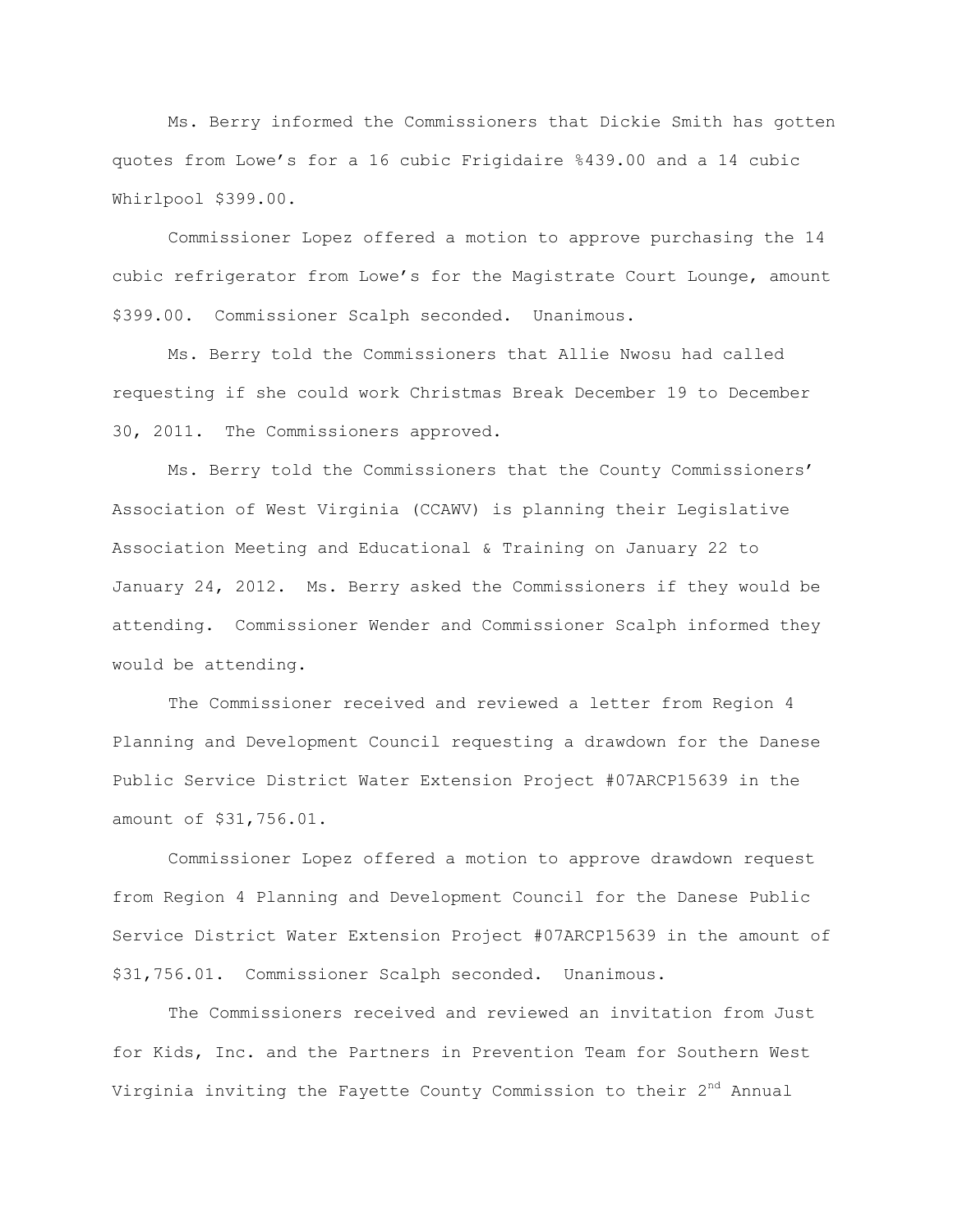Public Policy Forum being held Thursday, January 5, 2012 at 10:30 a.m. to 1:00 p.m. at the McBee"s Irish Pub and Restaurant in Beckley. Commissioner Wender asked Ms. Berry to make sure Aletha Stolar is aware of the invitation.

Ms. Berry told the Commissioners they need to decide on a schedule for the Board of Equalization and Review in February.

The Commissioners decided to have the  $1<sup>st</sup>$  Board of Equalization and Review hearing on January 27, 2012 but asked Ms. Berry to work on and decide on the February schedule and e-mail a copy of the dates to them.

Theresa White, OES Director appeared before the Commission to ask that they sign a Lease Agreement for the property the Commission acquired from the NRCS Dunloup Buyout located at 123 McKell Avenue and 118 McKell Avenue to Nelsi Ferri.

Carl Harris, Prosecuting Attorney told the Commissioners this is the standard lease agreement.

Commissioner Lopez offered a motion that Fayette County Commission approves and sign Lease Agreement for the property located at 123 McKell Avenue and 118 McKell Avenue to Nelsi Ferri under the standard conditions cannot build on the property for \$1.00. Commissioner Scalph seconded. Unanimous.

Commissioner Wender asked Theresa White to get on the agenda early in January 2012 to give an update on the Dunloup Buyout.

Tom Hughes appeared before the Commission to present a Resolution Approving the Financing by Pax Volunteer Fire Department, Inc. of up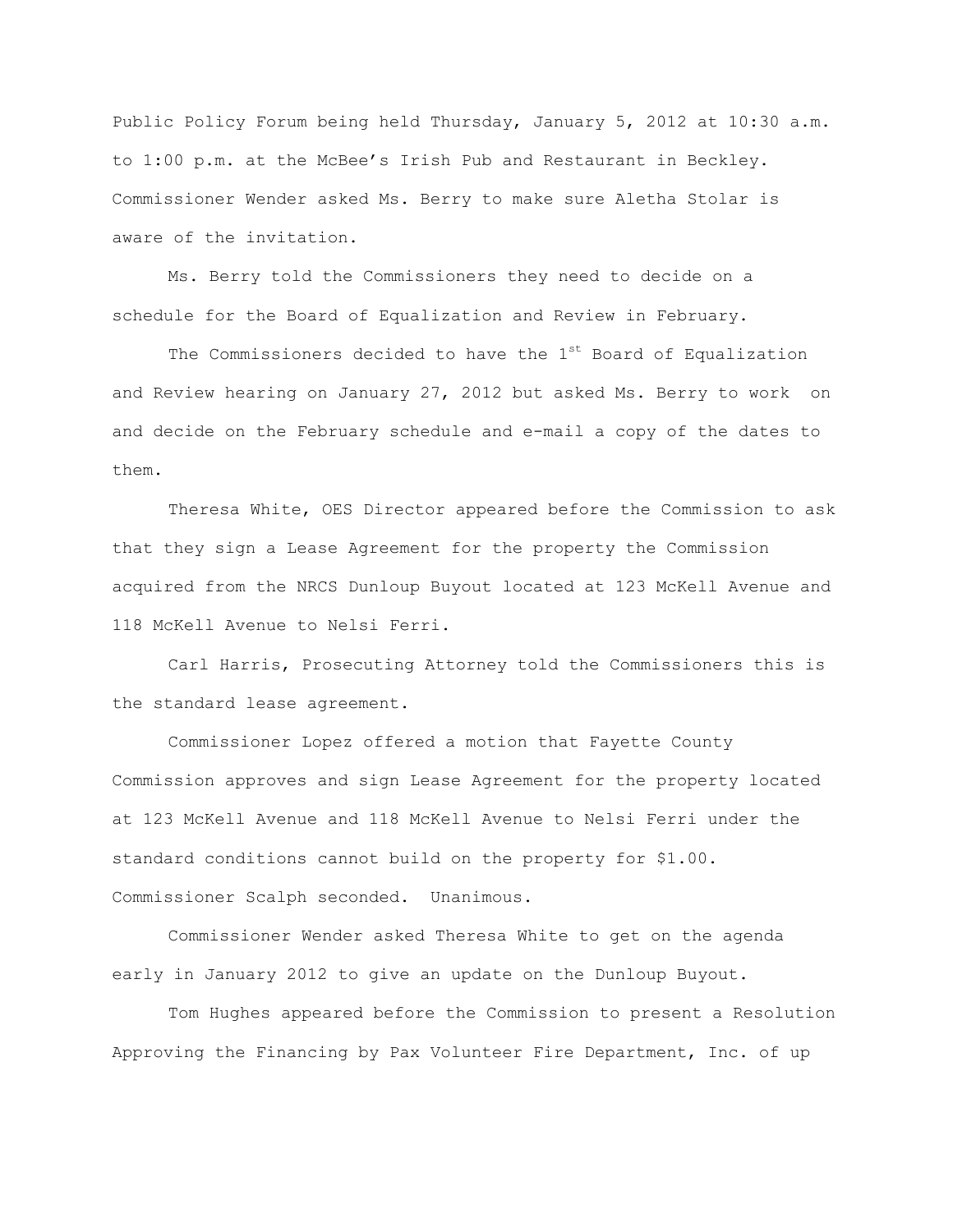to \$103,950 for the lease purchase of a new Ford F550 mini-pumper truck.

Discussion was held, Commissioner Lopez offered a motion that Fayette County Commission approves and signs the Resolution Approving the Financing on behalf of the Pax Volunteer Fire Department for \$103,950. Commissioner Scalph seconded. Unanimous.

Ms. Berry presented Petition to Combine or Divide and Segregate Land to the Commissioners.

Commissioner Lopez offered a motion to approve and sign Petition to Combine or Divide and Segregate Land for William M. and Carolyn L. Hagerman. Commissioner Scalph seconded. Unanimous.

Ms. Berry told the Commissioners she received a letter today from the Fayette County Emergency Food Assistance Center requesting the \$1,000.00 contribution approved for the Food Pantry.

Ms. Berry asked the Commission if they would approve Stephanie Sears to write check today. The Commission approved.

The Commissioners received and reviewed a letter from Dean Kincaid informing the Commission that he is resigning as of January  $1$ , 2012 as a member on the Fayette County Planning and Zoning Commission.

The Commissioners received and reviewed a letter from J. Dan Snead and Associates, Inc. asking David Neal, E911 Coordinator that if he can purchase APC UPS Systems through the NJPA (National Joint Powers Alliance) purchasing contract, then he concurs with Mark King of Harper Engineering and recommends that you proceed with the purchase.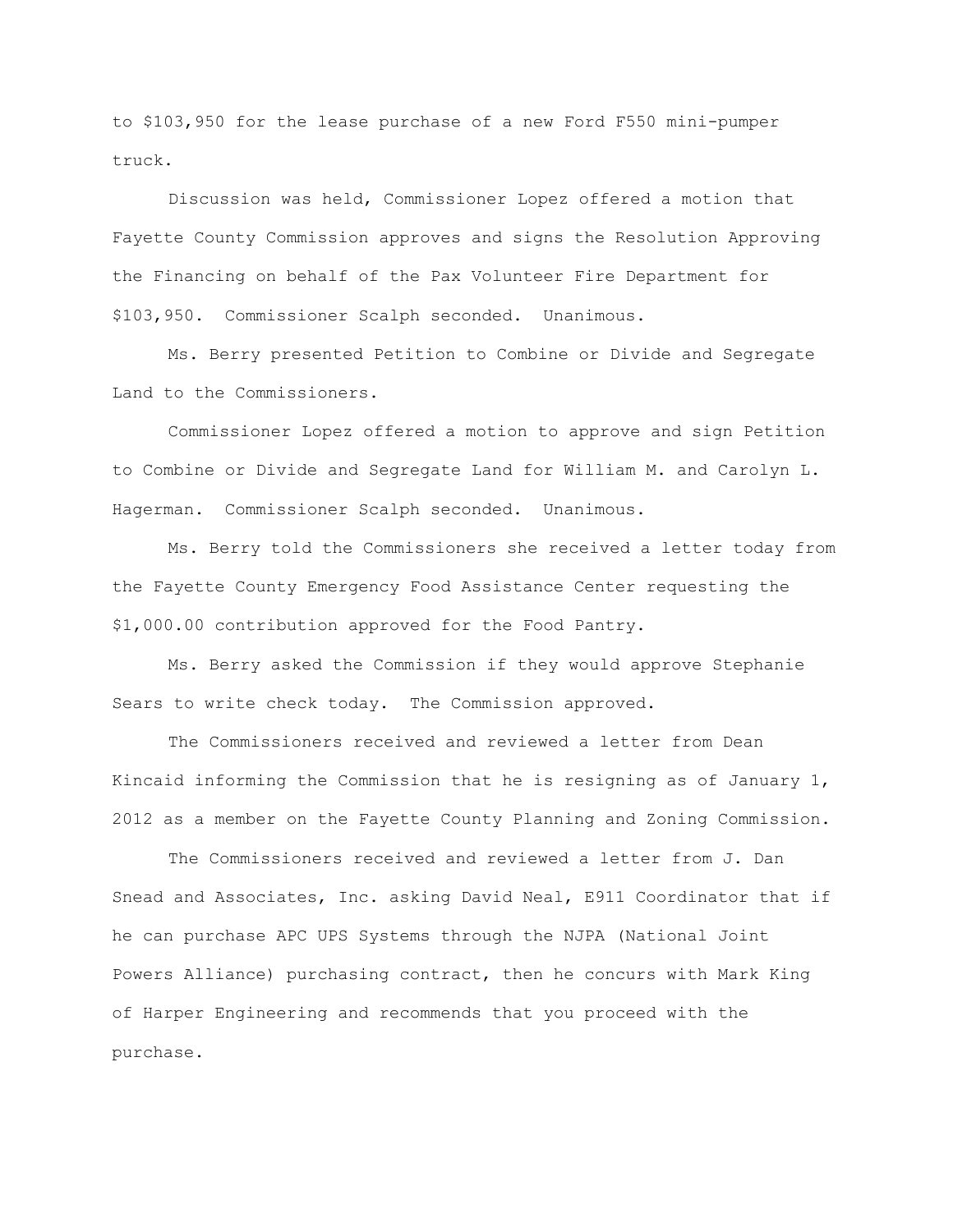The Commissioners received and reviewed a letter from Capital Resource Agency thanking the Commission for their allocation of \$1,000.00 to help keep their food pantry stocked and requesting that the Commission make the funds available.

The Commissioners received and reviewed a letter from WesBanco informing that in accordance with their instructions from Requisition #1 dated December 2, 2011, today they issued a check to Radford and Radford, Inc. in the amount of \$20,178.90.

The Commissioners received and reviewed a letter from Stafford Consultants Incorporated regarding the New Haven Public Service District Spy Rock/Edmond Road/Flanagan Mountain Readiness to Proceed Schedule.

The Commissioners received and reviewed a letter from the Office of the State Treasurer informing that the funds due for the November 2011 Table Games will be directly deposited on December 16, 2011, amount \$7,016.88 and the funds due for the November 2011 Greenbrier Table Games will be directly deposited on December 16, 2011, amount \$119.45.

The Commissioners received and reviewed a copy of a letter from Pullin, Fowler, Flanagan, Brown and Poe PLLC to Dr. George Zaldivar requesting that he examine Tommy Lee Jackson, claimant on behalf of the employer, Fayette County Commission in connection with his workers" compensation claim.

The Commissioners received and reviewed a letter from the Workers" Compensation Office of Judges regarding Order Overruling Claimant"s (Judy L. Treadway) Objection.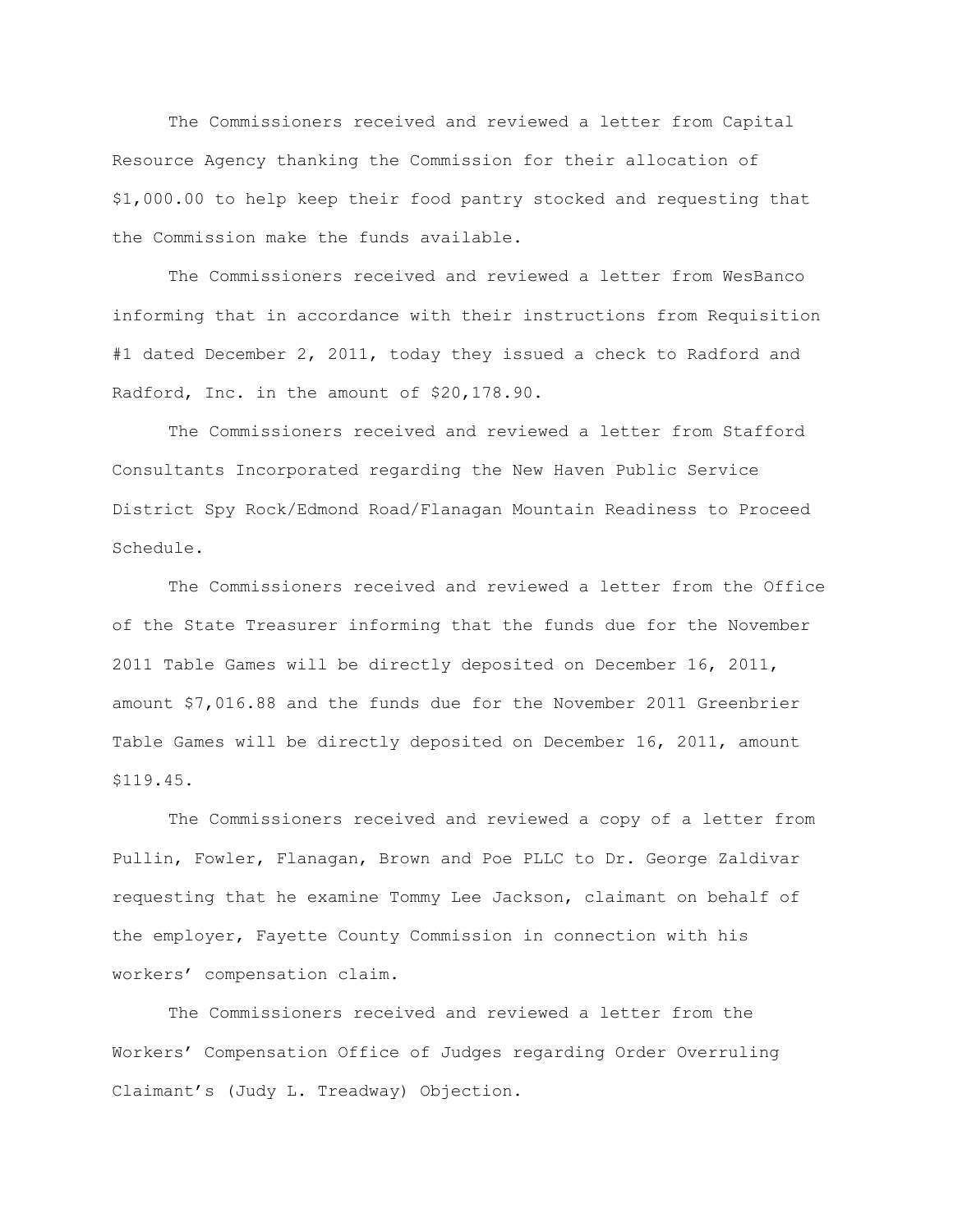The Commissioners received and reviewed a letter from Branch Banking and Trust Company informing that as of November 30, 2011, listing the securities held by Branch Banking and Trust Company as collateral to secure the deposits of Fayette County Commission.

The Commissioners received and reviewed from SunTrust Bank a Pledge Statement listing the securities pledged as of November 30, 2011.

The Commissioners received and reviewed from the Bank of New York Mellon an Account Statement for the Period of November 1, 2011 through November 30, 2011.

The Commissioners received and reviewed From the Fayette County Animal Control Center/NRHS Weekly Fees Collected for the week of December 2 to December 8, 2011, amount \$305.00 and the week of December 9 to December 13, 2011, amount \$215.00

The Commissioners received and reviewed checks for 911 Fees from the Public Service Commission, amount \$179,854.11, Mountain Communications, LLC, amount \$61.74, Vonage Tax Account, amount \$280.00, Frontier, amount \$31,457.70; and a check from the Ben Argento Basketball for rent of the Fayette County Memorial Building, amount \$726.88.

The meeting was adjourned at 11:20 a.m. The next scheduled meeting is January 6, 2012.